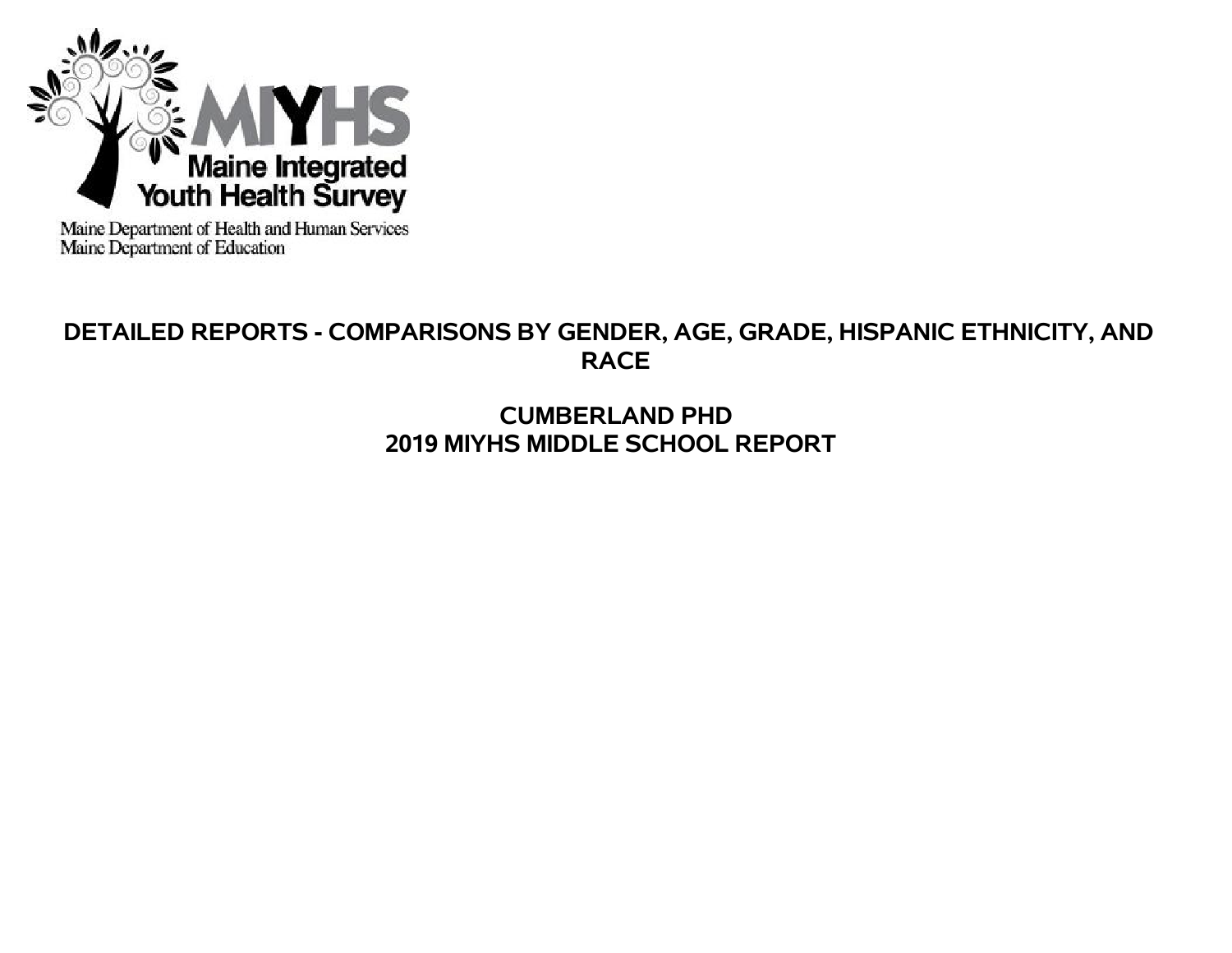|                                           | %     | <b>CI</b>           | N     | n     |
|-------------------------------------------|-------|---------------------|-------|-------|
|                                           |       |                     |       |       |
| Total                                     | 20.7% |                     | 5.674 | 4.983 |
| ----Sex----                               |       |                     |       |       |
| Female                                    | 47.3% | $(46.0\% - 48.7\%)$ | 2,686 | 2,438 |
| Male                                      | 51.6% | $(50.3\% - 52.9\%)$ | 2,926 | 2,487 |
| Missing                                   | 1.1%  | $(0.7\% - 1.5\%)$   | 62    | 58    |
| ----Grade----                             |       |                     |       |       |
| Grade 7                                   | 49.9% | $(48.4\% - 51.3\%)$ | 2,830 | 2,464 |
| Grade 8                                   | 48.6% | $(47.0\% - 50.2\%)$ | 2,758 | 2,440 |
| Missing                                   | 1.5%  | $(1.1\% - 2.0\%)$   | 86    | 79    |
| ----Age----                               |       |                     |       |       |
| 12 or younger                             | 29.2% | $(27.8\% - 30.6\%)$ | 1,656 | 1,449 |
| 13                                        | 49.9% | $(48.6\% - 51.2\%)$ | 2,832 | 2,490 |
| 14 or older                               | 20.6% | $(19.7\% - 21.5\%)$ | 1,169 | 1,030 |
| Missing                                   | 0.3%  | $(0.0\% - 0.5\%)$   | 16    | 14    |
| ----Hispanic Ethnicity----                |       |                     |       |       |
| Hispanic                                  | 4.4%  | $(3.5\% - 5.4\%)$   | 252   | 303   |
| Non-Hispanic                              | 90.7% | $(89.1\% - 92.3\%)$ | 5,146 | 4,441 |
| Missing                                   | 4.9%  | $(3.8\% - 6.0\%)$   | 276   | 239   |
| ----Race----                              |       |                     |       |       |
| American Indian or Alaskan Native         | 1.8%  | $(1.4\% - 2.2\%)$   | 103   | 122   |
| Asian                                     | 3.0%  | $(2.1\% - 3.8\%)$   | 170   | 201   |
| <b>Black or African American</b>          | 5.3%  | $(2.1\% - 8.4\%)$   | 298   | 351   |
| Native Hawaiian or Other Pacific Islander | 0.4%  | $(0.2\% - 0.5\%)$   | 22    | 27    |
| White                                     | 82.2% | $(77.4\% - 86.9\%)$ | 4,663 | 3,824 |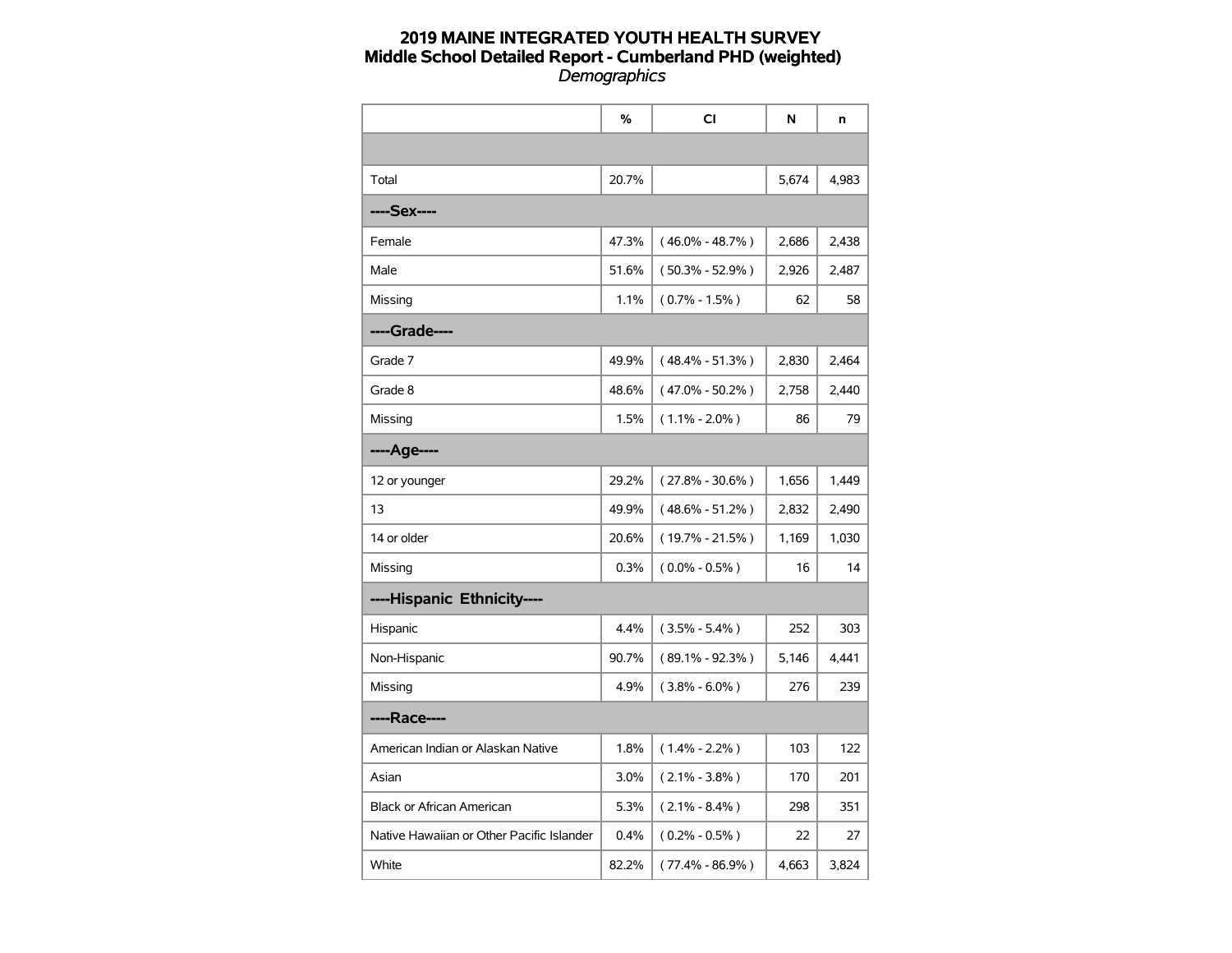|                       | %       | СI                | N   | n   |
|-----------------------|---------|-------------------|-----|-----|
| <b>Multiple Races</b> | 4.3%    | $(3.7\% - 4.9\%)$ | 243 | 289 |
| Missing               | $3.1\%$ | $(2.2\% - 4.0\%)$ | 175 | 169 |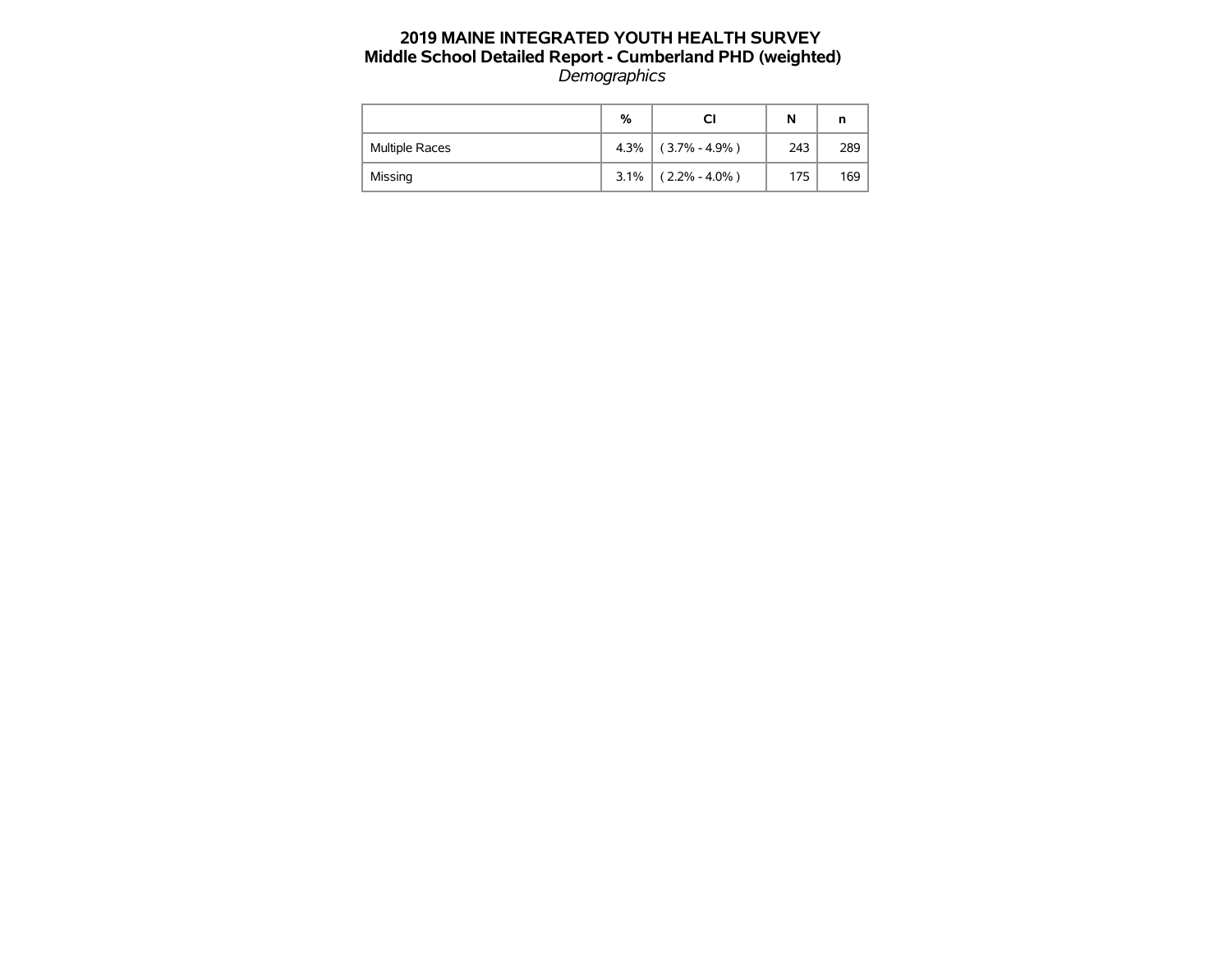|                          | % | CI                                     | N | n     |
|--------------------------|---|----------------------------------------|---|-------|
| ----County----           |   |                                        |   |       |
| <b>Cumberland County</b> |   | 100.0%   $(100.0\% - 100.0\%)$   5,674 |   | 4,983 |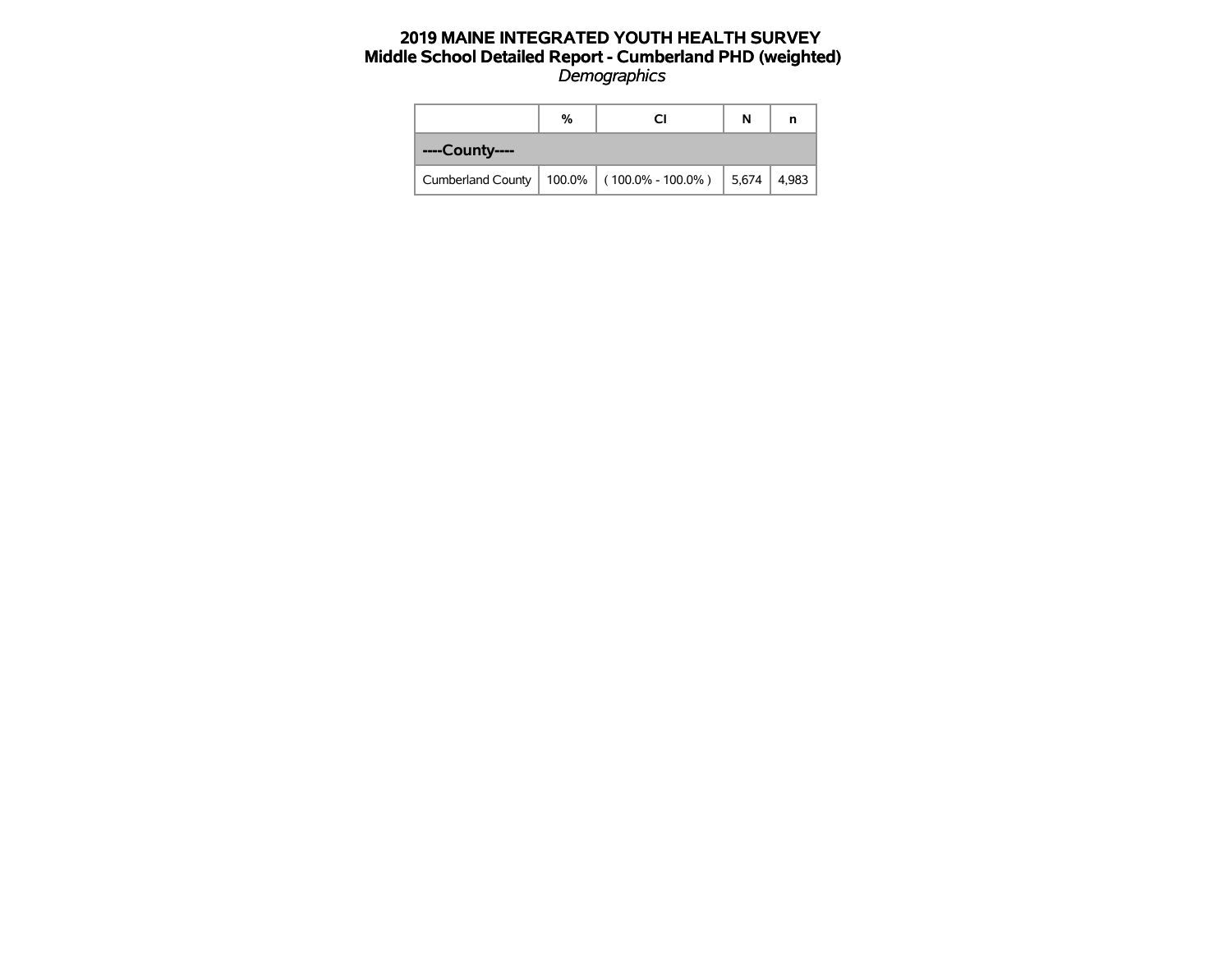*Percentage of students who were overweight (i.e., at or above the 85th percentile but below the 95th percentile for body mass index, by age and sex) -- SELF-REPORTED HEIGHT/WEIGHT (mnowt)*

|                                           |        | <b>Total</b>                                         |        |           | <b>Female</b>                    |                   | <b>Male</b> |                             |        |  |
|-------------------------------------------|--------|------------------------------------------------------|--------|-----------|----------------------------------|-------------------|-------------|-----------------------------|--------|--|
|                                           | %      | <b>CI</b>                                            | N      | $\%$      | <b>CI</b>                        | N                 | %           | <b>CI</b>                   | N.     |  |
|                                           |        |                                                      |        |           |                                  |                   |             |                             |        |  |
| Total                                     |        | $15.1\%$ (13.5%-16.7%)   715   14.0%   (11.4%-16.7%) |        |           |                                  |                   |             | 308 16.0% (14.2%-17.9%)     | 406    |  |
| ----Age----                               |        |                                                      |        |           |                                  |                   |             |                             |        |  |
| 12 or younger                             |        | 16.2% (13.3%-19.1%)                                  |        | 215 13.9% | $(9.7\% - 18.1\%)$               | 92                | 18.5%       | $(14.4\% - 22.6\%)$         | 123    |  |
| 13                                        |        | 15.0% (13.2%-16.9%)                                  |        |           | 363   14.2%   (11.3%-17.1%)      |                   | 159 15.8%   | $(13.1\% - 18.5\%)$         | 203    |  |
| 14 or older                               | 13.8%  | $(9.3\% - 18.3\%)$                                   |        | 137 13.7% | $(7.2\% - 20.2\%)$               | 57                | 13.8%       | $(8.2\% - 19.5\%)$          | 80     |  |
| ----Grade----                             |        |                                                      |        |           |                                  |                   |             |                             |        |  |
| Grade 7                                   |        | $16.0\%$ (13.5%-18.4%)                               |        | 371 12.8% | $(9.6\% - 16.1\%)$               |                   |             | 138 18.6% (15.3%-22.0%)     | 233    |  |
| Grade 8                                   |        | $14.2\%$ (11.4%-17.1%)                               |        |           | $ 335 15.2\%  (11.5\% - 18.8\%)$ |                   |             | 168   13.4%   (10.1%-16.7%) | 167    |  |
| ----Hispanic Ethnicity----                |        |                                                      |        |           |                                  |                   |             |                             |        |  |
| Hispanic                                  | 15.2%  | $(8.4\% - 21.9\%)$                                   | 30     | 18.1%     | $(7.8\% - 28.4\%)$               | 18                | 12.2%       | $(4.1\% - 20.4\%)$          | 12     |  |
| Non-Hispanic                              |        | 15.2% (13.7%-16.8%)                                  |        |           | 664   14.1%   (11.4%-16.9%)      |                   |             | 286 16.2% (14.2%-18.2%)     | 378    |  |
| ----Race----                              |        |                                                      |        |           |                                  |                   |             |                             |        |  |
| American Indian or Alaskan Native         | 16.6%  | $(5.5\% - 27.8\%)$                                   | 12     | $\ast$    | $\ast$                           | $\ast$            | $\ast$      | $\ast$                      | $\ast$ |  |
| Asian                                     | 18.9%  | $(12.8\% - 24.9\%)$                                  | 22     | 13.9%     | $(0.0\% - 28.2\%)$               | 7                 | 22.6%       | $(11.2\% - 34.0\%)$         | 15     |  |
| <b>Black or African American</b>          | 13.3%  | $(6.4\% - 20.3\%)$                                   | 27     | 10.9%     | $(4.8\% - 16.9\%)$               | $12 \overline{ }$ | 16.0%       | $(4.9\% - 27.1\%)$          | 16     |  |
| Native Hawaiian or Other Pacific Islander | $\ast$ | $\ast$                                               | $\ast$ | $\ast$    | $\ast$                           | $\ast$            | $\ast$      | $\ast$                      | $\ast$ |  |
| White                                     | 14.9%  | $(13.3\% - 16.4\%)$                                  | 592    | $13.8\%$  | $(11.1\% - 16.5\%)$              |                   | 256 15.7%   | $(13.5\% - 18.0\%)$         | 337    |  |
| <b>Multiple Races</b>                     |        | 19.4% (14.7%-24.2%)                                  | 43     |           | $17.8\%$ (10.3%-25.2%)           | 20                |             | $ 21.1\% $ (13.0%-29.3%)    | 23     |  |

*\*Estimate suppressed due to small cell sizes. ^Data by sex, hispanic ethnicity, and race are not shown due to small cell sizes in several categories.*

*CI = 95% Confidence Interval*

*N = Number of students who were overweight (i.e., at or above the 85th percentile but below the 95th percentile for body mass index, by age and sex) -- SELF-REPORTED HEIGHT/WEIGHT (weighted). Note: Due to missing data, the sum of demographic categories may not equal the overall total.*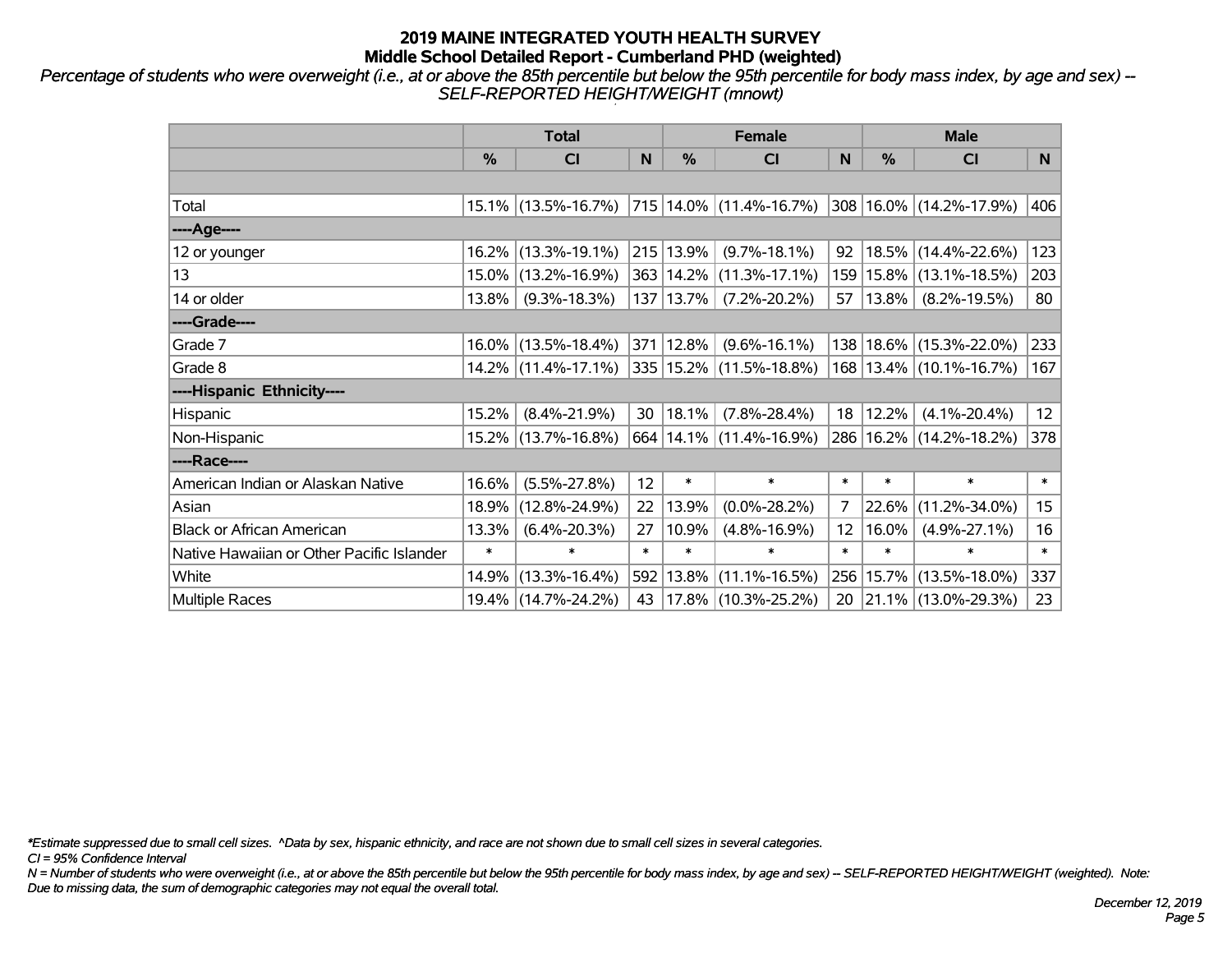*Percentage of students who were obese (i.e., at or above the 95th percentile for body mass index, by age and sex) -- SELF-REPORTED HEIGHT/WEIGHT (mnobese)*

|                                           |               | <b>Total</b>        |        |        | <b>Female</b>       |        |        | <b>Male</b>            |                 |
|-------------------------------------------|---------------|---------------------|--------|--------|---------------------|--------|--------|------------------------|-----------------|
|                                           | $\frac{0}{0}$ | CI                  | N      | %      | <b>CI</b>           | N      | %      | <b>CI</b>              | N               |
|                                           |               |                     |        |        |                     |        |        |                        |                 |
| Total                                     | 10.5%         | $(8.6\% - 12.5\%)$  | 499    | 6.5%   | $(4.3\% - 8.6\%)$   | 142    |        | $14.1\%$ (11.2%-17.0%) | 357             |
| ----Age----                               |               |                     |        |        |                     |        |        |                        |                 |
| 12 or younger                             | 10.3%         | $(7.9\% - 12.8\%)$  | 137    | 8.0%   | $(5.1\% - 10.8\%)$  | 53     | 12.7%  | $(9.1\% - 16.3\%)$     | 84              |
| 13                                        | 10.1%         | $(7.7\% - 12.5\%)$  | 243    | 5.3%   | $(3.3\% - 7.4\%)$   | 60     | 14.2%  | $(10.6\% - 17.7\%)$    | 183             |
| 14 or older                               | 12.0%         | $(8.0\% - 15.9\%)$  | 119    | 7.0%   | $(1.8\% - 12.3\%)$  | 29     |        | 15.6% (10.5%-20.6%)    | 90              |
| ----Grade----                             |               |                     |        |        |                     |        |        |                        |                 |
| Grade 7                                   | 9.9%          | $(8.0\% - 11.8\%)$  | 230    | 7.0%   | $(4.8\% - 9.1\%)$   | 75     | 12.4%  | $(9.7\% - 15.1\%)$     | 156             |
| Grade 8                                   | 10.9%         | $(8.4\% - 13.5\%)$  | 258    | 5.6%   | $(2.9\% - 8.3\%)$   | 62     |        | 15.7% (12.2%-19.2%)    | 195             |
| ----Hispanic Ethnicity----                |               |                     |        |        |                     |        |        |                        |                 |
| Hispanic                                  | 9.5%          | $(4.2\% - 14.9\%)$  | 19     | 8.6%   | $(3.0\% - 14.2\%)$  | 9      | 10.5%  | $(3.3\% - 17.7\%)$     | 10 <sup>°</sup> |
| Non-Hispanic                              | 10.8%         | $(8.6\% - 12.9\%)$  | 469    | 6.6%   | $(4.4\% - 8.8\%)$   | 134    |        | 14.4% (11.2%-17.5%)    | 335             |
| ----Race----                              |               |                     |        |        |                     |        |        |                        |                 |
| American Indian or Alaskan Native         | 8.7%          | $(1.5\% - 15.9\%)$  | 6      | $\ast$ | $\ast$              | $\ast$ | $\ast$ | $\ast$                 | $\ast$          |
| Asian                                     | 13.8%         | $(7.6\% - 19.9\%)$  | 16     | $\ast$ | $\ast$              | $\ast$ | $\ast$ | $\ast$                 | $\ast$          |
| <b>Black or African American</b>          | 20.2%         | $(12.5\% - 28.0\%)$ | 41     | 19.0%  | $(10.5\% - 27.4\%)$ | 20     | 21.6%  | $(6.9\% - 36.4\%)$     | 21              |
| Native Hawaiian or Other Pacific Islander | $\ast$        | $\ast$              | $\ast$ | $\ast$ | $\ast$              | $\ast$ | $\ast$ | $\ast$                 | $\ast$          |
| White                                     | 10.0%         | $(8.0\% - 11.9\%)$  | 398    | 5.7%   | $(3.8\% - 7.6\%)$   | 105    | 13.7%  | $(10.8\% - 16.6\%)$    | 293             |
| Multiple Races                            | 9.4%          | $(5.2\% - 13.6\%)$  | 21     | 7.6%   | $(2.4\% - 12.8\%)$  | 8      | 11.3%  | $(4.3\% - 18.4\%)$     | 12 <sup>°</sup> |

*\*Estimate suppressed due to small cell sizes. ^Data by sex, hispanic ethnicity, and race are not shown due to small cell sizes in several categories.*

*CI = 95% Confidence Interval*

*N = Number of students who were obese (i.e., at or above the 95th percentile for body mass index, by age and sex) -- SELF-REPORTED HEIGHT/WEIGHT (weighted). Note: Due to missing data, the sum of demographic categories may not equal the overall total.*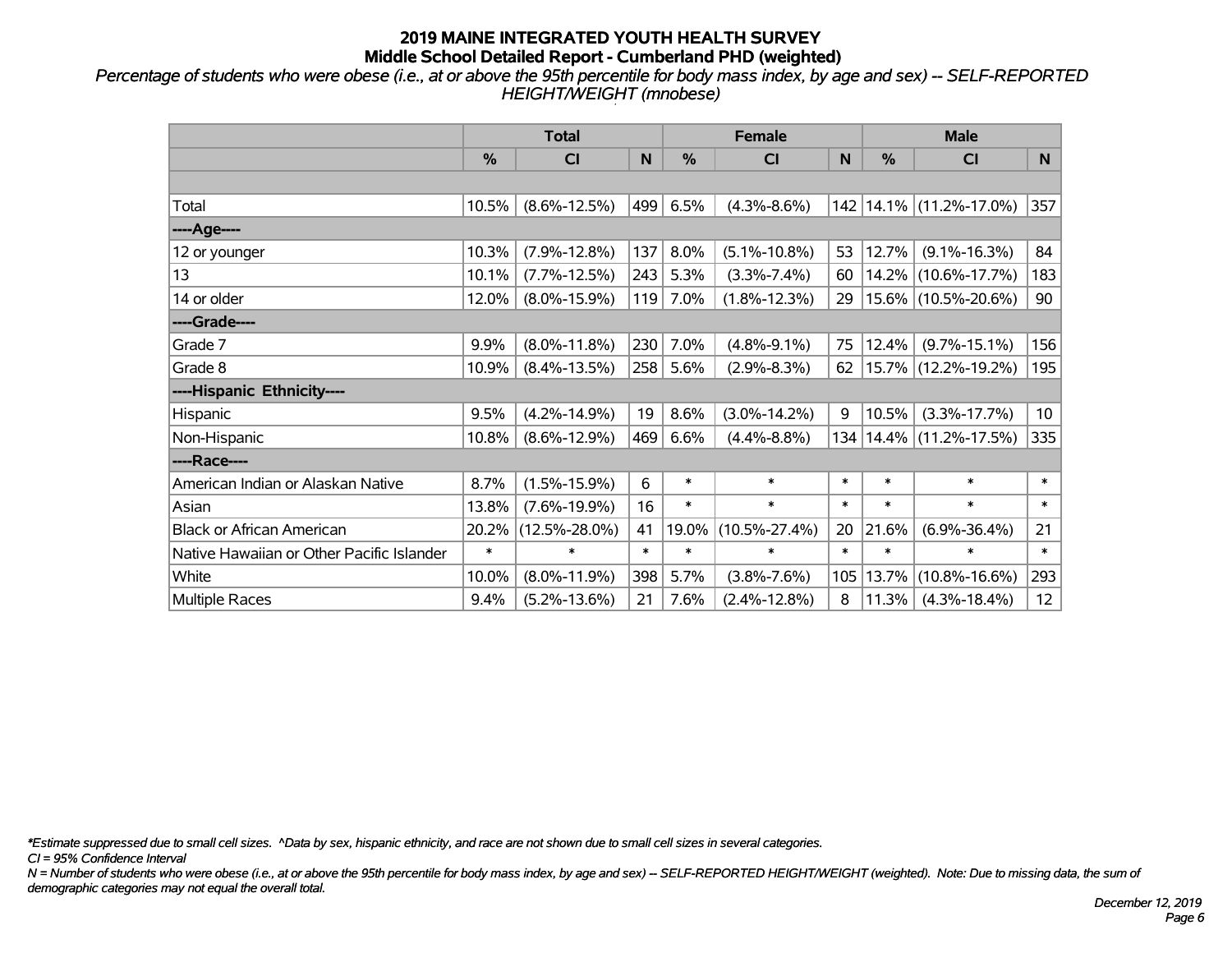*Percentage of students who were either overweight or obese (i.e. at or above the 85th percentile for body mass index, by age and sex) -- SELF-REPORTED HEIGHT/WEIGHT (mnowtob)*

|                                           |               | <b>Total</b>        |        |        | <b>Female</b>               |                 |            | <b>Male</b>                  |        |
|-------------------------------------------|---------------|---------------------|--------|--------|-----------------------------|-----------------|------------|------------------------------|--------|
|                                           | $\frac{0}{0}$ | <b>CI</b>           | N      | %      | <b>CI</b>                   | N               | %          | <b>CI</b>                    | N.     |
|                                           |               |                     |        |        |                             |                 |            |                              |        |
| Total                                     |               | 25.6% (22.9%-28.4%) |        |        | $1,214$ 20.5% (17.3%-23.6%) |                 |            | $ 451 30.2\% $ (26.5%-33.8%) | 763    |
| ----Age----                               |               |                     |        |        |                             |                 |            |                              |        |
| 12 or younger                             | 26.6%         | $(22.1\% - 31.0\%)$ | 352    |        | $21.9\%$ (16.9%-26.8%)      |                 | 145 31.2%  | $(25.4\% - 37.0\%)$          | 207    |
| 13                                        |               | 25.1% (21.9%-28.3%) | 606    |        | 19.5% (16.0%-23.1%)         |                 |            | 219 29.9% (25.1%-34.7%)      | 387    |
| 14 or older                               |               | 25.8% (19.6%-32.0%) | 257    |        | 20.7% (13.0%-28.5%)         |                 |            | 87 29.4% (22.3%-36.5%)       | 170    |
| ----Grade----                             |               |                     |        |        |                             |                 |            |                              |        |
| Grade 7                                   |               | 25.9% (22.8%-28.9%) | 602    |        | 19.8% (16.2%-23.4%)         |                 |            | 213 31.0% (26.7%-35.4%)      | 389    |
| Grade 8                                   |               | 25.2% (21.4%-29.0%) | 593    |        | $20.8\%$ (16.6%-25.0%)      |                 |            | 230 29.1% (24.4%-33.8%)      | 363    |
| ----Hispanic Ethnicity----                |               |                     |        |        |                             |                 |            |                              |        |
| Hispanic                                  | 24.7%         | $(16.4\% - 33.0\%)$ | 49     |        | 26.7% (15.9%-37.5%)         | 27              |            | 22.7% (10.3%-35.1%)          | 23     |
| Non-Hispanic                              |               | 26.0% (23.2%-28.8%) |        |        | 1,133 20.7% (17.3%-24.1%)   |                 |            | 420 30.6% (27.1%-34.1%)      | 713    |
| ----Race----                              |               |                     |        |        |                             |                 |            |                              |        |
| American Indian or Alaskan Native         |               | 25.4% (15.9%-34.9%) | 19     | 32.2%  | $(15.4\% - 49.0\%)$         | 10 <sup>°</sup> | 20.3%      | $(9.2\% - 31.4\%)$           | 9      |
| Asian                                     | 32.7%         | $(23.9\% - 41.4\%)$ | 38     | 20.9%  | $(6.5\% - 35.3\%)$          | 10 <sup>°</sup> | $ 41.3\% $ | $(26.5\% - 56.1\%)$          | 27     |
| <b>Black or African American</b>          | 33.6%         | $(25.0\% - 42.1\%)$ | 69     | 29.9%  | $(23.1\% - 36.6\%)$         | 32              |            | $ 37.6\% $ (17.6%-57.7%)     | 37     |
| Native Hawaiian or Other Pacific Islander | $\ast$        | $\ast$              | $\ast$ | $\ast$ | $\ast$                      | $\ast$          | $\ast$     | $\ast$                       | $\ast$ |
| White                                     | 24.8%         | $(22.0\% - 27.7\%)$ | 990    | 19.5%  | $(16.4\% - 22.6\%)$         |                 | 360 29.4%  | $(25.6\% - 33.3\%)$          | 630    |
| Multiple Races                            |               | 28.8% (24.3%-33.4%) | 63     |        | 25.3% (16.1%-34.5%)         | 28              |            | $ 32.5\% $ (23.3%-41.6%)     | 35     |

*\*Estimate suppressed due to small cell sizes. ^Data by sex, hispanic ethnicity, and race are not shown due to small cell sizes in several categories.*

*CI = 95% Confidence Interval*

*N = Number of students who were either overweight or obese (i.e. at or above the 85th percentile for body mass index, by age and sex) -- SELF-REPORTED HEIGHT/WEIGHT (weighted). Note: Due to missing data, the sum of demographic categories may not equal the overall total.*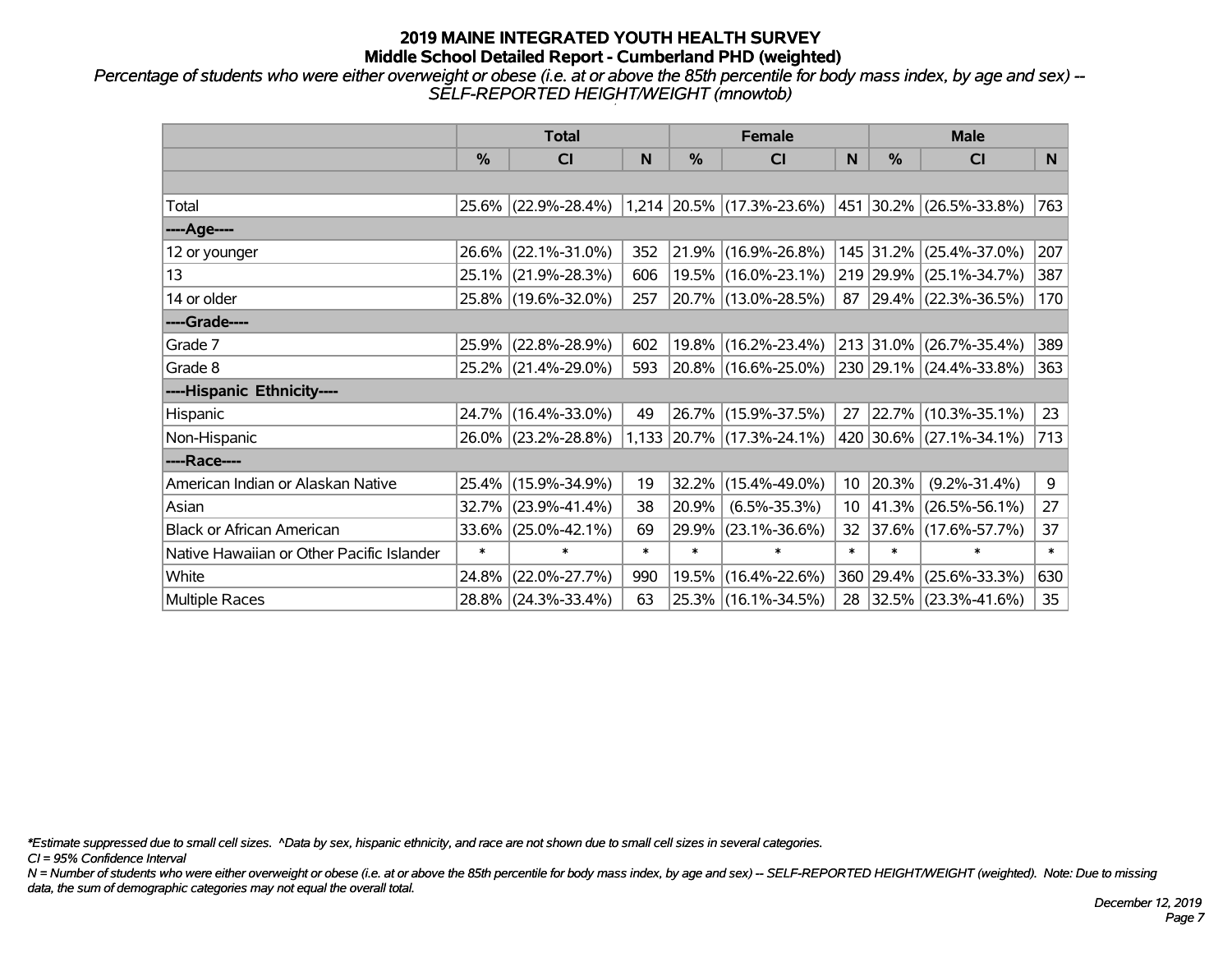*Percentage of students who were at a healthy weight (i.e., at or above the 5th percentile but below the 85th percentile for body mass index, by age and sex) -- SELF-REPORTED HEIGHT/WEIGHT (mnhlthwt)*

|                                           |          | <b>Total</b>           |        |               | <b>Female</b>                                                 |        | <b>Male</b> |                           |        |  |
|-------------------------------------------|----------|------------------------|--------|---------------|---------------------------------------------------------------|--------|-------------|---------------------------|--------|--|
|                                           | $\%$     | <b>CI</b>              | N      | %             | <b>CI</b>                                                     | N      | %           | <b>CI</b>                 | N.     |  |
|                                           |          |                        |        |               |                                                               |        |             |                           |        |  |
| Total                                     |          | 71.5% (68.9%-74.0%)    |        |               | $ 3,383 76.4\% $ (73.4%-79.5%) $ 1,683 67.2\% $ (63.4%-70.9%) |        |             |                           | 1,700  |  |
| ----Age----                               |          |                        |        |               |                                                               |        |             |                           |        |  |
| 12 or younger                             | 70.5%    | $(66.3\% - 74.7\%)$    | 934    |               | 74.4% (69.2%-79.6%)                                           | 492    |             | 66.7% (61.3%-72.0%)       | 442    |  |
| 13                                        |          | 72.3% (69.2%-75.5%)    |        |               | 1,746 78.3% (74.5%-82.1%)                                     | 879    |             | 67.2% (62.0%-72.3%)       | 867    |  |
| 14 or older                               |          | 70.7% (64.2%-77.1%)    | 703    |               | 74.7% (66.2%-83.2%)                                           | 312    |             | 67.7% (60.9%-74.5%)       | 391    |  |
| ----Grade----                             |          |                        |        |               |                                                               |        |             |                           |        |  |
| Grade 7                                   |          | 71.4% (68.4%-74.4%)    |        | $1,662$ 77.0% | $(73.5\% - 80.5\%)$                                           | 827    |             | 66.6% (61.9%-71.3%)       | 835    |  |
| Grade 8                                   |          | 71.8% (68.1%-75.5%)    |        |               | $1,690$ 76.3% (72.1%-80.4%)                                   | 844    |             | 67.8% (63.2%-72.4%)       | 845    |  |
| ----Hispanic Ethnicity----                |          |                        |        |               |                                                               |        |             |                           |        |  |
| Hispanic                                  | 73.6%    | $(65.2\% - 82.0\%)$    | 147    | 70.0%         | $(57.8\% - 82.1\%)$                                           | 70     | 77.3%       | $(64.9\% - 89.7\%)$       | 77     |  |
| Non-Hispanic                              |          | 71.1% (68.5%-73.8%)    | 3,101  |               | $ 76.3\% $ (73.1%-79.6%)                                      |        |             | 1,550 66.6% (63.1%-70.2%) | 1,551  |  |
| ----Race----                              |          |                        |        |               |                                                               |        |             |                           |        |  |
| American Indian or Alaskan Native         | 72.6%    | $(63.0\% - 82.2\%)$    | 54     |               | $ 63.0\% $ (45.0%-81.1%)                                      | 20     | 79.7%       | $(68.6\% - 90.8\%)$       | 34     |  |
| Asian                                     | 61.8%    | $(52.4\% - 71.1\%)$    | 71     | 69.1%         | $(51.9\% - 86.4\%)$                                           | 34     | $ 56.3\% $  | $(41.6\% - 71.0\%)$       | 37     |  |
| <b>Black or African American</b>          | $60.0\%$ | $(52.7\% - 67.3\%)$    | 123    |               | $63.8\%$ (54.9%-72.8%)                                        | 68     | 55.8%       | $(38.7\% - 72.9\%)$       | 54     |  |
| Native Hawaiian or Other Pacific Islander | $\ast$   | $\ast$                 | $\ast$ | $\ast$        | $\ast$                                                        | $\ast$ | $\ast$      | $\ast$                    | $\ast$ |  |
| White                                     | 72.5%    | $(69.9\% - 75.2\%)$    | 2,893  | 77.9%         | $(75.1\% - 80.8\%)$                                           | 1,441  | $ 67.9\% $  | $(63.9\% - 71.9\%)$       | 1,453  |  |
| Multiple Races                            |          | $67.4\%$ (62.3%-72.6%) | 148    |               | 70.3% (61.1%-79.4%)                                           | 78     |             | 64.5% (56.6%-72.4%)       | 70     |  |

*\*Estimate suppressed due to small cell sizes. ^Data by sex, hispanic ethnicity, and race are not shown due to small cell sizes in several categories.*

*CI = 95% Confidence Interval*

*N = Number of students who were at a healthy weight (i.e., at or above the 5th percentile but below the 85th percentile for body mass index, by age and sex) -- SELF-REPORTED HEIGHT/WEIGHT (weighted). Note: Due to missing data, the sum of demographic categories may not equal the overall total.*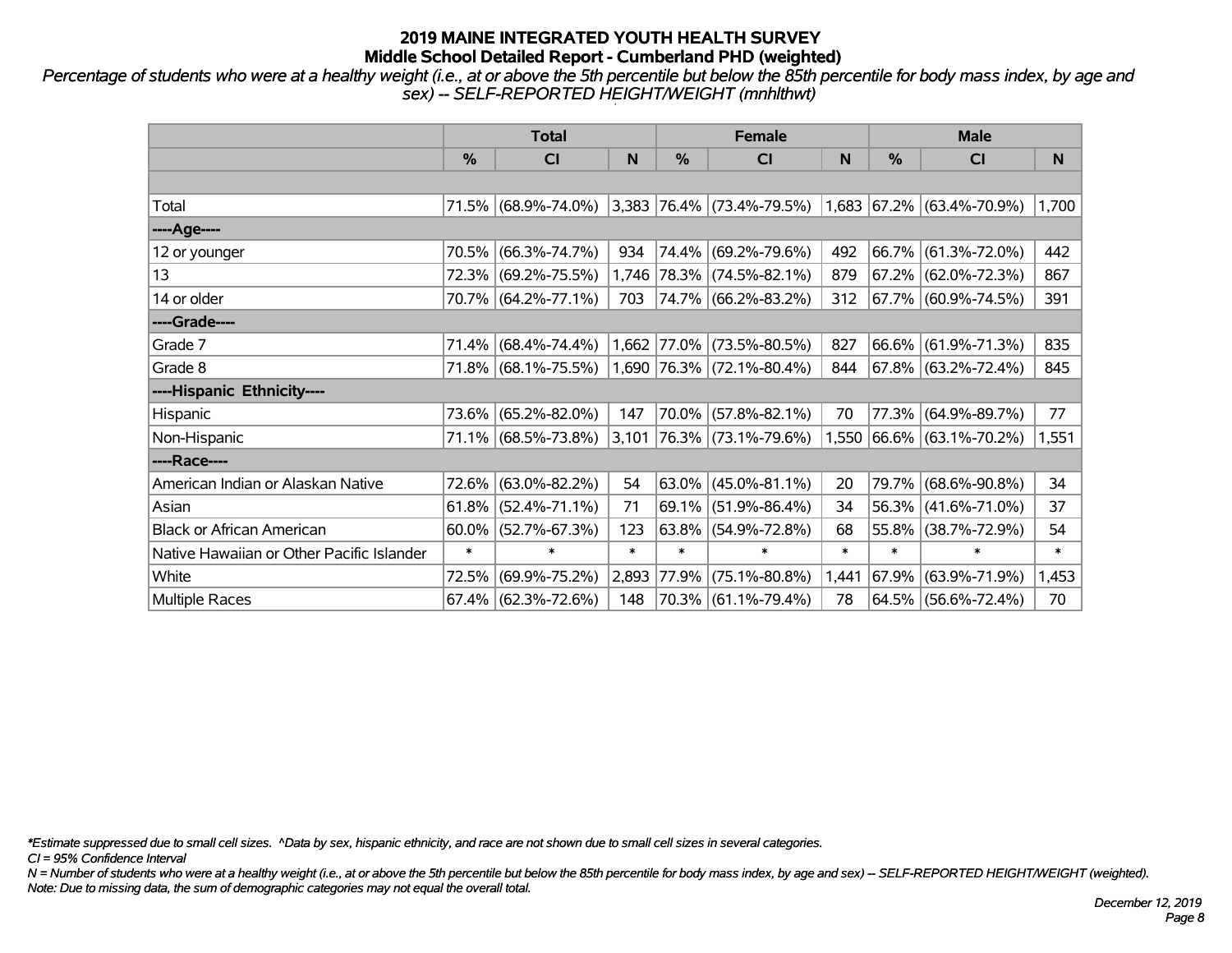#### **2019 MAINE INTEGRATED YOUTH HEALTH SURVEY Middle School Detailed Report - Cumberland PHD (weighted)** *What language is spoken most often at home? (Select only one response.) (mn8b) Percentage of students who answered something other than 'English'*

|                                           |               | <b>Total</b>        |        |               | <b>Female</b>       |        |        | <b>Male</b>         |        |
|-------------------------------------------|---------------|---------------------|--------|---------------|---------------------|--------|--------|---------------------|--------|
|                                           | $\frac{0}{0}$ | CI                  | N      | $\frac{0}{0}$ | CI                  | N      | %      | CI                  | N      |
|                                           |               |                     |        |               |                     |        |        |                     |        |
| Total                                     | 7.7%          | $(3.8\% - 11.5\%)$  | 427    | 7.8%          | $(3.8\% - 11.7\%)$  | 206    | 7.2%   | $(3.3\% - 11.2\%)$  | 209    |
| ----Age----                               |               |                     |        |               |                     |        |        |                     |        |
| 12 or younger                             | 8.2%          | $(3.9\% - 12.5\%)$  | 133    | 8.2%          | $(3.9\% - 12.5\%)$  | 67     | 7.8%   | $(3.2\% - 12.3\%)$  | 62     |
| 13                                        | 7.4%          | $(3.5\% - 11.4\%)$  | 208    | 7.8%          | $(3.6\% - 12.1\%)$  | 104    | 6.9%   | $(3.0\% - 10.8\%)$  | 100    |
| 14 or older                               | 7.2%          | $(3.8\% - 10.5\%)$  | 83     | 6.7%          | $(3.2\% - 10.2\%)$  | 33     | 7.2%   | $(3.2\% - 11.2\%)$  | 47     |
| ----Grade----                             |               |                     |        |               |                     |        |        |                     |        |
| Grade 7                                   | 7.5%          | $(3.6\% - 11.5\%)$  | 211    | 7.8%          | $(3.9\% - 11.7\%)$  | 102    | 7.1%   | $(3.0\% - 11.2\%)$  | 104    |
| Grade 8                                   | 7.3%          | $(3.3\% - 11.3\%)$  | 198    | 7.2%          | $(3.1\% - 11.2\%)$  | 94     | 7.4%   | $(3.2\% - 11.5\%)$  | 103    |
| ----Hispanic Ethnicity----                |               |                     |        |               |                     |        |        |                     |        |
| Hispanic                                  | 25.5%         | $(13.7\% - 37.3\%)$ | 62     | 26.1%         | $(14.4\% - 37.7\%)$ | 32     | 24.0%  | $(8.4\% - 39.7\%)$  | 27     |
| Non-Hispanic                              | 6.8%          | $(3.2\% - 10.3\%)$  | 343    | 6.9%          | $(3.3\% - 10.6\%)$  | 167    | 6.5%   | $(3.0\% - 10.0\%)$  | 170    |
| ----Race----                              |               |                     |        |               |                     |        |        |                     |        |
| American Indian or Alaskan Native         | $\ast$        | $\ast$              | $\ast$ | $\ast$        | $\ast$              | $\ast$ | $\ast$ | $\ast$              | $\ast$ |
| Asian                                     | 50.5%         | $(39.9\% - 61.1\%)$ | 84     | 48.0%         | $(33.5\% - 62.5\%)$ | 37     | 52.6%  | $(42.7\% - 62.4\%)$ | 43     |
| <b>Black or African American</b>          | 51.5%         | $(38.0\% - 65.1\%)$ | 141    | 53.2%         | $(42.2\% - 64.3\%)$ | 79     | 48.9%  | $(30.3\% - 67.5\%)$ | 61     |
| Native Hawaiian or Other Pacific Islander | 26.3%         | $(13.5\% - 39.0\%)$ | 6      | $\ast$        | $\ast$              | $\ast$ | $\ast$ | $\ast$              | $\ast$ |
| White                                     | 2.5%          | $(1.7\% - 3.4\%)$   | 116    | 2.4%          | $(1.6\% - 3.1\%)$   | 52     | 2.6%   | $(1.3\% - 3.9\%)$   | 63     |
| <b>Multiple Races</b>                     | 6.8%          | $(3.2\% - 10.5\%)$  | 16     | 5.1%          | $(1.2\% - 9.0\%)$   | 6      | 8.1%   | $(2.9\% - 13.2\%)$  | 9      |

*\*Estimate suppressed due to small cell sizes. ^Data by sex, hispanic ethnicity, and race are not shown due to small cell sizes in several categories.*

*CI = 95% Confidence Interval*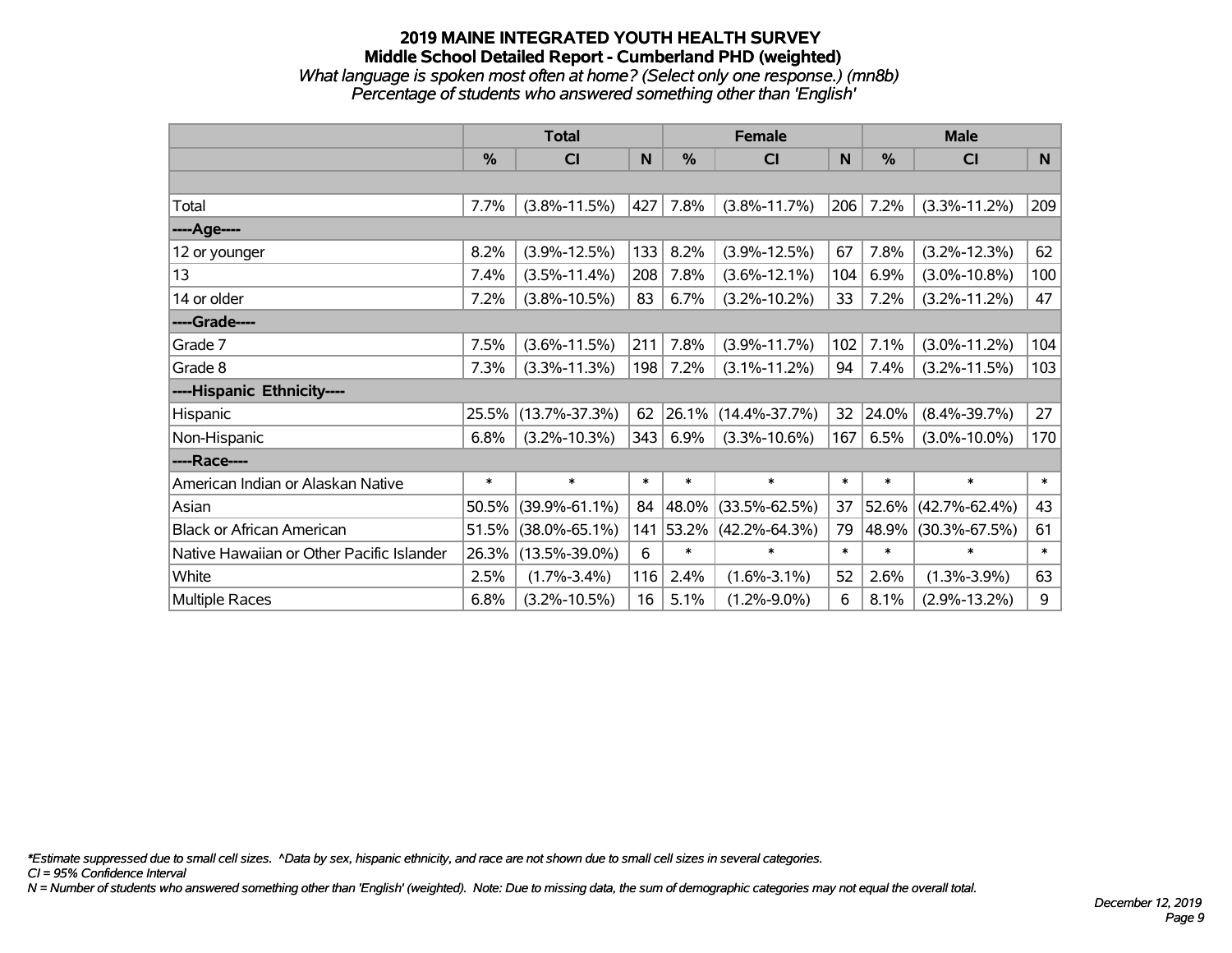*During the past 30 days, where did you usually sleep? (mn187a\_2)*

*Percentage of students who reported housing instability (anything other than 'In my parent's or guardian's home' or school housing)*

|                                           |         | <b>Total</b>                            |        |         | <b>Female</b>           |                | <b>Male</b> |                          |                |  |
|-------------------------------------------|---------|-----------------------------------------|--------|---------|-------------------------|----------------|-------------|--------------------------|----------------|--|
|                                           | %       | CI                                      | N      | %       | CI                      | N <sub>1</sub> | %           | <b>CI</b>                | N              |  |
|                                           |         |                                         |        |         |                         |                |             |                          |                |  |
| Total                                     | 1.8%    | $(1.3\% - 2.2\%)$                       |        |         | $99 1.9\% $ (1.2%-2.5%) |                |             | $50 1.6\% $ (0.9%-2.3%)  | 47             |  |
| ----Age----                               |         |                                         |        |         |                         |                |             |                          |                |  |
| 12 or younger                             | 1.8%    | $(1.2\% - 2.5\%)$                       |        |         | $30 1.7\% $ (0.7%-2.8%) |                | 14 1.8%     | $(0.9\% - 2.8\%)$        | 15             |  |
| 13                                        | 1.8%    | $(1.0\% - 2.6\%)$                       |        |         | $50 1.9\% $ (0.8%-2.9%) |                | 25 1.7%     | $(0.8\% - 2.7\%)$        | 25             |  |
| 14 or older                               | $1.6\%$ | $(0.9\% - 2.4\%)$                       |        |         | $19$ 2.1% (0.6%-3.5%)   |                |             | $10 1.1\% $ (0.3%-1.9%)  | $\overline{7}$ |  |
| ----Grade----                             |         |                                         |        |         |                         |                |             |                          |                |  |
| Grade 7                                   | 1.6%    | $(1.2\% - 2.1\%)$                       |        |         | $46 1.5\% $ (0.7%-2.3%) |                | 20 1.7%     | $(1.0\% - 2.5\%)$        | 25             |  |
| Grade 8                                   |         | $1.6\%$ (1.0%-2.3%) 45 2.1% (1.2%-3.0%) |        |         |                         |                |             | $ 27 1.3\% $ (0.5%-2.0%) | 18             |  |
| ----Hispanic Ethnicity----                |         |                                         |        |         |                         |                |             |                          |                |  |
| Hispanic                                  | 4.3%    | $(1.5\% - 7.1\%)$                       | 11     | $\ast$  | $\ast$                  | $\ast$         | $\ast$      | $\ast$                   | $\ast$         |  |
| Non-Hispanic                              | $1.6\%$ | $(1.2\% - 2.0\%)$                       | 81     |         | $1.8\%$ (1.1%-2.4%)     |                | 43 1.4%     | $(0.8\% - 2.1\%)$        | 38             |  |
| ----Race----                              |         |                                         |        |         |                         |                |             |                          |                |  |
| American Indian or Alaskan Native         | $\ast$  | $\ast$                                  | $\ast$ | $\ast$  | $\ast$                  | $\ast$         | $\ast$      | $\ast$                   | $\ast$         |  |
| Asian                                     | 4.7%    | $(1.5\% - 8.0\%)$                       | 8      | $\ast$  | $\ast$                  | $\ast$         | $\ast$      | $\ast$                   | $\ast$         |  |
| <b>Black or African American</b>          | 4.7%    | $(2.6\% - 6.9\%)$                       |        | 14 4.3% | $(1.2\% - 7.5\%)$       | $\overline{7}$ | 5.3%        | $(2.1\% - 8.4\%)$        | $\overline{7}$ |  |
| Native Hawaiian or Other Pacific Islander | $\ast$  | $\ast$                                  | $\ast$ | $\ast$  | $\ast$                  | $\ast$         | $\ast$      | $\ast$                   | $\ast$         |  |
| White                                     | 1.2%    | $(0.9\% - 1.6\%)$                       | 57     | 1.4%    | $(0.7\% - 2.0\%)$       |                | 30 1.1%     | $(0.6\% - 1.6\%)$        | 27             |  |
| Multiple Races                            | $3.2\%$ | $(0.9\% - 5.5\%)$                       | 8      | $\ast$  | $\ast$                  | $\ast$         | $\ast$      | $\ast$                   | $\ast$         |  |

*\*Estimate suppressed due to small cell sizes. ^Data by sex, hispanic ethnicity, and race are not shown due to small cell sizes in several categories.*

*CI = 95% Confidence Interval*

*N = Number of students who reported housing instability (anything other than 'In my parent's or guardian's home' or school housing) (weighted). Note: Due to missing data, the sum of demographic categories may not equal the overall total.*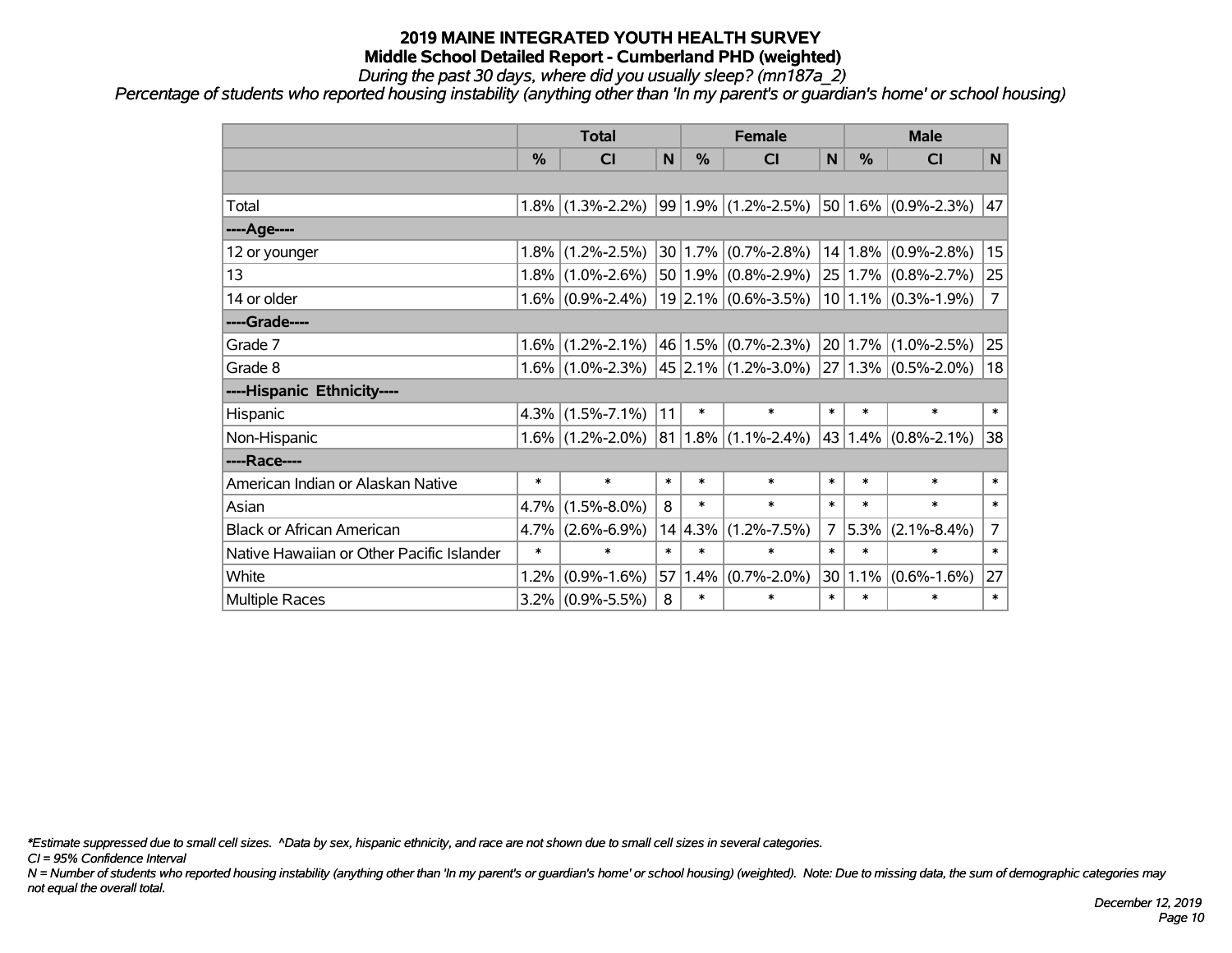#### **2019 MAINE INTEGRATED YOUTH HEALTH SURVEY Middle School Detailed Report - Cumberland PHD (weighted)** *How often do you wear a seat belt when riding in a car? (mn10)*

*Percentage of students who answered 'Never' or 'Rarely'*

|                                           |               | <b>Total</b>       |        |                  | <b>Female</b>      |                | <b>Male</b>     |                      |                |  |
|-------------------------------------------|---------------|--------------------|--------|------------------|--------------------|----------------|-----------------|----------------------|----------------|--|
|                                           | $\frac{9}{6}$ | C <sub>1</sub>     | N      | %                | <b>CI</b>          | N              | $\frac{0}{0}$   | <b>CI</b>            | N              |  |
|                                           |               |                    |        |                  |                    |                |                 |                      |                |  |
| Total                                     | 2.4%          | $(1.4\% - 3.4\%)$  |        | $134 \mid 2.7\%$ | $(1.6\% - 3.9\%)$  |                | 74 2.0%         | $(0.9\% - 3.1\%)$    | 58             |  |
| ----Age----                               |               |                    |        |                  |                    |                |                 |                      |                |  |
| 12 or younger                             | 2.3%          | $(0.9\% - 3.7\%)$  | 37     | 2.8%             | $(0.6\% - 5.0\%)$  | 23             | 1.8%            | $(0.1\% - 3.5\%)$    | 14             |  |
| 13                                        | 2.0%          | $(1.0\% - 3.0\%)$  | 57     | 2.1%             | $(0.9\% - 3.2\%)$  |                | 28 2.0%         | $(0.6\% - 3.5\%)$    | 29             |  |
| 14 or older                               | 3.4%          | $(2.1\% - 4.7\%)$  | 40     | 4.5%             | $(2.0\% - 7.0\%)$  |                | $23 \mid 2.2\%$ | $(0.7\% - 3.7\%)$    | 15             |  |
| ----Grade----                             |               |                    |        |                  |                    |                |                 |                      |                |  |
| Grade 7                                   | 1.7%          | $(0.7\% - 2.7\%)$  | 48     | 2.0%             | $(0.9\% - 3.0\%)$  | 26             | 1.5%            | $(0.2\% - 2.9\%)$    | 23             |  |
| Grade 8                                   | 2.5%          | $(1.5\% - 3.6\%)$  | 69     | 2.6%             | $(1.4\% - 3.9\%)$  |                | 35 2.4%         | $(1.0\% - 3.8\%)$    | 34             |  |
| ----Hispanic Ethnicity----                |               |                    |        |                  |                    |                |                 |                      |                |  |
| Hispanic                                  | 10.0%         | $(3.8\% - 16.3\%)$ | 24     | $\ast$           | $\ast$             | $\ast$         | $\ast$          | $\ast$               | $\ast$         |  |
| Non-Hispanic                              | 2.0%          | $(1.0\% - 2.9\%)$  | 101    | $ 2.0\%$         | $(1.0\% - 3.0\%)$  | 49             | 1.9%            | $(0.8\% - 3.1\%)$    | 51             |  |
| ----Race----                              |               |                    |        |                  |                    |                |                 |                      |                |  |
| American Indian or Alaskan Native         | 9.4%          | $(0.5\% - 18.4\%)$ | 11     | $\ast$           | $\ast$             | $\ast$         | $\ast$          | $\ast$               | $\ast$         |  |
| Asian                                     | 7.5%          | $(1.2\% - 13.7\%)$ | 14     | $\ast$           | $\ast$             | $\ast$         | $\ast$          | $\ast$               | $\ast$         |  |
| <b>Black or African American</b>          | 5.2%          | $(2.4\% - 8.1\%)$  | 16     | 4.8%             | $(3.2\% - 6.4\%)$  | $\overline{7}$ | 5.8%            | $(0.0\% - 11.6\%)$   | 8              |  |
| Native Hawaiian or Other Pacific Islander | $\ast$        | $\ast$             | $\ast$ | $\ast$           | $\ast$             | $\ast$         | $\ast$          | ∗                    | $\ast$         |  |
| White                                     | 1.3%          | $(0.5\% - 2.0\%)$  | 58     | 1.3%             | $(0.5\% - 2.1\%)$  | 28             | 1.3%            | $(0.3\% - 2.2\%)$    | 30             |  |
| Multiple Races                            | 6.7%          | $(0.8\% - 12.7\%)$ | 15     | $7.1\%$          | $(0.0\% - 15.8\%)$ | 9              |                 | $6.3\%$ (0.7%-11.9%) | $\overline{7}$ |  |

*\*Estimate suppressed due to small cell sizes. ^Data by sex, hispanic ethnicity, and race are not shown due to small cell sizes in several categories.*

*CI = 95% Confidence Interval*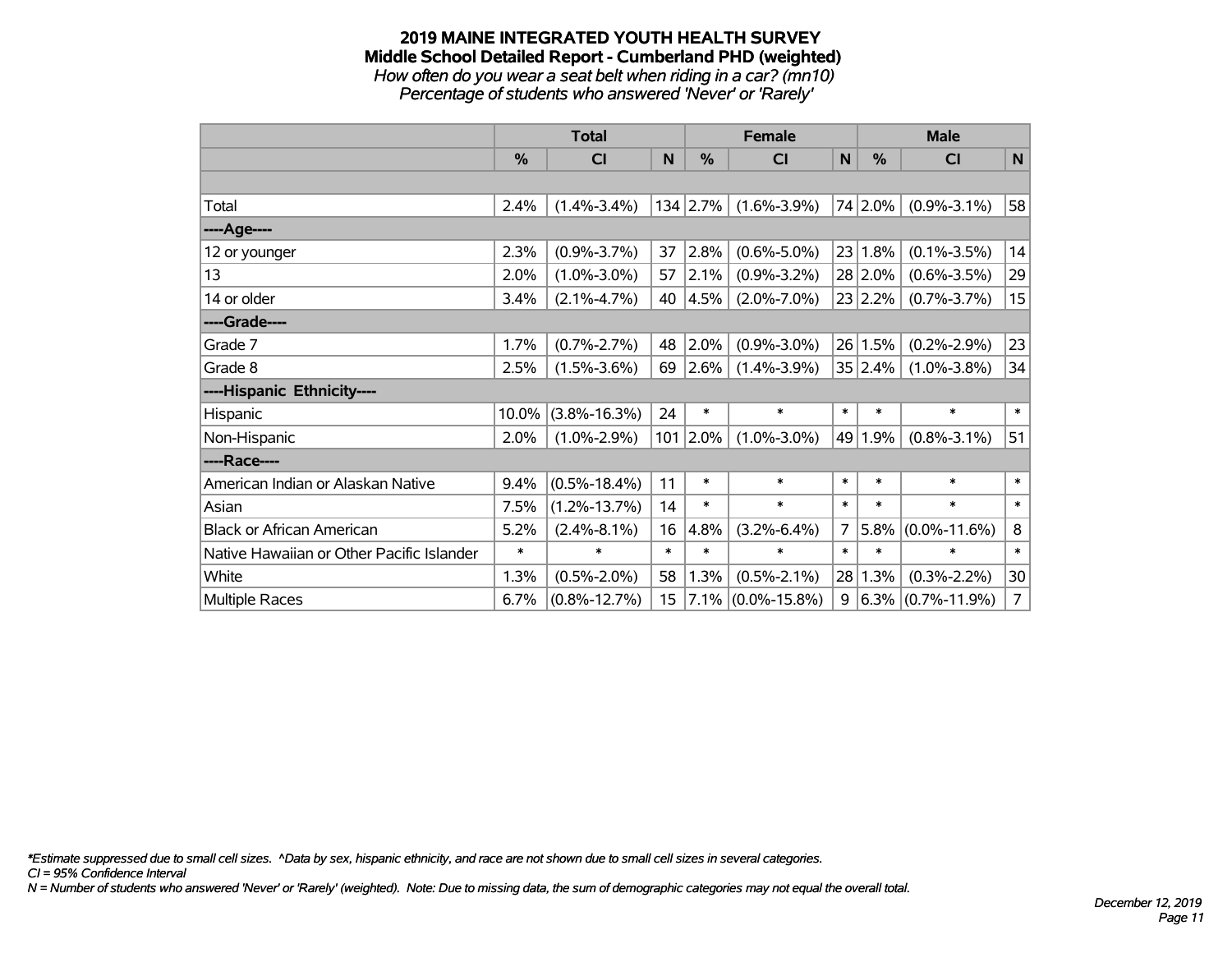#### **2019 MAINE INTEGRATED YOUTH HEALTH SURVEY Middle School Detailed Report - Cumberland PHD (weighted)** *How often do you wear a seat belt when riding in a car? (mn10\_2) Percentage of students who answered 'Always'*

|                                           |        | <b>Total</b>           |        |            | <b>Female</b>                      |        | <b>Male</b><br>%<br><b>CI</b><br>$ 2,174 78.3\% $ (75.6%-81.0%)<br>78.8%<br>$(74.2\% - 83.4\%)$<br>78.4% (74.1%-82.8%)<br>77.3% (73.4%-81.3%)<br>79.4% (76.2%-82.6%)<br>1,058 77.0% (73.1%-81.0%)<br>62.6%<br>$(48.3\% - 76.8\%)$<br>2,026 78.3% (75.7%-80.9%)<br>69.7%<br>$(52.9\% - 86.6\%)$<br>75.5%<br>$(62.2\% - 88.7\%)$<br>59.4% (51.5%-67.3%) |                       |        |  |  |
|-------------------------------------------|--------|------------------------|--------|------------|------------------------------------|--------|-------------------------------------------------------------------------------------------------------------------------------------------------------------------------------------------------------------------------------------------------------------------------------------------------------------------------------------------------------|-----------------------|--------|--|--|
|                                           | $\%$   | <b>CI</b>              | N      | %          | <b>CI</b>                          | N      |                                                                                                                                                                                                                                                                                                                                                       |                       | N      |  |  |
|                                           |        |                        |        |            |                                    |        |                                                                                                                                                                                                                                                                                                                                                       |                       |        |  |  |
| Total                                     |        | 79.6% (76.7%-82.4%)    | 4,471  |            | $ 81.2\% $ (77.4%-84.9%)           |        |                                                                                                                                                                                                                                                                                                                                                       |                       | 2,280  |  |  |
| ----Age----                               |        |                        |        |            |                                    |        |                                                                                                                                                                                                                                                                                                                                                       |                       |        |  |  |
| 12 or younger                             | 81.6%  | $(77.2\% - 86.0\%)$    | 1,331  | $ 84.4\% $ | $(79.5\% - 89.2\%)$                | 686    |                                                                                                                                                                                                                                                                                                                                                       |                       | 638    |  |  |
| 13                                        |        | 79.4% (76.0%-82.7%)    |        |            | 2,224 80.4% (76.2%-84.7%)          | 1,096  |                                                                                                                                                                                                                                                                                                                                                       |                       | 1,118  |  |  |
| 14 or older                               |        | 77.3% (73.9%-80.6%)    | 914    |            | 78.0% (72.7%-83.3%)                | 391    |                                                                                                                                                                                                                                                                                                                                                       |                       | 523    |  |  |
| ----Grade----                             |        |                        |        |            |                                    |        |                                                                                                                                                                                                                                                                                                                                                       |                       |        |  |  |
| Grade 7                                   | 81.3%  | $(78.0\% - 84.6\%)$    | 2,277  |            | $ 83.5\% $ (79.0%-88.0%)           | 1,098  |                                                                                                                                                                                                                                                                                                                                                       |                       | 1,168  |  |  |
| Grade 8                                   |        | 78.1% (75.1%-81.2%)    |        |            | $ 2,145 79.6\%  (75.1\% - 84.0\%)$ |        |                                                                                                                                                                                                                                                                                                                                                       |                       | 1,083  |  |  |
| ----Hispanic Ethnicity----                |        |                        |        |            |                                    |        |                                                                                                                                                                                                                                                                                                                                                       |                       |        |  |  |
| Hispanic                                  | 59.2%  | $(49.6\% - 68.7\%)$    | 141    | 57.2%      | $(47.3\% - 67.1\%)$                | 75     |                                                                                                                                                                                                                                                                                                                                                       |                       | 66     |  |  |
| Non-Hispanic                              |        | 80.2% (77.6%-82.9%)    |        |            | 4,103 82.4% (78.7%-86.1%)          |        |                                                                                                                                                                                                                                                                                                                                                       |                       | 2,063  |  |  |
| ----Race----                              |        |                        |        |            |                                    |        |                                                                                                                                                                                                                                                                                                                                                       |                       |        |  |  |
| American Indian or Alaskan Native         | 70.3%  | $(58.4\% - 82.3\%)$    | 85     | 69.9%      | $(50.9\% - 88.9\%)$                | 31     |                                                                                                                                                                                                                                                                                                                                                       |                       | 51     |  |  |
| Asian                                     | 69.1%  | $(60.7\% - 77.5\%)$    | 125    | 62.8%      | $(48.9\% - 76.8\%)$                | 52     |                                                                                                                                                                                                                                                                                                                                                       |                       | 70     |  |  |
| <b>Black or African American</b>          | 62.1%  | $(56.8\% - 67.5\%)$    | 185    |            | 65.4% (57.3%-73.5%)                | 102    |                                                                                                                                                                                                                                                                                                                                                       |                       | 83     |  |  |
| Native Hawaiian or Other Pacific Islander | $\ast$ | $\ast$                 | $\ast$ | $\ast$     | $\ast$                             | $\ast$ | $\ast$                                                                                                                                                                                                                                                                                                                                                | $\ast$                | $\ast$ |  |  |
| White                                     | 82.2%  | $(79.9\% - 84.6\%)$    | 3,799  | 84.1%      | $(81.0\% - 87.2\%)$                | 1,833  | $ 80.8\% $                                                                                                                                                                                                                                                                                                                                            | $(78.3\% - 83.2\%)$   | 1,956  |  |  |
| Multiple Races                            |        | $67.6\%$ (58.0%-77.1%) | 154    |            | 72.7%   (61.0%-84.4%)              | 89     |                                                                                                                                                                                                                                                                                                                                                       | 61.5%   (44.7%-78.4%) | 64     |  |  |

*\*Estimate suppressed due to small cell sizes. ^Data by sex, hispanic ethnicity, and race are not shown due to small cell sizes in several categories.*

*CI = 95% Confidence Interval*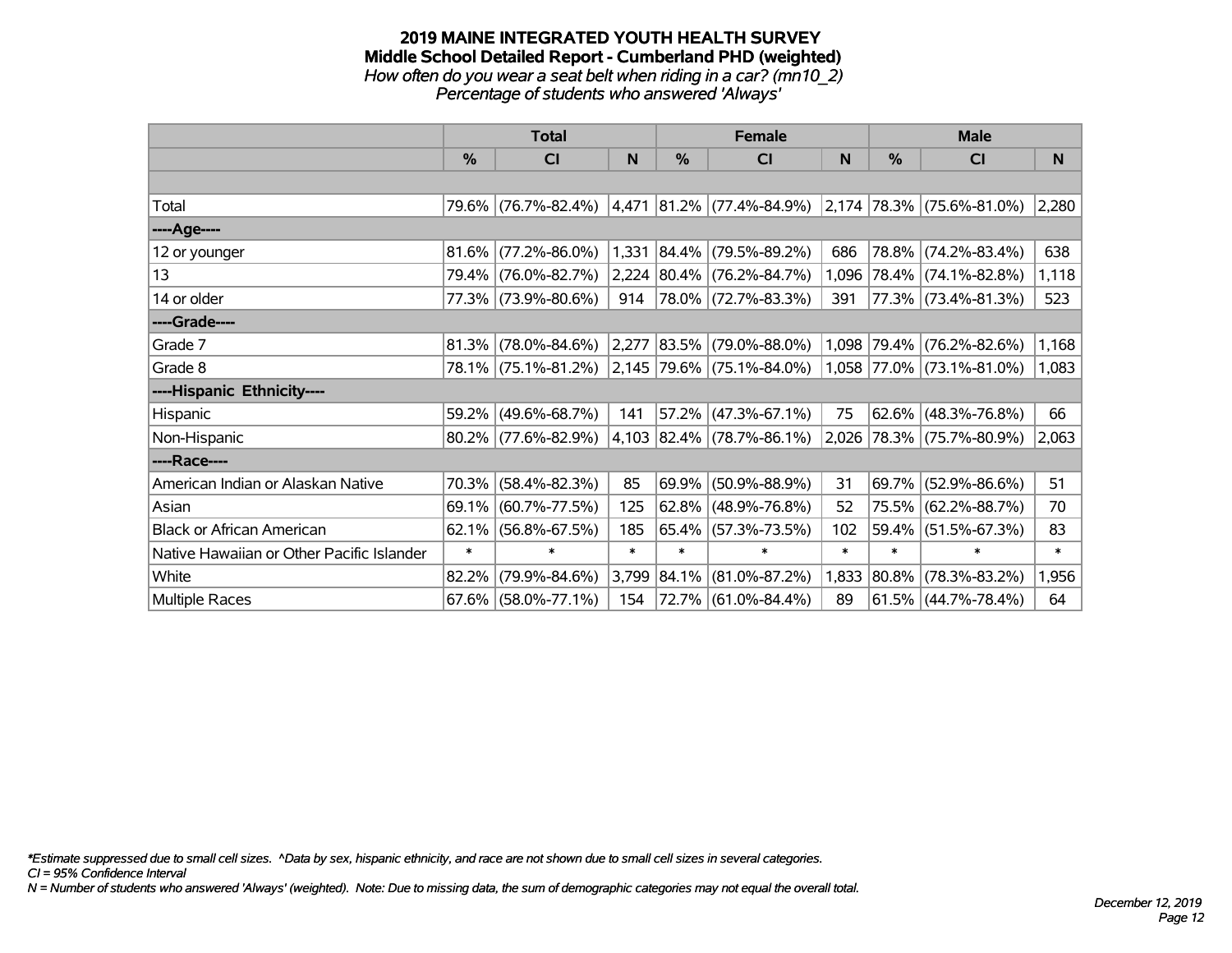#### **2019 MAINE INTEGRATED YOUTH HEALTH SURVEY Middle School Detailed Report - Cumberland PHD (weighted)** *Have you ever ridden in a car or other vehicle driven by someone who had been drinking alcohol? (mn11) Percentage of students who answered 'Yes'*

|                                           |               | <b>Total</b>        |       |               | <b>Female</b>             |                |               | <b>Male</b>                 |        |
|-------------------------------------------|---------------|---------------------|-------|---------------|---------------------------|----------------|---------------|-----------------------------|--------|
|                                           | $\frac{0}{0}$ | CI                  | N     | $\frac{0}{0}$ | <b>CI</b>                 | N              | $\frac{0}{0}$ | C <sub>l</sub>              | N      |
|                                           |               |                     |       |               |                           |                |               |                             |        |
| Total                                     |               | 22.4% (19.9%-24.8%) |       |               | 1,231 27.5% (24.9%-30.0%) |                |               | 711   17.6%   (14.7%-20.5%) | 500    |
| ----Age----                               |               |                     |       |               |                           |                |               |                             |        |
| 12 or younger                             |               | 22.3% (19.4%-25.3%) | 361   | 28.0%         | $(25.2\% - 30.8\%)$       |                |               | 228   16.2%   (11.0%-21.3%) | 126    |
| 13                                        |               | 22.8% (20.3%-25.4%) | 628   | 26.6%         | $(23.3\% - 29.9\%)$       |                |               | 343   19.3%   (16.2%-22.4%) | 276    |
| 14 or older                               |               | 21.5% (16.9%-26.1%) | 240   |               | 28.9% (20.4%-37.5%)       |                |               | 141   15.8%   (10.3%-21.2%) | 98     |
| ----Grade----                             |               |                     |       |               |                           |                |               |                             |        |
| Grade 7                                   |               | 22.1% (19.2%-25.1%) | 606   | 27.1%         | $(23.7\% - 30.4\%)$       |                |               | 348 17.7% (13.8%-21.5%)     | 252    |
| Grade 8                                   |               | 22.6% (19.7%-25.6%) | 606   | 27.9%         | $(24.4\% - 31.4\%)$       |                |               | 355   17.5%   (13.3%-21.7%) | 241    |
| ----Hispanic Ethnicity----                |               |                     |       |               |                           |                |               |                             |        |
| Hispanic                                  |               | 26.5% (20.0%-33.0%) | 67    | 29.6%         | $(17.2\% - 41.9\%)$       | 36             |               | $ 23.3\% $ (15.0%-31.5%)    | 29     |
| Non-Hispanic                              |               | 22.4% (19.7%-25.0%) |       |               | 1,117 27.5% (25.0%-30.1%) |                |               | 649 17.6% (14.2%-21.0%)     | 454    |
| ----Race----                              |               |                     |       |               |                           |                |               |                             |        |
| American Indian or Alaskan Native         | 21.6%         | $(10.1\% - 33.1\%)$ | 17    | 21.9%         | $(1.1\% - 42.7\%)$        | $\overline{7}$ | 21.4%         | $(9.3\% - 33.5\%)$          | 10     |
| Asian                                     | 21.5%         | $(14.1\% - 28.8\%)$ | 32    | 18.9%         | $(9.0\% - 28.8\%)$        | 13             | 19.8%         | $(10.0\% - 29.6\%)$         | 14     |
| <b>Black or African American</b>          | 16.3%         | $(10.0\% - 22.6\%)$ | 46    | 13.8%         | $(8.7\% - 18.8\%)$        | 22             | 19.9%         | $(9.1\% - 30.7\%)$          | 24     |
| Native Hawaiian or Other Pacific Islander | 28.8%         | $(8.0\% - 49.6\%)$  | 6     | $\ast$        | $\ast$                    | $\ast$         | $\ast$        | $\ast$                      | $\ast$ |
| White                                     | 22.4%         | $(20.0\% - 24.8\%)$ | 1,018 | 28.6%         | $(26.2\% - 31.0\%)$       | 605            | 17.0%         | $(14.1\% - 19.8\%)$         | 404    |
| <b>Multiple Races</b>                     |               | 30.3% (21.3%-39.3%) | 75    | 39.7%         | $(25.3\% - 54.1\%)$       | 48             |               | $ 20.3\% $ (13.4%-27.2%)    | 25     |

*\*Estimate suppressed due to small cell sizes. ^Data by sex, hispanic ethnicity, and race are not shown due to small cell sizes in several categories.*

*CI = 95% Confidence Interval*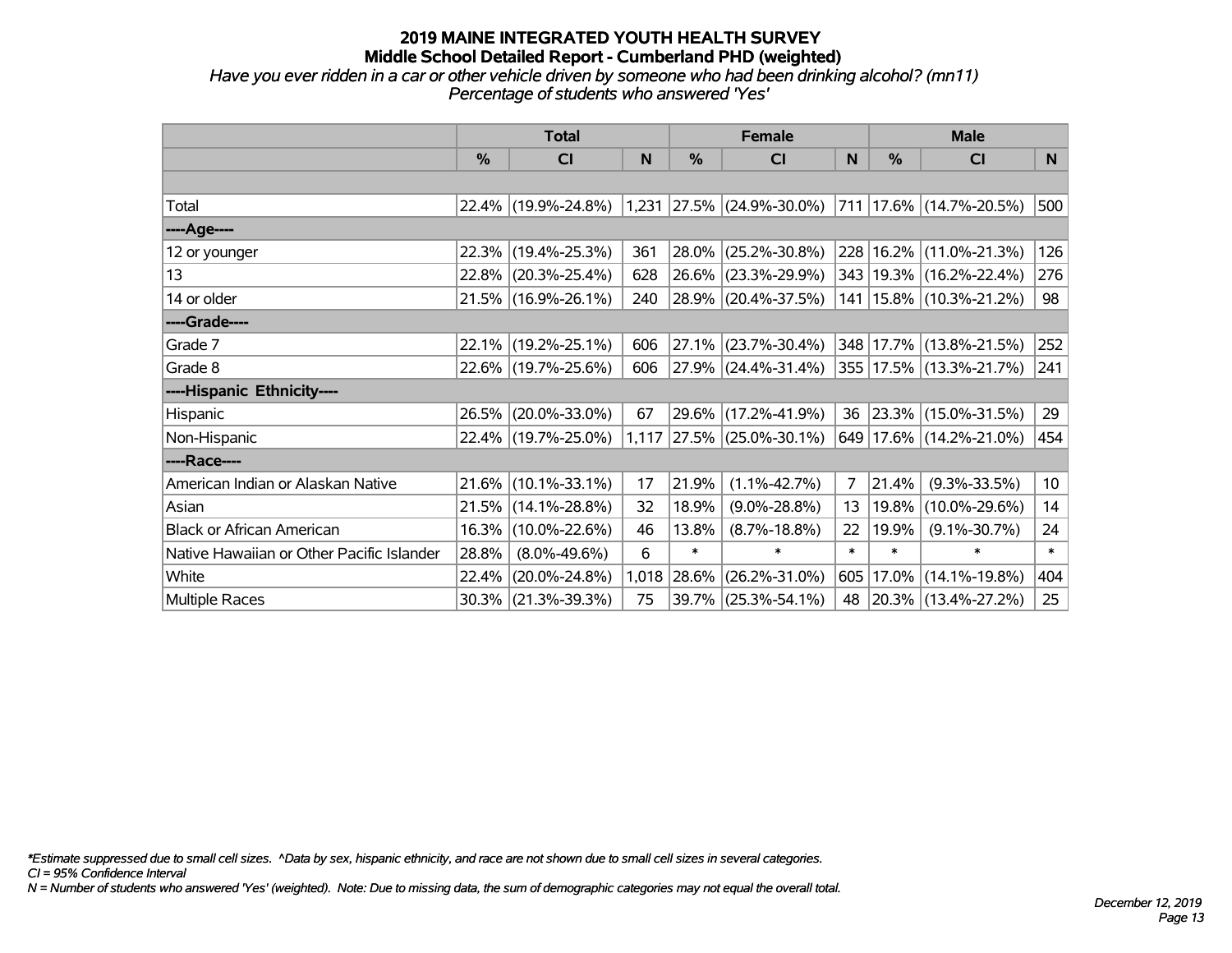*Have you ever ridden in a car or other vehicle driven by someone who had been taking illegal drugs such as marijuana, cocaine, heroin, or LSD?*

*(mn12a)*

*Percentage of students who answered 'Yes'*

|                                           | <b>Total</b>  |                     |        | <b>Female</b> |                            | <b>Male</b> |               |                    |                  |
|-------------------------------------------|---------------|---------------------|--------|---------------|----------------------------|-------------|---------------|--------------------|------------------|
|                                           | $\frac{0}{0}$ | CI                  | N      | $\frac{0}{0}$ | <b>CI</b>                  | N           | $\frac{0}{0}$ | CI                 | N                |
|                                           |               |                     |        |               |                            |             |               |                    |                  |
| Total                                     | 7.8%          | $(6.1\% - 9.6\%)$   | 441    | 8.8%          | $(6.5\% - 11.0\%)$         | 233         | 6.7%          | $(5.0\% - 8.5\%)$  | 195              |
| ----Age----                               |               |                     |        |               |                            |             |               |                    |                  |
| 12 or younger                             | 6.7%          | $(4.4\% - 9.1\%)$   | 111    | 7.5%          | $(4.4\% - 10.6\%)$         | 62          | 5.6%          | $(2.7\% - 8.5\%)$  | 45               |
| 13                                        | 8.1%          | $(5.8\% - 10.4\%)$  | 228    | 9.1%          | $(5.6\% - 12.5\%)$         | 121         | 7.1%          | $(4.7\% - 9.6\%)$  | 104              |
| 14 or older                               | 8.8%          | $(6.5\% - 11.0\%)$  |        |               | 100 10.1% (5.9%-14.3%)     | 51          | 7.3%          | $(4.2\% - 10.4\%)$ | 46               |
| ----Grade----                             |               |                     |        |               |                            |             |               |                    |                  |
| Grade 7                                   | 6.6%          | $(4.4\% - 8.8\%)$   | 185    | 7.2%          | $(4.1\% - 10.2\%)$         | 94          | 6.0%          | $(4.3\% - 7.6\%)$  | 87               |
| Grade 8                                   | 8.9%          | $(7.2\% - 10.6\%)$  |        |               | 244   10.3%   (7.3%-13.4%) | 136         | 7.4%          | $(4.8\% - 10.1\%)$ | 104              |
| ----Hispanic Ethnicity----                |               |                     |        |               |                            |             |               |                    |                  |
| Hispanic                                  | 13.3%         | $(6.5\% - 20.1\%)$  | 35     | 11.3%         | $(0.0\% - 22.7\%)$         | 15          | 12.4%         | $(5.8\% - 18.9\%)$ | 15 <sub>15</sub> |
| Non-Hispanic                              | 7.5%          | $(5.9\% - 9.1\%)$   | 383    | 8.5%          | $(6.4\% - 10.5\%)$         | 205         | 6.5%          | $(4.7\% - 8.3\%)$  | 169              |
| ----Race----                              |               |                     |        |               |                            |             |               |                    |                  |
| American Indian or Alaskan Native         | 19.3%         | $(11.7\% - 26.9\%)$ | 16     | $\ast$        | $\ast$                     | $\ast$      | $\ast$        | $\ast$             | $\ast$           |
| Asian                                     | 11.1%         | $(2.9\% - 19.4\%)$  | 17     | $\ast$        | $\ast$                     | $\ast$      | $\ast$        | $\ast$             | $\ast$           |
| <b>Black or African American</b>          | 9.9%          | $(3.8\% - 16.1\%)$  | 29     | 10.0%         | $(3.3\% - 16.7\%)$         | 17          | 9.9%          | $(1.5\% - 18.3\%)$ | 12 <sub>2</sub>  |
| Native Hawaiian or Other Pacific Islander | $\ast$        | $\ast$              | $\ast$ | $\ast$        | $\ast$                     | $\ast$      | $\ast$        | $\ast$             | $\ast$           |
| White                                     | 7.0%          | $(5.4\% - 8.6\%)$   | 326    | 8.6%          | $(6.2\% - 11.1\%)$         | 187         | 5.6%          | $(4.0\% - 7.1\%)$  | 135              |
| Multiple Races                            | 14.3%         | $(7.9\% - 20.8\%)$  | 36     |               | $ 12.4\% $ (3.2%-21.7%)    | 16          | 15.4%         | $(7.6\% - 23.3\%)$ | 19               |

*\*Estimate suppressed due to small cell sizes. ^Data by sex, hispanic ethnicity, and race are not shown due to small cell sizes in several categories.*

*CI = 95% Confidence Interval*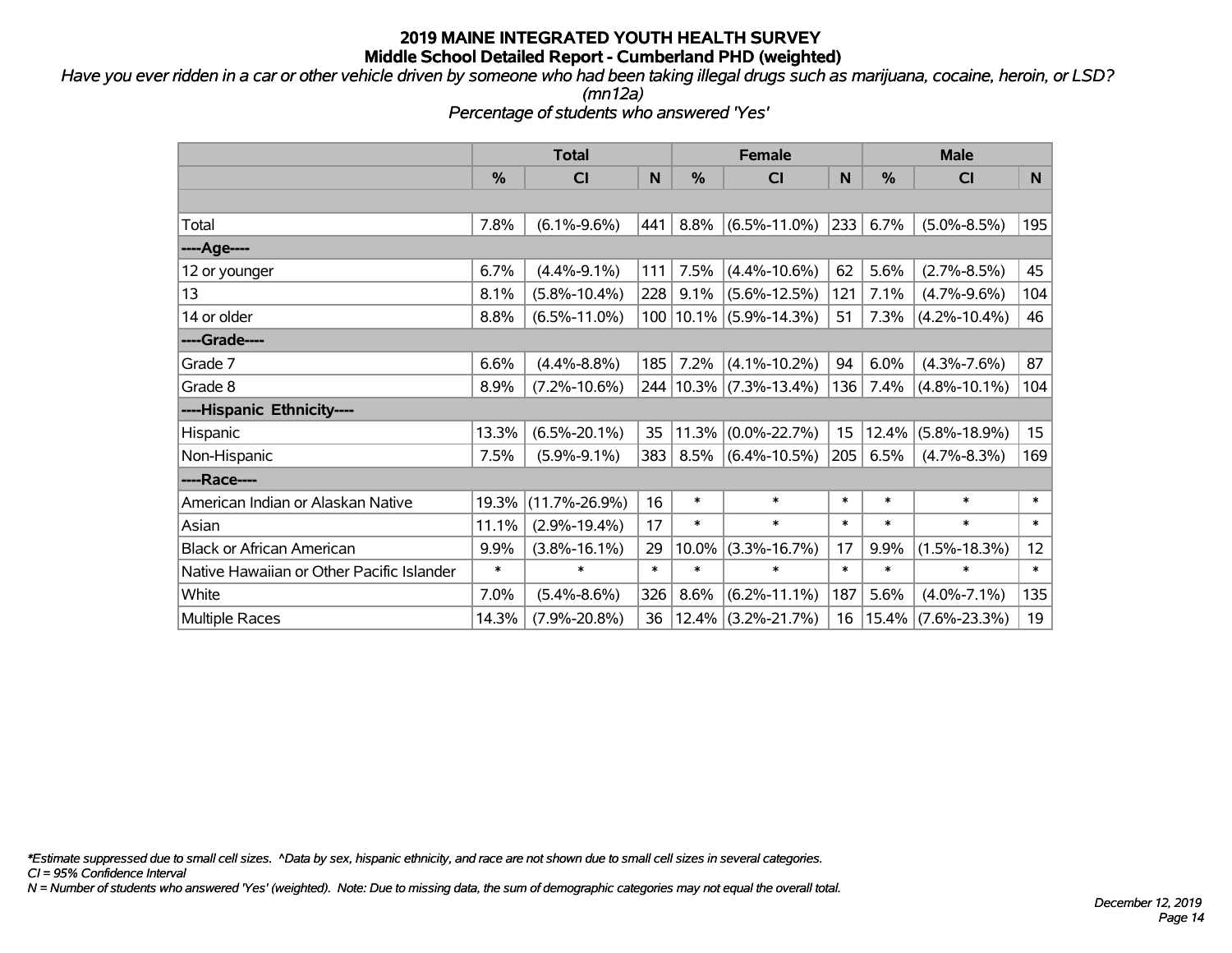*Has violence in your home, or the threat of violence, ever made you want to leave your home, even just for a short while? (mn18) Percentage of students who answered 'Yes'*

|                                           | <b>Total</b> |                        |        | <b>Female</b> | <b>Male</b>                      |              |           |                             |                  |
|-------------------------------------------|--------------|------------------------|--------|---------------|----------------------------------|--------------|-----------|-----------------------------|------------------|
|                                           | %            | <b>CI</b>              | N      | %             | <b>CI</b>                        | <sub>N</sub> | %         | <b>CI</b>                   | N.               |
|                                           |              |                        |        |               |                                  |              |           |                             |                  |
| Total                                     |              | 15.7% (12.8%-18.6%)    |        |               | $ 873 18.4\%  (14.4\% - 22.3\%)$ |              |           | 485 13.1% (10.3%-15.9%)     | 380              |
| ----Age----                               |              |                        |        |               |                                  |              |           |                             |                  |
| 12 or younger                             |              | $13.8\%$ (10.3%-17.3%) |        |               | 223 14.7% (10.5%-18.9%)          | 117          | 12.8%     | $(8.9\% - 16.6\%)$          | 103              |
| 13                                        |              | 16.5% (13.2%-19.9%)    |        |               | 460 20.4% (15.3%-25.4%)          |              | 274 12.8% | $(9.6\% - 16.0\%)$          | 182              |
| 14 or older                               |              | 16.4% (13.4%-19.4%)    |        |               | 190   18.8%   (14.2%-23.5%)      | 93           | 14.2%     | $(9.9\% - 18.6\%)$          | 95               |
| ----Grade----                             |              |                        |        |               |                                  |              |           |                             |                  |
| Grade 7                                   |              | 13.8% (10.5%-17.0%)    |        |               | 383 16.3% (12.1%-20.5%)          |              | 210 11.5% | $(8.4\% - 14.7\%)$          | 171              |
| Grade 8                                   |              | $17.1\%$ (14.0%-20.1%) |        |               | 463   20.0%   (15.4%-24.7%)      |              |           | 264   14.0%   (10.8%-17.3%) | 194              |
| ----Hispanic Ethnicity----                |              |                        |        |               |                                  |              |           |                             |                  |
| Hispanic                                  |              | 22.3% (15.4%-29.2%)    | 52     | $ 27.3\% $    | $(16.9\% - 37.7\%)$              | 35           | 14.8%     | $(4.4\% - 25.2\%)$          | 15 <sub>15</sub> |
| Non-Hispanic                              |              | 15.2% (12.6%-17.9%)    |        |               | 773 17.8% (14.2%-21.4%)          |              |           | 432 12.7% (10.0%-15.4%)     | 334              |
| ----Race----                              |              |                        |        |               |                                  |              |           |                             |                  |
| American Indian or Alaskan Native         | 13.1%        | $(3.8\% - 22.4\%)$     | 15     | $\ast$        | $\ast$                           | $\ast$       | $\ast$    | $\ast$                      | $\ast$           |
| Asian                                     | 15.1%        | $(5.7\% - 24.4\%)$     | 27     | 23.1%         | $(7.6\% - 38.6\%)$               | 19           | 8.6%      | $(2.1\% - 15.1\%)$          | 8                |
| <b>Black or African American</b>          | 14.3%        | $(10.1\% - 18.4\%)$    | 42     | 15.3%         | $(10.6\% - 19.9\%)$              | 24           | 13.3%     | $(5.3\% - 21.2\%)$          | 18               |
| Native Hawaiian or Other Pacific Islander | $\ast$       | $\ast$                 | $\ast$ | $\ast$        | $\ast$                           | $\ast$       | $\ast$    | $\ast$                      | $\ast$           |
| White                                     | 15.4%        | $(12.5\% - 18.3\%)$    | 707    | 17.2%         | $(13.6\% - 20.7\%)$              | 370          | 13.5%     | $(10.3\% - 16.8\%)$         | 328              |
| <b>Multiple Races</b>                     |              | 26.2% (14.5%-37.9%)    |        |               | 58 37.9% (24.6%-51.2%)           | 44           | 13.0%     | $(2.2\% - 23.8\%)$          | 13               |

*\*Estimate suppressed due to small cell sizes. ^Data by sex, hispanic ethnicity, and race are not shown due to small cell sizes in several categories.*

*CI = 95% Confidence Interval*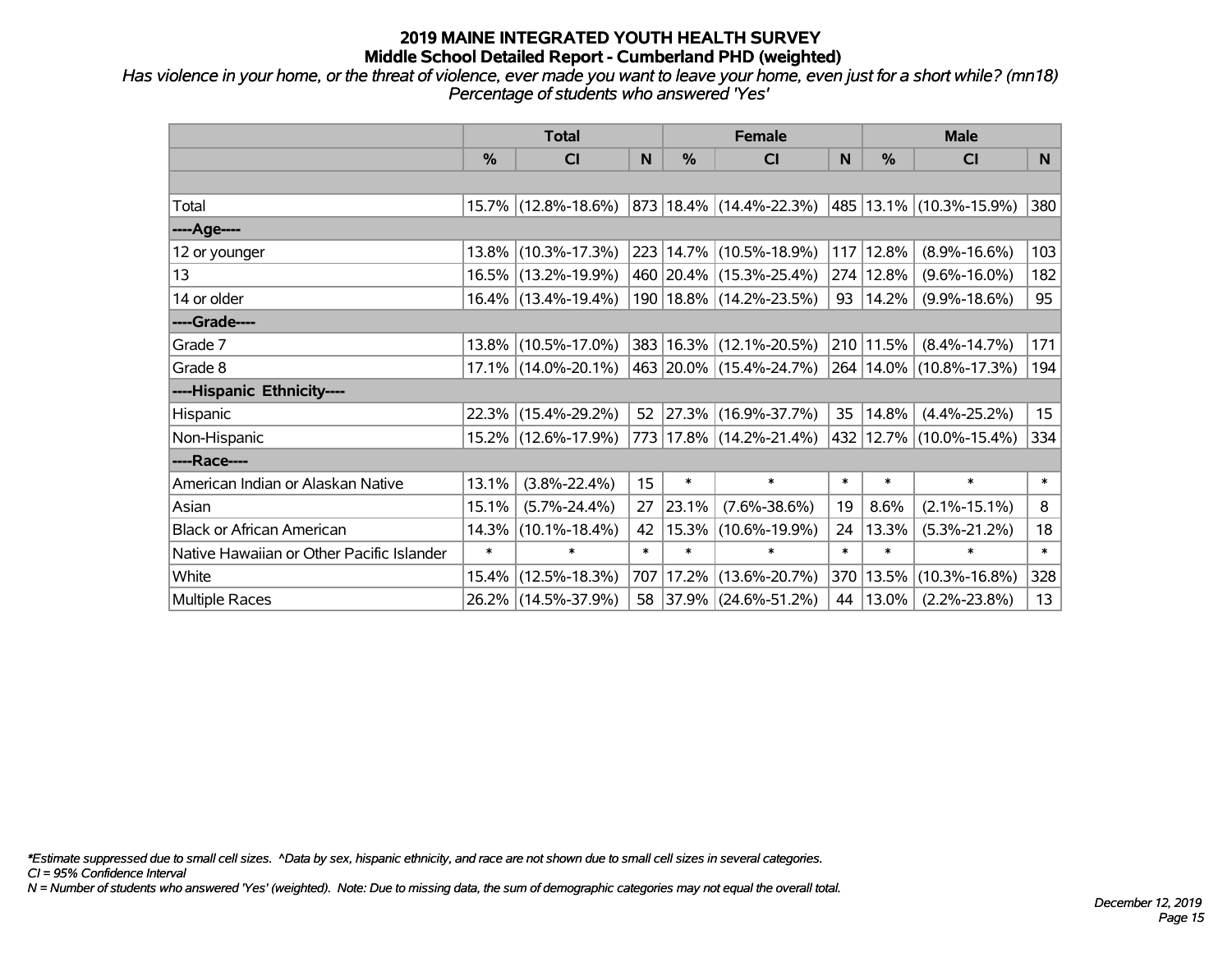#### **2019 MAINE INTEGRATED YOUTH HEALTH SURVEY Middle School Detailed Report - Cumberland PHD (weighted)** *Do you agree or disagree with the following statement? I feel safe at my school. (mn21) Percentage of students who answered 'Strongly agree' or 'Agree'*

|                                           | <b>Total</b>  |                     |        |            | <b>Female</b>                                            |              | <b>Male</b> |                                    |        |  |
|-------------------------------------------|---------------|---------------------|--------|------------|----------------------------------------------------------|--------------|-------------|------------------------------------|--------|--|
|                                           | $\frac{0}{0}$ | <b>CI</b>           | N      | %          | <b>CI</b>                                                | <sub>N</sub> | %           | <b>CI</b>                          | N      |  |
|                                           |               |                     |        |            |                                                          |              |             |                                    |        |  |
| Total                                     | 88.4%         | $(86.0\% - 90.8\%)$ |        |            | $4,963$ 87.0% (84.7%-89.3%)                              |              |             | $ 2,313 89.9\%  (87.1\% - 92.7\%)$ | 2,612  |  |
| ----Age----                               |               |                     |        |            |                                                          |              |             |                                    |        |  |
| 12 or younger                             | 89.3%         | $(86.8\% - 91.9\%)$ | 1,463  | $ 89.2\% $ | $(86.0\% - 92.5\%)$                                      | 731          | $ 89.5\% $  | $(86.5\% - 92.4\%)$                | 718    |  |
| 13                                        | 87.8%         | $(85.2\% - 90.4\%)$ |        |            | 2,466 85.9% (83.2%-88.6%)                                | 1,152        | $ 90.0\% $  | $(87.2\% - 92.8\%)$                | 1,303  |  |
| 14 or older                               |               | 88.5% (85.7%-91.4%) | 1,021  |            | $ 86.4\% $ (82.9%-89.9%)                                 | 428          |             | 90.2% (86.3%-94.0%)                | 588    |  |
| ----Grade----                             |               |                     |        |            |                                                          |              |             |                                    |        |  |
| Grade 7                                   | 89.9%         | $(87.4\% - 92.4\%)$ | 2,520  |            | $ 88.9\% $ (86.3%-91.5%)                                 | 1,170        | $ 91.0\% $  | $(88.0\% - 93.9\%)$                | 1,333  |  |
| Grade 8                                   |               | 86.9% (84.4%-89.3%) |        |            | $ 2,373 85.1\% $ (82.4%-87.8%) 1,114 88.9% (86.0%-91.8%) |              |             |                                    | 1,248  |  |
| ----Hispanic Ethnicity----                |               |                     |        |            |                                                          |              |             |                                    |        |  |
| Hispanic                                  | 79.8%         | $(73.0\% - 86.6\%)$ | 199    | 79.3%      | $(71.0\% - 87.6\%)$                                      | 103          | $ 81.1\% $  | $(73.3\% - 88.9\%)$                | 93     |  |
| Non-Hispanic                              |               | 88.8% (86.6%-91.1%) |        |            | 4,530 87.4% (85.2%-89.7%)                                |              |             | 2,122 90.4% (87.9%-92.9%)          | 2,382  |  |
| ----Race----                              |               |                     |        |            |                                                          |              |             |                                    |        |  |
| American Indian or Alaskan Native         | 84.5%         | $(78.9\% - 90.2\%)$ | 86     |            | 77.0% (63.2%-90.9%)                                      | 29           | $ 88.9\% $  | $(83.9\% - 93.9\%)$                | 56     |  |
| Asian                                     | 87.6%         | $(80.3\% - 95.0\%)$ | 146    | 86.4%      | $(78.3\% - 94.6\%)$                                      | 68           | 89.9%       | $(81.4\% - 98.3\%)$                | 74     |  |
| <b>Black or African American</b>          | 84.4%         | $(80.7\% - 88.1\%)$ | 248    |            | 86.4% (82.2%-90.5%)                                      | 139          | $81.8\%$    | $(76.3\% - 87.4\%)$                | 108    |  |
| Native Hawaiian or Other Pacific Islander | $\ast$        | $\ast$              | $\ast$ | $\ast$     | $\ast$                                                   | $\ast$       | $\ast$      | $\ast$                             | $\ast$ |  |
| White                                     | 89.3%         | $(87.1\% - 91.4\%)$ | 4,127  | $ 87.7\% $ | $(85.5\% - 90.0\%)$                                      | 1,897        | $ 90.9\% $  | $(88.4\% - 93.4\%)$                | 2,207  |  |
| Multiple Races                            |               | 83.5% (79.3%-87.6%) | 199    |            | 82.4% (77.1%-87.7%)                                      | 103          |             | 85.1% (78.3%-92.0%)                | 96     |  |

*\*Estimate suppressed due to small cell sizes. ^Data by sex, hispanic ethnicity, and race are not shown due to small cell sizes in several categories.*

*CI = 95% Confidence Interval*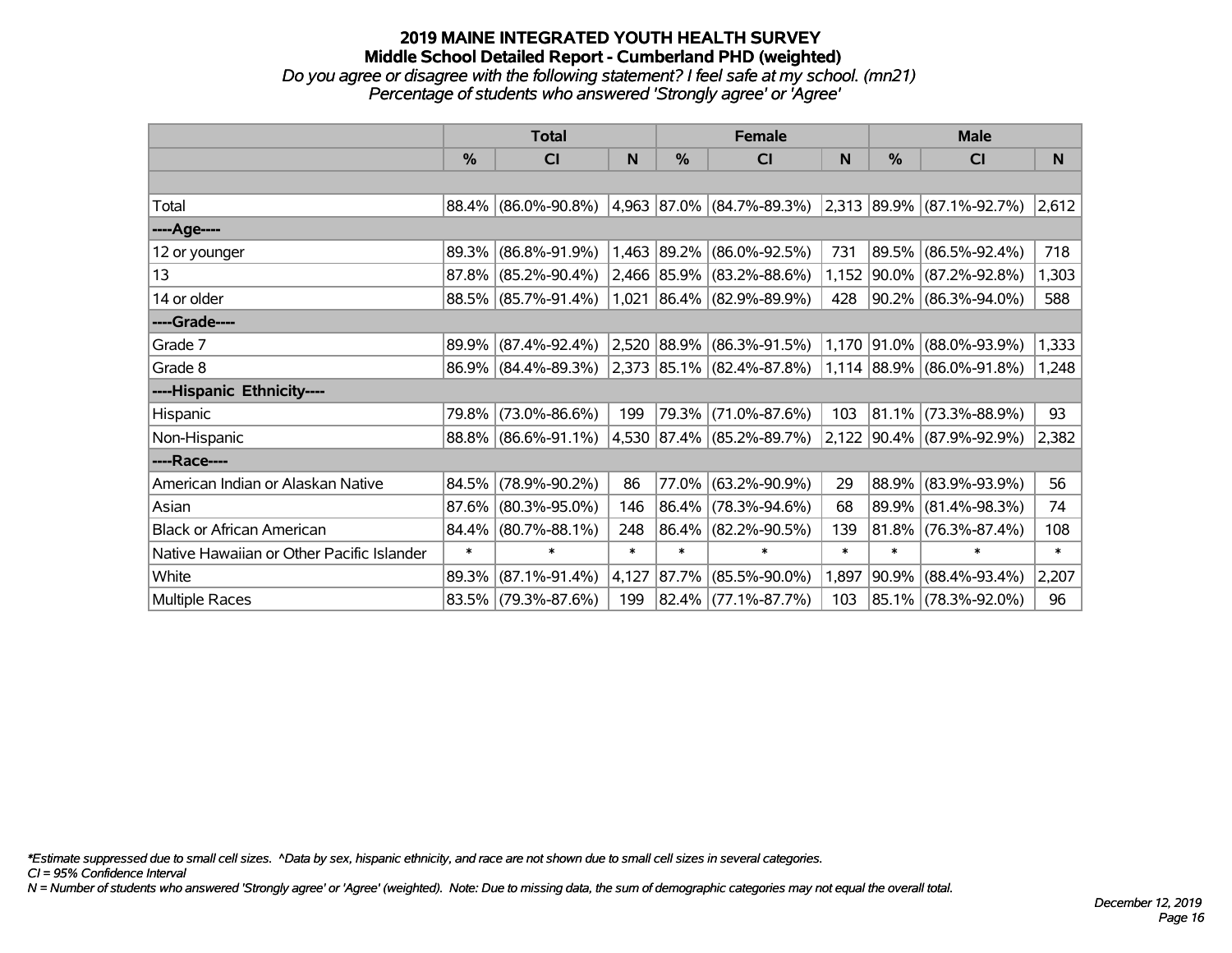#### **2019 MAINE INTEGRATED YOUTH HEALTH SURVEY Middle School Detailed Report - Cumberland PHD (weighted)** *Have you ever been bullied on school property? (mn22) Percentage of students who answered 'Yes'*

|                                           | <b>Total</b> |                        |       |        | <b>Female</b>                                 |        | <b>Male</b> |                             |        |  |
|-------------------------------------------|--------------|------------------------|-------|--------|-----------------------------------------------|--------|-------------|-----------------------------|--------|--|
|                                           | %            | <b>CI</b>              | N     | %      | <b>CI</b>                                     | N      | %           | <b>CI</b>                   | N.     |  |
|                                           |              |                        |       |        |                                               |        |             |                             |        |  |
| Total                                     |              |                        |       |        | 42.1% (38.8%-45.3%) 2,358 46.2% (42.4%-50.0%) |        |             | $1,230$ 38.0% (34.5%-41.4%) | 1,097  |  |
| ----Age----                               |              |                        |       |        |                                               |        |             |                             |        |  |
| 12 or younger                             | 40.3%        | $(36.8\% - 43.9\%)$    | 660   |        | 42.6% (37.6%-47.5%)                           | 348    | 37.8%       | $(33.4\% - 42.1\%)$         | 303    |  |
| 13                                        |              | 42.7% (39.3%-46.0%)    |       |        | 1,195 46.8% (42.8%-50.8%)                     | 628    |             | 38.3% (34.9%-41.7%)         | 550    |  |
| 14 or older                               |              | $43.1\%$ (38.8%-47.4%) | 497   |        | 50.3% (44.8%-55.9%)                           | 252    |             | 37.5% (32.9%-42.0%)         | 243    |  |
| ----Grade----                             |              |                        |       |        |                                               |        |             |                             |        |  |
| Grade 7                                   | 39.8%        | $(36.6\% - 43.1\%)$    |       |        | $1,113$ 43.1% (38.7%-47.4%)                   | 566    | 36.5%       | $(33.0\% - 40.0\%)$         | 532    |  |
| Grade 8                                   |              | 44.1% (40.7%-47.6%)    |       |        | $1,206$ $ 48.8\% $ (44.3%-53.3%)              | 643    |             | 39.6% (35.5%-43.6%)         | 553    |  |
| ----Hispanic Ethnicity----                |              |                        |       |        |                                               |        |             |                             |        |  |
| Hispanic                                  | 49.3%        | $(46.2\% - 52.4\%)$    | 122   | 55.7%  | $(50.4\% - 60.9\%)$                           | 71     | 41.2%       | $(35.7\% - 46.6\%)$         | 47     |  |
| Non-Hispanic                              |              | $41.6\%$ (38.4%-44.8%) |       |        | $2,118$ 45.4% (41.7%-49.2%)                   |        |             | 1,105 37.7% (34.2%-41.3%)   | 990    |  |
| ----Race----                              |              |                        |       |        |                                               |        |             |                             |        |  |
| American Indian or Alaskan Native         | 46.3%        | $(34.4\% - 58.1\%)$    | 46    |        | 59.0% (42.3%-75.8%)                           | 22     | 39.1%       | $(26.7\% - 51.6\%)$         | 24     |  |
| Asian                                     | 32.8%        | $(28.0\% - 37.7\%)$    | 54    |        | $36.1\%$ (27.0%-45.2%)                        | 27     | 29.5%       | $(21.2\% - 37.9\%)$         | 24     |  |
| <b>Black or African American</b>          | 34.1%        | $(30.0\% - 38.1\%)$    | 100   | 37.9%  | $(30.2\% - 45.6\%)$                           | 61     | 28.5%       | $(22.3\% - 34.6\%)$         | 37     |  |
| Native Hawaiian or Other Pacific Islander | 50.7%        | $(27.2\% - 74.2\%)$    | 11    | $\ast$ | $\ast$                                        | $\ast$ | $\ast$      | $\ast$                      | $\ast$ |  |
| White                                     | 42.2%        | $(38.5\% - 45.9\%)$    | 1,949 | 46.3%  | $(41.7\% - 51.0\%)$                           | 1,005  | 38.3%       | $(34.4\% - 42.1\%)$         | 925    |  |
| Multiple Races                            |              | $51.0\%$ (43.7%-58.2%) | 122   |        | 49.6% (41.4%-57.7%)                           | 63     |             | $51.8\%$ (41.3%-62.3%)      | 57     |  |

*\*Estimate suppressed due to small cell sizes. ^Data by sex, hispanic ethnicity, and race are not shown due to small cell sizes in several categories.*

*CI = 95% Confidence Interval*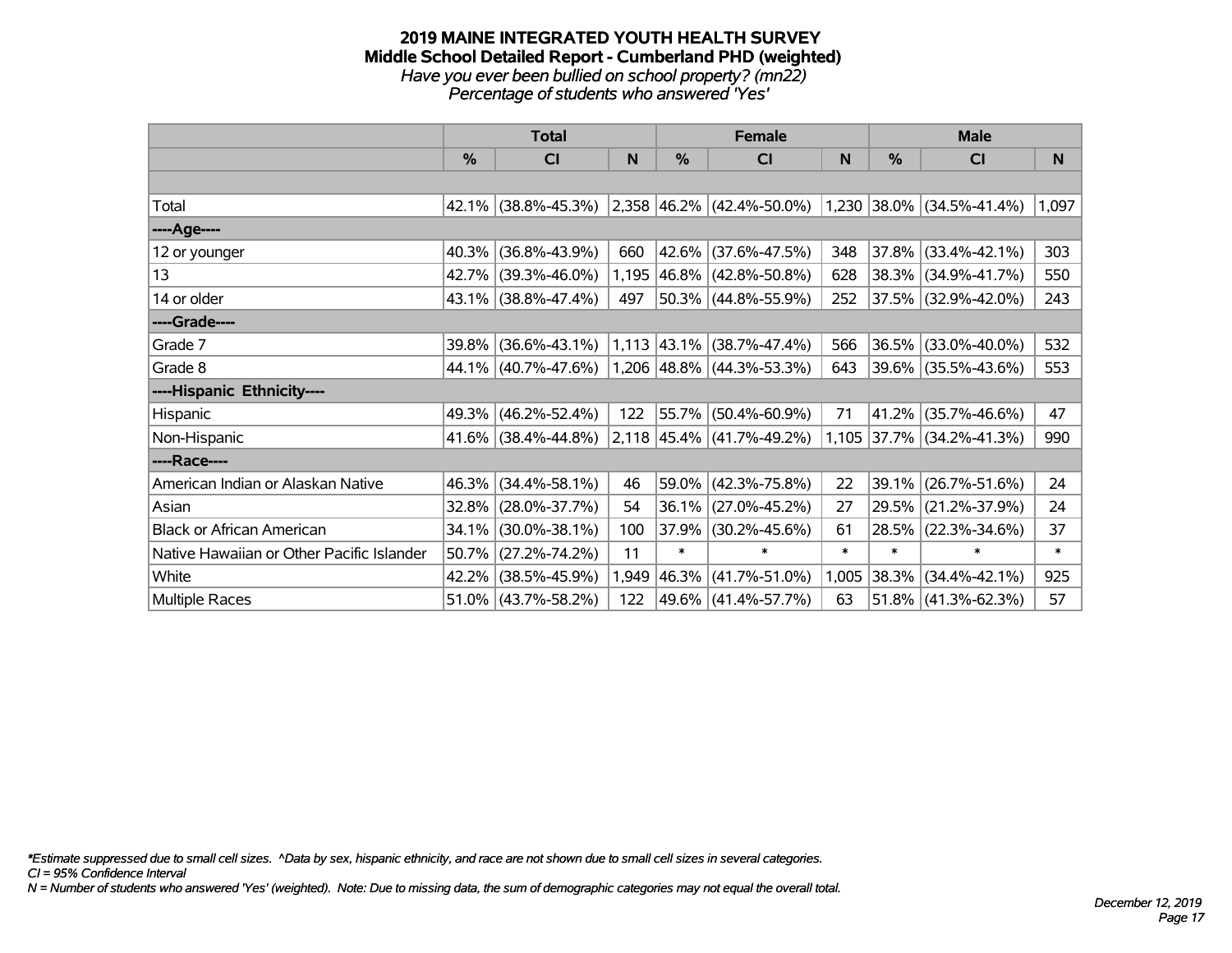*Have you ever felt so sad or hopeless almost every day for two weeks or more in a row that you stopped doing some usual activities? (mn153) Percentage of students who answered 'Yes'*

|                                           | <b>Total</b> |                     |        | <b>Female</b> |                             | <b>Male</b> |        |                             |        |
|-------------------------------------------|--------------|---------------------|--------|---------------|-----------------------------|-------------|--------|-----------------------------|--------|
|                                           | %            | CI                  | N      | %             | <b>CI</b>                   | N           | %      | <b>CI</b>                   | N.     |
|                                           |              |                     |        |               |                             |             |        |                             |        |
| Total                                     |              | 22.2% (19.4%-24.9%) |        |               | $1,234$ 29.0% (24.3%-33.8%) |             |        | 769 15.7% (13.6%-17.8%)     | 454    |
| ----Age----                               |              |                     |        |               |                             |             |        |                             |        |
| 12 or younger                             |              | 19.0% (15.3%-22.7%) | 309    | 23.8%         | $(17.8\% - 29.9\%)$         | 193         |        | 14.0% (10.2%-17.8%)         | 114    |
| 13                                        |              | 22.4% (19.1%-25.6%) | 620    |               | 29.8% (24.0%-35.6%)         | 399         |        | 14.9% (12.1%-17.8%)         | 212    |
| 14 or older                               |              | 26.2% (21.9%-30.5%) | 306    |               | 35.3% (27.5%-43.0%)         | 177         |        | 19.4% (16.3%-22.5%)         | 129    |
| ----Grade----                             |              |                     |        |               |                             |             |        |                             |        |
| Grade 7                                   |              | 19.8% (16.4%-23.1%) | 550    | 25.6%         | $(20.0\% - 31.3\%)$         |             |        | 334   14.3%   (11.4%-17.2%) | 210    |
| Grade 8                                   |              | 24.4% (21.6%-27.2%) | 662    |               | 32.3% (27.4%-37.2%)         |             |        | 424   16.8%   (14.2%-19.4%) | 233    |
| ----Hispanic Ethnicity----                |              |                     |        |               |                             |             |        |                             |        |
| Hispanic                                  | 32.5%        | $(25.9\% - 39.1\%)$ | 75     | 38.1%         | $(28.2\% - 47.9\%)$         | 49          |        | 24.3% (16.8%-31.8%)         | 24     |
| Non-Hispanic                              |              | 21.9% (19.1%-24.7%) |        |               | $1,110$ 28.5% (23.4%-33.6%) |             |        | 693   15.5%   (13.4%-17.6%) | 408    |
| ----Race----                              |              |                     |        |               |                             |             |        |                             |        |
| American Indian or Alaskan Native         |              | 29.7% (20.5%-38.9%) | 35     | 36.3%         | $(20.3\% - 52.4\%)$         | 16          | 26.6%  | $(17.1\% - 36.1\%)$         | 19     |
| Asian                                     |              | 28.4% (17.8%-38.9%) | 49     | 30.9%         | $(18.3\% - 43.6\%)$         | 25          | 25.0%  | $(9.3\% - 40.8\%)$          | 22     |
| <b>Black or African American</b>          | 26.1%        | $(18.0\% - 34.1\%)$ | 77     | 35.3%         | $(24.6\% - 45.9\%)$         | 55          | 15.6%  | $(6.2\% - 25.1\%)$          | 21     |
| Native Hawaiian or Other Pacific Islander | $\ast$       | $\ast$              | $\ast$ | $\ast$        | $\ast$                      | $\ast$      | $\ast$ | $\ast$                      | $\ast$ |
| White                                     | 21.2%        | $(18.8\% - 23.6\%)$ | 974    | 27.6%         | $(23.4\% - 31.9\%)$         | 597         | 15.2%  | $(13.1\% - 17.3\%)$         | 368    |
| Multiple Races                            |              | 30.2% (18.6%-41.9%) | 67     | 42.3%         | $(26.0\% - 58.7\%)$         | 51          | 15.9%  | $(7.5\% - 24.2\%)$          | 16     |

*\*Estimate suppressed due to small cell sizes. ^Data by sex, hispanic ethnicity, and race are not shown due to small cell sizes in several categories.*

*CI = 95% Confidence Interval*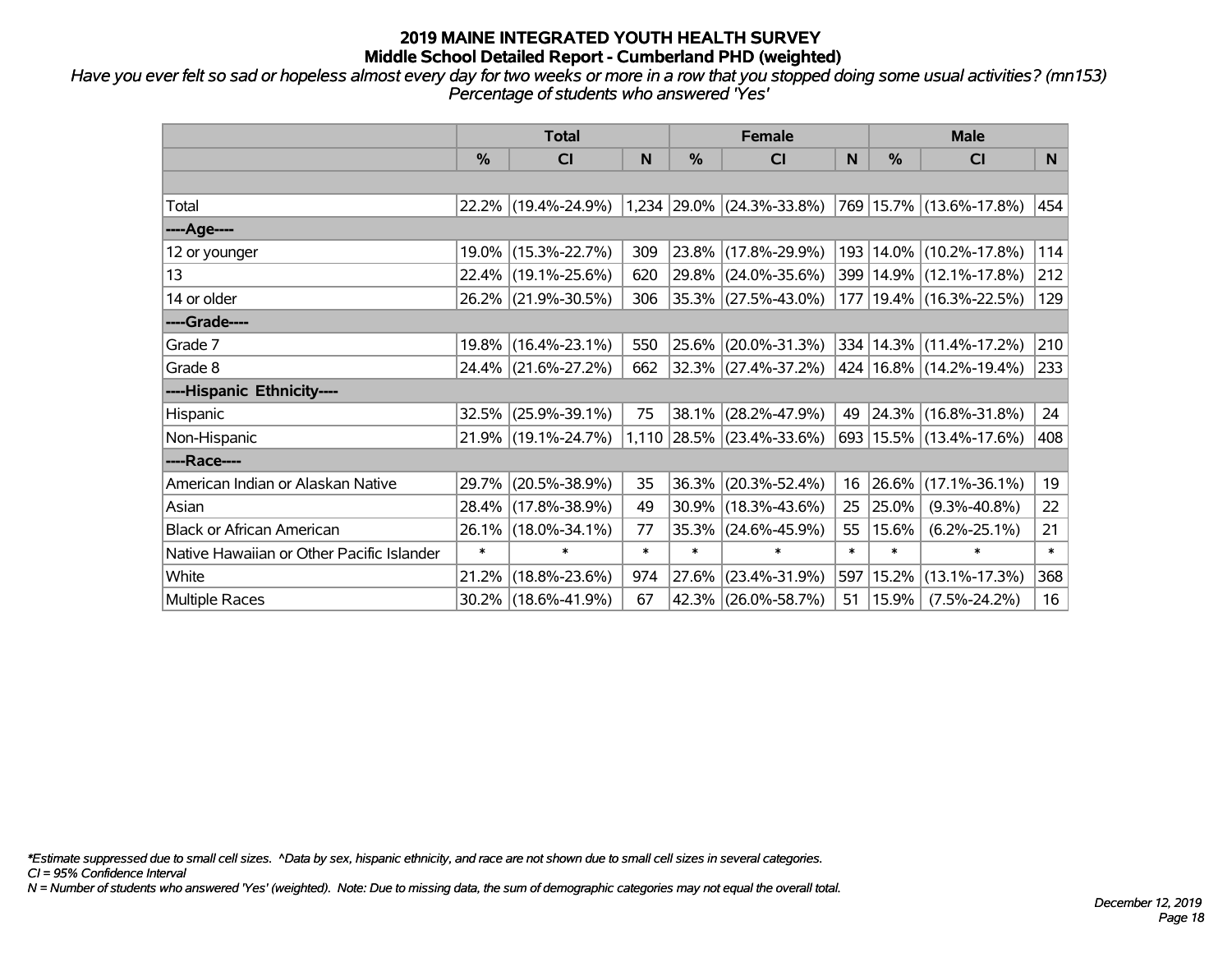*When you have felt sad or hopeless, from whom did you get help? (Select only one response.) (mn154b) Among students who have ever felt sad or hopeless, the percentage of students who answered that they got help from an adult*

|                                           | <b>Total</b>  |                                               |        | <b>Female</b> |                     | <b>Male</b>    |        |                             |        |
|-------------------------------------------|---------------|-----------------------------------------------|--------|---------------|---------------------|----------------|--------|-----------------------------|--------|
|                                           | $\frac{0}{0}$ | <b>CI</b>                                     | N      | $\%$          | <b>CI</b>           | N              | $\%$   | <b>CI</b>                   | N      |
|                                           |               |                                               |        |               |                     |                |        |                             |        |
| Total                                     |               | 35.1% (31.6%-38.7%) 1,106 30.5% (25.5%-35.5%) |        |               |                     |                |        | 505 40.4% (36.2%-44.6%)     | 596    |
| ----Age----                               |               |                                               |        |               |                     |                |        |                             |        |
| 12 or younger                             | 41.5%         | $(34.2\% - 48.7\%)$                           | 377    | 38.5%         | $(31.4\% - 45.5\%)$ |                |        | 184 45.3% (34.5%-56.2%)     | 193    |
| 13                                        |               | $30.8\%$ (27.2%-34.4%)                        | 477    | 26.9%         | $(22.0\% - 31.7\%)$ |                |        | 227 35.7% (31.8%-39.7%)     | 247    |
| 14 or older                               |               | 36.0% (30.2%-41.9%)                           | 248    |               | 28.3% (20.6%-35.9%) |                |        | 94 $ 43.2\% $ (32.7%-53.7%) | 154    |
| ----Grade----                             |               |                                               |        |               |                     |                |        |                             |        |
| Grade 7                                   | 38.1%         | $(32.7\% - 43.4\%)$                           | 585    | 35.1%         | $(29.3\% - 41.0\%)$ |                |        | 273 41.7% (33.9%-49.4%)     | 311    |
| Grade 8                                   |               | $31.9\%$ (28.5%-35.3%)                        | 503    |               | 25.9% (20.6%-31.2%) |                |        | 222 38.9% (33.8%-44.0%)     | 278    |
| ----Hispanic Ethnicity----                |               |                                               |        |               |                     |                |        |                             |        |
| Hispanic                                  | 39.9%         | $(29.3\% - 50.5\%)$                           | 63     | 41.6%         | $(29.6\% - 53.6\%)$ | 42             |        | $ 38.0\% $ (19.6%-56.3%)    | 21     |
| Non-Hispanic                              |               | 34.3% (30.1%-38.6%)                           | 979    |               | 29.6% (24.0%-35.2%) |                |        | 442 39.8% (35.1%-44.5%)     | 534    |
| ----Race----                              |               |                                               |        |               |                     |                |        |                             |        |
| American Indian or Alaskan Native         |               | 35.5% (17.2%-53.8%)                           | 18     | 35.0%         | $(9.1\% - 61.0\%)$  | $\overline{7}$ |        | 35.8% (13.3%-58.3%)         | 11     |
| Asian                                     |               | 25.2% (17.6%-32.9%)                           | 29     | 26.5%         | $(10.6\% - 42.5\%)$ | 16             |        | 24.6% (11.7%-37.5%)         | 13     |
| <b>Black or African American</b>          |               | 31.7% (16.0%-47.5%)                           | 46     | 31.2%         | $(8.0\% - 54.5\%)$  | 28             |        | 32.6% (18.1%-47.0%)         | 18     |
| Native Hawaiian or Other Pacific Islander | $\ast$        | $\ast$                                        | $\ast$ | $\ast$        | $\ast$              | $\ast$         | $\ast$ | $\ast$                      | $\ast$ |
| White                                     | 36.3%         | $(32.1\% - 40.5\%)$                           | 940    | 30.8%         | $(25.7\% - 35.9\%)$ |                |        | 412 42.3% (37.0%-47.5%)     | 526    |
| Multiple Races                            |               | 22.4% (14.8%-30.1%)                           | 34     | 19.7%         | $(7.9\% - 31.4\%)$  | 17             |        | 26.5% (12.2%-40.8%)         | 16     |

*\*Estimate suppressed due to small cell sizes. ^Data by sex, hispanic ethnicity, and race are not shown due to small cell sizes in several categories.*

*CI = 95% Confidence Interval*

*N = Among students who have ever felt sad or hopeless, the number of students who answered that they got help from an adult (weighted). Note: Due to missing data, the sum of demographic categories may not equal the overall total.*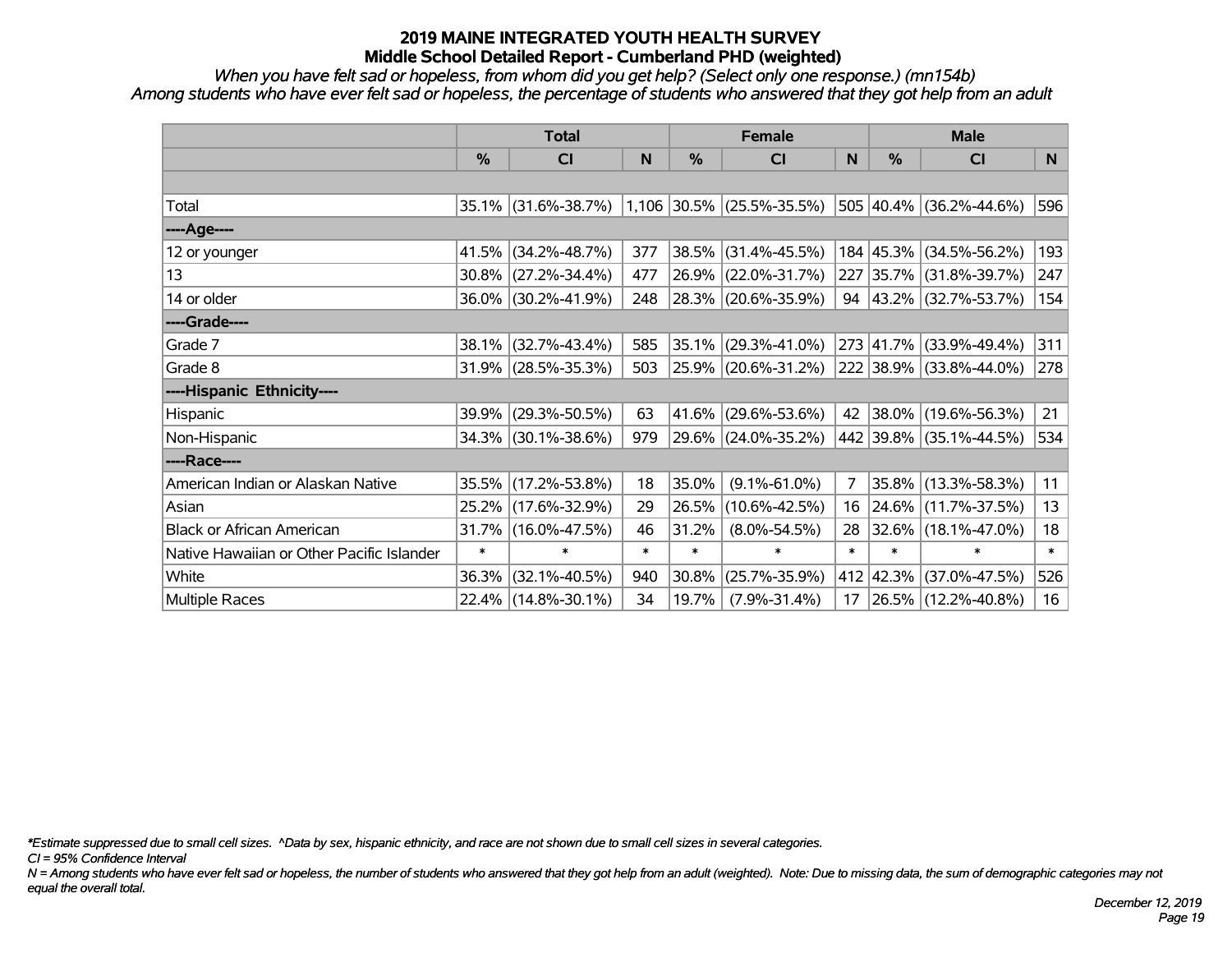*When you have felt sad or hopeless, from whom did you get help? (Select only one response.) (mn154b\_2)*

*Among students who have ever felt sad or hopeless, the percentage of students who answered that they got help from a teacher or other school staff*

|                                           | <b>Total</b>  |                    |                | <b>Female</b> |                         |              | <b>Male</b>   |                         |        |
|-------------------------------------------|---------------|--------------------|----------------|---------------|-------------------------|--------------|---------------|-------------------------|--------|
|                                           | $\frac{0}{0}$ | <b>CI</b>          | N              | %             | <b>CI</b>               | $\mathsf{N}$ | $\frac{0}{0}$ | <b>CI</b>               | N      |
|                                           |               |                    |                |               |                         |              |               |                         |        |
| Total                                     | 2.6%          | $(1.9\% - 3.3\%)$  |                | $81 2.8\% $   | $(1.6\% - 4.0\%)$       |              |               | 46 2.3% (1.3%-3.3%)     | 35     |
| ----Age----                               |               |                    |                |               |                         |              |               |                         |        |
| 12 or younger                             | 2.6%          | $(0.6\% - 4.7\%)$  |                | 24 2.5%       | $(0.5\% - 4.4\%)$       |              | 12 2.9%       | $(0.1\% - 5.6\%)$       | 12     |
| 13                                        | 2.4%          | $(1.3\% - 3.6\%)$  |                |               | $38 2.3\% $ (1.1%-3.5%) |              | 19 2.7%       | $(0.6\% - 4.7\%)$       | 19     |
| 14 or older                               | 2.7%          | $(1.0\% - 4.4\%)$  | 19             | $\ast$        | $\ast$                  | $\ast$       | $\ast$        | $\ast$                  | $\ast$ |
| ----Grade----                             |               |                    |                |               |                         |              |               |                         |        |
| Grade 7                                   | 2.8%          | $(1.3\% - 4.2\%)$  |                | $42$   2.1%   | $(0.5\% - 3.7\%)$       |              | 16 3.5%       | $(1.4\% - 5.6\%)$       | 26     |
| Grade 8                                   | 2.3%          | $(1.2\% - 3.4\%)$  |                |               | $36 3.3\% $ (1.7%-4.8%) |              |               | $28 1.2\% $ (0.0%-2.4%) | 8      |
| ----Hispanic Ethnicity----                |               |                    |                |               |                         |              |               |                         |        |
| Hispanic                                  | 6.7%          | $(1.9\% - 11.4\%)$ | 11             | $\ast$        | $\ast$                  | $\ast$       | $\ast$        | $\ast$                  | $\ast$ |
| Non-Hispanic                              | $2.4\%$       | $(1.7\% - 3.1\%)$  |                | 68 2.6%       | $(1.4\% - 3.8\%)$       |              | 39 2.1%       | $(1.1\% - 3.1\%)$       | 29     |
| ----Race----                              |               |                    |                |               |                         |              |               |                         |        |
| American Indian or Alaskan Native         | $\ast$        | $\ast$             | $\ast$         | $\ast$        | $\ast$                  | $\ast$       | $\ast$        | $\ast$                  | $\ast$ |
| Asian                                     | $\ast$        | $\ast$             | $\ast$         | $\ast$        | $\ast$                  | $\ast$       | $\ast$        | $\ast$                  | $\ast$ |
| <b>Black or African American</b>          | 4.7%          | $(0.0\% - 10.4\%)$ | $\overline{7}$ | $\ast$        | $\ast$                  | $\ast$       | $\ast$        | $\ast$                  | $\ast$ |
| Native Hawaiian or Other Pacific Islander | $\ast$        | $\ast$             | $\ast$         | $\ast$        | $\ast$                  | $\ast$       | $\ast$        | $\ast$                  | $\ast$ |
| White                                     | 2.4%          | $(1.5\% - 3.3\%)$  | 63             | 2.5%          | $(1.0\% - 3.9\%)$       |              | 33 2.4%       | $(1.1\% - 3.6\%)$       | 30     |
| <b>Multiple Races</b>                     | $\ast$        | $\ast$             | $\ast$         | $\ast$        | $\ast$                  | $\ast$       | $\ast$        | $\ast$                  | $\ast$ |

*\*Estimate suppressed due to small cell sizes. ^Data by sex, hispanic ethnicity, and race are not shown due to small cell sizes in several categories.*

*CI = 95% Confidence Interval*

*N = Among students who have ever felt sad or hopeless, the number of students who answered that they got help from a teacher or other school staff (weighted). Note: Due to missing data, the sum of demographic categories may not equal the overall total.*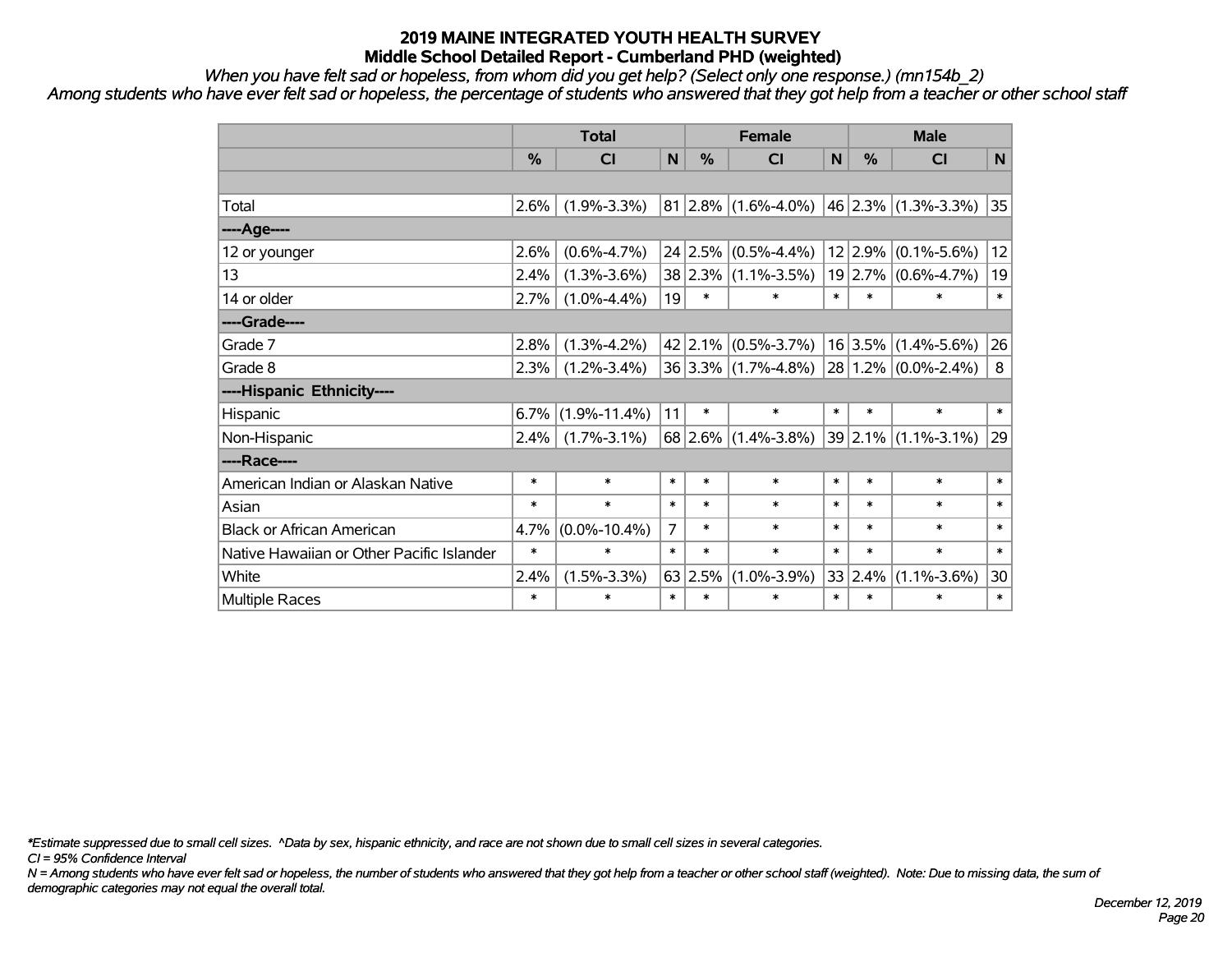#### **2019 MAINE INTEGRATED YOUTH HEALTH SURVEY Middle School Detailed Report - Cumberland PHD (weighted)** *Have you ever seriously thought about killing yourself? (mn25) Percentage of students who answered 'Yes'*

|                                           | <b>Total</b>  |                     |        |        | <b>Female</b>               | <b>Male</b> |               |                             |        |
|-------------------------------------------|---------------|---------------------|--------|--------|-----------------------------|-------------|---------------|-----------------------------|--------|
|                                           | $\frac{0}{0}$ | CI                  | N      | %      | <b>CI</b>                   | N           | $\frac{0}{0}$ | <b>CI</b>                   | N      |
|                                           |               |                     |        |        |                             |             |               |                             |        |
| Total                                     |               | 18.4% (16.8%-20.0%) |        |        | $1,023$ 22.5% (19.4%-25.6%) |             |               | 592 14.1% (12.7%-15.5%)     | 405    |
| ----Age----                               |               |                     |        |        |                             |             |               |                             |        |
| 12 or younger                             |               | 15.9% (14.0%-17.8%) | 259    |        | 17.6% (14.2%-20.9%)         |             |               | 142   13.9%   (10.8%-17.0%) | 111    |
| 13                                        |               | 19.0% (17.2%-20.7%) | 528    |        | $23.7\%$ (20.1%-27.3%)      |             |               | 315   14.0%   (12.8%-15.1%) | 200    |
| 14 or older                               |               | 20.6% (18.0%-23.1%) | 234    |        | $ 27.4\% $ (23.0%-31.8%)    |             |               | 135   14.6%   (11.0%-18.2%) | 94     |
| ----Grade----                             |               |                     |        |        |                             |             |               |                             |        |
| Grade 7                                   |               | 16.3% (14.4%-18.3%) | 455    |        | 18.8% (15.4%-22.2%)         |             |               | 244 13.8% (11.7%-15.9%)     | 201    |
| Grade 8                                   |               | 20.5% (18.6%-22.5%) | 554    |        | $ 26.1\% $ (22.7%-29.5%)    |             |               | 340   14.5%   (12.6%-16.4%) | 201    |
| ----Hispanic Ethnicity----                |               |                     |        |        |                             |             |               |                             |        |
| Hispanic                                  | 25.4%         | $(20.6\% - 30.1\%)$ | 62     | 30.8%  | $(22.1\% - 39.6\%)$         | 39          |               | 16.7% (11.1%-22.4%)         | 19     |
| Non-Hispanic                              |               | 18.3% (16.7%-20.0%) | 926    |        | 22.1% (19.1%-25.2%)         |             |               | 533 14.3% (12.9%-15.7%)     | 372    |
| ----Race----                              |               |                     |        |        |                             |             |               |                             |        |
| American Indian or Alaskan Native         |               | 24.0% (14.4%-33.5%) | 24     | 30.2%  | $(18.9\% - 41.6\%)$         | 11          | 20.6%         | $(8.2\% - 33.1\%)$          | 13     |
| Asian                                     | 22.0%         | $(16.0\% - 28.0\%)$ | 36     | 28.6%  | $(19.5\% - 37.7\%)$         | 22          | 14.8%         | $(6.7\% - 23.0\%)$          | 12     |
| <b>Black or African American</b>          | 20.8%         | $(16.5\% - 25.0\%)$ | 60     | 24.0%  | $(17.8\% - 30.1\%)$         | 39          | 17.0%         | $(11.5\% - 22.6\%)$         | 22     |
| Native Hawaiian or Other Pacific Islander | $\ast$        | $\ast$              | $\ast$ | $\ast$ | $\ast$                      | $\ast$      | $\ast$        | $\ast$                      | $\ast$ |
| White                                     |               | 17.4% (15.6%-19.2%) | 797    | 21.4%  | $(18.3\% - 24.5\%)$         | 460         |               | 13.2% (11.7%-14.7%)         | 317    |
| Multiple Races                            |               | 30.0% (24.0%-35.9%) | 71     |        | 34.1% (24.7%-43.4%)         | 42          |               | 25.2% (18.8%-31.6%)         | 28     |

*\*Estimate suppressed due to small cell sizes. ^Data by sex, hispanic ethnicity, and race are not shown due to small cell sizes in several categories.*

*CI = 95% Confidence Interval*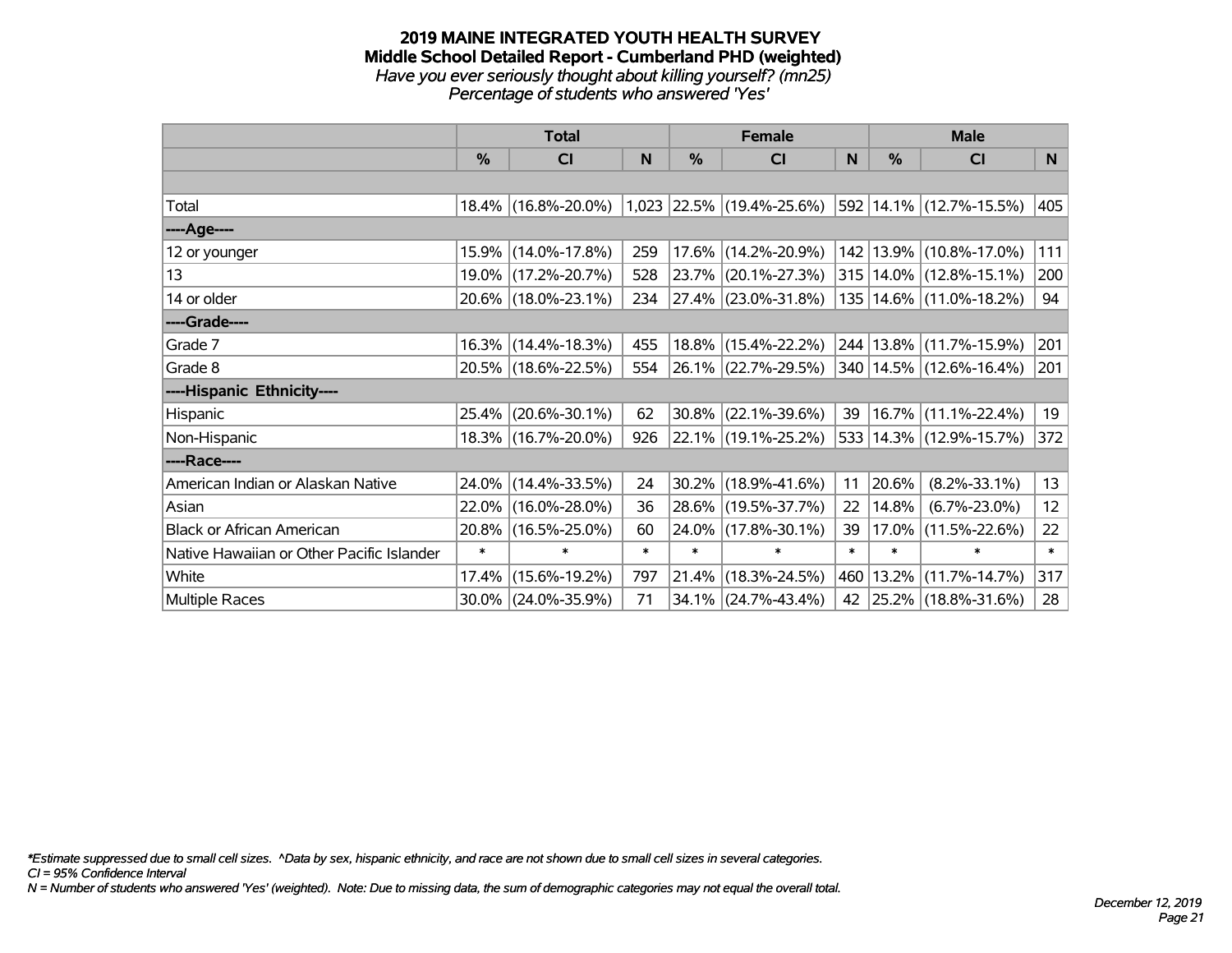*Have you ever done something to purposely hurt yourself without wanting to die, such as cutting or burning yourself on purpose? (mn28) Percentage of students who answered 'Yes'*

|                                           | <b>Total</b>  |                        |        | <b>Female</b> | <b>Male</b>              |        |           |                     |                |
|-------------------------------------------|---------------|------------------------|--------|---------------|--------------------------|--------|-----------|---------------------|----------------|
|                                           | $\frac{0}{0}$ | CI                     | N      | $\frac{9}{6}$ | <b>CI</b>                | N      | %         | <b>CI</b>           | N.             |
|                                           |               |                        |        |               |                          |        |           |                     |                |
| Total                                     |               | $16.4\%$ (14.2%-18.6%) |        |               | 916 21.1% (16.9%-25.3%)  | 561    | 12.1%     | $(9.7\% - 14.4\%)$  | 351            |
| ----Age----                               |               |                        |        |               |                          |        |           |                     |                |
| 12 or younger                             |               | 13.4% (10.8%-16.0%)    |        |               | 218 14.7% (10.6%-18.8%)  | 119    | 12.2%     | $(7.6\% - 16.8\%)$  | 99             |
| 13                                        |               | 17.0% (14.1%-19.9%)    |        |               | 474 22.5% (17.5%-27.5%)  | 303    | 11.7%     | $(9.5\% - 13.8\%)$  | 167            |
| 14 or older                               |               | 19.1% (14.9%-23.4%)    |        |               | 223 27.5% (19.2%-35.8%)  |        | 139 12.9% | $(9.1\% - 16.6\%)$  | 85             |
| ----Grade----                             |               |                        |        |               |                          |        |           |                     |                |
| Grade 7                                   | 13.9%         | $(11.9\% - 16.0\%)$    |        |               | 389 16.0% (11.8%-20.2%)  | 209    | 12.1%     | $(9.1\% - 15.1\%)$  | 179            |
| Grade 8                                   |               | 18.8% (15.7%-21.9%)    |        |               | 510 26.0% (20.7%-31.3%)  |        | 343 11.8% | $(9.3\% - 14.3\%)$  | 165            |
| ----Hispanic Ethnicity----                |               |                        |        |               |                          |        |           |                     |                |
| Hispanic                                  |               | 25.5% (18.5%-32.4%)    | 59     |               | $ 31.0\% $ (22.2%-39.8%) | 40     | 17.5%     | $(7.9\% - 27.1\%)$  | 18             |
| Non-Hispanic                              |               | 16.2% (13.8%-18.6%)    |        |               | 825 20.8% (16.5%-25.1%)  | 508    | 12.0%     | $(9.4\% - 14.6\%)$  | 315            |
| ----Race----                              |               |                        |        |               |                          |        |           |                     |                |
| American Indian or Alaskan Native         | 20.3%         | $(10.4\% - 30.3\%)$    | 24     | 25.4%         | $(8.9\% - 41.9\%)$       | 11     | 17.9%     | $(7.8\% - 27.9\%)$  | 13             |
| Asian                                     | 13.8%         | $(6.3\% - 21.4\%)$     | 25     | 22.2%         | $(9.9\% - 34.4\%)$       | 18     | 7.3%      | $(1.3\% - 13.4\%)$  | $\overline{7}$ |
| <b>Black or African American</b>          | 11.6%         | $(5.5\% - 17.8\%)$     | 35     | 16.2%         | $(8.9\% - 23.5\%)$       | 26     | 6.7%      | $(0.1\% - 13.4\%)$  | 9              |
| Native Hawaiian or Other Pacific Islander | $\ast$        | ∗                      | $\ast$ | $\ast$        | $\ast$                   | $\ast$ | $\ast$    | $\ast$              | $\ast$         |
| White                                     | 16.3%         | $(14.0\% - 18.5\%)$    |        | 748 20.7%     | $(16.8\% - 24.7\%)$      | 449    | 12.2%     | $(9.6\% - 14.8\%)$  | 294            |
| Multiple Races                            |               | 28.4% (18.6%-38.3%)    | 63     |               | $ 32.6\% $ (16.6%-48.6%) | 39     | 23.7%     | $(13.0\% - 34.4\%)$ | 25             |

*\*Estimate suppressed due to small cell sizes. ^Data by sex, hispanic ethnicity, and race are not shown due to small cell sizes in several categories.*

*CI = 95% Confidence Interval*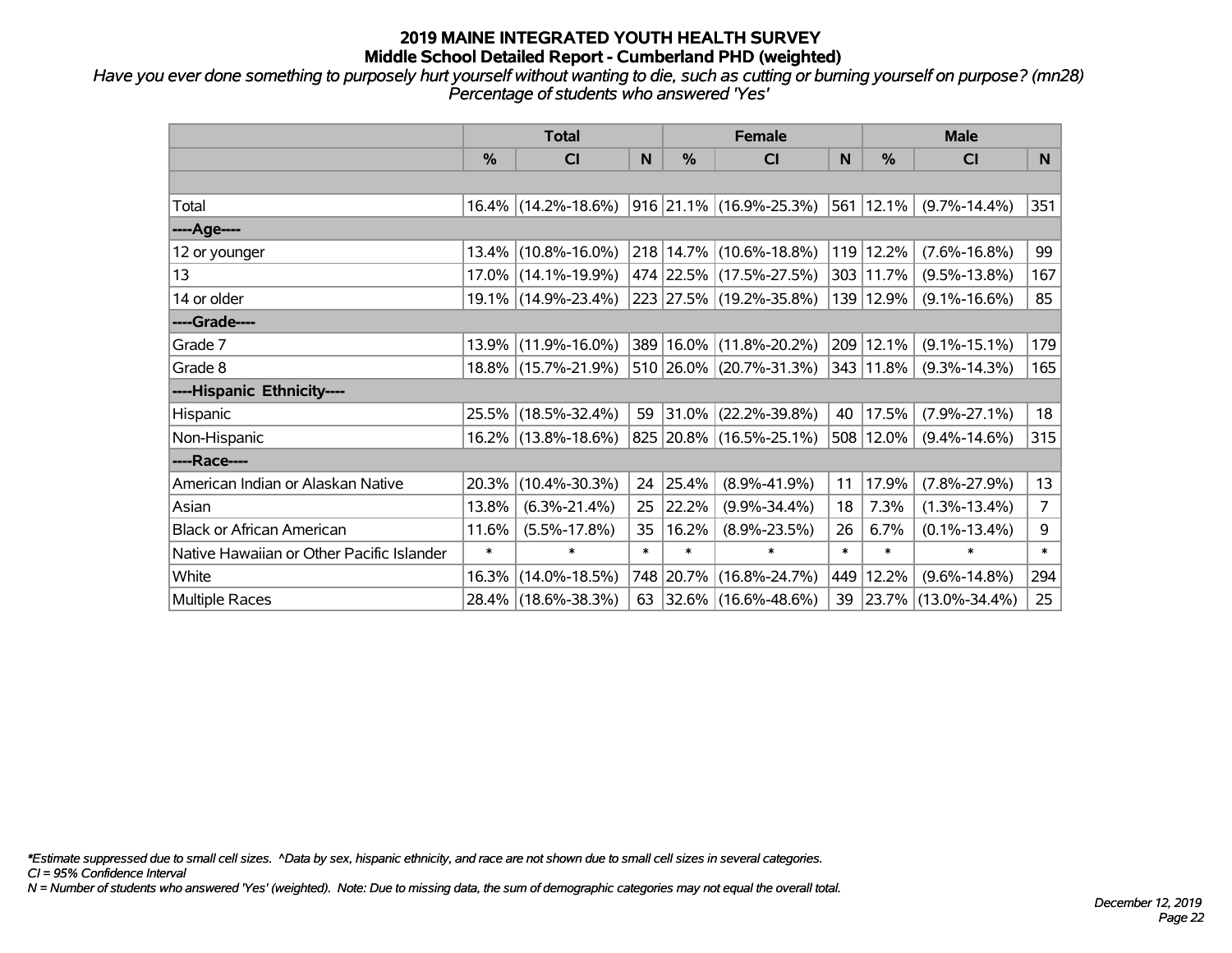#### **2019 MAINE INTEGRATED YOUTH HEALTH SURVEY Middle School Detailed Report - Cumberland PHD (weighted)** *During the past 30 days, on how many days did you smoke cigarettes? (mn29) Percentage of students who answered at least 1 day*

|                                           | <b>Total</b> |                     |        | <b>Female</b> |                                                      |        | <b>Male</b>   |                         |        |  |
|-------------------------------------------|--------------|---------------------|--------|---------------|------------------------------------------------------|--------|---------------|-------------------------|--------|--|
|                                           | $\%$         | <b>CI</b>           | N      | $\frac{0}{0}$ | <b>CI</b>                                            | N      | $\frac{0}{0}$ | <b>CI</b>               | N      |  |
|                                           |              |                     |        |               |                                                      |        |               |                         |        |  |
| Total                                     |              | $1.2\%$ (0.9%-1.6%) |        |               | $ 70 1.6\% $ (1.0%-2.1%) $ 42 0.9\% $ (0.5%-1.3%) 26 |        |               |                         |        |  |
| ----Age----                               |              |                     |        |               |                                                      |        |               |                         |        |  |
| 12 or younger                             | $0.6\%$      | $(0.2\% - 0.9\%)$   | 9      | $\ast$        | $\ast$                                               | $\ast$ | $\ast$        | $\ast$                  | $\ast$ |  |
| 13                                        |              | $1.4\%$ (0.8%-1.9%) |        | 39 1.7%       | $(0.9\% - 2.4\%)$                                    |        |               | $23 1.1\% $ (0.6%-1.6%) | 16     |  |
| 14 or older                               |              | $1.9\%$ (1.1%-2.7%) |        |               | 22 2.7% (1.1%-4.2%)                                  |        |               | $13 1.2\% $ (0.3%-2.1%) | 8      |  |
| ----Grade----                             |              |                     |        |               |                                                      |        |               |                         |        |  |
| Grade 7                                   | 0.8%         | $(0.4\% - 1.1\%)$   |        | $ 21 0.9\% $  | $(0.5\% - 1.4\%)$                                    |        |               | $12 0.6\% $ (0.2%-0.9%) | 8      |  |
| Grade 8                                   |              | $1.5\%$ (1.0%-2.0%) |        |               | $41 2.0\% $ (1.2%-2.8%)                              |        |               | $26 1.0\% $ (0.5%-1.6%) | 15     |  |
| ----Hispanic Ethnicity----                |              |                     |        |               |                                                      |        |               |                         |        |  |
| Hispanic                                  | 3.3%         | $(0.8\% - 5.7\%)$   | 8      | $\ast$        | $\ast$                                               | $\ast$ | $\ast$        | $\ast$                  | $\ast$ |  |
| Non-Hispanic                              |              | $1.1\%$ (0.8%-1.5%) |        |               | $58 1.5\% $ (0.9%-2.0%)                              |        |               | $36 0.8\% $ (0.5%-1.2%) | 22     |  |
| ----Race----                              |              |                     |        |               |                                                      |        |               |                         |        |  |
| American Indian or Alaskan Native         | $\ast$       | $\ast$              | $\ast$ | $\ast$        | *                                                    | $\ast$ | $\ast$        | $\ast$                  | $\ast$ |  |
| Asian                                     | 3.7%         | $(0.0\% - 7.7\%)$   | 6      | $\ast$        | *                                                    | $\ast$ | $\ast$        | $\ast$                  | $\ast$ |  |
| <b>Black or African American</b>          | $\ast$       | $\ast$              | $\ast$ | $\ast$        | $\ast$                                               | $\ast$ | $\ast$        | $\ast$                  | $\ast$ |  |
| Native Hawaiian or Other Pacific Islander | $\ast$       | $\ast$              | $\ast$ | $\ast$        | $\ast$                                               | $\ast$ | $\ast$        | $\ast$                  | $\ast$ |  |
| White                                     | 1.1%         | $(0.7\% - 1.4\%)$   | 50     | 1.4%          | $(0.8\% - 2.0\%)$                                    |        | $30 0.8\% $   | $(0.4\% - 1.2\%)$       | 19     |  |
| Multiple Races                            | $\ast$       | $\ast$              | $\ast$ | $\ast$        | *                                                    | $\ast$ | $\ast$        | $\ast$                  | $\ast$ |  |

*\*Estimate suppressed due to small cell sizes. ^Data by sex, hispanic ethnicity, and race are not shown due to small cell sizes in several categories.*

*CI = 95% Confidence Interval*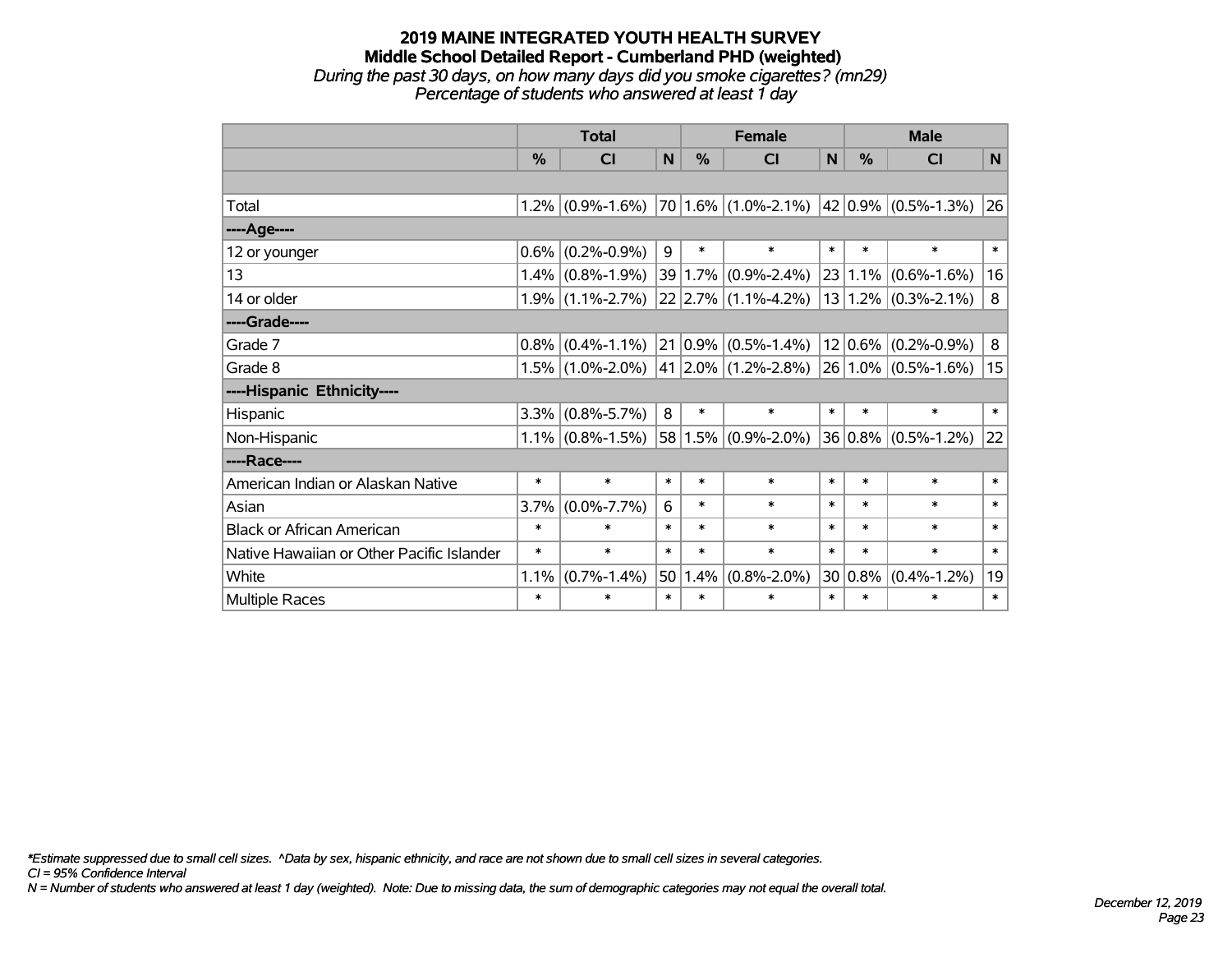*How old were you when you smoked a whole cigarette for the first time? (mn32)*

*Among students who have smoked a whole cigarette, the percentage of students who answered before age 11*

|                                           | <b>Total</b>  |                        |                | <b>Female</b> | <b>Male</b>                                        |              |               |                        |        |
|-------------------------------------------|---------------|------------------------|----------------|---------------|----------------------------------------------------|--------------|---------------|------------------------|--------|
|                                           | $\frac{0}{0}$ | CI                     | N              | %             | <b>CI</b>                                          | $\mathsf{N}$ | $\frac{0}{0}$ | CI                     | N      |
|                                           |               |                        |                |               |                                                    |              |               |                        |        |
| Total                                     |               | 44.4% (32.5%-56.4%)    |                |               | $ 68 34.0\% $ (16.5%-51.5%) 22 51.9% (38.8%-65.0%) |              |               |                        | 42     |
| ---- Age----                              |               |                        |                |               |                                                    |              |               |                        |        |
| 12 or younger                             | 53.7%         | $(32.1\% - 75.3\%)$    | 14             | $\ast$        | $\ast$                                             | $\ast$       | $\ast$        | $\ast$                 | $\ast$ |
| 13                                        |               | 42.3% (27.3%-57.3%)    |                | 35 35.5%      | $(15.6\% - 55.4\%)$                                |              | 12 48.5%      | $(30.3\% - 66.7\%)$    | 23     |
| 14 or older                               |               | 42.9% (27.3%-58.5%)    |                | 19 29.0%      | $(8.6\% - 49.5\%)$                                 | 6            |               | 50.5% (26.2%-74.8%)    | 10     |
| ----Grade----                             |               |                        |                |               |                                                    |              |               |                        |        |
| Grade 7                                   | 49.8%         | $(31.4\% - 68.1\%)$    |                | 29 37.1%      | $(0.0\% - 77.7\%)$                                 | 7            | 56.9%         | $(37.5\% - 76.3\%)$    | 22     |
| Grade 8                                   |               | $38.4\%$ (27.1%-49.6%) |                |               | 34 33.6% (21.0%-46.2%)                             |              |               | 15 43.5% (27.2%-59.7%) | 17     |
| ----Hispanic Ethnicity----                |               |                        |                |               |                                                    |              |               |                        |        |
| <b>Hispanic</b>                           | 54.3%         | $(30.7\% - 77.9\%)$    | $\overline{7}$ | $\ast$        | $\ast$                                             | $\ast$       | $\ast$        | $\ast$                 | $\ast$ |
| Non-Hispanic                              |               | 44.0% (31.6%-56.4%)    |                |               | 59 33.4% (14.0%-52.9%)                             |              | 20 52.7%      | $(38.2\% - 67.2\%)$    | 38     |
| ----Race----                              |               |                        |                |               |                                                    |              |               |                        |        |
| American Indian or Alaskan Native         | $\ast$        | $\ast$                 | $\ast$         | $\ast$        | $\ast$                                             | $\ast$       | $\ast$        | $\ast$                 | $\ast$ |
| Asian                                     | $\ast$        | $\ast$                 | $\ast$         | $\ast$        | $\ast$                                             | $\ast$       | $\ast$        | $\ast$                 | $\ast$ |
| <b>Black or African American</b>          | $\ast$        | $\ast$                 | $\ast$         | $\ast$        | $\ast$                                             | $\ast$       | $\ast$        | $\ast$                 | $\ast$ |
| Native Hawaiian or Other Pacific Islander | $\ast$        | $\ast$                 | $\ast$         | $\ast$        | $\ast$                                             | $\ast$       | $\ast$        | $\ast$                 | $\ast$ |
| White                                     | 41.2%         | $(28.3\% - 54.2\%)$    |                | 45 31.5%      | $(11.0\% - 52.1\%)$                                |              | 16 50.0%      | $(33.5\% - 66.6\%)$    | 29     |
| Multiple Races                            | $\ast$        | $\ast$                 | $\ast$         | $\ast$        | $\ast$                                             | $\ast$       | $\ast$        | $\ast$                 | $\ast$ |

*\*Estimate suppressed due to small cell sizes. ^Data by sex, hispanic ethnicity, and race are not shown due to small cell sizes in several categories.*

*CI = 95% Confidence Interval*

*N = Among students who have smoked a whole cigarette, the number of students who answered before age 11 (weighted). Note: Due to missing data, the sum of demographic categories may not equal the overall total.*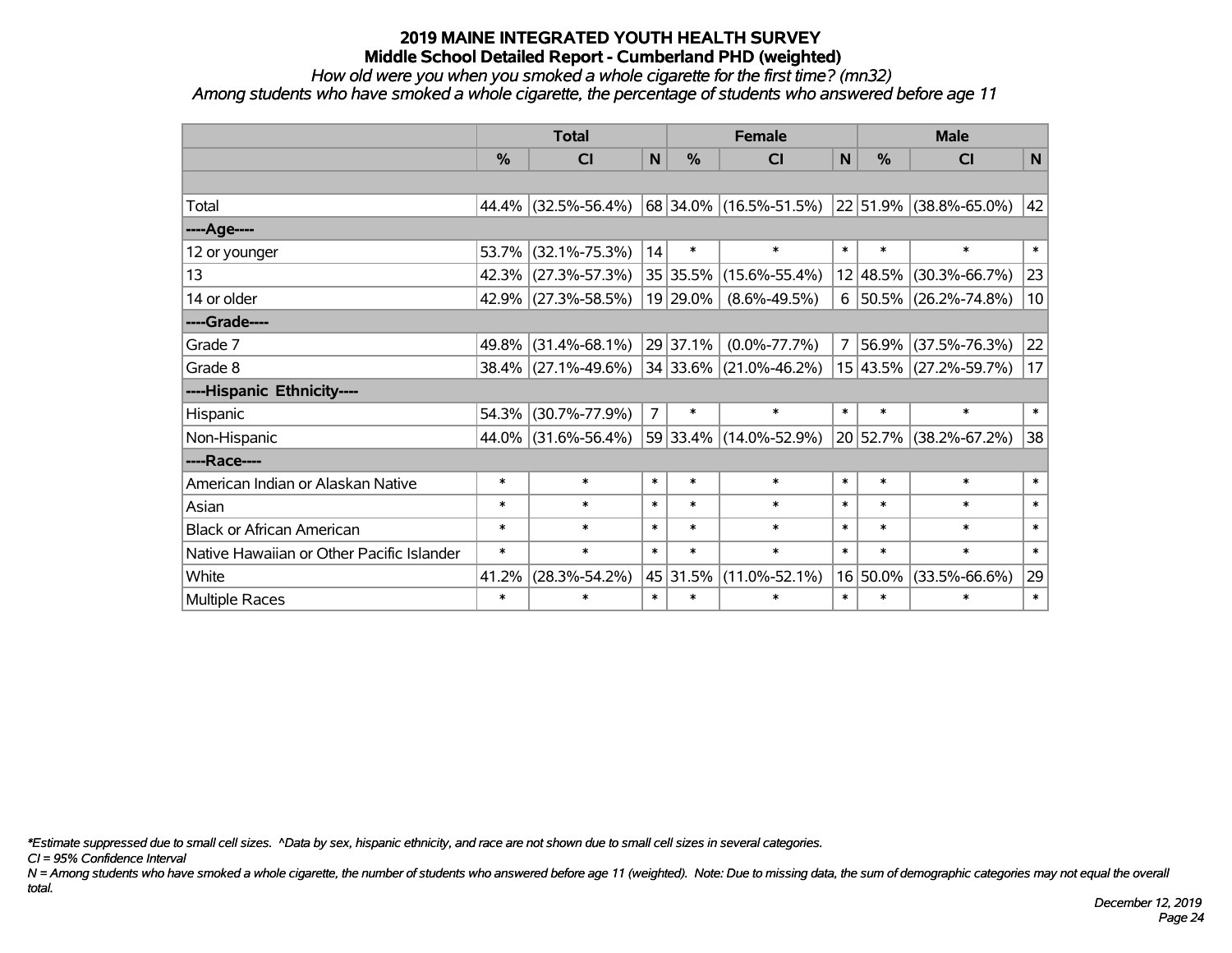#### **2019 MAINE INTEGRATED YOUTH HEALTH SURVEY Middle School Detailed Report - Cumberland PHD (weighted)** *How old were you when you smoked a whole cigarette for the first time? (mn32\_2) Percentage of students who answered before age 11*

|                                           | <b>Total</b> |                     |                | <b>Female</b> |                                              |                | <b>Male</b>   |                         |              |
|-------------------------------------------|--------------|---------------------|----------------|---------------|----------------------------------------------|----------------|---------------|-------------------------|--------------|
|                                           | $\%$         | <b>CI</b>           | N              | $\frac{0}{0}$ | <b>CI</b>                                    | N              | $\frac{0}{0}$ | <b>CI</b>               | N            |
|                                           |              |                     |                |               |                                              |                |               |                         |              |
| Total                                     |              | $1.2\%$ (0.8%-1.7%) |                |               | $ 68 0.8\% $ (0.3%-1.4%) 22 1.5% (0.8%-2.1%) |                |               |                         | $ 42\rangle$ |
| ----Age----                               |              |                     |                |               |                                              |                |               |                         |              |
| 12 or younger                             | 0.9%         | $(0.2\% - 1.5\%)$   | 14             | $\ast$        | $\ast$                                       | $\ast$         | $\ast$        | $\ast$                  | $\ast$       |
| 13                                        |              | $1.2\%$ (0.7%-1.8%) |                | $35 0.9\% $   | $(0.2\% - 1.6\%)$                            |                |               | $12 1.6\% $ (0.9%-2.3%) | 23           |
| 14 or older                               |              | $1.6\%$ (0.8%-2.4%) |                |               | $19 1.2\% $ (0.2%-2.3%)                      | 6              |               | $1.6\%$ (0.3%-2.8%)     | 10           |
| ----Grade----                             |              |                     |                |               |                                              |                |               |                         |              |
| Grade 7                                   | 1.0%         | $(0.5\% - 1.6\%)$   |                | $29 0.5\% $   | $(0.0\% - 1.3\%)$                            | 7 <sup>1</sup> |               | $1.5\%$ (0.9%-2.2%)     | 22           |
| Grade 8                                   |              | $1.2\%$ (0.8%-1.7%) |                |               | $ 34 1.2\% $ (0.6%-1.8%)                     |                |               | $15 1.2\% $ (0.5%-1.9%) | 17           |
| ----Hispanic Ethnicity----                |              |                     |                |               |                                              |                |               |                         |              |
| Hispanic                                  | 2.9%         | $(1.2\% - 4.6\%)$   | $\overline{7}$ | $\ast$        | $\ast$                                       | $\ast$         | $\ast$        | $\ast$                  | $\ast$       |
| Non-Hispanic                              |              | $1.2\%$ (0.7%-1.6%) |                |               | $59 0.8\% $ (0.2%-1.4%)                      |                |               | $20 1.5\% $ (0.8%-2.1%) | 38           |
| ----Race----                              |              |                     |                |               |                                              |                |               |                         |              |
| American Indian or Alaskan Native         | $\ast$       | $\ast$              | $\ast$         | $\ast$        | *                                            | $\ast$         | $\ast$        | $\ast$                  | $\ast$       |
| Asian                                     | $\ast$       | $\ast$              | $\ast$         | $\ast$        | *                                            | $\ast$         | $\ast$        | $\ast$                  | $\ast$       |
| <b>Black or African American</b>          | $\ast$       | $\ast$              | $\ast$         | $\ast$        | $\ast$                                       | $\ast$         | $\ast$        | $\ast$                  | $\ast$       |
| Native Hawaiian or Other Pacific Islander | $\ast$       | $\ast$              | $\ast$         | $\ast$        | $\ast$                                       | $\ast$         | $\ast$        | $\ast$                  | $\ast$       |
| White                                     | 1.0%         | $(0.5\% - 1.4\%)$   |                | 45 0.7%       | $(0.1\% - 1.3\%)$                            | 16             | 1.2%          | $(0.5\% - 1.9\%)$       | 29           |
| Multiple Races                            | $\ast$       | $\ast$              | $\ast$         | $\ast$        | *                                            | $\ast$         | $\ast$        | $\ast$                  | $\ast$       |

*\*Estimate suppressed due to small cell sizes. ^Data by sex, hispanic ethnicity, and race are not shown due to small cell sizes in several categories.*

*CI = 95% Confidence Interval*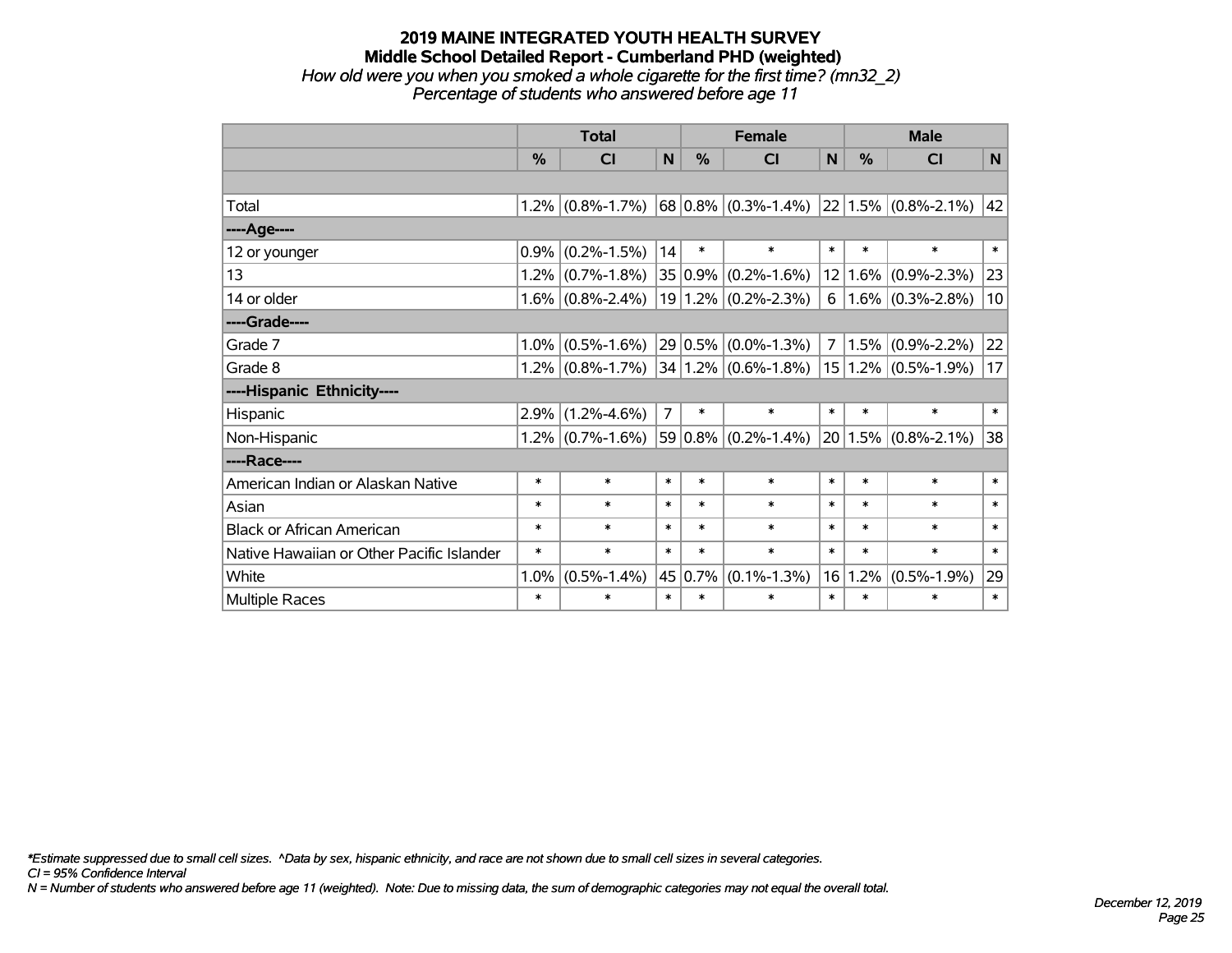*During the past 30 days, on how many days did you use chewing tobacco, snuff, dip, snus, or dissolvable tobacco products, such as Copenhagen, Grizzly, Skoal, or Camel Snus? (Do not count any electronic vapor products.) (mn181a) Percentage of students who answered at least 1 day*

|                                           | <b>Total</b> |                                         |                |               | <b>Female</b>                           |        | <b>Male</b> |                          |              |  |
|-------------------------------------------|--------------|-----------------------------------------|----------------|---------------|-----------------------------------------|--------|-------------|--------------------------|--------------|--|
|                                           | %            | CI                                      | N              | $\frac{0}{0}$ | CI                                      | N      | %           | CI                       | N            |  |
|                                           |              |                                         |                |               |                                         |        |             |                          |              |  |
| Total                                     | $1.6\%$      | $(1.2\% - 2.0\%)$                       |                |               | $ 90 1.1\% $ (0.7%-1.5%)                |        |             | $ 29 2.0\% $ (1.4%-2.7%) | 58           |  |
| ----Age----                               |              |                                         |                |               |                                         |        |             |                          |              |  |
| 12 or younger                             | $1.0\%$      | $(0.3\% - 1.6\%)$                       | 16             | $\ast$        | $\ast$                                  | $\ast$ | $\ast$      | $\ast$                   | $\ast$       |  |
| 13                                        |              | $1.7\%$ (1.2%-2.1%)                     |                | 47 1.2%       | $(0.7\% - 1.8\%)$                       |        |             | $16$ 2.0% (1.4%-2.7%)    | 29           |  |
| 14 or older                               |              | $2.4\%$ (1.6%-3.3%) 28 2.1% (0.9%-3.3%) |                |               |                                         |        |             | $10$ 2.8% (1.5%-4.0%)    | 18           |  |
| ----Grade----                             |              |                                         |                |               |                                         |        |             |                          |              |  |
| Grade 7                                   | $1.2\%$      | $(0.8\% - 1.6\%)$                       |                | $ 33 0.6\% $  | $(0.3\% - 0.9\%)$                       |        |             | $8 1.7\% $ (1.0%-2.4%)   | 24           |  |
| Grade 8                                   |              |                                         |                |               | $1.8\%$ (1.2%-2.4%) 50 1.5% (0.8%-2.1%) |        |             | 19 2.2% (1.4%-3.1%)      | 31           |  |
| ----Hispanic Ethnicity----                |              |                                         |                |               |                                         |        |             |                          |              |  |
| Hispanic                                  | 3.1%         | $(1.4\% - 4.7\%)$                       | $\overline{7}$ | $\ast$        | $\ast$                                  | $\ast$ | $\ast$      | $\ast$                   | $\ast$       |  |
| Non-Hispanic                              |              | $1.4\%$ (1.1%-1.7%)                     |                | 72 1.0%       | $(0.6\% - 1.4\%)$                       |        |             | $24 1.8\% $ (1.3%-2.3%)  | 48           |  |
| ----Race----                              |              |                                         |                |               |                                         |        |             |                          |              |  |
| American Indian or Alaskan Native         | $\ast$       | $\ast$                                  | $\ast$         | $\ast$        | $\ast$                                  | $\ast$ | $\ast$      | $\ast$                   | $\ast$       |  |
| Asian                                     | $\ast$       | $\ast$                                  | $\ast$         | $\ast$        | $\ast$                                  | $\ast$ | $\ast$      | $\ast$                   | $\ast$       |  |
| <b>Black or African American</b>          | 3.6%         | $(1.2\% - 6.0\%)$                       | 10             | $\ast$        | $\ast$                                  | $\ast$ | $\ast$      | $\ast$                   | $\ast$       |  |
| Native Hawaiian or Other Pacific Islander | $\ast$       | $\ast$                                  | $\ast$         | $\ast$        | $\ast$                                  | $\ast$ | $\ast$      | $\ast$                   | $\ast$       |  |
| White                                     | 1.3%         | $(1.0\% - 1.7\%)$                       |                | 62 0.8%       | $(0.4\% - 1.2\%)$                       | 17     | 1.8%        | $(1.3\% - 2.4\%)$        | 44           |  |
| <b>Multiple Races</b>                     | 2.7%         | $(1.0\% - 4.5\%)$                       | $\overline{7}$ | $\ast$        | *                                       | $\ast$ | $\ast$      | $\ast$                   | $\pmb{\ast}$ |  |

*\*Estimate suppressed due to small cell sizes. ^Data by sex, hispanic ethnicity, and race are not shown due to small cell sizes in several categories.*

*CI = 95% Confidence Interval*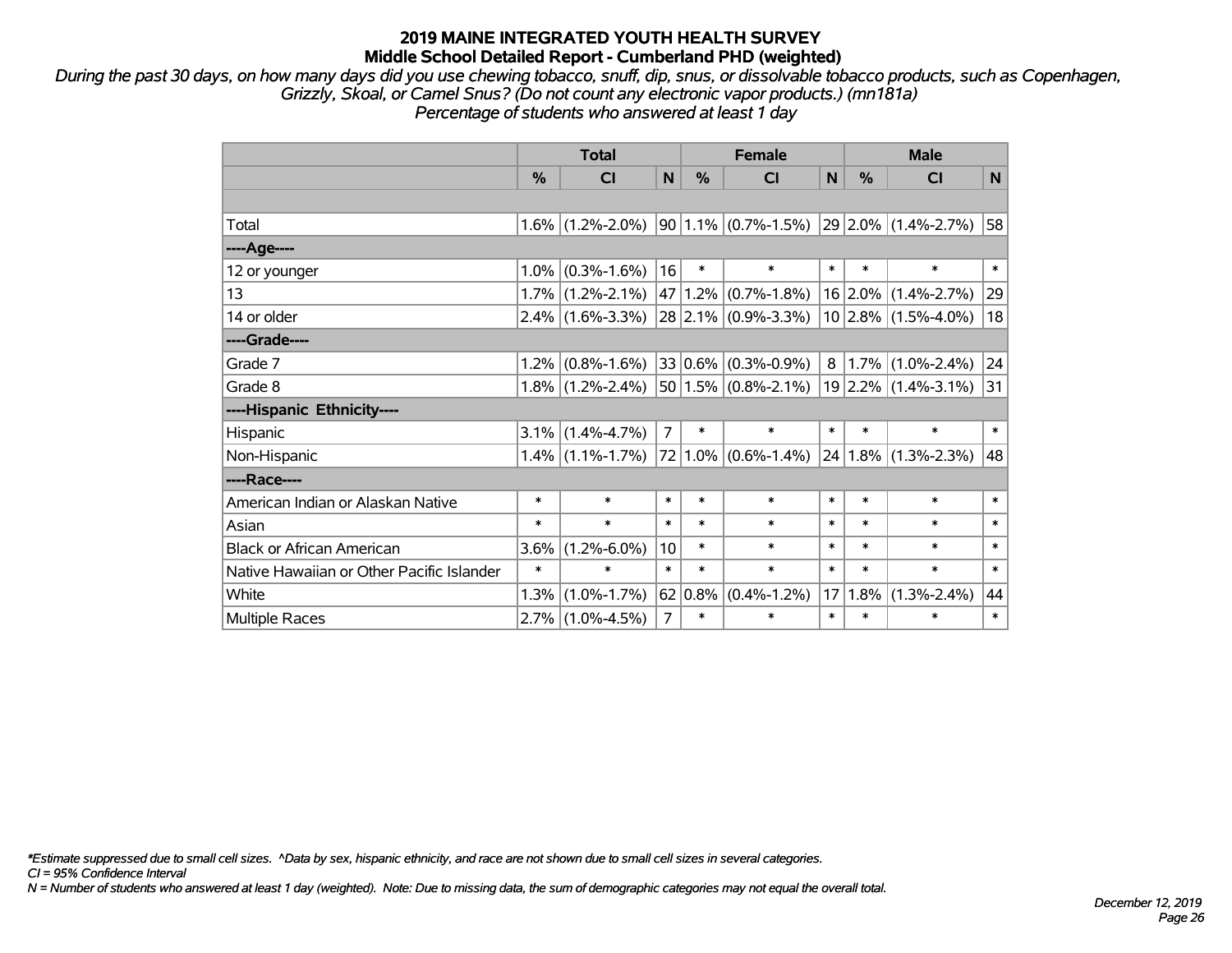*During the past 30 days, on how many days did you smoke cigars, cigarillos, or little cigars? (mn30) Percentage of students who answered at least 1 day*

|                                           |        | <b>Total</b>        |        | <b>Female</b> |                            | <b>Male</b> |         |                            |              |
|-------------------------------------------|--------|---------------------|--------|---------------|----------------------------|-------------|---------|----------------------------|--------------|
|                                           | $\%$   | <b>CI</b>           | N      | %             | <b>CI</b>                  | N           | $\%$    | <b>CI</b>                  | N            |
|                                           |        |                     |        |               |                            |             |         |                            |              |
| Total                                     |        | $1.4\%$ (1.1%-1.8%) |        |               | $ 81 1.4\%  (0.9\%$ -1.8%) |             |         | $ 36 1.4\%  (0.9\%$ -1.8%) | $ 39\rangle$ |
| ----Age----                               |        |                     |        |               |                            |             |         |                            |              |
| 12 or younger                             | 1.2%   | $(0.7\% - 1.8\%)$   |        |               | $20 1.3\% $ (0.4%-2.1%)    |             |         | $10 0.8\% $ (0.1%-1.5%)    | 6            |
| 13                                        | 1.4%   | $(0.8\% - 2.0\%)$   |        |               | 39 1.3% (0.5%-2.1%)        |             |         | $18 1.4\% $ (0.7%-2.2%)    | 20           |
| 14 or older                               |        | $1.9\%$ (1.1%-2.7%) |        |               | $22 1.6\% $ (0.4%-2.8%)    |             |         | $8 1.9\% $ (0.9%-3.0%)     | 12           |
| ----Grade----                             |        |                     |        |               |                            |             |         |                            |              |
| Grade 7                                   | 1.4%   | $(0.9\% - 1.8\%)$   |        |               | 38 1.3% (0.8%-1.9%)        |             | 17 1.2% | $(0.6\% - 1.8\%)$          | 17           |
| Grade 8                                   |        | $1.3\%$ (0.8%-1.7%) |        |               | $35 1.1\% $ (0.6%-1.7%)    |             |         | $15 1.4\% $ (0.8%-1.9%)    | 19           |
| ----Hispanic Ethnicity----                |        |                     |        |               |                            |             |         |                            |              |
| Hispanic                                  | 4.8%   | $(2.1\% - 7.6\%)$   | 12     | $\ast$        | $\ast$                     | $\ast$      | $\ast$  | $\ast$                     | $\ast$       |
| Non-Hispanic                              |        | $1.3\%$ (0.9%-1.6%) |        |               | $65 1.2\% $ (0.8%-1.7%)    |             |         | $ 30 1.3\% $ (0.8%-1.7%)   | 33           |
| ----Race----                              |        |                     |        |               |                            |             |         |                            |              |
| American Indian or Alaskan Native         | $\ast$ | $\ast$              | $\ast$ | $\ast$        | $\ast$                     | $\ast$      | $\ast$  | $\ast$                     | $\ast$       |
| Asian                                     | $\ast$ | $\ast$              | $\ast$ | $\ast$        | $\ast$                     | $\ast$      | $\ast$  | $\ast$                     | $\ast$       |
| <b>Black or African American</b>          | 2.1%   | $(0.4\% - 3.8\%)$   | 6      | $\ast$        | $\ast$                     | $\ast$      | $\ast$  | $\ast$                     | $\ast$       |
| Native Hawaiian or Other Pacific Islander | $\ast$ | $\ast$              | $\ast$ | $\ast$        | $\ast$                     | $\ast$      | $\ast$  | $\ast$                     | $\ast$       |
| White                                     | 1.2%   | $(0.8\% - 1.6\%)$   | 55     | 1.0%          | $(0.7\% - 1.4\%)$          | 23          | 1.2%    | $(0.7\% - 1.6\%)$          | 29           |
| Multiple Races                            | 2.4%   | $(0.7\% - 4.1\%)$   | 6      | $\ast$        | $\ast$                     | $\ast$      | $\ast$  | $\ast$                     | $\ast$       |

*\*Estimate suppressed due to small cell sizes. ^Data by sex, hispanic ethnicity, and race are not shown due to small cell sizes in several categories.*

*CI = 95% Confidence Interval*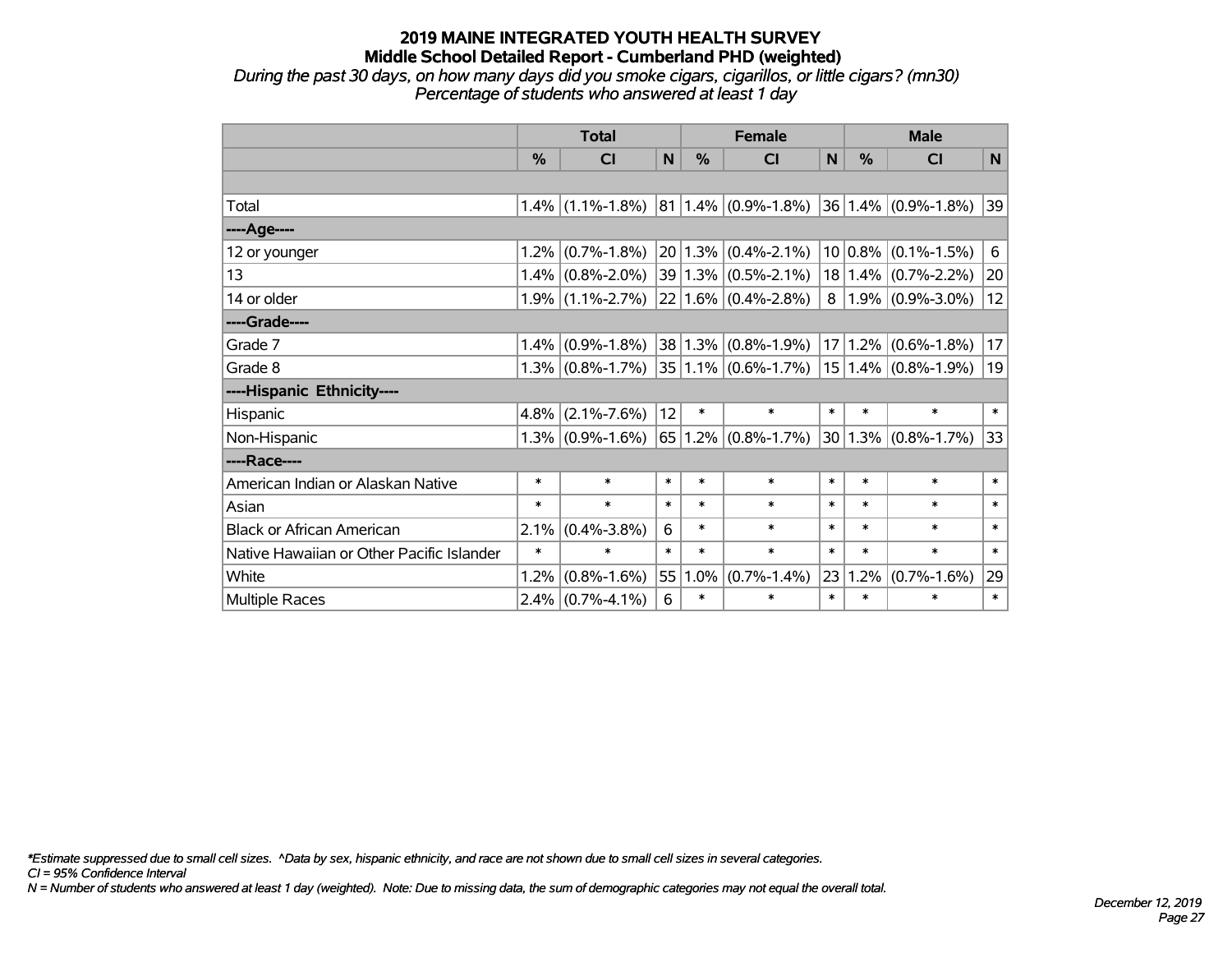*During the past 7 days, on how many days were you in the same room with someone who was smoking cigarettes? (mn33a) Percentage of students who answered at least 1 day*

|                                           | <b>Total</b> |                        |        |           | <b>Female</b>               |        | <b>Male</b> |                             |                 |  |
|-------------------------------------------|--------------|------------------------|--------|-----------|-----------------------------|--------|-------------|-----------------------------|-----------------|--|
|                                           | %            | CI                     | N      | %         | <b>CI</b>                   | N      | %           | CI                          | N               |  |
|                                           |              |                        |        |           |                             |        |             |                             |                 |  |
| Total                                     |              | 14.2% (11.9%-16.5%)    |        |           | 799   15.7%   (13.2%-18.2%) |        |             | 418   12.9%   (10.5%-15.3%) | 373             |  |
| ----Age----                               |              |                        |        |           |                             |        |             |                             |                 |  |
| 12 or younger                             | 11.9%        | $(9.5\% - 14.3\%)$     |        | 195 12.8% | $(9.9\% - 15.8\%)$          | 105    | 10.9%       | $(7.6\% - 14.3\%)$          | 87              |  |
| 13                                        |              | 15.2% (12.7%-17.7%)    |        |           | 428 16.2% (13.6%-18.7%)     | 217    |             | $14.3\%$ (10.9%-17.7%)      | 207             |  |
| 14 or older                               |              | 15.2% (12.1%-18.3%)    |        |           | 176 19.0% (14.5%-23.6%)     | 96     | 12.2%       | $(9.1\% - 15.3\%)$          | 79              |  |
| ----Grade----                             |              |                        |        |           |                             |        |             |                             |                 |  |
| Grade 7                                   |              | $13.1\%$ (10.8%-15.4%) |        |           | 366 14.2% (11.9%-16.5%)     | 186    | 12.2%       | $(9.3\% - 15.2\%)$          | 178             |  |
| Grade 8                                   |              | 15.2% (12.6%-17.8%)    |        |           | 416   17.0%   (13.7%-20.3%) |        |             | 224 13.5% (11.0%-15.9%)     | 188             |  |
| ----Hispanic Ethnicity----                |              |                        |        |           |                             |        |             |                             |                 |  |
| Hispanic                                  |              | 20.1% (15.2%-25.0%)    | 49     |           | $ 21.8\% $ (16.7%-27.0%)    | 28     | 17.4%       | $(10.6\% - 24.2\%)$         | 20              |  |
| Non-Hispanic                              |              | $14.0\%$ (11.7%-16.4%) |        |           | 716 15.4% (12.8%-18.0%)     |        |             | 376 12.8% (10.2%-15.3%)     | 335             |  |
| ----Race----                              |              |                        |        |           |                             |        |             |                             |                 |  |
| American Indian or Alaskan Native         | 21.8%        | $(14.6\% - 29.1\%)$    | 22     | 15.6%     | $(2.5\% - 28.8\%)$          | 6      | 24.5%       | $(15.8\% - 33.2\%)$         | 15              |  |
| Asian                                     | 14.0%        | $(8.4\% - 19.6\%)$     | 23     | 7.8%      | $(0.2\% - 15.3\%)$          | 6      | 17.3%       | $(8.6\% - 25.9\%)$          | 14              |  |
| <b>Black or African American</b>          | 10.7%        | $(6.0\% - 15.4\%)$     | 31     | 12.8%     | $(7.3\% - 18.2\%)$          | 21     | 8.2%        | $(2.0\% - 14.3\%)$          | 10 <sub>1</sub> |  |
| Native Hawaiian or Other Pacific Islander | $\ast$       | $\ast$                 | $\ast$ | $\ast$    | $\ast$                      | $\ast$ | $\ast$      | $\ast$                      | $\ast$          |  |
| White                                     | 13.7%        | $(11.3\% - 16.2\%)$    | 636    | 15.3%     | $(12.5\% - 18.2\%)$         | 334    | 12.3%       | $(9.8\% - 14.9\%)$          | 299             |  |
| Multiple Races                            |              | 24.1% (18.9%-29.3%)    |        |           | 58 29.1% (21.3%-36.9%)      | 36     |             | 19.0% (13.6%-24.4%)         | 22              |  |

*\*Estimate suppressed due to small cell sizes. ^Data by sex, hispanic ethnicity, and race are not shown due to small cell sizes in several categories.*

*CI = 95% Confidence Interval*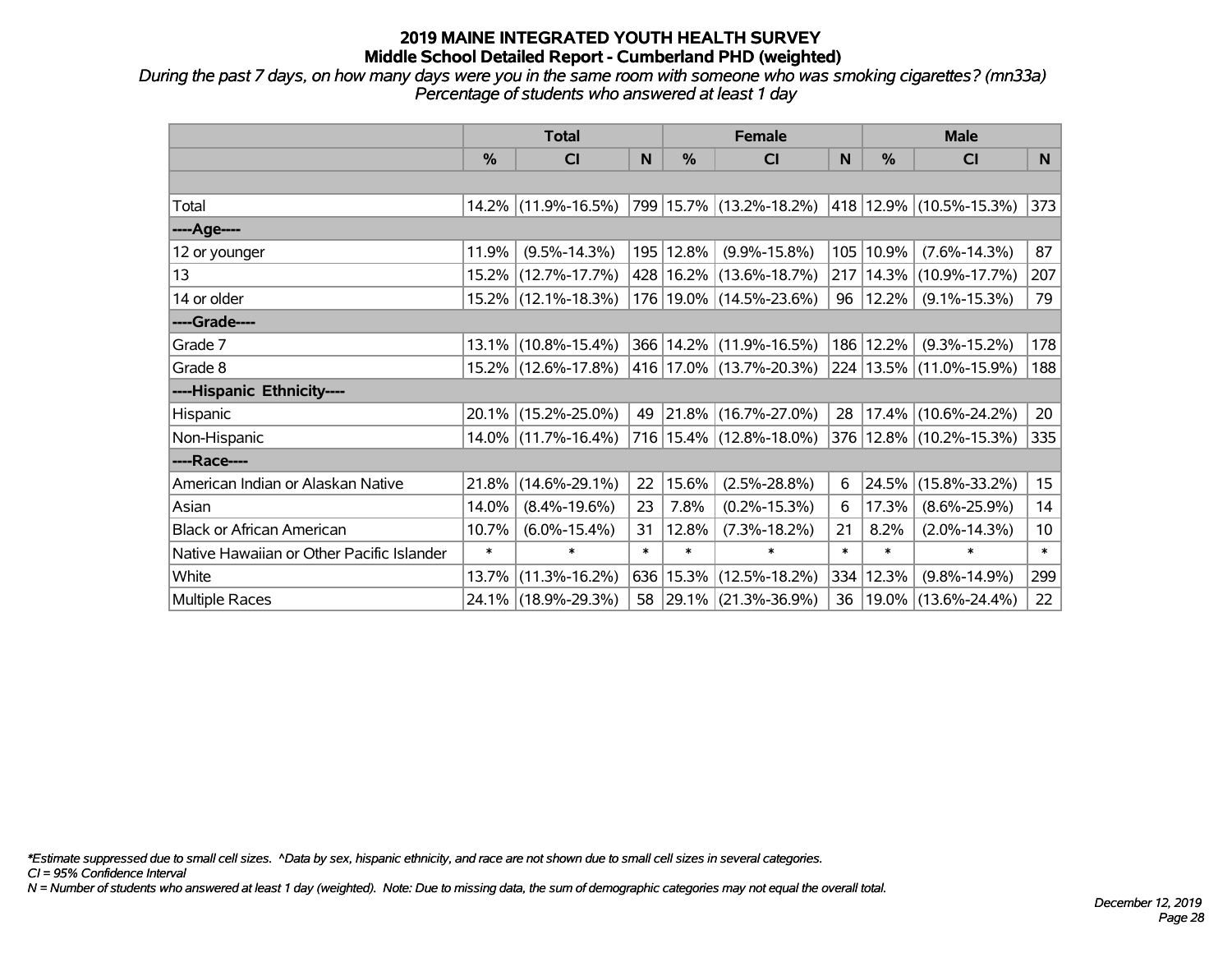*During the past 7 days, on how many days were you in the same car with someone who was smoking cigarettes? (mn56a) Percentage of students who answered at least 1 day*

|                                           | <b>Total</b> |                     |                 |          | <b>Female</b>         |        | <b>Male</b> |                    |          |  |
|-------------------------------------------|--------------|---------------------|-----------------|----------|-----------------------|--------|-------------|--------------------|----------|--|
|                                           | $\%$         | <b>CI</b>           | N               | %        | <b>CI</b>             | N      | $\%$        | <b>CI</b>          | <b>N</b> |  |
|                                           |              |                     |                 |          |                       |        |             |                    |          |  |
| Total                                     | 8.6%         | $(6.4\% - 10.8\%)$  | 482             | 8.9%     | $(6.3\% - 11.5\%)$    | 237    | 8.4%        | $(5.9\% - 10.9\%)$ | 240      |  |
| ----Age----                               |              |                     |                 |          |                       |        |             |                    |          |  |
| 12 or younger                             | 7.6%         | $(5.1\% - 10.2\%)$  | 124             | 10.1%    | $(6.3\% - 13.8\%)$    | 83     | 5.1%        | $(3.0\% - 7.2\%)$  | 40       |  |
| 13                                        | 9.0%         | $(6.1\% - 12.0\%)$  | 255             | 8.6%     | $(5.4\% - 11.8\%)$    | 115    | 9.5%        | $(6.1\% - 13.0\%)$ | 139      |  |
| 14 or older                               | 9.0%         | $(5.9\% - 12.0\%)$  | 103             | 7.9%     | $(3.4\% - 12.4\%)$    | 39     | 9.7%        | $(4.9\% - 14.5\%)$ | 62       |  |
| ----Grade----                             |              |                     |                 |          |                       |        |             |                    |          |  |
| Grade 7                                   | 8.3%         | $(5.9\% - 10.8\%)$  | 232             | 9.4%     | $(6.2\% - 12.5\%)$    | 123    | 7.5%        | $(4.9\% - 10.0\%)$ | 108      |  |
| Grade 8                                   | 8.8%         | $(6.4\% - 11.3\%)$  |                 | 242 8.5% | $(5.4\% - 11.6\%)$    | 112    | 9.2%        | $(5.8\% - 12.6\%)$ | 128      |  |
| ----Hispanic Ethnicity----                |              |                     |                 |          |                       |        |             |                    |          |  |
| <b>Hispanic</b>                           | 13.6%        | $(9.0\% - 18.2\%)$  | 35              | 12.8%    | $(5.5\% - 20.1\%)$    | 16     | 14.0%       | $(7.7\% - 20.3\%)$ | 17       |  |
| Non-Hispanic                              | 8.2%         | $(6.1\% - 10.4\%)$  | 420             | 8.6%     | $(6.0\% - 11.2\%)$    | 209    | $8.0\%$     | $(5.6\% - 10.3\%)$ | 208      |  |
| ----Race----                              |              |                     |                 |          |                       |        |             |                    |          |  |
| American Indian or Alaskan Native         | 21.9%        | $(14.6\% - 29.2\%)$ | 18              | $\ast$   | $\ast$                | $\ast$ | $\ast$      | $\ast$             | $\ast$   |  |
| Asian                                     | 10.2%        | $(3.2\% - 17.1\%)$  | 15              | $\ast$   | $\ast$                | $\ast$ | $\ast$      | $\ast$             | $\ast$   |  |
| <b>Black or African American</b>          | 10.7%        | $(5.8\% - 15.7\%)$  | 30              | 9.9%     | $(1.1\% - 18.8\%)$    | 16     | 12.1%       | $(4.0\% - 20.1\%)$ | 14       |  |
| Native Hawaiian or Other Pacific Islander | 40.1%        | $(15.5\% - 64.7\%)$ | 10 <sup>1</sup> | $\ast$   | $\ast$                | $\ast$ | $\ast$      | $\ast$             | $\ast$   |  |
| White                                     | 7.5%         | $(5.5\% - 9.5\%)$   | 348             | 8.2%     | $(5.8\% - 10.6\%)$    | 178    | 7.0%        | $(4.9\% - 9.1\%)$  | 170      |  |
| Multiple Races                            | 14.4%        | $(7.2\% - 21.6\%)$  | 36              |          | $15.4\%$ (7.4%-23.4%) | 19     | 13.7%       | $(5.0\% - 22.4\%)$ | 17       |  |

*\*Estimate suppressed due to small cell sizes. ^Data by sex, hispanic ethnicity, and race are not shown due to small cell sizes in several categories.*

*CI = 95% Confidence Interval*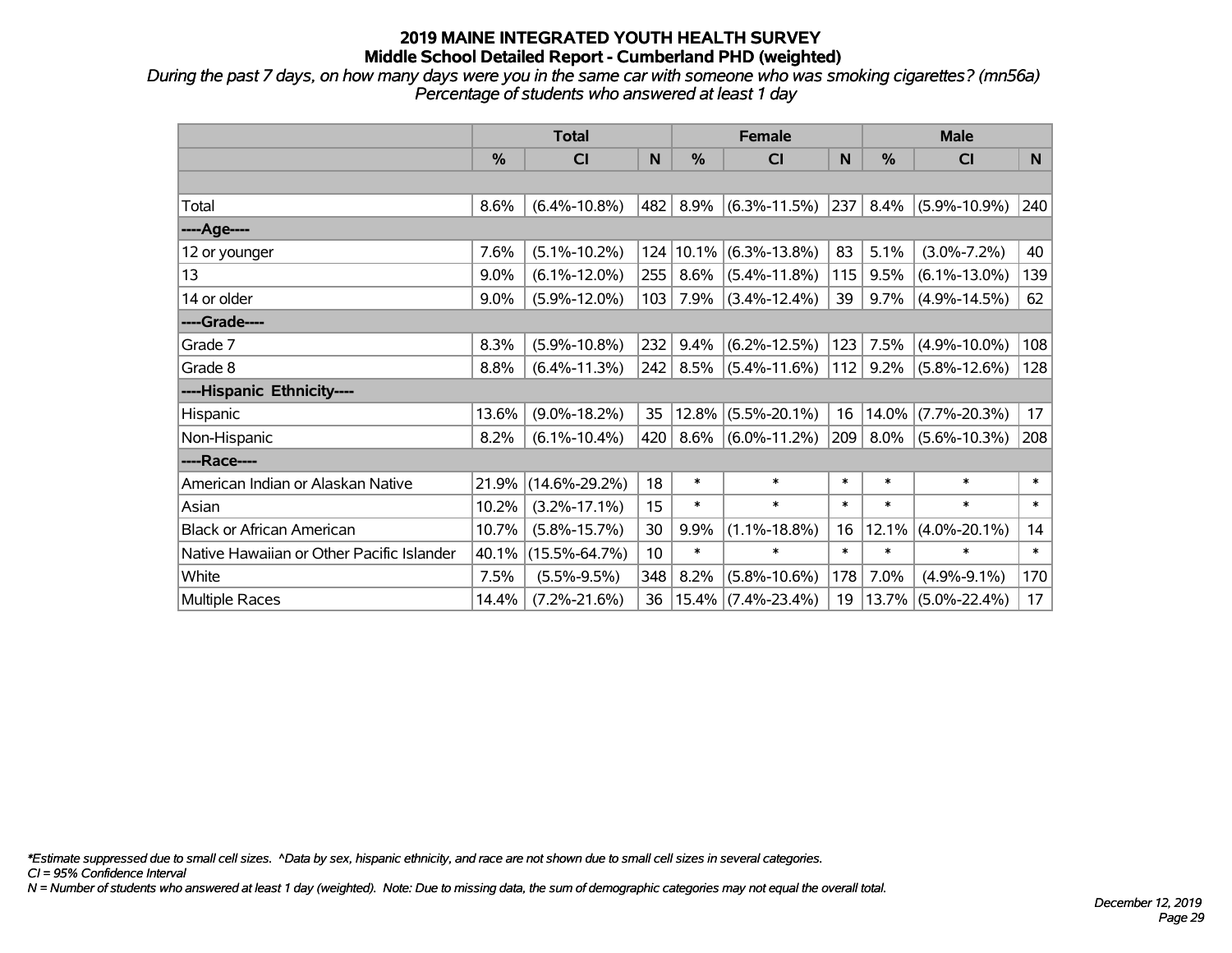#### **2019 MAINE INTEGRATED YOUTH HEALTH SURVEY Middle School Detailed Report - Cumberland PHD (weighted)** *Besides yourself, does anyone who lives in your home smoke cigarettes now? (mn57) Percentage of students who answered 'Yes'*

|                                           | <b>Total</b>  |                        |     |               | <b>Female</b>               |                 | <b>Male</b>   |                             |        |  |
|-------------------------------------------|---------------|------------------------|-----|---------------|-----------------------------|-----------------|---------------|-----------------------------|--------|--|
|                                           | $\frac{0}{0}$ | <b>CI</b>              | N   | $\frac{0}{0}$ | <b>CI</b>                   | N               | $\frac{0}{0}$ | <b>CI</b>                   | N      |  |
|                                           |               |                        |     |               |                             |                 |               |                             |        |  |
| Total                                     |               | 20.3% (15.9%-24.7%)    |     |               | $1,135$ 21.8% (16.7%-26.9%) |                 |               | 574 18.7% (14.2%-23.2%)     | 538    |  |
| ----Age----                               |               |                        |     |               |                             |                 |               |                             |        |  |
| 12 or younger                             |               | 22.4% (17.3%-27.6%)    | 365 | 26.0%         | $(20.4\% - 31.6\%)$         |                 |               | 213   18.4%   (11.8%-25.0%) | 144    |  |
| 13                                        |               | 19.2% (14.1%-24.3%)    | 538 |               | 19.1% (13.6%-24.7%)         |                 |               | 253 19.0% (13.4%-24.5%)     | 277    |  |
| 14 or older                               |               | 19.9% (14.4%-25.3%)    | 226 |               | $ 22.0\% $ (12.2%-31.9%)    |                 |               | 109   18.3%   (13.6%-22.9%) | 115    |  |
| ----Grade----                             |               |                        |     |               |                             |                 |               |                             |        |  |
| Grade 7                                   |               | 20.8% (15.6%-25.9%)    | 575 |               | 25.3% (19.9%-30.7%)         |                 |               | 329 16.6% (11.2%-22.0%)     | 239    |  |
| Grade 8                                   |               | 19.5% (15.1%-23.9%)    | 533 |               | 18.5% (12.6%-24.3%)         |                 |               | 241 20.3% (15.7%-24.9%)     | 284    |  |
| ----Hispanic Ethnicity----                |               |                        |     |               |                             |                 |               |                             |        |  |
| Hispanic                                  |               | 29.3% (20.7%-37.9%)    | 74  | 31.2%         | $(18.5\% - 43.8\%)$         | 39              |               | $ 26.3\% $ (17.2%-35.4%)    | 32     |  |
| Non-Hispanic                              |               | 19.6% (15.1%-24.1%)    | 995 |               | 21.0% (15.8%-26.2%)         |                 |               | 504   18.2%   (13.6%-22.9%) | 477    |  |
| ----Race----                              |               |                        |     |               |                             |                 |               |                             |        |  |
| American Indian or Alaskan Native         |               | 41.9% (31.6%-52.3%)    | 34  | 36.6%         | $(21.5\% - 51.7\%)$         | 12 <sup>2</sup> |               | 45.3% (26.8%-63.8%)         | 23     |  |
| Asian                                     |               | 27.8% (16.6%-38.9%)    | 41  | 28.8%         | $(10.9\% - 46.7\%)$         | 20              |               | $ 23.3\% $ (12.1%-34.4%)    | 17     |  |
| <b>Black or African American</b>          |               | 21.6% (10.3%-32.9%)    | 61  | 23.7%         | $(9.9\% - 37.5\%)$          | 39              | 17.5%         | $(7.1\% - 27.9\%)$          | 20     |  |
| Native Hawaiian or Other Pacific Islander |               | $41.4\%$ (14.1%-68.6%) | 9   | $\ast$        | $\ast$                      | $\ast$          | $\ast$        | $\ast$                      | $\ast$ |  |
| White                                     |               | 18.8% (14.3%-23.2%)    | 869 | 20.5%         | $(15.0\% - 25.9\%)$         |                 |               | 442   17.4%   (12.8%-21.9%) | 420    |  |
| <b>Multiple Races</b>                     |               | 26.1% (17.1%-35.1%)    | 66  |               | 26.3% (14.8%-37.7%)         | 34              |               | $ 25.2\% $ (14.0%-36.5%)    | 31     |  |

*\*Estimate suppressed due to small cell sizes. ^Data by sex, hispanic ethnicity, and race are not shown due to small cell sizes in several categories.*

*CI = 95% Confidence Interval*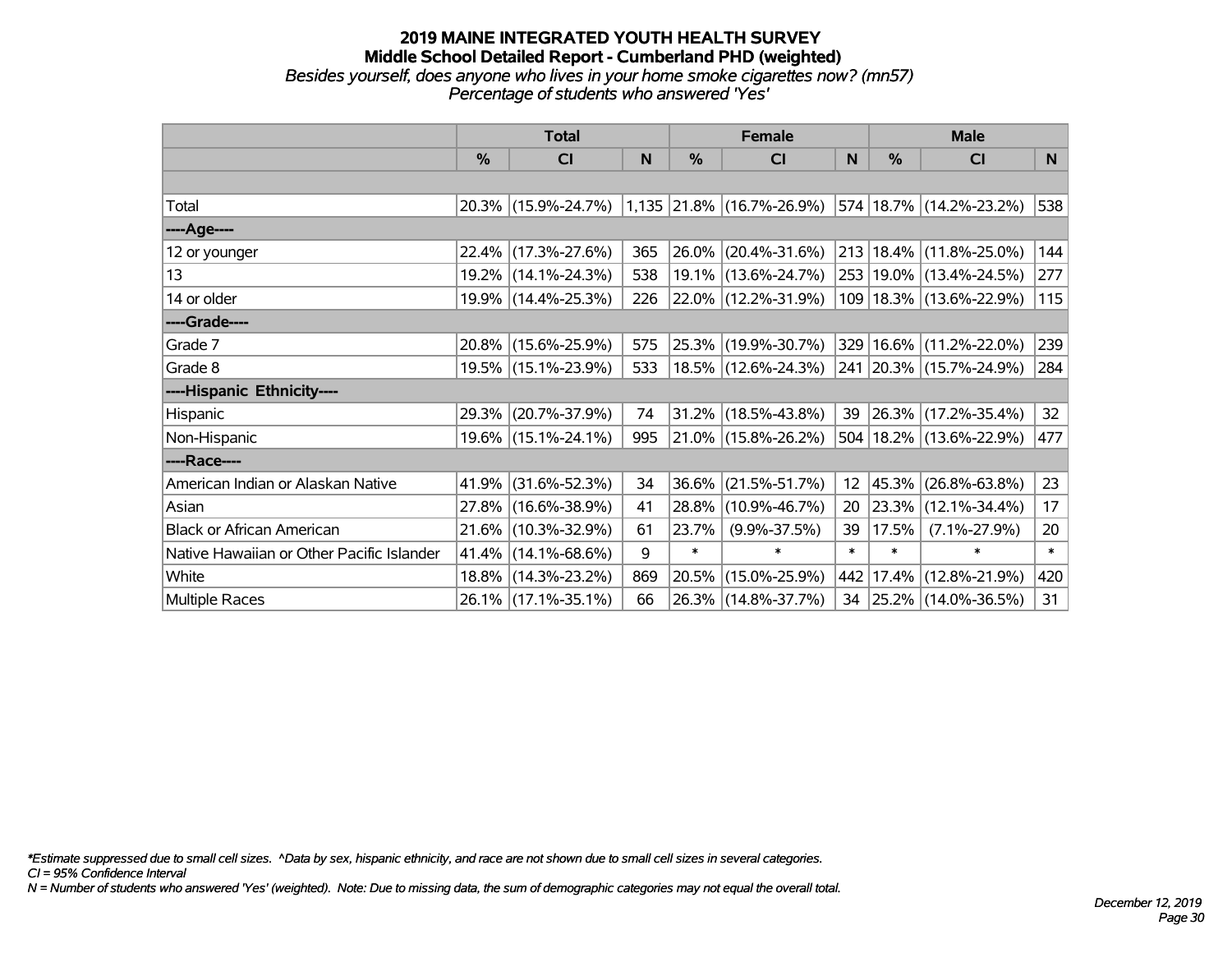# **2019 MAINE INTEGRATED YOUTH HEALTH SURVEY Middle School Detailed Report - Cumberland PHD (weighted)** *If you wanted to get some cigarettes, how easy would it be for you to get some? (mn37) Percentage of students who answered 'Sort of easy' or 'Very easy'*

|                                           | <b>Total</b>  |                     |        |        | <b>Female</b>                                                         |                 | <b>Male</b>   |                             |          |  |
|-------------------------------------------|---------------|---------------------|--------|--------|-----------------------------------------------------------------------|-----------------|---------------|-----------------------------|----------|--|
|                                           | $\frac{0}{0}$ | CI                  | N      | $\%$   | CI                                                                    | N               | $\frac{0}{0}$ | <b>CI</b>                   | <b>N</b> |  |
|                                           |               |                     |        |        |                                                                       |                 |               |                             |          |  |
| Total                                     |               |                     |        |        | 21.0% (18.9%-23.0%) 1,160 21.8% (19.4%-24.1%) 571 20.2% (17.8%-22.6%) |                 |               |                             | 578      |  |
| ----Age----                               |               |                     |        |        |                                                                       |                 |               |                             |          |  |
| 12 or younger                             |               | 18.2% (15.4%-21.1%) | 295    |        | 19.6% (15.6%-23.5%)                                                   |                 |               | 157   16.8%   (13.9%-19.7%) | 133      |  |
| 13                                        |               | 22.1% (19.7%-24.5%) | 612    |        | $22.1\%$ (19.7%-24.5%)                                                |                 |               | 293 22.0% (18.7%-25.4%)     | 313      |  |
| 14 or older                               |               | 22.2% (19.2%-25.3%) | 253    |        | $ 24.6\% $ (20.4%-28.7%)                                              |                 |               | 121 20.5% (16.6%-24.4%)     | 130      |  |
| ----Grade----                             |               |                     |        |        |                                                                       |                 |               |                             |          |  |
| Grade 7                                   | 19.2%         | $(16.2\% - 22.2\%)$ | 529    |        | 19.9% (16.6%-23.2%)                                                   |                 |               | 258   18.4%   (15.2%-21.7%) | 266      |  |
| Grade 8                                   |               | 22.8% (21.0%-24.6%) | 614    |        | 23.6% (21.2%-26.1%)                                                   |                 |               | 306 22.0% (19.5%-24.4%)     | 303      |  |
| ----Hispanic Ethnicity----                |               |                     |        |        |                                                                       |                 |               |                             |          |  |
| Hispanic                                  | 27.8%         | $(22.9\% - 32.7\%)$ | 67     | 26.9%  | $(20.1\% - 33.8\%)$                                                   | 33              |               | $ 28.8\% $ (18.1%-39.4%)    | 32       |  |
| Non-Hispanic                              |               | 20.7% (18.7%-22.8%) |        |        | 1,046 21.5% (19.3%-23.8%)                                             |                 |               | 518 20.0% (17.4%-22.5%)     | 518      |  |
| ----Race----                              |               |                     |        |        |                                                                       |                 |               |                             |          |  |
| American Indian or Alaskan Native         |               | 26.5% (19.5%-33.5%) | 27     | 19.4%  | $(8.0\% - 30.7\%)$                                                    | $\overline{7}$  |               | $31.4\%$ (23.6%-39.1%)      | 19       |  |
| Asian                                     |               | 26.4% (19.5%-33.3%) | 44     | 28.4%  | $(19.8\% - 37.1\%)$                                                   | 22              |               | 24.4% (15.2%-33.7%)         | 20       |  |
| <b>Black or African American</b>          |               | 20.6% (15.4%-25.9%) | 58     | 16.9%  | $(9.6\% - 24.3\%)$                                                    | 25              |               | 25.3% (19.1%-31.4%)         | 32       |  |
| Native Hawaiian or Other Pacific Islander | $\ast$        | $\ast$              | $\ast$ | $\ast$ | $\ast$                                                                | $\ast$          | $\ast$        | $\ast$                      | $\ast$   |  |
| White                                     | 20.3%         | $(18.2\% - 22.4\%)$ | 928    | 21.6%  | $(19.1\% - 24.2\%)$                                                   | 465             |               | 19.1% (16.5%-21.6%)         | 456      |  |
| Multiple Races                            |               | 26.2% (20.8%-31.6%) | 62     |        | 26.1% (18.5%-33.8%)                                                   | 32 <sub>2</sub> |               | 25.2% (18.9%-31.5%)         | 28       |  |

*\*Estimate suppressed due to small cell sizes. ^Data by sex, hispanic ethnicity, and race are not shown due to small cell sizes in several categories.*

*CI = 95% Confidence Interval*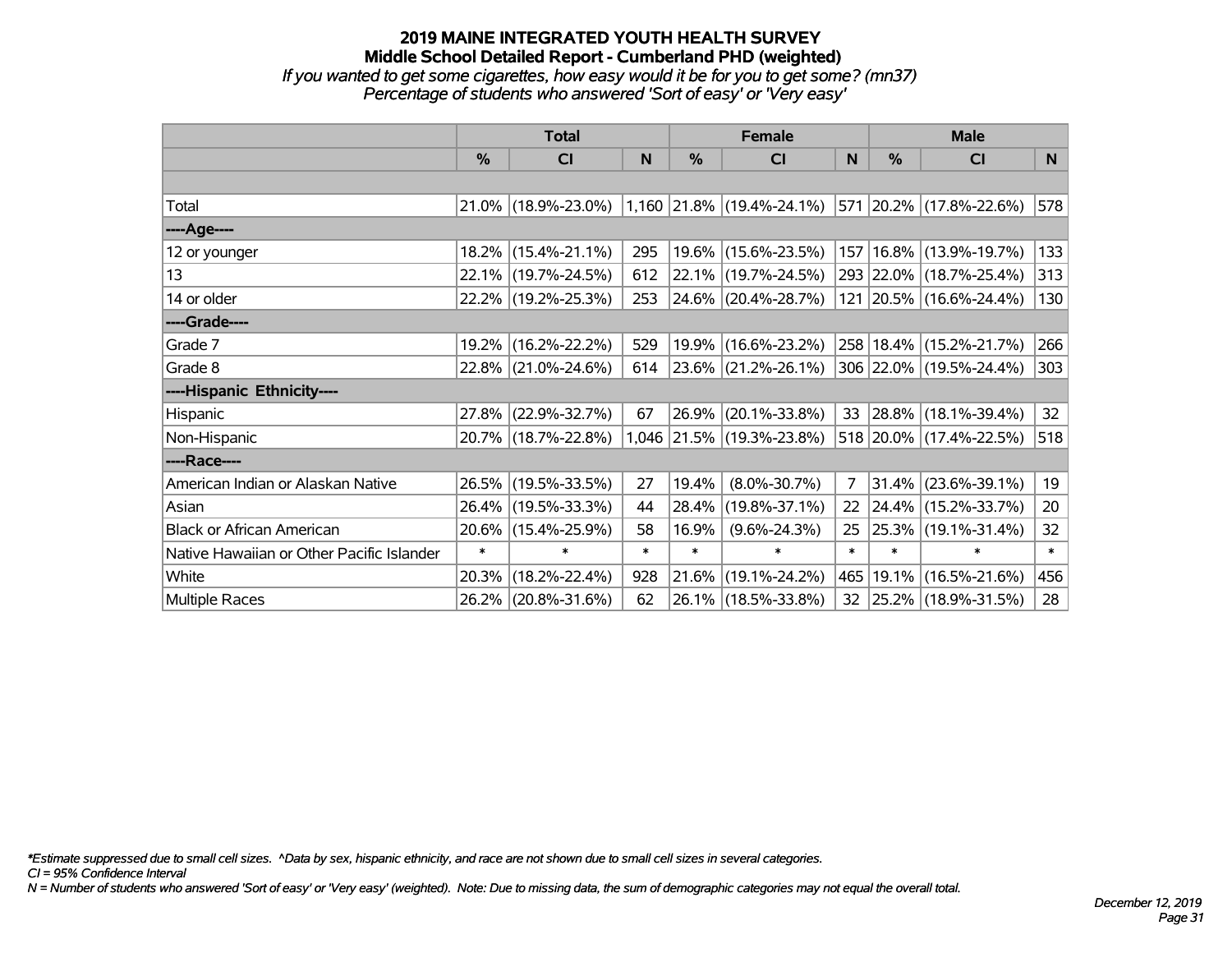# *Do you think that you will try a cigarette soon? (mn47)*

*Percentage of students who answered 'I definitely will', 'I probably will' or 'I probably will not'*

|                                           | <b>Total</b> |                     |                | <b>Female</b> |                                 |        | <b>Male</b> |                             |        |  |
|-------------------------------------------|--------------|---------------------|----------------|---------------|---------------------------------|--------|-------------|-----------------------------|--------|--|
|                                           | %            | CI                  | N              | %             | <b>CI</b>                       | N      | %           | <b>CI</b>                   | N.     |  |
|                                           |              |                     |                |               |                                 |        |             |                             |        |  |
| Total                                     |              | 19.2% (17.6%-20.8%) |                |               | $1,083$   18.8%   (16.4%-21.2%) |        |             | 502 19.4% (17.6%-21.2%)     | 559    |  |
| ----Age----                               |              |                     |                |               |                                 |        |             |                             |        |  |
| 12 or younger                             |              | 14.3% (11.6%-17.1%) | 235            |               | 13.7% (10.8%-16.6%)             | 113    |             | 14.6% (10.9%-18.3%)         | 115    |  |
| 13                                        |              | 20.8% (17.9%-23.7%) | 588            |               | 20.8% (17.1%-24.4%)             |        |             | 278 20.6% (17.2%-23.9%)     | 301    |  |
| 14 or older                               |              | 22.7% (19.9%-25.4%) | 260            |               | 22.1% (17.8%-26.4%)             |        |             | 111 22.9% (17.3%-28.4%)     | 144    |  |
| ----Grade----                             |              |                     |                |               |                                 |        |             |                             |        |  |
| Grade 7                                   |              | 15.8% (14.0%-17.7%) | 444            |               | 16.1% (13.0%-19.2%)             |        |             | 213 15.4% (13.4%-17.4%)     | 223    |  |
| Grade 8                                   |              | 22.5% (20.3%-24.8%) | 619            |               | 21.5% (18.3%-24.8%)             |        |             | 284 23.4% (19.8%-26.9%)     | 327    |  |
| ----Hispanic Ethnicity----                |              |                     |                |               |                                 |        |             |                             |        |  |
| Hispanic                                  |              | 26.5% (22.1%-31.0%) | 68             | 21.0%         | $(13.3\% - 28.6\%)$             | 26     |             | 27.9% (18.7%-37.1%)         | 34     |  |
| Non-Hispanic                              |              | 18.8% (17.3%-20.4%) | 963            |               | 18.1% (16.0%-20.3%)             |        |             | 440   19.4%   (17.5%-21.3%) | 509    |  |
| ----Race----                              |              |                     |                |               |                                 |        |             |                             |        |  |
| American Indian or Alaskan Native         |              | 29.7% (16.1%-43.2%) | 25             | 24.9%         | $(3.9\% - 46.0\%)$              | 8      | 32.7%       | $(18.1\% - 47.4\%)$         | 17     |  |
| Asian                                     |              | 24.5% (13.9%-35.1%) | 37             | 23.8%         | $(7.6\% - 40.1\%)$              | 17     | 25.8%       | $(13.5\% - 38.0\%)$         | 18     |  |
| <b>Black or African American</b>          | 20.7%        | $(13.2\% - 28.1\%)$ | 59             | 21.7%         | $(5.4\% - 38.1\%)$              | 36     |             | 19.4% (10.8%-28.1%)         | 23     |  |
| Native Hawaiian or Other Pacific Islander | 28.0%        | $(7.0\% - 49.0\%)$  | $\overline{7}$ | $\ast$        | $\ast$                          | $\ast$ | $\ast$      | $\ast$                      | $\ast$ |  |
| White                                     | 18.3%        | $(16.5\% - 20.0\%)$ | 850            | 18.2%         | $(15.9\% - 20.5\%)$             | 396    | 18.2%       | $(16.1\% - 20.4\%)$         | 442    |  |
| Multiple Races                            |              | 22.1% (16.3%-27.9%) | 56             |               | 19.2% (11.3%-27.0%)             | 25     |             | 24.5% (16.1%-32.9%)         | 30     |  |

*\*Estimate suppressed due to small cell sizes. ^Data by sex, hispanic ethnicity, and race are not shown due to small cell sizes in several categories.*

*CI = 95% Confidence Interval*

*N = Number of students who answered 'I definitely will', 'I probably will' or 'I probably will not' (weighted). Note: Due to missing data, the sum of demographic categories may not equal the overall total.*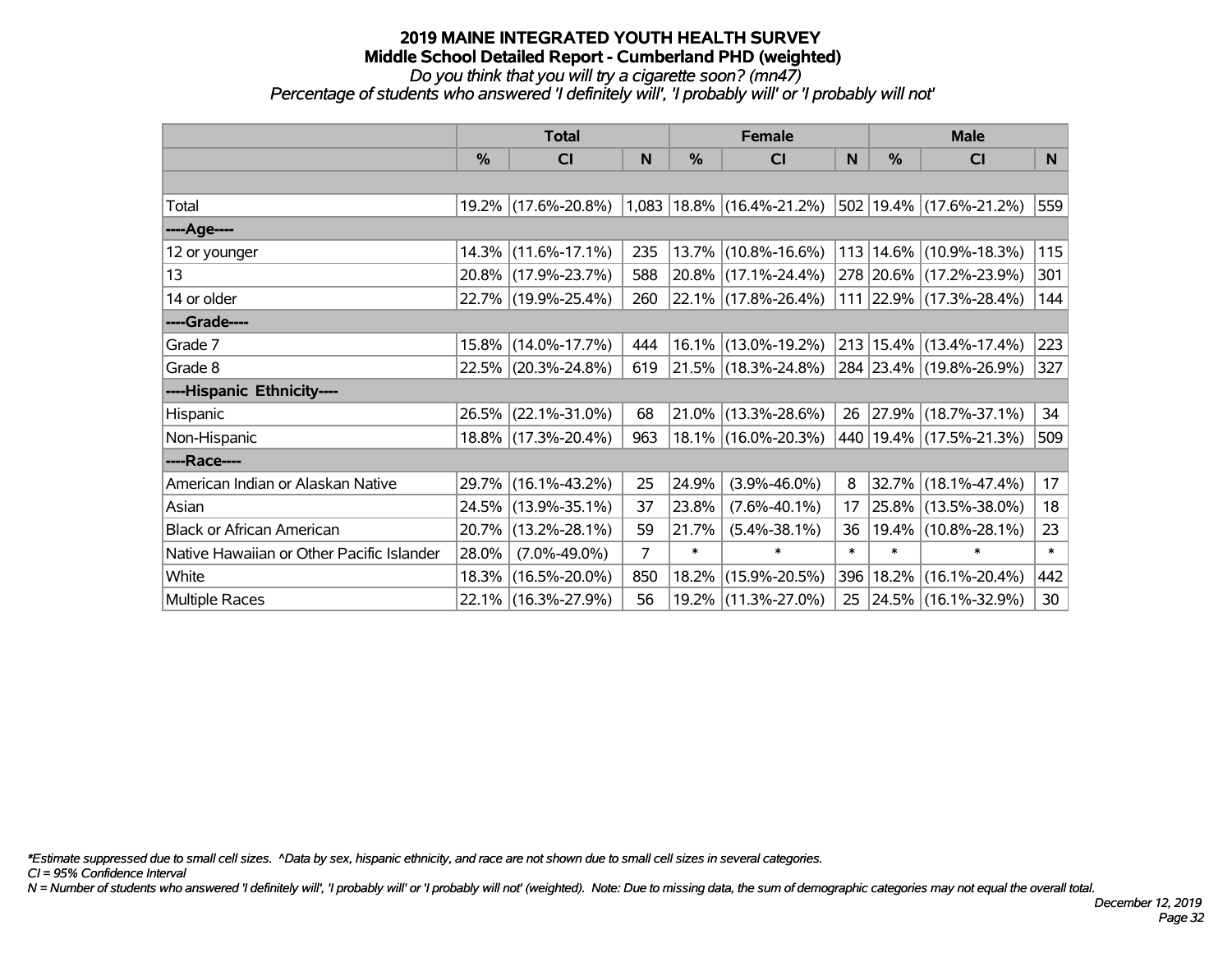#### *Do you think you will smoke a cigarette at any time during the next year? (mn48) Percentage of students who answered 'I definitely will', 'I probably will' or 'I probably will not'*

|                                           | <b>Total</b> |                     |                | <b>Female</b> |                                 |        | <b>Male</b>   |                             |        |  |
|-------------------------------------------|--------------|---------------------|----------------|---------------|---------------------------------|--------|---------------|-----------------------------|--------|--|
|                                           | %            | C <sub>l</sub>      | N              | $\%$          | <b>CI</b>                       | N      | $\frac{0}{0}$ | <b>CI</b>                   | N.     |  |
|                                           |              |                     |                |               |                                 |        |               |                             |        |  |
| Total                                     |              | 16.3% (14.8%-17.9%) |                |               | $921 16.7\%  (14.9\% - 18.4\%)$ |        |               | 444 15.8% (13.7%-17.8%)     | 456    |  |
| ----Age----                               |              |                     |                |               |                                 |        |               |                             |        |  |
| 12 or younger                             | 11.4%        | $(9.1\% - 13.7\%)$  |                | 187 11.5%     | $(8.7\% - 14.3\%)$              | 95     | 10.7%         | $(8.1\% - 13.4\%)$          | 85     |  |
| 13                                        |              | 17.7% (14.8%-20.5%) |                |               | 499 17.8% (14.8%-20.7%)         |        |               | 238 17.3% (13.8%-20.7%)     | 252    |  |
| 14 or older                               |              | 20.4% (18.2%-22.5%) |                |               | 234 22.3% (16.8%-27.8%)         |        |               | 112   18.5%   (14.0%-23.1%) | 117    |  |
| ----Grade----                             |              |                     |                |               |                                 |        |               |                             |        |  |
| Grade 7                                   |              | 12.8% (10.8%-14.8%) |                |               | 359 13.4% (10.7%-16.1%)         | 177    | 12.1%         | $(9.4\% - 14.9\%)$          | 176    |  |
| Grade 8                                   |              | 19.8% (17.7%-22.0%) |                |               | 545 19.9% (17.3%-22.5%)         |        |               | 262 19.4% (15.8%-23.1%)     | 272    |  |
| ----Hispanic Ethnicity----                |              |                     |                |               |                                 |        |               |                             |        |  |
| Hispanic                                  |              | 22.1% (18.1%-26.1%) | 57             | 15.7%         | $(8.3\% - 23.1\%)$              | 20     | 23.9%         | $(19.2\% - 28.6\%)$         | 29     |  |
| Non-Hispanic                              |              | 15.8% (14.2%-17.3%) |                |               | 805   16.0%   (14.5%-17.6%)     | 390    |               | 15.4% (13.1%-17.6%)         | 402    |  |
| ----Race----                              |              |                     |                |               |                                 |        |               |                             |        |  |
| American Indian or Alaskan Native         | 18.4%        | $(5.9\% - 30.9\%)$  | 16             | $\ast$        | $\ast$                          | $\ast$ | $\ast$        | $\ast$                      | $\ast$ |  |
| Asian                                     | 24.9%        | $(15.3\% - 34.4\%)$ | 38             | 23.7%         | $(7.8\% - 39.6\%)$              | 17     | 26.5%         | $(14.7\% - 38.4\%)$         | 20     |  |
| <b>Black or African American</b>          |              | 18.6% (12.0%-25.2%) | 53             | 17.9%         | $(3.5\% - 32.3\%)$              | 30     | 19.8%         | $(10.3\% - 29.2\%)$         | 23     |  |
| Native Hawaiian or Other Pacific Islander | 28.0%        | $(7.0\% - 49.0\%)$  | $\overline{7}$ | $\ast$        | $\ast$                          | $\ast$ | $\ast$        | $\ast$                      | $\ast$ |  |
| White                                     |              | 15.4% (13.5%-17.3%) | 717            | 16.1%         | $(14.2\% - 18.1\%)$             | 351    | 14.6%         | $(12.2\% - 17.0\%)$         | 354    |  |
| <b>Multiple Races</b>                     |              | 20.8% (14.5%-27.1%) | 53             | $ 19.1\% $    | $(9.0\% - 29.3\%)$              | 25     |               | 22.0% (14.4%-29.5%)         | 26     |  |

*\*Estimate suppressed due to small cell sizes. ^Data by sex, hispanic ethnicity, and race are not shown due to small cell sizes in several categories.*

*CI = 95% Confidence Interval*

*N = Number of students who answered 'I definitely will', 'I probably will' or 'I probably will not' (weighted). Note: Due to missing data, the sum of demographic categories may not equal the overall total.*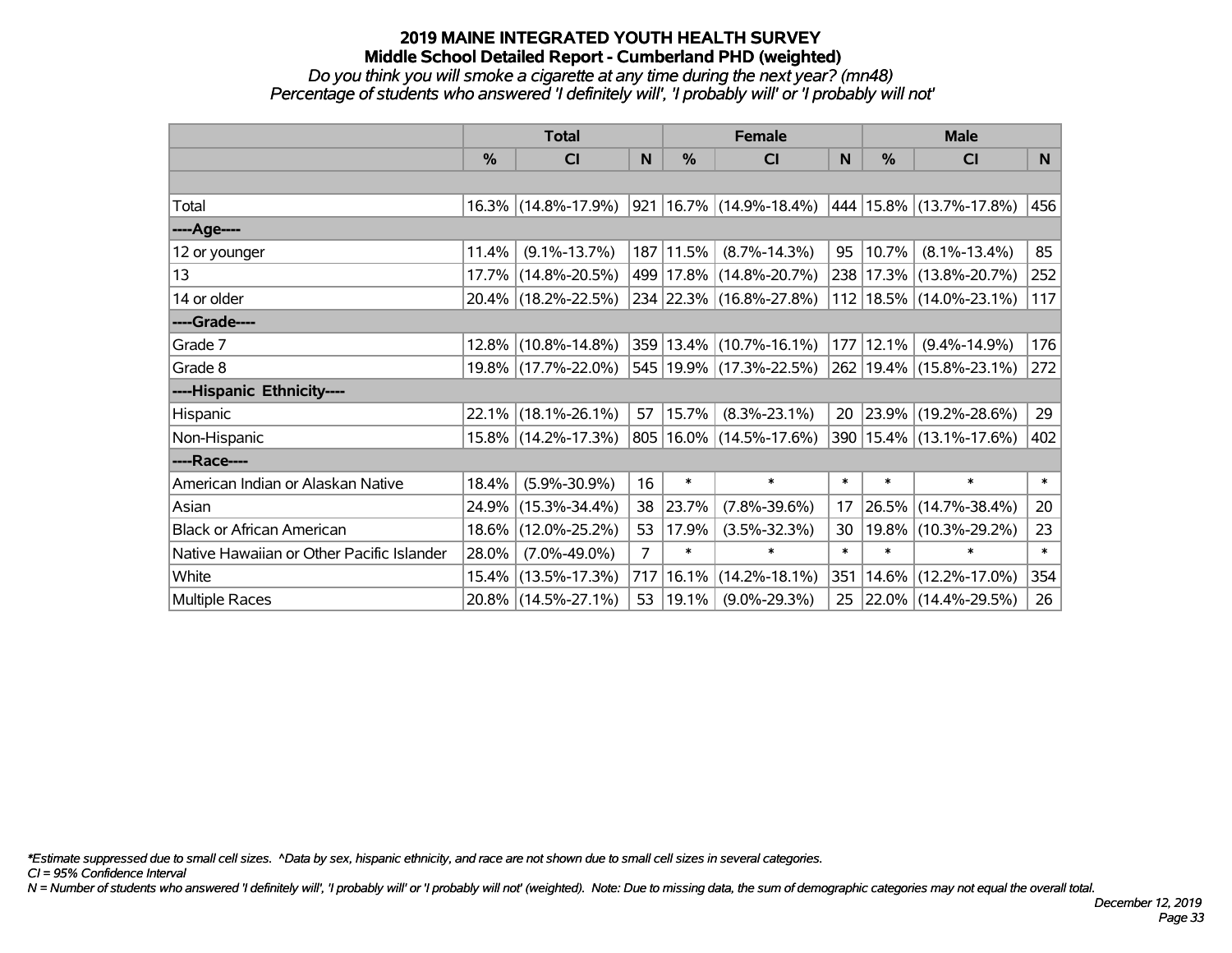# **2019 MAINE INTEGRATED YOUTH HEALTH SURVEY Middle School Detailed Report - Cumberland PHD (weighted)** *Do you think you will smoke a cigarette at any time during the next year? (mn48\_2) Percentage of students who answered 'I definitely will not'*

|                                           | <b>Total</b>  |                     |       |        | <b>Female</b>                  |        | <b>Male</b> |                                |        |  |
|-------------------------------------------|---------------|---------------------|-------|--------|--------------------------------|--------|-------------|--------------------------------|--------|--|
|                                           | $\frac{0}{0}$ | <b>CI</b>           | N     | %      | <b>CI</b>                      | N      | %           | <b>CI</b>                      | N      |  |
|                                           |               |                     |       |        |                                |        |             |                                |        |  |
| Total                                     |               | 83.7% (82.1%-85.2%) |       |        | $ 4,718 83.3\% $ (81.6%-85.1%) |        |             | $ 2,224 84.2\% $ (82.2%-86.3%) | 2,431  |  |
| ----Age----                               |               |                     |       |        |                                |        |             |                                |        |  |
| 12 or younger                             | 88.6%         | $(86.3\% - 90.9\%)$ |       |        | 1,458 88.5% (85.7%-91.3%)      | 732    | $ 89.3\% $  | $(86.6\% - 91.9\%)$            | 706    |  |
| 13                                        | 82.3%         | $(79.5\% - 85.2\%)$ |       |        | 2,325 82.2% (79.3%-85.2%)      | 1,099  |             | 82.7% (79.3%-86.2%)            | 1,208  |  |
| 14 or older                               |               | 79.6% (77.5%-81.8%) | 914   |        | 77.7% (72.2%-83.2%)            | 390    |             | 81.5% (76.9%-86.0%)            | 515    |  |
| ----Grade----                             |               |                     |       |        |                                |        |             |                                |        |  |
| Grade 7                                   | 87.2%         | $(85.2\% - 89.2\%)$ |       |        | $2,444$ 86.6% (83.9%-89.3%)    |        | 1,145 87.9% | $(85.1\% - 90.6\%)$            | 1,275  |  |
| Grade 8                                   |               | 80.2% (78.0%-82.3%) |       |        | $ 2,201 80.1\% $ (77.5%-82.7%) |        |             | $ 1,056 80.6\% $ (76.9%-84.2%) | 1,128  |  |
| ----Hispanic Ethnicity----                |               |                     |       |        |                                |        |             |                                |        |  |
| Hispanic                                  | 77.9%         | $(73.9\% - 81.9\%)$ | 202   | 84.3%  | $(76.9\% - 91.7\%)$            | 107    | 76.1%       | $(71.4\% - 80.8\%)$            | 94     |  |
| Non-Hispanic                              |               | 84.2% (82.7%-85.8%) |       |        | 4,304 84.0% (82.4%-85.5%)      |        |             | 2,040 84.6% (82.4%-86.9%)      | 2,217  |  |
| ----Race----                              |               |                     |       |        |                                |        |             |                                |        |  |
| American Indian or Alaskan Native         | 81.6%         | $(69.1\% - 94.1\%)$ | 70    | $\ast$ | $\ast$                         | $\ast$ | $\ast$      | $\ast$                         | $\ast$ |  |
| Asian                                     | 75.1%         | $(65.6\% - 84.7\%)$ | 115   | 76.3%  | $(60.4\% - 92.2\%)$            | 55     | 73.5%       | $(61.6\% - 85.3\%)$            | 54     |  |
| <b>Black or African American</b>          | 81.4%         | $(74.8\% - 88.0\%)$ | 231   |        | 82.1% (67.7%-96.5%)            | 135    | $80.2\%$    | $(70.8\% - 89.7\%)$            | 94     |  |
| Native Hawaiian or Other Pacific Islander | 72.0%         | $(51.0\% - 93.0\%)$ | 17    | $\ast$ | $\ast$                         | $\ast$ | $\ast$      | $\ast$                         | $\ast$ |  |
| White                                     | 84.6%         | $(82.7\% - 86.5\%)$ | 3,939 | 83.9%  | $(81.9\% - 85.8\%)$            | 1,824  | $ 85.4\% $  | $(83.0\% - 87.8\%)$            | 2,074  |  |
| Multiple Races                            |               | 79.2% (72.9%-85.5%) | 200   |        | 80.9% (70.7%-91.0%)            | 105    |             | 78.0% (70.5%-85.6%)            | 93     |  |

*\*Estimate suppressed due to small cell sizes. ^Data by sex, hispanic ethnicity, and race are not shown due to small cell sizes in several categories.*

*CI = 95% Confidence Interval*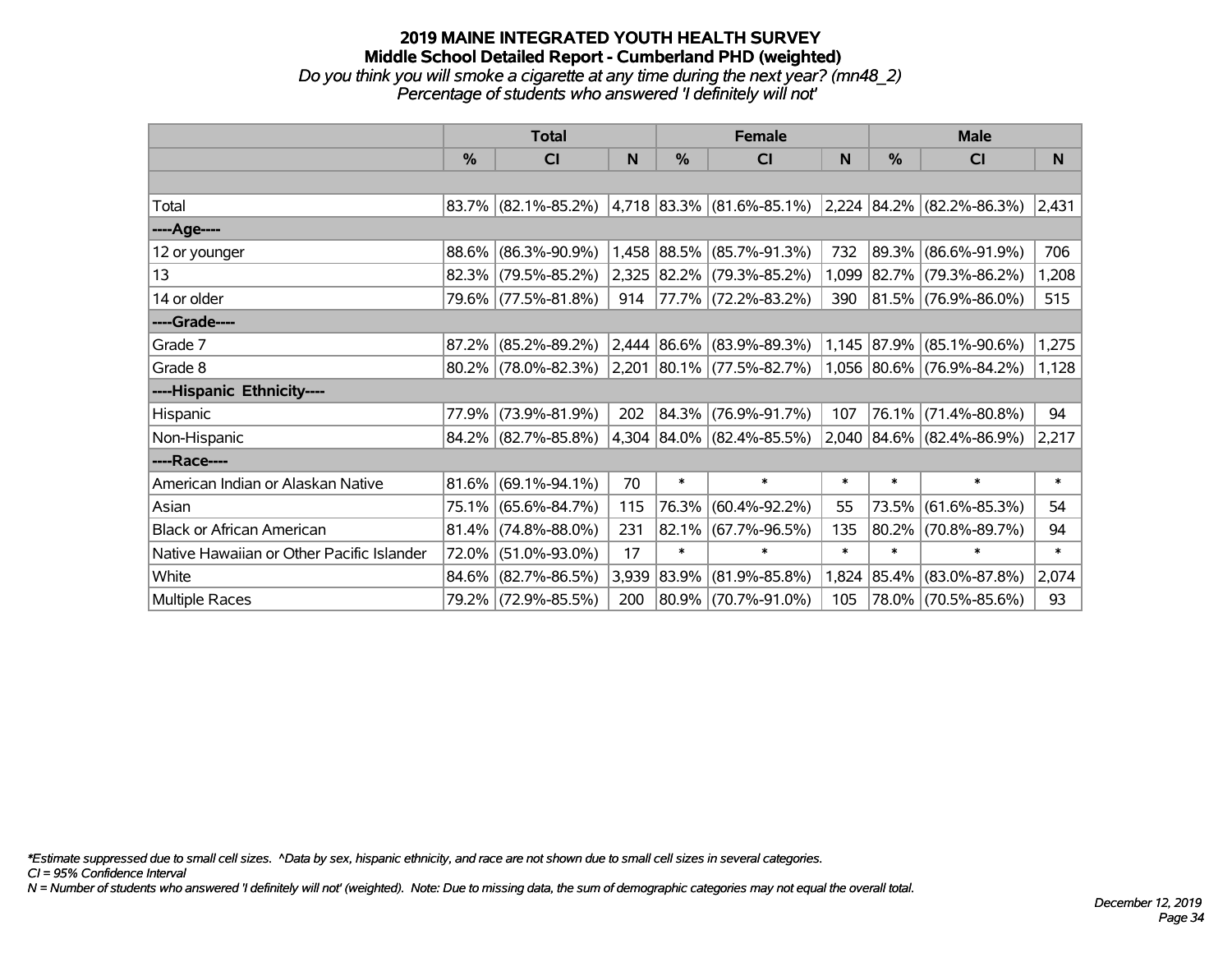# **2019 MAINE INTEGRATED YOUTH HEALTH SURVEY Middle School Detailed Report - Cumberland PHD (weighted)** *If one of your best friends offered you a cigarette, would you smoke it? (mn51) Percentage of students who answered 'Definitely yes', 'Probably yes' or 'Probably not'*

|                                           | <b>Total</b>  |                        |     |        | <b>Female</b>             |                 |        | <b>Male</b>              |        |  |
|-------------------------------------------|---------------|------------------------|-----|--------|---------------------------|-----------------|--------|--------------------------|--------|--|
|                                           | $\frac{0}{0}$ | CI                     | N   | %      | <b>CI</b>                 | N               | %      | <b>CI</b>                | N      |  |
|                                           |               |                        |     |        |                           |                 |        |                          |        |  |
| Total                                     |               | 21.7% (20.6%-22.8%)    |     |        | 1,220 21.6% (19.3%-23.9%) |                 |        | 575 21.5% (19.5%-23.5%)  | 619    |  |
| ----Age----                               |               |                        |     |        |                           |                 |        |                          |        |  |
| 12 or younger                             | 19.4%         | $(16.3\% - 22.5\%)$    | 320 |        | 17.9% (14.3%-21.6%)       |                 |        | 149 20.2% (15.5%-25.0%)  | 161    |  |
| 13                                        |               | 22.6% (20.7%-24.6%)    | 638 |        | 23.3% (19.6%-26.9%)       |                 |        | 310 21.8% (19.6%-24.1%)  | 318    |  |
| 14 or older                               |               | 23.0% (19.9%-26.2%)    | 262 |        | $ 23.4\% $ (17.8%-29.0%)  |                 |        | 117 22.5% (17.9%-27.1%)  | 140    |  |
| ----Grade----                             |               |                        |     |        |                           |                 |        |                          |        |  |
| Grade 7                                   |               | 20.2% (17.9%-22.4%)    | 566 |        | 19.7% (16.6%-22.9%)       |                 |        | 261 20.3% (16.5%-24.1%)  | 295    |  |
| Grade 8                                   |               | 23.3% (20.9%-25.7%)    | 634 |        | $ 23.7\% $ (19.6%-27.8%)  |                 |        | 310 22.6% (18.8%-26.4%)  | 313    |  |
| ----Hispanic Ethnicity----                |               |                        |     |        |                           |                 |        |                          |        |  |
| Hispanic                                  | 25.0%         | $(18.9\% - 31.2\%)$    | 65  | 18.3%  | $(11.3\% - 25.3\%)$       | 23              |        | $ 27.5\% $ (17.5%-37.5%) | 34     |  |
| Non-Hispanic                              |               | $21.4\%$ (20.4%-22.4%) |     |        | 1,090 21.3% (19.2%-23.3%) |                 |        | 514 21.3% (19.1%-23.5%)  | 557    |  |
| ----Race----                              |               |                        |     |        |                           |                 |        |                          |        |  |
| American Indian or Alaskan Native         |               | 31.5% (16.8%-46.2%)    | 26  | 20.5%  | $(0.0\% - 43.6\%)$        | $\overline{7}$  |        | 38.2% (20.3%-56.2%)      | 20     |  |
| Asian                                     | 24.5%         | $(15.5\% - 33.5\%)$    | 37  | 16.8%  | $(5.5\% - 28.1\%)$        | 12 <sup>2</sup> |        | $ 32.4\% $ (18.7%-46.0%) | 24     |  |
| <b>Black or African American</b>          | 18.2%         | $(10.4\% - 26.0\%)$    | 52  | 15.5%  | $(0.8\% - 30.3\%)$        | 26              |        | 20.8% (11.0%-30.7%)      | 25     |  |
| Native Hawaiian or Other Pacific Islander | 27.0%         | $(8.8\% - 45.3\%)$     | 6   | $\ast$ | $\ast$                    | $\ast$          | $\ast$ | $\ast$                   | $\ast$ |  |
| White                                     | 21.0%         | $(19.9\% - 22.1\%)$    | 976 | 21.8%  | $(19.8\% - 23.8\%)$       |                 |        | 473 20.1% (18.0%-22.1%)  | 486    |  |
| Multiple Races                            |               | 28.3% (20.8%-35.8%)    | 72  |        | 27.5% (17.3%-37.8%)       |                 |        | 36 29.9% (20.4%-39.4%)   | 36     |  |

*\*Estimate suppressed due to small cell sizes. ^Data by sex, hispanic ethnicity, and race are not shown due to small cell sizes in several categories.*

*CI = 95% Confidence Interval*

*N = Number of students who answered 'Definitely yes', 'Probably yes' or 'Probably not' (weighted). Note: Due to missing data, the sum of demographic categories may not equal the overall total.*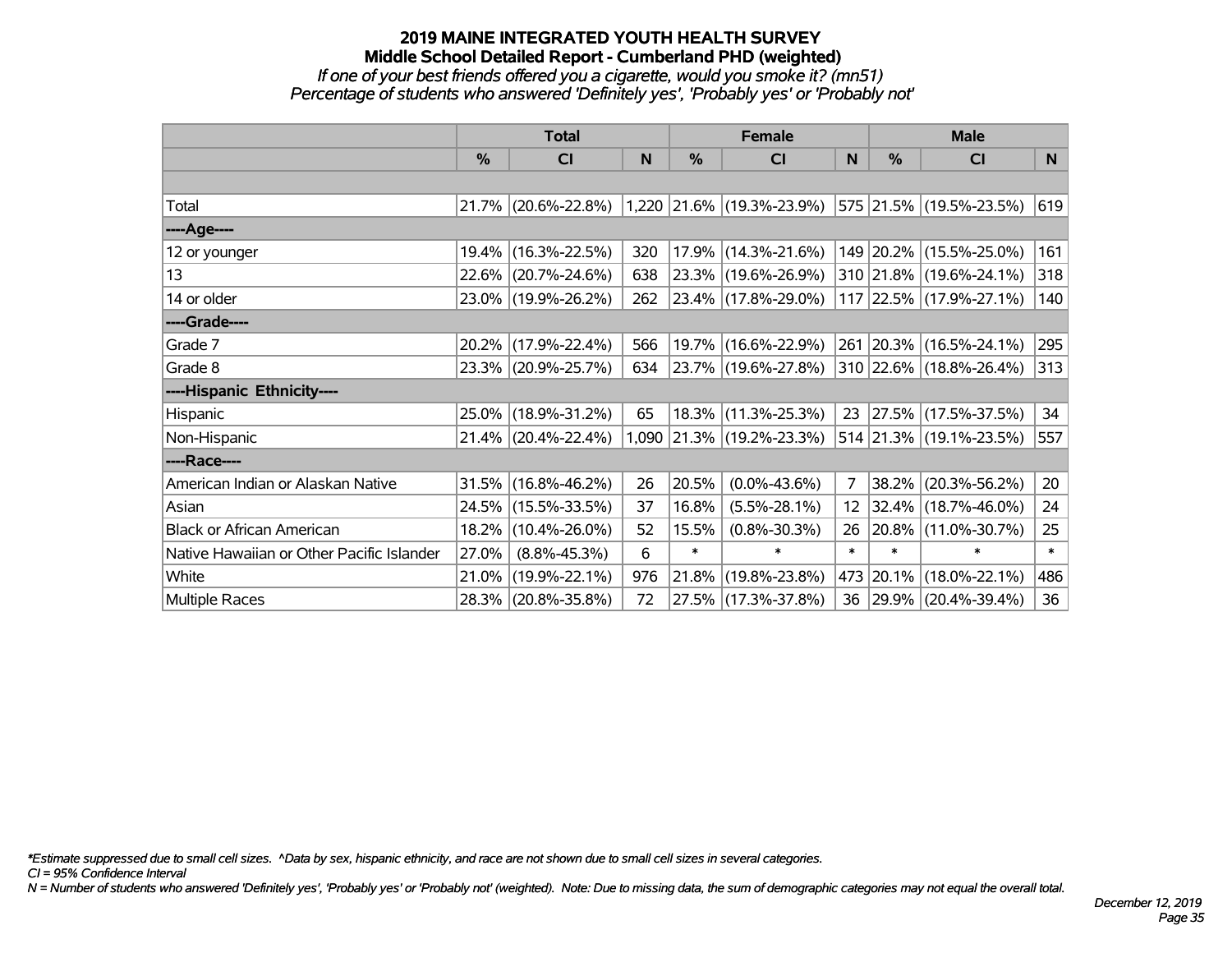# **2019 MAINE INTEGRATED YOUTH HEALTH SURVEY Middle School Detailed Report - Cumberland PHD (weighted)** *During the past 12 months, were you taught in any of your classes about the dangers of tobacco use? (mn156)*

*Percentage of students who answered 'Yes'*

|                                           | <b>Total</b> |                        |       |             | <b>Female</b>                                      |        | <b>Male</b> |                           |        |  |
|-------------------------------------------|--------------|------------------------|-------|-------------|----------------------------------------------------|--------|-------------|---------------------------|--------|--|
|                                           | %            | <b>CI</b>              | N     | %           | <b>CI</b>                                          | N      | %           | <b>CI</b>                 | N.     |  |
|                                           |              |                        |       |             |                                                    |        |             |                           |        |  |
| Total                                     |              | $62.6\%$ (53.7%-71.5%) | 3,527 |             | $ 59.4\% $ (49.2%-69.6%) 1,576 65.9% (58.1%-73.7%) |        |             |                           | 1,907  |  |
| ----Age----                               |              |                        |       |             |                                                    |        |             |                           |        |  |
| 12 or younger                             | 67.2%        | $(55.7\% - 78.8\%)$    |       | 1,105 64.6% | $(50.7\% - 78.5\%)$                                | 529    | $71.0\%$    | $(62.2\% - 79.8\%)$       | 568    |  |
| 13                                        |              | $61.0\%$ (52.4%-69.6%) |       |             | 1,724 57.5% (48.8%-66.3%)                          | 770    |             | 64.5% (55.4%-73.5%)       | 941    |  |
| 14 or older                               |              | 59.7% (50.8%-68.5%)    | 681   |             | 55.6% (42.3%-68.9%)                                | 275    |             | 62.7% (54.9%-70.4%)       | 396    |  |
| ----Grade----                             |              |                        |       |             |                                                    |        |             |                           |        |  |
| Grade 7                                   | 65.4%        | $(54.4\% - 76.3\%)$    | 1,831 |             | $ 62.2\% $ (49.8%-74.7%)                           | 818    | 69.2%       | $(59.7\% - 78.6\%)$       | 1,008  |  |
| Grade 8                                   |              | 59.6% (51.0%-68.1%)    |       |             | 1,635 56.4% (45.8%-67.0%)                          | 740    |             | 62.3% (55.0%-69.5%)       | 873    |  |
| ----Hispanic Ethnicity----                |              |                        |       |             |                                                    |        |             |                           |        |  |
| Hispanic                                  | 56.5%        | $(46.9\% - 66.2\%)$    | 146   |             | 56.2% (42.8%-69.7%)                                | 71     | 56.5%       | $(45.3\% - 67.7\%)$       | 70     |  |
| Non-Hispanic                              |              | 63.3% (54.3%-72.3%)    |       |             | 3,233 59.9% (49.9%-70.0%)                          |        |             | 1,449 66.5% (58.3%-74.7%) | 1,750  |  |
| ----Race----                              |              |                        |       |             |                                                    |        |             |                           |        |  |
| American Indian or Alaskan Native         | 69.6%        | $(56.0\% - 83.3\%)$    | 58    | 79.0%       | $(58.8\% - 99.3\%)$                                | 25     | 63.9%       | $(44.9\% - 82.9\%)$       | 33     |  |
| Asian                                     | $65.6\%$     | $(51.7\% - 79.6\%)$    | 103   |             | 59.6% (42.3%-76.9%)                                | 44     | $ 69.3\% $  | $(48.4\% - 90.1\%)$       | 51     |  |
| <b>Black or African American</b>          | 59.1%        | $(51.1\% - 67.1\%)$    | 171   |             | 50.5% (40.7%-60.3%)                                | 83     | $70.2\%$    | $(61.1\% - 79.3\%)$       | 86     |  |
| Native Hawaiian or Other Pacific Islander | 40.0%        | $(13.0\% - 67.1\%)$    | 10    | $\ast$      | $\ast$                                             | $\ast$ | $\ast$      | $\ast$                    | $\ast$ |  |
| White                                     | 63.2%        | $(53.8\% - 72.6\%)$    | 2,936 | $ 60.1\% $  | $(49.4\% - 70.8\%)$                                | 1,301  | 66.2%       | $(57.8\% - 74.5\%)$       | 1,609  |  |
| Multiple Races                            |              | $60.6\%$ (49.4%-71.7%) | 154   |             | 60.9%   (45.5%-76.2%)                              | 79     |             | $62.0\%$ (49.1%-74.9%)    | 75     |  |

*\*Estimate suppressed due to small cell sizes. ^Data by sex, hispanic ethnicity, and race are not shown due to small cell sizes in several categories.*

*CI = 95% Confidence Interval*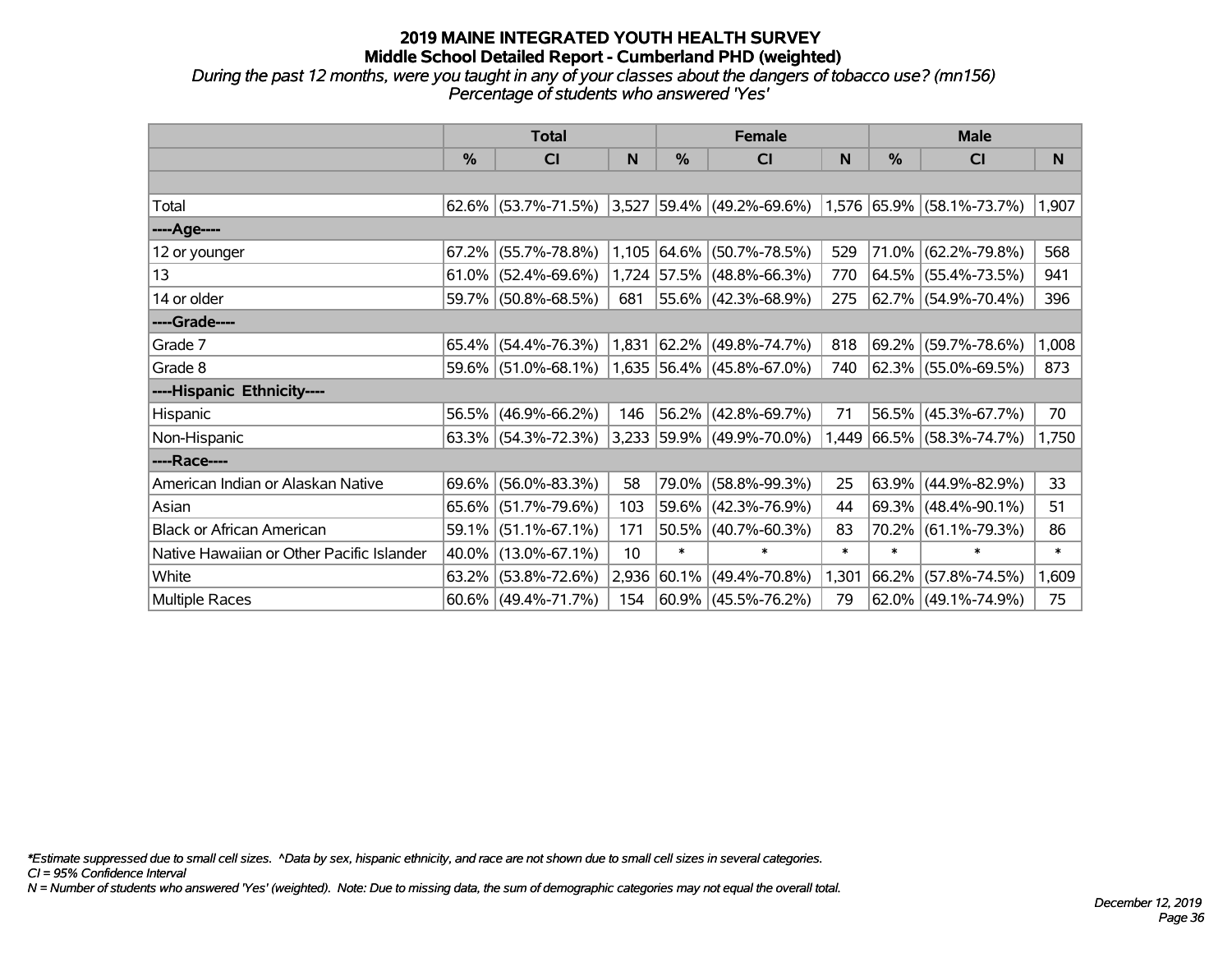*How much do you think people risk harming themselves (physically or in other ways) if they smoke one or more packs of cigarettes per day? (mn36) Percentage of students who answered 'No risk' or 'Slight risk'*

|                                           | <b>Total</b> |                     |        | <b>Female</b> | <b>Male</b>         |                 |        |                            |                 |
|-------------------------------------------|--------------|---------------------|--------|---------------|---------------------|-----------------|--------|----------------------------|-----------------|
|                                           | %            | <b>CI</b>           | N      | %             | <b>CI</b>           | N.              | %      | <b>CI</b>                  | N.              |
|                                           |              |                     |        |               |                     |                 |        |                            |                 |
| Total                                     | 10.3%        | $(8.8\% - 11.9\%)$  | 577    | 9.8%          | $(7.9\% - 11.7\%)$  |                 |        | 259 10.7% (8.8%-12.6%)     | 309             |
| ----Age----                               |              |                     |        |               |                     |                 |        |                            |                 |
| 12 or younger                             | 9.7%         | $(7.8\% - 11.5\%)$  | 157    | 9.3%          | $(7.1\% - 11.5\%)$  | 76              | 9.9%   | $(7.2\% - 12.5\%)$         | 78              |
| 13                                        | 10.0%        | $(8.4\% - 11.6\%)$  | 279    | 9.5%          | $(7.4\% - 11.6\%)$  | 127             |        | $10.3\%$ (8.5%-12.0%)      | 148             |
| 14 or older                               | 12.3%        | $(8.8\% - 15.7\%)$  | 141    | 11.2%         | $(7.7\% - 14.8\%)$  | 56              |        | $12.9\%$ (8.5%-17.2%)      | 83              |
| ----Grade----                             |              |                     |        |               |                     |                 |        |                            |                 |
| Grade 7                                   | 9.9%         | $(8.5\% - 11.4\%)$  | 277    | 9.4%          | $(7.6\% - 11.3\%)$  | 123             |        | $10.4\%$ (8.5%-12.3%)      | 151             |
| Grade 8                                   | 10.5%        | $(8.4\% - 12.6\%)$  | 287    | 9.6%          | $(7.4\% - 11.8\%)$  |                 |        | 127   11.2%   (8.5%-13.9%) | 156             |
| ----Hispanic Ethnicity----                |              |                     |        |               |                     |                 |        |                            |                 |
| Hispanic                                  | 14.9%        | $(10.0\% - 19.8\%)$ | 36     | 15.3%         | $(9.5\% - 21.2\%)$  | 19              |        | $13.5\%$ (7.2%-19.8%)      | 15              |
| Non-Hispanic                              | 9.8%         | $(8.3\% - 11.4\%)$  | 501    | 9.3%          | $(7.4\% - 11.1\%)$  |                 |        | 225 10.3% (8.4%-12.2%)     | 270             |
| ----Race----                              |              |                     |        |               |                     |                 |        |                            |                 |
| American Indian or Alaskan Native         | 23.7%        | $(16.5\% - 30.9\%)$ | 24     | 31.7%         | $(16.9\% - 46.6\%)$ | 12 <sup>2</sup> |        | 19.1% (9.9%-28.3%)         | 12              |
| Asian                                     | 13.2%        | $(6.9\% - 19.6\%)$  | 21     | 11.7%         | $(3.5\% - 20.0\%)$  | 9               |        | $12.4\%$ (6.0%-18.8%)      | 10 <sup>°</sup> |
| <b>Black or African American</b>          | 16.1%        | $(9.7\% - 22.6\%)$  | 47     | 16.5%         | $(9.7\% - 23.3\%)$  | 26              |        | 15.9% (8.0%-23.9%)         | 20              |
| Native Hawaiian or Other Pacific Islander | $\ast$       | $\ast$              | $\ast$ | $\ast$        | $\ast$              | $\ast$          | $\ast$ | $\ast$                     | $\ast$          |
| White                                     | 9.1%         | $(7.6\% - 10.7\%)$  | 421    | 8.4%          | $(6.4\% - 10.3\%)$  | 181             | 9.8%   | $(8.0\% - 11.6\%)$         | 236             |
| <b>Multiple Races</b>                     | 12.2%        | $(7.8\% - 16.7\%)$  | 29     | 11.8%         | $(4.1\% - 19.6\%)$  | 15              |        | $12.8\%$ (8.7%-17.0%)      | 14              |

*\*Estimate suppressed due to small cell sizes. ^Data by sex, hispanic ethnicity, and race are not shown due to small cell sizes in several categories.*

*CI = 95% Confidence Interval*

*N = Number of students who answered 'No risk' or 'Slight risk' (weighted). Note: Due to missing data, the sum of demographic categories may not equal the overall total.*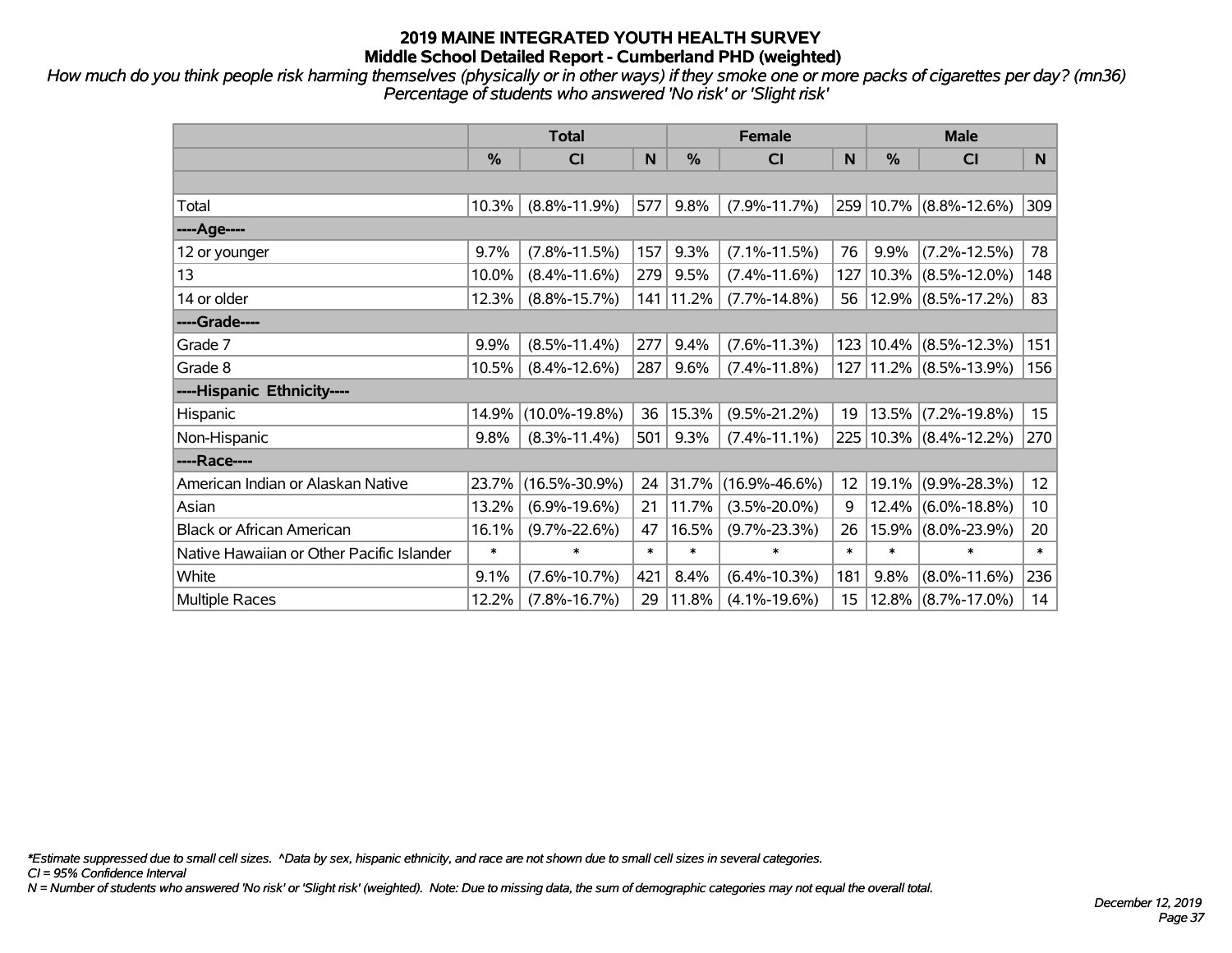## **2019 MAINE INTEGRATED YOUTH HEALTH SURVEY Middle School Detailed Report - Cumberland PHD (weighted)** *How wrong do you think it is for someone your age to smoke cigarettes? (mn58) Percentage of students who answered 'A little bit wrong' or 'Not wrong at all'*

|                                           | <b>Total</b> |                    |        |                  | <b>Female</b>          |        | <b>Male</b> |                        |        |
|-------------------------------------------|--------------|--------------------|--------|------------------|------------------------|--------|-------------|------------------------|--------|
|                                           | $\%$         | CI                 | N      | %                | <b>CI</b>              | N      | %           | <b>CI</b>              | N      |
|                                           |              |                    |        |                  |                        |        |             |                        |        |
| Total                                     | 4.0%         | $(3.3\% - 4.7\%)$  |        | $224 \mid 4.1\%$ | $(3.1\% - 5.1\%)$      |        | $109$ 3.6%  | $(2.7\% - 4.5\%)$      | 103    |
| ----Age----                               |              |                    |        |                  |                        |        |             |                        |        |
| 12 or younger                             | 2.2%         | $(0.9\% - 3.4\%)$  | 35     | 2.9%             | $(0.9\% - 4.9\%)$      | 24     | 1.1%        | $(0.1\% - 2.0\%)$      | 8      |
| 13                                        | 4.2%         | $(3.3\% - 5.1\%)$  |        | $119 \mid 4.7\%$ | $(3.1\% - 6.3\%)$      | 63     | $3.4\%$     | $(2.5\% - 4.3\%)$      | 50     |
| 14 or older                               | 6.0%         | $(4.0\% - 7.9\%)$  | 68     | $ 4.5\% $        | $(2.1\% - 7.0\%)$      | 23     |             | $ 7.0\% $ (3.9%-10.0%) | 44     |
| ----Grade----                             |              |                    |        |                  |                        |        |             |                        |        |
| Grade 7                                   | 2.7%         | $(1.7\% - 3.7\%)$  | 75     | 3.5%             | $(2.0\% - 5.0\%)$      | 46     | 1.9%        | $(0.6\% - 3.2\%)$      | 27     |
| Grade 8                                   | 5.2%         | $(4.3\% - 6.1\%)$  |        | 143 4.7%         | $(3.0\% - 6.3\%)$      | 62     | $ 5.3\% $   | $(3.8\% - 6.8\%)$      | 75     |
| ----Hispanic Ethnicity----                |              |                    |        |                  |                        |        |             |                        |        |
| Hispanic                                  | 6.7%         | $(3.3\% - 10.0\%)$ | 17     | $\ast$           | $\ast$                 | $\ast$ | $\ast$      | $\ast$                 | $\ast$ |
| Non-Hispanic                              | 3.7%         | $(3.0\% - 4.3\%)$  |        | 186 3.7%         | $(2.8\% - 4.6\%)$      | 90     | $3.4\%$     | $(2.3\% - 4.5\%)$      | 89     |
| ----Race----                              |              |                    |        |                  |                        |        |             |                        |        |
| American Indian or Alaskan Native         | 10.0%        | $(1.7\% - 18.3\%)$ | 8      | $\ast$           | $\ast$                 | $\ast$ | $\ast$      | $\ast$                 | $\ast$ |
| Asian                                     | $\ast$       | $\ast$             | $\ast$ | $\ast$           | $\ast$                 | $\ast$ | $\ast$      | $\ast$                 | $\ast$ |
| <b>Black or African American</b>          | 4.6%         | $(1.6\% - 7.6\%)$  | 13     | 3.9%             | $(0.0\% - 8.8\%)$      | 6      | 5.7%        | $(0.0\% - 11.3\%)$     | 6      |
| Native Hawaiian or Other Pacific Islander | $\ast$       | $\ast$             | $\ast$ | $\ast$           | $\ast$                 | $\ast$ | $\ast$      | $\ast$                 | $\ast$ |
| White                                     | 3.6%         | $(2.9\% - 4.3\%)$  |        | 166 4.0%         | $(2.7\% - 5.3\%)$      | 88     | 3.0%        | $(2.2\% - 3.9\%)$      | 73     |
| <b>Multiple Races</b>                     | 6.2%         | $(2.5\% - 9.8\%)$  | 16     |                  | $ 4.9\% $ (0.0%-10.2%) | 6      |             | $6.4\%$ (1.0%-11.8%)   | 8      |

*\*Estimate suppressed due to small cell sizes. ^Data by sex, hispanic ethnicity, and race are not shown due to small cell sizes in several categories.*

*CI = 95% Confidence Interval*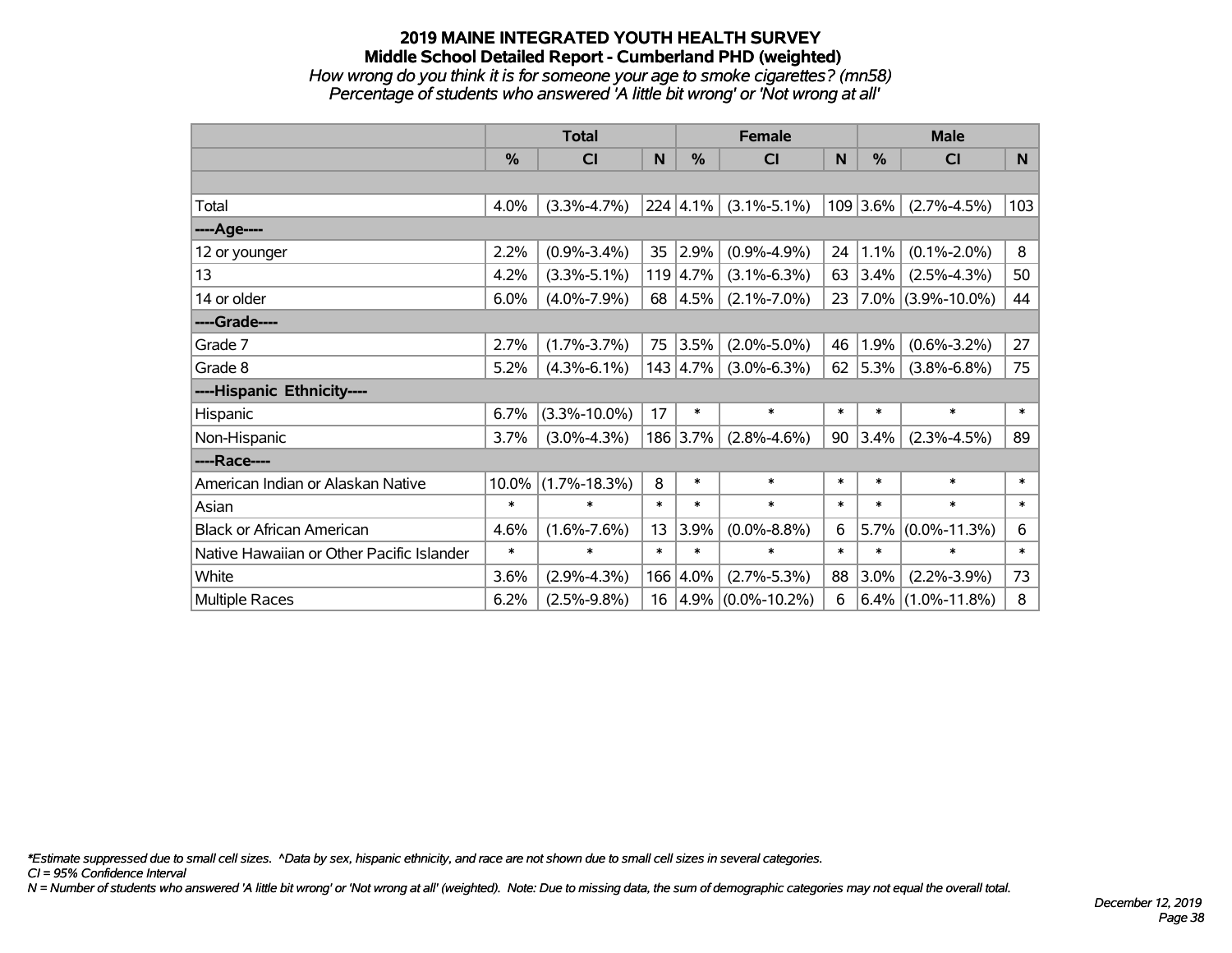# **2019 MAINE INTEGRATED YOUTH HEALTH SURVEY Middle School Detailed Report - Cumberland PHD (weighted)** *How wrong do your parents feel it would be for you to smoke cigarettes? (mn35) Percentage of students who answered 'A little bit wrong' or 'Not wrong at all'*

|                                           | <b>Total</b>  |                    |        | <b>Female</b> |                        |        | <b>Male</b>   |                              |        |
|-------------------------------------------|---------------|--------------------|--------|---------------|------------------------|--------|---------------|------------------------------|--------|
|                                           | $\frac{0}{0}$ | <b>CI</b>          | N      | $\%$          | <b>CI</b>              | N      | $\frac{0}{0}$ | <b>CI</b>                    | N      |
|                                           |               |                    |        |               |                        |        |               |                              |        |
| Total                                     | 2.9%          | $(2.1\% - 3.7\%)$  |        |               | $164$ 2.4% (1.5%-3.3%) |        |               | $ 63 3.2\% $ (2.1%-4.4%)     | 93     |
| ---- Age----                              |               |                    |        |               |                        |        |               |                              |        |
| 12 or younger                             | 3.3%          | $(1.8\% - 4.8\%)$  | 54     | 2.8%          | $(1.3\% - 4.2\%)$      |        | 23 3.5%       | $(1.1\% - 6.0\%)$            | 28     |
| 13                                        | 2.4%          | $(1.4\% - 3.5\%)$  | 69     | $ 2.0\% $     | $(0.1\% - 3.8\%)$      |        |               | 26 2.7% (1.3%-4.2%)          | 40     |
| 14 or older                               | 3.5%          | $(2.0\% - 5.0\%)$  | 40     |               | $2.9\%$ (0.8%-5.0%)    |        |               | $15 3.8\% $ (1.8%-5.8%)      | 24     |
| ----Grade----                             |               |                    |        |               |                        |        |               |                              |        |
| Grade 7                                   | 2.8%          | $(1.8\% - 3.9\%)$  | 79     | $ 2.0\% $     | $(1.1\% - 3.0\%)$      |        | 27 3.3%       | $(1.8\% - 4.9\%)$            | 48     |
| Grade 8                                   | 2.8%          | $(1.8\% - 3.8\%)$  | 78     |               | $ 2.5\% $ (1.0%-4.0%)  |        |               | $ 33 3.1\%  (1.6\% - 4.6\%)$ | 43     |
| ----Hispanic Ethnicity----                |               |                    |        |               |                        |        |               |                              |        |
| Hispanic                                  | 7.1%          | $(3.7\% - 10.6\%)$ | 19     | $\ast$        | $\ast$                 | $\ast$ | $\ast$        | $\ast$                       | $\ast$ |
| Non-Hispanic                              | 2.6%          | $(1.7\% - 3.4\%)$  |        | $132$ 2.3%    | $(1.4\% - 3.3\%)$      |        | 57 2.8%       | $(1.6\% - 3.9\%)$            | 72     |
| ----Race----                              |               |                    |        |               |                        |        |               |                              |        |
| American Indian or Alaskan Native         | $9.4\%$       | $(0.5\% - 18.2\%)$ | 8      | $\ast$        | $\ast$                 | $\ast$ | $\ast$        | $\ast$                       | $\ast$ |
| Asian                                     | 4.6%          | $(0.0\% - 10.2\%)$ | 7      | $\ast$        | $\ast$                 | $\ast$ | $\ast$        | $\ast$                       | $\ast$ |
| <b>Black or African American</b>          | 4.3%          | $(1.4\% - 7.2\%)$  | 12     | $\ast$        | $\ast$                 | $\ast$ | $\ast$        | $\ast$                       | $\ast$ |
| Native Hawaiian or Other Pacific Islander | $\ast$        | *                  | $\ast$ | $\ast$        | $\ast$                 | $\ast$ | $\ast$        | $\ast$                       | $\ast$ |
| White                                     | 2.4%          | $(1.6\% - 3.2\%)$  |        | $110$ 2.2%    | $(1.3\% - 3.1\%)$      |        | 48 2.4%       | $(1.3\% - 3.6\%)$            | 58     |
| Multiple Races                            | 3.6%          | $(0.7\% - 6.5\%)$  | 9      | $\ast$        | $\ast$                 | $\ast$ | $\ast$        | $\ast$                       | $\ast$ |

*\*Estimate suppressed due to small cell sizes. ^Data by sex, hispanic ethnicity, and race are not shown due to small cell sizes in several categories.*

*CI = 95% Confidence Interval*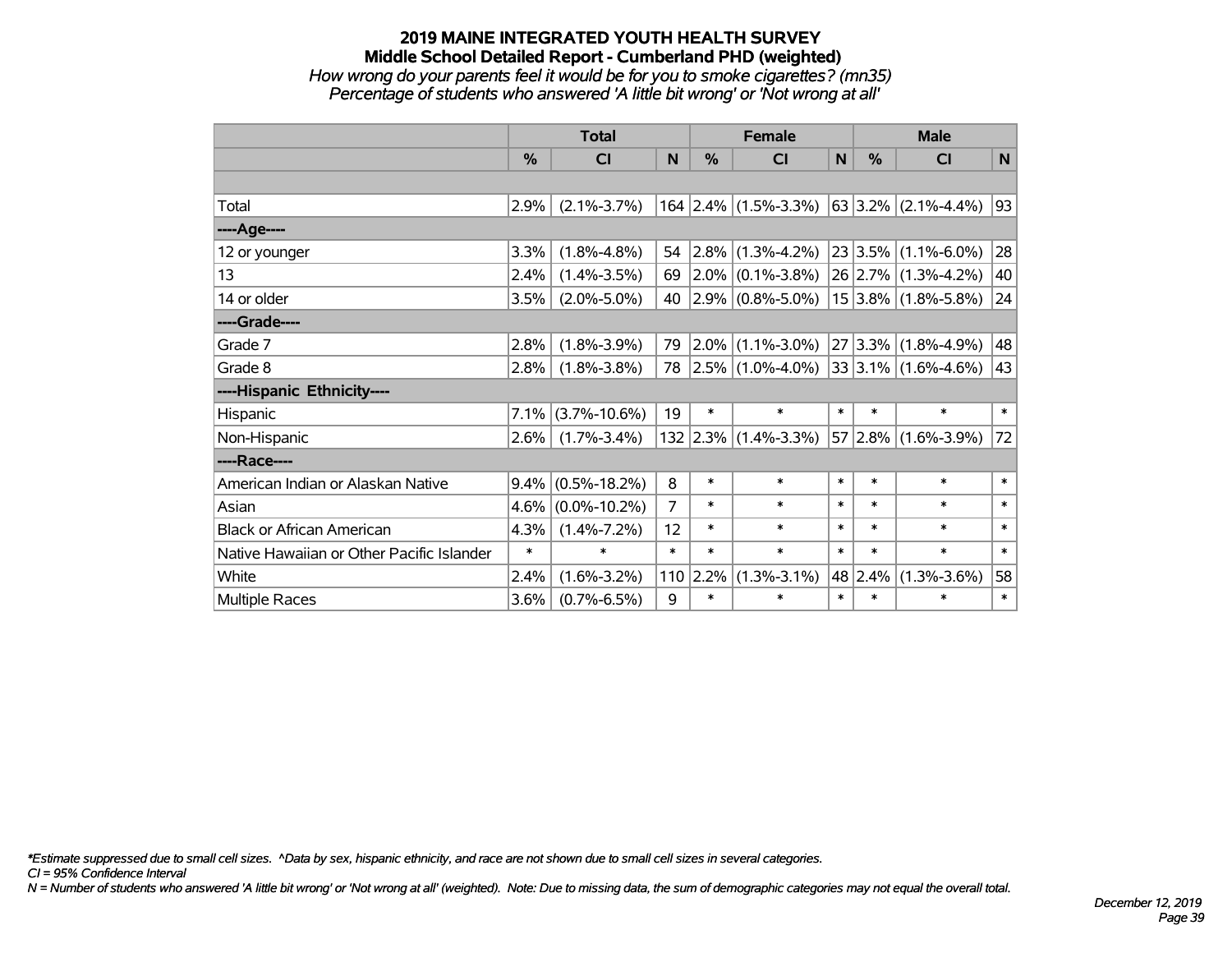# **2019 MAINE INTEGRATED YOUTH HEALTH SURVEY Middle School Detailed Report - Cumberland PHD (weighted)** *How wrong do your friends feel it would be for you to smoke cigarettes? (mn172) Percentage of students who answered 'A little bit wrong' or 'Not wrong at all'*

|                                           | <b>Total</b>  |                        |        |             | <b>Female</b>               |        | <b>Male</b> |                             |        |  |
|-------------------------------------------|---------------|------------------------|--------|-------------|-----------------------------|--------|-------------|-----------------------------|--------|--|
|                                           | $\frac{0}{0}$ | CI                     | N      | $\%$        | <b>CI</b>                   | N      | %           | <b>CI</b>                   | N      |  |
|                                           |               |                        |        |             |                             |        |             |                             |        |  |
| Total                                     |               | 13.7% (12.0%-15.4%)    |        | 766   11.9% | $(9.9\% - 14.0\%)$          |        |             | 317 15.3% (12.8%-17.8%)     | 437    |  |
| ----Age----                               |               |                        |        |             |                             |        |             |                             |        |  |
| 12 or younger                             | 10.5%         | $(8.1\% - 12.9\%)$     | 170    | 9.1%        | $(6.7\% - 11.6\%)$          | 75     | 11.6%       | $(8.3\% - 14.9\%)$          | 90     |  |
| 13                                        | $14.1\%$      | $(12.1\% - 16.1\%)$    |        |             | 397 11.8% (10.0%-13.6%)     | 157    |             | 16.0% (12.9%-19.1%)         | 232    |  |
| 14 or older                               |               | 17.4% (13.8%-20.9%)    |        |             | 197   16.8%   (10.6%-23.1%) | 85     |             | 18.1% (13.3%-22.9%)         | 113    |  |
| ----Grade----                             |               |                        |        |             |                             |        |             |                             |        |  |
| Grade 7                                   | 11.4%         | $(9.6\% - 13.2\%)$     |        | 318 10.3%   | $(8.5\% - 12.1\%)$          | 135    | 12.4%       | $(9.9\% - 14.9\%)$          | 179    |  |
| Grade 8                                   |               | $16.1\%$ (13.8%-18.4%) |        | 438 13.7%   | $(9.6\% - 17.8\%)$          |        |             | 180   18.2%   (14.8%-21.6%) | 251    |  |
| ----Hispanic Ethnicity----                |               |                        |        |             |                             |        |             |                             |        |  |
| Hispanic                                  |               | 20.6% (13.7%-27.5%)    | 53     | 13.0%       | $(6.7\% - 19.4\%)$          | 16     | 27.2%       | $(16.4\% - 38.0\%)$         | 34     |  |
| Non-Hispanic                              |               | 13.4% (11.8%-15.0%)    |        | 679 11.9%   | $(9.9\% - 13.9\%)$          |        |             | 288 14.7% (12.4%-16.9%)     | 382    |  |
| ----Race----                              |               |                        |        |             |                             |        |             |                             |        |  |
| American Indian or Alaskan Native         | 18.9%         | $(7.6\% - 30.2\%)$     | 16     | $\ast$      | $\ast$                      | $\ast$ | $\ast$      | $\ast$                      | $\ast$ |  |
| Asian                                     | 17.8%         | $(10.5\% - 25.2\%)$    | 27     | 15.9%       | $(6.7\% - 25.2\%)$          | 11     | 19.5%       | $(6.0\% - 33.0\%)$          | 14     |  |
| <b>Black or African American</b>          | 17.2%         | $(11.3\% - 23.1\%)$    | 49     | 12.0%       | $(3.3\% - 20.7\%)$          | 20     | 24.8%       | $(14.3\% - 35.2\%)$         | 29     |  |
| Native Hawaiian or Other Pacific Islander | $\ast$        | $\ast$                 | $\ast$ | $\ast$      | $\ast$                      | $\ast$ | $\ast$      | $\ast$                      | $\ast$ |  |
| White                                     | 13.2%         | $(11.4\% - 15.0\%)$    |        | 610 11.9%   | $(9.5\% - 14.3\%)$          | 257    | 14.3%       | $(11.6\% - 17.0\%)$         | 344    |  |
| <b>Multiple Races</b>                     | 16.7%         | $(9.9\% - 23.5\%)$     | 42     | 14.7%       | $(6.7\% - 22.7\%)$          | 19     | 17.9%       | $(6.9\% - 28.8\%)$          | 21     |  |

*\*Estimate suppressed due to small cell sizes. ^Data by sex, hispanic ethnicity, and race are not shown due to small cell sizes in several categories.*

*CI = 95% Confidence Interval*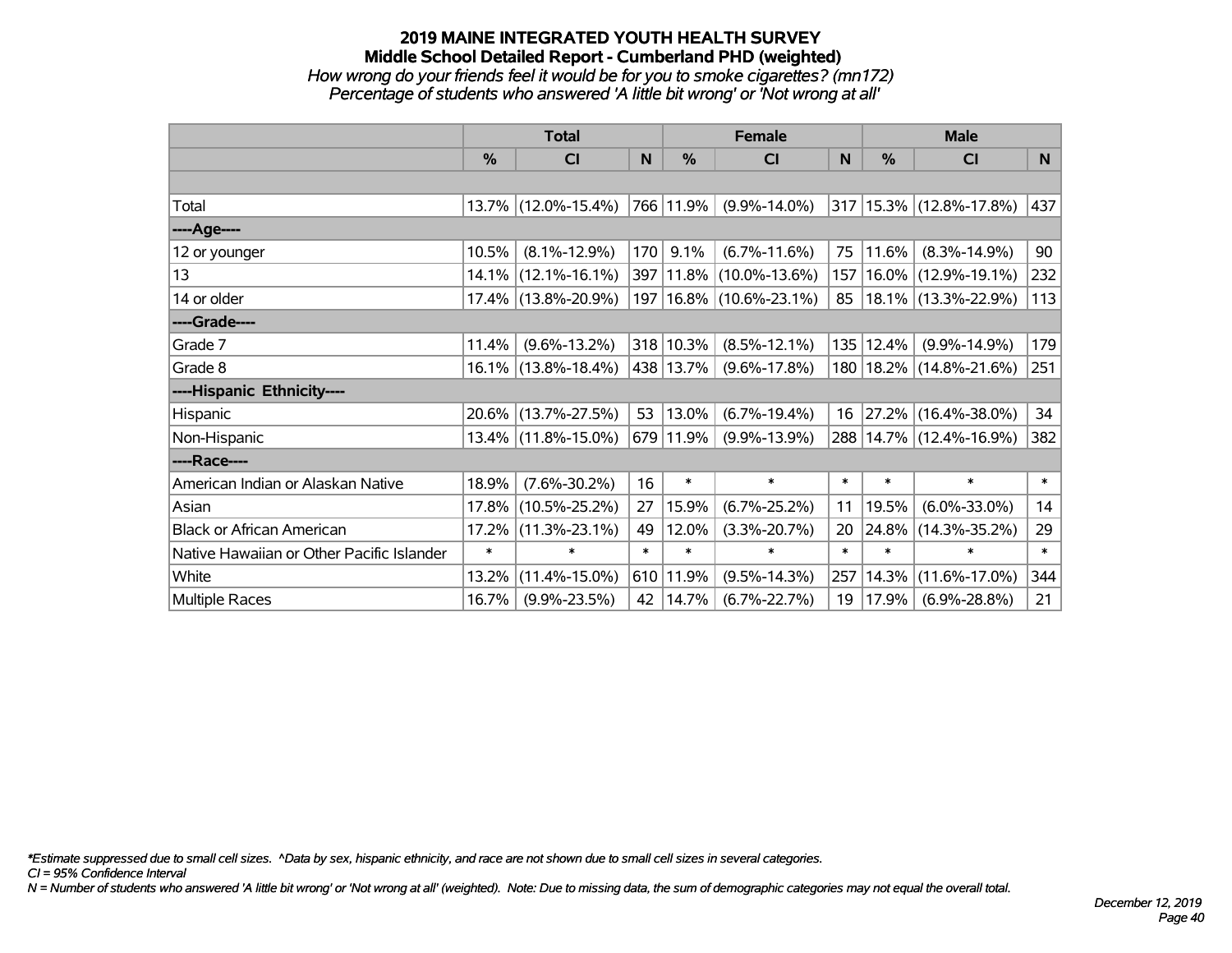#### **2019 MAINE INTEGRATED YOUTH HEALTH SURVEY Middle School Detailed Report - Cumberland PHD (weighted)** *Have you ever used an electronic vapor product? (mn173) Percentage of students who answered 'Yes'*

|                                           | <b>Total</b>  |                     |     | <b>Female</b> | <b>Male</b>                 |                |        |                             |              |
|-------------------------------------------|---------------|---------------------|-----|---------------|-----------------------------|----------------|--------|-----------------------------|--------------|
|                                           | $\frac{0}{0}$ | CI                  | N   | %             | <b>CI</b>                   | N              | $\%$   | <b>CI</b>                   | <sub>N</sub> |
|                                           |               |                     |     |               |                             |                |        |                             |              |
| Total                                     |               | 14.2% (12.1%-16.2%) |     |               | 780 14.6% (11.5%-17.6%)     |                |        | 380   13.6%   (11.0%-16.1%) | 382          |
| ----Age----                               |               |                     |     |               |                             |                |        |                             |              |
| 12 or younger                             | $9.0\%$       | $(6.4\% - 11.6\%)$  | 144 | 9.7%          | $(6.4\% - 13.1\%)$          | 78             | 7.8%   | $(5.0\% - 10.5\%)$          | 60           |
| 13                                        |               | 15.2% (12.6%-17.8%) |     |               | 420   15.5%   (11.3%-19.7%) | 205            |        | 14.7% (11.5%-17.8%)         | 209          |
| 14 or older                               |               | 19.5% (16.7%-22.2%) |     |               | 216 19.9% (13.2%-26.6%)     | 97             |        | 18.6% (15.0%-22.3%)         | 113          |
| ----Grade----                             |               |                     |     |               |                             |                |        |                             |              |
| Grade 7                                   | 10.3%         | $(7.9\% - 12.7\%)$  |     | 284 10.8%     | $(8.2\% - 13.4\%)$          | 139            | 9.8%   | $(7.0\% - 12.6\%)$          | 140          |
| Grade 8                                   |               | 17.9% (15.6%-20.2%) |     |               | 478 17.8% (12.8%-22.7%)     |                |        | 229 17.6% (14.6%-20.6%)     | 238          |
| ----Hispanic Ethnicity----                |               |                     |     |               |                             |                |        |                             |              |
| Hispanic                                  |               | 24.0% (16.6%-31.4%) | 61  |               | 21.4% (11.9%-30.9%)         | 27             |        | $24.2\%$ (15.4%-33.1%)      | 29           |
| Non-Hispanic                              |               | 13.7% (11.9%-15.4%) |     |               | 681   14.4%   (11.5%-17.3%) | 341            |        | $12.9\%$ (10.3%-15.5%)      | 329          |
| ----Race----                              |               |                     |     |               |                             |                |        |                             |              |
| American Indian or Alaskan Native         | 27.4%         | $(17.9\% - 36.9\%)$ | 23  | 22.1%         | $(2.9\% - 41.4\%)$          | $\overline{7}$ | 30.4%  | $(18.5\% - 42.4\%)$         | 16           |
| Asian                                     | 15.7%         | $(8.0\% - 23.3\%)$  | 23  | 9.4%          | $(1.8\% - 17.0\%)$          | 7              | 21.5%  | $(7.1\% - 35.9\%)$          | 15           |
| <b>Black or African American</b>          | 21.6%         | $(15.3\% - 27.9\%)$ | 56  | 24.9%         | $(17.4\% - 32.3\%)$         | 38             | 17.2%  | $(5.1\% - 29.3\%)$          | 18           |
| Native Hawaiian or Other Pacific Islander | 30.9%         | $(8.9\% - 53.0\%)$  | 6   | $\ast$        | $\ast$                      | $\ast$         | $\ast$ | $\ast$                      | $\ast$       |
| White                                     | $13.0\%$      | $(10.9\% - 15.0\%)$ |     | 592 13.7%     | $(10.6\% - 16.9\%)$         | 294            | 12.2%  | $(9.3\% - 15.0\%)$          | 289          |
| <b>Multiple Races</b>                     |               | 21.2% (14.4%-27.9%) | 53  | $ 15.4\% $    | $(6.9\% - 24.0\%)$          | 20             |        | 26.1% (15.6%-36.7%)         | 31           |

*\*Estimate suppressed due to small cell sizes. ^Data by sex, hispanic ethnicity, and race are not shown due to small cell sizes in several categories.*

*CI = 95% Confidence Interval*

*N = Number of students who answered 'Yes' (weighted). Note: Due to missing data, the sum of demographic categories may not equal the overall total.*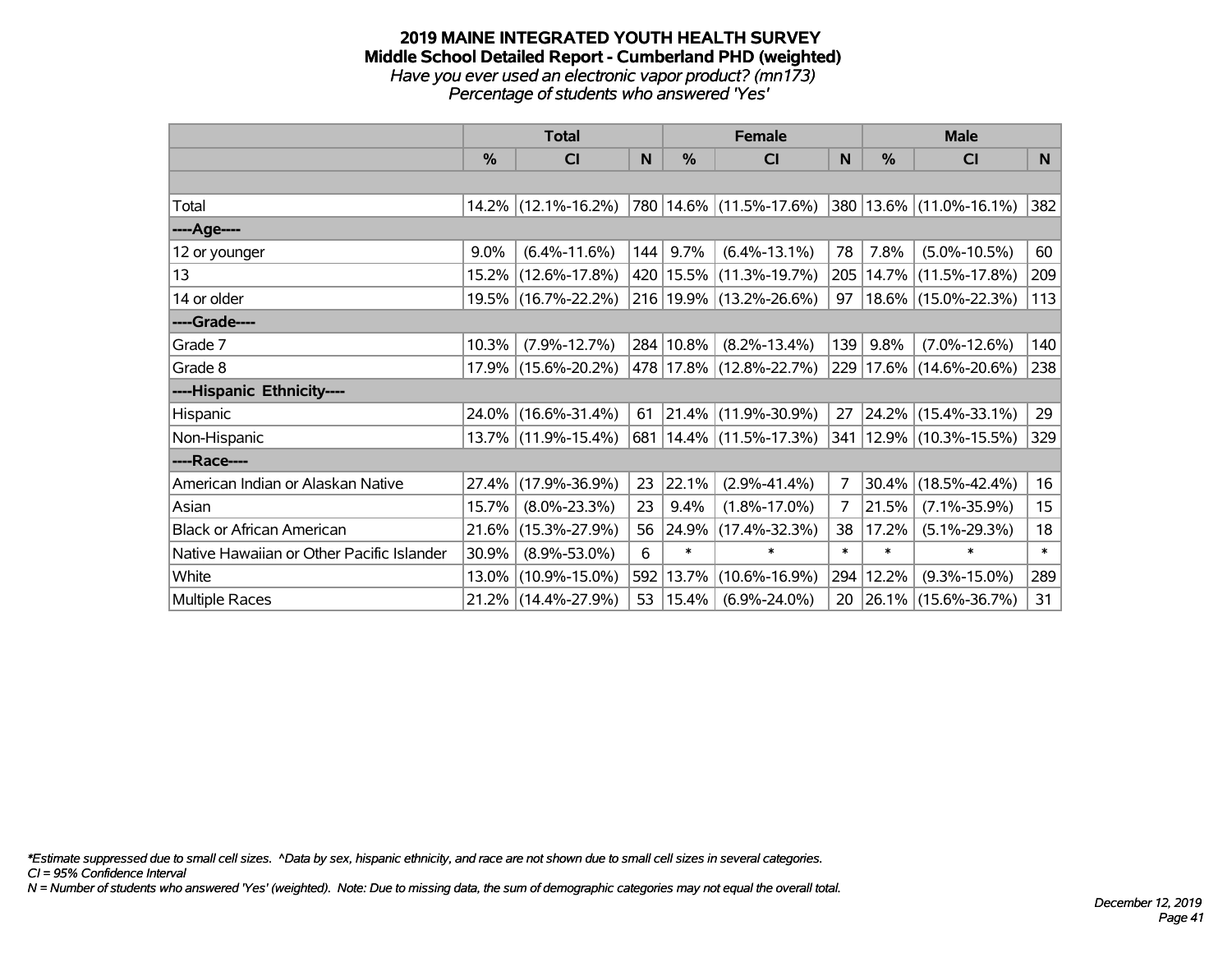### **2019 MAINE INTEGRATED YOUTH HEALTH SURVEY Middle School Detailed Report - Cumberland PHD (weighted)** *During the past 30 days, on how many days did you use an electronic vapor product? (mn174) Percentage of students who answered at least 1 day*

|                                           | <b>Total</b> |                    |        |               | <b>Female</b>      |        | <b>Male</b>   |                    |        |  |
|-------------------------------------------|--------------|--------------------|--------|---------------|--------------------|--------|---------------|--------------------|--------|--|
|                                           | %            | <b>CI</b>          | N      | $\frac{0}{0}$ | <b>CI</b>          | N      | $\frac{0}{0}$ | <b>CI</b>          | N.     |  |
|                                           |              |                    |        |               |                    |        |               |                    |        |  |
| Total                                     | 6.8%         | $(5.6\% - 8.1\%)$  | 376    | 8.0%          | $(6.0\% - 10.0\%)$ | 209    | 5.7%          | $(4.4\% - 6.9\%)$  | 160    |  |
| ----Age----                               |              |                    |        |               |                    |        |               |                    |        |  |
| 12 or younger                             | 3.5%         | $(1.9\% - 5.1\%)$  | 56     | 3.7%          | $(1.6\% - 5.8\%)$  | 29     | 2.9%          | $(1.1\% - 4.7\%)$  | 23     |  |
| 13                                        | 7.4%         | $(5.6\% - 9.2\%)$  | 205    | 8.4%          | $(5.8\% - 10.9\%)$ | 111    | 6.5%          | $(4.6\% - 8.3\%)$  | 92     |  |
| 14 or older                               | $10.4\%$     | $(7.5\% - 13.2\%)$ |        | 115 13.9%     | $(7.8\% - 19.9\%)$ | 68     | 7.4%          | $(4.4\% - 10.4\%)$ | 45     |  |
| ----Grade----                             |              |                    |        |               |                    |        |               |                    |        |  |
| Grade 7                                   | 4.3%         | $(2.8\% - 5.8\%)$  | 118    | 5.0%          | $(3.1\% - 6.8\%)$  | 64     | 3.8%          | $(2.2\% - 5.3\%)$  | 54     |  |
| Grade 8                                   | 9.2%         | $(7.3\% - 11.2\%)$ | 247    | 10.6%         | $(7.2\% - 14.1\%)$ | 139    | 7.5%          | $(5.3\% - 9.8\%)$  | 102    |  |
| ----Hispanic Ethnicity----                |              |                    |        |               |                    |        |               |                    |        |  |
| Hispanic                                  | 11.4%        | $(5.3\% - 17.6\%)$ | 29     | 13.3%         | $(4.3\% - 22.2\%)$ | 17     | 9.0%          | $(2.9\% - 15.1\%)$ | 11     |  |
| Non-Hispanic                              | 6.5%         | $(5.3\% - 7.7\%)$  | 325    | 7.6%          | $(5.8\% - 9.5\%)$  | 181    | 5.4%          | $(4.2\% - 6.5\%)$  | 137    |  |
| ----Race----                              |              |                    |        |               |                    |        |               |                    |        |  |
| American Indian or Alaskan Native         | 8.6%         | $(1.4\% - 15.9\%)$ | 7      | $\ast$        | $\ast$             | $\ast$ | $\ast$        | $\ast$             | $\ast$ |  |
| Asian                                     | 5.1%         | $(0.6\% - 9.6\%)$  | 8      | $\ast$        | $\ast$             | $\ast$ | $\ast$        | $\ast$             | $\ast$ |  |
| <b>Black or African American</b>          | 9.9%         | $(5.2\% - 14.6\%)$ | 25     | 11.7%         | $(4.4\% - 18.9\%)$ | 18     | 7.5%          | $(0.3\% - 14.7\%)$ | 8      |  |
| Native Hawaiian or Other Pacific Islander | $\ast$       | $\ast$             | $\ast$ | $\ast$        | $\ast$             | $\ast$ | $\ast$        | $\ast$             | $\ast$ |  |
| White                                     | 6.4%         | $(5.1\% - 7.6\%)$  | 290    | 7.8%          | $(5.7\% - 9.9\%)$  | 167    | 5.0%          | $(3.6\% - 6.3\%)$  | 118    |  |
| Multiple Races                            | 11.8%        | $(5.2\% - 18.3\%)$ | 30     | 7.2%          | $(0.0\% - 16.2\%)$ | 9      | 15.5%         | $(6.8\% - 24.1\%)$ | 19     |  |

*\*Estimate suppressed due to small cell sizes. ^Data by sex, hispanic ethnicity, and race are not shown due to small cell sizes in several categories.*

*CI = 95% Confidence Interval*

*N = Number of students who answered at least 1 day (weighted). Note: Due to missing data, the sum of demographic categories may not equal the overall total.*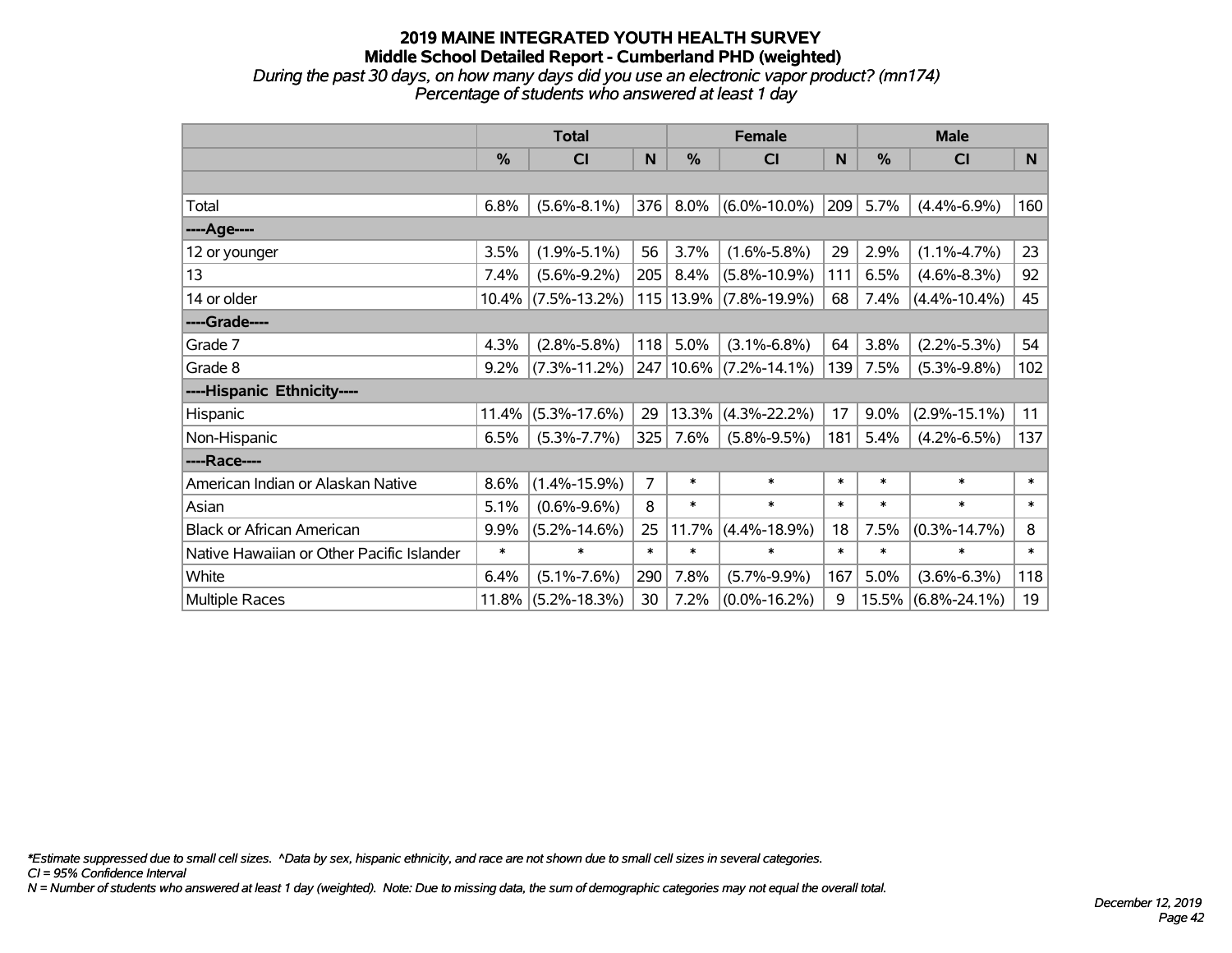### **2019 MAINE INTEGRATED YOUTH HEALTH SURVEY Middle School Detailed Report - Cumberland PHD (weighted)** *The last time you used an electronic vapor product, what was in the vapor you inhaled? (mn182) Percentage of students who answered 'Nicotine'*

|                                           | <b>Total</b>  |                        |        |        | <b>Female</b>           |              |        | <b>Male</b>              |        |
|-------------------------------------------|---------------|------------------------|--------|--------|-------------------------|--------------|--------|--------------------------|--------|
|                                           | $\frac{0}{0}$ | <b>CI</b>              | N      | %      | <b>CI</b>               | <sub>N</sub> | %      | <b>CI</b>                | N      |
|                                           |               |                        |        |        |                         |              |        |                          |        |
| Total                                     |               | 33.7% (28.3%-39.1%)    |        |        | 222 30.9% (21.5%-40.2%) |              |        | 103 37.2% (28.8%-45.7%)  | 117    |
| ----Age----                               |               |                        |        |        |                         |              |        |                          |        |
| 12 or younger                             | 24.9%         | $(16.7\% - 33.1\%)$    | 31     | 20.5%  | $(7.6\% - 33.4\%)$      | 15           | 32.5%  | $(17.6\% - 47.5\%)$      | 16     |
| 13                                        |               | 29.9% (24.8%-35.0%)    |        |        | 103 26.5% (14.8%-38.2%) |              |        | 45 33.0% (22.0%-44.1%)   | 56     |
| 14 or older                               |               | 46.4% (37.2%-55.6%)    |        |        | 88 47.7% (31.0%-64.4%)  |              |        | 43 47.0% (31.6%-62.4%)   | 45     |
| ----Grade----                             |               |                        |        |        |                         |              |        |                          |        |
| Grade 7                                   | 24.8%         | $(18.5\% - 31.0\%)$    | 60     | 17.2%  | $(7.8\% - 26.6\%)$      | 22           | 33.4%  | $(22.5\% - 44.3\%)$      | 39     |
| Grade 8                                   |               | $40.4\%$ (33.2%-47.7%) |        |        | 162 41.5% (29.5%-53.5%) | 81           |        | $ 40.0\% $ (28.4%-51.6%) | 78     |
| ----Hispanic Ethnicity----                |               |                        |        |        |                         |              |        |                          |        |
| Hispanic                                  | 15.7%         | $(4.6\% - 26.7\%)$     | 8      | $\ast$ | $\ast$                  | $\ast$       | $\ast$ | $\ast$                   | $\ast$ |
| Non-Hispanic                              |               | 35.4% (29.3%-41.6%)    |        |        | 206 32.2% (22.1%-42.3%) | 96           | 39.2%  | $(29.7\% - 48.6\%)$      | 108    |
| ----Race----                              |               |                        |        |        |                         |              |        |                          |        |
| American Indian or Alaskan Native         | $\ast$        | $\ast$                 | $\ast$ | $\ast$ | $\ast$                  | $\ast$       | $\ast$ | $\ast$                   | $\ast$ |
| Asian                                     | 29.2%         | $(2.0\% - 56.4\%)$     | 6      | $\ast$ | $\ast$                  | $\ast$       | $\ast$ | $\ast$                   | $\ast$ |
| <b>Black or African American</b>          | 38.5%         | $(25.1\% - 51.8\%)$    | 20     | 33.3%  | $(19.9\% - 46.8\%)$     | 13           | 51.2%  | $(22.4\% - 80.1\%)$      | 8      |
| Native Hawaiian or Other Pacific Islander | $\ast$        | $\ast$                 | $\ast$ | $\ast$ | $\ast$                  | $\ast$       | $\ast$ | $\ast$                   | $\ast$ |
| White                                     | 35.0%         | $(28.4\% - 41.6\%)$    | 175    | 30.3%  | $(20.5\% - 40.1\%)$     | 76           | 39.9%  | $(29.8\% - 50.0\%)$      | 97     |
| <b>Multiple Races</b>                     |               | 24.9% (11.8%-37.9%)    | 11     | $\ast$ | $\ast$                  | $\ast$       | $\ast$ | $\ast$                   | $\ast$ |

*\*Estimate suppressed due to small cell sizes. ^Data by sex, hispanic ethnicity, and race are not shown due to small cell sizes in several categories.*

*CI = 95% Confidence Interval*

*N = Number of students who answered 'Nicotine' (weighted). Note: Due to missing data, the sum of demographic categories may not equal the overall total.*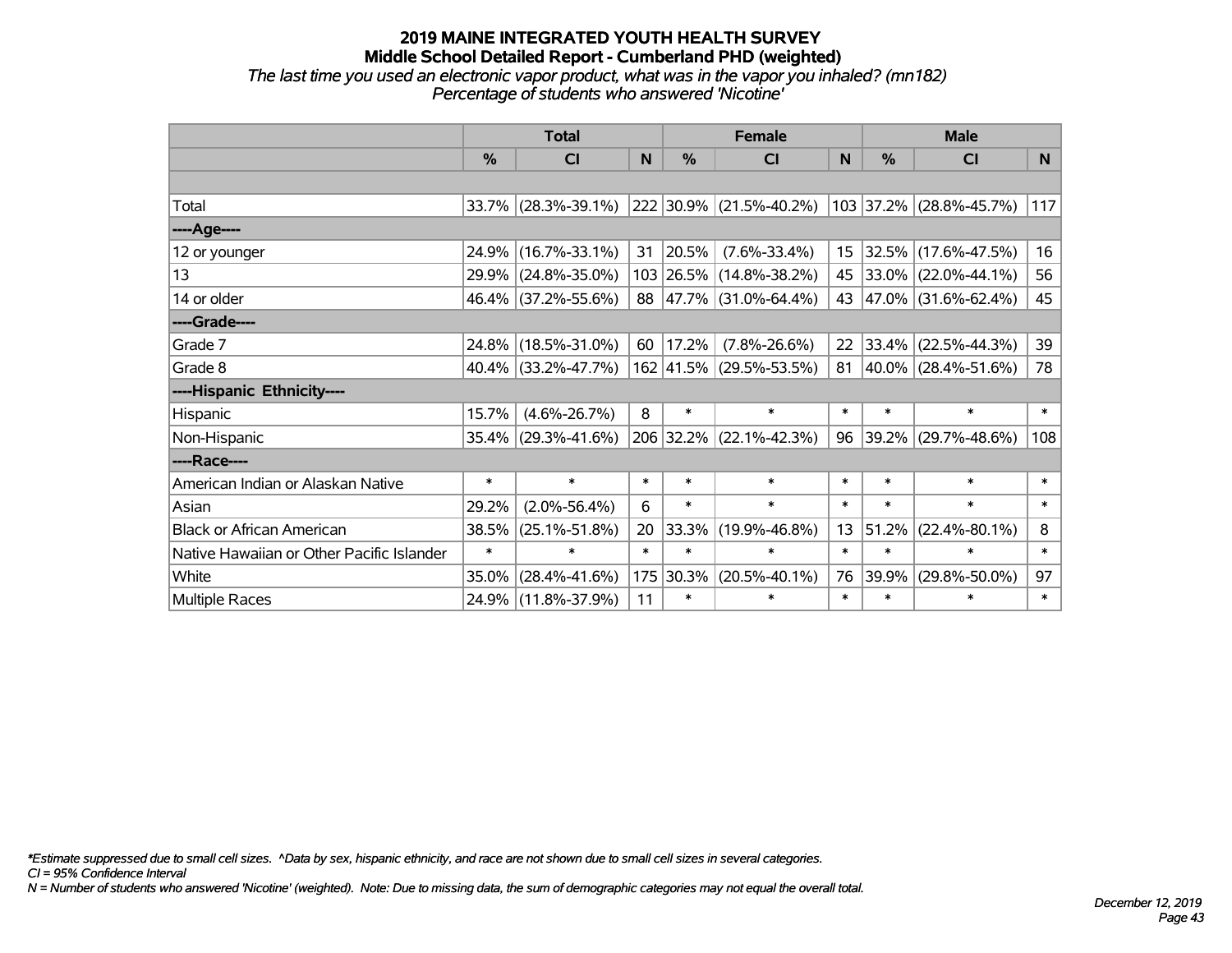### **2019 MAINE INTEGRATED YOUTH HEALTH SURVEY Middle School Detailed Report - Cumberland PHD (weighted)** *The last time you used an electronic vapor product, what was in the vapor you inhaled? (mn182\_2) Percentage of students who answered 'Marijuana or Hash Oil'*

|                                           | <b>Total</b>  |                    |                 |               | <b>Female</b>                 |                 | <b>Male</b> |                           |              |
|-------------------------------------------|---------------|--------------------|-----------------|---------------|-------------------------------|-----------------|-------------|---------------------------|--------------|
|                                           | $\frac{0}{0}$ | CI                 | N               | $\frac{0}{0}$ | <b>CI</b>                     | N               | %           | CI                        | $\mathsf{N}$ |
|                                           |               |                    |                 |               |                               |                 |             |                           |              |
| Total                                     | 7.6%          | $(5.2\% - 10.1\%)$ |                 | $ 50 5.6\% $  | $(2.2\% - 9.1\%)$             | 19              |             | $9.5\%$ (5.9%-13.1%)      | 30           |
| ---- Age----                              |               |                    |                 |               |                               |                 |             |                           |              |
| 12 or younger                             | $\ast$        | $\ast$             | $\ast$          | $\ast$        | $\ast$                        | $\ast$          | $\ast$      | $\ast$                    | $\ast$       |
| 13                                        | 10.1%         | $(5.6\% - 14.5\%)$ |                 | 35 8.9%       | $(3.4\% - 14.4\%)$            | 15              |             | $11.6\%$ (4.0%-19.3%)     | 20           |
| 14 or older                               | 5.4%          | $(1.2\% - 9.6\%)$  | 10 <sup>1</sup> | $\ast$        | $\ast$                        | $\ast$          | $\ast$      | $\ast$                    | $\ast$       |
| ----Grade----                             |               |                    |                 |               |                               |                 |             |                           |              |
| Grade 7                                   | 7.1%          | $(3.2\% - 11.0\%)$ |                 |               | $17$   $7.2\%$   (2.0%-12.5%) | 9               | 7.1%        | $(0.3\% - 13.9\%)$        | 8            |
| Grade 8                                   | 7.8%          | $(4.3\% - 11.4\%)$ |                 | $ 31 4.9\% $  | $(0.0\% - 9.8\%)$             |                 |             | $10 11.1\% $ (5.6%-16.7%) | 22           |
| ----Hispanic Ethnicity----                |               |                    |                 |               |                               |                 |             |                           |              |
| Hispanic                                  | 13.0%         | $(3.0\% - 23.1\%)$ | $\overline{7}$  | $\ast$        | $\ast$                        | $\ast$          | $\ast$      | $\ast$                    | $\ast$       |
| Non-Hispanic                              | 7.1%          | $(4.7\% - 9.5\%)$  |                 | $41 4.6\% $   | $(1.1\% - 8.0\%)$             |                 |             | $14 10.0\% $ (5.7%-14.4%) | 28           |
| ----Race----                              |               |                    |                 |               |                               |                 |             |                           |              |
| American Indian or Alaskan Native         | $\ast$        | $\ast$             | $\ast$          | $\ast$        | $\ast$                        | $\ast$          | $\ast$      | $\ast$                    | $\ast$       |
| Asian                                     | $\ast$        | $\ast$             | $\ast$          | $\ast$        | $\ast$                        | $\ast$          | $\ast$      | $\ast$                    | $\ast$       |
| <b>Black or African American</b>          | $\ast$        | $\ast$             | $\ast$          | $\ast$        | $\ast$                        | $\ast$          | $\ast$      | $\ast$                    | $\ast$       |
| Native Hawaiian or Other Pacific Islander | $\ast$        | $\ast$             | $\ast$          | $\ast$        | $\ast$                        | $\ast$          | $\ast$      | $\ast$                    | $\ast$       |
| White                                     | 6.7%          | $(4.0\% - 9.4\%)$  |                 | 34 4.2%       | $(1.0\% - 7.4\%)$             | 10 <sup>1</sup> | 9.5%        | $(4.5\% - 14.5\%)$        | 23           |
| <b>Multiple Races</b>                     | $\ast$        | $\ast$             | $\ast$          | $\ast$        | $\ast$                        | $\ast$          | $\ast$      | $\ast$                    | $\ast$       |

*\*Estimate suppressed due to small cell sizes. ^Data by sex, hispanic ethnicity, and race are not shown due to small cell sizes in several categories.*

*CI = 95% Confidence Interval*

*N = Number of students who answered 'Marijuana or Hash Oil' (weighted). Note: Due to missing data, the sum of demographic categories may not equal the overall total.*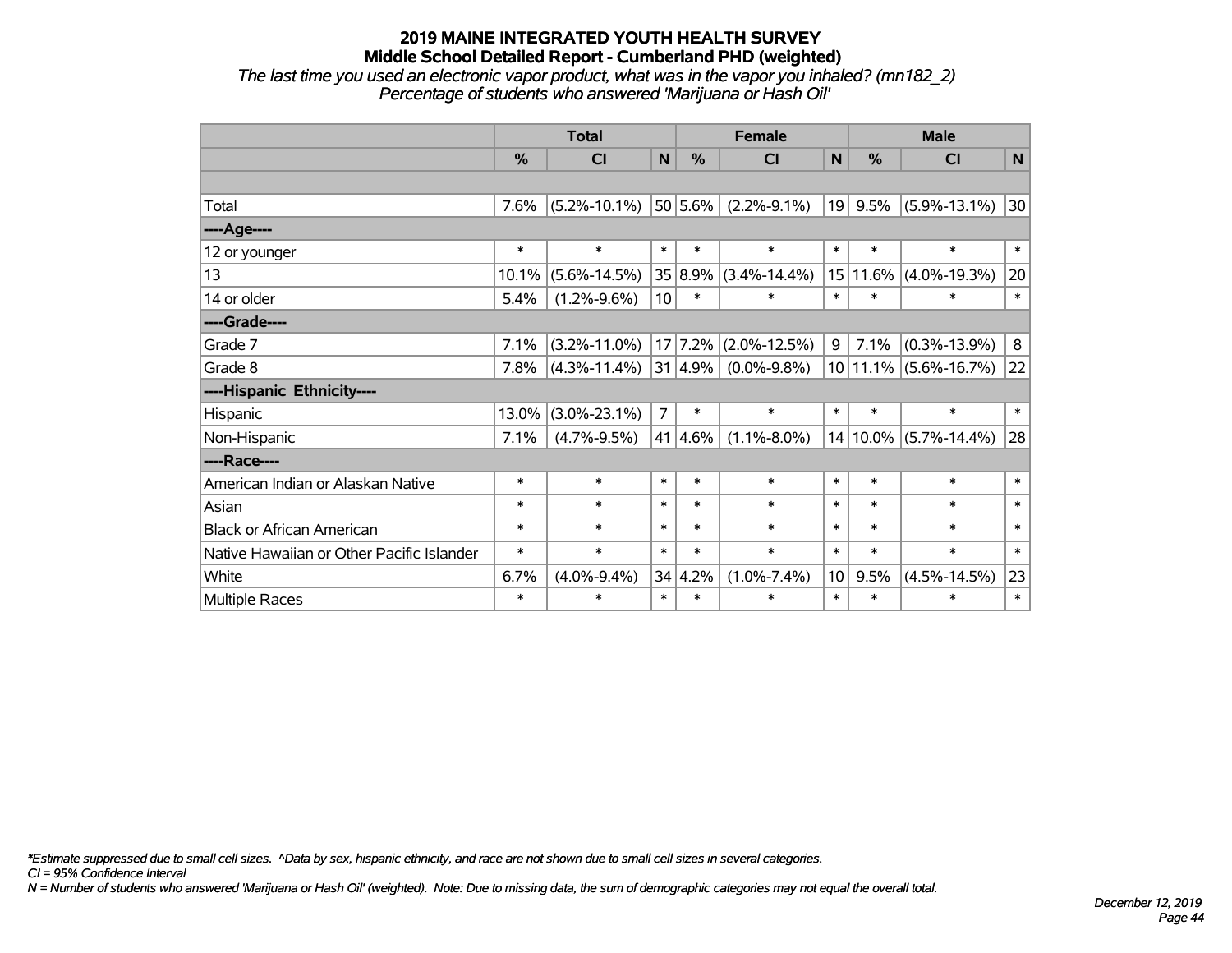*Percentage of students who are susceptible to cigarette use (among all students including those who have tried cigarettes or are current cigarette users) (mntobsus)*

|                                           | <b>Total</b> |                     |              |        | <b>Female</b>             |        | <b>Male</b> |                         |        |  |
|-------------------------------------------|--------------|---------------------|--------------|--------|---------------------------|--------|-------------|-------------------------|--------|--|
|                                           | %            | C <sub>l</sub>      | $\mathsf{N}$ | %      | <b>CI</b>                 | N      | %           | <b>CI</b>               | N      |  |
|                                           |              |                     |              |        |                           |        |             |                         |        |  |
| Total                                     | 28.3%        | $(26.9\% - 29.6\%)$ |              |        | 1,583 27.4% (25.2%-29.6%) |        |             | 728 28.9% (26.7%-31.1%) | 828    |  |
| ----Age----                               |              |                     |              |        |                           |        |             |                         |        |  |
| 12 or younger                             | 23.9%        | $(21.1\% - 26.7\%)$ | 391          |        | 22.6% (18.9%-26.2%)       |        | 186 24.6%   | $(21.1\% - 28.2\%)$     | 194    |  |
| 13                                        | 30.1%        | $(27.1\% - 33.1\%)$ | 844          |        | 29.5% (25.6%-33.4%)       |        |             | 392 30.4% (26.8%-34.1%) | 440    |  |
| 14 or older                               |              | 30.5% (27.0%-34.0%) | 346          |        | 29.9% (23.0%-36.8%)       |        |             | 150 30.8% (24.4%-37.2%) | 192    |  |
| ----Grade----                             |              |                     |              |        |                           |        |             |                         |        |  |
| Grade 7                                   | 25.5%        | $(23.6\% - 27.4\%)$ | 712          | 24.8%  | $(22.0\% - 27.7\%)$       | 327    | 25.8%       | $(22.5\% - 29.1\%)$     | 373    |  |
| Grade 8                                   |              | 31.2% (28.6%-33.7%) | 849          |        | $30.0\%$ (26.0%-34.1%)    |        |             | 394 32.1% (28.1%-36.2%) | 444    |  |
| ----Hispanic Ethnicity----                |              |                     |              |        |                           |        |             |                         |        |  |
| Hispanic                                  | 34.6%        | $(29.7\% - 39.5\%)$ | 89           | 26.3%  | $(17.6\% - 35.0\%)$       | 33     | 39.5%       | $(30.9\% - 48.1\%)$     | 48     |  |
| Non-Hispanic                              |              | 27.9% (26.6%-29.1%) |              |        | 1,415 26.6% (24.5%-28.8%) |        |             | 644 28.9% (26.3%-31.4%) | 752    |  |
| ----Race----                              |              |                     |              |        |                           |        |             |                         |        |  |
| American Indian or Alaskan Native         | 41.0%        | $(23.7\% - 58.4\%)$ | 34           | 31.3%  | $(2.9\% - 59.6\%)$        | 10     | 47.0%       | $(29.1\% - 65.0\%)$     | 24     |  |
| Asian                                     | 29.2%        | $(19.2\% - 39.3\%)$ | 43           | 27.2%  | $(10.9\% - 43.5\%)$       | 19     | 32.3%       | $(19.7\% - 44.9\%)$     | 23     |  |
| <b>Black or African American</b>          | 22.5%        | $(14.7\% - 30.3\%)$ | 64           | 21.7%  | $(5.4\% - 38.1\%)$        | 36     |             | 22.6% (11.9%-33.3%)     | 26     |  |
| Native Hawaiian or Other Pacific Islander | 34.0%        | $(14.5\% - 53.5\%)$ | 8            | $\ast$ | $\ast$                    | $\ast$ | $\ast$      | $\ast$                  | $\ast$ |  |
| White                                     | 27.8%        | $(26.1\% - 29.5\%)$ | 1,287        | 27.5%  | $(25.3\% - 29.7\%)$       | 597    | 27.9%       | $(25.4\% - 30.4\%)$     | 673    |  |
| Multiple Races                            |              | 34.1% (26.7%-41.5%) | 86           |        | $31.5\%$ (20.3%-42.7%)    | 41     |             | 36.6% (27.8%-45.5%)     | 44     |  |

*\*Estimate suppressed due to small cell sizes. ^Data by sex, hispanic ethnicity, and race are not shown due to small cell sizes in several categories.*

*CI = 95% Confidence Interval*

*N = Number of students who are susceptible to cigarette use (among all students including those who have tried cigarettes or are current cigarette users) (weighted). Note: Due to missing data, the sum of demographic categories may not equal the overall total.*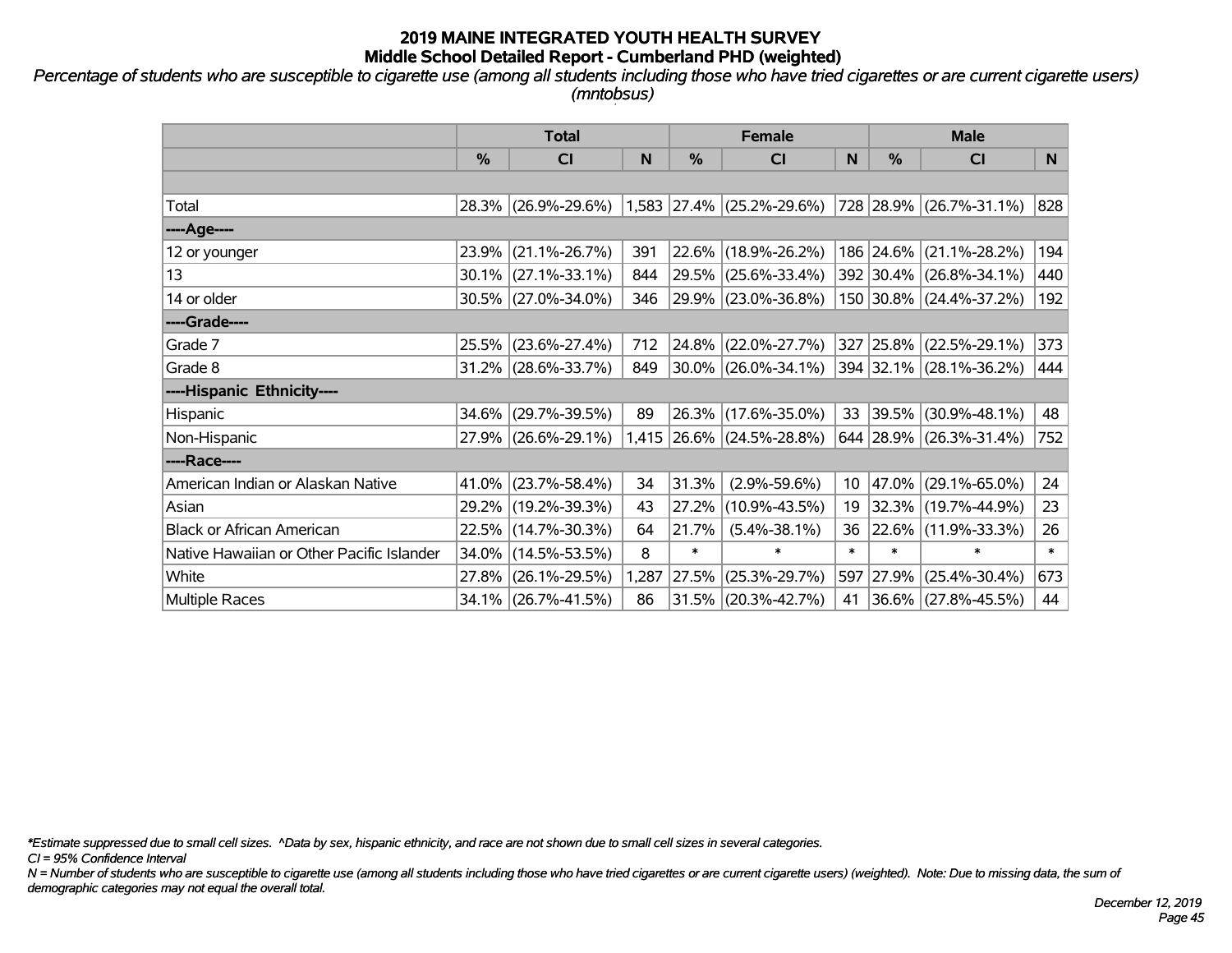*Percentage of students who are susceptible to cigarette use (among students who have never tried cigarettes) (mntobsus\_2)*

|                                           | <b>Total</b>  |                        |       |        | <b>Female</b>             |                 | <b>Male</b> |                          |                 |  |
|-------------------------------------------|---------------|------------------------|-------|--------|---------------------------|-----------------|-------------|--------------------------|-----------------|--|
|                                           | $\frac{0}{0}$ | C <sub>l</sub>         | N     | %      | <b>CI</b>                 | N               | %           | <b>CI</b>                | N               |  |
|                                           |               |                        |       |        |                           |                 |             |                          |                 |  |
| Total                                     |               | 26.9% (25.5%-28.3%)    |       |        | 1,439 26.2% (23.9%-28.5%) |                 |             | 672 27.6% (25.2%-30.0%)  | 748             |  |
| ----Age----                               |               |                        |       |        |                           |                 |             |                          |                 |  |
| 12 or younger                             | 22.6%         | $(19.9\% - 25.2\%)$    | 357   | 21.8%  | $(18.1\% - 25.4\%)$       |                 | 174 23.3%   | $(20.0\% - 26.6\%)$      | 176             |  |
| 13                                        |               | 28.8% (25.8%-31.8%)    | 768   |        | $28.3\%$ (24.3%-32.3%)    |                 |             | 364 29.2% (25.2%-33.3%)  | 397             |  |
| 14 or older                               |               | 28.8% (25.1%-32.6%)    | 312   |        | 28.0% (21.6%-34.3%)       |                 |             | 134 29.3% (22.2%-36.3%)  | 173             |  |
| ----Grade----                             |               |                        |       |        |                           |                 |             |                          |                 |  |
| Grade 7                                   | 24.2%         | $(22.6\% - 25.7\%)$    | 646   | 23.8%  | $(21.0\% - 26.6\%)$       |                 | 305 24.3%   | $(21.2\% - 27.3\%)$      | 332             |  |
| Grade 8                                   |               | $30.0\%$ (27.3%-32.8%) | 779   |        | 28.7% (24.4%-32.9%)       |                 |             | 361 31.2% (26.9%-35.5%)  | 410             |  |
| ----Hispanic Ethnicity----                |               |                        |       |        |                           |                 |             |                          |                 |  |
| Hispanic                                  | 30.9%         | $(25.5\% - 36.2\%)$    | 74    | 24.7%  | $(17.1\% - 32.4\%)$       | 30              | 36.0%       | $(26.6\% - 45.4\%)$      | 40              |  |
| Non-Hispanic                              |               | 26.5% (25.2%-27.9%)    |       |        | 1,291 25.4% (23.1%-27.7%) |                 |             | 593 27.6% (24.7%-30.4%)  | 682             |  |
| ----Race----                              |               |                        |       |        |                           |                 |             |                          |                 |  |
| American Indian or Alaskan Native         |               | 38.6% (22.0%-55.3%)    | 30    | 33.0%  | $(4.5\% - 61.5\%)$        | 10 <sup>°</sup> | $ 42.2\% $  | $(25.3\% - 59.1\%)$      | 20              |  |
| Asian                                     | 27.8%         | $(16.2\% - 39.5\%)$    | 38    | 27.4%  | $(9.1\% - 45.7\%)$        | 17              | $30.8\%$    | $(18.2\% - 43.4\%)$      | 21              |  |
| <b>Black or African American</b>          | 18.9%         | $(10.8\% - 26.9\%)$    | 49    | 19.9%  | $(4.9\% - 34.8\%)$        | 31              | 16.1%       | $(7.9\% - 24.2\%)$       | 17 <sub>2</sub> |  |
| Native Hawaiian or Other Pacific Islander | 31.3%         | $(9.5\% - 53.1\%)$     | 6     | $\ast$ | $\ast$                    | $\ast$          | $\ast$      | $\ast$                   | $\ast$          |  |
| White                                     | 26.8%         | $(24.9\% - 28.7\%)$    | 1,194 | 26.4%  | $(24.0\% - 28.9\%)$       |                 | 557 27.2%   | $(24.4\% - 29.9\%)$      | 624             |  |
| Multiple Races                            |               | 30.7% (22.6%-38.9%)    | 73    |        | 29.0% (17.1%-40.9%)       | 36              |             | $ 33.1\% $ (23.8%-42.5%) | 37              |  |

*\*Estimate suppressed due to small cell sizes. ^Data by sex, hispanic ethnicity, and race are not shown due to small cell sizes in several categories.*

*CI = 95% Confidence Interval*

*N = Number of students who are susceptible to cigarette use (among students who have never tried cigarettes) (weighted). Note: Due to missing data, the sum of demographic categories may not equal the overall total.*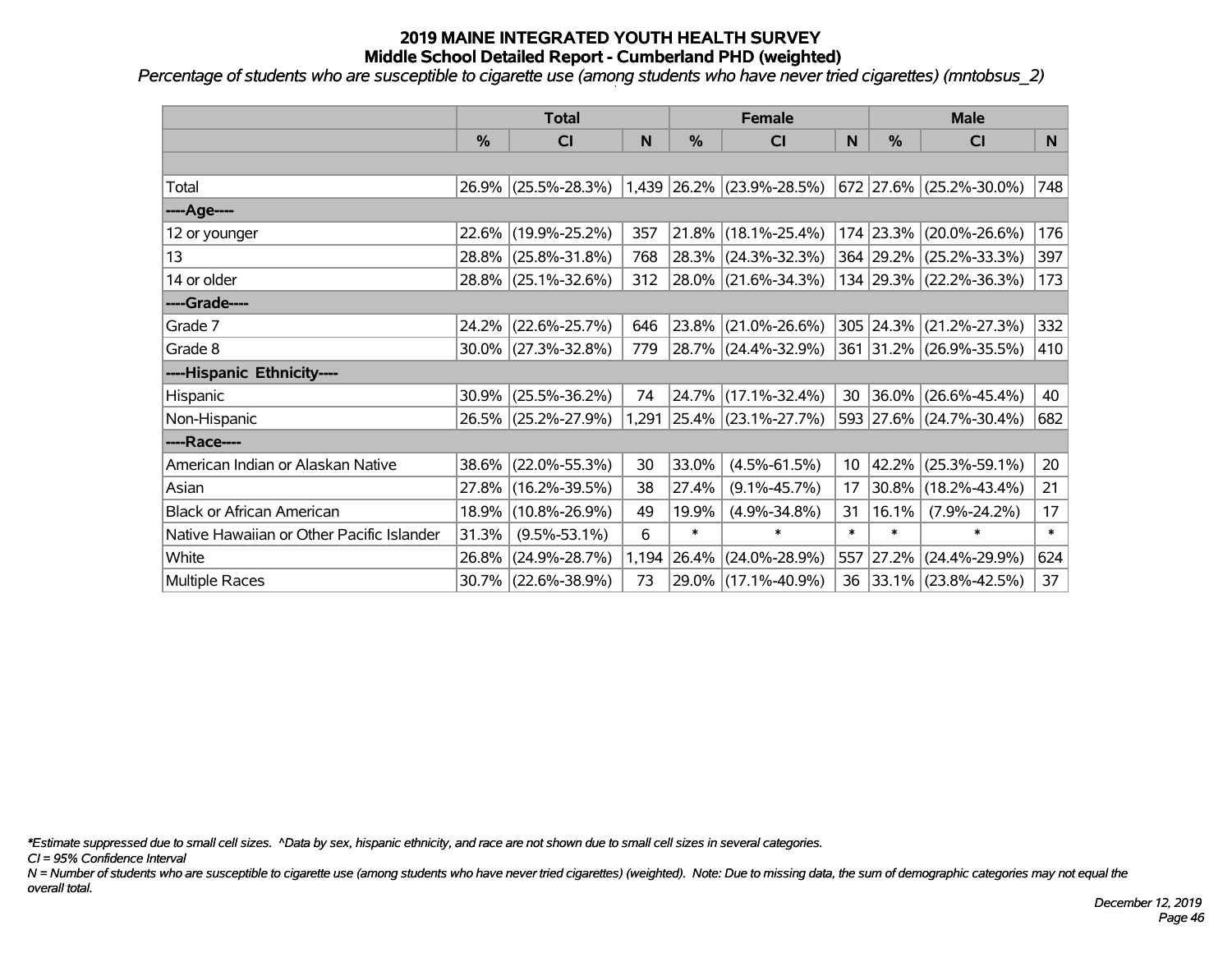*Percentage of students who smoked cigarettes or cigars or used chewing tobacco, snuff, dip, or dissolvable tobacco products on one or more of the past 30 days (mnanytoba)*

|                                           | <b>Total</b> |                     |                | <b>Female</b> |                           |        | <b>Male</b> |                         |              |  |
|-------------------------------------------|--------------|---------------------|----------------|---------------|---------------------------|--------|-------------|-------------------------|--------------|--|
|                                           | %            | CI                  | N              | $\frac{0}{0}$ | <b>CI</b>                 | N      | %           | <b>CI</b>               | N            |  |
|                                           |              |                     |                |               |                           |        |             |                         |              |  |
| Total                                     |              | $2.7\%$ (2.2%-3.3%) |                |               | $152$ 2.6% (1.9%-3.2%)    |        | $68$ 2.8%   | $(2.2\% - 3.5\%)$       | 80           |  |
| ----Age----                               |              |                     |                |               |                           |        |             |                         |              |  |
| 12 or younger                             | 1.9%         | $(1.1\% - 2.7\%)$   | 31             |               | $1.7\%$ (0.7%-2.6%)       |        | 14 1.8%     | $(0.7\% - 2.9\%)$       | 14           |  |
| 13                                        |              | $2.9\%$ (2.2%-3.7%) | 81             |               | $2.8\%$ (1.8%-3.8%)       |        |             | $38 3.1\% $ (2.2%-3.9%) | 43           |  |
| 14 or older                               |              | $3.5\%$ (2.5%-4.6%) | 40             |               | $3.4\%$ (1.5%-5.3%)       |        |             | $17 3.5\% $ (2.2%-4.9%) | 22           |  |
| ----Grade----                             |              |                     |                |               |                           |        |             |                         |              |  |
| Grade 7                                   |              | $2.2\%$ (1.5%-2.9%) | 60             | $2.0\%$       | $(1.4\% - 2.6\%)$         |        | 26 2.3%     | $(1.4\% - 3.2\%)$       | 33           |  |
| Grade 8                                   |              | $3.1\%$ (2.3%-3.9%) |                |               | 84 2.9% $(1.9\% - 4.0\%)$ |        |             | $39 3.2\% $ (2.4%-4.1%) | 44           |  |
| ----Hispanic Ethnicity----                |              |                     |                |               |                           |        |             |                         |              |  |
| Hispanic                                  | 5.3%         | $(2.5\% - 8.0\%)$   | 12             | $\ast$        | $\ast$                    | $\ast$ | $\ast$      | $\ast$                  | $\ast$       |  |
| Non-Hispanic                              |              | $2.6\%$ (2.1%-3.1%) |                |               | $129$ 2.5% (1.7%-3.2%)    |        | 60 2.6%     | $(2.1\% - 3.2\%)$       | 68           |  |
| ----Race----                              |              |                     |                |               |                           |        |             |                         |              |  |
| American Indian or Alaskan Native         | $\ast$       | $\ast$              | $\ast$         | $\ast$        | $\ast$                    | $\ast$ | $\ast$      | $\ast$                  | $\ast$       |  |
| Asian                                     | 4.0%         | $(1.0\% - 7.0\%)$   | 7              | $\ast$        | $\ast$                    | $\ast$ | $\ast$      | $\ast$                  | $\ast$       |  |
| <b>Black or African American</b>          | 4.0%         | $(0.9\% - 7.0\%)$   | 11             | $\ast$        | $\ast$                    | $\ast$ | $\ast$      | $\ast$                  | $\ast$       |  |
| Native Hawaiian or Other Pacific Islander | $\ast$       | $\ast$              | $\ast$         | $\ast$        | $\ast$                    | $\ast$ | $\ast$      | $\ast$                  | $\ast$       |  |
| White                                     | 2.5%         | $(2.0\% - 2.9\%)$   |                | $114$ 2.1%    | $(1.5\% - 2.8\%)$         |        | 46 2.7%     | $(2.1\% - 3.3\%)$       | 65           |  |
| Multiple Races                            |              | $3.1\%$ (0.8%-5.3%) | $\overline{7}$ | $\ast$        | $\ast$                    | $\ast$ | $\ast$      | $\ast$                  | $\pmb{\ast}$ |  |

*\*Estimate suppressed due to small cell sizes. ^Data by sex, hispanic ethnicity, and race are not shown due to small cell sizes in several categories.*

*CI = 95% Confidence Interval*

*N = Number of students who smoked cigarettes or cigars or used chewing tobacco, snuff, dip, or dissolvable tobacco products on one or more of the past 30 days (weighted). Note: Due to missing data, the sum of demographic categories may not equal the overall total.*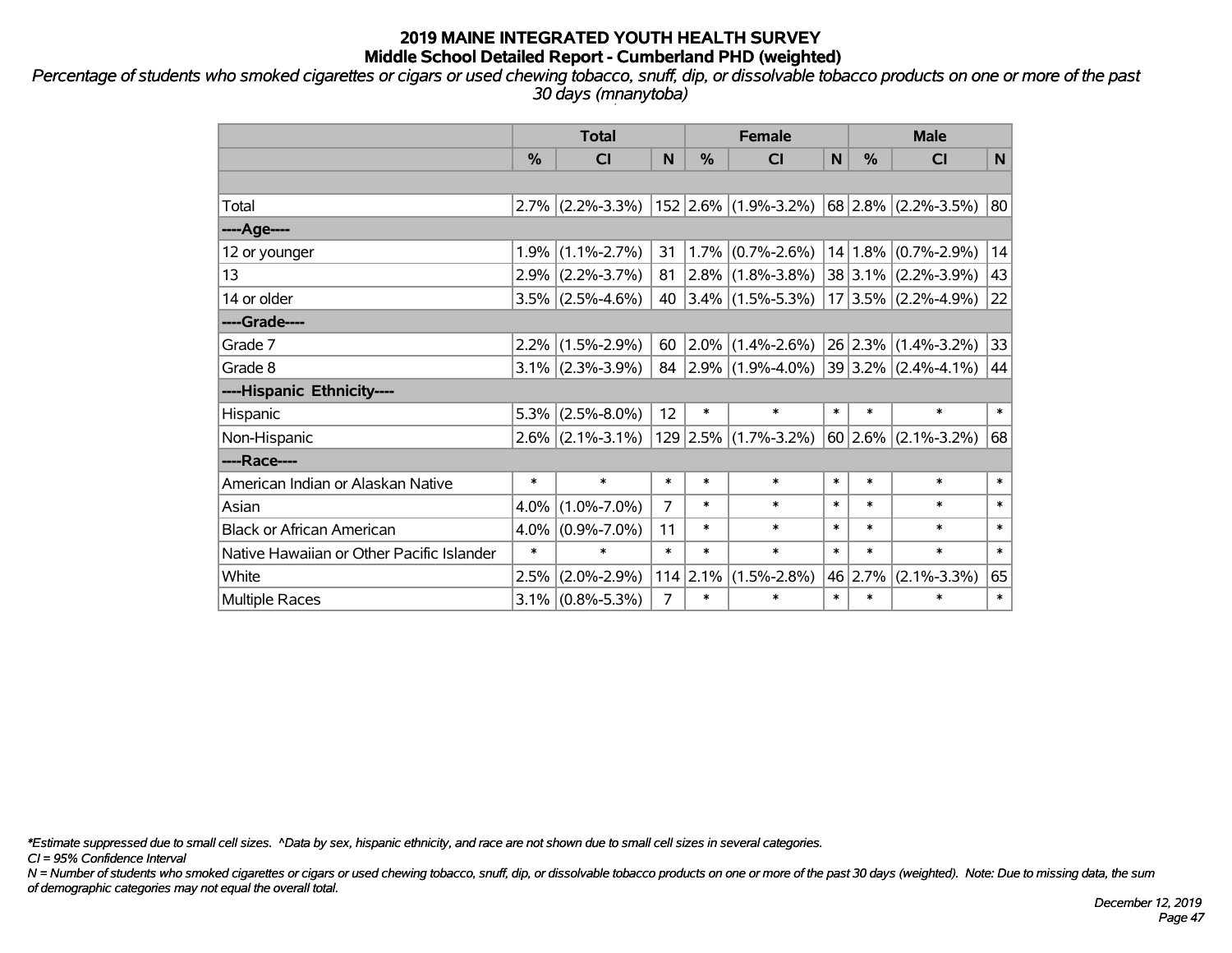*Percentage of students who smoked cigarettes or cigars; used an electronic vapor product; or used chewing tobacco, snuff, dip, or dissolvable tobacco products on one or more of the past 30 days (mnanytob\_2a)*

|                                           | <b>Total</b> |                    |        |        | <b>Female</b>              |        | <b>Male</b> |                    |        |  |
|-------------------------------------------|--------------|--------------------|--------|--------|----------------------------|--------|-------------|--------------------|--------|--|
|                                           | %            | <b>CI</b>          | N      | %      | CI                         | N      | %           | <b>CI</b>          | N.     |  |
|                                           |              |                    |        |        |                            |        |             |                    |        |  |
| Total                                     | 7.3%         | $(5.9\% - 8.7\%)$  | 398    | 8.7%   | $(6.5\% - 10.8\%)$         | 225    | 5.9%        | $(4.7\% - 7.1\%)$  | 163    |  |
| ----Age----                               |              |                    |        |        |                            |        |             |                    |        |  |
| 12 or younger                             | 3.9%         | $(2.1\% - 5.7\%)$  | 61     | 4.5%   | $(2.1\% - 6.9\%)$          | 35     | 2.8%        | $(1.0\% - 4.6\%)$  | 21     |  |
| 13                                        | 7.9%         | $(6.0\% - 9.9\%)$  | 217    | 9.1%   | $(6.3\% - 11.9\%)$         | 119    | 6.7%        | $(4.8\% - 8.7\%)$  | 95     |  |
| 14 or older                               | $10.9\%$     | $(8.1\% - 13.8\%)$ |        |        | 120   14.2%   (8.0%-20.4%) | 70     | 8.0%        | $(4.7\% - 11.2\%)$ | 47     |  |
| ----Grade----                             |              |                    |        |        |                            |        |             |                    |        |  |
| Grade 7                                   | 4.8%         | $(3.1\% - 6.4\%)$  | 129    | 5.8%   | $(4.1\% - 7.6\%)$          | 74     | 3.8%        | $(2.2\% - 5.4\%)$  | 53     |  |
| Grade 8                                   | 9.7%         | $(7.8\% - 11.7\%)$ |        |        | 258 11.2% (7.7%-14.7%)     | 144    | 8.0%        | $(5.8\% - 10.2\%)$ | 107    |  |
| ----Hispanic Ethnicity----                |              |                    |        |        |                            |        |             |                    |        |  |
| <b>Hispanic</b>                           | 12.6%        | $(6.2\% - 19.0\%)$ | 31     | 14.8%  | $(5.5\% - 24.2\%)$         | 19     | 8.1%        | $(2.7\% - 13.5\%)$ | 9      |  |
| Non-Hispanic                              | 6.9%         | $(5.7\% - 8.2\%)$  | 342    | 8.3%   | $(6.4\% - 10.2\%)$         | 196    | 5.5%        | $(4.4\% - 6.6\%)$  | 140    |  |
| ----Race----                              |              |                    |        |        |                            |        |             |                    |        |  |
| American Indian or Alaskan Native         | 8.8%         | $(1.5\% - 16.1\%)$ | 7      | $\ast$ | $\ast$                     | *      | $\ast$      | $\ast$             | $\ast$ |  |
| Asian                                     | 6.4%         | $(0.3\% - 12.5\%)$ | 9      | $\ast$ | $\ast$                     | $\ast$ | $\ast$      | $\ast$             | $\ast$ |  |
| <b>Black or African American</b>          | 10.3%        | $(4.5\% - 16.0\%)$ | 25     | 13.3%  | $(4.1\% - 22.4\%)$         | 19     | 6.1%        | $(0.0\% - 13.4\%)$ | 6      |  |
| Native Hawaiian or Other Pacific Islander | $\ast$       | $\ast$             | $\ast$ | $\ast$ | $\ast$                     | $\ast$ | $\ast$      | $\ast$             | $\ast$ |  |
| White                                     | 6.8%         | $(5.4\% - 8.2\%)$  | 308    | 8.3%   | $(6.1\% - 10.4\%)$         | 176    | 5.3%        | $(4.0\% - 6.7\%)$  | 125    |  |
| Multiple Races                            | 12.5%        | $(5.0\% - 20.0\%)$ | 31     | 8.4%   | $(0.0\% - 19.4\%)$         | 11     |             | 15.6% (7.0%-24.3%) | 19     |  |

*\*Estimate suppressed due to small cell sizes. ^Data by sex, hispanic ethnicity, and race are not shown due to small cell sizes in several categories.*

*CI = 95% Confidence Interval*

*N = Number of students who smoked cigarettes or cigars; used an electronic vapor product; or used chewing tobacco, snuff, dip, or dissolvable tobacco products on one or more of the past 30 days (weighted). Note: Due to missing data, the sum of demographic categories may not equal the overall total.*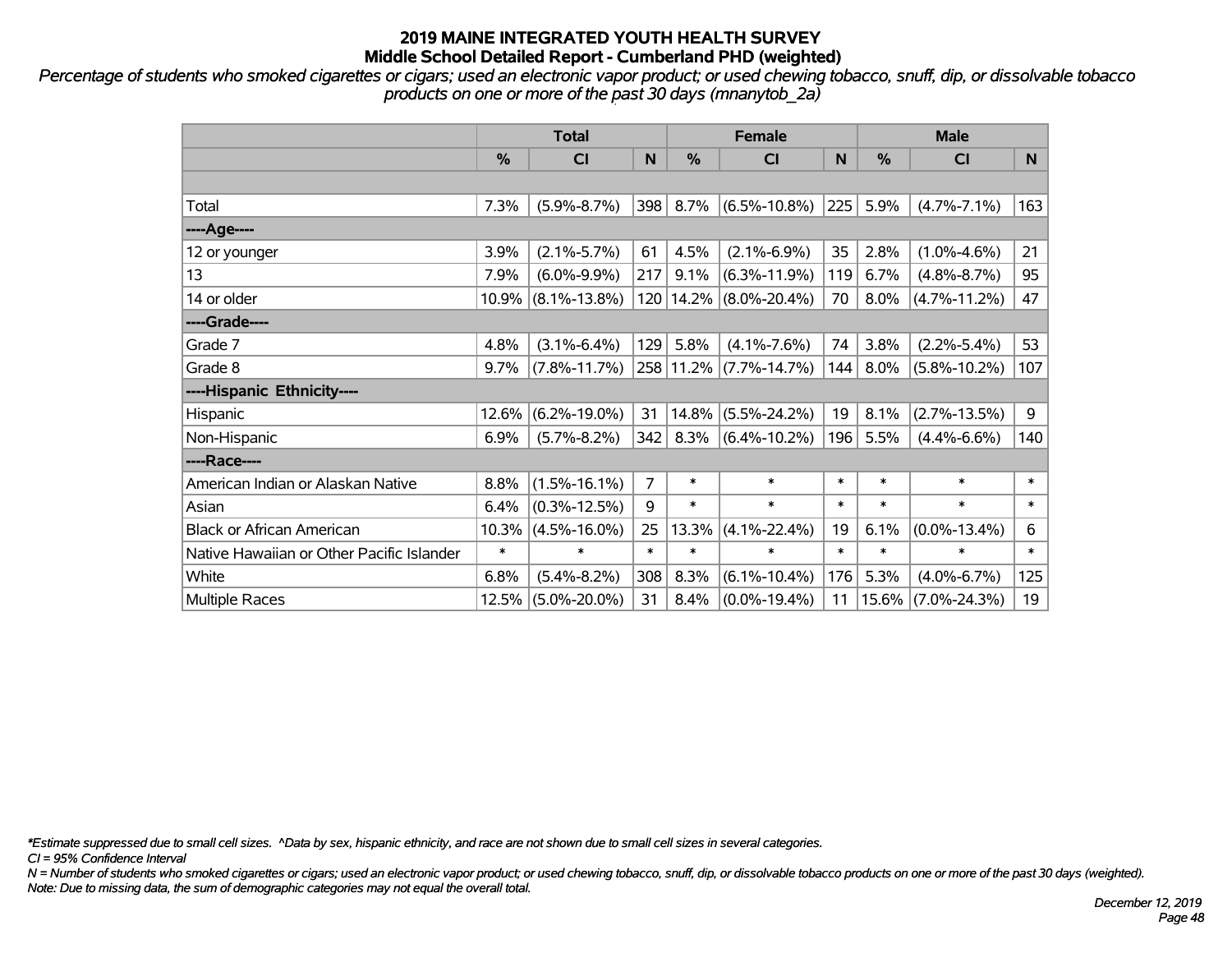*Percentage of students who smoked cigarettes or cigars; used an electronic vapor product with nicotine; or used chewing tobacco, snuff, dip, or dissolvable tobacco products on one or more of the past 30 days (mnanytob\_3)*

|                                           | <b>Total</b>  |                    | <b>Female</b> |               |                        | <b>Male</b> |            |                        |        |
|-------------------------------------------|---------------|--------------------|---------------|---------------|------------------------|-------------|------------|------------------------|--------|
|                                           | $\frac{0}{0}$ | CI                 | N             | $\frac{0}{0}$ | <b>CI</b>              | N           | $\%$       | <b>CI</b>              | N      |
|                                           |               |                    |               |               |                        |             |            |                        |        |
| Total                                     | 3.7%          | $(2.9\% - 4.6\%)$  |               | 201 4.6%      | $(3.0\% - 6.2\%)$      |             |            | $119$ 2.9% (2.2%-3.6%) | 79     |
| ----Age----                               |               |                    |               |               |                        |             |            |                        |        |
| 12 or younger                             | 2.0%          | $(0.8\% - 3.2\%)$  | 31            | 2.7%          | $(1.2\% - 4.2\%)$      | 21          |            | $0.9\%$ (0.0%-1.8%)    | 7      |
| 13                                        | 3.6%          | $(2.2\% - 5.0\%)$  | 97            | 4.3%          | $(2.2\% - 6.3\%)$      | 55          |            | $3.0\%$ (1.7%-4.3%)    | 42     |
| 14 or older                               | 6.7%          | $(4.9\% - 8.5\%)$  | 72            |               | $ 8.7\% $ (5.0%-12.3%) | 42          |            | $ 5.1\% $ (3.2%-7.1%)  | 30     |
| ----Grade----                             |               |                    |               |               |                        |             |            |                        |        |
| Grade 7                                   | 2.4%          | $(1.6\% - 3.2\%)$  | 64            | 2.9%          | $(1.8\% - 4.0\%)$      | 37          | 1.9%       | $(1.0\% - 2.8\%)$      | 26     |
| Grade 8                                   | $5.0\%$       | $(3.5\% - 6.5\%)$  |               | 130 6.3%      | $(3.7\% - 9.0\%)$      | 80          |            | $3.8\%$ (2.5%-5.1%)    | 50     |
| ----Hispanic Ethnicity----                |               |                    |               |               |                        |             |            |                        |        |
| Hispanic                                  | 5.3%          | $(2.5\% - 8.1\%)$  | 13            | $\ast$        | $\ast$                 | $\ast$      | $\ast$     | $\ast$                 | $\ast$ |
| Non-Hispanic                              | $3.6\%$       | $(2.9\% - 4.4\%)$  |               | 178 4.5%      | $(3.1\% - 5.9\%)$      |             | $105$ 2.9% | $(2.0\% - 3.9\%)$      | 73     |
| ----Race----                              |               |                    |               |               |                        |             |            |                        |        |
| American Indian or Alaskan Native         | $\ast$        | $\ast$             | $\ast$        | $\ast$        | $\ast$                 | $\ast$      | $\ast$     | $\ast$                 | $\ast$ |
| Asian                                     | 4.5%          | $(0.0\% - 10.0\%)$ | 6             | $\ast$        | $\ast$                 | $\ast$      | $\ast$     | $\ast$                 | $\ast$ |
| <b>Black or African American</b>          | 6.4%          | $(1.3\% - 11.5\%)$ | 16            | $\ast$        | $\ast$                 | $\ast$      | $\ast$     | $\ast$                 | $\ast$ |
| Native Hawaiian or Other Pacific Islander | $\ast$        | $\ast$             | $\ast$        | $\ast$        | $\ast$                 | $\ast$      | $\ast$     | $\ast$                 | $\ast$ |
| White                                     | 3.5%          | $(2.7\% - 4.3\%)$  | 158           | 4.2%          | $(2.7\% - 5.7\%)$      | 88          | 2.9%       | $(2.1\% - 3.8\%)$      | 68     |
| Multiple Races                            | 3.9%          | $(0.2\% - 7.6\%)$  | 9             | $\ast$        | $\ast$                 | $\ast$      | $\ast$     | $\ast$                 | $\ast$ |

*\*Estimate suppressed due to small cell sizes. ^Data by sex, hispanic ethnicity, and race are not shown due to small cell sizes in several categories.*

*CI = 95% Confidence Interval*

*N = Number of students who smoked cigarettes or cigars; used an electronic vapor product with nicotine; or used chewing tobacco, snuff, dip, or dissolvable tobacco products on one or more of the past 30 days (weighted). Note: Due to missing data, the sum of demographic categories may not equal the overall total.*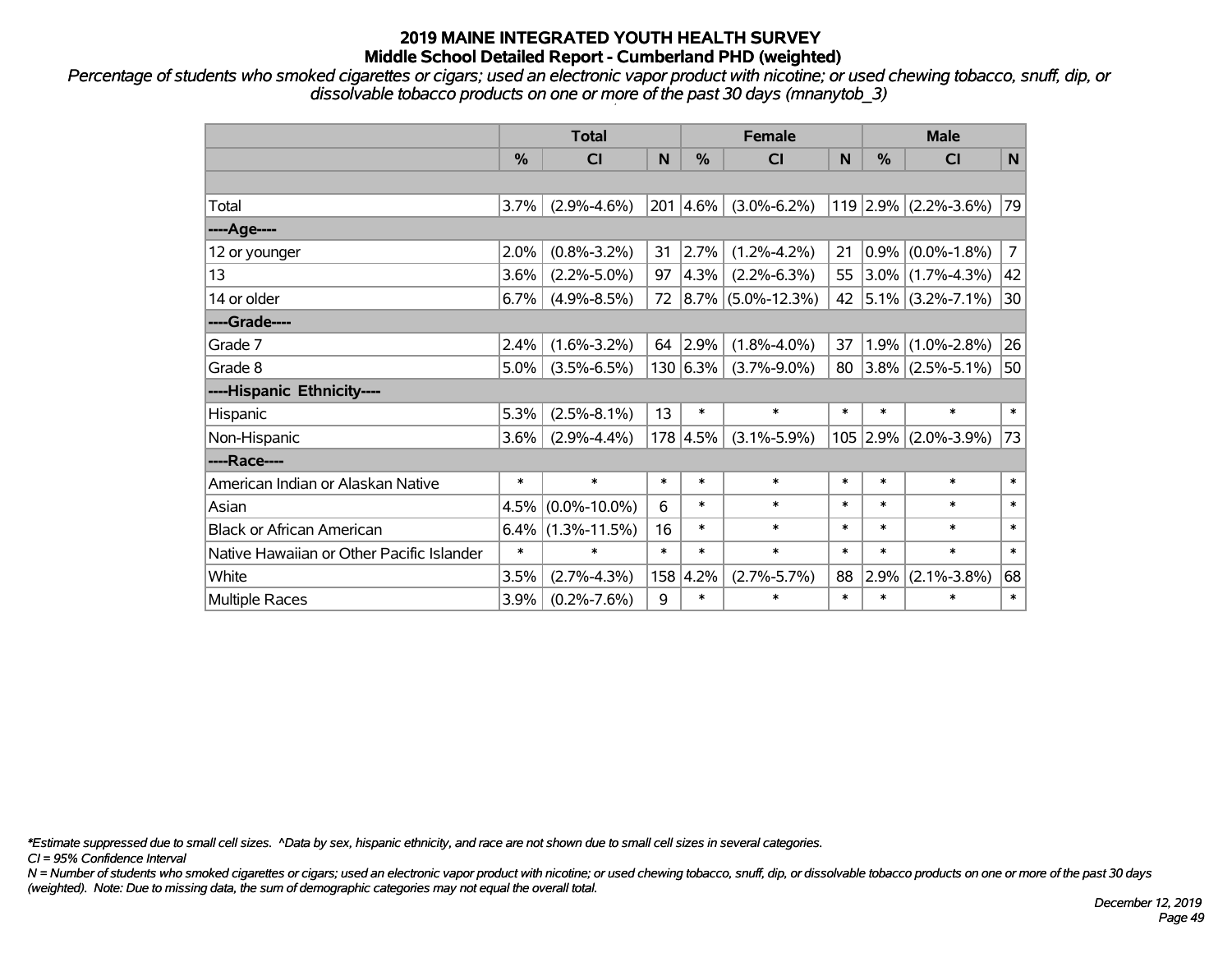#### **2019 MAINE INTEGRATED YOUTH HEALTH SURVEY Middle School Detailed Report - Cumberland PHD (weighted)** *Have you ever had a drink of alcohol, other than a few sips? (mn59a) Percentage of students who answered 'Yes'*

|                                           | <b>Total</b>  |                        | <b>Female</b> |             |                             | <b>Male</b> |               |                              |                 |
|-------------------------------------------|---------------|------------------------|---------------|-------------|-----------------------------|-------------|---------------|------------------------------|-----------------|
|                                           | $\frac{0}{0}$ | CI                     | N             | $\%$        | <b>CI</b>                   | N           | $\frac{0}{0}$ | <b>CI</b>                    | <sub>N</sub>    |
|                                           |               |                        |               |             |                             |             |               |                              |                 |
| Total                                     |               | $12.9\%$ (11.7%-14.1%) |               |             | 674  11.9%  (10.3%-13.5%)   |             |               | $ 300 13.8\% $ (12.1%-15.5%) | 366             |
| ----Age----                               |               |                        |               |             |                             |             |               |                              |                 |
| 12 or younger                             | 8.2%          | $(6.8\% - 9.5\%)$      | 124           | 6.3%        | $(4.8\% - 7.9\%)$           | 49          | 9.9%          | $(7.2\% - 12.6\%)$           | 73              |
| 13                                        |               | 13.8% (12.1%-15.5%)    |               |             | 358 12.5% (10.2%-14.7%)     | 158         |               | 14.8% (12.7%-17.0%)          | 195             |
| 14 or older                               |               | 17.6% (14.7%-20.6%)    |               |             | 192   19.3%   (15.1%-23.4%) | 93          |               | 16.3% (12.8%-19.8%)          | 98              |
| ----Grade----                             |               |                        |               |             |                             |             |               |                              |                 |
| Grade 7                                   | 9.7%          | $(8.6\% - 10.9\%)$     | 251           | 7.6%        | $(6.2\% - 9.0\%)$           | 94          | 11.7%         | $(9.7\% - 13.7\%)$           | 155             |
| Grade 8                                   |               | 16.1% (14.0%-18.2%)    |               |             | 412 16.1% (13.3%-18.9%)     |             |               | 201   15.8%   (13.1%-18.4%)  | 205             |
| ----Hispanic Ethnicity----                |               |                        |               |             |                             |             |               |                              |                 |
| Hispanic                                  |               | 21.9% (16.8%-27.1%)    | 48            | $ 25.1\% $  | $(18.2\% - 32.1\%)$         | 28          |               | 17.7% (10.9%-24.6%)          | 18              |
| Non-Hispanic                              |               | 12.7% (11.5%-13.9%)    |               | $603$ 11.5% | $(9.9\% - 13.0\%)$          |             |               | 264   13.8%   (12.1%-15.4%)  | 332             |
| ----Race----                              |               |                        |               |             |                             |             |               |                              |                 |
| American Indian or Alaskan Native         | 18.4%         | $(12.0\% - 24.7\%)$    | 15            | $\ast$      | $\ast$                      | $\ast$      | $\ast$        | $\ast$                       | $\ast$          |
| Asian                                     | 12.0%         | $(8.0\% - 16.1\%)$     | 19            | 10.7%       | $(3.4\% - 18.0\%)$          | 8           | 13.0%         | $(5.4\% - 20.5\%)$           | 10 <sup>°</sup> |
| <b>Black or African American</b>          | 11.6%         | $(7.1\% - 16.2\%)$     | 29            | 9.6%        | $(5.8\% - 13.4\%)$          | 14          | 14.5%         | $(5.6\% - 23.3\%)$           | 16              |
| Native Hawaiian or Other Pacific Islander | $\ast$        | $\ast$                 | $\ast$        | $\ast$      | $\ast$                      | $\ast$      | $\ast$        | $\ast$                       | $\ast$          |
| White                                     | 12.7%         | $(11.4\% - 14.0\%)$    | 551           | 11.9%       | $(10.0\% - 13.8\%)$         | 246         | 13.3%         | $(11.9\% - 14.8\%)$          | 299             |
| <b>Multiple Races</b>                     |               | 18.7% (15.0%-22.3%)    | 42            | $ 16.1\% $  | $(9.7\% - 22.5\%)$          | 19          |               | 20.3% (16.0%-24.6%)          | 21              |

*\*Estimate suppressed due to small cell sizes. ^Data by sex, hispanic ethnicity, and race are not shown due to small cell sizes in several categories.*

*CI = 95% Confidence Interval*

*N = Number of students who answered 'Yes' (weighted). Note: Due to missing data, the sum of demographic categories may not equal the overall total.*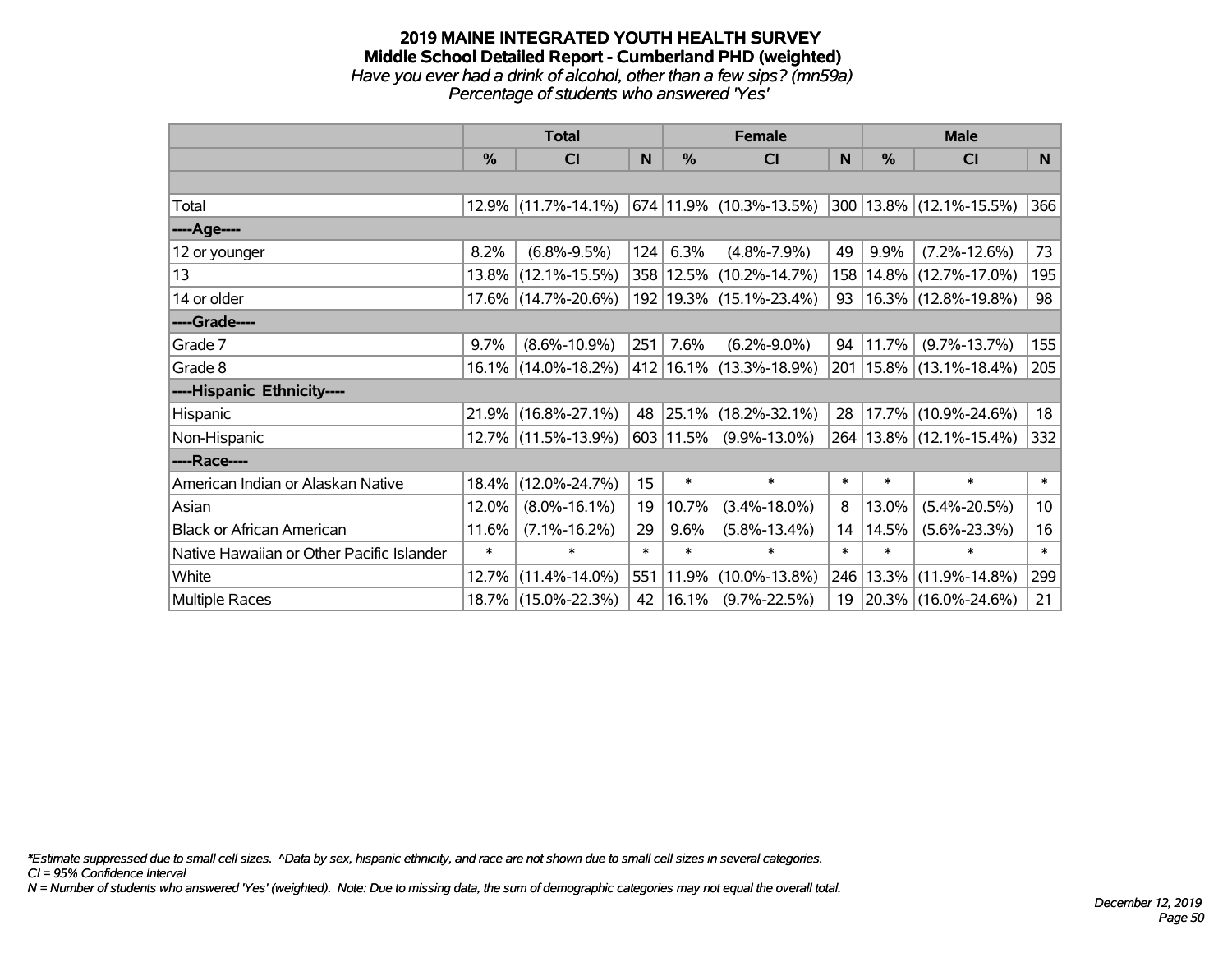*How old were you when you had your first drink of alcohol other than a few sips? (mn60)*

*Among students who have had more than a few sips of alcohol, the percentage of students who answered before age 11*

|                                           | <b>Total</b> |                     |        |               | <b>Female</b>                                  | <b>Male</b> |          |                             |                 |
|-------------------------------------------|--------------|---------------------|--------|---------------|------------------------------------------------|-------------|----------|-----------------------------|-----------------|
|                                           | %            | <b>CI</b>           | N      | $\frac{0}{0}$ | <b>CI</b>                                      | N           | %        | <b>CI</b>                   | N               |
|                                           |              |                     |        |               |                                                |             |          |                             |                 |
| Total                                     |              | 35.2% (29.4%-41.0%) |        |               | 236 28.8% (22.8%-34.7%)                        |             |          | $ 85 39.6\% $ (32.0%-47.2%) | 144             |
| ----Age----                               |              |                     |        |               |                                                |             |          |                             |                 |
| 12 or younger                             | 50.1%        | $(40.0\% - 60.2\%)$ | 59     | 44.4%         | $(31.1\% - 57.7\%)$                            |             | 21 52.3% | $(39.4\% - 65.2\%)$         | 35              |
| 13                                        | 35.5%        | $(28.5\% - 42.5\%)$ |        |               | 127 29.4% (21.1%-37.7%)                        |             | 46 40.0% | $(30.9\% - 49.1\%)$         | 79              |
| 14 or older                               |              | 25.6% (18.4%-32.8%) |        |               | 50   19.7%   (10.2%-29.3%)                     |             |          | 18 30.2% (19.2%-41.2%)      | 30              |
| ----Grade----                             |              |                     |        |               |                                                |             |          |                             |                 |
| Grade 7                                   | 45.5%        | $(38.0\% - 53.1\%)$ |        | 112 39.9%     | $(28.6\% - 51.1\%)$                            |             | 37 48.3% | $(38.6\% - 58.1\%)$         | 73              |
| Grade 8                                   |              | 28.2% (22.2%-34.2%) |        |               | 116 22.5% (16.1%-28.9%) 45 32.8% (25.0%-40.6%) |             |          |                             | 68              |
| ----Hispanic Ethnicity----                |              |                     |        |               |                                                |             |          |                             |                 |
| Hispanic                                  | 51.6%        | $(39.0\% - 64.2\%)$ | 25     | 49.5%         | $(31.6\% - 67.5\%)$                            |             | 14 50.6% | $(28.8\% - 72.4\%)$         | 10 <sup>1</sup> |
| Non-Hispanic                              |              | 33.7% (27.7%-39.8%) |        |               | 201 26.5% (20.0%-33.0%)                        |             | 69 38.9% | $(31.1\% - 46.7\%)$         | 127             |
| ----Race----                              |              |                     |        |               |                                                |             |          |                             |                 |
| American Indian or Alaskan Native         | 35.6%        | $(12.1\% - 59.0\%)$ | 6      | $\ast$        | $\ast$                                         | $\ast$      | $\ast$   | $\ast$                      | $\ast$          |
| Asian                                     | 43.9%        | $(24.0\% - 63.8\%)$ | 8      | $\ast$        | $\ast$                                         | $\ast$      | $\ast$   | $\ast$                      | $\ast$          |
| <b>Black or African American</b>          | 61.0%        | $(42.8\% - 79.3\%)$ | 17     | $\ast$        | $\ast$                                         | $\ast$      | $\ast$   | $\ast$                      | $\ast$          |
| Native Hawaiian or Other Pacific Islander | $\ast$       | $\ast$              | $\ast$ | $\ast$        | $\ast$                                         | $\ast$      | $\ast$   | $\ast$                      | $\ast$          |
| White                                     | 32.6%        | $(25.8\% - 39.3\%)$ |        | 178 23.3%     | $(17.2\% - 29.4\%)$                            |             | 57 39.7% | $(31.2\% - 48.2\%)$         | 117             |
| Multiple Races                            |              | 38.9% (24.5%-53.4%) |        |               | 16 $ 46.4\% $ (29.2%-63.6%)                    |             |          | $9$   27.1%   (10.9%-43.2%) | 6               |

*\*Estimate suppressed due to small cell sizes. ^Data by sex, hispanic ethnicity, and race are not shown due to small cell sizes in several categories.*

*CI = 95% Confidence Interval*

*N = Among students who have had more than a few sips of alcohol, the number of students who answered before age 11 (weighted). Note: Due to missing data, the sum of demographic categories may not equal the overall total.*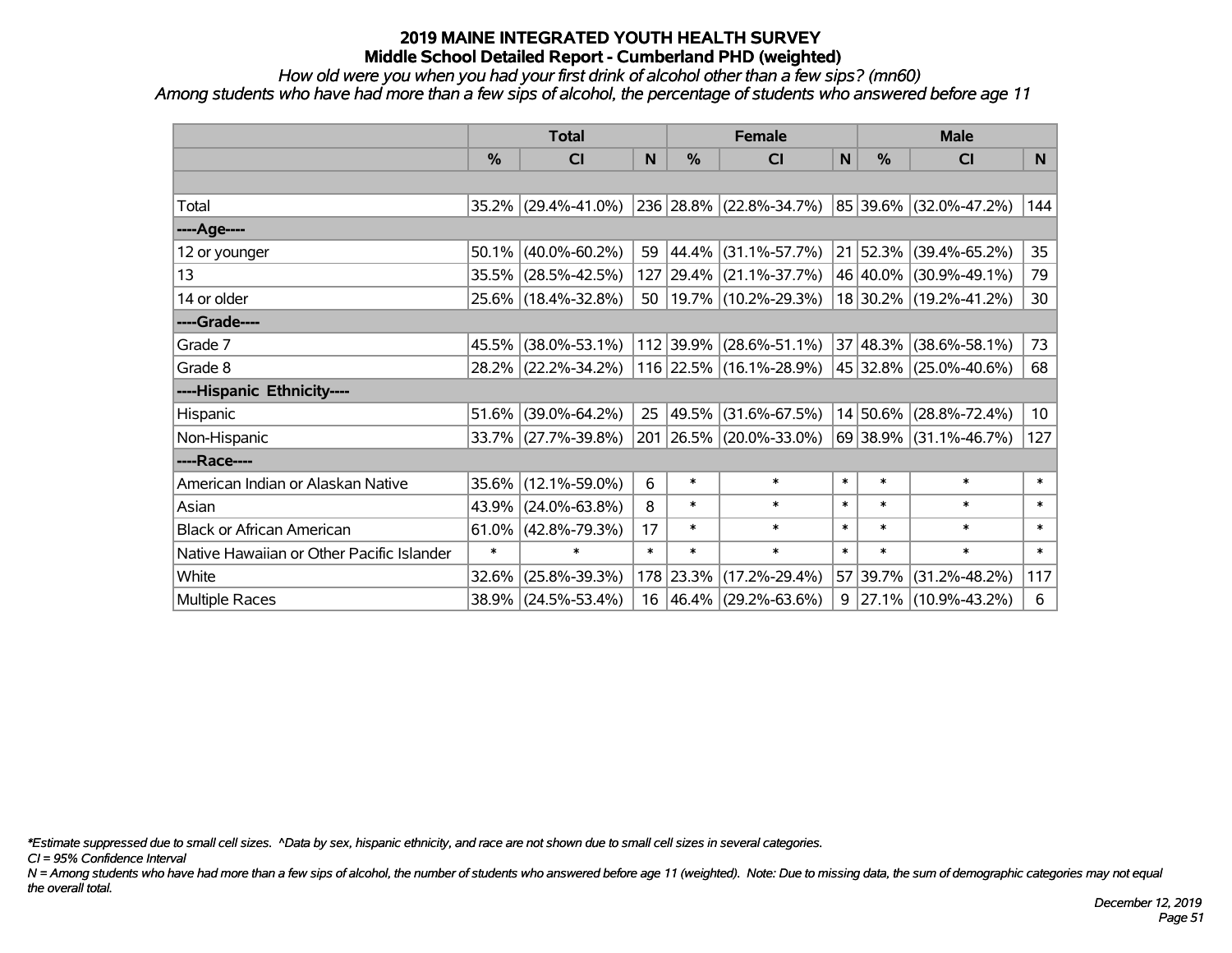### **2019 MAINE INTEGRATED YOUTH HEALTH SURVEY Middle School Detailed Report - Cumberland PHD (weighted)** *How old were you when you had your first drink of alcohol other than a few sips? (mn60\_2) Percentage of students who answered before age 11*

|                                           | <b>Total</b>  |                    | <b>Female</b> |        |                    | <b>Male</b> |         |                    |                 |
|-------------------------------------------|---------------|--------------------|---------------|--------|--------------------|-------------|---------|--------------------|-----------------|
|                                           | $\frac{0}{0}$ | <b>CI</b>          | N             | $\%$   | C <sub>1</sub>     | N           | %       | <b>CI</b>          | N.              |
|                                           |               |                    |               |        |                    |             |         |                    |                 |
| Total                                     | 4.6%          | $(3.7\% - 5.5\%)$  | 236           | 3.5%   | $(2.6\% - 4.3\%)$  |             | 85 5.5% | $(4.1\% - 7.0\%)$  | 144             |
| ----Age----                               |               |                    |               |        |                    |             |         |                    |                 |
| 12 or younger                             | 4.0%          | $(2.8\% - 5.1\%)$  | 59            | 2.8%   | $(1.8\% - 3.9\%)$  | 21          | 4.9%    | $(2.5\% - 7.2\%)$  | 35              |
| 13                                        | 5.0%          | $(3.9\% - 6.1\%)$  | 127           | 3.7%   | $(2.4\% - 5.0\%)$  |             | 46 6.1% | $(4.4\% - 7.9\%)$  | 79              |
| 14 or older                               | 4.6%          | $(2.9\% - 6.4\%)$  | 50            | 3.9%   | $(1.9\% - 5.8\%)$  |             | 18 5.1% | $(2.6\% - 7.6\%)$  | 30              |
| ----Grade----                             |               |                    |               |        |                    |             |         |                    |                 |
| Grade 7                                   | 4.4%          | $(3.3\% - 5.5\%)$  | 112           | 3.0%   | $(1.9\% - 4.1\%)$  |             | 37 5.7% | $(3.8\% - 7.5\%)$  | 73              |
| Grade 8                                   | 4.6%          | $(3.4\% - 5.9\%)$  | 116           | 3.7%   | $(2.4\% - 4.9\%)$  |             | 45 5.3% | $(3.6\% - 7.0\%)$  | 68              |
| ----Hispanic Ethnicity----                |               |                    |               |        |                    |             |         |                    |                 |
| Hispanic                                  | 11.7%         | $(7.1\% - 16.3\%)$ | 25            | 12.5%  | $(6.2\% - 18.9\%)$ |             | 14 9.7% | $(2.8\% - 16.6\%)$ | 10 <sup>1</sup> |
| Non-Hispanic                              | 4.3%          | $(3.4\% - 5.2\%)$  | 201           | 3.1%   | $(2.2\% - 3.9\%)$  |             | 69 5.4% | $(4.0\% - 6.7\%)$  | 127             |
| ----Race----                              |               |                    |               |        |                    |             |         |                    |                 |
| American Indian or Alaskan Native         | 6.7%          | $(2.7\% - 10.8\%)$ | 6             | $\ast$ | $\ast$             | $\ast$      | $\ast$  | $\ast$             | $\ast$          |
| Asian                                     | 5.5%          | $(3.0\% - 7.9\%)$  | 8             | $\ast$ | $\ast$             | $\ast$      | $\ast$  | $\ast$             | $\ast$          |
| <b>Black or African American</b>          | 7.5%          | $(3.7\% - 11.3\%)$ | 17            | 7.9%   | $(3.6\% - 12.1\%)$ |             | 10 7.1% | $(1.2\% - 13.1\%)$ | $\overline{7}$  |
| Native Hawaiian or Other Pacific Islander | $\ast$        | $\ast$             | $\ast$        | $\ast$ | $\ast$             | $\ast$      | $\ast$  | $\ast$             | $\ast$          |
| White                                     | 4.1%          | $(3.1\% - 5.2\%)$  | 178           | 2.8%   | $(2.0\% - 3.6\%)$  | 57          | 5.3%    | $(3.9\% - 6.7\%)$  | 117             |
| <b>Multiple Races</b>                     | 7.3%          | $(4.1\% - 10.5\%)$ | 16            | 7.5%   | $(3.2\% - 11.8\%)$ | 9           | 5.6%    | $(1.9\% - 9.4\%)$  | 6               |

*\*Estimate suppressed due to small cell sizes. ^Data by sex, hispanic ethnicity, and race are not shown due to small cell sizes in several categories.*

*CI = 95% Confidence Interval*

*N = Number of students who answered before age 11 (weighted). Note: Due to missing data, the sum of demographic categories may not equal the overall total.*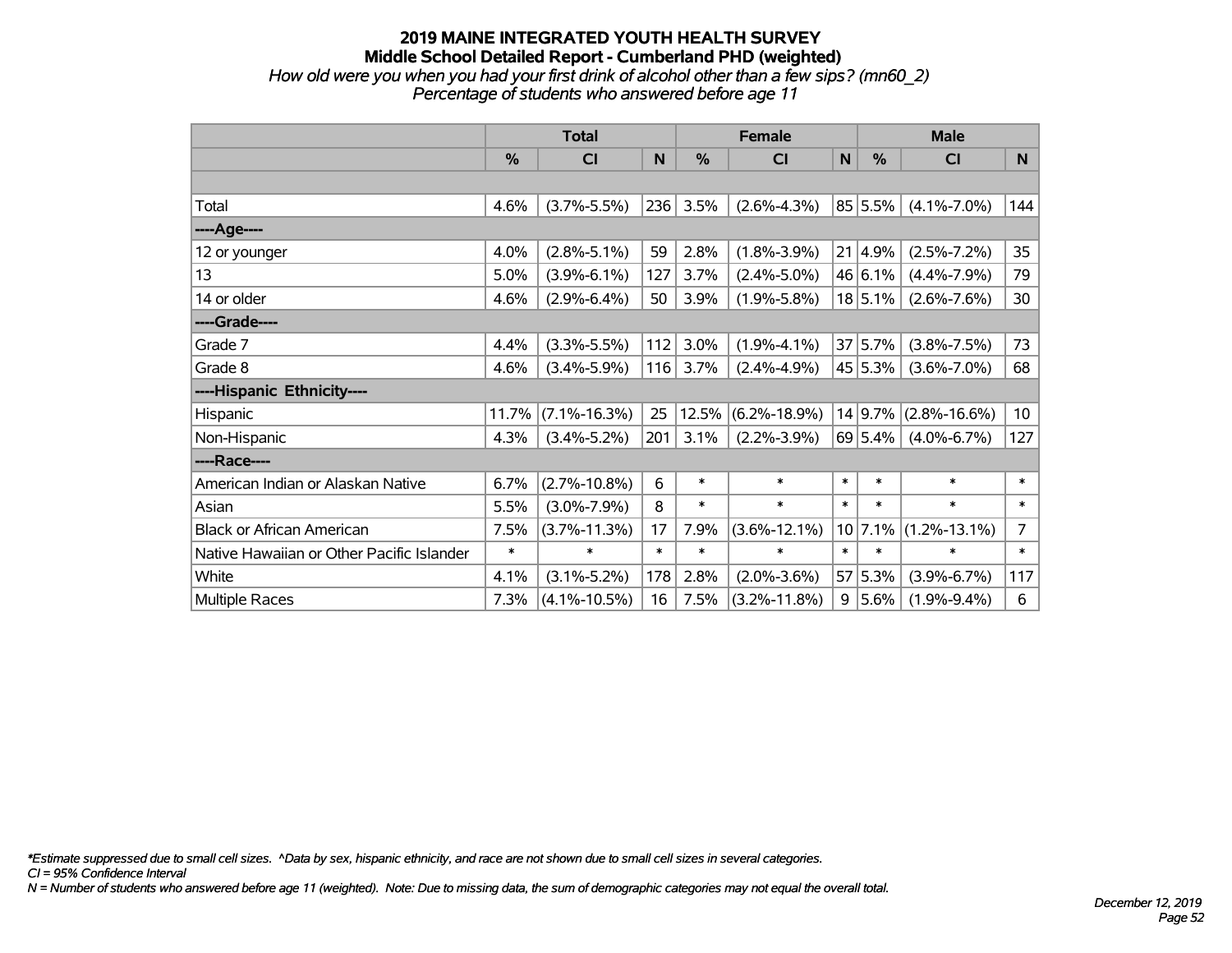### **2019 MAINE INTEGRATED YOUTH HEALTH SURVEY Middle School Detailed Report - Cumberland PHD (weighted)** *During the past 30 days, on how many days did you have at least one drink of alcohol? (mn61) Percentage of students who answered at least 1 day*

|                                           | <b>Total</b>  |                              | <b>Female</b> |                  |                          | <b>Male</b> |        |                        |        |
|-------------------------------------------|---------------|------------------------------|---------------|------------------|--------------------------|-------------|--------|------------------------|--------|
|                                           | $\frac{0}{0}$ | <b>CI</b>                    | N             | $\%$             | <b>CI</b>                | N           | $\%$   | <b>CI</b>              | N      |
|                                           |               |                              |               |                  |                          |             |        |                        |        |
| Total                                     |               | $3.4\%$ (2.8%-3.9%)          |               | $ 181 4.0\% $    | $(3.2\% - 4.8\%)$        |             |        | $103$ 2.7% (2.0%-3.4%) | 74     |
| ----Age----                               |               |                              |               |                  |                          |             |        |                        |        |
| 12 or younger                             |               | $1.5\%$ (0.8%-2.1%)          | 24            | 1.9%             | $(1.0\% - 2.7\%)$        | 15          |        | $0.8\%$ (0.1%-1.5%)    | 6      |
| 13                                        |               | $3.7\%$ (2.9%-4.5%)          | 99            | $ 4.3\%$         | $(3.2\% - 5.4\%)$        | 55          |        | $3.1\%$ (1.9%-4.2%)    | 42     |
| 14 or older                               |               | $5.3\%$ (3.8%-6.7%)          |               | 58 6.8%          | $(4.5\% - 9.1\%)$        | 33          |        | $4.2\%$ (2.6%-5.8%)    | 26     |
| ----Grade----                             |               |                              |               |                  |                          |             |        |                        |        |
| Grade 7                                   |               | $2.1\%$ (1.4%-2.8%)          | 57            | 2.4%             | $(1.5\% - 3.3\%)$        | 31          |        | $1.8\%$ (0.9%-2.7%)    | 25     |
| Grade 8                                   |               | $4.5\%$ (3.6%-5.4%) 117 5.5% |               |                  | $(4.1\% - 6.8\%)$        | 69          |        | $3.5\%$ (2.4%-4.5%)    | 46     |
| ----Hispanic Ethnicity----                |               |                              |               |                  |                          |             |        |                        |        |
| Hispanic                                  |               | $7.0\%$ (4.4%-9.6%)          |               |                  | $16 6.9\% $ (3.1%-10.6%) | 8           |        | $5.9\%$ (2.9%-9.0%)    | 6      |
| Non-Hispanic                              |               | $3.2\%$ (2.7%-3.7%)          |               | 157 3.9%         | $(3.0\% - 4.8\%)$        | 93          |        | $2.5\%$ (1.9%-3.1%)    | 63     |
| ----Race----                              |               |                              |               |                  |                          |             |        |                        |        |
| American Indian or Alaskan Native         | $\ast$        | $\ast$                       | $\ast$        | $\ast$           | $\ast$                   | $\ast$      | $\ast$ | $\ast$                 | $\ast$ |
| Asian                                     | 3.6%          | $(1.1\% - 6.2\%)$            | 6             | $\ast$           | $\ast$                   | $\ast$      | $\ast$ | $\ast$                 | $\ast$ |
| <b>Black or African American</b>          |               | $3.3\%$ (1.2%-5.5%)          | 9             | $\ast$           | $\ast$                   | $\ast$      | $\ast$ | $\ast$                 | $\ast$ |
| Native Hawaiian or Other Pacific Islander | $\ast$        | $\ast$                       | $\ast$        | $\ast$           | $\ast$                   | $\ast$      | $\ast$ | $\ast$                 | $\ast$ |
| White                                     | 3.2%          | $(2.7\% - 3.8\%)$            |               | $144 \mid 4.2\%$ | $(3.2\% - 5.1\%)$        | 88          | 2.3%   | $(1.7\% - 2.9\%)$      | 54     |
| Multiple Races                            |               | $5.6\%$ (3.3%-7.9%)          | 13            | 4.9%             | $(0.8\% - 9.1\%)$        | 6           |        | $5.5\%$ (1.2%-9.8%)    | 6      |

*\*Estimate suppressed due to small cell sizes. ^Data by sex, hispanic ethnicity, and race are not shown due to small cell sizes in several categories.*

*CI = 95% Confidence Interval*

*N = Number of students who answered at least 1 day (weighted). Note: Due to missing data, the sum of demographic categories may not equal the overall total.*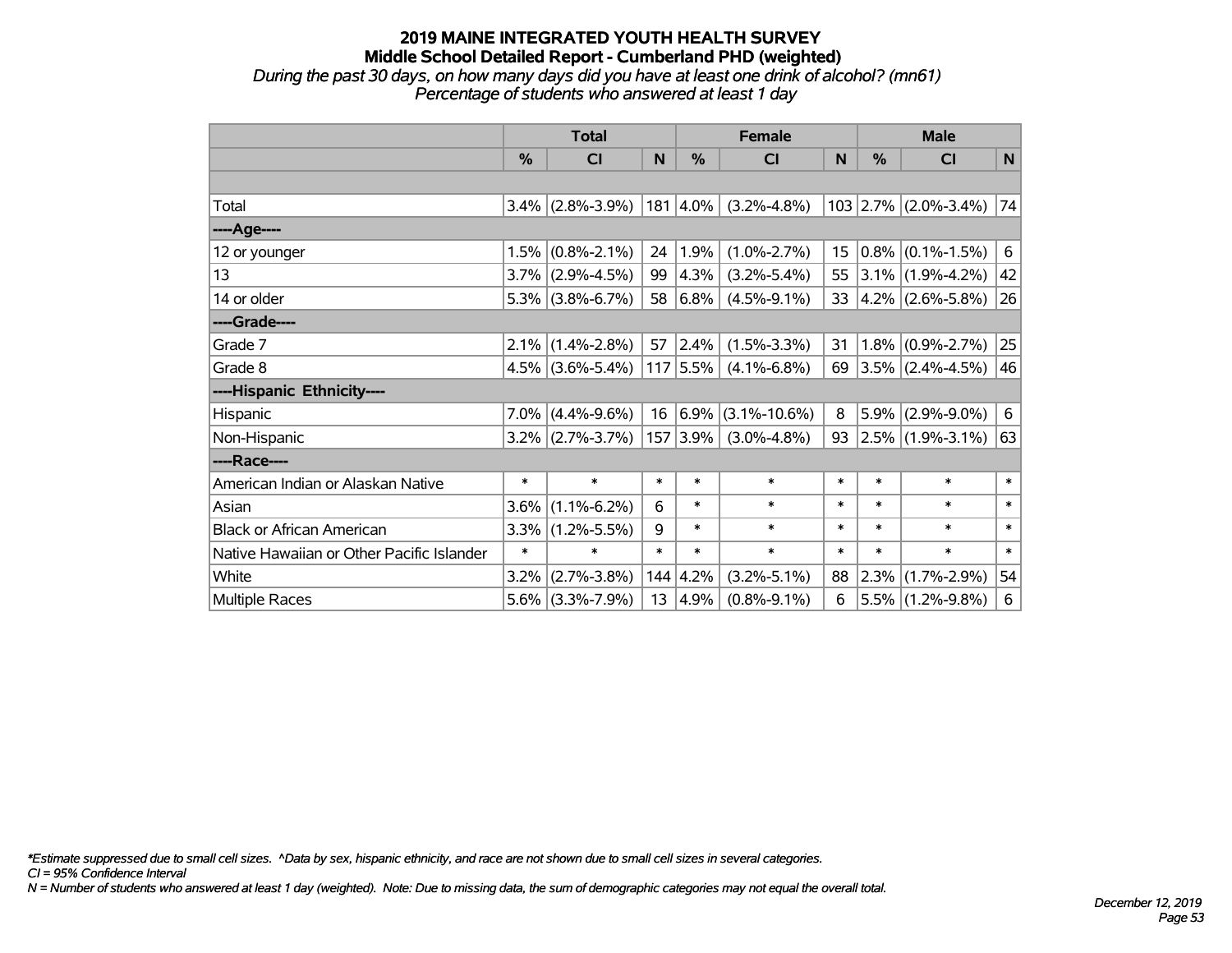*During the past 30 days, on how many days did you have 5 or more drinks of alcohol in a row, that is, within a couple of hours? (mn62a) Percentage of students who answered at least 1 day*

|                                           | <b>Total</b>  |                     |                 | <b>Female</b> |                                                 |        | <b>Male</b>   |                             |        |  |
|-------------------------------------------|---------------|---------------------|-----------------|---------------|-------------------------------------------------|--------|---------------|-----------------------------|--------|--|
|                                           | $\frac{0}{0}$ | <b>CI</b>           | N               | $\frac{0}{0}$ | <b>CI</b>                                       | N      | $\frac{0}{0}$ | <b>CI</b>                   | N.     |  |
|                                           |               |                     |                 |               |                                                 |        |               |                             |        |  |
| Total                                     | 1.2%          | $(0.8\% - 1.7\%)$   |                 |               | $ 68 1.5\% $ (1.0%-2.0%)                        |        |               | $ 41 0.8\% $ (0.4%-1.3%) 24 |        |  |
| ----Age----                               |               |                     |                 |               |                                                 |        |               |                             |        |  |
| 12 or younger                             | 0.7%          | $(0.3\% - 1.1\%)$   | 11              | $\ast$        | $\ast$                                          | $\ast$ | $\ast$        | $\ast$                      | $\ast$ |  |
| 13                                        | 1.2%          | $(0.6\% - 1.7\%)$   |                 | 33 1.4%       | $(0.8\% - 2.0\%)$                               |        | $19 0.9\% $   | $(0.3\% - 1.5\%)$           | 13     |  |
| 14 or older                               |               | $2.1\%$ (1.3%-2.9%) |                 |               | $24 2.9\% $ (1.6%-4.2%)                         |        |               | $14 1.5\% $ (0.4%-2.5%)     | 9      |  |
| ----Grade----                             |               |                     |                 |               |                                                 |        |               |                             |        |  |
| Grade 7                                   | 0.8%          | $(0.3\% - 1.2\%)$   |                 | $21 0.9\% $   | $(0.3\text{\textdegree}-1.5\text{\textdegree})$ |        |               | $12 0.6\% $ (0.0%-1.2%)     | 9      |  |
| Grade 8                                   |               | $1.6\%$ (0.9%-2.3%) |                 |               | 43   2.1%   (1.3%-2.8%)                         |        |               | $27 1.0\% $ (0.2%-1.7%)     | 13     |  |
| ----Hispanic Ethnicity----                |               |                     |                 |               |                                                 |        |               |                             |        |  |
| Hispanic                                  | 4.1%          | $(1.9\% - 6.3\%)$   | 10 <sup>1</sup> | $\ast$        | $\ast$                                          | $\ast$ | $\ast$        | $\ast$                      | $\ast$ |  |
| Non-Hispanic                              |               | $1.1\%$ (0.6%-1.6%) |                 | 56 1.4%       | $(0.8\% - 2.0\%)$                               |        |               | $34 0.8\% $ (0.3%-1.2%)     | 21     |  |
| ----Race----                              |               |                     |                 |               |                                                 |        |               |                             |        |  |
| American Indian or Alaskan Native         | $\ast$        | $\ast$              | $\ast$          | $\ast$        | $\ast$                                          | $\ast$ | $\ast$        | $\ast$                      | $\ast$ |  |
| Asian                                     | $\ast$        | $\ast$              | $\ast$          | $\ast$        | $\ast$                                          | $\ast$ | $\ast$        | $\ast$                      | $\ast$ |  |
| <b>Black or African American</b>          | $\ast$        | $\ast$              | $\ast$          | $\ast$        | $\ast$                                          | $\ast$ | $\ast$        | $\ast$                      | $\ast$ |  |
| Native Hawaiian or Other Pacific Islander | $\ast$        | $\ast$              | $\ast$          | $\ast$        | $\ast$                                          | $\ast$ | $\ast$        | $\ast$                      | $\ast$ |  |
| White                                     | 1.1%          | $(0.6\% - 1.6\%)$   | 52              | 1.5%          | $(0.9\% - 2.1\%)$                               |        | 32 0.7%       | $(0.2\% - 1.2\%)$           | 17     |  |
| Multiple Races                            | 3.2%          | $(0.9\% - 5.5\%)$   | 8               | $\ast$        | *                                               | $\ast$ | $\ast$        | $\ast$                      | $\ast$ |  |

*\*Estimate suppressed due to small cell sizes. ^Data by sex, hispanic ethnicity, and race are not shown due to small cell sizes in several categories.*

*CI = 95% Confidence Interval*

*N = Number of students who answered at least 1 day (weighted). Note: Due to missing data, the sum of demographic categories may not equal the overall total.*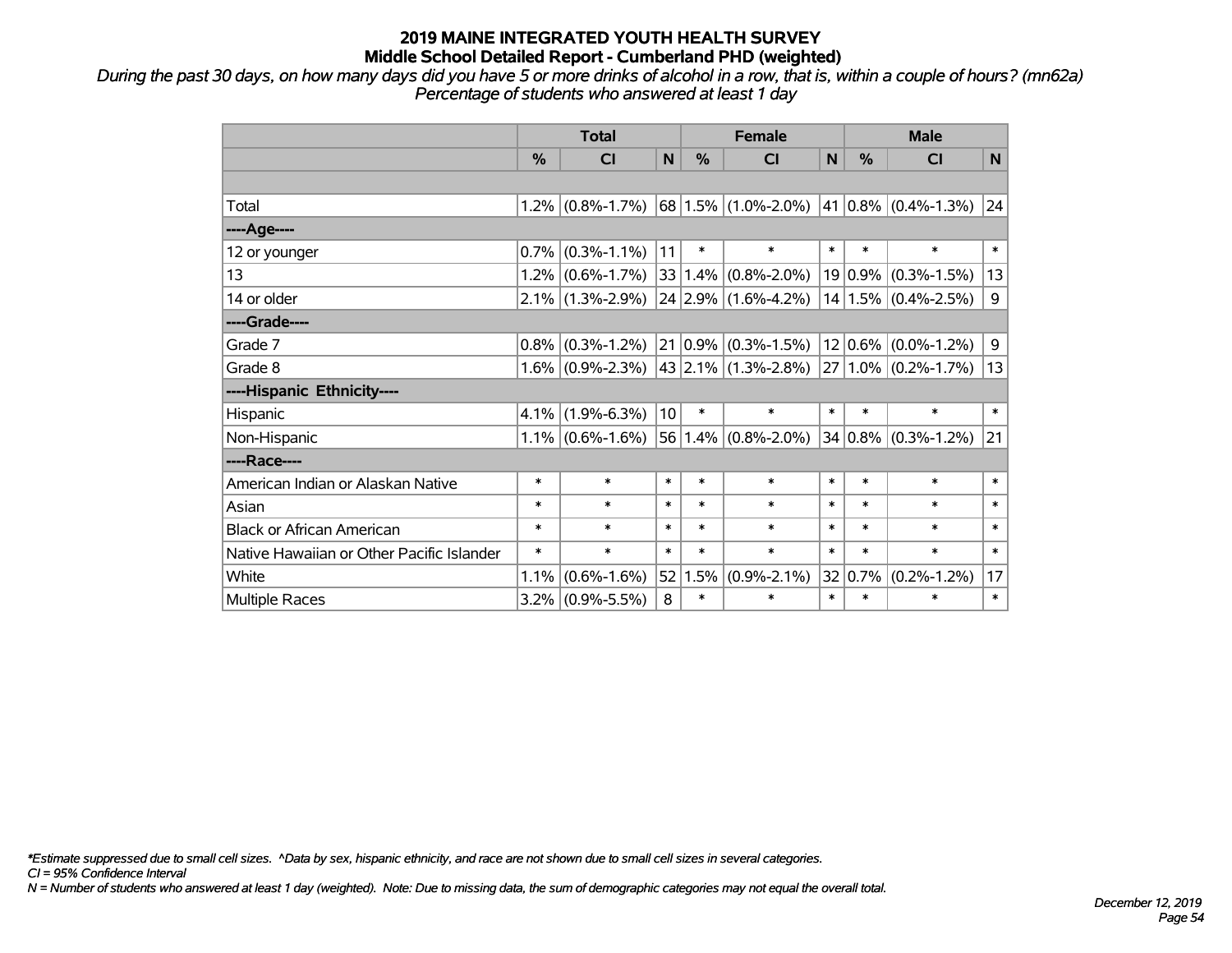*During the past 30 days, how did you usually get the alcohol you drank? (mn63b)*

*Among students who reported alcohol use during the past 30 days, the percentage of students who answered 'Someone gave it to me'*

|                                           | <b>Total</b> |                     |              | <b>Female</b> |                             |        | <b>Male</b>   |                            |              |
|-------------------------------------------|--------------|---------------------|--------------|---------------|-----------------------------|--------|---------------|----------------------------|--------------|
|                                           | %            | <b>CI</b>           | $\mathsf{N}$ | %             | <b>CI</b>                   | N      | %             | <b>CI</b>                  | $\mathsf{N}$ |
|                                           |              |                     |              |               |                             |        |               |                            |              |
| Total                                     | 21.4%        | $(13.8\% - 29.0\%)$ |              |               | $ 39 25.6\% $ (16.2%-35.0%) |        |               | $ 26 16.8\% $ (4.3%-29.2%) | 13           |
| ---- Age----                              |              |                     |              |               |                             |        |               |                            |              |
| 12 or younger                             | $\ast$       | $\ast$              | $\ast$       | $\ast$        | $\ast$                      | $\ast$ | $\ast$        | $\ast$                     | $\ast$       |
| 13                                        | 21.9%        | $(13.7\% - 30.1\%)$ |              | $22$ 23.3%    | $(14.0\% - 32.6\%)$         |        | 13 20.8%      | $(4.0\% - 37.6\%)$         | 9            |
| 14 or older                               | 21.4%        | $(8.0\% - 34.9\%)$  | 13           | $\ast$        | $\ast$                      | $\ast$ | $\ast$        | *                          | $\ast$       |
| ----Grade----                             |              |                     |              |               |                             |        |               |                            |              |
| Grade 7                                   | 15.2%        | $(6.2\% - 24.2\%)$  | 9            | $\ast$        | $\ast$                      | $\ast$ | $\ast$        | $\ast$                     | $\ast$       |
| Grade 8                                   | $25.6\%$     | $(15.8\% - 35.4\%)$ |              |               | 31 30.2% (17.3%-43.0%)      |        | $ 21 19.9\% $ | $(8.0\% - 31.8\%)$         | 10           |
| ----Hispanic Ethnicity----                |              |                     |              |               |                             |        |               |                            |              |
| Hispanic                                  | $\ast$       | $\ast$              | $\ast$       | $\ast$        | $\ast$                      | $\ast$ | $\ast$        | $\ast$                     | $\ast$       |
| Non-Hispanic                              | $22.6\%$     | $(15.2\% - 29.9\%)$ |              |               | 36 26.9% (17.4%-36.5%)      |        | $25 17.0\% $  | $(6.0\% - 28.0\%)$         | 11           |
| ----Race----                              |              |                     |              |               |                             |        |               |                            |              |
| American Indian or Alaskan Native         | $\ast$       | $\ast$              | $\ast$       | $\ast$        | $\ast$                      | $\ast$ | $\ast$        | $\ast$                     | $\ast$       |
| Asian                                     | $\ast$       | $\ast$              | $\ast$       | $\ast$        | $\ast$                      | $\ast$ | $\ast$        | $\ast$                     | $\ast$       |
| <b>Black or African American</b>          | $\ast$       | $\ast$              | $\ast$       | $\ast$        | $\ast$                      | $\ast$ | $\ast$        | $\ast$                     | $\ast$       |
| Native Hawaiian or Other Pacific Islander | $\ast$       | $\ast$              | $\ast$       | $\ast$        | $\ast$                      | $\ast$ | $\ast$        | $\ast$                     | $\ast$       |
| White                                     | 23.2%        | $(14.2\% - 32.3\%)$ |              | 34 27.1%      | $(15.9\% - 38.4\%)$         |        | 24 18.2%      | $(5.3\% - 31.0\%)$         | 11           |
| Multiple Races                            | $\ast$       | $\ast$              | $\ast$       | $\ast$        | $\ast$                      | $\ast$ | $\ast$        | *                          | $\ast$       |

*\*Estimate suppressed due to small cell sizes. ^Data by sex, hispanic ethnicity, and race are not shown due to small cell sizes in several categories.*

*CI = 95% Confidence Interval*

*N = Among students who reported alcohol use during the past 30 days, the number of students who answered 'Someone gave it to me' (weighted). Note: Due to missing data, the sum of demographic categories may not equal the overall total.*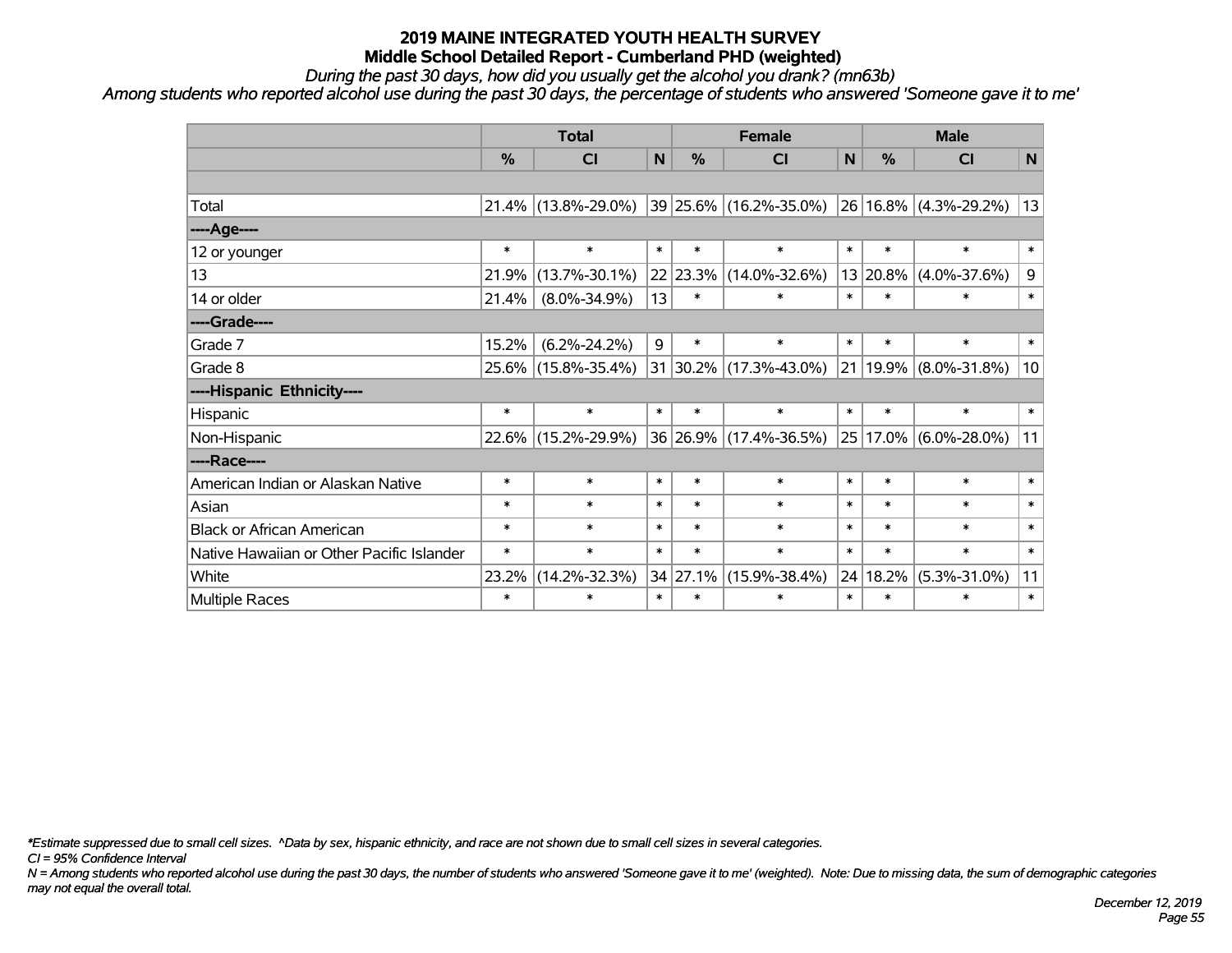# **2019 MAINE INTEGRATED YOUTH HEALTH SURVEY Middle School Detailed Report - Cumberland PHD (weighted)** *If you wanted to get some alcohol, how easy would it be for you to get some? (mn64) Percentage of students who answered 'Sort of easy' or 'Very easy'*

|                                           | <b>Total</b> |                     |        |               | <b>Female</b>                                                 |        | <b>Male</b> |                     |        |  |
|-------------------------------------------|--------------|---------------------|--------|---------------|---------------------------------------------------------------|--------|-------------|---------------------|--------|--|
|                                           | $\%$         | C <sub>l</sub>      | N      | $\frac{0}{0}$ | <b>CI</b>                                                     | N      | %           | CI                  | N      |  |
|                                           |              |                     |        |               |                                                               |        |             |                     |        |  |
| Total                                     |              | 39.4% (37.0%-41.8%) |        |               | $ 2,158 39.2\% $ (36.8%-41.5%) $ 1,020 39.5\% $ (36.5%-42.6%) |        |             |                     | 1,115  |  |
| ----Age----                               |              |                     |        |               |                                                               |        |             |                     |        |  |
| 12 or younger                             | 33.0%        | $(29.3\% - 36.8\%)$ | 528    | 30.3%         | $(25.6\% - 34.9\%)$                                           | 241    | 35.8%       | $(31.5\% - 40.1\%)$ | 281    |  |
| 13                                        |              | 40.9% (38.4%-43.5%) | 1,121  |               | 41.9% (39.0%-44.9%)                                           | 552    | $39.8\%$    | $(36.2\% - 43.3\%)$ | 559    |  |
| 14 or older                               |              | 44.7% (41.8%-47.7%) | 505    |               | 46.0% (41.0%-51.0%)                                           | 226    |             | 43.7% (40.0%-47.3%) | 275    |  |
| ----Grade----                             |              |                     |        |               |                                                               |        |             |                     |        |  |
| Grade 7                                   | 35.3%        | $(32.4\% - 38.2\%)$ | 964    |               | 33.6% (29.9%-37.3%)                                           | 431    | 36.7%       | $(33.3\% - 40.2\%)$ | 523    |  |
| Grade 8                                   |              | 43.6% (41.0%-46.2%) |        |               | 1,164 44.7% (40.8%-48.6%)                                     | 576    |             | 42.4% (39.0%-45.7%) | 577    |  |
| ----Hispanic Ethnicity----                |              |                     |        |               |                                                               |        |             |                     |        |  |
| Hispanic                                  | 40.8%        | $(34.0\% - 47.6\%)$ | 95     | 43.7%         | $(35.1\% - 52.2\%)$                                           | 53     | 36.3%       | $(26.3\% - 46.3\%)$ | 38     |  |
| Non-Hispanic                              |              | 40.0% (37.5%-42.5%) | 1,997  |               | 39.4% (36.9%-41.8%)                                           | 940    | $ 40.5\% $  | $(37.4\% - 43.5\%)$ | 1,039  |  |
| ----Race----                              |              |                     |        |               |                                                               |        |             |                     |        |  |
| American Indian or Alaskan Native         | 30.1%        | $(24.3\% - 36.0\%)$ | 30     |               | 32.9% (15.2%-50.5%)                                           | 13     | 28.9%       | $(22.3\% - 35.4\%)$ | 17     |  |
| Asian                                     | 36.0%        | $(29.6\% - 42.4\%)$ | 57     | 37.3%         | $(30.1\% - 44.4\%)$                                           | 28     | 33.9%       | $(25.5\% - 42.3\%)$ | 27     |  |
| <b>Black or African American</b>          | 23.9%        | $(19.0\% - 28.7\%)$ | 62     |               | 24.3% (14.6%-33.9%)                                           | 34     | $23.8\%$    | $(18.7\% - 28.8\%)$ | 28     |  |
| Native Hawaiian or Other Pacific Islander | $\ast$       | $\ast$              | $\ast$ | $\ast$        | $\ast$                                                        | $\ast$ | $\ast$      | $\ast$              | $\ast$ |  |
| White                                     | 40.8%        | $(38.2\% - 43.3\%)$ | 1,855  | $ 40.7\% $    | $(37.9\% - 43.5\%)$                                           | 871    | 40.8%       | $(37.6\% - 44.1\%)$ | 970    |  |
| Multiple Races                            |              | 45.9% (39.3%-52.4%) | 108    |               | 43.3% (33.3%-53.3%)                                           | 53     | $ 47.9\% $  | $(39.8\% - 55.9\%)$ | 53     |  |

*\*Estimate suppressed due to small cell sizes. ^Data by sex, hispanic ethnicity, and race are not shown due to small cell sizes in several categories.*

*CI = 95% Confidence Interval*

*N = Number of students who answered 'Sort of easy' or 'Very easy' (weighted). Note: Due to missing data, the sum of demographic categories may not equal the overall total.*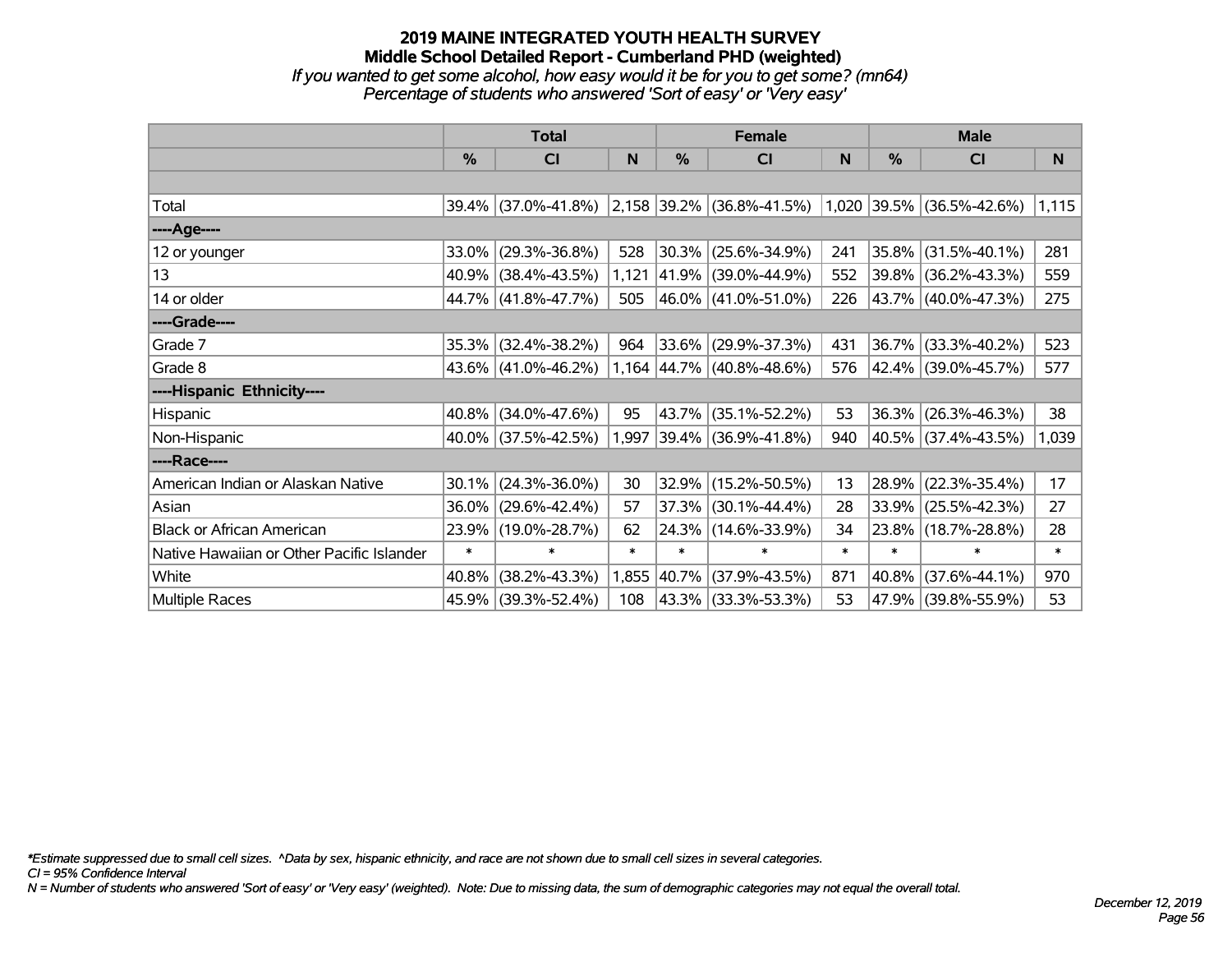*If you drank some alcohol without your parents' permission, would you be caught by your parents? (mn66) Percentage of students who answered 'Probably not' or 'Definitely not'*

|                                           | <b>Total</b>  |                     |        |        | <b>Female</b>               |                | <b>Male</b>   |                             |        |  |
|-------------------------------------------|---------------|---------------------|--------|--------|-----------------------------|----------------|---------------|-----------------------------|--------|--|
|                                           | $\frac{0}{0}$ | CI                  | N      | $\%$   | CI                          | N              | $\frac{0}{0}$ | <b>CI</b>                   | N      |  |
|                                           |               |                     |        |        |                             |                |               |                             |        |  |
| Total                                     |               | 23.5% (21.5%-25.5%) |        |        | $1,299$ 23.0% (20.3%-25.6%) |                |               | 605 23.9% (21.7%-26.1%)     | 678    |  |
| ----Age----                               |               |                     |        |        |                             |                |               |                             |        |  |
| 12 or younger                             | 17.3%         | $(14.8\% - 19.8\%)$ | 277    | 16.0%  | $(13.3\% - 18.7\%)$         |                |               | 128   18.7%   (15.3%-22.0%) | 147    |  |
| 13                                        |               | 24.7% (22.4%-27.0%) | 683    | 24.0%  | $(20.8\% - 27.2\%)$         |                |               | 319 25.3% (22.9%-27.6%)     | 357    |  |
| 14 or older                               |               | 29.4% (26.6%-32.1%) | 335    |        | $ 31.6\% $ (27.6%-35.5%)    |                |               | 158 27.5% (24.6%-30.5%)     | 174    |  |
| ----Grade----                             |               |                     |        |        |                             |                |               |                             |        |  |
| Grade 7                                   |               | 19.7% (17.4%-22.0%) | 541    |        | 18.2% (15.8%-20.7%)         |                |               | 236 21.0% (18.0%-24.0%)     | 299    |  |
| Grade 8                                   |               | 27.4% (24.9%-29.8%) | 739    |        | 27.7% (24.0%-31.5%)         |                |               | 363 26.9% (24.3%-29.5%)     | 369    |  |
| ----Hispanic Ethnicity----                |               |                     |        |        |                             |                |               |                             |        |  |
| Hispanic                                  | 28.4%         | $(24.8\% - 32.0\%)$ | 68     | 31.0%  | $(24.8\% - 37.1\%)$         | 39             |               | $ 24.6\% $ (18.9%-30.4%)    | 27     |  |
| Non-Hispanic                              |               | 23.4% (21.4%-25.4%) |        |        | 1,176 22.6% (20.0%-25.1%)   |                |               | 544 24.1% (21.9%-26.3%)     | 622    |  |
| ----Race----                              |               |                     |        |        |                             |                |               |                             |        |  |
| American Indian or Alaskan Native         |               | 24.3% (16.7%-31.9%) | 24     | 19.2%  | $(6.3\% - 32.2\%)$          | $\overline{7}$ |               | 27.8% (16.0%-39.7%)         | 17     |  |
| Asian                                     |               | 22.6% (17.6%-27.6%) | 37     | 21.6%  | $(12.2\% - 31.1\%)$         | 17             | $21.8\%$      | $(12.9\% - 30.7\%)$         | 18     |  |
| <b>Black or African American</b>          | 21.0%         | $(14.9\% - 27.1\%)$ | 56     | 18.6%  | $(10.9\% - 26.3\%)$         | 28             |               | 24.3% (18.9%-29.8%)         | 28     |  |
| Native Hawaiian or Other Pacific Islander | $\ast$        | $\ast$              | $\ast$ | $\ast$ | $\ast$                      | $\ast$         | $\ast$        | $\ast$                      | $\ast$ |  |
| White                                     | 23.1%         | $(21.3\% - 25.0\%)$ | 1,058  | 22.4%  | $(19.8\% - 25.0\%)$         |                | 483 23.8%     | $(21.9\% - 25.7\%)$         | 568    |  |
| Multiple Races                            |               | 32.6% (26.2%-39.0%) | 77     |        | 36.4% (27.0%-45.8%)         | 45             |               | $ 27.3\% $ (20.3%-34.4%)    | 31     |  |

*\*Estimate suppressed due to small cell sizes. ^Data by sex, hispanic ethnicity, and race are not shown due to small cell sizes in several categories.*

*CI = 95% Confidence Interval*

*N = Number of students who answered 'Probably not' or 'Definitely not' (weighted). Note: Due to missing data, the sum of demographic categories may not equal the overall total.*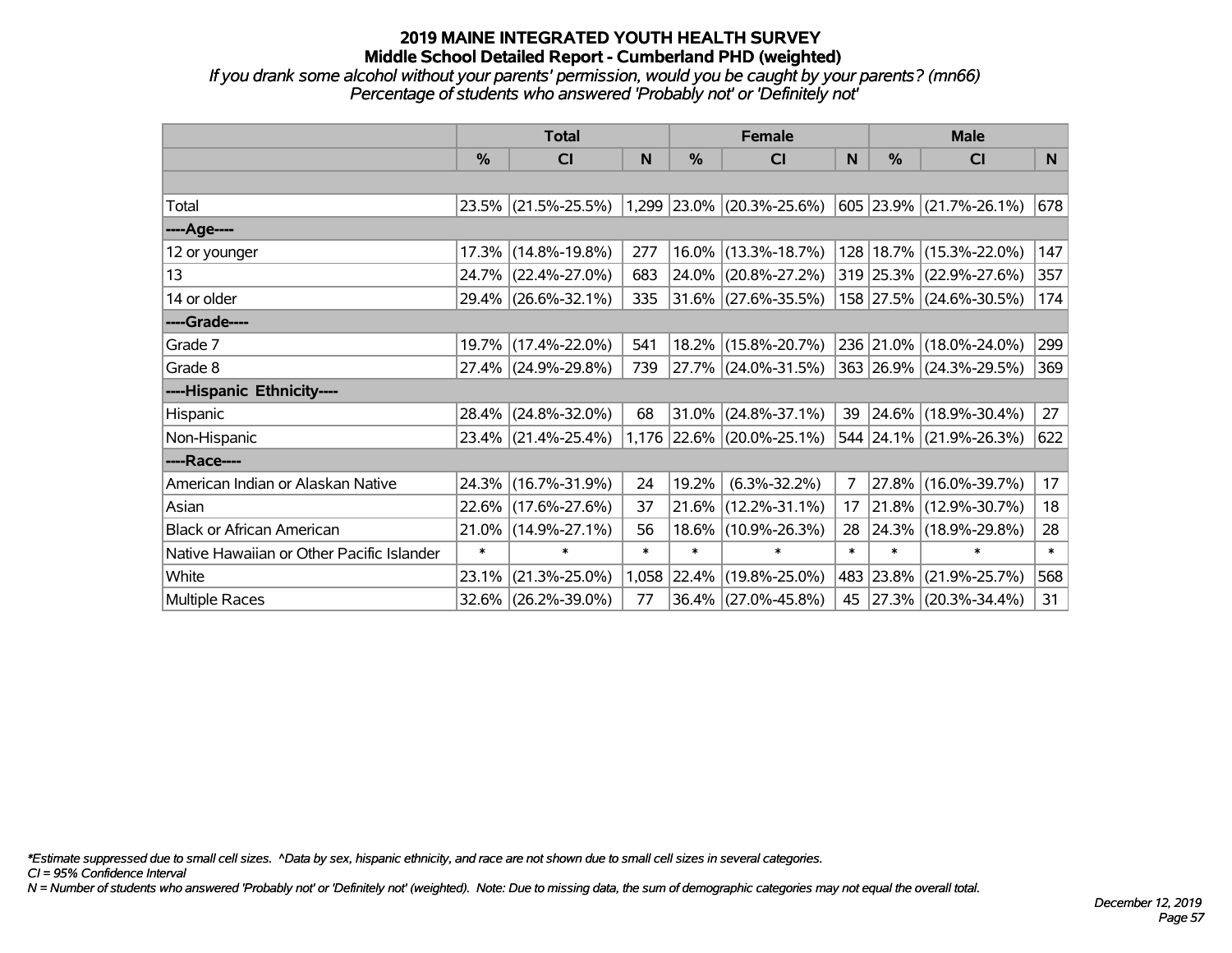*How much do you think people risk harming themselves (physically or in other ways) if they have 1 or 2 drinks of an alcoholic beverage nearly every day? (mn67b)*

*Percentage of students who answered 'No risk' or 'Slight risk'*

|                                           | <b>Total</b> |                        |       | <b>Female</b> |                           | <b>Male</b>     |           |                         |        |
|-------------------------------------------|--------------|------------------------|-------|---------------|---------------------------|-----------------|-----------|-------------------------|--------|
|                                           | %            | CI                     | N     | %             | <b>CI</b>                 | N               | %         | <b>CI</b>               | N      |
|                                           |              |                        |       |               |                           |                 |           |                         |        |
| Total                                     |              | $31.7\%$ (28.6%-34.8%) |       |               | 1,742 28.2% (24.5%-31.9%) |                 |           | 737 34.5% (31.0%-37.9%) | 969    |
| ----Age----                               |              |                        |       |               |                           |                 |           |                         |        |
| 12 or younger                             | 31.2%        | $(27.4\% - 35.0\%)$    | 501   | $26.7\%$      | $(22.3\% - 31.1\%)$       |                 | 215 35.1% | $(29.1\% - 41.2\%)$     | 272    |
| 13                                        |              | 32.8% (29.0%-36.5%)    | 908   |               | $29.2\%$ (24.2%-34.2%)    |                 |           | 384 35.8% (31.2%-40.3%) | 512    |
| 14 or older                               |              | 29.4% (25.8%-33.0%)    | 324   |               | 28.3% (23.3%-33.2%)       |                 |           | 138 30.0% (24.9%-35.2%) | 180    |
| ----Grade----                             |              |                        |       |               |                           |                 |           |                         |        |
| Grade 7                                   | 32.1%        | $(28.0\% - 36.2\%)$    | 878   | 27.5%         | $(23.0\% - 32.1\%)$       |                 | 356 35.6% | $(30.7\% - 40.5\%)$     | 503    |
| Grade 8                                   |              | $31.0\%$ (28.0%-34.1%) | 831   |               | 28.6% (24.7%-32.4%)       |                 |           | 368 33.3% (29.7%-37.0%) | 454    |
| ----Hispanic Ethnicity----                |              |                        |       |               |                           |                 |           |                         |        |
| Hispanic                                  | 29.5%        | $(22.6\% - 36.3\%)$    | 73    |               | 26.9% (18.9%-35.0%)       | 33              | 31.8%     | $(22.4\% - 41.3\%)$     | 37     |
| Non-Hispanic                              |              | 31.4% (28.3%-34.6%)    |       |               | 1,569 28.0% (24.1%-31.9%) |                 |           | 666 34.3% (30.9%-37.8%) | 878    |
| ----Race----                              |              |                        |       |               |                           |                 |           |                         |        |
| American Indian or Alaskan Native         |              | $31.3\%$ (19.2%-43.3%) | 25    | 32.4%         | $(10.9\% - 54.0\%)$       | 10 <sup>°</sup> | 30.5%     | $(19.5\% - 41.5\%)$     | 15     |
| Asian                                     |              | 17.5% (11.4%-23.6%)    | 25    | 17.4%         | $(8.1\% - 26.7\%)$        | 11              | 15.2%     | $(5.3\% - 25.1\%)$      | 11     |
| <b>Black or African American</b>          | 32.2%        | $(25.3\% - 39.2\%)$    | 83    | 31.0%         | $(21.5\% - 40.5\%)$       | 46              | 34.4%     | $(21.6\% - 47.3\%)$     | 37     |
| Native Hawaiian or Other Pacific Islander | 45.0%        | $(16.4\% - 73.7\%)$    | 9     | $\ast$        | $\ast$                    | $\ast$          | $\ast$    | $\ast$                  | $\ast$ |
| White                                     | 32.0%        | $(28.4\% - 35.6\%)$    | 1,465 | 28.5%         | $(23.9\% - 33.2\%)$       | 613             | 34.9%     | $(30.9\% - 38.9\%)$     | 831    |
| <b>Multiple Races</b>                     |              | 32.2% (26.1%-38.3%)    | 81    |               | 24.9% (16.3%-33.6%)       | 32              |           | 39.7% (29.2%-50.1%)     | 47     |

*\*Estimate suppressed due to small cell sizes. ^Data by sex, hispanic ethnicity, and race are not shown due to small cell sizes in several categories.*

*CI = 95% Confidence Interval*

*N = Number of students who answered 'No risk' or 'Slight risk' (weighted). Note: Due to missing data, the sum of demographic categories may not equal the overall total.*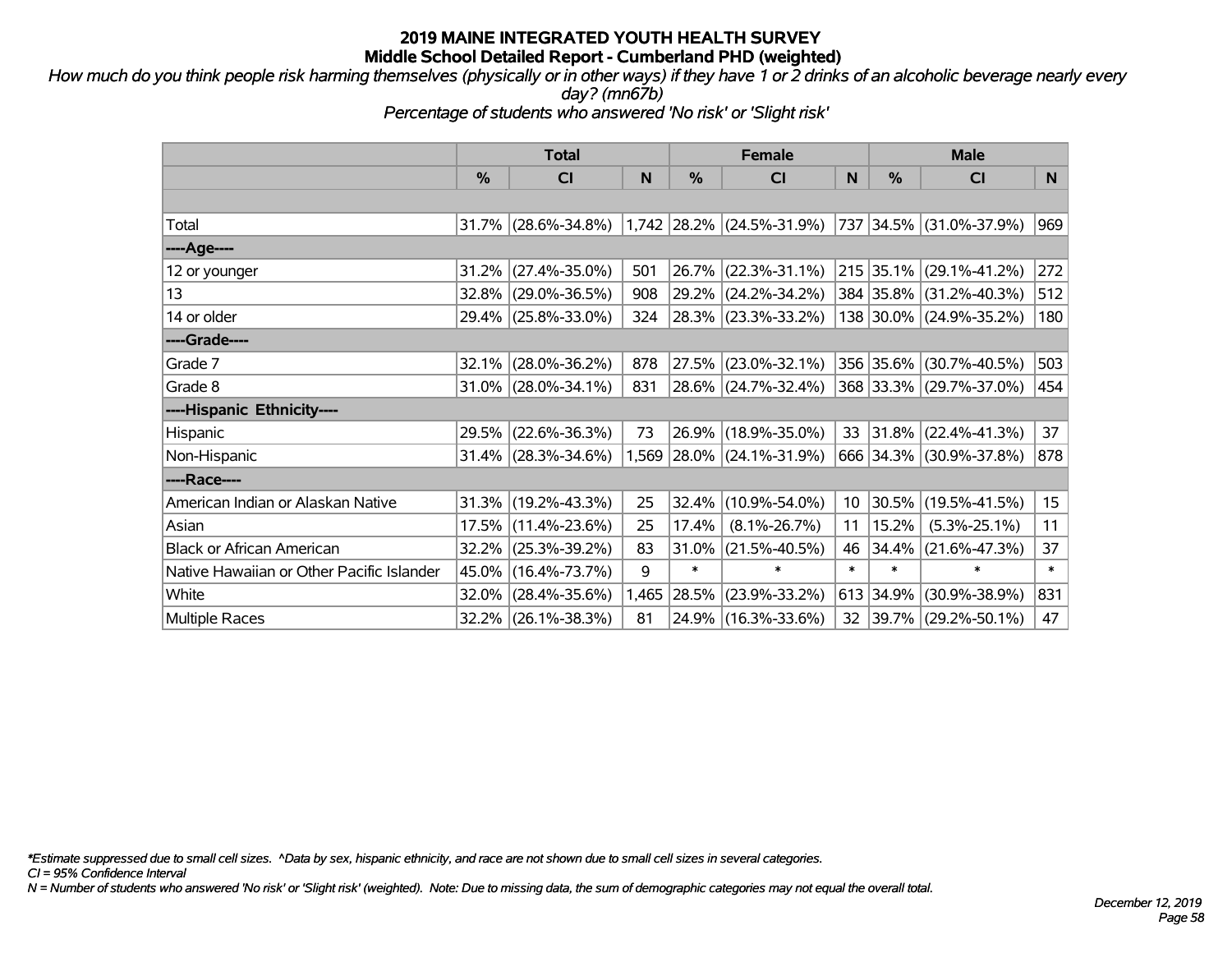*How much do you think people risk harming themselves (physically or in other ways) if they have 5 or more drinks of an alcoholic beverage in a row once or twice a week? (mn68b)*

*Percentage of students who answered 'No risk' or 'Slight risk'*

|                                           | <b>Total</b> |                       |        | <b>Female</b> |                        | <b>Male</b> |           |                        |        |
|-------------------------------------------|--------------|-----------------------|--------|---------------|------------------------|-------------|-----------|------------------------|--------|
|                                           | %            | <b>CI</b>             | N      | %             | <b>CI</b>              | N           | %         | <b>CI</b>              | N.     |
|                                           |              |                       |        |               |                        |             |           |                        |        |
| Total                                     |              | $10.9\%$ (9.1%-12.6%) |        |               | 591 10.1% (7.6%-12.6%) |             |           | 260 11.3% (9.4%-13.3%) | 315    |
| ----Age----                               |              |                       |        |               |                        |             |           |                        |        |
| 12 or younger                             | 10.7%        | $(8.3\% - 13.1\%)$    |        | 169 10.4%     | $(7.3\% - 13.5\%)$     | 82          | 10.8%     | $(7.2\% - 14.4\%)$     | 83     |
| 13                                        |              | $11.2\%$ (9.0%-13.4%) |        | 307 10.6%     | $(7.3\% - 13.9\%)$     | 138         |           | $11.8\%$ (9.6%-14.0%)  | 167    |
| 14 or older                               | $9.6\%$      | $(7.3\% - 11.9\%)$    |        | $106$ 8.4%    | $(5.4\% - 11.4\%)$     | 41          |           | $10.6\%$ (6.8%-14.3%)  | 64     |
| ----Grade----                             |              |                       |        |               |                        |             |           |                        |        |
| Grade 7                                   | 11.6%        | $(8.9\% - 14.2\%)$    |        | 311 12.3%     | $(8.2\% - 16.4\%)$     |             | 155 11.0% | $(8.3\% - 13.6\%)$     | 152    |
| Grade 8                                   | 9.6%         | $(7.9\% - 11.2\%)$    | 256    | $8.0\%$       | $(6.0\% - 10.0\%)$     |             |           | 103 11.1% (8.6%-13.7%) | 151    |
| ----Hispanic Ethnicity----                |              |                       |        |               |                        |             |           |                        |        |
| Hispanic                                  | 14.9%        | $(5.9\% - 23.8\%)$    | 37     | 14.7%         | $(5.1\% - 24.4\%)$     | 18          | 11.9%     | $(0.8\% - 23.0\%)$     | 14     |
| Non-Hispanic                              |              | $10.6\%$ (8.8%-12.4%) | 524    | 9.9%          | $(7.4\% - 12.4\%)$     |             |           | 232 11.2% (9.2%-13.3%) | 286    |
| ----Race----                              |              |                       |        |               |                        |             |           |                        |        |
| American Indian or Alaskan Native         | 10.4%        | $(0.0\% - 23.0\%)$    | 8      | $\ast$        | $\ast$                 | *           | $\ast$    | $\ast$                 | $\ast$ |
| Asian                                     | 6.8%         | $(3.0\% - 10.7\%)$    | 10     | $\ast$        | $\ast$                 | $\ast$      | $\ast$    | $\ast$                 | $\ast$ |
| <b>Black or African American</b>          | 14.5%        | $(7.9\% - 21.2\%)$    | 36     | 17.3%         | $(7.8\% - 26.9\%)$     | 25          | 10.8%     | $(4.3\% - 17.3\%)$     | 11     |
| Native Hawaiian or Other Pacific Islander | $\ast$       | $\ast$                | $\ast$ | $\ast$        | $\ast$                 | $\ast$      | $\ast$    | $\ast$                 | $\ast$ |
| White                                     | 10.3%        | $(8.5\% - 12.1\%)$    | 467    | 9.3%          | $(6.9\% - 11.7\%)$     | 197         | 11.1%     | $(9.0\% - 13.2\%)$     | 263    |
| <b>Multiple Races</b>                     |              | 14.0% (7.3%-20.6%)    | 35     | 12.6%         | $(3.3\% - 22.0\%)$     | 16          |           | $14.3\%$ (7.4%-21.3%)  | 17     |

*\*Estimate suppressed due to small cell sizes. ^Data by sex, hispanic ethnicity, and race are not shown due to small cell sizes in several categories.*

*CI = 95% Confidence Interval*

*N = Number of students who answered 'No risk' or 'Slight risk' (weighted). Note: Due to missing data, the sum of demographic categories may not equal the overall total.*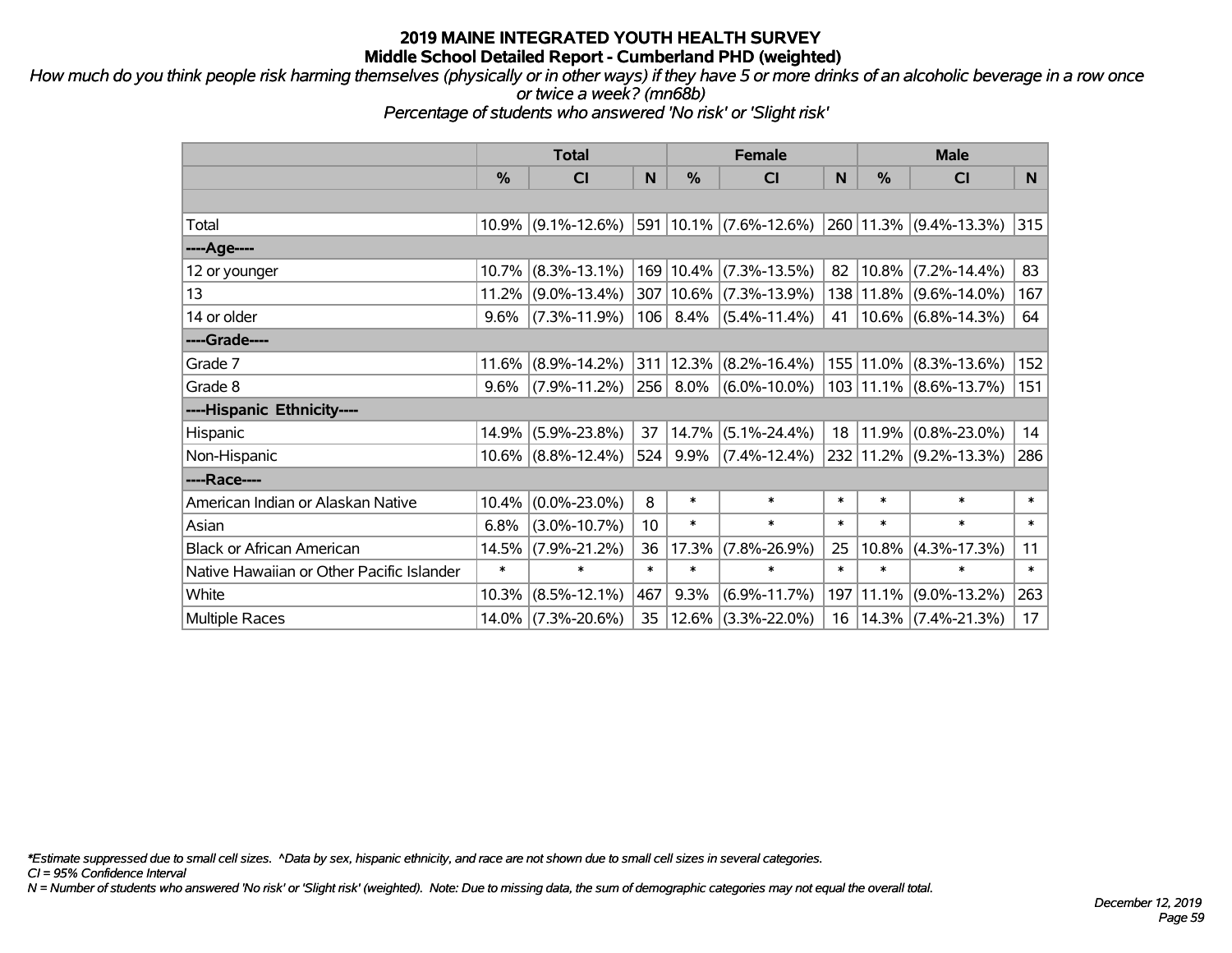# **2019 MAINE INTEGRATED YOUTH HEALTH SURVEY Middle School Detailed Report - Cumberland PHD (weighted)** *If a kid drank some alcohol in your neighborhood, would he or she be caught by the police? (mn69)*

*Percentage of students who answered 'Probably not' or 'Definitely not'*

|                                           | <b>Total</b> |                        |       |             | <b>Female</b>                |        | <b>Male</b>   |                             |        |  |
|-------------------------------------------|--------------|------------------------|-------|-------------|------------------------------|--------|---------------|-----------------------------|--------|--|
|                                           | $\%$         | CI                     | N     | %           | CI                           | N      | $\frac{0}{0}$ | CI                          | N      |  |
|                                           |              |                        |       |             |                              |        |               |                             |        |  |
| Total                                     | 59.5%        | $(56.1\% - 62.8\%)$    | 3,231 |             | $ 59.7\% $ (55.9%-63.5%)     |        |               | $1,538$ 59.3% (54.8%-63.8%) | 1,649  |  |
| ----Age----                               |              |                        |       |             |                              |        |               |                             |        |  |
| 12 or younger                             | 52.3%        | $(47.9\% - 56.7\%)$    | 824   | 52.3%       | $(46.3\% - 58.2\%)$          | 413    |               | 52.7% (47.3%-58.0%)         | 400    |  |
| 13                                        | 60.9%        | $(56.4\% - 65.4\%)$    |       |             | $1,674$ 61.1% (55.7%-66.4%)  | 794    |               | $60.4\%$ (54.3%-66.5%)      | 860    |  |
| 14 or older                               |              | $66.6\%$ (63.8%-69.4%) | 726   |             | $ 67.9\%  (63.6\% - 72.2\%)$ | 328    |               | 65.7% (61.2%-70.3%)         | 389    |  |
| ----Grade----                             |              |                        |       |             |                              |        |               |                             |        |  |
| Grade 7                                   | 52.2%        | $(47.9\% - 56.5\%)$    |       | 1,404 51.6% | $(46.8\% - 56.5\%)$          | 654    |               | $52.6\%$ (46.4%-58.8%)      | 734    |  |
| Grade 8                                   |              | 66.8% (63.7%-69.9%)    |       |             | 1,778 67.7% (63.8%-71.6%)    | 869    |               | $65.9\%$ (62.7%-69.2%)      | 889    |  |
| ----Hispanic Ethnicity----                |              |                        |       |             |                              |        |               |                             |        |  |
| Hispanic                                  | 52.6%        | $(45.8\% - 59.5\%)$    | 129   | 51.5%       | $(36.0\% - 67.1\%)$          | 64     |               | $52.7\%$ (43.4%-62.0%)      | 58     |  |
| Non-Hispanic                              |              | $60.1\%$ (56.4%-63.8%) |       |             | 2,965 60.2% (55.8%-64.6%)    |        |               | $1,412$ 60.1% (55.5%-64.6%) | 1,523  |  |
| ----Race----                              |              |                        |       |             |                              |        |               |                             |        |  |
| American Indian or Alaskan Native         | 67.5%        | $(54.6\% - 80.4\%)$    | 52    | 63.5%       | $(39.8\% - 87.1\%)$          | 20     |               | 70.3% (54.7%-85.8%)         | 32     |  |
| Asian                                     | 52.7%        | $(40.4\% - 64.9\%)$    | 77    | 53.5%       | $(30.5\% - 76.5\%)$          | 36     |               | $53.1\%$ (39.3%-66.9%)      | 38     |  |
| <b>Black or African American</b>          | 53.1%        | $(42.6\% - 63.5\%)$    | 130   | $ 52.7\% $  | $(40.0\% - 65.4\%)$          | 76     |               | $54.5\%$ (43.7%-65.3%)      | 54     |  |
| Native Hawaiian or Other Pacific Islander | 46.5%        | $(14.1\% - 79.0\%)$    | 10    | $\ast$      | $\ast$                       | $\ast$ | $\ast$        | $\ast$                      | $\ast$ |  |
| White                                     | 59.8%        | $(55.9\% - 63.7\%)$    | 2,703 | 60.1%       | $(55.8\% - 64.4\%)$          | 1,270  | $59.6\%$      | $(54.3\% - 64.9\%)$         | 1,405  |  |
| <b>Multiple Races</b>                     |              | 65.7% (57.1%-74.3%)    | 165   |             | 65.2% (52.7%-77.7%)          | 83     |               | $65.3\%$ (54.3%-76.3%)      | 78     |  |

*\*Estimate suppressed due to small cell sizes. ^Data by sex, hispanic ethnicity, and race are not shown due to small cell sizes in several categories.*

*CI = 95% Confidence Interval*

*N = Number of students who answered 'Probably not' or 'Definitely not' (weighted). Note: Due to missing data, the sum of demographic categories may not equal the overall total.*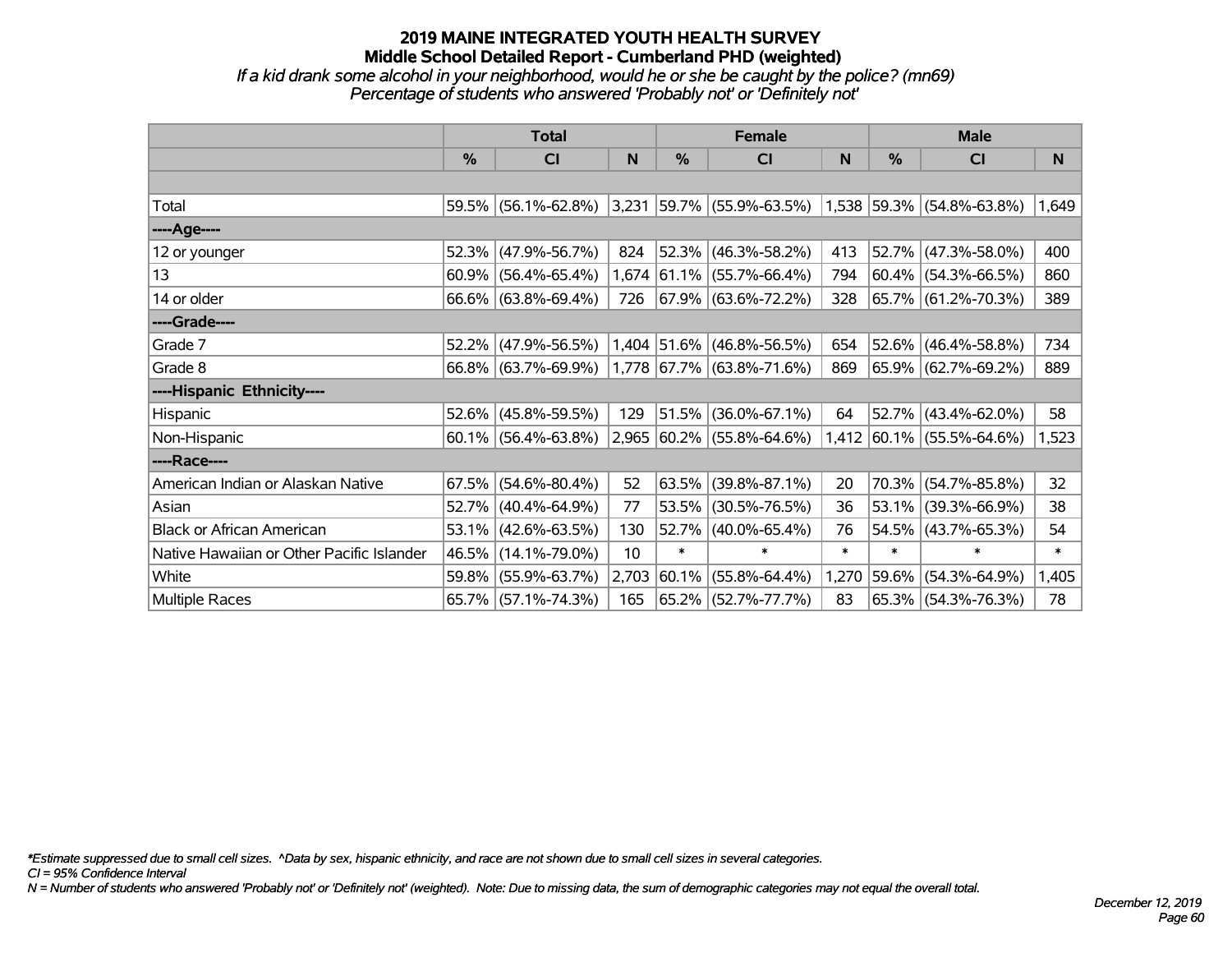*How wrong would most adults over 21 in your neighborhood think it is for kids your age to drink alcohol? (mn71a) Percentage of students who answered 'A little bit wrong' or 'Not wrong at all'*

|                                           | <b>Total</b> |                       |     |        | <b>Female</b>       |        | <b>Male</b> |                    |        |  |
|-------------------------------------------|--------------|-----------------------|-----|--------|---------------------|--------|-------------|--------------------|--------|--|
|                                           | %            | <b>CI</b>             | N   | %      | <b>CI</b>           | N      | %           | <b>CI</b>          | N      |  |
|                                           |              |                       |     |        |                     |        |             |                    |        |  |
| Total                                     | 7.4%         | $(5.5\% - 9.2\%)$     | 409 | 7.6%   | $(5.2\% - 10.0\%)$  | 203    | 7.0%        | $(5.4\% - 8.7\%)$  | 202    |  |
| ----Age----                               |              |                       |     |        |                     |        |             |                    |        |  |
| 12 or younger                             | 6.0%         | $(3.7\% - 8.2\%)$     | 97  | 5.3%   | $(3.0\% - 7.6\%)$   | 43     | 6.7%        | $(3.8\% - 9.6\%)$  | 54     |  |
| 13                                        | 7.4%         | $(5.1\% - 9.7\%)$     | 205 | 7.8%   | $(4.5\% - 11.1\%)$  | 105    | 6.8%        | $(4.3\% - 9.2\%)$  | 95     |  |
| 14 or older                               | 9.2%         | $(5.5\% - 13.0\%)$    | 108 | 10.7%  | $(6.2\% - 15.2\%)$  | 54     | 8.1%        | $(3.7\% - 12.5\%)$ | 54     |  |
| ----Grade----                             |              |                       |     |        |                     |        |             |                    |        |  |
| Grade 7                                   | 6.2%         | $(4.3\% - 8.1\%)$     | 173 | 5.5%   | $(3.2\% - 7.8\%)$   | 73     | 6.7%        | $(4.7\% - 8.8\%)$  | 98     |  |
| Grade 8                                   | 8.3%         | $(5.9\% - 10.6\%)$    | 224 | 9.6%   | $(6.3\% - 12.8\%)$  | 126    | 6.9%        | $(4.4\% - 9.4\%)$  | 95     |  |
| ----Hispanic Ethnicity----                |              |                       |     |        |                     |        |             |                    |        |  |
| Hispanic                                  | 15.8%        | $(9.1\% - 22.5\%)$    | 37  | 18.3%  | $(8.9\% - 27.6\%)$  | 23     | 13.0%       | $(3.9\% - 22.0\%)$ | 13     |  |
| Non-Hispanic                              | 7.1%         | $(5.3\% - 8.9\%)$     | 361 | 7.1%   | $(4.5\% - 9.8\%)$   | 175    | 7.0%        | $(5.3\% - 8.7\%)$  | 182    |  |
| ----Race----                              |              |                       |     |        |                     |        |             |                    |        |  |
| American Indian or Alaskan Native         | 6.3%         | $(1.1\% - 11.4\%)$    | 8   | $\ast$ | $\ast$              | $\ast$ | $\ast$      | $\ast$             | $\ast$ |  |
| Asian                                     | 8.7%         | $(3.0\% - 14.4\%)$    | 15  | $\ast$ | $\ast$              | $\ast$ | $\ast$      | $\ast$             | $\ast$ |  |
| <b>Black or African American</b>          | 11.3%        | $(8.2\% - 14.3\%)$    | 33  | 15.0%  | $(11.1\% - 18.9\%)$ | 24     | 7.1%        | $(2.7\% - 11.5\%)$ | 10     |  |
| Native Hawaiian or Other Pacific Islander | 26.8%        | $(0.0\% - 65.5\%)$    | 6   | $\ast$ | $\ast$              | $\ast$ | $\ast$      | $\ast$             | $\ast$ |  |
| White                                     | 6.8%         | $(5.0\% - 8.7\%)$     | 313 | 6.7%   | $(4.2\% - 9.2\%)$   | 147    | 6.9%        | $(5.1\% - 8.6\%)$  | 164    |  |
| Multiple Races                            |              | $10.9\%$ (5.4%-16.4%) | 24  | 12.4%  | $(4.8\% - 19.9\%)$  | 15     | 9.2%        | $(3.6\% - 14.8\%)$ | 10     |  |

*\*Estimate suppressed due to small cell sizes. ^Data by sex, hispanic ethnicity, and race are not shown due to small cell sizes in several categories.*

*CI = 95% Confidence Interval*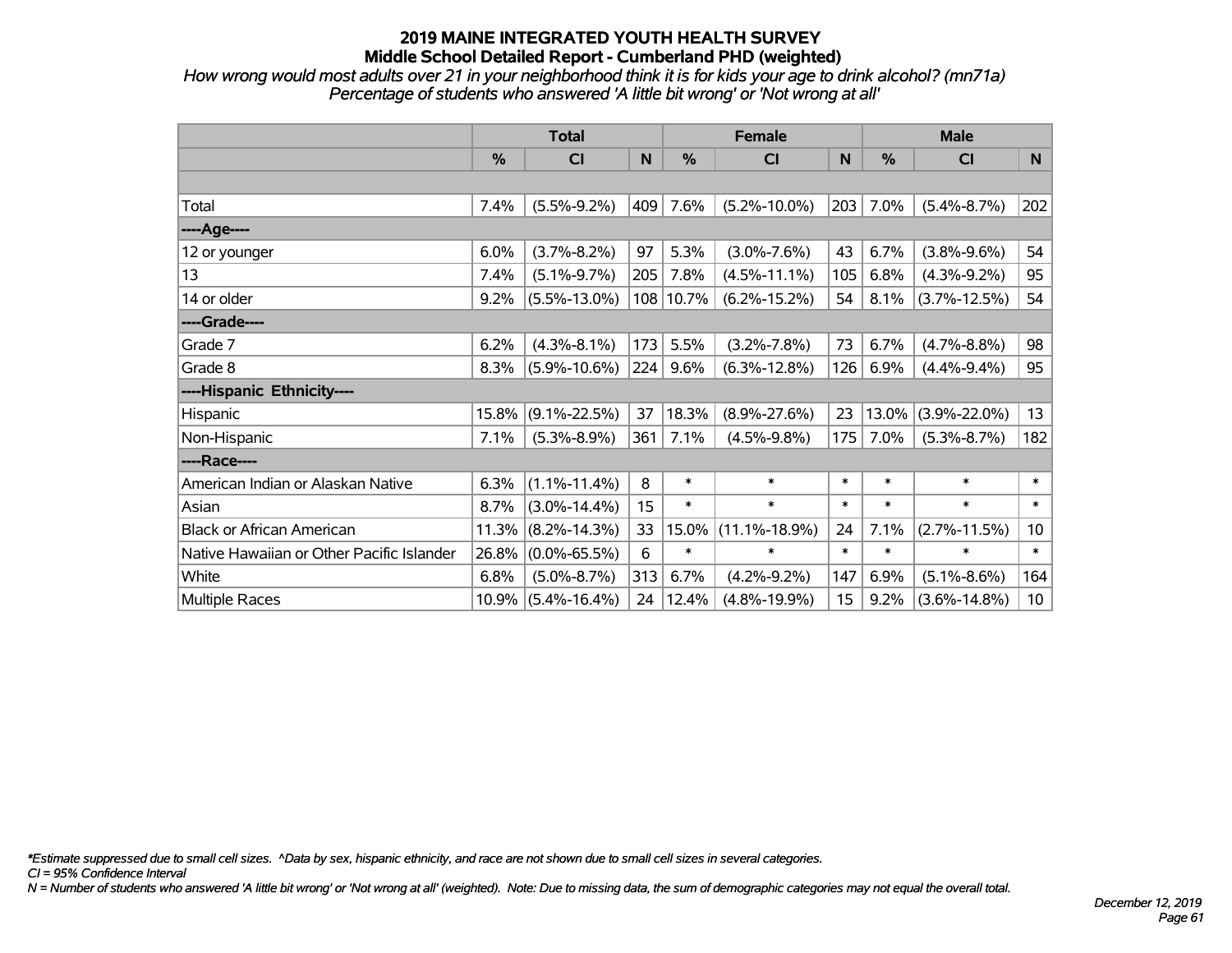*How do you feel about someone your age having 1 or 2 drinks of an alcoholic beverage nearly every day? (mn164) Percentage of students who answered 'Strongly approve' or 'Approve'*

|                                           | <b>Total</b>  |                     |                 |        | <b>Female</b>      |           | <b>Male</b>   |                    |              |  |
|-------------------------------------------|---------------|---------------------|-----------------|--------|--------------------|-----------|---------------|--------------------|--------------|--|
|                                           | $\frac{0}{0}$ | CI                  | N               | %      | <b>CI</b>          | ${\sf N}$ | $\frac{0}{0}$ | CI                 | N            |  |
|                                           |               |                     |                 |        |                    |           |               |                    |              |  |
| Total                                     | 3.5%          | $(2.5\% - 4.4\%)$   | 191             | 3.2%   | $(2.2\% - 4.3\%)$  |           | 84 3.3%       | $(2.2\% - 4.4\%)$  | 92           |  |
| ---- Age----                              |               |                     |                 |        |                    |           |               |                    |              |  |
| 12 or younger                             | 4.2%          | $(2.4\% - 6.0\%)$   | 67              | 4.7%   | $(2.1\% - 7.2\%)$  |           | 37 3.2%       | $(0.8\% - 5.7\%)$  | 25           |  |
| 13                                        | 2.5%          | $(1.2\% - 3.7\%)$   | 67              | 2.1%   | $(0.5\% - 3.6\%)$  |           | 27 2.6%       | $(1.3\% - 3.8\%)$  | 36           |  |
| 14 or older                               | 4.8%          | $(3.3\% - 6.4\%)$   | 54              | 4.0%   | $(1.7\% - 6.4\%)$  |           | $20 5.0\%$    | $(3.3\% - 6.8\%)$  | 31           |  |
| ----Grade----                             |               |                     |                 |        |                    |           |               |                    |              |  |
| Grade 7                                   | 3.4%          | $(2.0\% - 4.8\%)$   | 91              | 3.5%   | $(1.8\% - 5.3\%)$  |           | 45 3.0%       | $(1.3\% - 4.7\%)$  | 42           |  |
| Grade 8                                   | 3.4%          | $(2.3\% - 4.5\%)$   | 91              | 2.9%   | $(1.5\% - 4.3\%)$  |           | 37 3.6%       | $(2.2\% - 5.0\%)$  | 49           |  |
| ----Hispanic Ethnicity----                |               |                     |                 |        |                    |           |               |                    |              |  |
| Hispanic                                  | 9.2%          | $(4.2\% - 14.2\%)$  | 22              | 7.9%   | $(2.1\% - 13.8\%)$ | 10        | 7.0%          | $(0.6\% - 13.3\%)$ | 8            |  |
| Non-Hispanic                              | 3.0%          | $(2.2\% - 3.8\%)$   | 150             | 2.6%   | $(1.7\% - 3.6\%)$  |           | 62 3.0%       | $(2.1\% - 4.0\%)$  | 78           |  |
| ----Race----                              |               |                     |                 |        |                    |           |               |                    |              |  |
| American Indian or Alaskan Native         | $\ast$        | $\ast$              | $\ast$          | $\ast$ | $\ast$             | $\ast$    | $\ast$        | $\ast$             | $\ast$       |  |
| Asian                                     | $\ast$        | $\ast$              | $\ast$          | $\ast$ | $\ast$             | $\ast$    | $\ast$        | $\ast$             | $\ast$       |  |
| <b>Black or African American</b>          | 10.7%         | $(4.3\% - 17.1\%)$  | 26              | 12.4%  | $(2.4\% - 22.5\%)$ |           | 18 8.3%       | $(0.0\% - 17.1\%)$ | 8            |  |
| Native Hawaiian or Other Pacific Islander | 43.6%         | $(13.2\% - 74.1\%)$ | 10 <sup>1</sup> | $\ast$ | $\ast$             | $\ast$    | $\ast$        | $\ast$             | $\ast$       |  |
| White                                     | 2.7%          | $(1.8\% - 3.5\%)$   | 121             | 2.3%   | $(1.4\% - 3.2\%)$  | 50        | 2.8%          | $(1.6\% - 4.0\%)$  | 66           |  |
| Multiple Races                            | 4.4%          | $(2.0\% - 6.9\%)$   | 11              | $\ast$ | $\ast$             | $\ast$    | $\ast$        | $\ast$             | $\pmb{\ast}$ |  |

*\*Estimate suppressed due to small cell sizes. ^Data by sex, hispanic ethnicity, and race are not shown due to small cell sizes in several categories.*

*CI = 95% Confidence Interval*

*N = Number of students who answered 'Strongly approve' or 'Approve' (weighted). Note: Due to missing data, the sum of demographic categories may not equal the overall total.*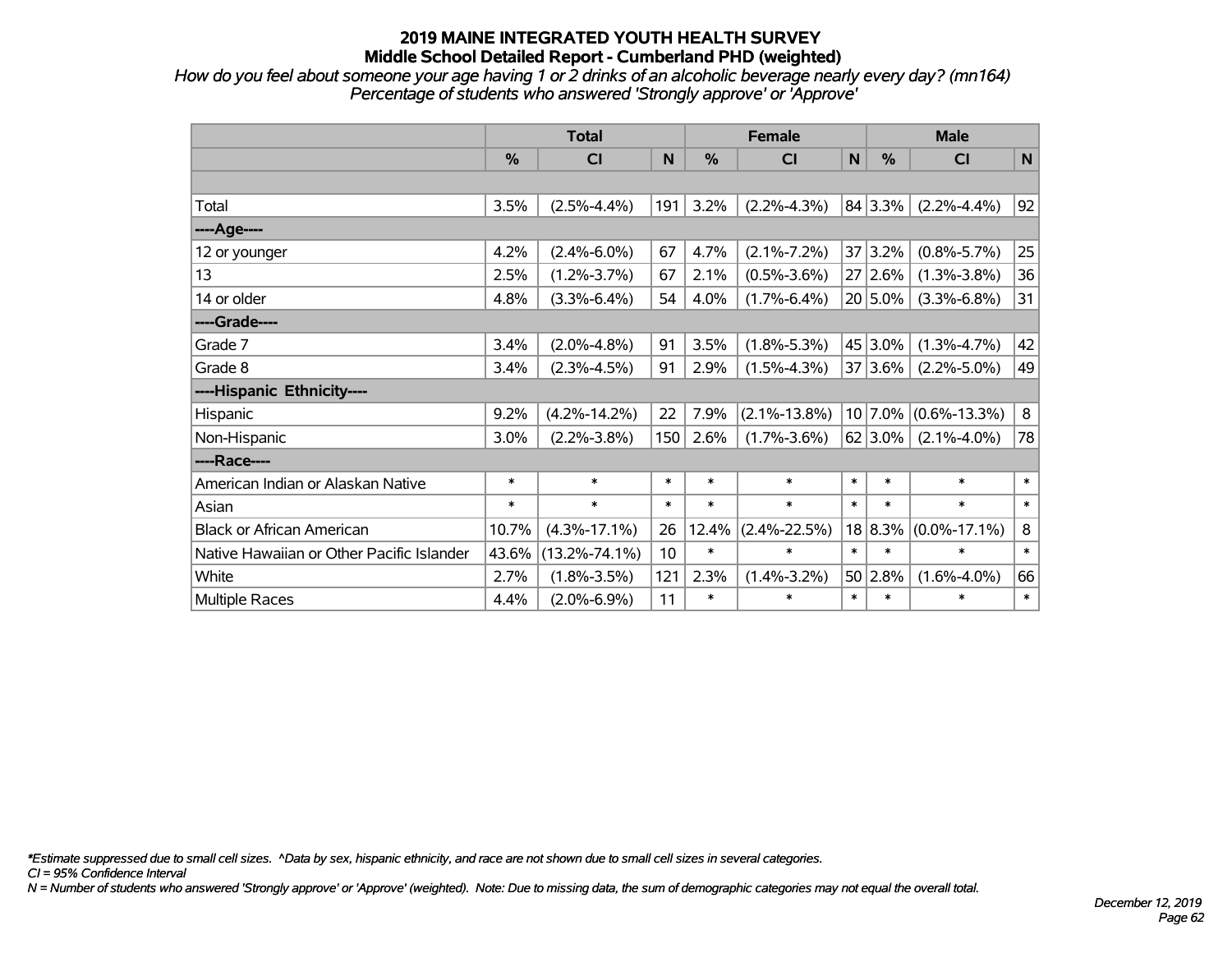*How wrong do your parents feel it would be for you to have 1 or 2 drinks of an alcoholic beverage nearly every day? (mn165) Percentage of students who answered 'A little bit wrong' or 'Not wrong at all'*

|                                           | <b>Total</b> |                    |        |            | <b>Female</b>      | <b>Male</b>  |         |                            |        |
|-------------------------------------------|--------------|--------------------|--------|------------|--------------------|--------------|---------|----------------------------|--------|
|                                           | %            | CI                 | N      | %          | CI                 | $\mathsf{N}$ | %       | <b>CI</b>                  | N      |
|                                           |              |                    |        |            |                    |              |         |                            |        |
| Total                                     | 2.5%         | $(2.2\% - 2.9\%)$  |        | 138 2.8%   | $(2.3\% - 3.3\%)$  |              |         | 74 2.0% (1.5%-2.5%)        | 57     |
| ----Age----                               |              |                    |        |            |                    |              |         |                            |        |
| 12 or younger                             | 2.1%         | $(1.4\% - 2.9\%)$  | 34     | 2.9%       | $(2.1\% - 3.6\%)$  | 23           |         | $1.1\%$ (0.2%-2.0%)        | 9      |
| 13                                        | 2.8%         | $(2.2\% - 3.5\%)$  | 78     | 3.0%       | $(2.1\% - 3.9\%)$  |              |         | $40 2.4\% $ (1.6%-3.2%)    | 34     |
| 14 or older                               | 2.3%         | $(1.3\% - 3.2\%)$  | 26     | 2.2%       | $(1.0\% - 3.4\%)$  |              |         | $11$   2.3%   (1.1%-3.6%)  | 15     |
| ----Grade----                             |              |                    |        |            |                    |              |         |                            |        |
| Grade 7                                   | 2.4%         | $(1.9\% - 2.9\%)$  | 66     | 2.8%       | $(2.0\% - 3.6\%)$  | 37           |         | $1.8\%$ (1.1%-2.6%)        | 26     |
| Grade 8                                   | 2.4%         | $(2.0\% - 2.9\%)$  | 65     | 2.7%       | $(2.0\% - 3.5\%)$  |              |         | $35 2.1\% (1.4\% - 2.7\%)$ | 28     |
| ----Hispanic Ethnicity----                |              |                    |        |            |                    |              |         |                            |        |
| Hispanic                                  | 7.3%         | $(4.4\% - 10.3\%)$ | 17     | 7.0%       | $(3.1\% - 10.8\%)$ | 9            | 5.8%    | $(3.0\% - 8.5\%)$          | 6      |
| Non-Hispanic                              | 2.4%         | $(2.0\% - 2.7\%)$  |        | $118$ 2.6% | $(2.1\% - 3.2\%)$  |              |         | 63 2.0% $(1.5\% - 2.5\%)$  | 51     |
| ----Race----                              |              |                    |        |            |                    |              |         |                            |        |
| American Indian or Alaskan Native         | $\ast$       | $\ast$             | $\ast$ | $\ast$     | $\ast$             | $\ast$       | $\ast$  | $\ast$                     | $\ast$ |
| Asian                                     | $\ast$       | $\ast$             | $\ast$ | $\ast$     | $\ast$             | $\ast$       | $\ast$  | $\ast$                     | $\ast$ |
| <b>Black or African American</b>          | 3.1%         | $(1.0\% - 5.2\%)$  | 8      | $\ast$     | $\ast$             | $\ast$       | $\ast$  | $\ast$                     | $\ast$ |
| Native Hawaiian or Other Pacific Islander | $\ast$       | $\ast$             | $\ast$ | $\ast$     | $\ast$             | $\ast$       | $\ast$  | $\ast$                     | $\ast$ |
| White                                     | 2.3%         | $(1.9\% - 2.7\%)$  | 105    | 2.5%       | $(1.9\% - 3.1\%)$  |              | 54 2.0% | $(1.5\% - 2.5\%)$          | 48     |
| Multiple Races                            | 4.3%         | $(1.8\% - 6.7\%)$  | 10     | $\ast$     | $\ast$             | $\ast$       | $\ast$  | $\ast$                     | $\ast$ |

*\*Estimate suppressed due to small cell sizes. ^Data by sex, hispanic ethnicity, and race are not shown due to small cell sizes in several categories.*

*CI = 95% Confidence Interval*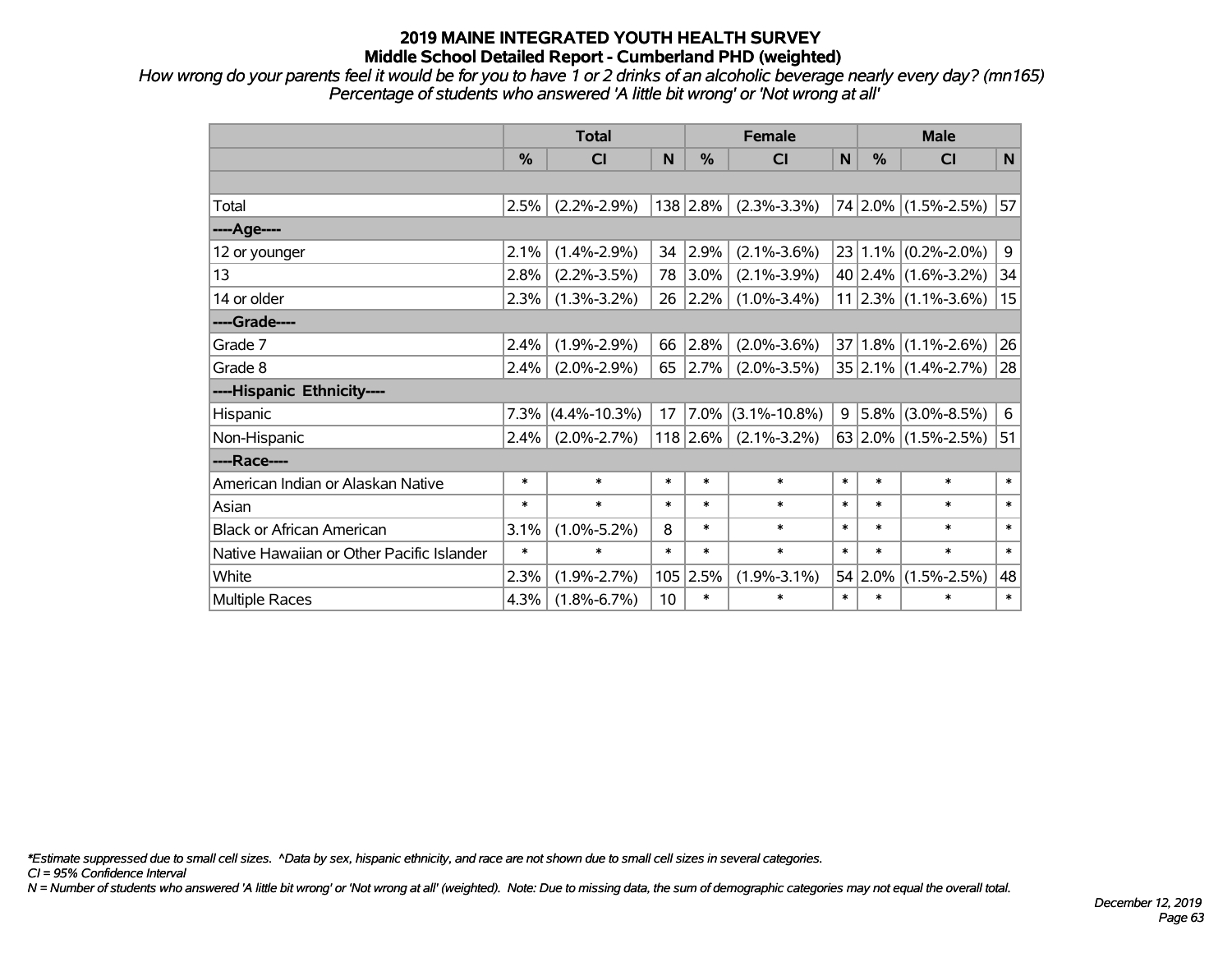*How wrong do your friends feel it would be for you to have 1 or 2 drinks of an alcoholic beverage nearly every day? (mn175) Percentage of students who answered 'A little bit wrong' or 'Not wrong at all'*

|                                           | <b>Total</b> |                     |     |        | <b>Female</b>      |        | <b>Male</b> |                     |        |  |
|-------------------------------------------|--------------|---------------------|-----|--------|--------------------|--------|-------------|---------------------|--------|--|
|                                           | %            | C <sub>l</sub>      | N   | %      | <b>CI</b>          | N      | %           | <b>CI</b>           | N      |  |
|                                           |              |                     |     |        |                    |        |             |                     |        |  |
| Total                                     | 9.7%         | $(7.7\% - 11.7\%)$  | 529 | 8.9%   | $(7.0\% - 10.8\%)$ |        | 232 10.5%   | $(8.0\% - 13.0\%)$  | 290    |  |
| ----Age----                               |              |                     |     |        |                    |        |             |                     |        |  |
| 12 or younger                             | 6.7%         | $(4.1\% - 9.3\%)$   | 106 | 7.6%   | $(4.2\% - 10.9\%)$ | 60     | 5.7%        | $(2.7\% - 8.7\%)$   | 43     |  |
| 13                                        | 11.0%        | $(8.5\% - 13.6\%)$  | 303 | 9.5%   | $(6.7\% - 12.2\%)$ |        | 124 12.4%   | $(9.1\% - 15.7\%)$  | 174    |  |
| 14 or older                               | 10.9%        | $(7.6\% - 14.1\%)$  | 120 | 9.7%   | $(7.0\% - 12.5\%)$ | 47     | 12.0%       | $(7.1\% - 17.0\%)$  | 72     |  |
| ----Grade----                             |              |                     |     |        |                    |        |             |                     |        |  |
| Grade 7                                   | 8.1%         | $(5.5\% - 10.8\%)$  | 219 | 8.1%   | $(5.4\% - 10.8\%)$ | 104    | 8.1%        | $(5.2\% - 11.0\%)$  | 112    |  |
| Grade 8                                   | 11.3%        | $(9.0\% - 13.6\%)$  | 300 | 9.8%   | $(7.4\% - 12.2\%)$ |        | 126 12.7%   | $(9.4\% - 16.1\%)$  | 171    |  |
| ----Hispanic Ethnicity----                |              |                     |     |        |                    |        |             |                     |        |  |
| Hispanic                                  | 16.0%        | $(8.7\% - 23.2\%)$  | 39  | 11.7%  | $(4.1\% - 19.2\%)$ | 15     | 19.0%       | $(8.4\% - 29.6\%)$  | 22     |  |
| Non-Hispanic                              | 9.4%         | $(7.3\% - 11.5\%)$  | 465 | 8.5%   | $(6.6\% - 10.4\%)$ |        | 200 10.3%   | $(7.9\% - 12.7\%)$  | 260    |  |
| ----Race----                              |              |                     |     |        |                    |        |             |                     |        |  |
| American Indian or Alaskan Native         | 19.3%        | $(10.3\% - 28.3\%)$ | 15  | 21.2%  | $(9.3\% - 33.1\%)$ | 7      | 18.0%       | $(4.5\% - 31.5\%)$  | 8      |  |
| Asian                                     | 4.3%         | $(0.7\% - 7.8\%)$   | 6   | $\ast$ | $\ast$             | $\ast$ | $\ast$      | $\ast$              | $\ast$ |  |
| <b>Black or African American</b>          | 8.5%         | $(2.5\% - 14.5\%)$  | 21  | 8.0%   | $(1.8\% - 14.2\%)$ | 12     | 9.4%        | $(1.9\% - 16.9\%)$  | 9      |  |
| Native Hawaiian or Other Pacific Islander | 29.1%        | $(7.5\% - 50.6\%)$  | 6   | $\ast$ | $\ast$             | $\ast$ | $\ast$      | $\ast$              | $\ast$ |  |
| White                                     | 9.3%         | $(7.1\% - 11.5\%)$  | 421 | 8.6%   | $(6.4\% - 10.8\%)$ | 183    | 9.9%        | $(7.0\% - 12.9\%)$  | 234    |  |
| <b>Multiple Races</b>                     | 16.1%        | $(9.2\% - 23.1\%)$  | 40  | 14.3%  | $(5.6\% - 23.0\%)$ | 18     | 18.6%       | $(10.1\% - 27.2\%)$ | 22     |  |

*\*Estimate suppressed due to small cell sizes. ^Data by sex, hispanic ethnicity, and race are not shown due to small cell sizes in several categories.*

*CI = 95% Confidence Interval*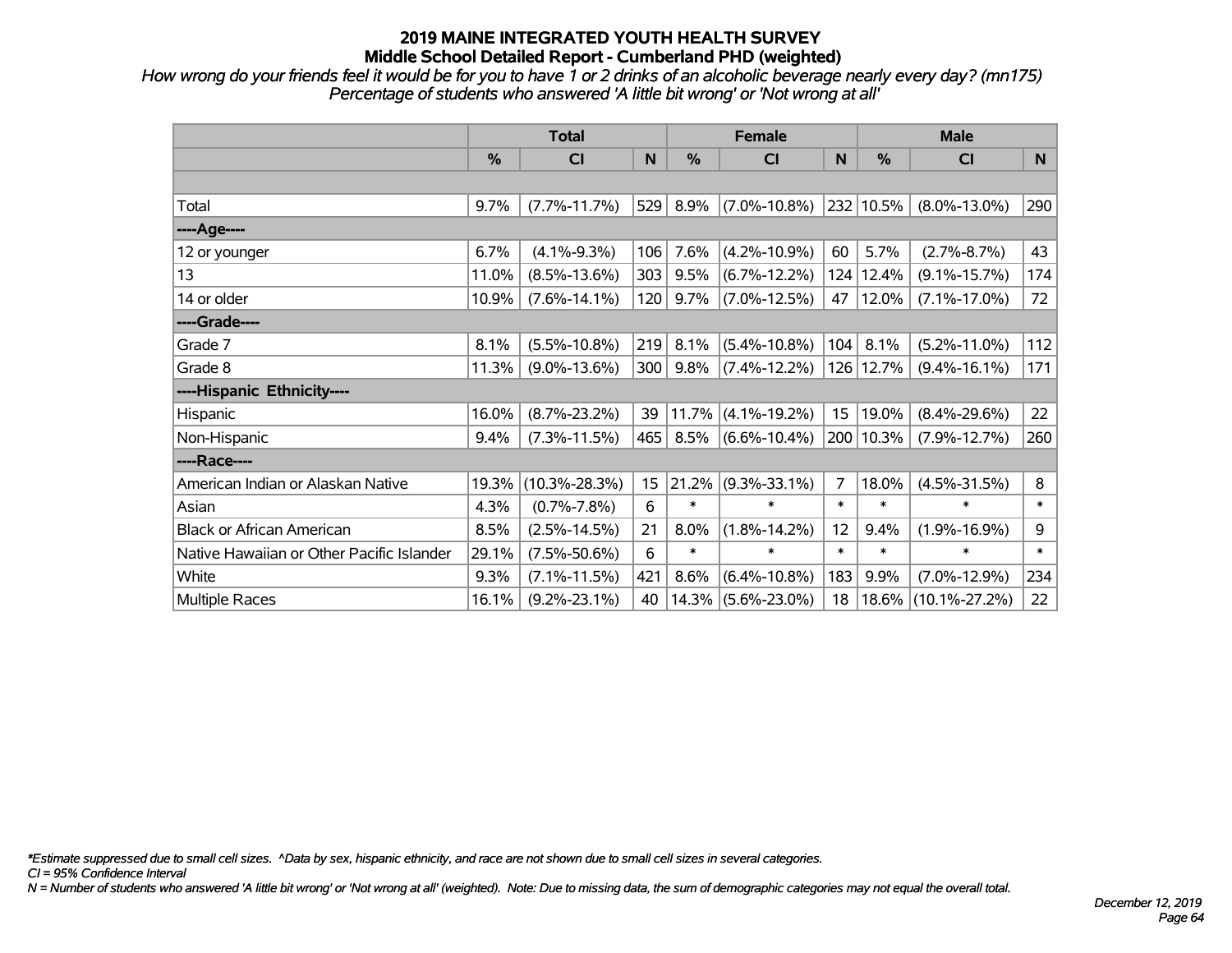#### **2019 MAINE INTEGRATED YOUTH HEALTH SURVEY Middle School Detailed Report - Cumberland PHD (weighted)** *Have you ever used marijuana? (mn74) Percentage of students who answered 'Yes'*

|                                           | <b>Total</b>  |                    |                 |               | <b>Female</b>         |        | <b>Male</b>   |                    |                |  |
|-------------------------------------------|---------------|--------------------|-----------------|---------------|-----------------------|--------|---------------|--------------------|----------------|--|
|                                           | $\frac{0}{0}$ | CI                 | N               | $\frac{0}{0}$ | CI                    | N      | $\frac{0}{0}$ | C <sub>1</sub>     | N              |  |
|                                           |               |                    |                 |               |                       |        |               |                    |                |  |
| Total                                     | 6.3%          | $(5.1\% - 7.5\%)$  | 333             | 6.3%          | $(4.8\% - 7.8\%)$     | 160    | 6.2%          | $(4.8\% - 7.7\%)$  | 171            |  |
| ----Age----                               |               |                    |                 |               |                       |        |               |                    |                |  |
| 12 or younger                             | 3.9%          | $(2.6\% - 5.3\%)$  | 61              | 3.5%          | $(1.5\% - 5.5\%)$     | 27     | 4.2%          | $(2.6\% - 5.9\%)$  | 32             |  |
| 13                                        | 6.2%          | $(5.0\% - 7.5\%)$  | 167             | 6.2%          | $(4.7\% - 7.6\%)$     | 79     | 6.3%          | $(4.7\% - 8.0\%)$  | 87             |  |
| 14 or older                               | 9.8%          | $(7.6\% - 12.0\%)$ | 106             |               | $11.3\%$ (7.8%-14.7%) | 54     | 8.6%          | $(6.1\% - 11.2\%)$ | 52             |  |
| ----Grade----                             |               |                    |                 |               |                       |        |               |                    |                |  |
| Grade 7                                   | 4.1%          | $(2.7\% - 5.5\%)$  | 108             | 3.8%          | $(2.0\% - 5.5\%)$     | 47     | 4.3%          | $(2.9\% - 5.7\%)$  | 59             |  |
| Grade 8                                   | 8.5%          | $(6.8\% - 10.1\%)$ | 218             | 8.8%          | $(6.5\% - 11.1\%)$    | 110    | 8.2%          | $(6.2\% - 10.2\%)$ | 108            |  |
| ----Hispanic Ethnicity----                |               |                    |                 |               |                       |        |               |                    |                |  |
| Hispanic                                  | 9.8%          | $(5.7\% - 14.0\%)$ | 22              | 11.1%         | $(6.0\% - 16.2\%)$    | 13     | 7.1%          | $(3.0\% - 11.2\%)$ | $\overline{7}$ |  |
| Non-Hispanic                              | 6.2%          | $(5.0\% - 7.4\%)$  | 301             | 6.2%          | $(4.7\% - 7.6\%)$     | 144    | 6.3%          | $(4.8\% - 7.7\%)$  | 156            |  |
| ----Race----                              |               |                    |                 |               |                       |        |               |                    |                |  |
| American Indian or Alaskan Native         | 11.2%         | $(6.5\% - 15.9\%)$ | 10 <sup>°</sup> | $\ast$        | $\ast$                | $\ast$ | $\ast$        | $\ast$             | $\ast$         |  |
| Asian                                     | 6.8%          | $(4.2\% - 9.4\%)$  | 11              | $\ast$        | $\ast$                | $\ast$ | $\ast$        | $\ast$             | $\ast$         |  |
| <b>Black or African American</b>          | 7.0%          | $(4.6\% - 9.3\%)$  | 17              | 8.0%          | $(3.9\% - 12.0\%)$    | 11     | 5.8%          | $(2.7\% - 8.9\%)$  | 6              |  |
| Native Hawaiian or Other Pacific Islander | $\ast$        | $\ast$             | $\ast$          | $\ast$        | $\ast$                | $\ast$ | $\ast$        | $\ast$             | $\ast$         |  |
| White                                     | 5.8%          | $(4.5\% - 7.0\%)$  | 255             | 5.8%          | $(4.2\% - 7.4\%)$     | 121    | 5.7%          | $(4.2\% - 7.3\%)$  | 133            |  |
| <b>Multiple Races</b>                     | 12.0%         | $(7.2\% - 16.7\%)$ | 26              |               | $12.3\%$ (6.0%-18.5%) | 15     | 10.8%         | $(4.9\% - 16.8\%)$ | 11             |  |

*\*Estimate suppressed due to small cell sizes. ^Data by sex, hispanic ethnicity, and race are not shown due to small cell sizes in several categories.*

*CI = 95% Confidence Interval*

*N = Number of students who answered 'Yes' (weighted). Note: Due to missing data, the sum of demographic categories may not equal the overall total.*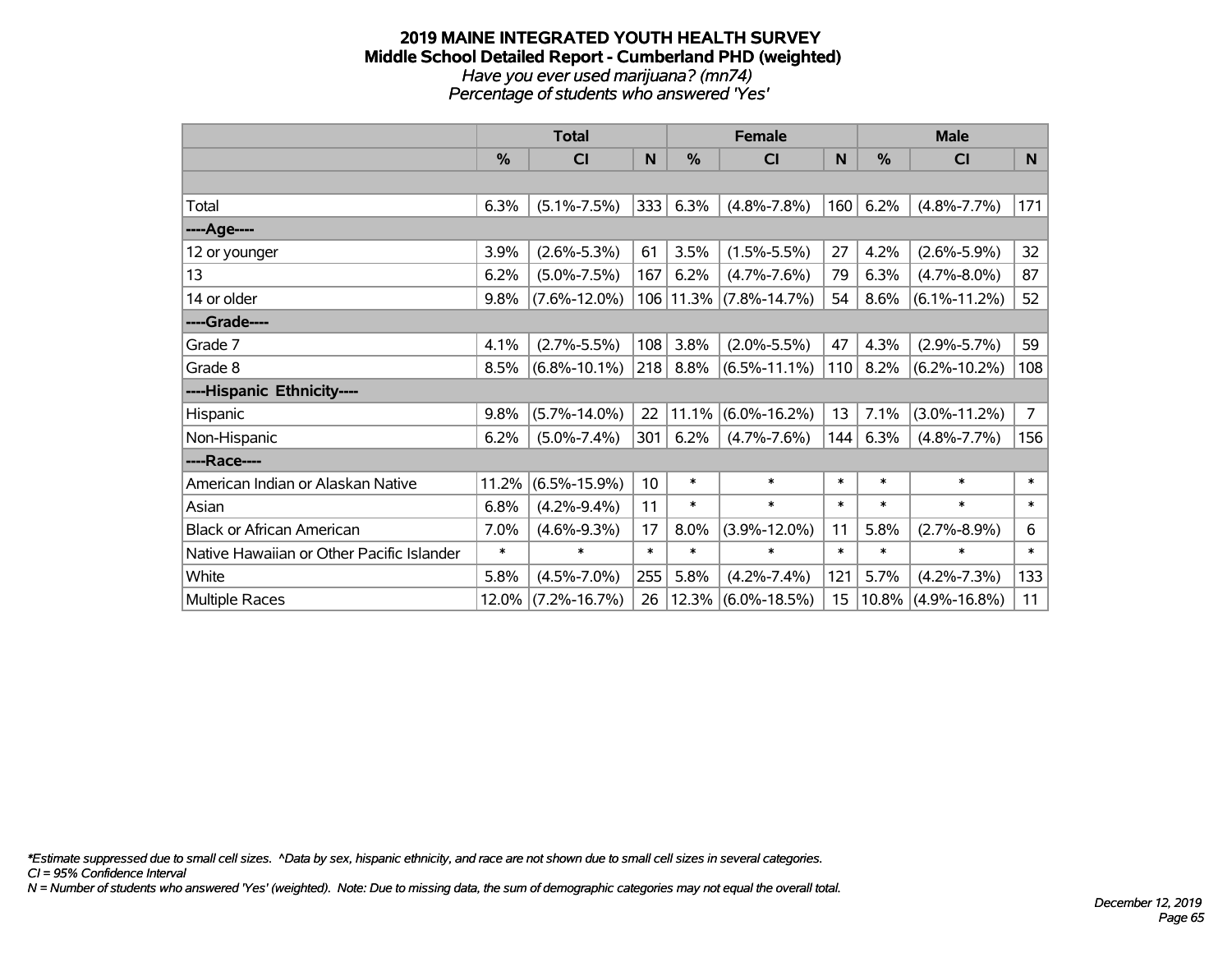### *How old were you when you tried marijuana for the first time? (mn75)*

*Among students who have tried marijuana, the percentage of students who answered before age 11*

|                                           | <b>Total</b> |                     |                |               | <b>Female</b>              | <b>Male</b>    |               |                             |              |
|-------------------------------------------|--------------|---------------------|----------------|---------------|----------------------------|----------------|---------------|-----------------------------|--------------|
|                                           | %            | CI                  | $\mathsf{N}$   | $\frac{0}{0}$ | <b>CI</b>                  | $\mathsf{N}$   | $\frac{0}{0}$ | <b>CI</b>                   | $\mathsf{N}$ |
|                                           |              |                     |                |               |                            |                |               |                             |              |
| Total                                     |              | 17.9% (13.9%-21.9%) |                |               | 62   16.9%   (11.9%-22.0%) |                |               | 28 17.8% (11.5%-24.0%)      | 31           |
| ----Age----                               |              |                     |                |               |                            |                |               |                             |              |
| 12 or younger                             | 24.1%        | $(14.3\% - 33.9\%)$ |                | 15 23.2%      | $(12.6\% - 33.8\%)$        | $\overline{7}$ | 21.0%         | $(6.9\% - 35.1\%)$          | 6            |
| 13                                        | 15.2%        | $(9.1\% - 21.3\%)$  |                | 26 16.0%      | $(9.4\% - 22.6\%)$         |                | 12 13.7%      | $(3.3\% - 24.1\%)$          | 12           |
| 14 or older                               |              | 18.4% (12.1%-24.8%) |                | 21 14.7%      | $(5.0\% - 24.5\%)$         |                |               | $8$   23.0%   (11.5%-34.4%) | 12           |
| ----Grade----                             |              |                     |                |               |                            |                |               |                             |              |
| Grade 7                                   | 21.3%        | $(13.4\% - 29.3\%)$ |                | 24 21.0%      | $(10.5\% - 31.4\%)$        |                | 11 19.5%      | $(7.4\% - 31.7\%)$          | 12           |
| Grade 8                                   |              | 15.2% (10.6%-19.8%) |                | $ 34 14.8\% $ | $(8.0\% - 21.5\%)$         |                |               | 17 15.6% (10.4%-20.7%)      | 17           |
| ----Hispanic Ethnicity----                |              |                     |                |               |                            |                |               |                             |              |
| Hispanic                                  | 28.9%        | $(10.7\% - 47.1\%)$ | $\overline{7}$ | $\ast$        | $\ast$                     | $\ast$         | $\ast$        | $\ast$                      | $\ast$       |
| Non-Hispanic                              |              | 16.6% (12.6%-20.6%) |                | 51 15.5%      | $(9.1\% - 21.9\%)$         |                |               | 23 17.2% (10.9%-23.5%)      | 27           |
| ----Race----                              |              |                     |                |               |                            |                |               |                             |              |
| American Indian or Alaskan Native         | $\ast$       | $\ast$              | $\ast$         | $\ast$        | $\ast$                     | $\ast$         | $\ast$        | $\ast$                      | $\ast$       |
| Asian                                     | $\ast$       | $\ast$              | $\ast$         | $\ast$        | $\ast$                     | $\ast$         | $\ast$        | $\ast$                      | $\ast$       |
| <b>Black or African American</b>          | 32.8%        | $(10.2\% - 55.4\%)$ | 6              | $\ast$        | $\ast$                     | $\ast$         | $\ast$        | $\ast$                      | $\ast$       |
| Native Hawaiian or Other Pacific Islander | $\ast$       | $\ast$              | $\ast$         | $\ast$        | $\ast$                     | $\ast$         | $\ast$        | $\ast$                      | $\ast$       |
| White                                     | 14.3%        | $(9.7\% - 18.9\%)$  |                | 38 13.5%      | $(7.8\% - 19.2\%)$         | 17             | 14.6%         | $(8.4\% - 20.7\%)$          | 19           |
| Multiple Races                            |              | 27.0% (16.6%-37.5%) | 7              | $\ast$        | $\ast$                     | $\ast$         | $\ast$        | $\ast$                      | $\ast$       |

*\*Estimate suppressed due to small cell sizes. ^Data by sex, hispanic ethnicity, and race are not shown due to small cell sizes in several categories.*

*CI = 95% Confidence Interval*

*N = Among students who have tried marijuana, the number of students who answered before age 11 (weighted). Note: Due to missing data, the sum of demographic categories may not equal the overall total.*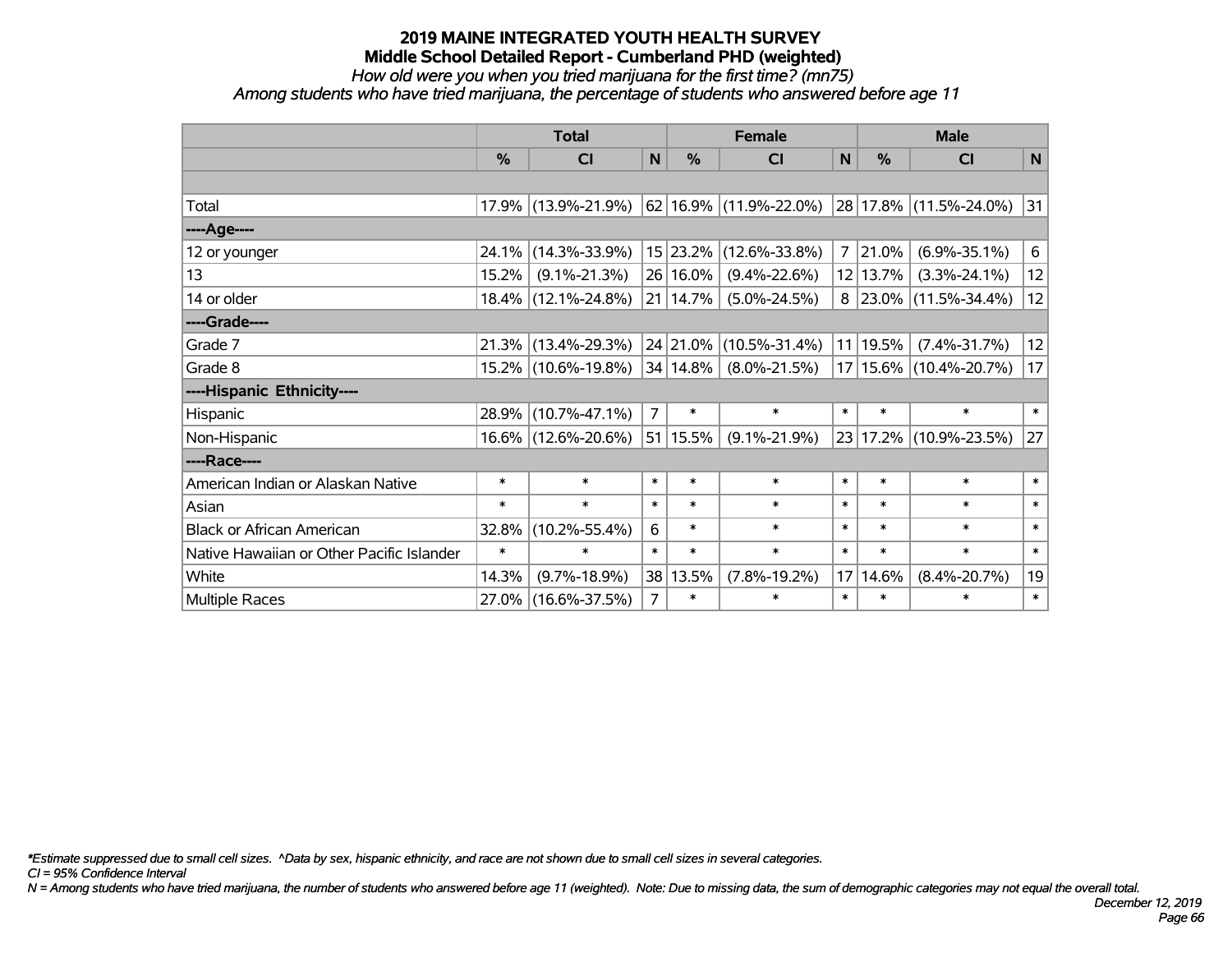#### **2019 MAINE INTEGRATED YOUTH HEALTH SURVEY Middle School Detailed Report - Cumberland PHD (weighted)** *How old were you when you tried marijuana for the first time? (mn75\_2) Percentage of students who answered before age 11*

|                                           | <b>Total</b> |                     |                |            | <b>Female</b>             | <b>Male</b>     |             |                          |        |
|-------------------------------------------|--------------|---------------------|----------------|------------|---------------------------|-----------------|-------------|--------------------------|--------|
|                                           | %            | <b>CI</b>           | N              | %          | <b>CI</b>                 | N               | %           | <b>CI</b>                | N      |
|                                           |              |                     |                |            |                           |                 |             |                          |        |
| Total                                     |              | $1.2\%$ (0.9%-1.5%) |                |            | $62$   1.1%   (0.8%-1.4%) |                 |             | $28 1.1\% $ (0.7%-1.6%)  | 31     |
| ----Age----                               |              |                     |                |            |                           |                 |             |                          |        |
| 12 or younger                             | 1.0%         | $(0.6\% - 1.4\%)$   |                | $15 0.9\%$ | $(0.3\% - 1.6\%)$         | 7               | $0.9\%$     | $(0.2\% - 1.5\%)$        | 6      |
| 13                                        | 1.0%         | $(0.6\% - 1.4\%)$   |                |            | 26 1.0% (0.5%-1.4%)       |                 |             | $12 0.9\% $ (0.2%-1.6%)  | 12     |
| 14 or older                               |              | $1.9\%$ (1.0%-2.7%) |                |            | $21 1.7\% $ (0.7%-2.8%)   |                 |             | $8$   2.0%   (0.6%-3.4%) | 12     |
| ----Grade----                             |              |                     |                |            |                           |                 |             |                          |        |
| Grade 7                                   | 0.9%         | $(0.5\% - 1.3\%)$   |                |            | $24 0.8\% $ (0.2%-1.5%)   |                 | $11 0.9\% $ | $(0.3\% - 1.4\%)$        | 12     |
| Grade 8                                   |              | $1.3\%$ (0.8%-1.8%) |                |            | $ 34 1.3\% $ (0.8%-1.9%)  |                 |             | $ 17 1.3\% $ (0.6%-1.9%) | 17     |
| ----Hispanic Ethnicity----                |              |                     |                |            |                           |                 |             |                          |        |
| Hispanic                                  | 2.9%         | $(0.8\% - 5.0\%)$   | $\overline{7}$ | $\ast$     | $\ast$                    | $\ast$          | $\ast$      | $\ast$                   | $\ast$ |
| Non-Hispanic                              |              | $1.1\%$ (0.7%-1.4%) |                |            | $51 1.0\% $ (0.6%-1.4%)   |                 |             | $23 1.1\% $ (0.6%-1.6%)  | 27     |
| ----Race----                              |              |                     |                |            |                           |                 |             |                          |        |
| American Indian or Alaskan Native         | $\ast$       | $\ast$              | $\ast$         | $\ast$     | $\ast$                    | $\ast$          | $\ast$      | $\ast$                   | $\ast$ |
| Asian                                     | $\ast$       | $\ast$              | $\ast$         | $\ast$     | $\ast$                    | $\ast$          | $\ast$      | $\ast$                   | $\ast$ |
| <b>Black or African American</b>          | 2.3%         | $(0.1\% - 4.4\%)$   | 6              | $\ast$     | $\ast$                    | $\ast$          | $\ast$      | $\ast$                   | $\ast$ |
| Native Hawaiian or Other Pacific Islander | $\ast$       | $\ast$              | $\ast$         | $\ast$     | $\ast$                    | $\ast$          | $\ast$      | $\ast$                   | $\ast$ |
| White                                     | 0.9%         | $(0.5\% - 1.2\%)$   | 38             | $ 0.8\%$   | $(0.5\% - 1.2\%)$         | 17 <sup>2</sup> | 0.8%        | $(0.4\% - 1.3\%)$        | 19     |
| <b>Multiple Races</b>                     |              | $3.3\%$ (1.6%-5.1%) | $\overline{7}$ | $\ast$     | $\ast$                    | $\ast$          | $\ast$      | $\ast$                   | $\ast$ |

*\*Estimate suppressed due to small cell sizes. ^Data by sex, hispanic ethnicity, and race are not shown due to small cell sizes in several categories.*

*CI = 95% Confidence Interval*

*N = Number of students who answered before age 11 (weighted). Note: Due to missing data, the sum of demographic categories may not equal the overall total.*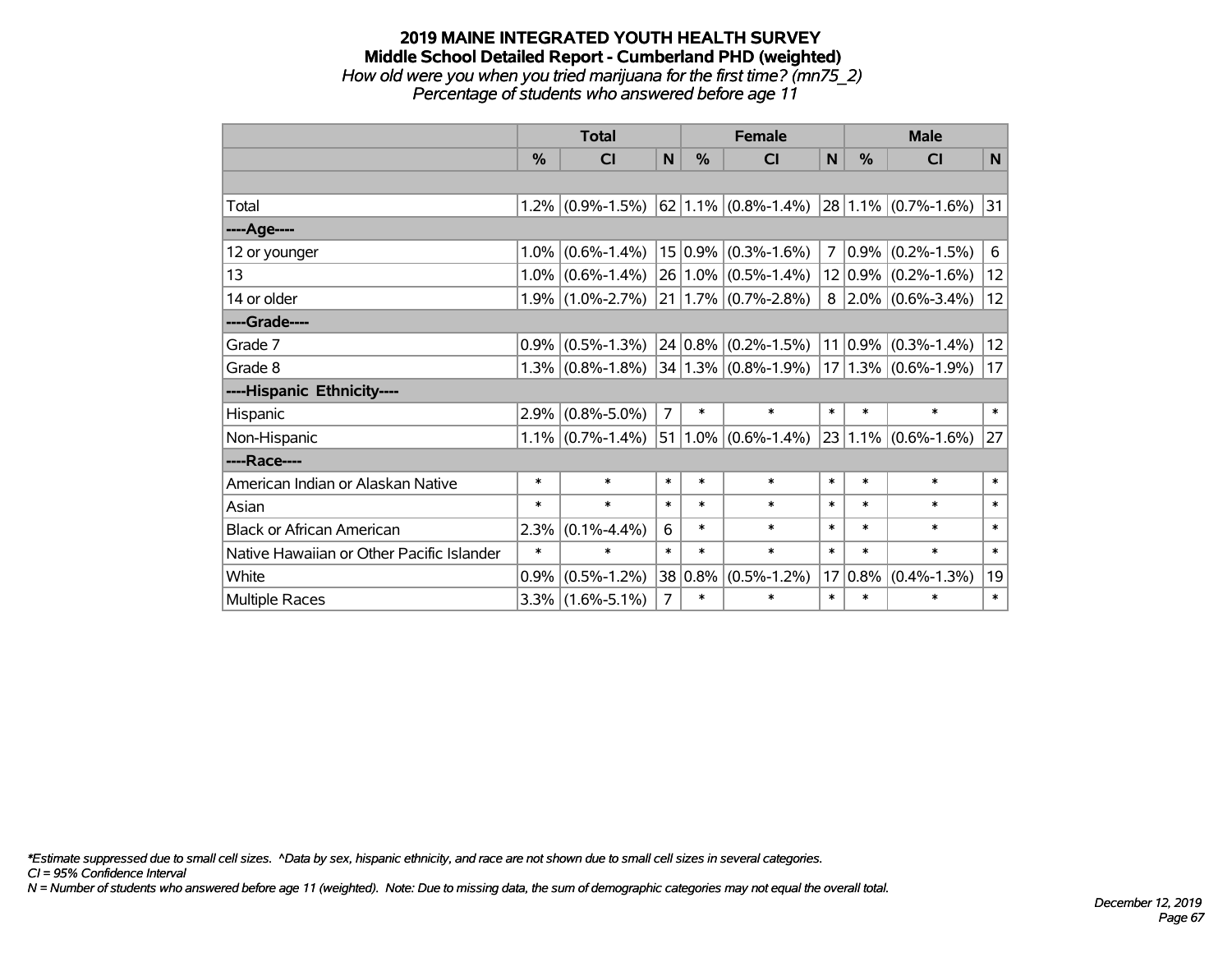#### **2019 MAINE INTEGRATED YOUTH HEALTH SURVEY Middle School Detailed Report - Cumberland PHD (weighted)** *During the past 30 days, how many times did you use marijuana? (mn76) Percentage of students who answered at least 1 time*

|                                           | <b>Total</b>  |                     |        | <b>Female</b>    |                                                                        |        | <b>Male</b>   |                         |        |  |
|-------------------------------------------|---------------|---------------------|--------|------------------|------------------------------------------------------------------------|--------|---------------|-------------------------|--------|--|
|                                           | $\frac{0}{0}$ | <b>CI</b>           | N      | $\%$             | <b>CI</b>                                                              | N      | $\frac{0}{0}$ | <b>CI</b>               | N      |  |
|                                           |               |                     |        |                  |                                                                        |        |               |                         |        |  |
| Total                                     | 2.9%          |                     |        |                  | $(2.3\% - 3.5\%)$   159   3.3%   (2.5%-4.1%)   86   2.5%   (1.7%-3.3%) |        |               |                         | 70     |  |
| ----Age----                               |               |                     |        |                  |                                                                        |        |               |                         |        |  |
| 12 or younger                             | $1.8\%$       | $(1.1\% - 2.4\%)$   | 28     |                  | $ 2.2\% $ (1.3%-3.1%)                                                  |        | 18 1.1%       | $(0.1\% - 2.1\%)$       | 9      |  |
| 13                                        | $3.1\%$       | $(2.5\% - 3.7\%)$   | 85     |                  | $ 3.0\% $ (2.1%-3.8%)                                                  |        |               | $39 3.2\% $ (2.2%-4.1%) | 45     |  |
| 14 or older                               |               | $4.1\%$ (2.7%-5.4%) | 46     |                  | $ 5.8\% $ (3.9%-7.8%)                                                  |        |               | 29 2.7% (1.1%-4.3%)     | 17     |  |
| ----Grade----                             |               |                     |        |                  |                                                                        |        |               |                         |        |  |
| Grade 7                                   | 1.9%          | $(1.2\% - 2.5\%)$   | 51     |                  | $ 2.1\% $ (1.3%-2.8%)                                                  |        | $27 1.6\% $   | $(0.8\% - 2.4\%)$       | 22     |  |
| Grade 8                                   |               | $3.8\%$ (2.8%-4.8%) |        |                  | $102 \mid 4.4\% \mid (3.0\% - 5.8\%)$                                  |        |               | $57 3.3\% $ (1.9%-4.6%) | 45     |  |
| ----Hispanic Ethnicity----                |               |                     |        |                  |                                                                        |        |               |                         |        |  |
| Hispanic                                  | $4.8\%$       | $(3.0\% - 6.7\%)$   | 12     | $\ast$           | $\ast$                                                                 | $\ast$ | $\ast$        | $\ast$                  | $\ast$ |  |
| Non-Hispanic                              | $2.9\%$       | $(2.2\% - 3.5\%)$   |        |                  | $143$ 3.3% (2.4%-4.2%)                                                 |        | 79 2.5%       | $(1.6\% - 3.3\%)$       | 63     |  |
| ----Race----                              |               |                     |        |                  |                                                                        |        |               |                         |        |  |
| American Indian or Alaskan Native         | 6.3%          | $(3.1\% - 9.6\%)$   | 6      | $\ast$           | $\ast$                                                                 | $\ast$ | $\ast$        | $\ast$                  | $\ast$ |  |
| Asian                                     | $4.0\%$       | $(1.6\% - 6.5\%)$   | 6      | $\ast$           | $\ast$                                                                 | $\ast$ | $\ast$        | $\ast$                  | $\ast$ |  |
| <b>Black or African American</b>          | 2.9%          | $(0.9\% - 4.8\%)$   | 7      | $\ast$           | $\ast$                                                                 | $\ast$ | $\ast$        | $\ast$                  | $\ast$ |  |
| Native Hawaiian or Other Pacific Islander | $\ast$        | $\ast$              | $\ast$ | $\ast$           | $\ast$                                                                 | $\ast$ | $\ast$        | $\ast$                  | $\ast$ |  |
| White                                     | 2.7%          | $(2.0\% - 3.4\%)$   |        | $124 \mid 3.2\%$ | $(2.3\% - 4.2\%)$                                                      |        | 70 2.2%       | $(1.3\% - 3.2\%)$       | 53     |  |
| Multiple Races                            | $4.6\%$       | $(2.4\% - 6.8\%)$   | 11     | $\ast$           | $\ast$                                                                 | $\ast$ | $\ast$        | $\ast$                  | $\ast$ |  |

*\*Estimate suppressed due to small cell sizes. ^Data by sex, hispanic ethnicity, and race are not shown due to small cell sizes in several categories.*

*CI = 95% Confidence Interval*

*N = Number of students who answered at least 1 time (weighted). Note: Due to missing data, the sum of demographic categories may not equal the overall total.*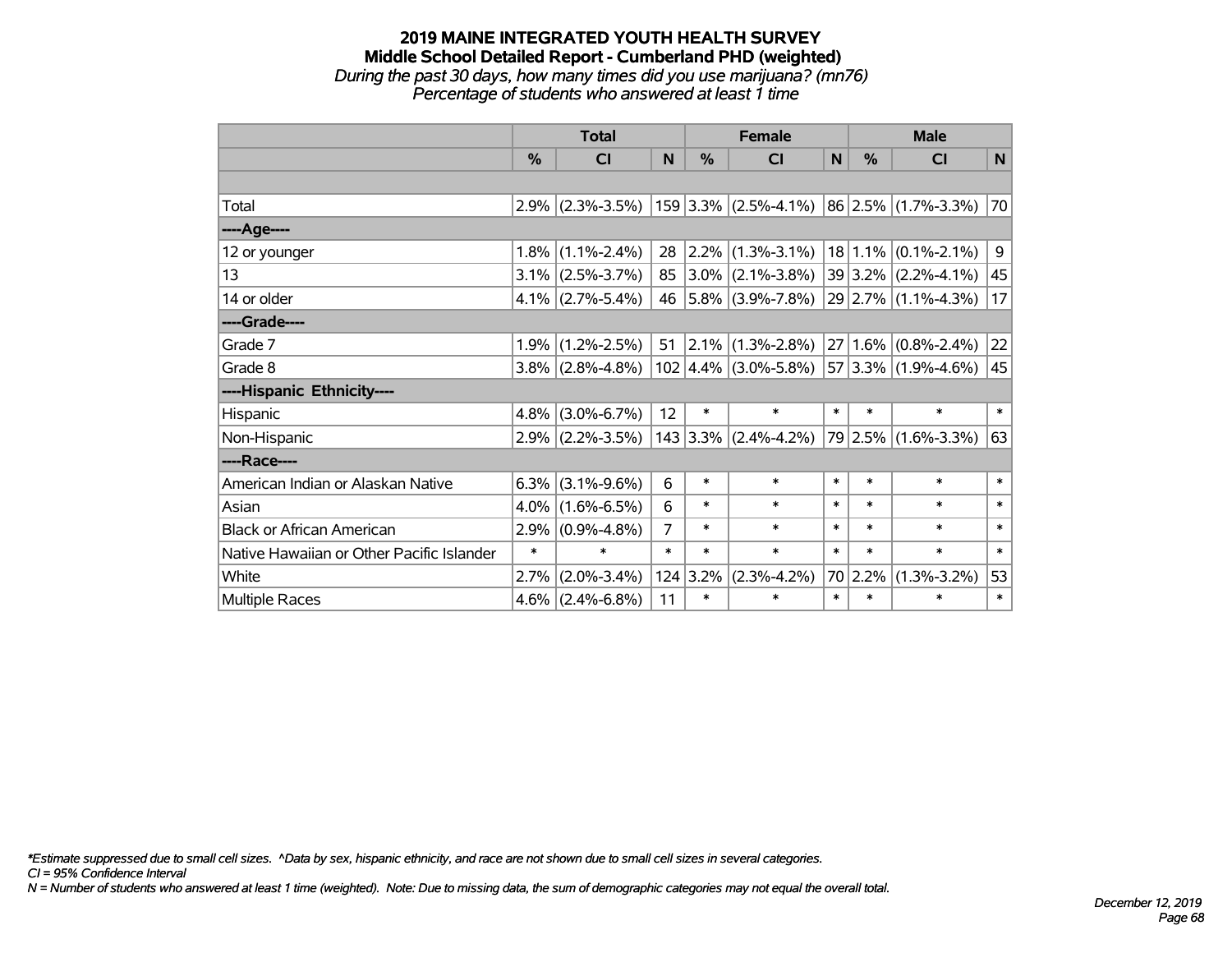# **2019 MAINE INTEGRATED YOUTH HEALTH SURVEY Middle School Detailed Report - Cumberland PHD (weighted)** *If you wanted to get some marijuana, how easy would it be for you to get some? (mn77)*

*Percentage of students who answered 'Sort of easy' or 'Very easy'*

|                                           | <b>Total</b>  |                        |        | <b>Female</b> | <b>Male</b>                 |              |        |                                  |        |
|-------------------------------------------|---------------|------------------------|--------|---------------|-----------------------------|--------------|--------|----------------------------------|--------|
|                                           | $\frac{0}{0}$ | <b>CI</b>              | N      | $\frac{0}{0}$ | <b>CI</b>                   | <sub>N</sub> | %      | <b>CI</b>                        | N      |
|                                           |               |                        |        |               |                             |              |        |                                  |        |
| Total                                     |               | $15.1\%$ (12.7%-17.5%) |        |               | 826 15.2% (12.3%-18.1%)     |              |        | $ 397 15.0\%  (12.4\% - 17.6\%)$ | 421    |
| ----Age----                               |               |                        |        |               |                             |              |        |                                  |        |
| 12 or younger                             | 11.9%         | $(9.2\% - 14.6\%)$     |        | 188 10.6%     | $(7.6\% - 13.6\%)$          | 84           | 13.0%  | $(9.7\% - 16.4\%)$               | 101    |
| 13                                        |               | 14.7% (12.3%-17.2%)    |        |               | 402 15.4% (12.1%-18.6%)     | 203          |        | $14.1\%$ (11.2%-16.9%)           | 197    |
| 14 or older                               |               | 20.7% (18.1%-23.3%)    |        |               | 234 22.4% (17.8%-27.0%)     |              |        | 110 19.4% (16.1%-22.8%)          | 123    |
| ----Grade----                             |               |                        |        |               |                             |              |        |                                  |        |
| Grade 7                                   | 11.6%         | $(8.8\% - 14.3\%)$     |        | 313 10.8%     | $(7.8\% - 13.9\%)$          | 139          | 12.2%  | $(9.2\% - 15.2\%)$               | 172    |
| Grade 8                                   |               | 18.6% (16.3%-21.0%)    |        |               | 498 19.4% (15.7%-23.1%)     |              |        | 251   17.9%   (15.0%-20.8%)      | 244    |
| ----Hispanic Ethnicity----                |               |                        |        |               |                             |              |        |                                  |        |
| Hispanic                                  |               | 21.4% (16.9%-25.9%)    | 50     |               | $ 24.5\% $ (15.1%-33.9%)    | 30           |        | $17.4\%$ (12.1%-22.6%)           | 19     |
| Non-Hispanic                              |               | 15.1% (12.7%-17.5%)    |        |               | 751   14.9%   (12.1%-17.7%) |              |        | 356   15.3%   (12.6%-17.9%)      | 390    |
| ----Race----                              |               |                        |        |               |                             |              |        |                                  |        |
| American Indian or Alaskan Native         |               | 23.4% (18.4%-28.4%)    | 23     | $19.0\%$      | $(12.1\% - 25.8\%)$         | 7            | 26.7%  | $(19.6\% - 33.7\%)$              | 15     |
| Asian                                     |               | 16.0% (11.5%-20.5%)    | 26     | 14.2%         | $(6.7\% - 21.6\%)$          | 11           | 15.8%  | $(7.9\% - 23.8\%)$               | 13     |
| <b>Black or African American</b>          |               | 17.7% (13.3%-22.0%)    | 45     |               | 15.5%  (10.0%-21.0%)        | 22           | 20.7%  | $(14.9\% - 26.5\%)$              | 23     |
| Native Hawaiian or Other Pacific Islander | $\ast$        | $\ast$                 | $\ast$ | $\ast$        | $\ast$                      | $\ast$       | $\ast$ | $\ast$                           | $\ast$ |
| White                                     | 14.3%         | $(11.9\% - 16.8\%)$    | 651    |               | $ 14.7\% $ (11.5%-17.9%)    | 314          | 14.2%  | $(11.5\% - 16.8\%)$              | 335    |
| Multiple Races                            |               | 23.3% (17.4%-29.2%)    |        |               | 55 21.3% (13.8%-28.8%)      | 26           |        | 24.3% (17.8%-30.8%)              | 27     |

*\*Estimate suppressed due to small cell sizes. ^Data by sex, hispanic ethnicity, and race are not shown due to small cell sizes in several categories.*

*CI = 95% Confidence Interval*

*N = Number of students who answered 'Sort of easy' or 'Very easy' (weighted). Note: Due to missing data, the sum of demographic categories may not equal the overall total.*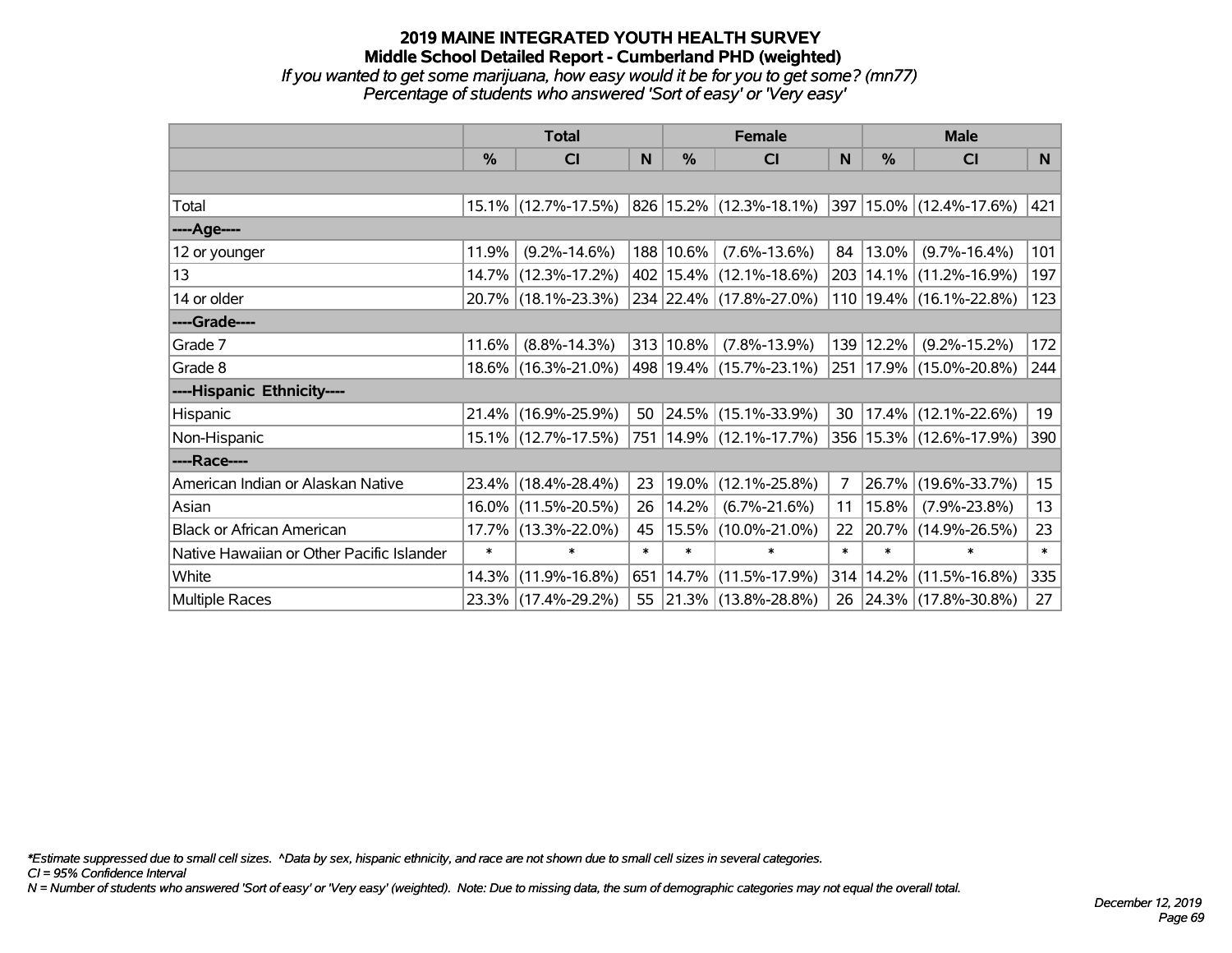# **2019 MAINE INTEGRATED YOUTH HEALTH SURVEY Middle School Detailed Report - Cumberland PHD (weighted)** *How wrong do your parents feel it would be for you to use marijuana? (mn193) Percentage of students who answered 'A little bit wrong' or 'Not wrong at all'*

|                                           | <b>Total</b> |                    |                | <b>Female</b> |                        |        | <b>Male</b>      |                    |        |
|-------------------------------------------|--------------|--------------------|----------------|---------------|------------------------|--------|------------------|--------------------|--------|
|                                           | $\%$         | <b>CI</b>          | N              | %             | <b>CI</b>              | N      | $\frac{0}{0}$    | <b>CI</b>          | N      |
|                                           |              |                    |                |               |                        |        |                  |                    |        |
| Total                                     | 4.9%         | $(3.7\% - 6.0\%)$  |                | 269 5.3%      | $(4.0\% - 6.5\%)$      |        | 138 4.5%         | $(3.3\% - 5.7\%)$  | 127    |
| ---- Age----                              |              |                    |                |               |                        |        |                  |                    |        |
| 12 or younger                             | 3.7%         | $(2.5\% - 4.8\%)$  | 59             | 4.0%          | $(2.4\% - 5.6\%)$      | 32     | 3.2%             | $(1.0\% - 5.4\%)$  | 25     |
| 13                                        | 4.6%         | $(3.0\% - 6.2\%)$  | 127            | $ 4.6\% $     | $(2.4\% - 6.7\%)$      | 61     | 4.6%             | $(3.3\% - 5.9\%)$  | 65     |
| 14 or older                               | 7.3%         | $(5.5\% - 9.0\%)$  | 83             |               | $ 9.2\% $ (6.8%-11.6%) |        | 46 5.8%          | $(3.5\% - 8.1\%)$  | 37     |
| ----Grade----                             |              |                    |                |               |                        |        |                  |                    |        |
| Grade 7                                   | 3.3%         | $(2.1\% - 4.4\%)$  | 89             | 3.7%          | $(2.2\% - 5.2\%)$      | 48     | 2.7%             | $(1.5\% - 3.9\%)$  | 39     |
| Grade 8                                   | 6.4%         | $(4.9\% - 7.9\%)$  |                | 173 6.6%      | $(5.1\% - 8.2\%)$      | 87     | 6.3%             | $(4.4\% - 8.1\%)$  | 86     |
| ----Hispanic Ethnicity----                |              |                    |                |               |                        |        |                  |                    |        |
| Hispanic                                  | 9.2%         | $(5.1\% - 13.2\%)$ | 22             | 9.4%          | $(4.4\% - 14.5\%)$     | 12     | 7.9%             | $(3.8\% - 12.0\%)$ | 9      |
| Non-Hispanic                              | 4.7%         | $(3.6\% - 5.7\%)$  |                | 235 5.0%      | $(3.8\% - 6.2\%)$      |        | $121 \,   4.3\%$ | $(3.2\% - 5.5\%)$  | 112    |
| ----Race----                              |              |                    |                |               |                        |        |                  |                    |        |
| American Indian or Alaskan Native         | 7.7%         | $(3.3\% - 12.1\%)$ | $\overline{7}$ | $\ast$        | $\ast$                 | $\ast$ | $\ast$           | $\ast$             | $\ast$ |
| Asian                                     | 3.8%         | $(0.5\% - 7.1\%)$  | 6              | $\ast$        | $\ast$                 | $\ast$ | $\ast$           | $\ast$             | $\ast$ |
| <b>Black or African American</b>          | 4.1%         | $(1.7\% - 6.6\%)$  | 11             | $\ast$        | $\ast$                 | $\ast$ | $\ast$           | $\ast$             | $\ast$ |
| Native Hawaiian or Other Pacific Islander | $\ast$       | $\ast$             | $\ast$         | $\ast$        | $\ast$                 | $\ast$ | $\ast$           | $\ast$             | $\ast$ |
| White                                     | 4.7%         | $(3.6\% - 5.9\%)$  |                | 216 5.2%      | $(3.9\% - 6.5\%)$      | 112    | 4.3%             | $(3.0\% - 5.6\%)$  | 102    |
| Multiple Races                            | 7.0%         | $(3.3\% - 10.7\%)$ | 17             | $ 8.9\% $     | $(2.1\% - 15.7\%)$     | 11     | 5.0%             | $(1.0\% - 9.0\%)$  | 6      |

*\*Estimate suppressed due to small cell sizes. ^Data by sex, hispanic ethnicity, and race are not shown due to small cell sizes in several categories.*

*CI = 95% Confidence Interval*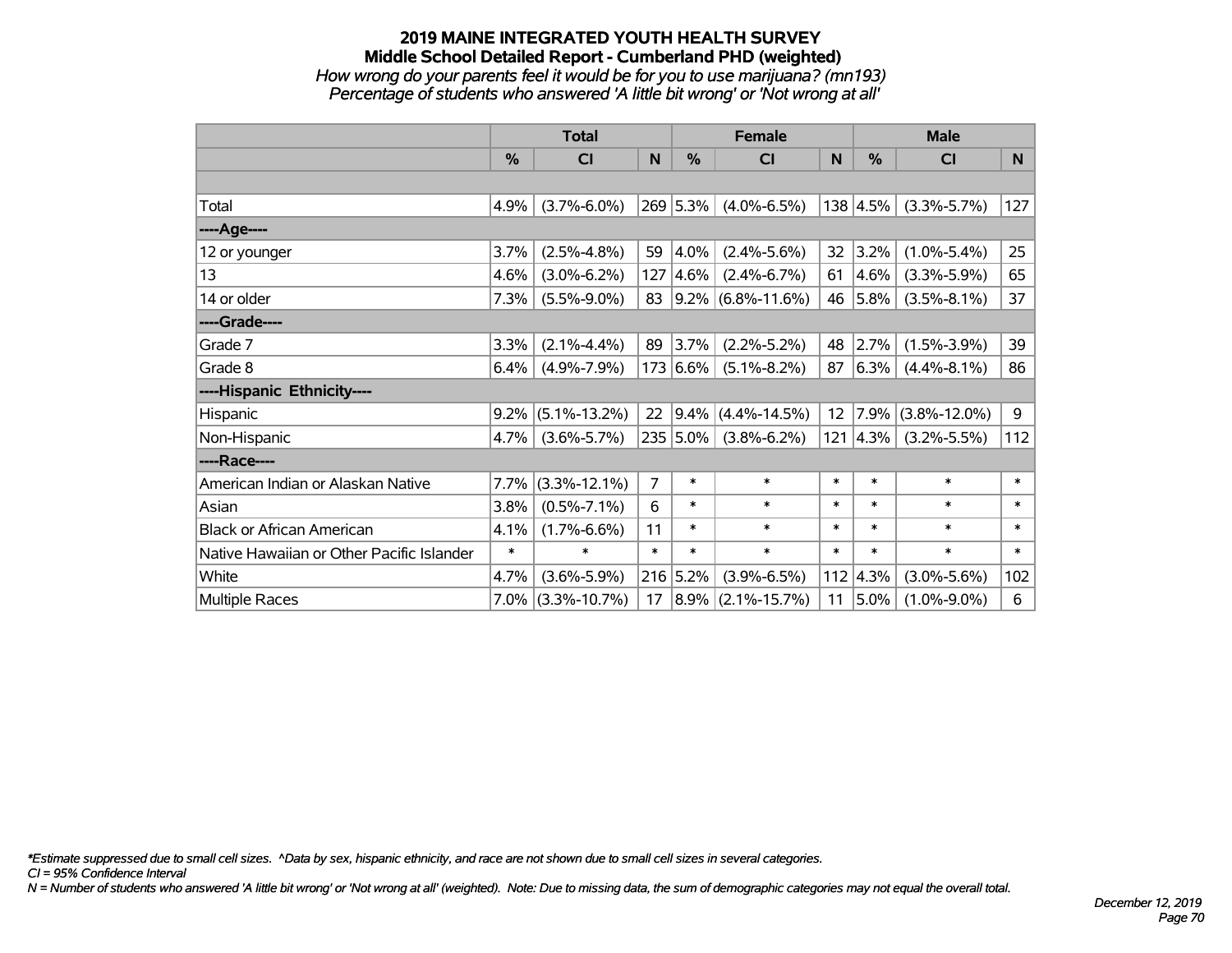*How much do you think people risk harming themselves (physically or in other ways) if they use marijuana once or twice a week? (mn194) Percentage of students who answered 'No risk' or 'Slight risk'*

|                                           | <b>Total</b> |                        |       |        | <b>Female</b>               |                   | <b>Male</b>   |                              |        |  |
|-------------------------------------------|--------------|------------------------|-------|--------|-----------------------------|-------------------|---------------|------------------------------|--------|--|
|                                           | %            | CI                     | N     | %      | CI                          | N                 | $\frac{0}{0}$ | C <sub>l</sub>               | N      |  |
|                                           |              |                        |       |        |                             |                   |               |                              |        |  |
| Total                                     | 32.9%        | $(29.7\% - 36.1\%)$    |       |        | $1,806$ 29.0% (24.9%-33.2%) |                   |               | 760 36.3% (33.5%-39.1%)      | 1,021  |  |
| ----Age----                               |              |                        |       |        |                             |                   |               |                              |        |  |
| 12 or younger                             | 28.6%        | $(24.2\% - 32.9\%)$    | 454   | 26.5%  | $(22.2\% - 30.9\%)$         |                   |               | 210 30.3% (24.7%-35.8%)      | 236    |  |
| 13                                        | 32.7%        | $(29.4\% - 35.9\%)$    | 899   |        | 27.8% (23.6%-32.0%)         |                   |               | 370 37.3% (34.0%-40.5%)      | 523    |  |
| 14 or older                               |              | 39.4% (35.3%-43.5%)    | 446   |        | $36.5\%$ (31.3%-41.7%)      |                   |               | 180 41.5% (36.6%-46.4%)      | 262    |  |
| ----Grade----                             |              |                        |       |        |                             |                   |               |                              |        |  |
| Grade 7                                   | 28.5%        | $(24.7\% - 32.2\%)$    | 775   | 25.3%  | $(20.8\% - 29.8\%)$         |                   |               | 325 31.2% (27.4%-35.0%)      | 443    |  |
| Grade 8                                   |              | $37.3\%$ (33.8%-40.7%) |       |        | $1,000$ 32.7% (28.5%-36.9%) |                   |               | $ 427 41.6\% $ (38.0%-45.1%) | 565    |  |
| ----Hispanic Ethnicity----                |              |                        |       |        |                             |                   |               |                              |        |  |
| Hispanic                                  | 37.5%        | $(32.6\% - 42.4\%)$    | 90    | 33.8%  | $(27.2\% - 40.5\%)$         | 42                | 41.6%         | $(36.4\% - 46.7\%)$          | 45     |  |
| Non-Hispanic                              |              | $32.5\%$ (29.3%-35.7%) |       |        | 1,623 28.6% (24.5%-32.7%)   |                   |               | 685 35.9% (33.2%-38.6%)      | 920    |  |
| ----Race----                              |              |                        |       |        |                             |                   |               |                              |        |  |
| American Indian or Alaskan Native         | 44.8%        | $(37.5\% - 52.2\%)$    | 43    | 32.2%  | $(21.2\% - 43.3\%)$         | $12 \overline{ }$ |               | $52.3\%$ (43.5%-61.1%)       | 30     |  |
| Asian                                     | 29.5%        | $(22.1\% - 36.9\%)$    | 47    |        | 22.6% (10.1%-35.1%)         | 17                |               | $33.1\%$ (23.8%-42.3%)       | 27     |  |
| <b>Black or African American</b>          | 31.4%        | $(25.9\% - 36.8\%)$    | 83    | 28.0%  | $(21.3\% - 34.8\%)$         | 42                |               | 35.7% (29.0%-42.3%)          | 40     |  |
| Native Hawaiian or Other Pacific Islander | 38.5%        | $(11.6\% - 65.5\%)$    | 8     | $\ast$ | $\ast$                      | $\ast$            | $\ast$        | $\ast$                       | $\ast$ |  |
| White                                     | 32.2%        | $(29.0\% - 35.4\%)$    | 1,464 | 28.1%  | $(24.0\% - 32.1\%)$         | 601               | 35.8%         | $(32.9\% - 38.7\%)$          | 850    |  |
| Multiple Races                            | 43.6%        | $(33.8\% - 53.4\%)$    | 103   |        | 43.3% (31.3%-55.2%)         |                   |               | 53 43.8% (32.4%-55.3%)       | 49     |  |

*\*Estimate suppressed due to small cell sizes. ^Data by sex, hispanic ethnicity, and race are not shown due to small cell sizes in several categories.*

*CI = 95% Confidence Interval*

*N = Number of students who answered 'No risk' or 'Slight risk' (weighted). Note: Due to missing data, the sum of demographic categories may not equal the overall total.*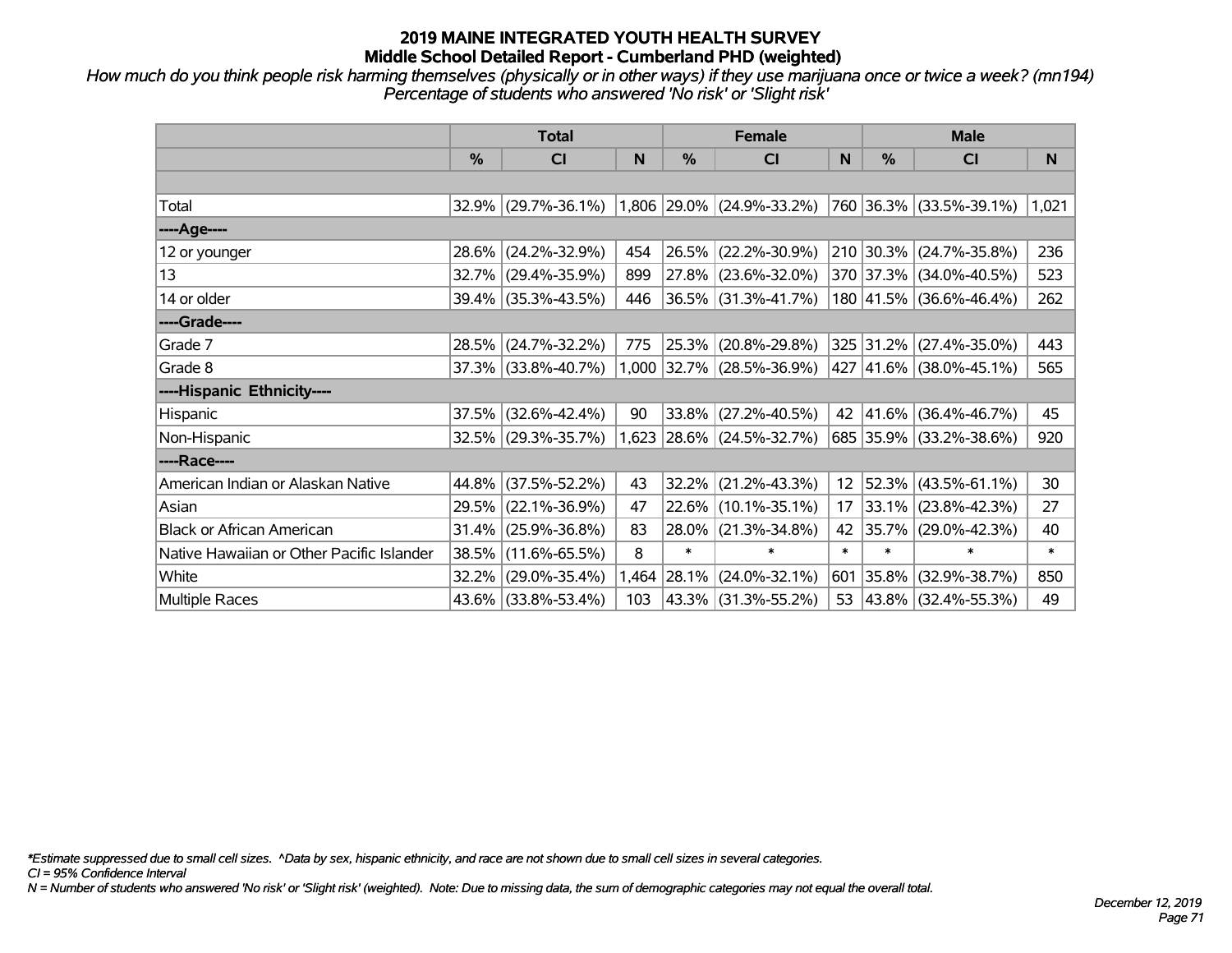## **2019 MAINE INTEGRATED YOUTH HEALTH SURVEY Middle School Detailed Report - Cumberland PHD (weighted)** *How wrong do your friends feel it would be for you to use marijuana? (mn195) Percentage of students who answered 'A little bit wrong' or 'Not wrong at all'*

|                                           | <b>Total</b>  |                     |        | <b>Female</b> | <b>Male</b>             |                 |           |                             |        |
|-------------------------------------------|---------------|---------------------|--------|---------------|-------------------------|-----------------|-----------|-----------------------------|--------|
|                                           | $\frac{0}{0}$ | CI                  | N      | %             | <b>CI</b>               | N               | %         | <b>CI</b>                   | N.     |
|                                           |               |                     |        |               |                         |                 |           |                             |        |
| Total                                     |               | 16.6% (13.9%-19.3%) |        |               | 894 15.9% (12.8%-18.9%) |                 |           | 408   17.2%   (14.3%-20.0%) | 468    |
| ----Age----                               |               |                     |        |               |                         |                 |           |                             |        |
| 12 or younger                             | 9.6%          | $(6.6\% - 12.7\%)$  | 151    | 9.5%          | $(6.0\% - 12.9\%)$      | 74              | 9.1%      | $(4.9\% - 13.3\%)$          | 68     |
| 13                                        | 17.9%         | $(14.9\% - 20.9\%)$ |        |               | 483 17.3% (13.4%-21.1%) |                 |           | 223   18.4%   (15.7%-21.2%) | 255    |
| 14 or older                               |               | 23.5% (20.0%-26.9%) |        |               | 257 22.4% (17.1%-27.8%) |                 |           | 111 24.5% (19.9%-29.0%)     | 145    |
| ----Grade----                             |               |                     |        |               |                         |                 |           |                             |        |
| Grade 7                                   | 10.6%         | $(8.1\% - 13.2\%)$  | 283    | 9.4%          | $(5.8\% - 13.1\%)$      |                 | 119 11.6% | $(8.5\% - 14.8\%)$          | 160    |
| Grade 8                                   |               | 22.4% (19.0%-25.8%) |        |               | 588 22.1% (17.6%-26.6%) |                 |           | 283 22.7% (19.0%-26.3%)     | 299    |
| ----Hispanic Ethnicity----                |               |                     |        |               |                         |                 |           |                             |        |
| Hispanic                                  |               | 20.0% (11.9%-28.1%) | 49     | $ 18.8\% $    | $(6.2\% - 31.4\%)$      | 23              | 18.9%     | $(11.3\% - 26.4\%)$         | 21     |
| Non-Hispanic                              |               | 16.3% (13.6%-19.1%) |        |               | 799 15.7% (12.5%-19.0%) |                 |           | 368 16.8% (14.1%-19.5%)     | 420    |
| ----Race----                              |               |                     |        |               |                         |                 |           |                             |        |
| American Indian or Alaskan Native         | 31.9%         | $(18.2\% - 45.7\%)$ | 23     | 31.6%         | $(12.1\% - 51.0\%)$     | 10 <sup>°</sup> | 32.2%     | $(15.3\% - 49.2\%)$         | 13     |
| Asian                                     | 19.0%         | $(8.7\% - 29.2\%)$  | 27     | 13.2%         | $(0.8\% - 25.6\%)$      | 9               | 22.2%     | $(6.8\% - 37.6\%)$          | 15     |
| <b>Black or African American</b>          | 21.2%         | $(15.1\% - 27.3\%)$ | 51     | 18.3%         | $(9.1\% - 27.6\%)$      | 26              | 25.9%     | $(17.2\% - 34.7\%)$         | 24     |
| Native Hawaiian or Other Pacific Islander | $\ast$        | $\ast$              | $\ast$ | $\ast$        | $\ast$                  | $\ast$          | $\ast$    | $\ast$                      | $\ast$ |
| White                                     | 15.6%         | $(12.8\% - 18.5\%)$ | 701    | $15.0\%$      | $(11.5\% - 18.5\%)$     | 317             |           | 16.1% (13.2%-19.0%)         | 374    |
| <b>Multiple Races</b>                     |               | 24.2% (14.9%-33.5%) | 59     | $ 20.2\% $    | $(7.3\% - 33.1\%)$      | 26              |           | 27.6% (16.0%-39.2%)         | 32     |

*\*Estimate suppressed due to small cell sizes. ^Data by sex, hispanic ethnicity, and race are not shown due to small cell sizes in several categories.*

*CI = 95% Confidence Interval*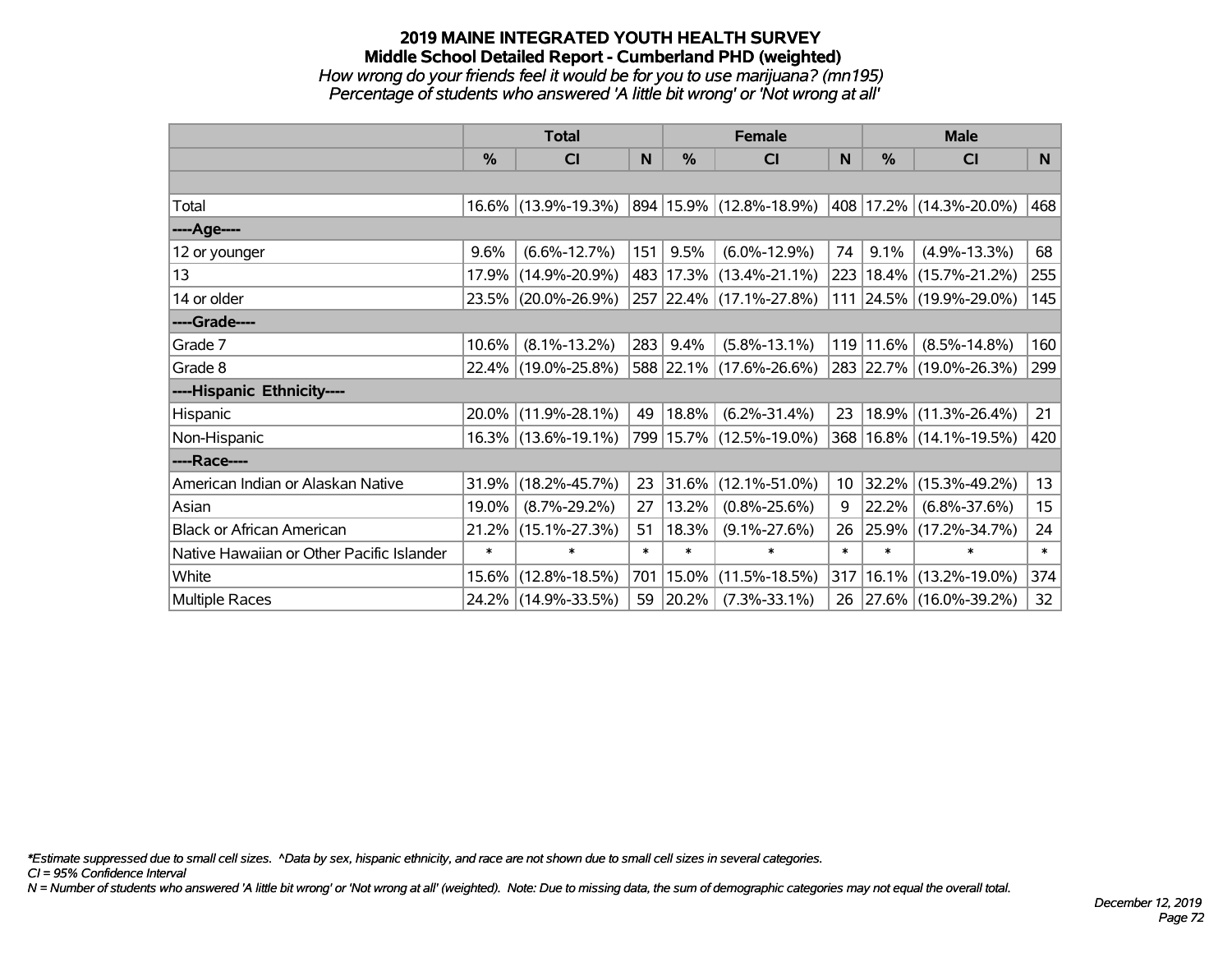### **2019 MAINE INTEGRATED YOUTH HEALTH SURVEY Middle School Detailed Report - Cumberland PHD (weighted)** *If a kid used marijuana in your neighborhood, would he or she be caught by the police? (mn196) Percentage of students who answered 'Probably not' or 'Definitely not'*

|                                           | <b>Total</b> |                     |       | <b>Female</b> |                                                                                                     | <b>Male</b> |               |                           |        |
|-------------------------------------------|--------------|---------------------|-------|---------------|-----------------------------------------------------------------------------------------------------|-------------|---------------|---------------------------|--------|
|                                           | $\%$         | <b>CI</b>           | N     | $\%$          | <b>CI</b>                                                                                           | N           | $\frac{0}{0}$ | <b>CI</b>                 | N      |
|                                           |              |                     |       |               |                                                                                                     |             |               |                           |        |
| Total                                     |              | 43.2% (39.6%-46.9%) |       |               | $\vert 2,324 \vert 45.0\% \vert (40.5\% - 49.6\%) \vert 1,150 \vert 41.4\% \vert (37.9\% - 44.9\%)$ |             |               |                           | 1,137  |
| ----Age----                               |              |                     |       |               |                                                                                                     |             |               |                           |        |
| 12 or younger                             | 33.9%        | $(29.1\% - 38.8\%)$ | 529   | 35.0%         | $(28.9\% - 41.1\%)$                                                                                 | 273         | $32.4\%$      | $(26.8\% - 37.9\%)$       | 244    |
| 13                                        |              | 44.7% (40.1%-49.3%) | 1,211 |               | 48.1% (41.7%-54.5%)                                                                                 | 621         |               | 41.6% (37.7%-45.4%)       | 579    |
| 14 or older                               |              | 52.8% (48.7%-57.0%) | 574   |               | 53.3% (47.1%-59.6%)                                                                                 | 256         |               | 52.4% (45.9%-58.9%)       | 312    |
| ----Grade----                             |              |                     |       |               |                                                                                                     |             |               |                           |        |
| Grade 7                                   | 34.9%        | $(30.9\% - 38.9\%)$ | 930   | 35.7%         | $(30.7\% - 40.8\%)$                                                                                 | 450         | $34.2\%$      | $(30.0\% - 38.4\%)$       | 472    |
| Grade 8                                   |              | 51.6% (47.8%-55.3%) |       |               | 1,353 54.3% (49.8%-58.9%)                                                                           | 688         |               | 48.8% (44.8%-52.7%)       | 647    |
| ----Hispanic Ethnicity----                |              |                     |       |               |                                                                                                     |             |               |                           |        |
| Hispanic                                  | 42.0%        | $(33.2\% - 50.7\%)$ | 103   | 43.1%         | $(29.1\% - 57.0\%)$                                                                                 | 53          | $36.7\%$      | $(27.8\% - 45.6\%)$       | 42     |
| Non-Hispanic                              |              | 43.5% (39.7%-47.4%) | 2,121 |               | $ 45.1\% $ (40.4%-49.8%)                                                                            |             |               | 1,046 42.1% (38.5%-45.6%) | 1,051  |
| ----Race----                              |              |                     |       |               |                                                                                                     |             |               |                           |        |
| American Indian or Alaskan Native         | 57.1%        | $(38.2\% - 75.9\%)$ | 42    |               | $63.5\%$ (41.3%-85.7%)                                                                              | 20          | 52.1%         | $(28.5\% - 75.8\%)$       | 22     |
| Asian                                     | 33.1%        | $(24.3\% - 41.9\%)$ | 47    | 32.9%         | $(17.1\% - 48.7\%)$                                                                                 | 21          | $30.7\%$      | $(18.7\% - 42.7\%)$       | 20     |
| <b>Black or African American</b>          | 41.8%        | $(33.9\% - 49.7\%)$ | 98    | 39.4%         | $(30.4\% - 48.5\%)$                                                                                 | 55          | 46.0%         | $(29.9\% - 62.1\%)$       | 43     |
| Native Hawaiian or Other Pacific Islander | 36.2%        | $(9.5\% - 62.9\%)$  | 8     | $\ast$        | $\ast$                                                                                              | $\ast$      | $\ast$        | $\ast$                    | $\ast$ |
| White                                     | 43.4%        | $(39.4\% - 47.4\%)$ | 1,948 | $ 45.0\% $    | $(40.1\% - 50.0\%)$                                                                                 | 946         | 41.9%         | $(38.0\% - 45.9\%)$       | 982    |
| Multiple Races                            |              | 48.4% (38.1%-58.6%) | 120   |               | 54.7% (38.2%-71.2%)                                                                                 | 70          | $ 41.4\% $    | $(30.8\% - 52.0\%)$       | 49     |

*\*Estimate suppressed due to small cell sizes. ^Data by sex, hispanic ethnicity, and race are not shown due to small cell sizes in several categories.*

*CI = 95% Confidence Interval*

*N = Number of students who answered 'Probably not' or 'Definitely not' (weighted). Note: Due to missing data, the sum of demographic categories may not equal the overall total.*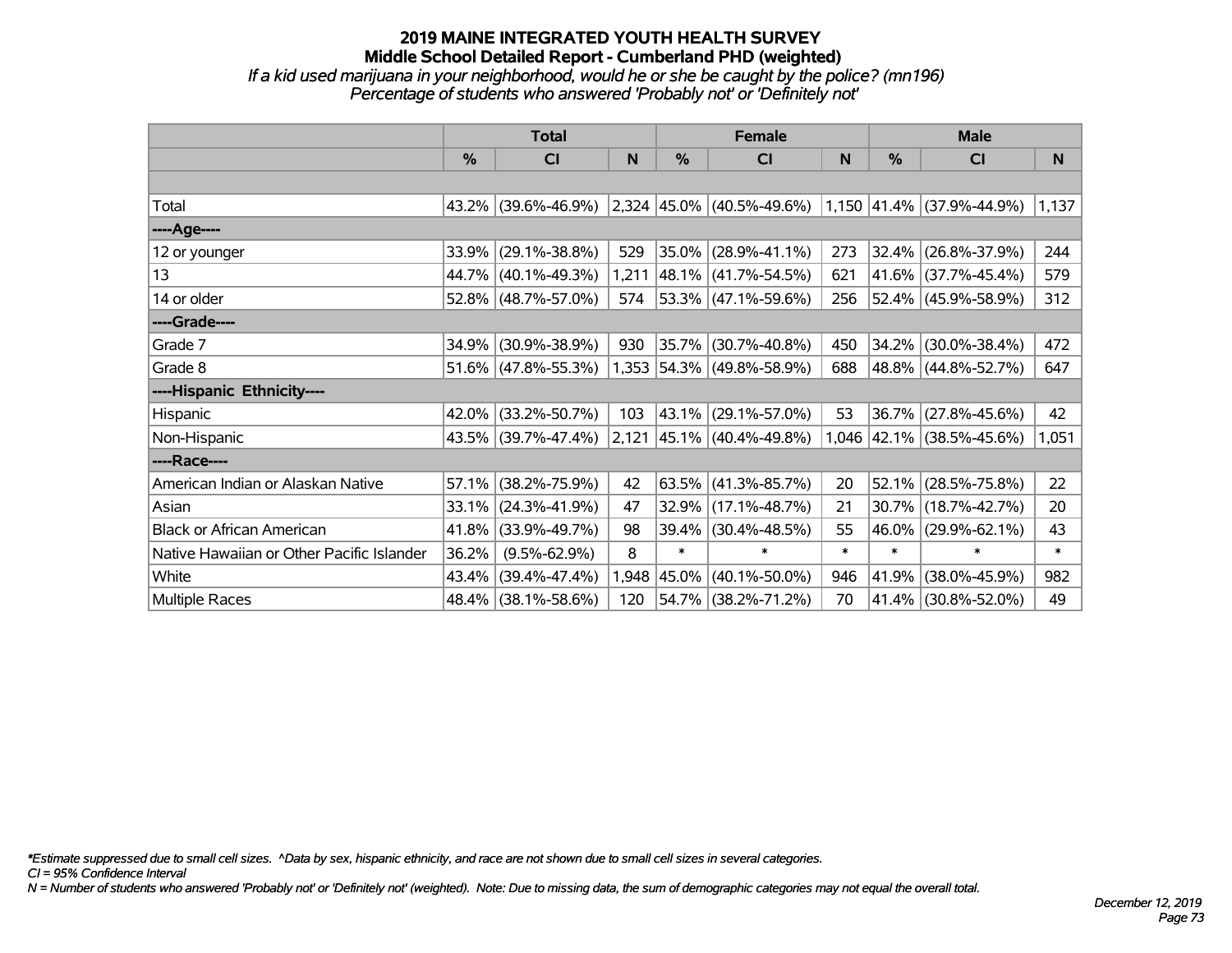### **2019 MAINE INTEGRATED YOUTH HEALTH SURVEY Middle School Detailed Report - Cumberland PHD (weighted)** *How wrong do you think it is for someone your age to use marijuana? (mn197) Percentage of students who answered 'A little bit wrong' or 'Not wrong at all'*

|                                           | <b>Total</b> |                     |        |               | <b>Female</b>               | <b>Male</b>  |           |                        |                 |
|-------------------------------------------|--------------|---------------------|--------|---------------|-----------------------------|--------------|-----------|------------------------|-----------------|
|                                           | %            | <b>CI</b>           | N      | $\frac{0}{0}$ | <b>CI</b>                   | <sub>N</sub> | %         | <b>CI</b>              | N <sub>1</sub>  |
|                                           |              |                     |        |               |                             |              |           |                        |                 |
| Total                                     | 10.8%        | $(8.9\% - 12.7\%)$  |        | 588 10.7%     | $(7.8\% - 13.5\%)$          |              | 278 10.4% | $(8.6\% - 12.2\%)$     | 287             |
| ----Age----                               |              |                     |        |               |                             |              |           |                        |                 |
| 12 or younger                             | 4.7%         | $(2.8\% - 6.5\%)$   | 74     | 4.9%          | $(2.4\% - 7.4\%)$           | 39           | 3.8%      | $(1.8\% - 5.7\%)$      | 29              |
| 13                                        | 11.7%        | $(9.4\% - 13.9\%)$  |        | 319 11.1%     | $(7.7\% - 14.4\%)$          | 145          | 11.6%     | $(9.8\% - 13.3\%)$     | 162             |
| 14 or older                               | 17.3%        | $(14.0\% - 20.7\%)$ |        |               | 192   18.9%   (13.7%-24.2%) | 94           | $16.0\%$  | $(11.2\% - 20.8\%)$    | 96              |
| ----Grade----                             |              |                     |        |               |                             |              |           |                        |                 |
| Grade 7                                   | 6.3%         | $(4.3\% - 8.3\%)$   | 170    | 6.4%          | $(3.2\% - 9.6\%)$           | 82           | 5.9%      | $(4.1\% - 7.8\%)$      | 82              |
| Grade 8                                   |              | 15.2% (12.8%-17.5%) |        |               | 404 14.8% (11.0%-18.7%)     | 192          |           | $15.0\%$ (12.3%-17.7%) | 200             |
| ----Hispanic Ethnicity----                |              |                     |        |               |                             |              |           |                        |                 |
| Hispanic                                  | 12.0%        | $(5.7\% - 18.3\%)$  | 30     | 9.2%          | $(1.0\% - 17.4\%)$          | 11           | 12.0%     | $(6.3\% - 17.7\%)$     | 14              |
| Non-Hispanic                              | 10.9%        | $(8.9\% - 12.9\%)$  |        | 537 10.8%     | $(7.9\% - 13.6\%)$          | 255          | 10.6%     | $(8.6\% - 12.6\%)$     | 266             |
| ----Race----                              |              |                     |        |               |                             |              |           |                        |                 |
| American Indian or Alaskan Native         | 16.3%        | $(6.3\% - 26.3\%)$  | 12     | $\ast$        | $\pmb{\ast}$                | $\ast$       | $\ast$    | $\ast$                 | $\ast$          |
| Asian                                     | 11.0%        | $(6.4\% - 15.5\%)$  | 16     | $\ast$        | $\ast$                      | $\ast$       | $\ast$    | $\ast$                 | $\ast$          |
| <b>Black or African American</b>          | 14.7%        | $(10.2\% - 19.2\%)$ | 35     | 12.6%         | $(5.9\% - 19.3\%)$          | 18           | 18.2%     | $(9.7\% - 26.7\%)$     | 17              |
| Native Hawaiian or Other Pacific Islander | $\ast$       | $\ast$              | $\ast$ | $\ast$        | $\ast$                      | $\ast$       | $\ast$    | $\ast$                 | $\ast$          |
| White                                     | 10.1%        | $(8.2\% - 12.1\%)$  | 461    | 10.5%         | $(7.5\% - 13.4\%)$          | 224          | 9.5%      | $(7.5\% - 11.4\%)$     | 223             |
| Multiple Races                            | 16.0%        | $(10.0\% - 21.9\%)$ | 40     | 12.4%         | $(4.9\% - 19.9\%)$          | 16           | 17.5%     | $(7.9\% - 27.1\%)$     | 20 <sub>2</sub> |

*\*Estimate suppressed due to small cell sizes. ^Data by sex, hispanic ethnicity, and race are not shown due to small cell sizes in several categories.*

*CI = 95% Confidence Interval*

*N = Number of students who answered 'A little bit wrong' or 'Not wrong at all' (weighted). Note: Due to missing data, the sum of demographic categories may not equal the overall total.*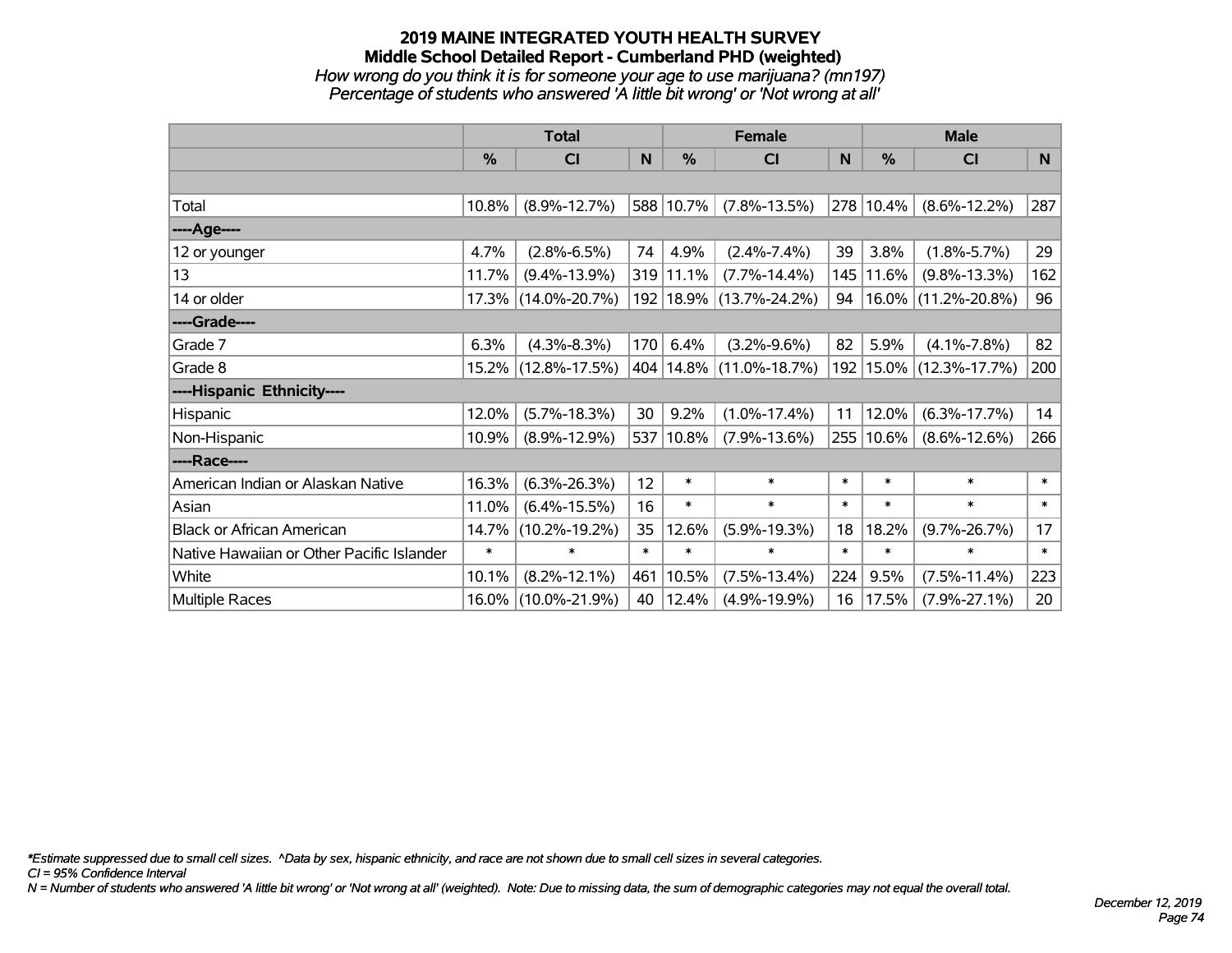*Have you ever sniffed glue, breathed the contents of spray cans, or inhaled any paints or sprays to get high? (mn86a) Percentage of students who answered 'Yes'*

|                                           | <b>Total</b>  |                    |        | <b>Female</b> |                    |        | <b>Male</b> |                                 |                |  |
|-------------------------------------------|---------------|--------------------|--------|---------------|--------------------|--------|-------------|---------------------------------|----------------|--|
|                                           | $\frac{0}{0}$ | <b>CI</b>          | N      | $\%$          | <b>CI</b>          | N      | $\%$        | <b>CI</b>                       | N <sub>1</sub> |  |
|                                           |               |                    |        |               |                    |        |             |                                 |                |  |
| Total                                     | 7.1%          | $(5.9\% - 8.3\%)$  | 383    | 7.4%          | $(5.8\% - 8.9\%)$  |        | 190 6.7%    | $(5.5\% - 7.9\%)$               | 185            |  |
| ----Age----                               |               |                    |        |               |                    |        |             |                                 |                |  |
| 12 or younger                             | 5.7%          | $(4.4\% - 7.0\%)$  | 89     | 5.7%          | $(3.4\% - 8.1\%)$  | 45     | 5.1%        | $(3.6\% - 6.7\%)$               | 39             |  |
| 13                                        | 7.5%          | $(5.9\% - 9.2\%)$  | 203    | 8.1%          | $(6.2\% - 10.1\%)$ |        | 106 7.0%    | $(5.3\% - 8.7\%)$               | 96             |  |
| 14 or older                               | 8.1%          | $(6.7\% - 9.5\%)$  | 89     | 7.9%          | $(5.3\% - 10.4\%)$ |        |             | 38 8.0% (5.6%-10.4%)            | 49             |  |
| ----Grade----                             |               |                    |        |               |                    |        |             |                                 |                |  |
| Grade 7                                   | 6.6%          | $(5.0\% - 8.1\%)$  | 176    | 6.6%          | $(4.4\% - 8.8\%)$  |        | 84 6.4%     | $(4.9\% - 7.9\%)$               | 89             |  |
| Grade 8                                   | 7.4%          | $(6.3\% - 8.5\%)$  | 194    | 8.1%          | $(6.4\% - 9.7\%)$  |        | 103   6.7%  | $(5.0\% - 8.3\%)$               | 89             |  |
| ----Hispanic Ethnicity----                |               |                    |        |               |                    |        |             |                                 |                |  |
| Hispanic                                  | 11.4%         | $(8.0\% - 14.9\%)$ | 26     | 13.9%         | $(8.7\% - 19.1\%)$ | 16     | 6.2%        | $(1.8\% - 10.6\%)$              | 6              |  |
| Non-Hispanic                              | 6.9%          | $(5.6\% - 8.1\%)$  | 337    | 6.8%          | $(5.3\% - 8.3\%)$  |        | 161   6.8%  | $(5.4\% - 8.2\%)$               | 170            |  |
| ----Race----                              |               |                    |        |               |                    |        |             |                                 |                |  |
| American Indian or Alaskan Native         | 8.5%          | $(3.1\% - 13.9\%)$ | 8      | $\ast$        | $\ast$             | $\ast$ | $\ast$      | $\ast$                          | $\ast$         |  |
| Asian                                     | 8.9%          | $(3.9\% - 13.8\%)$ | 14     | 8.9%          | $(1.6\% - 16.1\%)$ | 6      | 8.3%        | $(3.0\% - 13.7\%)$              | 6              |  |
| <b>Black or African American</b>          | 10.7%         | $(8.2\% - 13.2\%)$ | 27     | 14.0%         | $(9.5\% - 18.6\%)$ | 20     |             | $ 6.4\% $ (2.3%-10.6%)          | $\overline{7}$ |  |
| Native Hawaiian or Other Pacific Islander | $\ast$        | $\ast$             | $\ast$ | $\ast$        | $\ast$             | $\ast$ | $\ast$      | $\ast$                          | $\ast$         |  |
| White                                     | 6.7%          | $(5.3\% - 8.0\%)$  | 300    | 6.7%          | $(5.1\% - 8.4\%)$  |        | 143 6.5%    | $(5.1\% - 7.9\%)$               | 152            |  |
| <b>Multiple Races</b>                     | 9.8%          | $(5.9\% - 13.7\%)$ | 22     | 9.8%          | $(5.1\% - 14.4\%)$ |        |             | $12   8.4\%   (3.1\% - 13.7\%)$ | 9              |  |

*\*Estimate suppressed due to small cell sizes. ^Data by sex, hispanic ethnicity, and race are not shown due to small cell sizes in several categories.*

*CI = 95% Confidence Interval*

*N = Number of students who answered 'Yes' (weighted). Note: Due to missing data, the sum of demographic categories may not equal the overall total.*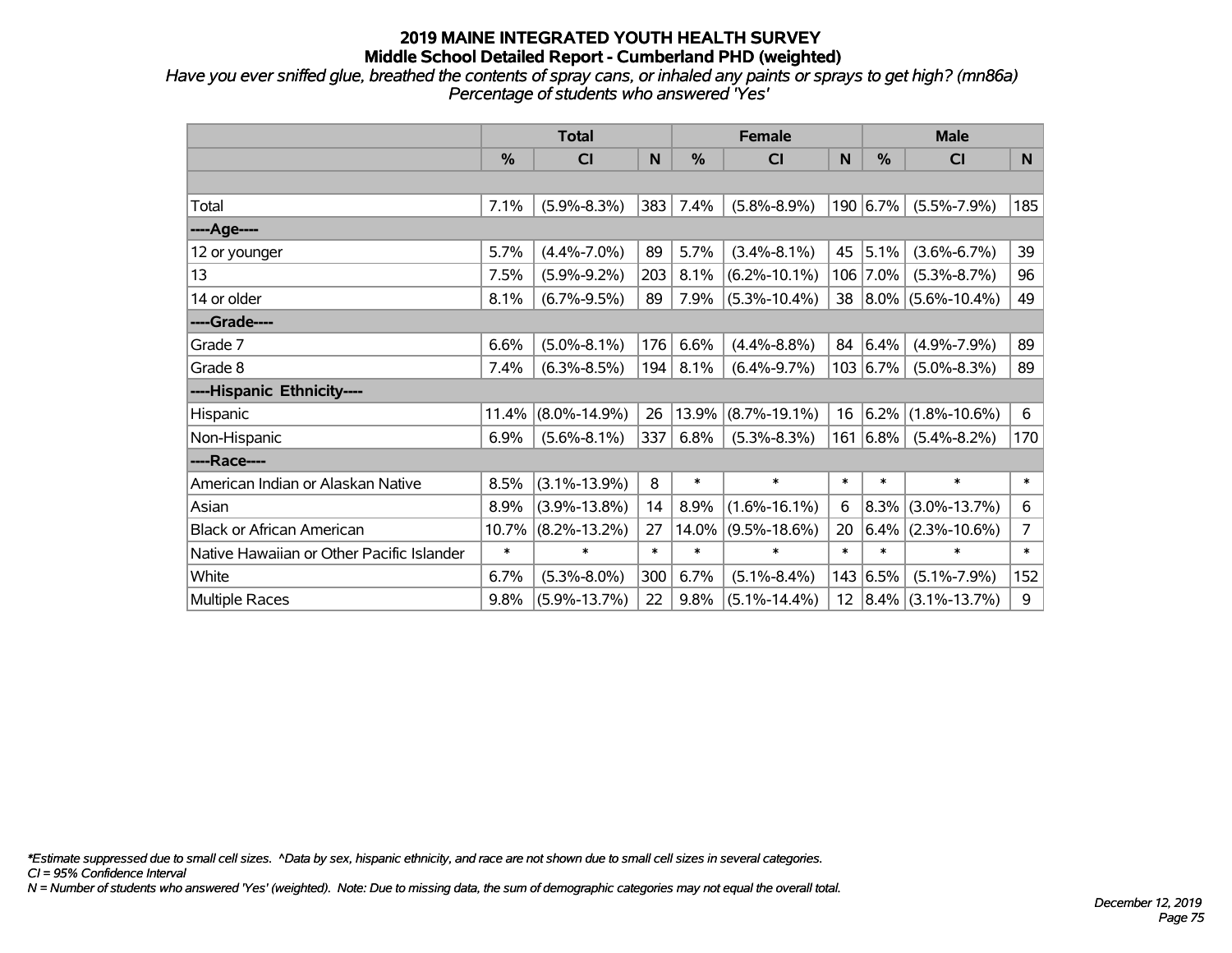*During the past 30 days, how many times did you sniff glue, breathe the contents of spray cans, or inhale any paints or sprays to get high? (mn91a) Percentage of students who answered at least 1 time*

|                                           | <b>Total</b> |                     |        | <b>Female</b> |                                                                       |        | <b>Male</b>   |                         |              |  |
|-------------------------------------------|--------------|---------------------|--------|---------------|-----------------------------------------------------------------------|--------|---------------|-------------------------|--------------|--|
|                                           | $\%$         | <b>CI</b>           | N      | $\%$          | <b>CI</b>                                                             | N      | $\frac{0}{0}$ | <b>CI</b>               | N            |  |
|                                           |              |                     |        |               |                                                                       |        |               |                         |              |  |
| Total                                     |              |                     |        |               | 2.8% (2.1%-3.4%)   149   3.0%   (2.2%-3.9%)   78   2.4%   (1.6%-3.2%) |        |               |                         | 67           |  |
| ----Age----                               |              |                     |        |               |                                                                       |        |               |                         |              |  |
| 12 or younger                             | 1.9%         | $(1.1\% - 2.6\%)$   | 29     | $2.2\%$       | $(1.3\% - 3.2\%)$                                                     |        |               | $17 1.1\% $ (0.4%-1.9%) | 9            |  |
| 13                                        |              | $3.0\%$ (2.0%-4.0%) | 80     |               | $ 3.4\% $ (2.3%-4.6%)                                                 |        |               | 45 2.6% (1.4%-3.8%)     | 36           |  |
| 14 or older                               |              | $3.5\%$ (2.3%-4.7%) |        |               | 39 3.3% $(2.1\% - 4.5\%)$                                             |        |               | $16$ 3.6% (1.5%-5.8%)   | 23           |  |
| ----Grade----                             |              |                     |        |               |                                                                       |        |               |                         |              |  |
| Grade 7                                   | 2.5%         | $(1.4\% - 3.5\%)$   | 66     | $ 3.0\% $     | $(1.8\% - 4.2\%)$                                                     |        | $38 2.0\% $   | $(0.9\% - 3.0\%)$       | 27           |  |
| Grade 8                                   |              | $2.8\%$ (2.2%-3.4%) | 73     |               | $ 3.0\% $ (2.3%-3.8%) $ 39 2.6\% $ (1.3%-3.8%)                        |        |               |                         | 34           |  |
| ----Hispanic Ethnicity----                |              |                     |        |               |                                                                       |        |               |                         |              |  |
| Hispanic                                  | $5.1\%$      | $(2.6\% - 7.5\%)$   | 12     | $\ast$        | $\ast$                                                                | $\ast$ | $\ast$        | $\ast$                  | $\ast$       |  |
| Non-Hispanic                              |              | $2.6\%$ (1.9%-3.3%) |        | 126 2.7%      | $(1.8\% - 3.6\%)$                                                     |        | $64$ 2.5%     | $(1.6\% - 3.3\%)$       | 61           |  |
| ----Race----                              |              |                     |        |               |                                                                       |        |               |                         |              |  |
| American Indian or Alaskan Native         | $\ast$       | $\ast$              | $\ast$ | $\ast$        | $\ast$                                                                | $\ast$ | $\ast$        | $\ast$                  | $\pmb{\ast}$ |  |
| Asian                                     | 5.2%         | $(1.5\% - 9.0\%)$   | 8      | $\ast$        | $\ast$                                                                | $\ast$ | $\ast$        | $\ast$                  | $\ast$       |  |
| <b>Black or African American</b>          | 4.5%         | $(2.3\% - 6.6\%)$   | 11     | $\ast$        | $\ast$                                                                | $\ast$ | $\ast$        | $\ast$                  | $\ast$       |  |
| Native Hawaiian or Other Pacific Islander | $\ast$       | $\ast$              | $\ast$ | $\ast$        | $\ast$                                                                | $\ast$ | $\ast$        | $\ast$                  | $\ast$       |  |
| White                                     | 2.5%         | $(1.9\% - 3.1\%)$   | 112    | 2.6%          | $(1.8\% - 3.4\%)$                                                     |        | 55 2.4%       | $(1.5\% - 3.2\%)$       | 56           |  |
| Multiple Races                            |              | $4.1\%$ (1.5%-6.7%) | 9      | $\ast$        | $\ast$                                                                | $\ast$ | $\ast$        | $\ast$                  | $\pmb{\ast}$ |  |

*\*Estimate suppressed due to small cell sizes. ^Data by sex, hispanic ethnicity, and race are not shown due to small cell sizes in several categories.*

*CI = 95% Confidence Interval*

*N = Number of students who answered at least 1 time (weighted). Note: Due to missing data, the sum of demographic categories may not equal the overall total.*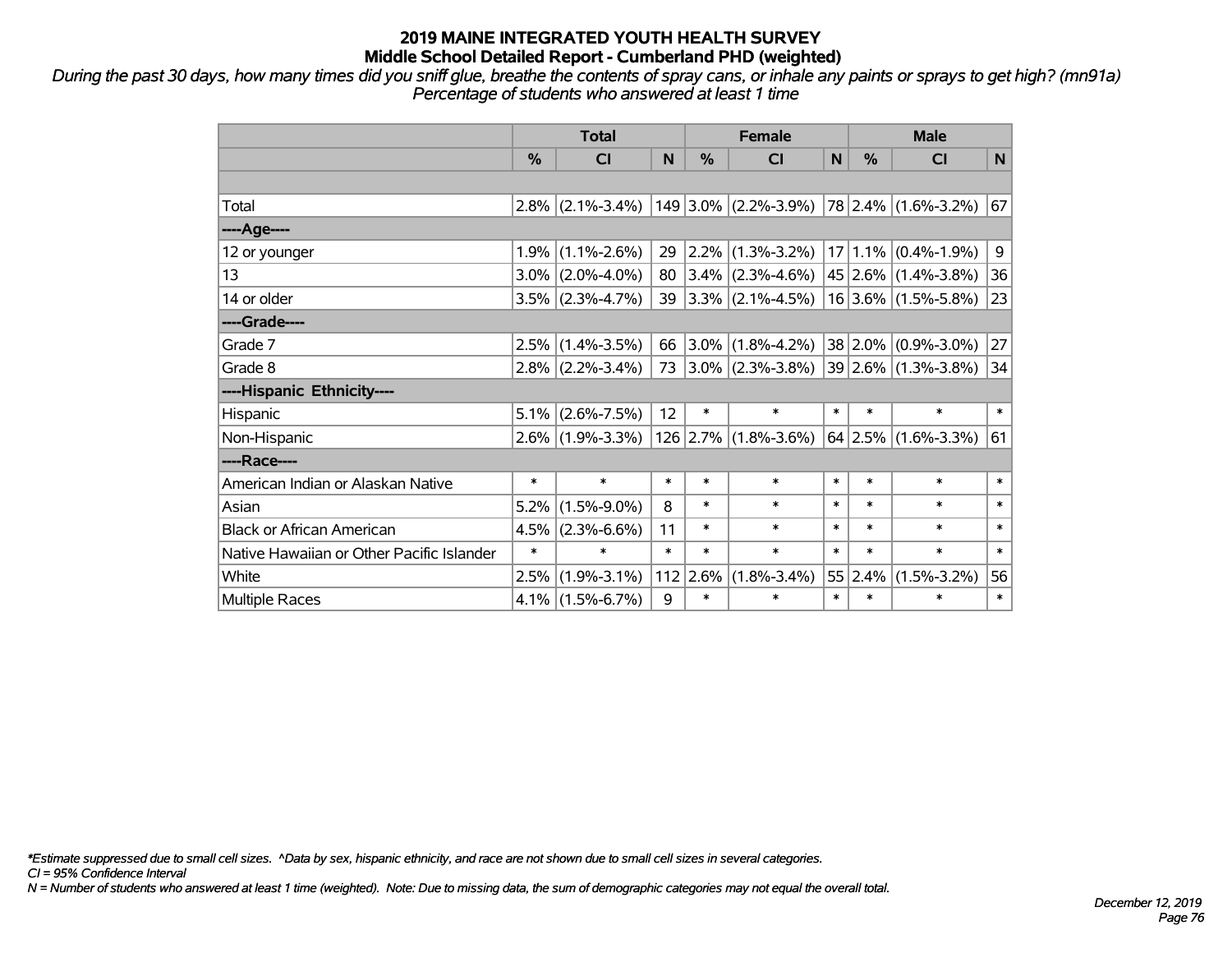*Have you ever taken prescription pain medicine without a doctor's prescription or differently than how a doctor told you to use it? (mn183) Percentage of students who answered 'Yes'*

|                                           | <b>Total</b> |                    |        |        | <b>Female</b>         |        |          | <b>Male</b>            |                 |  |
|-------------------------------------------|--------------|--------------------|--------|--------|-----------------------|--------|----------|------------------------|-----------------|--|
|                                           | %            | <b>CI</b>          | N      | %      | <b>CI</b>             | N      | %        | <b>CI</b>              | N               |  |
|                                           |              |                    |        |        |                       |        |          |                        |                 |  |
| Total                                     | 5.5%         | $(4.7\% - 6.4\%)$  | 300    | 6.4%   | $(5.1\% - 7.7\%)$     |        | 167 4.5% | $(3.7\% - 5.3\%)$      | 125             |  |
| ---- Age----                              |              |                    |        |        |                       |        |          |                        |                 |  |
| 12 or younger                             | 4.5%         | $(3.4\% - 5.6\%)$  | 72     | 5.1%   | $(3.5\% - 6.7\%)$     | 40     | 3.8%     | $(2.4\% - 5.2\%)$      | 29              |  |
| 13                                        | 5.6%         | $(4.6\% - 6.7\%)$  | 154    | 6.8%   | $(5.3\% - 8.4\%)$     | 90     | 4.3%     | $(3.3\% - 5.2\%)$      | 59              |  |
| 14 or older                               | 6.7%         | $(5.1\% - 8.3\%)$  | 75     | 7.3%   | $(5.3\% - 9.3\%)$     | 36     | 5.9%     | $(3.6\% - 8.1\%)$      | 37              |  |
| ----Grade----                             |              |                    |        |        |                       |        |          |                        |                 |  |
| Grade 7                                   | 5.0%         | $(4.0\% - 5.9\%)$  | 135    | 5.4%   | $(3.8\% - 7.0\%)$     | 69     | 4.4%     | $(3.4\% - 5.5\%)$      | 63              |  |
| Grade 8                                   | 6.0%         | $(4.8\% - 7.2\%)$  | 160    | 7.3%   | $(5.5\% - 9.1\%)$     | 95     | 4.5%     | $(3.2\% - 5.7\%)$      | 60              |  |
| ----Hispanic Ethnicity----                |              |                    |        |        |                       |        |          |                        |                 |  |
| Hispanic                                  | 10.6%        | $(5.5\% - 15.8\%)$ | 25     | $\ast$ | $\ast$                | $\ast$ | $\ast$   | $\ast$                 | $\ast$          |  |
| Non-Hispanic                              | 5.4%         | $(4.6\% - 6.2\%)$  | 268    | 6.1%   | $(4.9\% - 7.3\%)$     |        | 145 4.6% | $(3.8\% - 5.4\%)$      | 117             |  |
| ----Race----                              |              |                    |        |        |                       |        |          |                        |                 |  |
| American Indian or Alaskan Native         | 7.9%         | $(2.6\% - 13.2\%)$ | 8      | $\ast$ | $\ast$                | $\ast$ | $\ast$   | $\ast$                 | $\ast$          |  |
| Asian                                     | 6.3%         | $(3.6\% - 8.9\%)$  | 10     | $\ast$ | $\ast$                | $\ast$ | $\ast$   | $\ast$                 | $\ast$          |  |
| <b>Black or African American</b>          | 11.7%        | $(8.4\% - 14.9\%)$ | 30     | 13.7%  | $(8.7\% - 18.7\%)$    | 20     | 9.3%     | $(4.5\% - 14.1\%)$     | 10 <sup>°</sup> |  |
| Native Hawaiian or Other Pacific Islander | $\ast$       | $\ast$             | $\ast$ | $\ast$ | $\ast$                | $\ast$ | $\ast$   | $\ast$                 | $\ast$          |  |
| White                                     | 4.7%         | $(4.0\% - 5.5\%)$  | 216    | 5.5%   | $(4.3\% - 6.7\%)$     |        | 118 3.9% | $(3.2\% - 4.7\%)$      | 93              |  |
| Multiple Races                            | 10.9%        | $(5.1\% - 16.7\%)$ | 25     |        | $11.7\%$ (4.4%-18.9%) | 14     |          | $ 9.4\% $ (3.4%-15.4%) | 10 <sup>°</sup> |  |

*\*Estimate suppressed due to small cell sizes. ^Data by sex, hispanic ethnicity, and race are not shown due to small cell sizes in several categories.*

*CI = 95% Confidence Interval*

*N = Number of students who answered 'Yes' (weighted). Note: Due to missing data, the sum of demographic categories may not equal the overall total.*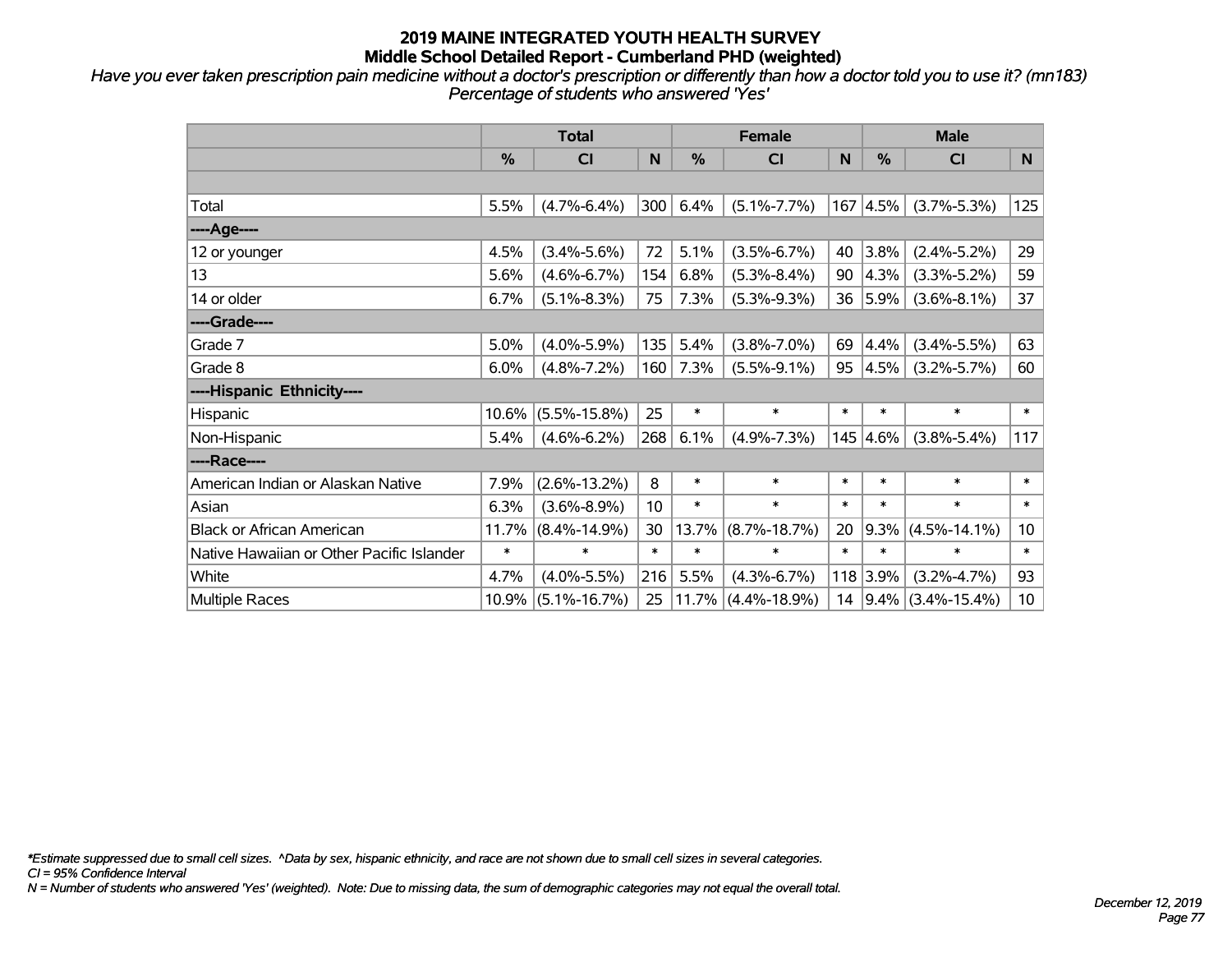*During the past 30 days, how many times did you take a prescription drug (such as OxyContin, Percocet, Vicodin, codeine, Adderall, Ritalin, or Xanax) without a doctor's prescription? (mn88a)*

*Percentage of students who answered at least 1 time*

|                                           | <b>Total</b> |                    |        |            | <b>Female</b>      |        | <b>Male</b> |                            |        |  |
|-------------------------------------------|--------------|--------------------|--------|------------|--------------------|--------|-------------|----------------------------|--------|--|
|                                           | %            | CI                 | N      | %          | <b>CI</b>          | N      | %           | <b>CI</b>                  | N      |  |
|                                           |              |                    |        |            |                    |        |             |                            |        |  |
| Total                                     | 2.7%         | $(2.2\% - 3.2\%)$  |        | 149 3.0%   | $(2.2\% - 3.7\%)$  |        |             | 78 2.2% (1.6%-2.8%)        | 62     |  |
| ---- Age----                              |              |                    |        |            |                    |        |             |                            |        |  |
| 12 or younger                             | 2.5%         | $(1.6\% - 3.4\%)$  | 40     | 2.9%       | $(1.5\% - 4.2\%)$  | 23     |             | $1.8\%$ (1.0%-2.7%)        | 14     |  |
| 13                                        | 2.7%         | $(2.0\% - 3.4\%)$  | 74     | 2.8%       | $(1.7\% - 3.8\%)$  |        |             | $37 2.5\% $ (1.7%-3.2%)    | 34     |  |
| 14 or older                               | 2.9%         | $(1.9\% - 4.0\%)$  | 33     | $ 3.5\% $  | $(2.0\% - 5.1\%)$  |        |             | $18$ 2.1% (0.5%-3.7%)      | 13     |  |
| ----Grade----                             |              |                    |        |            |                    |        |             |                            |        |  |
| Grade 7                                   | 2.4%         | $(1.7\% - 3.1\%)$  | 65     | 2.7%       | $(1.8\% - 3.6\%)$  |        |             | $35 2.0\% (1.1\% - 2.9\%)$ | 28     |  |
| Grade 8                                   | 2.7%         | $(2.3\% - 3.2\%)$  | 73     | $ 3.1\% $  | $(2.2\% - 4.0\%)$  |        |             | 40 2.3% (1.5%-3.0%)        | 31     |  |
| ----Hispanic Ethnicity----                |              |                    |        |            |                    |        |             |                            |        |  |
| Hispanic                                  | 7.5%         | $(5.0\% - 10.0\%)$ | 18     | $ 7.8\% $  | $(5.0\% - 10.6\%)$ |        |             | $10 5.3\% $ (1.5%-9.1%)    | 6      |  |
| Non-Hispanic                              | 2.3%         | $(1.8\% - 2.8\%)$  |        | $116$ 2.6% | $(1.9\% - 3.3\%)$  |        |             | $61$   2.0%   (1.4%-2.6%)  | 50     |  |
| ----Race----                              |              |                    |        |            |                    |        |             |                            |        |  |
| American Indian or Alaskan Native         | $\ast$       | $\ast$             | $\ast$ | $\ast$     | $\ast$             | $\ast$ | $\ast$      | $\ast$                     | $\ast$ |  |
| Asian                                     | 6.0%         | $(2.3\% - 9.7\%)$  | 10     | $\ast$     | $\ast$             | $\ast$ | $\ast$      | $\ast$                     | $\ast$ |  |
| <b>Black or African American</b>          | 5.1%         | $(2.8\% - 7.4\%)$  | 13     | $\ast$     | $\ast$             | $\ast$ | $\ast$      | $\ast$                     | $\ast$ |  |
| Native Hawaiian or Other Pacific Islander | $\ast$       | $\ast$             | $\ast$ | $\ast$     | $\ast$             | $\ast$ | $\ast$      | $\ast$                     | $\ast$ |  |
| White                                     | 2.3%         | $(1.9\% - 2.7\%)$  |        | $104$ 2.5% | $(1.8\% - 3.2\%)$  | 54     | 2.0%        | $(1.4\% - 2.6\%)$          | 47     |  |
| Multiple Races                            | 2.5%         | $(0.3\% - 4.7\%)$  | 6      | $\ast$     | $\ast$             | $\ast$ | $\ast$      | $\ast$                     | $\ast$ |  |

*\*Estimate suppressed due to small cell sizes. ^Data by sex, hispanic ethnicity, and race are not shown due to small cell sizes in several categories.*

*CI = 95% Confidence Interval*

*N = Number of students who answered at least 1 time (weighted). Note: Due to missing data, the sum of demographic categories may not equal the overall total.*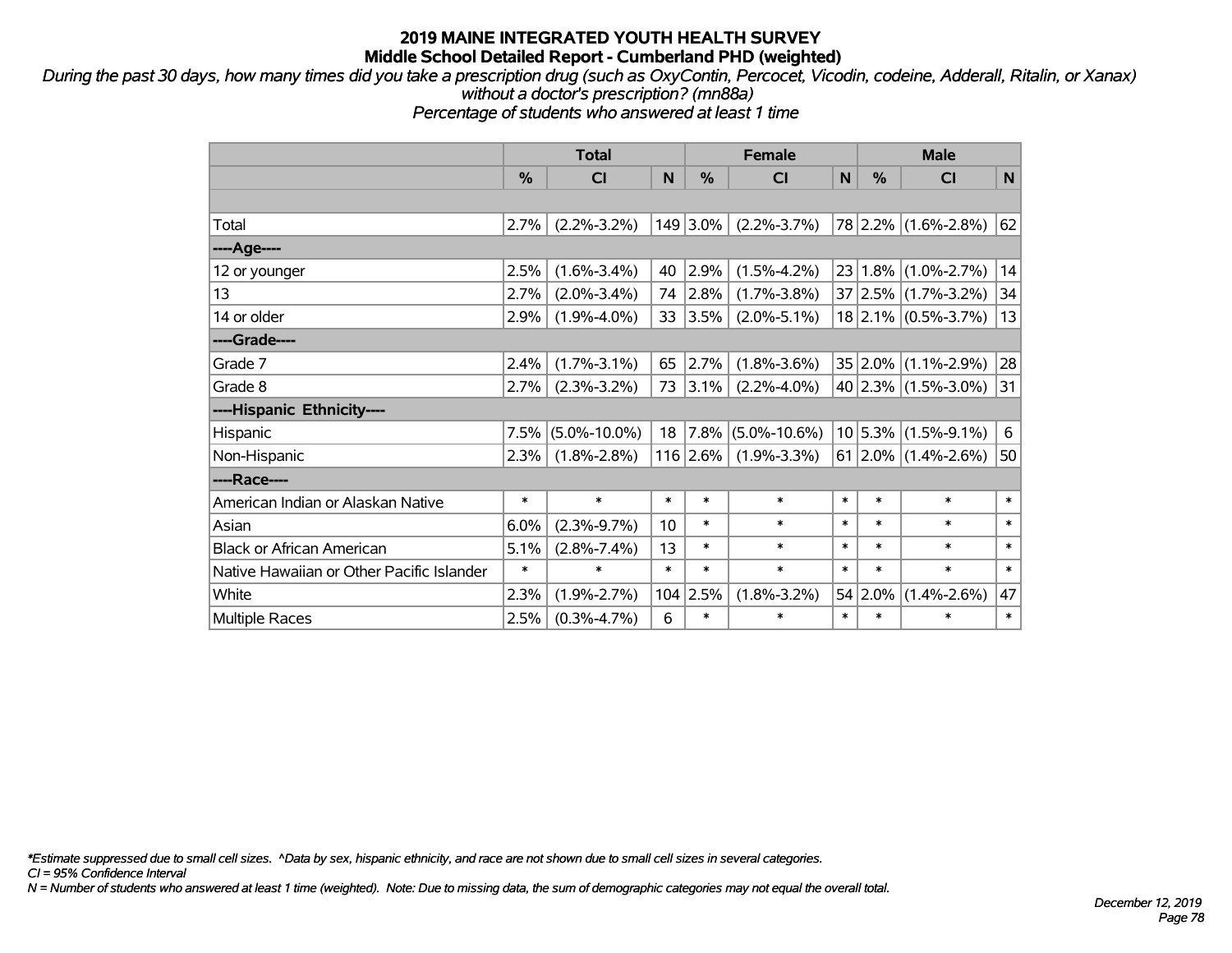*How wrong do your parents feel it would be for you to take prescription drugs not prescribed to you? (mn176) Percentage of students who answered 'A little bit wrong' or 'Not wrong at all'*

|                                           | <b>Total</b> |                    |        |        | <b>Female</b>      |                 | <b>Male</b> |                    |                |  |
|-------------------------------------------|--------------|--------------------|--------|--------|--------------------|-----------------|-------------|--------------------|----------------|--|
|                                           | %            | CI                 | N      | %      | <b>CI</b>          | $\mathsf{N}$    | %           | <b>CI</b>          | N              |  |
|                                           |              |                    |        |        |                    |                 |             |                    |                |  |
| Total                                     | 2.3%         | $(1.4\% - 3.1\%)$  | 122    | 2.7%   | $(1.5\% - 3.8\%)$  |                 | 68 1.8%     | $(0.9\% - 2.7\%)$  | 48             |  |
| ----Age----                               |              |                    |        |        |                    |                 |             |                    |                |  |
| 12 or younger                             | 1.9%         | $(0.9\% - 2.9\%)$  | 29     | 2.2%   | $(0.8\% - 3.7\%)$  | 17 <sup>1</sup> | 0.9%        | $(0.0\% - 1.8\%)$  | $\overline{7}$ |  |
| 13                                        | 2.5%         | $(1.4\% - 3.7\%)$  | 68     | 2.8%   | $(1.5\% - 4.2\%)$  |                 | 36 2.2%     | $(1.0\% - 3.4\%)$  | 30             |  |
| 14 or older                               | 2.2%         | $(0.8\% - 3.7\%)$  | 25     | 2.9%   | $(0.3\% - 5.4\%)$  |                 | 14 1.8%     | $(0.0\% - 3.7\%)$  | 11             |  |
| ----Grade----                             |              |                    |        |        |                    |                 |             |                    |                |  |
| Grade 7                                   | 1.9%         | $(1.0\% - 2.8\%)$  | 50     | 2.6%   | $(1.2\% - 4.1\%)$  |                 | 33 1.1%     | $(0.4\% - 1.8\%)$  | 15             |  |
| Grade 8                                   | 2.4%         | $(1.2\% - 3.5\%)$  | 62     | 2.6%   | $(1.1\% - 4.0\%)$  |                 | 33 2.2%     | $(0.7\% - 3.7\%)$  | 29             |  |
| ----Hispanic Ethnicity----                |              |                    |        |        |                    |                 |             |                    |                |  |
| Hispanic                                  | 7.0%         | $(1.9\% - 12.1\%)$ | 17     | $\ast$ | $\ast$             | $\ast$          | $\ast$      | $\ast$             | $\ast$         |  |
| Non-Hispanic                              | 2.2%         | $(1.3\% - 3.0\%)$  | 105    | 2.7%   | $(1.5\% - 3.9\%)$  |                 | 63 1.6%     | $(0.7\% - 2.5\%)$  | 39             |  |
| ----Race----                              |              |                    |        |        |                    |                 |             |                    |                |  |
| American Indian or Alaskan Native         | $\ast$       | $\ast$             | $\ast$ | $\ast$ | $\ast$             | $\ast$          | $\ast$      | $\ast$             | $\ast$         |  |
| Asian                                     | 4.6%         | $(0.6\% - 8.5\%)$  | 6      | $\ast$ | $\ast$             | $\ast$          | $\ast$      | $\ast$             | $\ast$         |  |
| <b>Black or African American</b>          | 10.4%        | $(6.5\% - 14.4\%)$ | 25     | 13.0%  | $(5.6\% - 20.5\%)$ | 18              | 6.7%        | $(0.3\% - 13.1\%)$ | 6              |  |
| Native Hawaiian or Other Pacific Islander | $\ast$       | $\ast$             | $\ast$ | $\ast$ | $\ast$             | $\ast$          | $\ast$      | $\ast$             | $\pmb{\ast}$   |  |
| White                                     | 1.6%         | $(0.8\% - 2.5\%)$  | 73     | 2.2%   | $(1.0\% - 3.4\%)$  | 46              | 1.2%        | $(0.4\% - 1.9\%)$  | 27             |  |
| <b>Multiple Races</b>                     | 3.2%         | $(0.3\% - 6.2\%)$  | 8      | $\ast$ | $\ast$             | $\ast$          | $\ast$      | $\ast$             | $\ast$         |  |

*\*Estimate suppressed due to small cell sizes. ^Data by sex, hispanic ethnicity, and race are not shown due to small cell sizes in several categories.*

*CI = 95% Confidence Interval*

*N = Number of students who answered 'A little bit wrong' or 'Not wrong at all' (weighted). Note: Due to missing data, the sum of demographic categories may not equal the overall total.*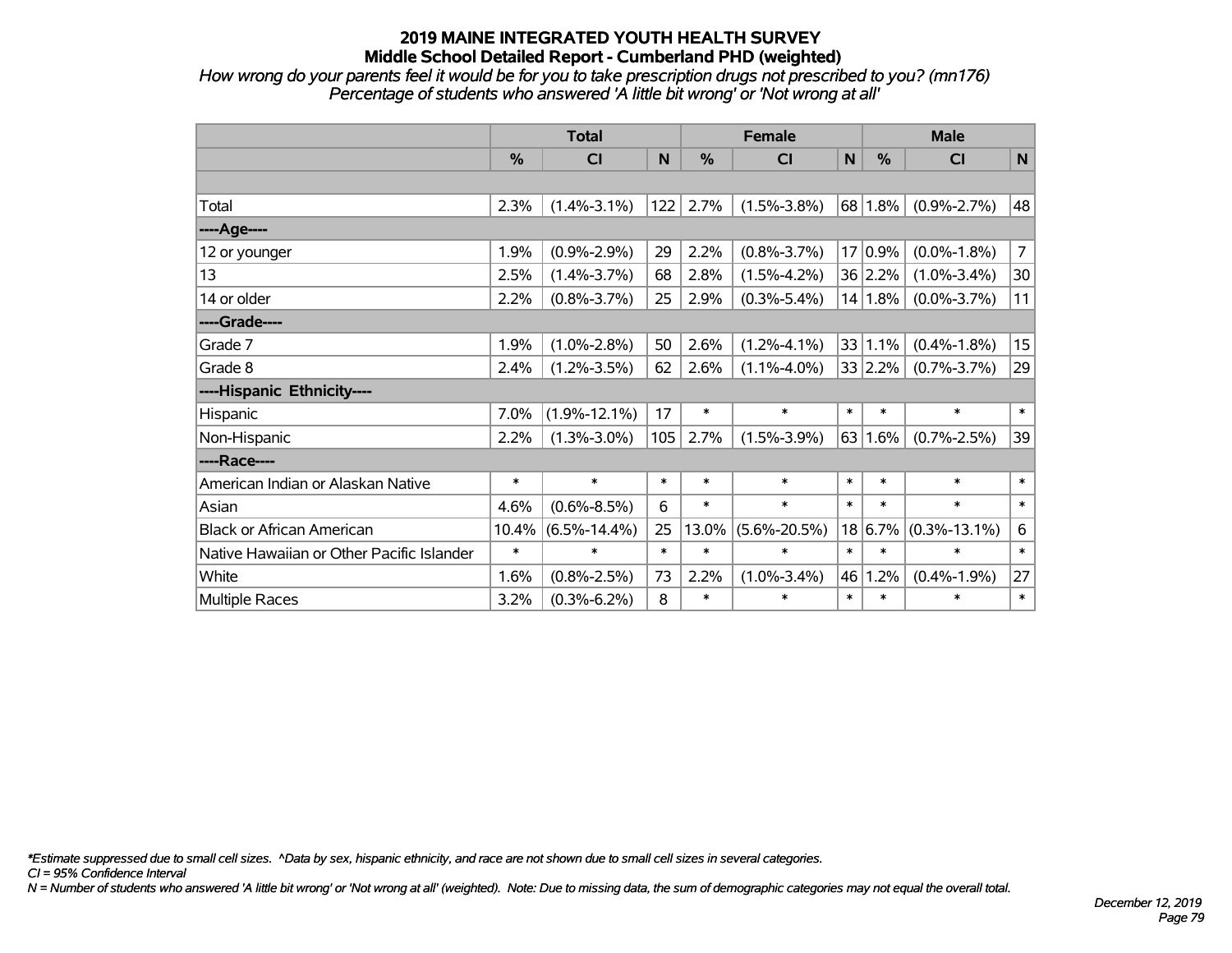*How wrong do your friends feel it would be for you to take prescription drugs not prescribed to you? (mn177) Percentage of students who answered 'A little bit wrong' or 'Not wrong at all'*

|                                           | <b>Total</b> |                    |        |               | <b>Female</b>      |        | <b>Male</b>   |                    |        |  |
|-------------------------------------------|--------------|--------------------|--------|---------------|--------------------|--------|---------------|--------------------|--------|--|
|                                           | %            | <b>CI</b>          | N      | $\frac{0}{0}$ | <b>CI</b>          | N      | $\frac{0}{0}$ | <b>CI</b>          | N      |  |
|                                           |              |                    |        |               |                    |        |               |                    |        |  |
| Total                                     | 7.6%         | $(6.0\% - 9.1\%)$  | 404    | 7.1%          | $(5.5\% - 8.7\%)$  | 181    | 7.9%          | $(5.9\% - 10.0\%)$ | 215    |  |
| ----Age----                               |              |                    |        |               |                    |        |               |                    |        |  |
| 12 or younger                             | 5.7%         | $(3.7\% - 7.7\%)$  | 89     | 4.7%          | $(2.4\% - 7.0\%)$  | 37     | 6.1%          | $(4.0\% - 8.3\%)$  | 46     |  |
| 13                                        | 9.0%         | $(6.8\% - 11.2\%)$ | 241    | 9.3%          | $(7.0\% - 11.6\%)$ | 119    | 8.7%          | $(5.9\% - 11.6\%)$ | 120    |  |
| 14 or older                               | 6.8%         | $(4.4\% - 9.2\%)$  | 75     | 5.1%          | $(2.1\% - 8.1\%)$  | 25     | 8.4%          | $(4.9\% - 11.8\%)$ | 50     |  |
| ----Grade----                             |              |                    |        |               |                    |        |               |                    |        |  |
| Grade 7                                   | 7.0%         | $(5.0\% - 9.1\%)$  | 186    | 6.4%          | $(4.3\% - 8.5\%)$  | 80     | 7.5%          | $(5.0\% - 10.1\%)$ | 103    |  |
| Grade 8                                   | 7.8%         | $(5.6\% - 10.0\%)$ | 204    | 7.7%          | $(5.4\% - 10.0\%)$ | 98     | 8.1%          | $(4.8\% - 11.3\%)$ | 106    |  |
| ----Hispanic Ethnicity----                |              |                    |        |               |                    |        |               |                    |        |  |
| Hispanic                                  | 11.0%        | $(5.4\% - 16.6\%)$ | 26     | 6.7%          | $(1.5\% - 11.9\%)$ | 8      | 12.2%         | $(4.9\% - 19.5\%)$ | 14     |  |
| Non-Hispanic                              | 7.5%         | $(5.9\% - 9.2\%)$  | 366    | 7.3%          | $(5.4\% - 9.2\%)$  | 169    | 7.8%          | $(5.9\% - 9.7\%)$  | 194    |  |
| ----Race----                              |              |                    |        |               |                    |        |               |                    |        |  |
| American Indian or Alaskan Native         | 14.2%        | $(4.0\% - 24.3\%)$ | 10     | $\ast$        | $\ast$             | $\ast$ | $\ast$        | $\ast$             | $\ast$ |  |
| Asian                                     | 9.4%         | $(4.2\% - 14.6\%)$ | 13     | $\ast$        | $\ast$             | $\ast$ | $\ast$        | $\ast$             | $\ast$ |  |
| <b>Black or African American</b>          | 12.6%        | $(8.3\% - 16.8\%)$ | 29     | 10.9%         | $(5.6\% - 16.2\%)$ | 15     | 15.3%         | $(5.5\% - 25.2\%)$ | 14     |  |
| Native Hawaiian or Other Pacific Islander | $\ast$       | $\ast$             | $\ast$ | $\ast$        | $\ast$             | $\ast$ | $\ast$        | $\ast$             | $\ast$ |  |
| White                                     | 6.9%         | $(5.4\% - 8.5\%)$  | 312    | 7.0%          | $(5.0\% - 9.0\%)$  | 148    | 7.0%          | $(5.0\% - 9.0\%)$  | 162    |  |
| <b>Multiple Races</b>                     | $10.0\%$     | $(5.4\% - 14.5\%)$ | 24     | 6.9%          | $(0.0\% - 13.8\%)$ | 9      | 12.2%         | $(4.8\% - 19.7\%)$ | 14     |  |

*\*Estimate suppressed due to small cell sizes. ^Data by sex, hispanic ethnicity, and race are not shown due to small cell sizes in several categories.*

*CI = 95% Confidence Interval*

*N = Number of students who answered 'A little bit wrong' or 'Not wrong at all' (weighted). Note: Due to missing data, the sum of demographic categories may not equal the overall total.*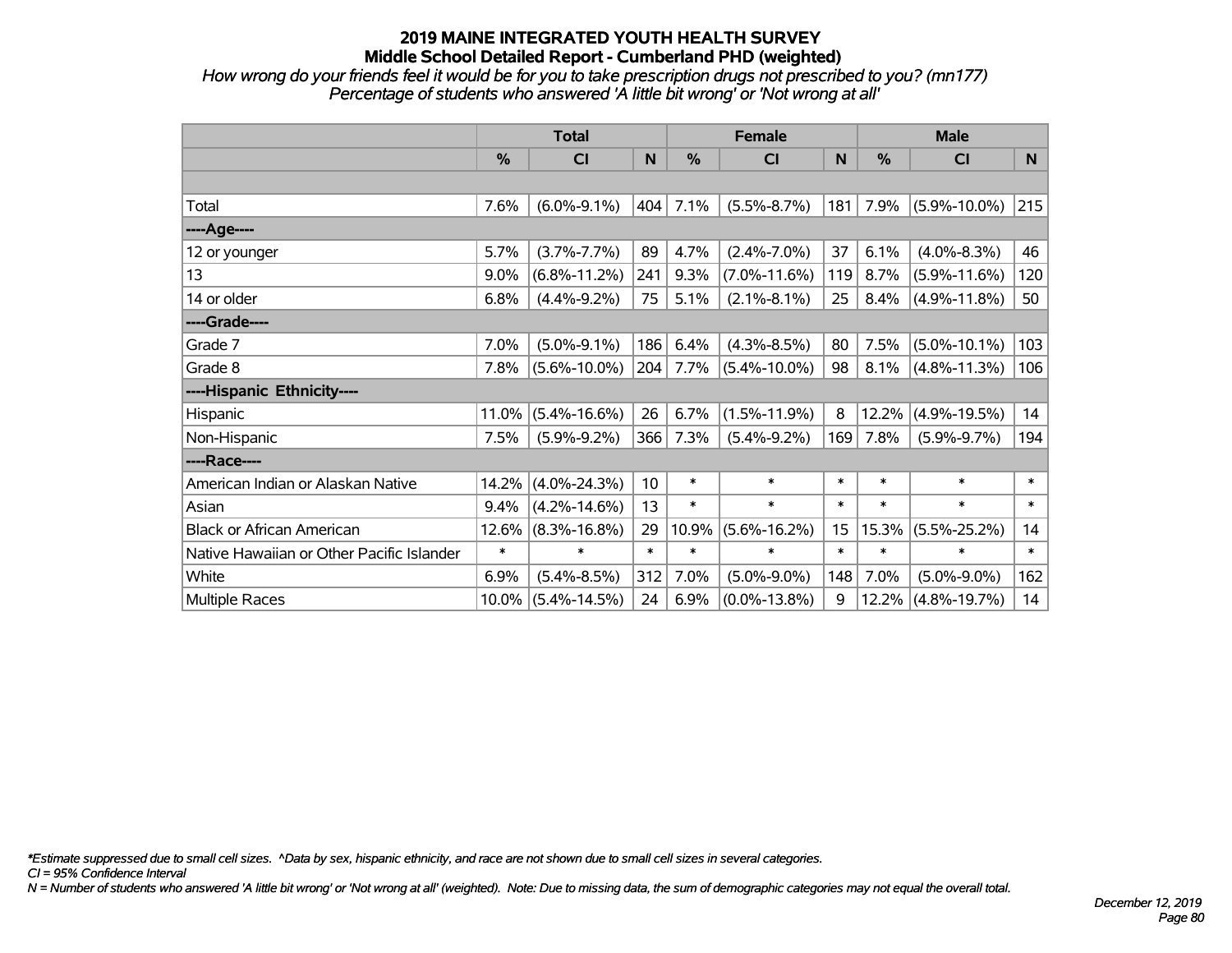*Do you agree or disagree with the following statement? My family has clear rules about alcohol and drug use. (mn90) Percentage of students who answered 'Strongly agree' or 'Agree'*

|                                           | <b>Total</b> |                        |        | <b>Female</b>    |                                                               | <b>Male</b> |            |                                    |        |
|-------------------------------------------|--------------|------------------------|--------|------------------|---------------------------------------------------------------|-------------|------------|------------------------------------|--------|
|                                           | $\%$         | <b>CI</b>              | N      | %                | <b>CI</b>                                                     | N           | %          | <b>CI</b>                          | N      |
|                                           |              |                        |        |                  |                                                               |             |            |                                    |        |
| Total                                     | $93.4\%$     | $(91.8\% - 94.9\%)$    |        |                  | 4,990 92.9% (91.2%-94.7%)                                     |             |            | $ 2,378 94.2\%  (92.4\% - 96.0\%)$ | 2,550  |
| ----Age----                               |              |                        |        |                  |                                                               |             |            |                                    |        |
| 12 or younger                             | 93.8%        | $(91.9\% - 95.7\%)$    |        |                  | 1,449 94.0% (91.6%-96.4%)                                     | 727         | $94.4\%$   | $(92.3\% - 96.6\%)$                | 703    |
| 13                                        | 92.8%        | $(90.6\% - 95.1\%)$    |        |                  | 2,486 91.6% (88.5%-94.7%)                                     | 1,181       |            | 94.4% (92.0%-96.7%)                | 1,289  |
| 14 or older                               |              | 93.9% (91.9%-96.0%)    |        |                  | 1,034 94.7% (91.3%-98.2%)                                     | 467         |            | 93.5% (90.4%-96.5%)                | 556    |
| ----Grade----                             |              |                        |        |                  |                                                               |             |            |                                    |        |
| Grade 7                                   | 93.8%        | $(91.9\% - 95.7\%)$    |        | $ 2,478 93.2\% $ | $(90.8\% - 95.6\%)$                                           | 1,171       | $ 94.7\% $ | $(92.9\% - 96.4\%)$                | 1,287  |
| Grade 8                                   |              | $93.2\%$ (91.6%-94.8%) |        |                  | $ 2,439 92.7\% $ (90.3%-95.1%) $ 1,183 94.0\% $ (91.8%-96.3%) |             |            |                                    | 1,236  |
| ----Hispanic Ethnicity----                |              |                        |        |                  |                                                               |             |            |                                    |        |
| Hispanic                                  | 88.6%        | $(83.4\% - 93.9\%)$    | 209    | 91.5%            | $(84.8\% - 98.3\%)$                                           | 108         | $ 89.0\% $ | $(82.5\% - 95.4\%)$                | 98     |
| Non-Hispanic                              |              | 93.5% (91.9%-95.1%)    |        |                  | 4,550 92.9% (91.2%-94.7%)                                     |             |            | 2,170 94.3% (92.5%-96.2%)          | 2,338  |
| ----Race----                              |              |                        |        |                  |                                                               |             |            |                                    |        |
| American Indian or Alaskan Native         | 90.7%        | $(82.8\% - 98.5\%)$    | 65     | $\ast$           | $\ast$                                                        | $\ast$      | $\ast$     | $\ast$                             | $\ast$ |
| Asian                                     | 93.1%        | $(88.1\% - 98.0\%)$    | 128    | $\ast$           | $\ast$                                                        | $\ast$      | $\ast$     | $\ast$                             | $\ast$ |
| <b>Black or African American</b>          | 87.9%        | $(82.4\% - 93.3\%)$    | 194    | 85.6%            | $(78.6\% - 92.7\%)$                                           | 114         | 91.1%      | $(82.4\% - 99.7\%)$                | 79     |
| Native Hawaiian or Other Pacific Islander | $\ast$       | $\ast$                 | $\ast$ | $\ast$           | $\ast$                                                        | $\ast$      | $\ast$     | $\ast$                             | $\ast$ |
| White                                     | 93.8%        | $(92.2\% - 95.5\%)$    | 4,220  | 93.1%            | $(91.3\% - 94.9\%)$                                           | 1,973       | $94.7\%$   | $(92.8\% - 96.6\%)$                | 2,204  |
| Multiple Races                            |              | $92.4\%$ (88.5%-96.2%) | 227    |                  | 94.9% (90.9%-98.9%)                                           | 120         |            | 90.9% (83.9%-97.8%)                | 105    |

*\*Estimate suppressed due to small cell sizes. ^Data by sex, hispanic ethnicity, and race are not shown due to small cell sizes in several categories.*

*CI = 95% Confidence Interval*

*N = Number of students who answered 'Strongly agree' or 'Agree' (weighted). Note: Due to missing data, the sum of demographic categories may not equal the overall total.*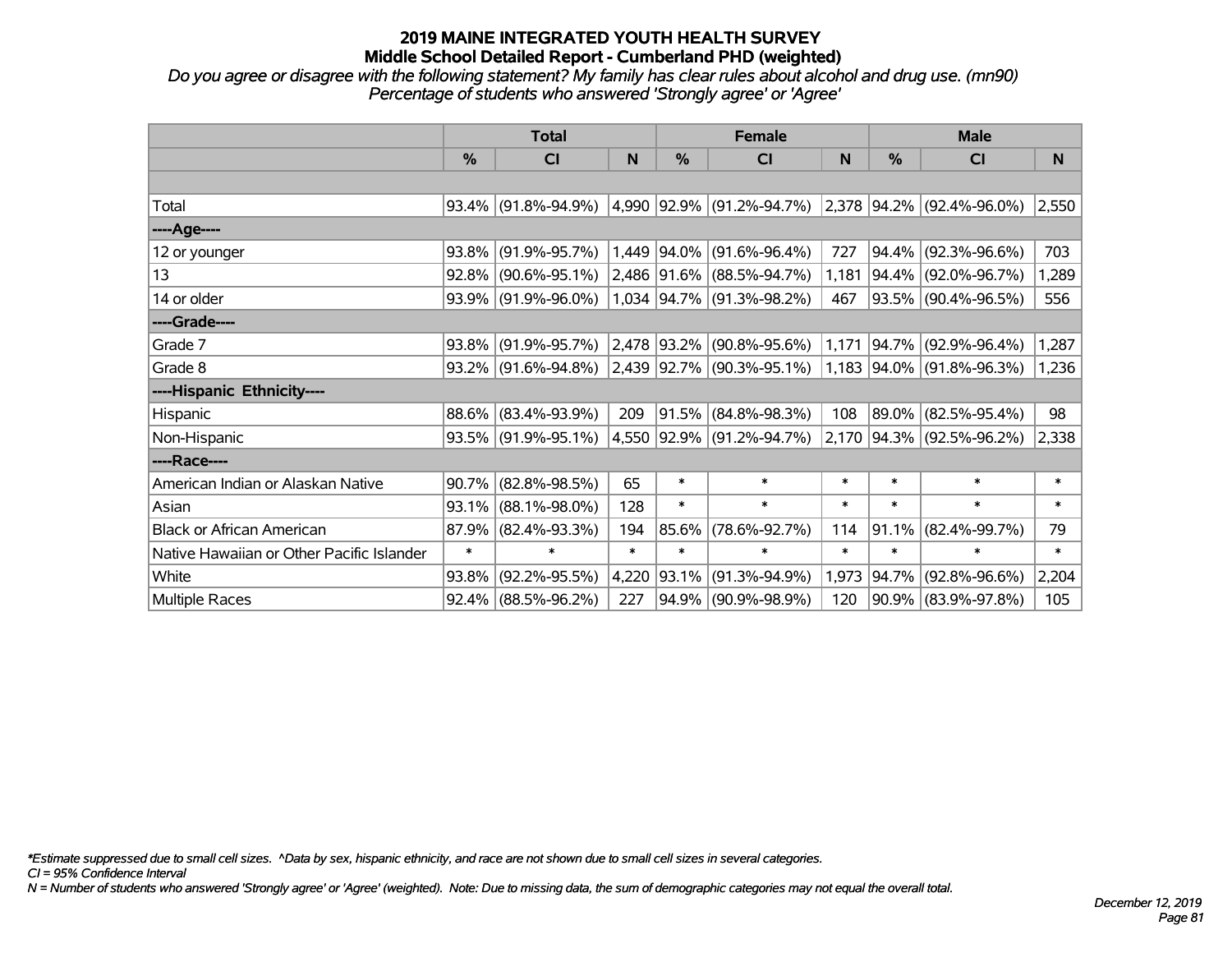*If you wanted to get prescription drugs (such as OxyContin, Percocet, Vicodin, codeine, Adderall, Ritalin, or Xanax) that were not prescribed to you, how easy would it be to get some? (mn184)*

*Percentage of students who answered 'Sort of easy' or 'Very easy'*

|                                           | <b>Total</b> |                     |        | <b>Female</b> |                             | <b>Male</b> |         |                       |        |
|-------------------------------------------|--------------|---------------------|--------|---------------|-----------------------------|-------------|---------|-----------------------|--------|
|                                           | %            | <b>CI</b>           | N      | %             | <b>CI</b>                   | N.          | %       | <b>CI</b>             | N.     |
|                                           |              |                     |        |               |                             |             |         |                       |        |
| Total                                     |              | 11.9% (10.4%-13.3%) |        |               | 627 13.9% (11.5%-16.4%)     | 351         | 9.8%    | $(8.4\% - 11.3\%)$    | 264    |
| ----Age----                               |              |                     |        |               |                             |             |         |                       |        |
| 12 or younger                             | 11.7%        | $(9.5\% - 13.9\%)$  |        |               | 179 13.1% (10.3%-15.9%)     | 101         | 9.7%    | $(6.3\% - 13.0\%)$    | 71     |
| 13                                        | 12.2%        | $(10.5\% - 14.0\%)$ |        |               | 324   14.2%   (11.1%-17.2%) | 180         |         | $10.3\%$ (8.7%-12.0%) | 140    |
| 14 or older                               | 11.4%        | $(8.9\% - 13.8\%)$  |        | 124 14.7%     | $(9.2\% - 20.2\%)$          | 71          |         | $8.9\%$ (5.7%-12.2%)  | 53     |
| ----Grade----                             |              |                     |        |               |                             |             |         |                       |        |
| Grade 7                                   | 10.8%        | $(8.9\% - 12.7\%)$  |        | 282 12.3%     | $(9.7\% - 14.9\%)$          | 154         | 8.9%    | $(6.7\% - 11.2\%)$    | 120    |
| Grade 8                                   |              | 12.9% (10.9%-14.8%) |        |               | 333   15.3%   (11.4%-19.2%) | 191         |         | $10.7\%$ (8.4%-13.0%) | 140    |
| ----Hispanic Ethnicity----                |              |                     |        |               |                             |             |         |                       |        |
| Hispanic                                  | 8.8%         | $(4.0\% - 13.5\%)$  | 20     | 8.5%          | $(2.4\% - 14.5\%)$          | 10          | 7.0%    | $(1.7\% - 12.4\%)$    | 8      |
| Non-Hispanic                              |              | 12.0% (10.5%-13.5%) |        |               | 579 14.2% (11.6%-16.9%)     | 328         | $9.9\%$ | $(8.4\% - 11.3\%)$    | 242    |
| ----Race----                              |              |                     |        |               |                             |             |         |                       |        |
| American Indian or Alaskan Native         | 18.5%        | $(4.9\% - 32.1\%)$  | 13     | $\ast$        | $\ast$                      | $\ast$      | $\ast$  | $\ast$                | $\ast$ |
| Asian                                     | 10.2%        | $(1.6\% - 18.7\%)$  | 14     | $\ast$        | $\ast$                      | $\ast$      | $\ast$  | $\ast$                | $\ast$ |
| <b>Black or African American</b>          | 14.4%        | $(8.2\% - 20.5\%)$  | 31     | 13.0%         | $(4.9\% - 21.0\%)$          | 17          | 16.9%   | $(5.9\% - 27.8\%)$    | 14     |
| Native Hawaiian or Other Pacific Islander | $\ast$       | $\ast$              | $\ast$ | $\ast$        | $\ast$                      | $\ast$      | $\ast$  | $\ast$                | $\ast$ |
| White                                     | 11.5%        | $(9.9\% - 13.2\%)$  | 514    | 14.1%         | $(11.6\% - 16.7\%)$         | 296         | $9.2\%$ | $(7.5\% - 10.8\%)$    | 212    |
| <b>Multiple Races</b>                     | $16.4\%$     | $(11.0\% - 21.8\%)$ | 39     | 14.2%         | $(6.5\% - 22.0\%)$          | 18          |         | $16.2\%$ (8.3%-24.1%) | 18     |

*\*Estimate suppressed due to small cell sizes. ^Data by sex, hispanic ethnicity, and race are not shown due to small cell sizes in several categories.*

*CI = 95% Confidence Interval*

*N = Number of students who answered 'Sort of easy' or 'Very easy' (weighted). Note: Due to missing data, the sum of demographic categories may not equal the overall total.*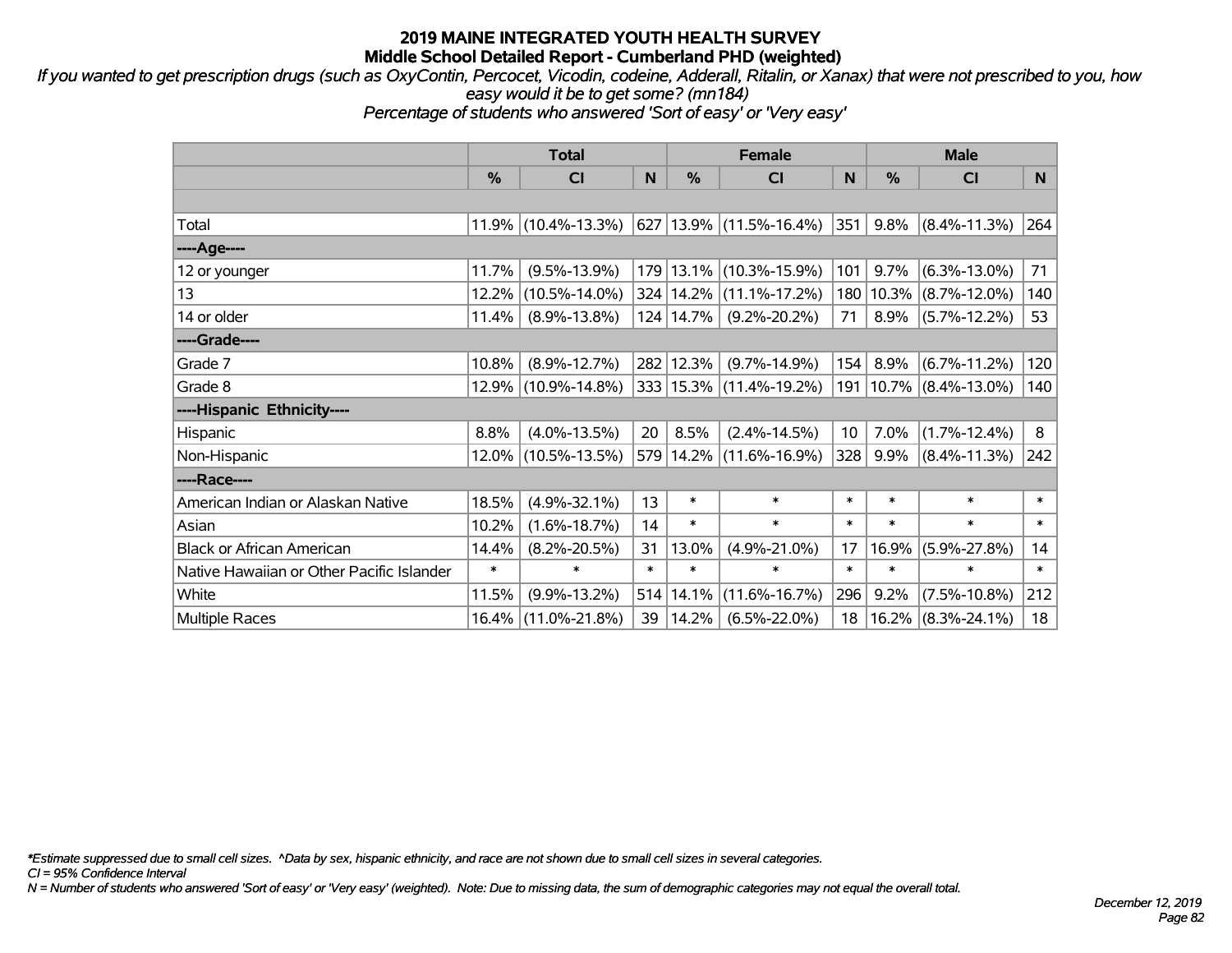*During the past 12 months, do you recall hearing, reading or watching an advertisement about the prevention of substance use? (mn93) Percentage of students who answered 'Yes'*

|                                           | <b>Total</b>  |                        |       | <b>Female</b> |                                   | <b>Male</b> |             |                           |        |
|-------------------------------------------|---------------|------------------------|-------|---------------|-----------------------------------|-------------|-------------|---------------------------|--------|
|                                           | $\frac{0}{0}$ | C <sub>l</sub>         | N     | $\frac{0}{0}$ | CI                                | N           | %           | <b>CI</b>                 | N      |
|                                           |               |                        |       |               |                                   |             |             |                           |        |
| Total                                     |               | $64.0\%$ (60.2%-67.8%) |       |               | $3,401$ 60.2% (55.7%-64.6%)       |             |             | 1,536 67.8% (63.8%-71.8%) | 1,822  |
| ----Age----                               |               |                        |       |               |                                   |             |             |                           |        |
| 12 or younger                             | 61.0%         | $(56.4\% - 65.5\%)$    | 944   |               | 56.0% (51.1%-60.9%)               | 438         | 65.6%       | $(59.4\% - 71.7\%)$       | 485    |
| 13                                        |               | $64.3\%$ (60.0%-68.6%) |       |               | $1,710$ 60.5% (54.5%-66.4%)       | 776         |             | $67.9\%$ (63.5%-72.2%)    | 922    |
| 14 or older                               |               | $68.1\%$ (62.6%-73.6%) | 737   |               | 65.8%   (59.4%-72.3%)             | 319         |             | 70.3% (62.7%-77.9%)       | 411    |
| ----Grade----                             |               |                        |       |               |                                   |             |             |                           |        |
| Grade 7                                   | $60.6\%$      | $(56.2\% - 65.1\%)$    |       |               | $1,598$ 57.5% (52.3%-62.7%)       | 724         | 63.1%       | $(57.7\% - 68.5\%)$       | 855    |
| Grade 8                                   |               | $67.7\%$ (63.1%-72.2%) |       |               | $1,754$ 62.8% (57.7%-68.0%)       | 797         |             | 72.5% (67.3%-77.8%)       | 942    |
| ----Hispanic Ethnicity----                |               |                        |       |               |                                   |             |             |                           |        |
| Hispanic                                  |               | 57.7% (49.0%-66.3%)    | 134   | 53.2%         | $(40.3\% - 66.1\%)$               | 62          | 63.9%       | $(55.6\% - 72.2\%)$       | 70     |
| Non-Hispanic                              |               | 64.7% (60.9%-68.5%)    |       |               | $ 3,128 61.2\% (56.7\% - 65.8\%)$ |             |             | 1,426 68.0% (63.9%-72.1%) | 1,668  |
| ----Race----                              |               |                        |       |               |                                   |             |             |                           |        |
| American Indian or Alaskan Native         |               | 59.3% (44.2%-74.3%)    | 41    | 58.2%         | $(28.2\% - 88.3\%)$               | 17          | 59.9%       | $(45.9\% - 74.0\%)$       | 25     |
| Asian                                     |               | 65.9% (56.7%-75.1%)    | 91    | 51.6%         | $(36.1\% - 67.1\%)$               | 33          | $ 81.0\% $  | $(71.5\% - 90.5\%)$       | 53     |
| <b>Black or African American</b>          |               | 55.3% (49.7%-60.9%)    | 124   |               | 51.5% (43.3%-59.6%)               | 70          | 60.5%       | $(50.2\% - 70.8\%)$       | 52     |
| Native Hawaiian or Other Pacific Islander | 40.3%         | $(9.8\% - 70.9\%)$     | 8     | $\ast$        | $\ast$                            | $\ast$      | $\ast$      | $\ast$                    | $\ast$ |
| White                                     |               | $65.1\%$ (61.3%-68.9%) | 2,909 | 61.8%         | $(56.9\% - 66.7\%)$               |             | 1,306 68.1% | $(64.1\% - 72.2\%)$       | 1,571  |
| Multiple Races                            |               | $63.9\%$ (58.6%-69.2%) | 158   |               | 62.8% (49.9%-75.7%)               | 80          |             | 65.4% (55.4%-75.5%)       | 76     |

*\*Estimate suppressed due to small cell sizes. ^Data by sex, hispanic ethnicity, and race are not shown due to small cell sizes in several categories.*

*CI = 95% Confidence Interval*

*N = Number of students who answered 'Yes' (weighted). Note: Due to missing data, the sum of demographic categories may not equal the overall total.*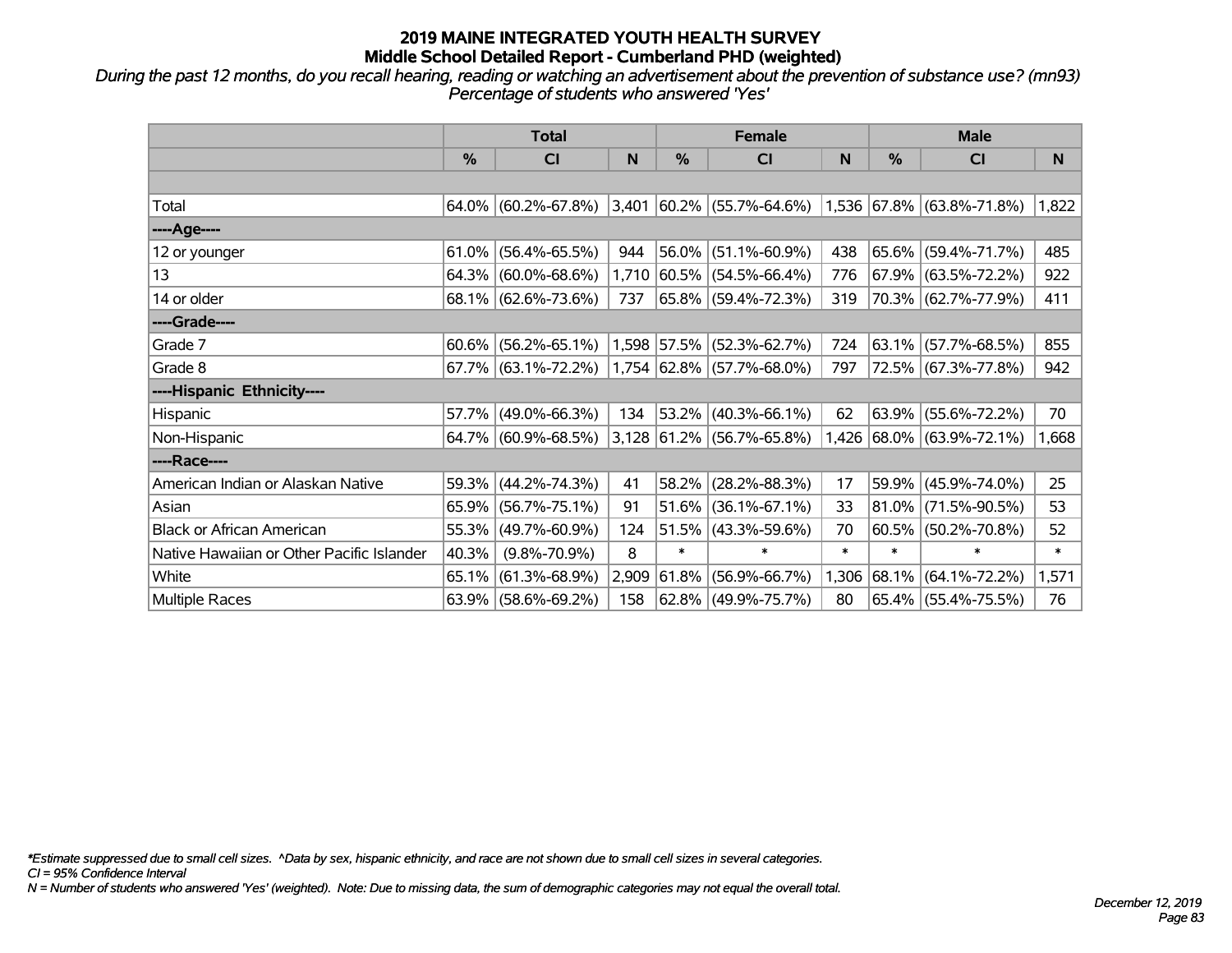*How much do you think people risk harming themselves (physically or in other ways) if they take prescription drugs that are not prescribed to them? (mn95)*

*Percentage of students who answered 'No risk' or 'Slight risk'*

|                                           | <b>Total</b> |                    |        |               | <b>Female</b>      |        | <b>Male</b>   |                     |        |  |
|-------------------------------------------|--------------|--------------------|--------|---------------|--------------------|--------|---------------|---------------------|--------|--|
|                                           | %            | <b>CI</b>          | N      | $\frac{0}{0}$ | <b>CI</b>          | N      | %             | <b>CI</b>           | N      |  |
|                                           |              |                    |        |               |                    |        |               |                     |        |  |
| Total                                     | 9.9%         | $(8.5\% - 11.3\%)$ | 525    | $9.0\%$       | $(7.1\% - 10.9\%)$ |        | $ 228 10.6\%$ | $(8.7\% - 12.4\%)$  | 286    |  |
| ---- Age----                              |              |                    |        |               |                    |        |               |                     |        |  |
| 12 or younger                             | 8.8%         | $(6.2\% - 11.3\%)$ | 135    | 8.7%          | $(5.7\% - 11.7\%)$ | 68     | 8.4%          | $(4.9\% - 11.8\%)$  | 62     |  |
| 13                                        | 11.7%        | $(9.8\% - 13.6\%)$ | 312    | 9.9%          | $(7.4\% - 12.3\%)$ | 126    | 13.4%         | $(10.2\% - 16.5\%)$ | 184    |  |
| 14 or older                               | 7.2%         | $(5.4\% - 9.0\%)$  | 78     | 7.3%          | $(4.6\% - 9.9\%)$  | 35     | 6.8%          | $(3.7\% - 9.8\%)$   | 40     |  |
| ----Grade----                             |              |                    |        |               |                    |        |               |                     |        |  |
| Grade 7                                   | 10.2%        | $(8.2\% - 12.1\%)$ | 268    | 9.3%          | $(6.9\% - 11.6\%)$ | 117    | $ 11.0\%$     | $(9.0\% - 13.0\%)$  | 149    |  |
| Grade 8                                   | 9.3%         | $(7.9\% - 10.7\%)$ | 240    | 8.5%          | $(6.2\% - 10.7\%)$ | 106    | 9.9%          | $(7.1\% - 12.8\%)$  | 130    |  |
| ----Hispanic Ethnicity----                |              |                    |        |               |                    |        |               |                     |        |  |
| Hispanic                                  | 14.4%        | $(8.0\% - 20.8\%)$ | 33     | 9.8%          | $(1.6\% - 17.9\%)$ | 11     | 16.1%         | $(7.3\% - 24.9\%)$  | 18     |  |
| Non-Hispanic                              | 9.8%         | $(8.4\% - 11.2\%)$ | 474    | 8.9%          | $(7.0\% - 10.9\%)$ |        | 206 10.6%     | $(8.8\% - 12.5\%)$  | 262    |  |
| ----Race----                              |              |                    |        |               |                    |        |               |                     |        |  |
| American Indian or Alaskan Native         | $\ast$       | $\ast$             | $\ast$ | $\ast$        | $\ast$             | $\ast$ | $\ast$        | $\ast$              | $\ast$ |  |
| Asian                                     | 11.6%        | $(5.5\% - 17.7\%)$ | 16     | 10.4%         | $(1.9\% - 18.9\%)$ | 6      | 11.8%         | $(3.1\% - 20.4\%)$  | 8      |  |
| <b>Black or African American</b>          |              | 15.3% (8.0%-22.7%) | 35     | 17.6%         | $(7.7\% - 27.4\%)$ | 24     | 12.2%         | $(2.6\% - 21.7\%)$  | 11     |  |
| Native Hawaiian or Other Pacific Islander | $\ast$       | $\ast$             | $\ast$ | $\ast$        | $\ast$             | $\ast$ | $\ast$        | $\ast$              | $\ast$ |  |
| White                                     | 9.4%         | $(7.9\% - 11.0\%)$ | 422    | 8.1%          | $(6.1\% - 10.2\%)$ | 171    | 10.6%         | $(8.4\% - 12.9\%)$  | 246    |  |
| <b>Multiple Races</b>                     | $7.4\%$      | $(3.5\% - 11.3\%)$ | 18     | 8.1%          | $(0.1\% - 16.1\%)$ | 10     | 6.8%          | $(0.5\% - 13.0\%)$  | 8      |  |

*\*Estimate suppressed due to small cell sizes. ^Data by sex, hispanic ethnicity, and race are not shown due to small cell sizes in several categories.*

*CI = 95% Confidence Interval*

*N = Number of students who answered 'No risk' or 'Slight risk' (weighted). Note: Due to missing data, the sum of demographic categories may not equal the overall total.*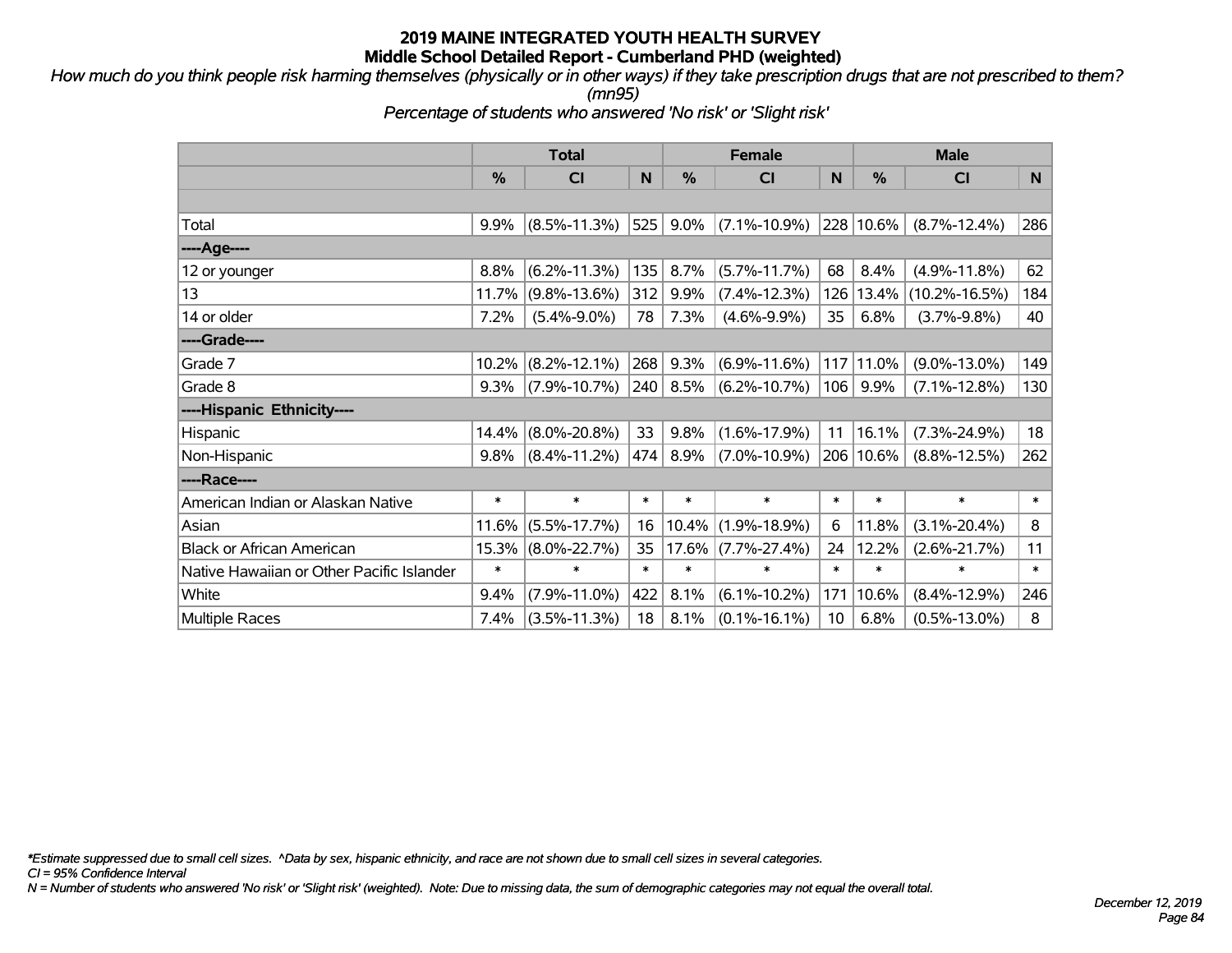#### **2019 MAINE INTEGRATED YOUTH HEALTH SURVEY Middle School Detailed Report - Cumberland PHD (weighted)** *How many times in the past year (12 months) have you been drunk or high at school? (mn96) Percentage of students who answered at least 1 time*

|                                           | <b>Total</b> |                    | <b>Female</b> |               |                    | <b>Male</b> |               |                    |        |
|-------------------------------------------|--------------|--------------------|---------------|---------------|--------------------|-------------|---------------|--------------------|--------|
|                                           | %            | CI                 | N             | $\frac{0}{0}$ | <b>CI</b>          | N           | $\frac{0}{0}$ | <b>CI</b>          | N      |
|                                           |              |                    |               |               |                    |             |               |                    |        |
| Total                                     | 4.4%         | $(3.3\% - 5.4\%)$  |               | 233 4.4%      | $(2.9\% - 5.9\%)$  |             | $112$ 3.9%    | $(2.5\% - 5.2\%)$  | 105    |
| ---- Age----                              |              |                    |               |               |                    |             |               |                    |        |
| 12 or younger                             | 4.1%         | $(2.4\% - 5.9\%)$  | 64            | 4.6%          | $(2.1\% - 7.0\%)$  | 36          | 3.1%          | $(1.3\% - 4.9\%)$  | 23     |
| 13                                        | 4.2%         | $(3.2\% - 5.3\%)$  |               | 113 3.6%      | $(1.9\% - 5.3\%)$  | 46          | 4.3%          | $(2.5\% - 6.0\%)$  | 58     |
| 14 or older                               | 4.9%         | $(3.0\% - 6.8\%)$  |               | 54 $ 6.2\% $  | $(2.8\% - 9.5\%)$  | 30          | $ 4.0\%$      | $(1.7\% - 6.3\%)$  | 24     |
| ----Grade----                             |              |                    |               |               |                    |             |               |                    |        |
| Grade 7                                   | 3.7%         | $(2.5\% - 4.9\%)$  | 97            | 3.7%          | $(2.0\% - 5.3\%)$  | 46          | 3.4%          | $(2.0\% - 4.8\%)$  | 46     |
| Grade 8                                   | 4.8%         | $(3.3\% - 6.4\%)$  |               | 126 5.1%      | $(2.9\% - 7.2\%)$  |             | 64 4.2%       | $(2.4\% - 6.0\%)$  | 55     |
| ----Hispanic Ethnicity----                |              |                    |               |               |                    |             |               |                    |        |
| Hispanic                                  | 8.0%         | $(2.8\% - 13.3\%)$ | 19            | 8.3%          | $(0.9\% - 15.6\%)$ | 9           | 5.7%          | $(0.0\% - 12.5\%)$ | 6      |
| Non-Hispanic                              | 4.2%         | $(3.1\% - 5.4\%)$  |               | 207 4.3%      | $(2.7\% - 5.9\%)$  |             | $100$ 3.8%    | $(2.3\% - 5.3\%)$  | 94     |
| ----Race----                              |              |                    |               |               |                    |             |               |                    |        |
| American Indian or Alaskan Native         | $\ast$       | $\ast$             | $\ast$        | $\ast$        | $\ast$             | $\ast$      | $\ast$        | $\ast$             | $\ast$ |
| Asian                                     | 5.2%         | $(0.0\% - 11.9\%)$ | 7             | $\ast$        | $\ast$             | $\ast$      | $\ast$        | $\ast$             | $\ast$ |
| <b>Black or African American</b>          | 7.3%         | $(3.2\% - 11.4\%)$ | 17            | $\ast$        | $\ast$             | $\ast$      | $\ast$        | $\ast$             | $\ast$ |
| Native Hawaiian or Other Pacific Islander | $\ast$       | $\ast$             | $\ast$        | $\ast$        | $\ast$             | $\ast$      | $\ast$        | $\ast$             | $\ast$ |
| White                                     | 3.9%         | $(2.8\% - 5.0\%)$  | 174           | 4.1%          | $(2.5\% - 5.6\%)$  | 87          | 3.4%          | $(1.9\% - 4.8\%)$  | 79     |
| <b>Multiple Races</b>                     | 7.8%         | $(3.7\% - 11.8\%)$ | 19            | $\ast$        | $\ast$             | $\ast$      | $\ast$        | $\ast$             | $\ast$ |

*\*Estimate suppressed due to small cell sizes. ^Data by sex, hispanic ethnicity, and race are not shown due to small cell sizes in several categories.*

*CI = 95% Confidence Interval*

*N = Number of students who answered at least 1 time (weighted). Note: Due to missing data, the sum of demographic categories may not equal the overall total.*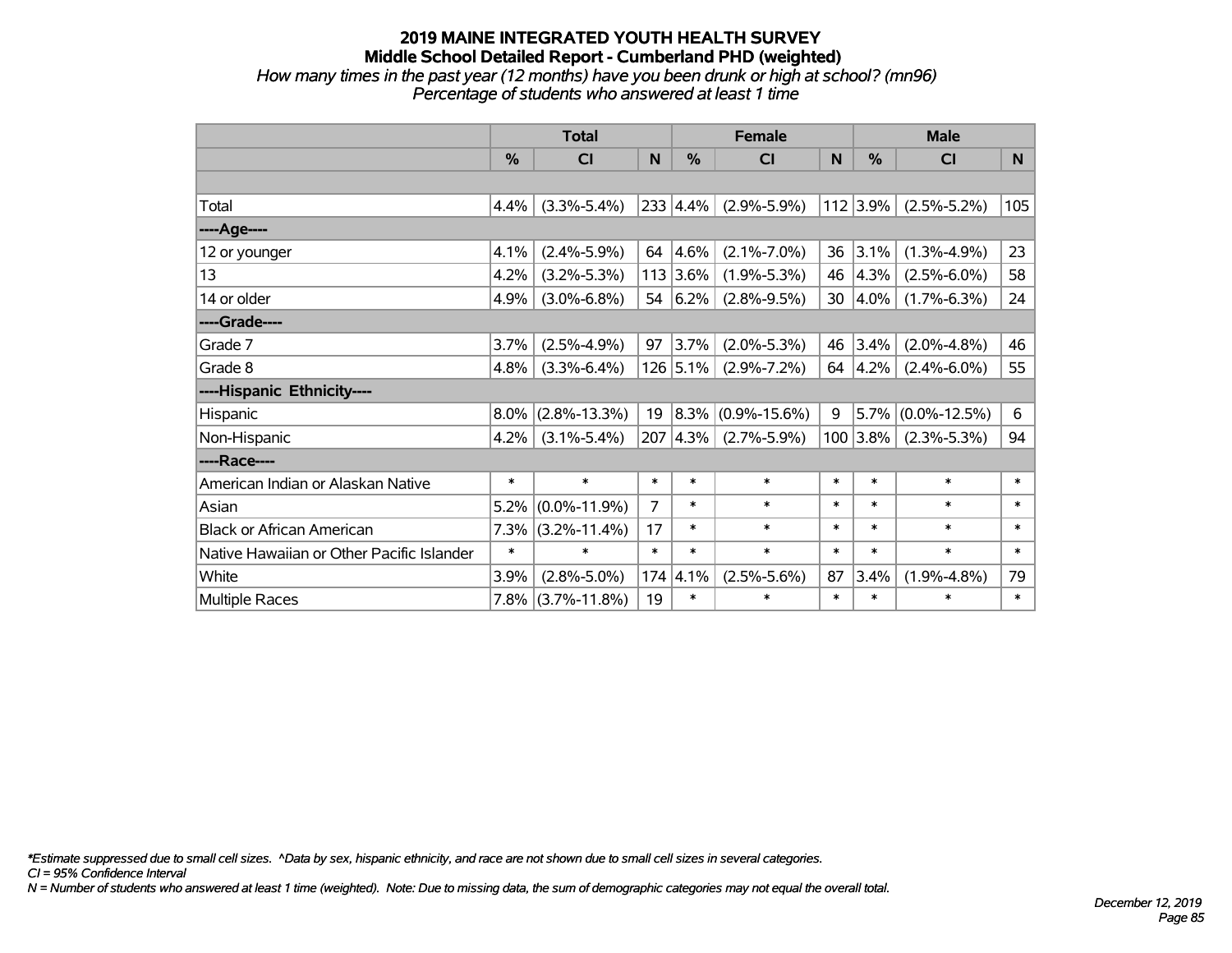### **2019 MAINE INTEGRATED YOUTH HEALTH SURVEY Middle School Detailed Report - Cumberland PHD (weighted)** *Has anyone offered, sold, or given you an illegal drug on school property? (mn97) Percentage of students who answered 'Yes'*

|                                           | <b>Total</b> |                    | <b>Female</b> |        |                    | <b>Male</b> |               |                    |        |
|-------------------------------------------|--------------|--------------------|---------------|--------|--------------------|-------------|---------------|--------------------|--------|
|                                           | $\%$         | <b>CI</b>          | N             | %      | <b>CI</b>          | N           | $\frac{0}{0}$ | <b>CI</b>          | N      |
|                                           |              |                    |               |        |                    |             |               |                    |        |
| Total                                     | 7.5%         | $(6.0\% - 8.9\%)$  | 415           | 6.9%   | $(5.4\% - 8.4\%)$  | 184         | 7.8%          | $(5.6\% - 10.0\%)$ | 223    |
| ----Age----                               |              |                    |               |        |                    |             |               |                    |        |
| 12 or younger                             | 4.8%         | $(3.3\% - 6.2\%)$  | 77            | 3.7%   | $(1.8\% - 5.6\%)$  | 30          | 5.6%          | $(2.8\% - 8.3\%)$  | 44     |
| 13                                        | 8.6%         | $(6.7\% - 10.4\%)$ | 238           | 8.5%   | $(6.2\% - 10.9\%)$ | 116         | 8.5%          | $(6.0\% - 11.0\%)$ | 120    |
| 14 or older                               | 8.6%         | $(5.5\% - 11.6\%)$ | 100           | 7.6%   | $(4.3\% - 11.0\%)$ | 38          | 9.0%          | $(5.0\% - 12.9\%)$ | 59     |
| ----Grade----                             |              |                    |               |        |                    |             |               |                    |        |
| Grade 7                                   | 5.7%         | $(3.8\% - 7.6\%)$  | 159           | 5.0%   | $(3.0\% - 6.9\%)$  | 65          | 6.3%          | $(3.9\% - 8.6\%)$  | 91     |
| Grade 8                                   | 9.2%         | $(7.0\% - 11.3\%)$ | 248           | 8.7%   | $(6.1\% - 11.3\%)$ | 115         | 9.5%          | $(6.3\% - 12.6\%)$ | 131    |
| ----Hispanic Ethnicity----                |              |                    |               |        |                    |             |               |                    |        |
| Hispanic                                  | 13.5%        | $(8.9\% - 18.1\%)$ | 31            | 12.8%  | $(8.3\% - 17.2\%)$ | 16          | 14.6%         | $(5.6\% - 23.7\%)$ | 15     |
| Non-Hispanic                              | 7.1%         | $(5.7\% - 8.6\%)$  | 362           | 6.5%   | $(4.8\% - 8.1\%)$  | 158         | 7.6%          | $(5.4\% - 9.9\%)$  | 199    |
| ----Race----                              |              |                    |               |        |                    |             |               |                    |        |
| American Indian or Alaskan Native         | 11.9%        | $(5.8\% - 18.0\%)$ | 14            | 13.8%  | $(3.3\% - 24.3\%)$ | 6           | 11.2%         | $(2.5\% - 19.8\%)$ | 8      |
| Asian                                     | 4.9%         | $(0.0\% - 10.6\%)$ | 9             | $\ast$ | $\ast$             | $\ast$      | $\ast$        | $\ast$             | $\ast$ |
| <b>Black or African American</b>          | 6.2%         | $(2.6\% - 9.8\%)$  | 18            | 7.5%   | $(1.7\% - 13.3\%)$ | 11          | 4.8%          | $(0.4\% - 9.2\%)$  | 7      |
| Native Hawaiian or Other Pacific Islander | $\ast$       | $\ast$             | $\ast$        | $\ast$ | $\ast$             | $\ast$      | $\ast$        | $\ast$             | $\ast$ |
| White                                     | 7.3%         | $(5.7\% - 8.9\%)$  | 335           | 6.6%   | $(5.0\% - 8.2\%)$  | 144         | 7.8%          | $(5.1\% - 10.4\%)$ | 186    |
| Multiple Races                            | 7.7%         | $(3.3\% - 12.2\%)$ | 17            | 7.2%   | $(0.0\% - 14.5\%)$ | 9           | 8.3%          | $(1.0\% - 15.7\%)$ | 9      |

*\*Estimate suppressed due to small cell sizes. ^Data by sex, hispanic ethnicity, and race are not shown due to small cell sizes in several categories.*

*CI = 95% Confidence Interval*

*N = Number of students who answered 'Yes' (weighted). Note: Due to missing data, the sum of demographic categories may not equal the overall total.*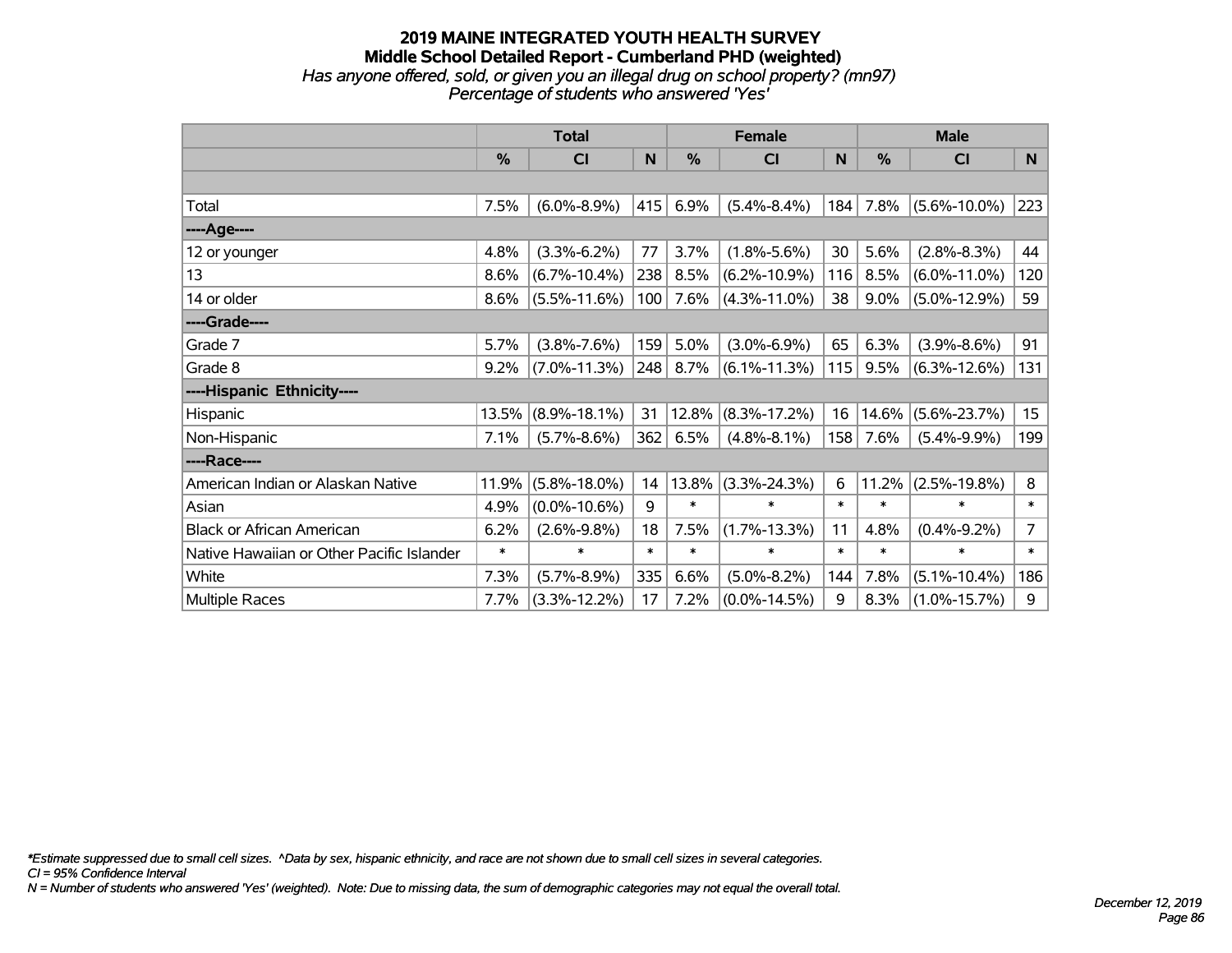#### **2019 MAINE INTEGRATED YOUTH HEALTH SURVEY Middle School Detailed Report - Cumberland PHD (weighted)** *Have you ever had sexual intercourse? (mn100) Percentage of students who answered 'Yes'*

|                                           | <b>Total</b>  |                    | <b>Female</b>   |               |                    | <b>Male</b> |               |                    |                 |
|-------------------------------------------|---------------|--------------------|-----------------|---------------|--------------------|-------------|---------------|--------------------|-----------------|
|                                           | $\frac{9}{6}$ | C <sub>1</sub>     | N               | $\frac{9}{6}$ | C <sub>1</sub>     | N           | $\frac{9}{6}$ | <b>CI</b>          | N               |
|                                           |               |                    |                 |               |                    |             |               |                    |                 |
| Total                                     | 6.0%          | $(5.0\% - 6.9\%)$  |                 | 316 4.2%      | $(3.0\% - 5.4\%)$  | 106         | 7.5%          | $(6.4\% - 8.6\%)$  | 203             |
| ----Age----                               |               |                    |                 |               |                    |             |               |                    |                 |
| 12 or younger                             | 3.9%          | $(2.6\% - 5.2\%)$  | 60              | 2.4%          | $(1.2\% - 3.6\%)$  | 18          | 5.3%          | $(3.3\% - 7.2\%)$  | 39              |
| 13                                        | 6.6%          | $(5.7\% - 7.4\%)$  |                 | 174 4.5%      | $(3.2\% - 5.8\%)$  | 57          | 8.4%          | $(7.1\% - 9.8\%)$  | 114             |
| 14 or older                               | 7.5%          | $(5.8\% - 9.2\%)$  |                 | 82 6.4%       | $(3.5\% - 9.3\%)$  | 31          | 8.2%          | $(6.4\% - 10.0\%)$ | 49              |
| ----Grade----                             |               |                    |                 |               |                    |             |               |                    |                 |
| Grade 7                                   | 4.9%          | $(3.8\% - 6.1\%)$  |                 | 130 2.9%      | $(1.6\% - 4.3\%)$  | 37          | 6.7%          | $(5.3\% - 8.1\%)$  | 92              |
| Grade 8                                   | 6.8%          | $(5.7\% - 8.0\%)$  |                 | 176 5.3%      | $(3.9\% - 6.7\%)$  | 67          | 8.2%          | $(6.8\% - 9.5\%)$  | 107             |
| ----Hispanic Ethnicity----                |               |                    |                 |               |                    |             |               |                    |                 |
| Hispanic                                  | 9.8%          | $(4.4\% - 15.2\%)$ | 22              | 6.3%          | $(2.7\% - 9.9\%)$  | 7           | 11.7%         | $(3.8\% - 19.6\%)$ | 12              |
| Non-Hispanic                              | 5.8%          | $(4.9\% - 6.7\%)$  |                 | 279 4.0%      | $(2.8\% - 5.2\%)$  | 93          | 7.4%          | $(6.4\% - 8.5\%)$  | 183             |
| ----Race----                              |               |                    |                 |               |                    |             |               |                    |                 |
| American Indian or Alaskan Native         | 11.0%         | $(4.1\% - 17.9\%)$ | 10 <sup>1</sup> | $\ast$        | $\ast$             | $\ast$      | $\ast$        | $\ast$             | $\ast$          |
| Asian                                     | 6.9%          | $(1.5\% - 12.3\%)$ | 11              | $\ast$        | $\ast$             | $\ast$      | $\ast$        | $\ast$             | $\ast$          |
| <b>Black or African American</b>          | 8.5%          | $(5.6\% - 11.4\%)$ | 20              | 8.2%          | $(4.7\% - 11.8\%)$ | 11          | 9.0%          | $(5.2\% - 12.8\%)$ | 9               |
| Native Hawaiian or Other Pacific Islander | $\ast$        | $\ast$             | $\ast$          | $\ast$        | $\ast$             | $\ast$      | $\ast$        | $\ast$             | $\ast$          |
| White                                     | 5.6%          | $(4.5\% - 6.7\%)$  | 247             | 4.0%          | $(2.6\% - 5.4\%)$  | 84          | 7.0%          | $(5.7\% - 8.3\%)$  | 162             |
| <b>Multiple Races</b>                     | 8.3%          | $(5.7\% - 10.9\%)$ | 19              | 5.6%          | $(2.1\% - 9.1\%)$  | 7           | 9.9%          | $(4.0\% - 15.7\%)$ | 10 <sup>°</sup> |

*\*Estimate suppressed due to small cell sizes. ^Data by sex, hispanic ethnicity, and race are not shown due to small cell sizes in several categories.*

*CI = 95% Confidence Interval*

*N = Number of students who answered 'Yes' (weighted). Note: Due to missing data, the sum of demographic categories may not equal the overall total.*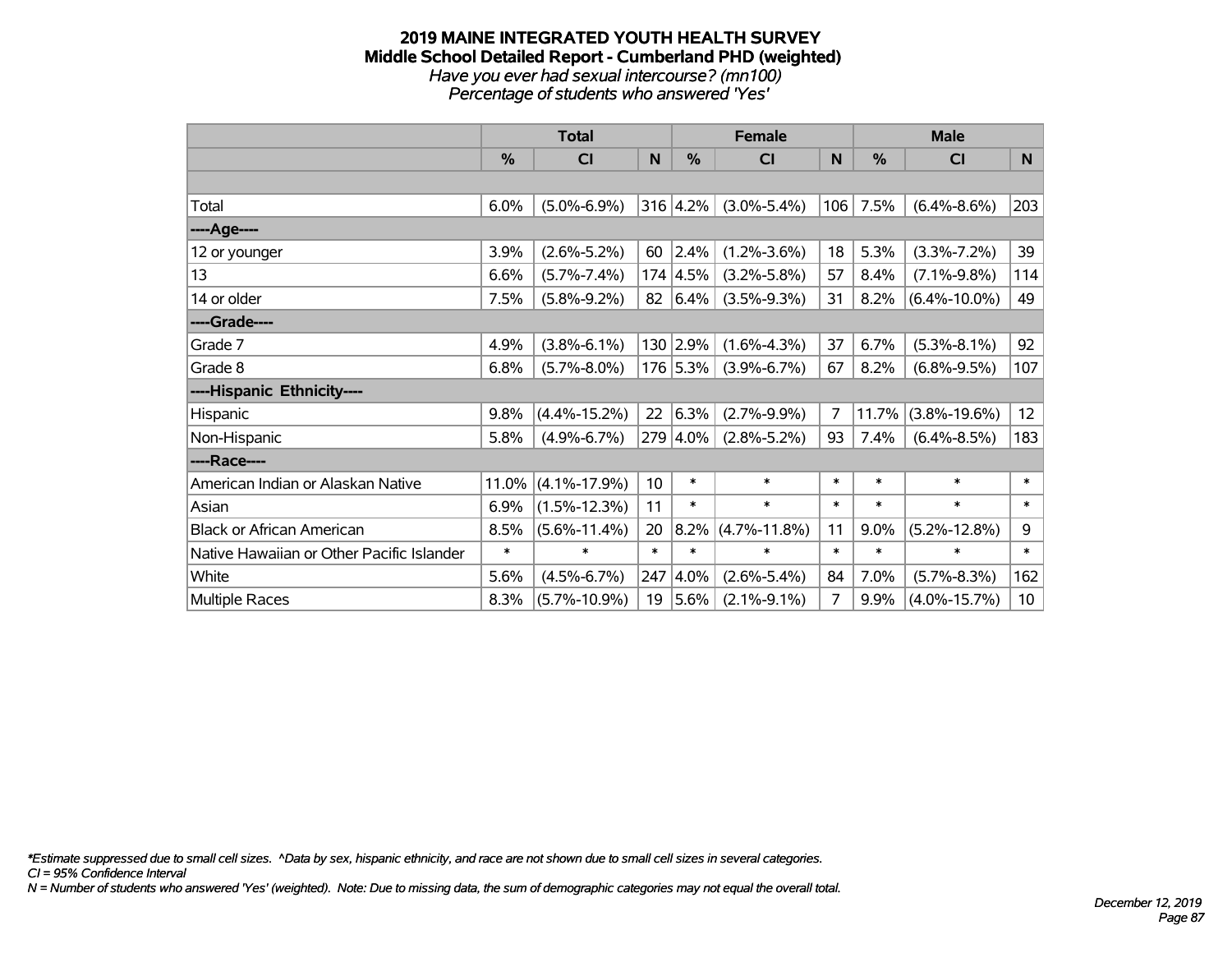*The last time you had sexual intercourse, did you or your partner use a condom? (mn101) Among students who ever had sexual intercourse, the percentage of students who answered 'Yes'*

|                                           | <b>Total</b>  |                     |                | <b>Female</b> | <b>Male</b>               |        |          |                          |                |
|-------------------------------------------|---------------|---------------------|----------------|---------------|---------------------------|--------|----------|--------------------------|----------------|
|                                           | $\frac{0}{0}$ | CI                  | N <sub>1</sub> | $\frac{0}{0}$ | <b>CI</b>                 | N      | %        | <b>CI</b>                | N <sub>1</sub> |
|                                           |               |                     |                |               |                           |        |          |                          |                |
| Total                                     |               | 75.6% (66.8%-84.4%) |                | 189 73.6%     | $(55.9\% - 91.2\%)$       |        |          | $51$ 77.5% (68.6%-86.4%) | 138            |
| ----Age----                               |               |                     |                |               |                           |        |          |                          |                |
| 12 or younger                             | 69.1%         | $(47.6\% - 90.6\%)$ | 24             | $\ast$        | $\ast$                    | $\ast$ | $\ast$   | $\ast$                   | $\ast$         |
| 13                                        |               | 78.2% (68.8%-87.6%) |                | 118 71.1%     | $(48.1\% - 94.0\%)$       |        | 30 81.0% | $(71.3\% - 90.6\%)$      | 88             |
| 14 or older                               |               | 72.9% (51.1%-94.8%) | 47             |               | $ 73.2\% $ (41.9%-100.0%) |        |          | 17 77.7% (55.5%-99.8%)   | 30             |
| ----Grade----                             |               |                     |                |               |                           |        |          |                          |                |
| Grade 7                                   | 81.0%         | $(68.4\% - 93.5\%)$ | 70             | $\ast$        | $\ast$                    | $\ast$ | $\ast$   | $\ast$                   | $\ast$         |
| Grade 8                                   |               | 72.8% (62.2%-83.3%) |                | 112 66.0%     | $(45.4\% - 86.6\%)$       |        | 36 76.4% | $(66.0\% - 86.8\%)$      | 76             |
| ----Hispanic Ethnicity----                |               |                     |                |               |                           |        |          |                          |                |
| Hispanic                                  | $\ast$        | $\ast$              | $\ast$         | $\ast$        | $\ast$                    | $\ast$ | $\ast$   | $\ast$                   | $\ast$         |
| Non-Hispanic                              |               | 76.7% (68.9%-84.6%) |                | 172 77.0%     | $(59.5\% - 94.6\%)$       |        |          | 49 76.6% (67.7%-85.5%)   | 123            |
| ----Race----                              |               |                     |                |               |                           |        |          |                          |                |
| American Indian or Alaskan Native         | $\ast$        | $\ast$              | $\ast$         | $\ast$        | $\ast$                    | $\ast$ | $\ast$   | $\ast$                   | $\ast$         |
| Asian                                     | $\ast$        | $\ast$              | $\ast$         | $\ast$        | $\ast$                    | $\ast$ | $\ast$   | $\ast$                   | $\ast$         |
| <b>Black or African American</b>          | $\ast$        | $\ast$              | $\ast$         | $\ast$        | $\ast$                    | $\ast$ | $\ast$   | $\ast$                   | $\ast$         |
| Native Hawaiian or Other Pacific Islander | $\ast$        | $\ast$              | $\ast$         | $\ast$        | $\ast$                    | $\ast$ | $\ast$   | $\ast$                   | $\ast$         |
| White                                     | 76.9%         | $(68.8\% - 85.0\%)$ |                | 156 79.1%     | $(61.6\% - 96.7\%)$       | 44     | 76.1%    | $(66.7\% - 85.4\%)$      | 112            |
| <b>Multiple Races</b>                     | $\ast$        | $\ast$              | $\ast$         | $\ast$        | $\ast$                    | $\ast$ | $\ast$   | $\ast$                   | $\ast$         |

*\*Estimate suppressed due to small cell sizes. ^Data by sex, hispanic ethnicity, and race are not shown due to small cell sizes in several categories.*

*CI = 95% Confidence Interval*

*N = Among students who ever had sexual intercourse, the number of students who answered 'Yes' (weighted). Note: Due to missing data, the sum of demographic categories may not equal the overall total.*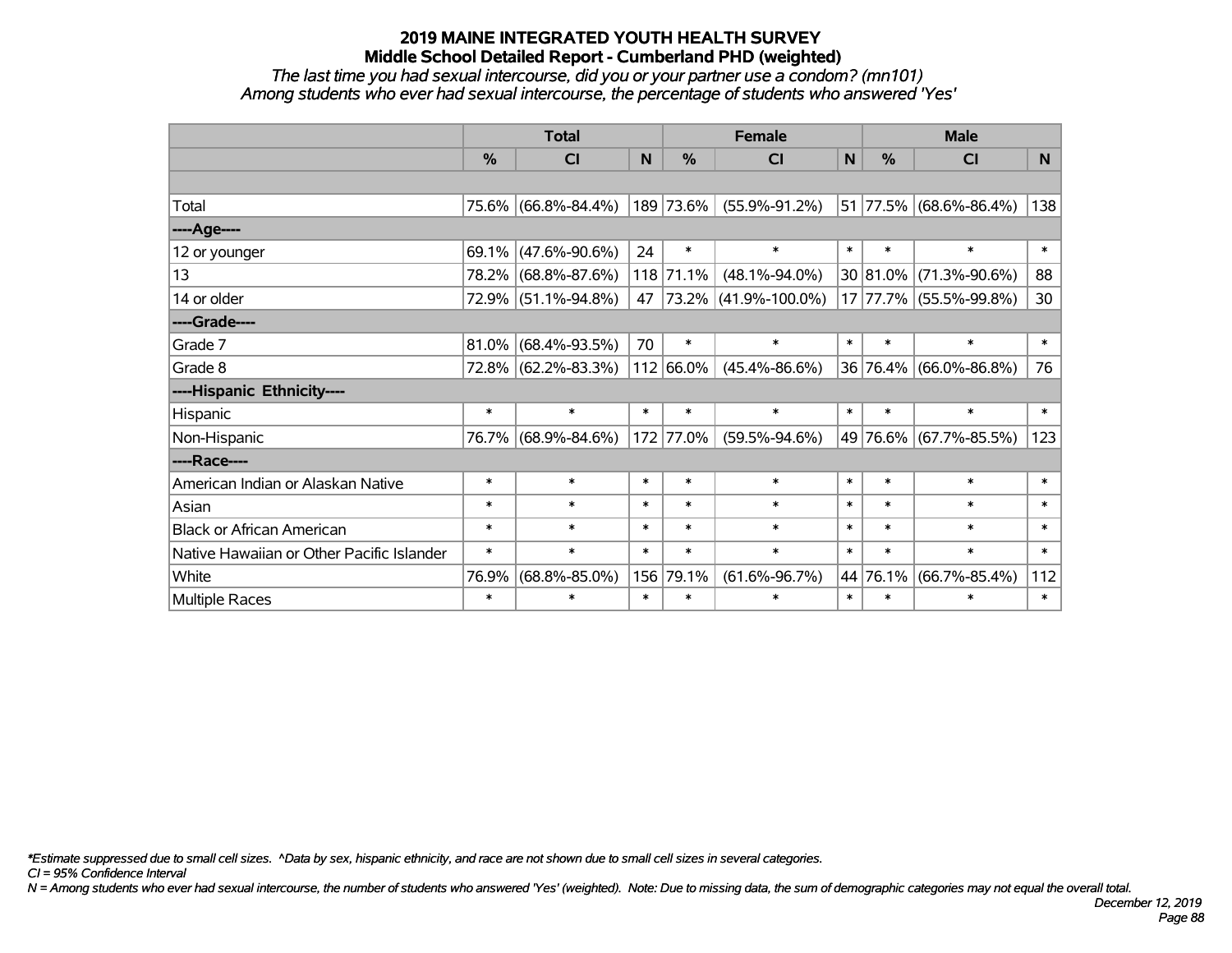*Percentage of students who drank 100% fruit juice and/or ate fruit two or more times per day during the past seven days (mnfruit)*

|                                           | <b>Total</b> |                        |       | <b>Female</b> |                              | <b>Male</b> |            |                             |        |
|-------------------------------------------|--------------|------------------------|-------|---------------|------------------------------|-------------|------------|-----------------------------|--------|
|                                           | $\%$         | CI                     | N     | $\%$          | <b>CI</b>                    | N           | %          | CI                          | N      |
|                                           |              |                        |       |               |                              |             |            |                             |        |
| Total                                     |              | 43.1% (39.7%-46.4%)    |       |               | $2,285$ 44.4% (40.4%-48.4%)  |             |            | $1,128$ 41.7% (38.4%-45.0%) | 1,132  |
| ----Age----                               |              |                        |       |               |                              |             |            |                             |        |
| 12 or younger                             | 43.7%        | $(38.9\% - 48.6\%)$    | 669   | 44.9%         | $(39.5\% - 50.4\%)$          | 346         | 42.4%      | $(37.1\% - 47.7\%)$         | 316    |
| 13                                        |              | $43.8\%$ (40.5%-47.1%) |       | 1,166 44.9%   | $(40.6\% - 49.2\%)$          | 577         | $42.6\%$   | $(39.0\% - 46.2\%)$         | 579    |
| 14 or older                               |              | 40.3% (37.1%-43.5%)    | 443   |               | $ 42.1\% $ (36.0%-48.2%)     | 204         |            | 39.0% (35.0%-43.1%)         | 236    |
| ----Grade----                             |              |                        |       |               |                              |             |            |                             |        |
| Grade 7                                   | 44.6%        | $(40.7\% - 48.6\%)$    |       |               | $1,174$ 45.2% (40.7%-49.7%)  | 564         | 44.0%      | $(39.4\% - 48.7\%)$         | 602    |
| Grade 8                                   |              | 41.5% (38.4%-44.7%)    |       |               | $1,079$  43.4% (39.1%-47.7%) | 549         |            | 39.7% (36.0%-43.4%)         | 521    |
| ----Hispanic Ethnicity----                |              |                        |       |               |                              |             |            |                             |        |
| <b>Hispanic</b>                           | 41.9%        | $(36.4\% - 47.3\%)$    | 91    | 44.9%         | $(38.3\% - 51.4\%)$          | 51          | 37.9%      | $(29.4\% - 46.3\%)$         | 37     |
| Non-Hispanic                              |              | 43.4% (40.2%-46.5%)    |       |               | 2,103 44.4% (40.5%-48.3%)    |             |            | 1,036 42.4% (39.2%-45.6%)   | 1,051  |
| ----Race----                              |              |                        |       |               |                              |             |            |                             |        |
| American Indian or Alaskan Native         | 35.5%        | $(23.8\% - 47.2\%)$    | 33    | 27.1%         | $(8.7\% - 45.5\%)$           | 10          | $ 41.5\% $ | $(29.8\% - 53.2\%)$         | 23     |
| Asian                                     | 42.2%        | $(35.8\% - 48.6\%)$    | 62    | 43.3%         | $(32.5\% - 54.0\%)$          | 30          | $40.6\%$   | $(34.7\% - 46.6\%)$         | 29     |
| <b>Black or African American</b>          | 42.6%        | $(35.0\% - 50.2\%)$    | 101   | 40.0%         | $(30.7\% - 49.2\%)$          | 54          | 46.5%      | $(37.9\% - 55.1\%)$         | 47     |
| Native Hawaiian or Other Pacific Islander | 38.8%        | $(18.1\% - 59.5\%)$    | 8     | $\ast$        | $\ast$                       | $\ast$      | $\ast$     | $\ast$                      | $\ast$ |
| White                                     | 43.5%        | $(40.0\% - 47.0\%)$    | 1,934 | 45.3%         | $(41.2\% - 49.3\%)$          | 951         | 41.8%      | $(38.1\% - 45.5\%)$         | 967    |
| Multiple Races                            |              | 43.3% (38.0%-48.7%)    | 99    |               | 46.1% (39.6%-52.7%)          | 56          |            | 39.2% (29.9%-48.4%)         | 41     |

*\*Estimate suppressed due to small cell sizes. ^Data by sex, hispanic ethnicity, and race are not shown due to small cell sizes in several categories.*

*CI = 95% Confidence Interval*

*N = Number of students who drank 100% fruit juice and/or ate fruit two or more times per day during the past seven days (weighted). Note: Due to missing data, the sum of demographic categories may not equal the overall total.*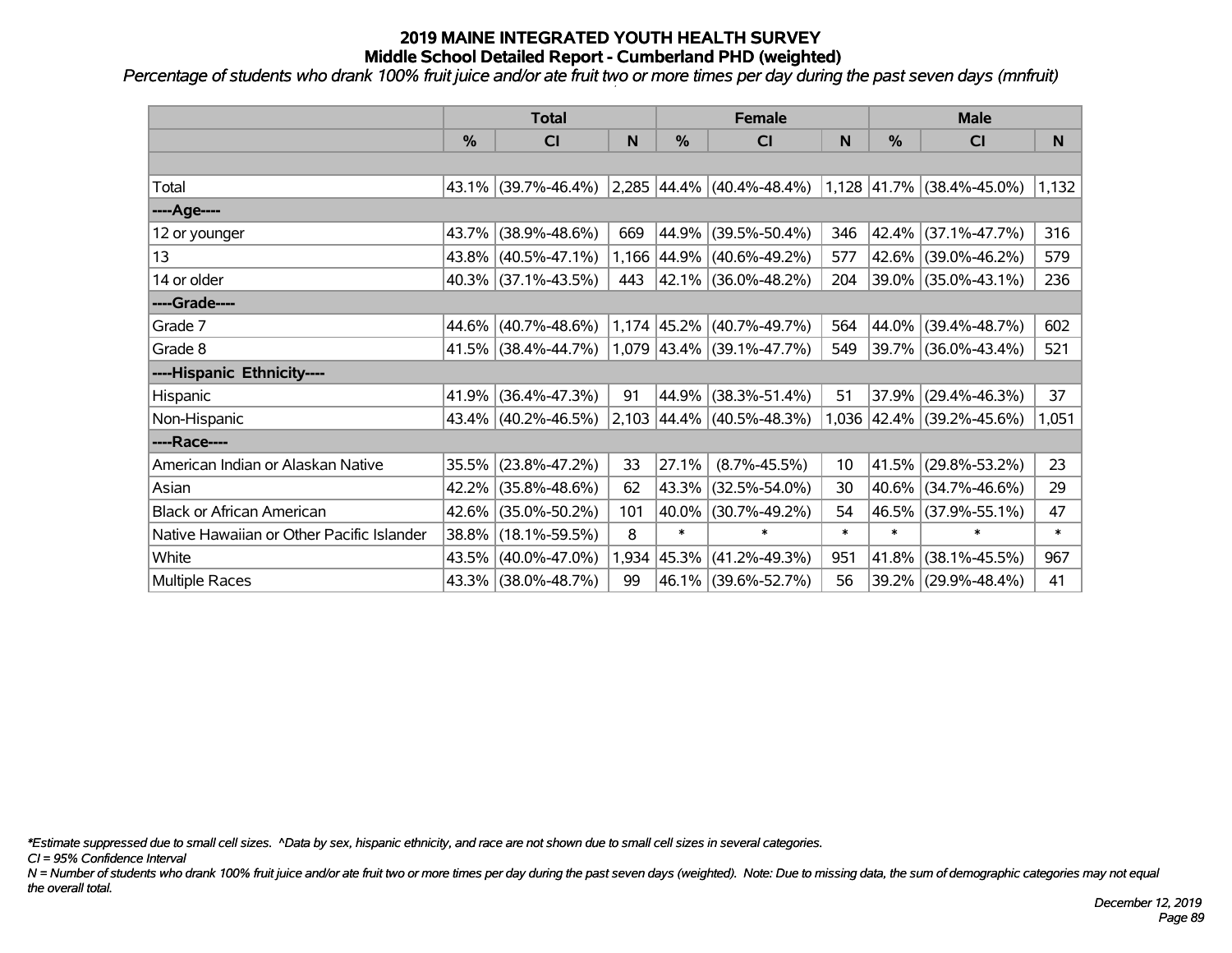*Percentage of students who drank 100% fruit juice and/or ate fruit less then 1 time per day during the past seven days (mnonefrt)*

|                                           | <b>Total</b>  |                     |       | <b>Female</b> |                             | <b>Male</b> |               |                         |          |
|-------------------------------------------|---------------|---------------------|-------|---------------|-----------------------------|-------------|---------------|-------------------------|----------|
|                                           | $\frac{0}{0}$ | CI                  | N     | $\frac{0}{0}$ | <b>CI</b>                   | N           | $\frac{0}{0}$ | <b>CI</b>               | <b>N</b> |
|                                           |               |                     |       |               |                             |             |               |                         |          |
| Total                                     |               | 27.7% (24.7%-30.6%) |       |               | $1,467$ 27.6% (23.7%-31.6%) |             |               | 702 27.7% (25.1%-30.3%) | 752      |
| ----Age----                               |               |                     |       |               |                             |             |               |                         |          |
| 12 or younger                             | 26.8%         | $(23.5\% - 30.2\%)$ | 411   | 26.1%         | $(22.3\% - 29.9\%)$         | 201         | 27.5%         | $(23.1\% - 31.8\%)$     | 205      |
| 13                                        | 27.3%         | $(23.8\% - 30.8\%)$ | 727   | 28.1%         | $(23.0\% - 33.2\%)$         |             |               | 361 26.6% (23.2%-30.1%) | 362      |
| 14 or older                               |               | 29.7% (25.8%-33.6%) | 327   |               | 28.8% (22.5%-35.0%)         |             |               | 139 30.3% (26.2%-34.4%) | 183      |
| ----Grade----                             |               |                     |       |               |                             |             |               |                         |          |
| Grade 7                                   | 26.7%         | $(23.4\% - 30.0\%)$ | 703   | 27.4%         | $(22.2\% - 32.7\%)$         |             |               | 342 26.0% (22.9%-29.0%) | 355      |
| Grade 8                                   |               | 28.3% (24.9%-31.7%) | 736   |               | $ 27.7\% $ (23.2%-32.1%)    |             |               | 350 29.1% (25.4%-32.8%) | 382      |
| ----Hispanic Ethnicity----                |               |                     |       |               |                             |             |               |                         |          |
| Hispanic                                  | 30.8%         | $(25.4\% - 36.1\%)$ | 67    | 32.5%         | $(26.6\% - 38.3\%)$         | 37          | $ 28.7\% $    | $(21.5\% - 35.8\%)$     | 28       |
| Non-Hispanic                              |               | 27.2% (24.4%-30.1%) |       |               | 1,321 27.1% (23.2%-31.1%)   |             |               | 634 27.4% (24.7%-30.0%) | 679      |
| ----Race----                              |               |                     |       |               |                             |             |               |                         |          |
| American Indian or Alaskan Native         | 31.8%         | $(23.0\% - 40.5\%)$ | 29    | 38.2%         | $(19.4\% - 57.1\%)$         | 14          | $ 28.2\% $    | $(21.6\% - 34.7\%)$     | 16       |
| Asian                                     | 28.8%         | $(22.0\% - 35.6\%)$ | 42    | 31.7%         | $(21.8\% - 41.7\%)$         | 22          |               | 26.3% (18.2%-34.4%)     | 19       |
| <b>Black or African American</b>          | 30.0%         | $(25.1\% - 34.8\%)$ | 71    | 33.6%         | $(26.7\% - 40.4\%)$         | 45          |               | 24.6% (17.1%-32.2%)     | 25       |
| Native Hawaiian or Other Pacific Islander | 32.5%         | $(13.6\% - 51.5\%)$ | 6     | $\ast$        | $\ast$                      | $\ast$      | $\ast$        | $\ast$                  | $\ast$   |
| White                                     | 27.1%         | $(24.0\% - 30.3\%)$ | 1,207 | 26.4%         | $(22.2\% - 30.5\%)$         |             | 554 27.8%     | $(24.9\% - 30.8\%)$     | 644      |
| <b>Multiple Races</b>                     |               | 26.7% (21.3%-32.1%) | 61    |               | 26.0% (18.6%-33.3%)         | 31          |               | 27.9% (21.0%-34.8%)     | 30       |

*\*Estimate suppressed due to small cell sizes. ^Data by sex, hispanic ethnicity, and race are not shown due to small cell sizes in several categories.*

*CI = 95% Confidence Interval*

*N = Number of students who drank 100% fruit juice and/or ate fruit less then 1 time per day during the past seven days (weighted). Note: Due to missing data, the sum of demographic categories may not equal the overall total.*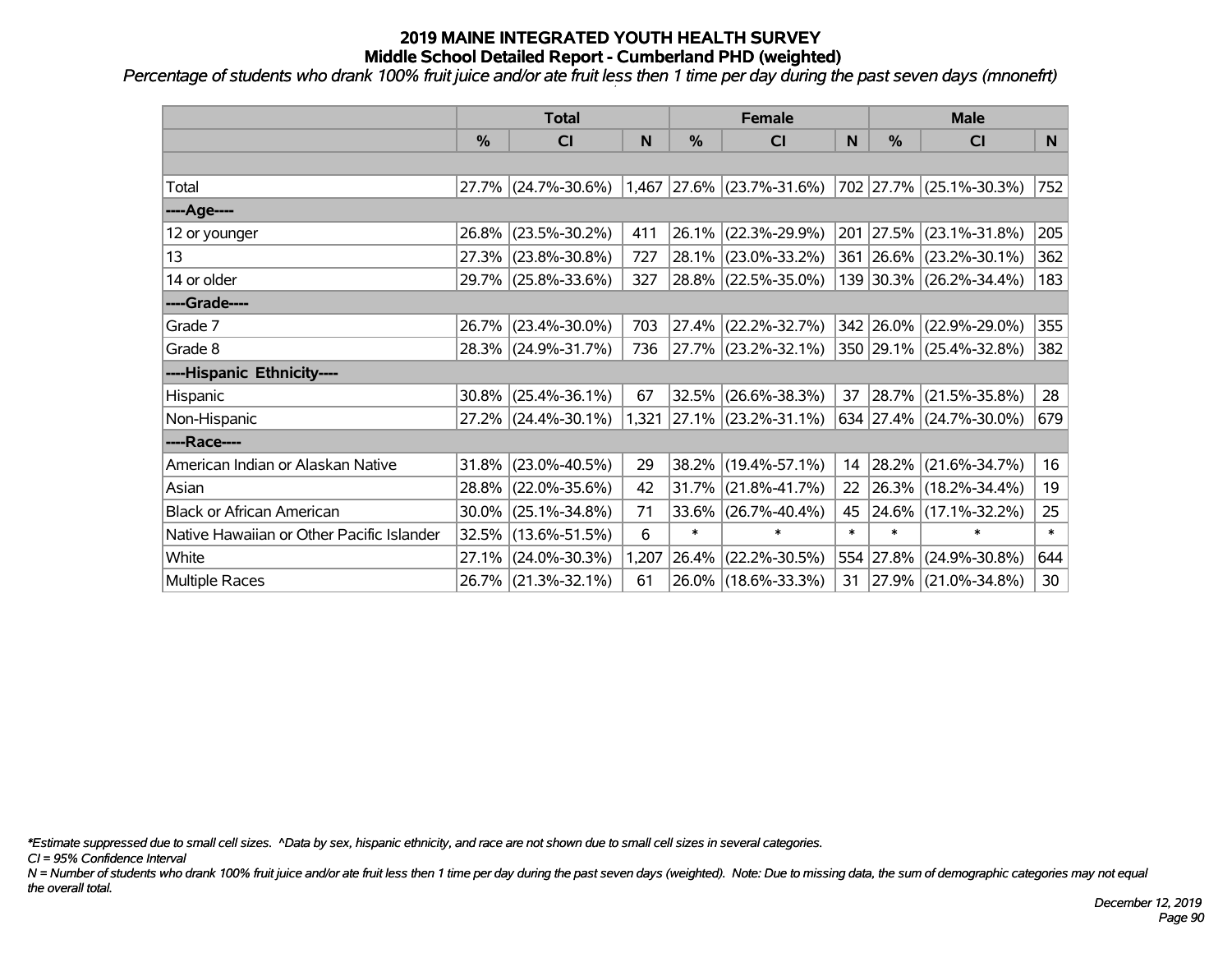*Percentage of students who ate vegetables three or more times per day during the past seven days (mnveg)*

|                                           | <b>Total</b>  |                     | <b>Female</b>  |        |                             | <b>Male</b> |        |                             |        |
|-------------------------------------------|---------------|---------------------|----------------|--------|-----------------------------|-------------|--------|-----------------------------|--------|
|                                           | $\frac{0}{0}$ | CI                  | N              | %      | <b>CI</b>                   | N           | %      | <b>CI</b>                   | N.     |
|                                           |               |                     |                |        |                             |             |        |                             |        |
| Total                                     |               | 17.7% (15.8%-19.5%) |                |        | 952 18.7% (16.2%-21.2%)     | 483         |        | 16.7% (14.9%-18.5%)         | 460    |
| ----Age----                               |               |                     |                |        |                             |             |        |                             |        |
| 12 or younger                             | $19.3\%$      | $(16.0\% - 22.5\%)$ |                |        | 300 20.2% (16.1%-24.4%)     | 159         | 18.4%  | $(14.4\% - 22.3\%)$         | 139    |
| 13                                        |               | 17.0% (14.9%-19.0%) |                |        | 460   18.4%   (15.8%-21.0%) | 241         |        | $15.6\%$ (13.1%-18.1%)      | 215    |
| 14 or older                               |               | 17.0% (14.1%-19.9%) |                |        | 190   17.0%   (12.6%-21.4%) | 83          |        | 17.1% (13.8%-20.4%)         | 105    |
| ----Grade----                             |               |                     |                |        |                             |             |        |                             |        |
| Grade 7                                   |               | 18.2% (15.6%-20.8%) |                |        | 487   18.9%   (15.9%-22.0%) | 240         | 17.5%  | $(14.4\% - 20.7\%)$         | 243    |
| Grade 8                                   |               | 16.8% (15.1%-18.6%) |                |        | 445   18.3%   (15.2%-21.3%) |             |        | 235   15.5%   (13.6%-17.4%) | 207    |
| ----Hispanic Ethnicity----                |               |                     |                |        |                             |             |        |                             |        |
| Hispanic                                  |               | 16.7% (12.0%-21.4%) | 38             |        | 19.6%   (11.8%-27.3%)       | 23          | 14.4%  | $(9.3\% - 19.4\%)$          | 15     |
| Non-Hispanic                              |               | 17.6% (15.8%-19.5%) |                |        | 866   18.6%   (16.0%-21.1%) |             |        | 439 16.8% (14.8%-18.7%)     | 421    |
| ----Race----                              |               |                     |                |        |                             |             |        |                             |        |
| American Indian or Alaskan Native         | 7.7%          | $(1.8\% - 13.6\%)$  | $\overline{7}$ | $\ast$ | $\ast$                      | $\ast$      | $\ast$ | $\ast$                      | $\ast$ |
| Asian                                     | 17.3%         | $(11.8\% - 22.8\%)$ | 27             | 20.1%  | $(9.3\% - 30.9\%)$          | 14          | 16.1%  | $(9.0\% - 23.3\%)$          | 13     |
| <b>Black or African American</b>          | 16.3%         | $(9.9\% - 22.7\%)$  | 39             | 17.2%  | $(7.0\% - 27.3\%)$          | 24          | 15.2%  | $(8.9\% - 21.5\%)$          | 16     |
| Native Hawaiian or Other Pacific Islander | 29.2%         | $(9.9\% - 48.6\%)$  | 6              | $\ast$ | $\ast$                      | $\ast$      | $\ast$ | $\ast$                      | $\ast$ |
| White                                     | 17.7%         | $(15.6\% - 19.8\%)$ | 797            | 18.7%  | $(16.0\% - 21.4\%)$         | 399         | 16.8%  | $(14.6\% - 19.0\%)$         | 393    |
| Multiple Races                            |               | 22.3% (17.1%-27.6%) |                |        | 52 25.2% (19.9%-30.5%)      | 31          |        | 19.4% (11.1%-27.7%)         | 21     |

*\*Estimate suppressed due to small cell sizes. ^Data by sex, hispanic ethnicity, and race are not shown due to small cell sizes in several categories.*

*CI = 95% Confidence Interval*

*N = Number of students who ate vegetables three or more times per day during the past seven days (weighted). Note: Due to missing data, the sum of demographic categories may not equal the overall total.*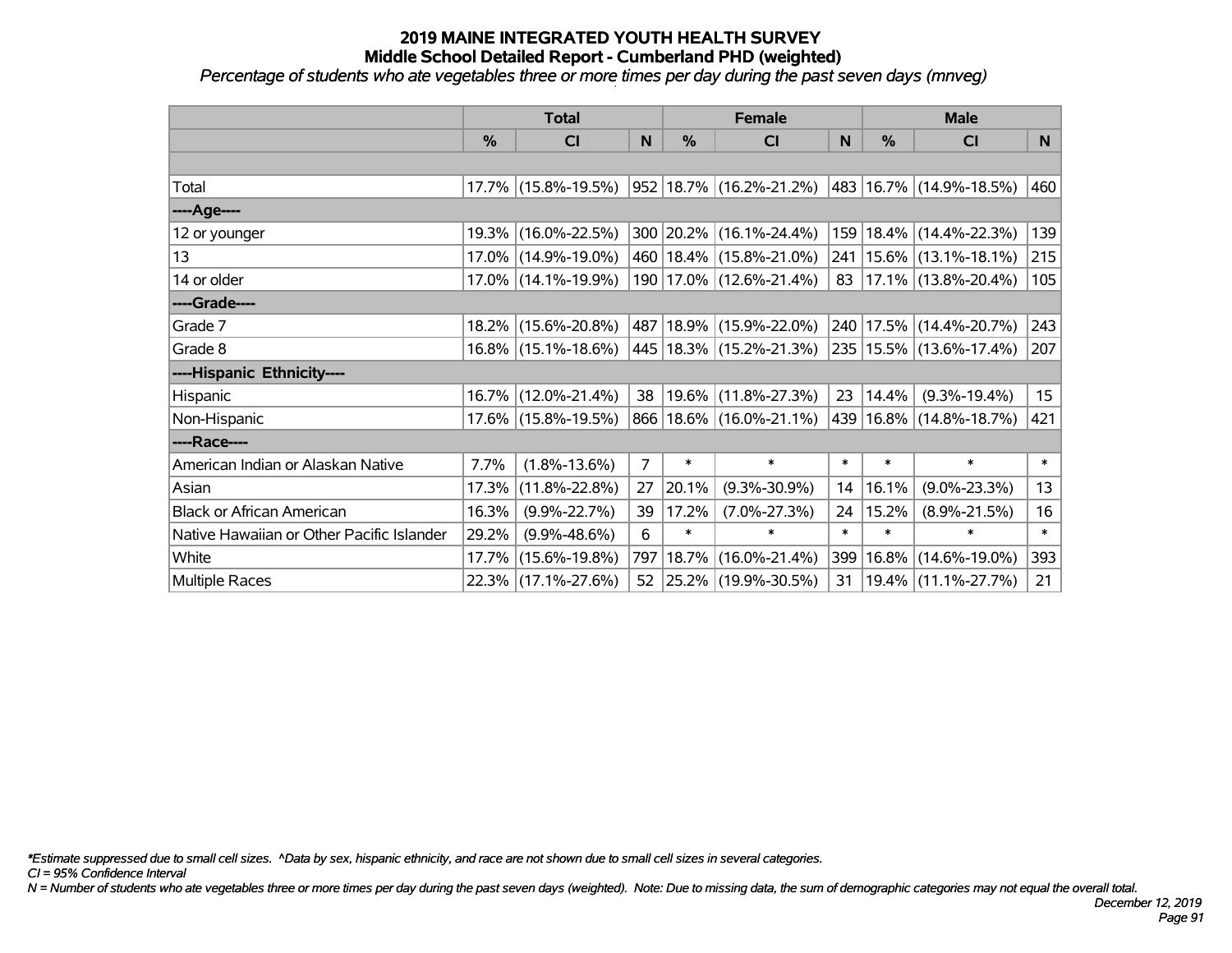*Percentage of students who ate vegetables less than 1 time per day during the past seven days (mnoneveg)*

|                                           | <b>Total</b> |                        |       | <b>Female</b> |                                                       | <b>Male</b> |               |                             |        |
|-------------------------------------------|--------------|------------------------|-------|---------------|-------------------------------------------------------|-------------|---------------|-----------------------------|--------|
|                                           | $\%$         | C <sub>l</sub>         | N     | $\frac{0}{0}$ | CI                                                    | N           | $\frac{0}{0}$ | C <sub>1</sub>              | N      |
|                                           |              |                        |       |               |                                                       |             |               |                             |        |
| Total                                     |              | 45.8% (41.4%-50.3%)    |       |               | $2,470$ 43.3% (38.4%-48.2%) 1,119 48.2% (43.4%-53.0%) |             |               |                             | 1,329  |
| ----Age----                               |              |                        |       |               |                                                       |             |               |                             |        |
| 12 or younger                             | 44.2%        | $(38.7\% - 49.8\%)$    | 688   | 42.1%         | $(36.2\% - 48.1\%)$                                   | 330         |               | 46.1% (39.5%-52.8%)         | 349    |
| 13                                        |              | 45.4% (40.8%-50.0%)    | 1,229 |               | $ 43.4\% $ (38.5%-48.3%)                              | 569         |               | 47.5% (41.8%-53.1%)         | 654    |
| 14 or older                               |              | 49.3% (44.3%-54.3%)    | 550   |               | 45.0% (38.0%-52.0%)                                   | 219         |               | 52.3% (47.5%-57.1%)         | 323    |
| ----Grade----                             |              |                        |       |               |                                                       |             |               |                             |        |
| Grade 7                                   | 44.6%        | $(40.0\% - 49.3\%)$    |       |               | 1,192 42.5% (37.1%-47.8%)                             | 539         |               | 46.6% (41.1%-52.1%)         | 645    |
| Grade 8                                   |              | 47.2% (42.5%-51.9%)    |       |               | 1,247 44.3% (38.6%-49.9%)                             | 569         |               | 50.1% (45.2%-54.9%)         | 670    |
| ----Hispanic Ethnicity----                |              |                        |       |               |                                                       |             |               |                             |        |
| Hispanic                                  | 51.3%        | $(44.4\% - 58.2\%)$    | 117   | 45.6%         | $(35.4\% - 55.7\%)$                                   | 54          |               | $57.6\%$ (51.4%-63.9%)      | 60     |
| Non-Hispanic                              |              | 45.1% (40.9%-49.4%)    |       |               | 2,218 43.0% (38.2%-47.7%)                             |             |               | $1,017$ 47.2% (42.6%-51.9%) | 1,186  |
| ----Race----                              |              |                        |       |               |                                                       |             |               |                             |        |
| American Indian or Alaskan Native         |              | $56.3\%$ (44.3%-68.4%) | 53    | 55.2%         | $(35.4\% - 75.1\%)$                                   | 21          |               | $56.3\%$ (43.4%-69.3%)      | 32     |
| Asian                                     | 48.9%        | $(36.5\% - 61.3\%)$    | 76    | 43.0%         | $(25.8\% - 60.3\%)$                                   | 31          |               | 53.0% (40.1%-65.9%)         | 41     |
| <b>Black or African American</b>          | 62.3%        | $(54.2\% - 70.3\%)$    | 151   |               | 66.6% (57.3%-75.8%)                                   | 91          |               | $57.1\%$ (46.4%-67.9%)      | 59     |
| Native Hawaiian or Other Pacific Islander | 43.6%        | $(19.0\% - 68.2\%)$    | 9     | $\ast$        | $\ast$                                                | $\ast$      | $\ast$        | $\ast$                      | $\ast$ |
| White                                     | 44.2%        | $(39.9\% - 48.5\%)$    | 1,990 | $ 41.4\% $    | $(36.7\% - 46.1\%)$                                   | 883         | 46.9%         | $(42.0\% - 51.8\%)$         | 1,097  |
| <b>Multiple Races</b>                     |              | 45.3% (41.4%-49.2%)    | 105   |               | 37.0% (30.8%-43.2%)                                   | 45          |               | $53.9\%$ (47.7%-60.0%)      | 57     |

*\*Estimate suppressed due to small cell sizes. ^Data by sex, hispanic ethnicity, and race are not shown due to small cell sizes in several categories.*

*CI = 95% Confidence Interval*

*N = Number of students who ate vegetables less than 1 time per day during the past seven days (weighted). Note: Due to missing data, the sum of demographic categories may not equal the overall total.*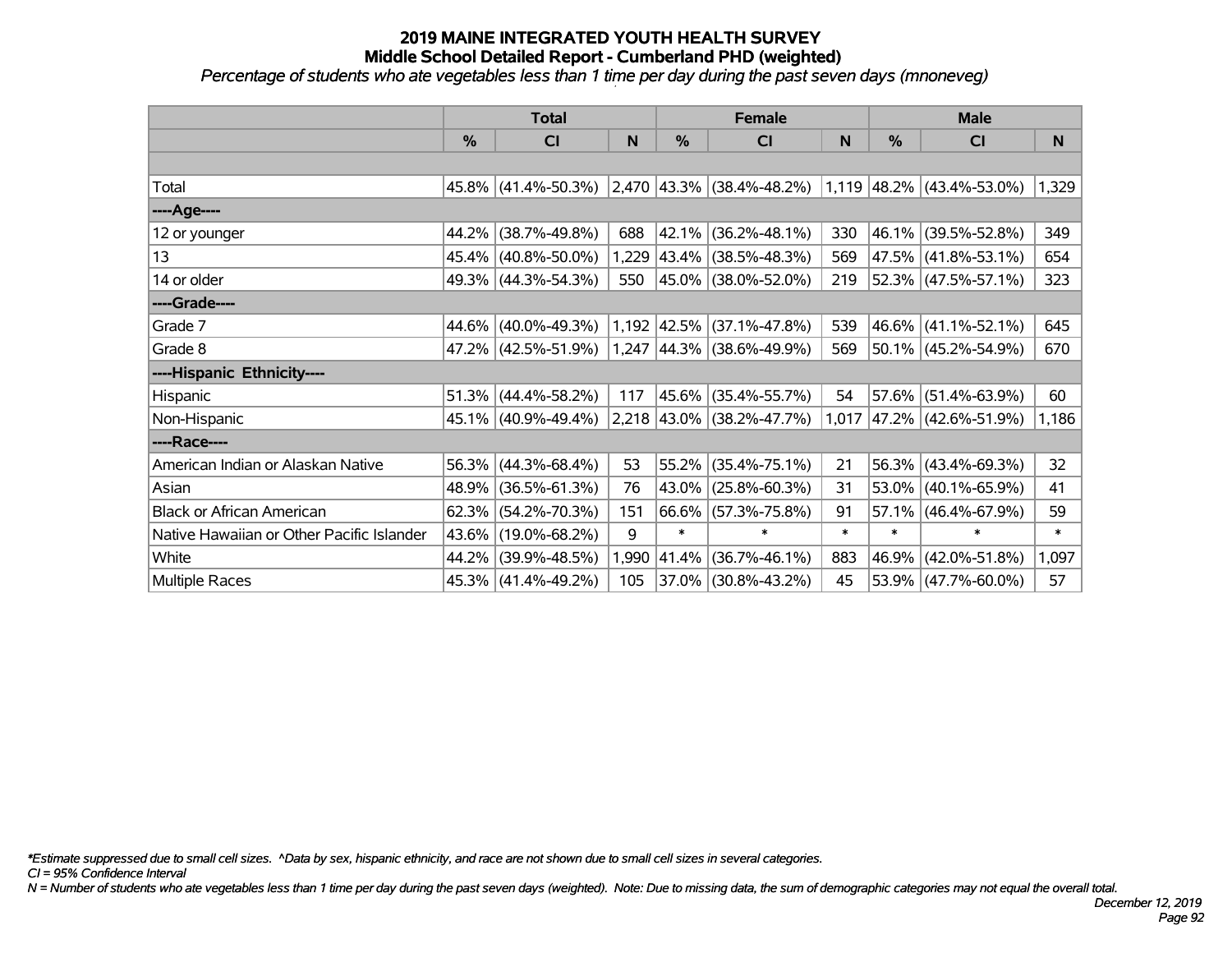*Percentage of students who drank 100% fruit juice, ate fruit and/or ate vegetables five or more times per day during the past seven days (mnfrvg)*

|                                           | <b>Total</b> |                     |        |        | <b>Female</b>             |        | <b>Male</b> |                             |        |  |
|-------------------------------------------|--------------|---------------------|--------|--------|---------------------------|--------|-------------|-----------------------------|--------|--|
|                                           | %            | CI                  | N      | %      | CI                        | N      | %           | <b>CI</b>                   | N      |  |
|                                           |              |                     |        |        |                           |        |             |                             |        |  |
| Total                                     |              | 24.3% (22.0%-26.5%) |        |        | 1,279 25.4% (22.9%-27.8%) |        |             | 640 23.2% (20.4%-25.9%)     | 625    |  |
| ----Age----                               |              |                     |        |        |                           |        |             |                             |        |  |
| 12 or younger                             |              | 26.3% (22.8%-29.8%) | 400    | 27.2%  | $(23.4\% - 30.9\%)$       | 207    | 25.6%       | $(20.4\% - 30.7\%)$         | 189    |  |
| 13                                        |              | 24.5% (21.8%-27.3%) | 650    |        | $25.7\%$ (22.5%-28.8%)    |        |             | 329 23.4% (19.8%-26.9%)     | 316    |  |
| 14 or older                               |              | 20.6% (18.3%-22.9%) | 225    |        | 21.7% (17.6%-25.8%)       |        |             | 105   19.8%   (16.1%-23.5%) | 119    |  |
| ----Grade----                             |              |                     |        |        |                           |        |             |                             |        |  |
| Grade 7                                   | 25.8%        | $(22.8\% - 28.9\%)$ | 675    | 26.5%  | $(23.7\% - 29.3\%)$       |        | 328 25.3%   | $(20.9\% - 29.6\%)$         | 343    |  |
| Grade 8                                   |              | 22.7% (20.4%-24.9%) | 586    |        | 24.2% (21.3%-27.1%)       |        |             | 306 21.0% (17.8%-24.3%)     | 275    |  |
| ----Hispanic Ethnicity----                |              |                     |        |        |                           |        |             |                             |        |  |
| Hispanic                                  | 24.2%        | $(18.6\% - 29.8\%)$ | 52     | 29.2%  | $(21.5\% - 36.9\%)$       | 33     | 19.7%       | $(11.3\% - 28.2\%)$         | 19     |  |
| Non-Hispanic                              |              | 24.3% (22.2%-26.5%) |        |        | 1,174 25.1% (22.8%-27.5%) |        |             | 583 23.5% (20.8%-26.2%)     | 580    |  |
| ----Race----                              |              |                     |        |        |                           |        |             |                             |        |  |
| American Indian or Alaskan Native         | 16.5%        | $(7.8\% - 25.1\%)$  | 15     | $\ast$ | $\ast$                    | $\ast$ | $\ast$      | $\ast$                      | $\ast$ |  |
| Asian                                     | 22.3%        | $(16.2\% - 28.4\%)$ | 33     | 26.0%  | $(17.7\% - 34.3\%)$       | 18     | 20.7%       | $(12.7\% - 28.7\%)$         | 15     |  |
| <b>Black or African American</b>          | 25.6%        | $(18.4\% - 32.9\%)$ | 60     | 25.3%  | $(14.2\% - 36.4\%)$       | 34     | 26.3%       | $(19.9\% - 32.8\%)$         | 26     |  |
| Native Hawaiian or Other Pacific Islander | $\ast$       | $\ast$              | $\ast$ | $\ast$ | $\ast$                    | $\ast$ | $\ast$      | $\ast$                      | $\ast$ |  |
| White                                     | 24.3%        | $(21.9\% - 26.7\%)$ | 1,074  | 25.2%  | $(22.7\% - 27.7\%)$       | 527    | 23.4%       | $(20.3\% - 26.4\%)$         | 538    |  |
| <b>Multiple Races</b>                     |              | 28.6% (22.5%-34.8%) | 64     |        | $ 33.4\% $ (25.5%-41.3%)  | 40     |             | 22.9% (14.5%-31.2%)         | 24     |  |

*\*Estimate suppressed due to small cell sizes. ^Data by sex, hispanic ethnicity, and race are not shown due to small cell sizes in several categories.*

*CI = 95% Confidence Interval*

*N = Number of students who drank 100% fruit juice, ate fruit and/or ate vegetables five or more times per day during the past seven days (weighted). Note: Due to missing data, the sum of demographic categories may not equal the overall total.*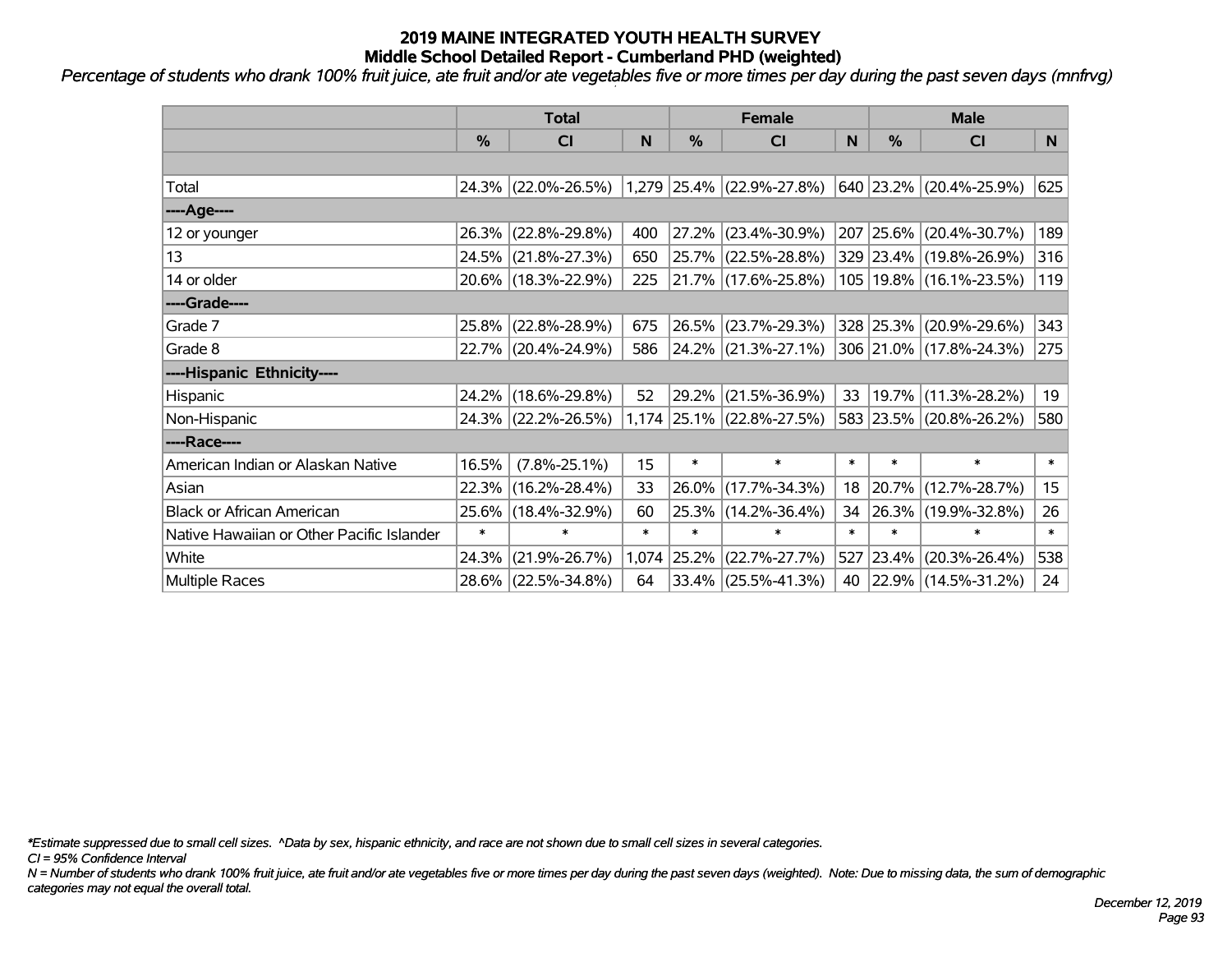*During the past 7 days, how many times did you drink a can, bottle, or glass of soda, sports drink, energy drink, or other sugar-sweetened beverage such as Gatorade, Red Bull, lemonade, sweetened tea or coffee drinks, flavored milk, Snapple, or Sunny D? (Do not count diet soda, other diet drinks, or 100% fruit juice.) (mn159a)*

*Percentage of students who answered at least one time per day in the past week*

|                                           | <b>Total</b>  |                     |        | <b>Female</b> | <b>Male</b>         |                 |          |                             |                 |
|-------------------------------------------|---------------|---------------------|--------|---------------|---------------------|-----------------|----------|-----------------------------|-----------------|
|                                           | $\frac{0}{0}$ | <b>CI</b>           | N      | %             | <b>CI</b>           | N               | %        | <b>CI</b>                   | N.              |
|                                           |               |                     |        |               |                     |                 |          |                             |                 |
| Total                                     |               | 12.1% (10.0%-14.2%) |        | 648 10.2%     | $(8.4\% - 12.0\%)$  | 261             |          | $13.9\%$ (11.2%-16.7%)      | 380             |
| ----Age----                               |               |                     |        |               |                     |                 |          |                             |                 |
| 12 or younger                             | 10.0%         | $(8.0\% - 11.9\%)$  | 154    | 9.3%          | $(7.0\% - 11.5\%)$  | 72              | 10.7%    | $(8.6\% - 12.8\%)$          | 80              |
| 13                                        | $13.0\%$      | $(10.6\% - 15.5\%)$ |        | 349 10.5%     | $(8.1\% - 12.9\%)$  | 137             | 15.3%    | $(11.9\% - 18.8\%)$         | 209             |
| 14 or older                               |               | 13.0% (10.2%-15.9%) |        | 145   10.7%   | $(7.3\% - 14.1\%)$  | 52              |          | $14.9\%$ (10.2%-19.6%)      | 91              |
| ----Grade----                             |               |                     |        |               |                     |                 |          |                             |                 |
| Grade 7                                   | 11.7%         | $(9.2\% - 14.1\%)$  |        | 310 10.0%     | $(7.6\% - 12.4\%)$  | 126             | 13.2%    | $(10.3\% - 16.2\%)$         | 182             |
| Grade 8                                   |               | 12.5% (10.5%-14.4%) |        | 325 10.2%     | $(8.2\% - 12.2\%)$  |                 |          | 130   14.6%   (11.7%-17.5%) | 193             |
| ----Hispanic Ethnicity----                |               |                     |        |               |                     |                 |          |                             |                 |
| Hispanic                                  | 13.9%         | $(10.7\% - 17.1\%)$ | 31     | 9.5%          | $(4.1\% - 14.9\%)$  | 11              | 17.3%    | $(11.6\% - 23.1\%)$         | 18              |
| Non-Hispanic                              | 11.9%         | $(9.9\% - 13.9\%)$  |        | 579 10.3%     | $(8.4\% - 12.2\%)$  |                 |          | 241   13.5%   (11.0%-15.9%) | 334             |
| ----Race----                              |               |                     |        |               |                     |                 |          |                             |                 |
| American Indian or Alaskan Native         | 14.3%         | $(8.8\% - 19.8\%)$  | 14     | $\ast$        | $\ast$              | $\ast$          | $\ast$   | $\ast$                      | $\ast$          |
| Asian                                     | 14.5%         | $(10.8\% - 18.3\%)$ | 22     | 13.8%         | $(6.7\% - 20.9\%)$  | 10 <sup>°</sup> | 15.3%    | $(8.3\% - 22.3\%)$          | 12 <sub>2</sub> |
| <b>Black or African American</b>          | 20.5%         | $(14.3\% - 26.8\%)$ | 48     |               | 19.9% (12.7%-27.2%) | 27              | 21.5%    | $(15.1\% - 27.9\%)$         | $21 \mid$       |
| Native Hawaiian or Other Pacific Islander | $\ast$        | $\ast$              | $\ast$ | $\ast$        | $\ast$              | $\ast$          | $\ast$   | $\ast$                      | $\ast$          |
| White                                     | 11.5%         | $(9.5\% - 13.4\%)$  | 512    | 9.6%          | $(7.8\% - 11.4\%)$  | 203             | 13.2%    | $(10.7\% - 15.7\%)$         | 306             |
| <b>Multiple Races</b>                     | $15.0\%$      | $(10.2\% - 19.7\%)$ | 35     | 10.1%         | $(5.1\% - 15.0\%)$  |                 | 12 20.0% | $(11.6\% - 28.5\%)$         | $21 \mid$       |

*\*Estimate suppressed due to small cell sizes. ^Data by sex, hispanic ethnicity, and race are not shown due to small cell sizes in several categories.*

*CI = 95% Confidence Interval*

*N = Number of students who answered at least one time per day in the past week (weighted). Note: Due to missing data, the sum of demographic categories may not equal the overall total.*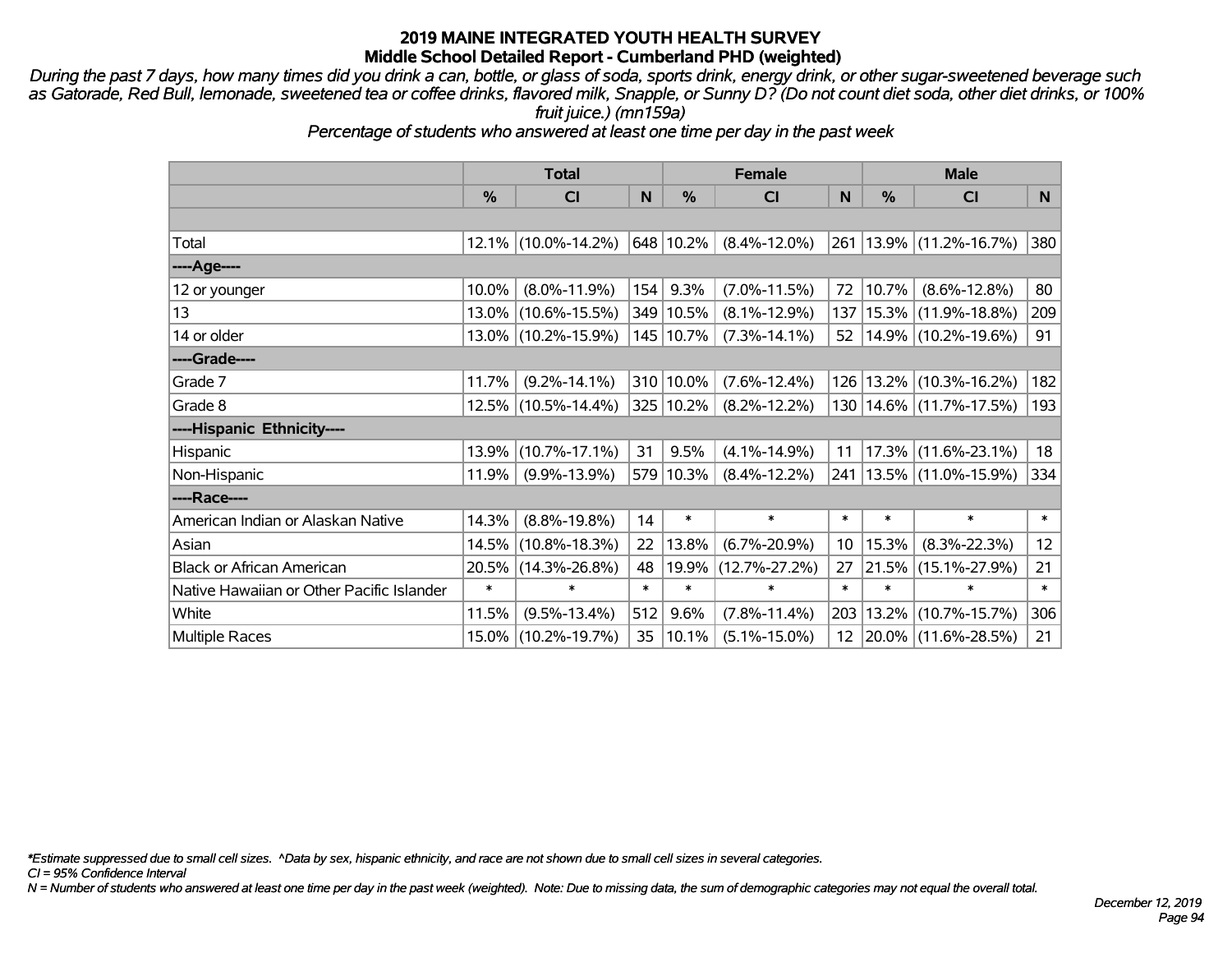*During the past 7 days, on how many days did you eat dinner at home with at least one of your parents or guardians? (mn185b) Percentage of students who answered at least 5 days*

|                                           | <b>Total</b> |                                               |       | <b>Female</b> |                           | <b>Male</b> |            |                           |        |
|-------------------------------------------|--------------|-----------------------------------------------|-------|---------------|---------------------------|-------------|------------|---------------------------|--------|
|                                           | $\%$         | <b>CI</b>                                     | N     | $\%$          | <b>CI</b>                 | N           | %          | <b>CI</b>                 | N      |
|                                           |              |                                               |       |               |                           |             |            |                           |        |
| Total                                     |              | $81.4\%$ (79.1%-83.6%)                        |       |               | 4,448 78.5% (75.4%-81.5%) | 2,067       |            | $ 84.1\% $ (81.8%-86.4%)  | 2,358  |
| ----Age----                               |              |                                               |       |               |                           |             |            |                           |        |
| 12 or younger                             | 83.6%        | $(80.0\% - 87.3\%)$                           |       |               | 1,328 82.7% (77.6%-87.8%) | 668         | 84.7%      | $(80.1\% - 89.4\%)$       | 655    |
| 13                                        |              | 80.5% (77.6%-83.5%)                           |       |               | 2,199 76.4% (73.0%-79.8%) |             |            | 1,015 84.4% (80.5%-88.3%) | 1,171  |
| 14 or older                               |              | $80.0\%$ (76.2%-83.9%)                        | 917   |               | 77.1% (72.1%-82.1%)       | 384         |            | $ 82.6\% $ (78.1%-87.0%)  | 530    |
| ----Grade----                             |              |                                               |       |               |                           |             |            |                           |        |
| Grade 7                                   | 84.0%        | $(81.5\% - 86.5\%)$                           |       |               | 2,293 81.3% (77.7%-84.9%) | 1,054       | $ 86.2\% $ | $(82.8\% - 89.7\%)$       | 1,226  |
| Grade 8                                   |              | 78.9% (76.4%-81.3%) 2,105 75.9% (72.8%-79.0%) |       |               |                           | 992         |            | $ 81.9\% $ (78.9%-84.9%)  | 1,108  |
| ----Hispanic Ethnicity----                |              |                                               |       |               |                           |             |            |                           |        |
| Hispanic                                  | 74.6%        | $(65.6\% - 83.6\%)$                           | 167   | 66.6%         | $(57.1\% - 76.2\%)$       | 84          | $84.7\%$   | $(75.0\% - 94.4\%)$       | 81     |
| Non-Hispanic                              |              | $81.5\%$ (79.3%-83.7%)                        |       |               | 4,070 78.9% (75.9%-81.9%) | 1,911       |            | $ 84.1\% $ (81.8%-86.4%)  | 2,146  |
| ----Race----                              |              |                                               |       |               |                           |             |            |                           |        |
| American Indian or Alaskan Native         |              | 79.9% (68.4%-91.4%)                           | 93    | $ 81.0\% $    | $(64.0\% - 98.0\%)$       | 35          | 78.6%      | $(65.8\% - 91.5\%)$       | 56     |
| Asian                                     | 74.7%        | $(65.6\% - 83.8\%)$                           | 135   | $ 71.1\% $    | $(55.6\% - 86.6\%)$       | 59          | 78.0%      | $(64.0\% - 92.0\%)$       | 71     |
| <b>Black or African American</b>          | 72.2%        | $(66.8\% - 77.6\%)$                           | 183   | $67.0\%$      | $(59.6\% - 74.4\%)$       | 93          | 78.5%      | $(71.0\% - 86.1\%)$       | 90     |
| Native Hawaiian or Other Pacific Islander | 48.1%        | $(26.1\% - 70.1\%)$                           | 10    | $\ast$        | $\ast$                    | $\ast$      | $\ast$     | $\ast$                    | $\ast$ |
| White                                     | $82.8\%$     | $(80.6\% - 85.0\%)$                           | 3,760 | 80.4%         | $(77.3\% - 83.4\%)$       | 1,743       | $ 85.1\% $ | $(82.6\% - 87.5\%)$       | 2,006  |
| <b>Multiple Races</b>                     |              | 77.4% (67.4%-87.5%)                           | 167   |               | 70.8% (57.3%-84.3%)       | 83          |            | 85.3% (74.5%-96.0%)       | 84     |

*\*Estimate suppressed due to small cell sizes. ^Data by sex, hispanic ethnicity, and race are not shown due to small cell sizes in several categories.*

*CI = 95% Confidence Interval*

*N = Number of students who answered at least 5 days (weighted). Note: Due to missing data, the sum of demographic categories may not equal the overall total.*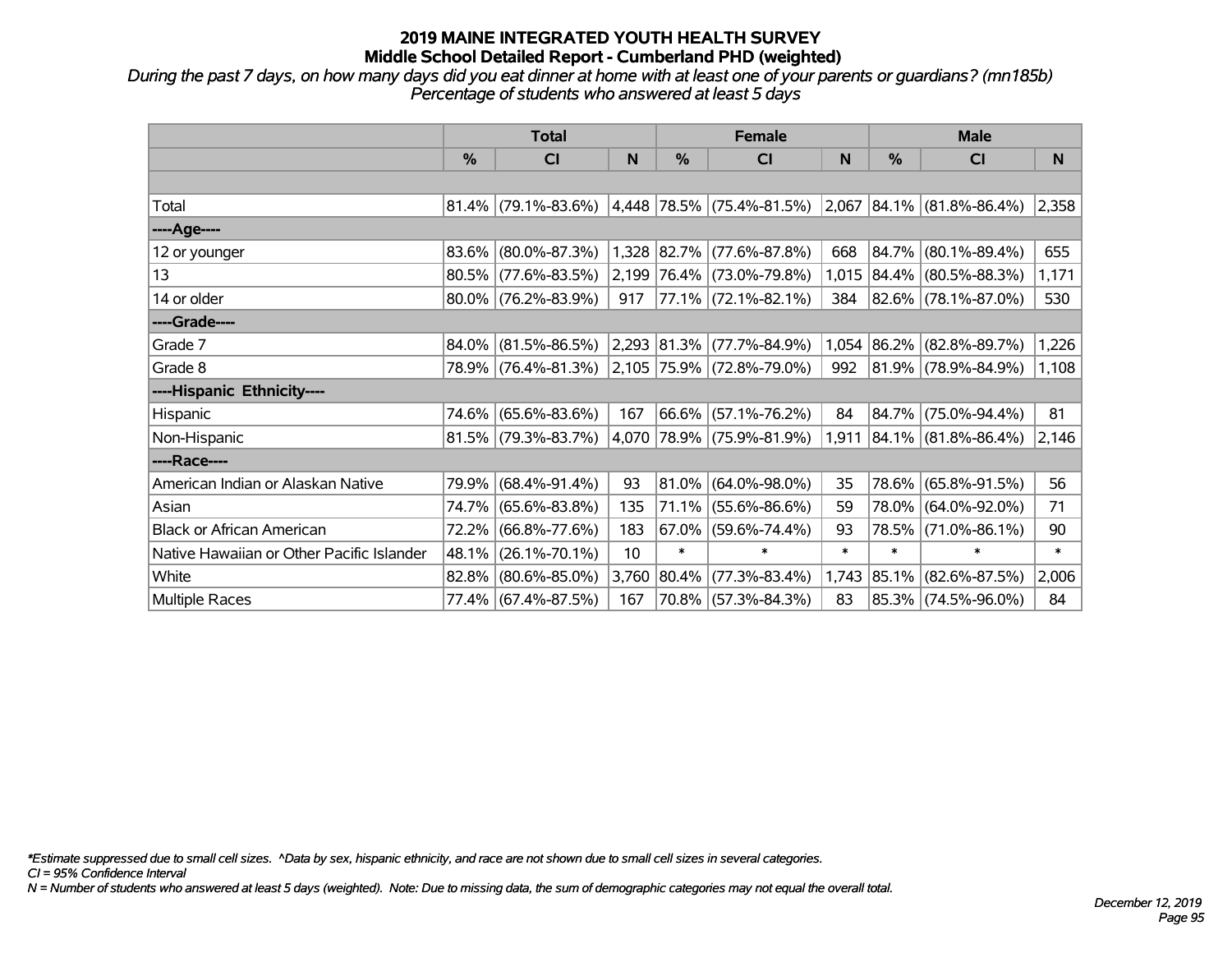*During the past 7 days, on how many days were you physically active for a total of at least 60 minutes per day? (Add up all the time you spent in any kind of physical activity that increased your heart rate and made you breathe hard some of the time.) (mn161) Percentage of students who answered at least 5 days*

|                                           | <b>Total</b> |                        |                |             | <b>Female</b>                  |        | <b>Male</b> |                             |        |  |
|-------------------------------------------|--------------|------------------------|----------------|-------------|--------------------------------|--------|-------------|-----------------------------|--------|--|
|                                           | %            | CI                     | N              | %           | CI                             | N      | %           | <b>CI</b>                   | N.     |  |
|                                           |              |                        |                |             |                                |        |             |                             |        |  |
| Total                                     |              | $52.4\%$ (49.7%-55.1%) |                |             | $ 2,793 47.4\% $ (44.0%-50.8%) |        |             | $1,210$ 57.6% (54.7%-60.5%) | 1,568  |  |
| ----Age----                               |              |                        |                |             |                                |        |             |                             |        |  |
| 12 or younger                             | 53.3%        | $(48.8\% - 57.7\%)$    | 817            | $ 49.6\% $  | $(42.8\% - 56.4\%)$            | 383    |             | $57.6\%$ (54.1%-61.1%)      | 430    |  |
| 13                                        | 51.4%        | $(48.6\% - 54.2\%)$    |                |             | 1,374 47.6% (44.4%-50.8%)      | 616    |             | 55.3% (51.4%-59.3%)         | 754    |  |
| 14 or older                               |              | 53.6% (49.7%-57.6%)    | 594            |             | $ 43.4\% $ (38.4%-48.5%)       | 212    |             | 62.4% (57.1%-67.6%)         | 382    |  |
| ----Grade----                             |              |                        |                |             |                                |        |             |                             |        |  |
| Grade 7                                   | 53.2%        | $(49.1\% - 57.2\%)$    |                | 1,405 48.7% | $(43.3\% - 54.0\%)$            | 609    | 57.7%       | $(54.0\% - 61.5\%)$         | 791    |  |
| Grade 8                                   |              | $51.9\%$ (49.4%-54.4%) |                |             | $1,355$ 46.3% (42.9%-49.7%)    | 590    |             | $57.6\%$ (54.5%-60.7%)      | 761    |  |
| ----Hispanic Ethnicity----                |              |                        |                |             |                                |        |             |                             |        |  |
| Hispanic                                  | 45.2%        | $(37.5\% - 53.0\%)$    | 101            | $ 40.6\% $  | $(30.8\% - 50.4\%)$            | 47     | 52.3%       | $(42.0\% - 62.6\%)$         | 53     |  |
| Non-Hispanic                              |              | 52.7% (49.9%-55.4%)    |                |             | 2,560 47.7% (44.2%-51.1%)      | 1,117  |             | 57.9% (54.8%-60.9%)         | 1,435  |  |
| ----Race----                              |              |                        |                |             |                                |        |             |                             |        |  |
| American Indian or Alaskan Native         | 53.5%        | $(42.0\% - 65.0\%)$    | 50             | $ 43.9\% $  | $(25.0\% - 62.8\%)$            | 16     |             | $61.0\%$ (49.9%-72.1%)      | 34     |  |
| Asian                                     | 41.8%        | $(32.8\% - 50.7\%)$    | 65             | $30.0\%$    | $(21.6\% - 38.5\%)$            | 22     |             | $54.7\%$ (43.8%-65.6%)      | 42     |  |
| <b>Black or African American</b>          | 39.7%        | $(35.2\% - 44.2\%)$    | 91             | $34.8\%$    | $(28.1\% - 41.5\%)$            | 44     | $46.2\%$    | $(36.3\% - 56.1\%)$         | 47     |  |
| Native Hawaiian or Other Pacific Islander | 36.2%        | $(18.7\% - 53.7\%)$    | $\overline{7}$ | $\ast$      | $\ast$                         | $\ast$ | $\ast$      | $\ast$                      | $\ast$ |  |
| White                                     | 54.2%        | $(51.7\% - 56.7\%)$    | 2,419          | $ 49.8\% $  | $(46.8\% - 52.9\%)$            | 1,055  | 58.5%       | $(55.4\% - 61.6\%)$         | 1,354  |  |
| Multiple Races                            |              | 46.0% (40.0%-52.0%)    | 105            |             | 38.5% (33.1%-43.9%)            | 47     |             | 55.1% (46.4%-63.7%)         | 58     |  |

*\*Estimate suppressed due to small cell sizes. ^Data by sex, hispanic ethnicity, and race are not shown due to small cell sizes in several categories.*

*CI = 95% Confidence Interval*

*N = Number of students who answered at least 5 days (weighted). Note: Due to missing data, the sum of demographic categories may not equal the overall total.*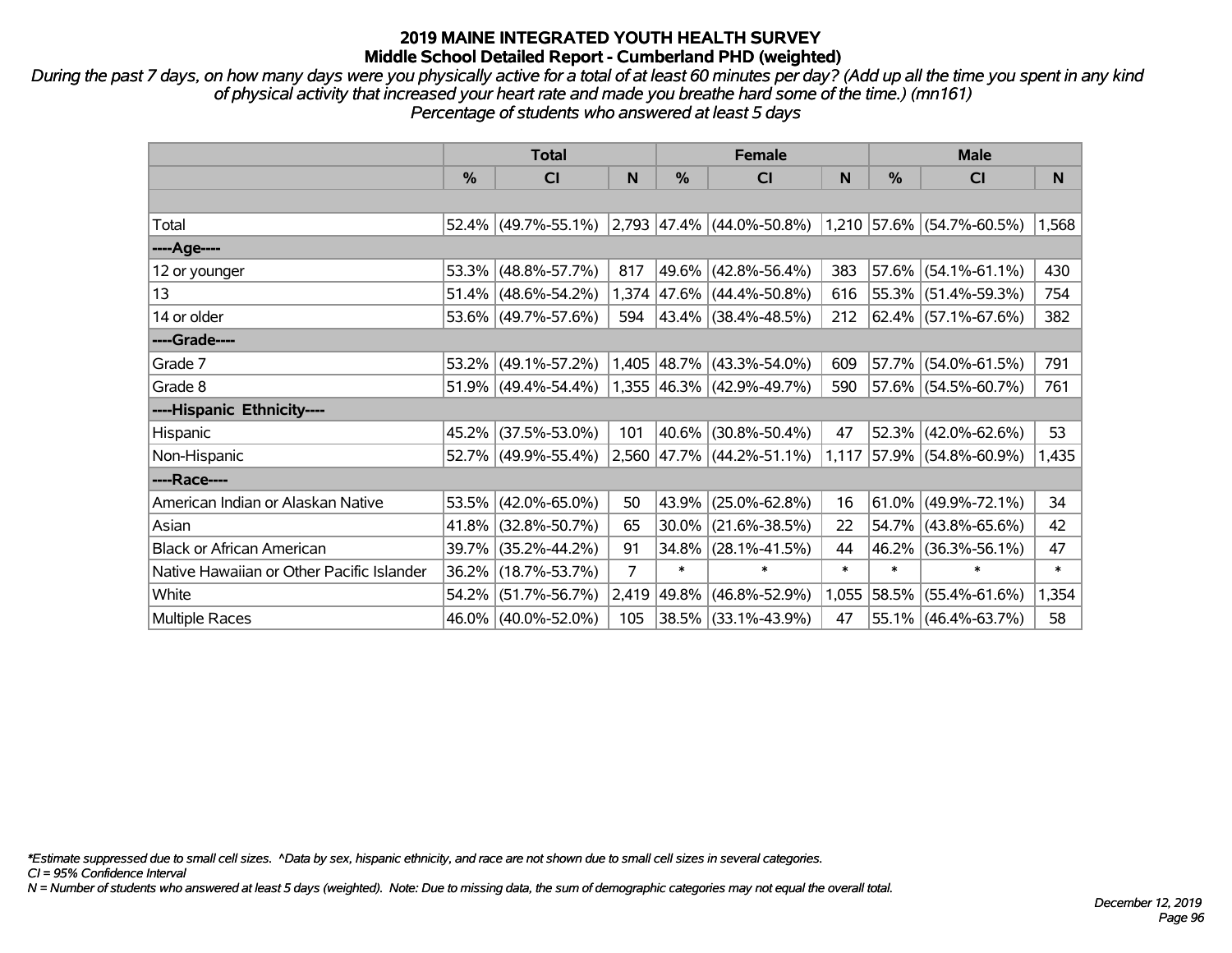*Percentage of students who were physically active for a total of at least 60 minutes per day on all of the past seven days (mnpa7day)*

|                                           | <b>Total</b>  |                     | <b>Female</b> |        |                               | <b>Male</b>    |               |                              |        |
|-------------------------------------------|---------------|---------------------|---------------|--------|-------------------------------|----------------|---------------|------------------------------|--------|
|                                           | $\frac{0}{0}$ | <b>CI</b>           | N             | %      | CI                            | N              | $\frac{0}{0}$ | <b>CI</b>                    | N      |
|                                           |               |                     |               |        |                               |                |               |                              |        |
| Total                                     |               | 25.1% (23.4%-26.7%) |               |        | 1,335 19.7% (18.3%-21.2%)     |                |               | 503 30.3% (27.9%-32.6%)      | 825    |
| ----Age----                               |               |                     |               |        |                               |                |               |                              |        |
| 12 or younger                             | 24.6%         | $(22.7\% - 26.4\%)$ | 377           | 19.0%  | $(16.4\% - 21.7\%)$           |                | 147 30.5%     | $(27.4\% - 33.5\%)$          | 228    |
| 13                                        |               | 24.9% (22.8%-27.1%) | 667           |        | 19.9% (18.0%-21.7%)           |                |               | 257 29.9% (26.3%-33.5%)      | 407    |
| 14 or older                               |               | 26.1% (23.4%-28.8%) | 289           |        | $ 20.3\% $ (16.6%-24.1%)      |                |               | 99 31.0% $(27.3\% - 34.7\%)$ | 190    |
| ----Grade----                             |               |                     |               |        |                               |                |               |                              |        |
| Grade 7                                   |               | 26.5% (24.0%-29.0%) | 700           | 20.8%  | $(18.5\% - 23.1\%)$           |                | 260 31.9%     | $(28.3\% - 35.5\%)$          | 437    |
| Grade 8                                   |               | 23.6% (22.0%-25.1%) | 615           |        | 18.6% (16.5%-20.7%)           |                |               | 237 28.4% (25.9%-30.9%)      | 375    |
| ----Hispanic Ethnicity----                |               |                     |               |        |                               |                |               |                              |        |
| Hispanic                                  |               | 23.5% (19.1%-27.9%) | 52            | 18.7%  | $(12.5\% - 24.8\%)$           | 22             | $ 30.4\% $    | $(22.0\% - 38.8\%)$          | 31     |
| Non-Hispanic                              |               | 25.1% (23.3%-26.8%) |               |        | 1,219   19.6%   (18.1%-21.2%) |                |               | 460 30.5% (27.9%-33.1%)      | 757    |
| ----Race----                              |               |                     |               |        |                               |                |               |                              |        |
| American Indian or Alaskan Native         |               | 30.1% (24.7%-35.5%) | 28            | 19.9%  | $(7.4\% - 32.3\%)$            | $\overline{7}$ | 37.6%         | $(30.6\% - 44.6\%)$          | 21     |
| Asian                                     |               | 19.1% (13.4%-24.8%) | 30            | 12.4%  | $(7.0\% - 17.9\%)$            | 9              |               | 26.7% (16.8%-36.6%)          | 21     |
| <b>Black or African American</b>          | 22.7%         | $(18.5\% - 26.9\%)$ | 52            | 18.8%  | $(14.1\% - 23.6\%)$           | 24             |               | $ 27.8\% $ (19.4%-36.1%)     | 28     |
| Native Hawaiian or Other Pacific Islander | $\ast$        | $\ast$              | $\ast$        | $\ast$ | $\ast$                        | $\ast$         | $\ast$        | $\ast$                       | $\ast$ |
| White                                     | 25.5%         | $(23.8\% - 27.2\%)$ | 1,140         | 20.3%  | $(18.7\% - 21.9\%)$           |                | 429 30.5%     | $(28.0\% - 33.0\%)$          | 706    |
| <b>Multiple Races</b>                     |               | 23.1% (18.7%-27.6%) | 53            |        | 18.9% (11.3%-26.5%)           | 23             |               | $ 28.3\% $ (20.6%-36.0%)     | 30     |

*\*Estimate suppressed due to small cell sizes. ^Data by sex, hispanic ethnicity, and race are not shown due to small cell sizes in several categories.*

*CI = 95% Confidence Interval*

*N = Number of students who were physically active for a total of at least 60 minutes per day on all of the past seven days (weighted). Note: Due to missing data, the sum of demographic categories may not equal the overall total.*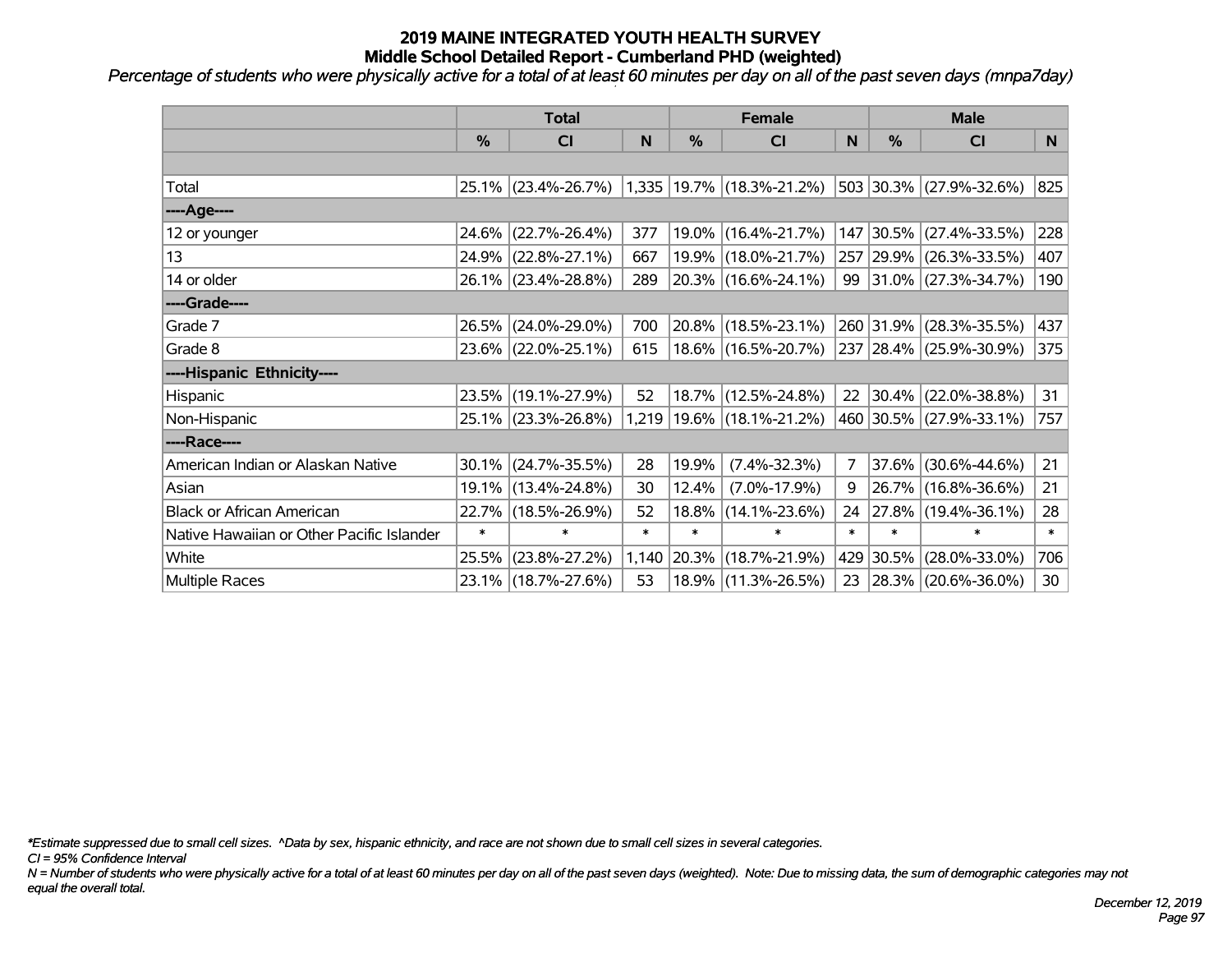### **2019 MAINE INTEGRATED YOUTH HEALTH SURVEY Middle School Detailed Report - Cumberland PHD (weighted)** *On an average school day, how many hours do you watch TV? (mn125) Percentage of students who answered at least 3 hours*

|                                           | <b>Total</b>  |                     |     |               | <b>Female</b>                   |        | <b>Male</b>   |                             |        |  |
|-------------------------------------------|---------------|---------------------|-----|---------------|---------------------------------|--------|---------------|-----------------------------|--------|--|
|                                           | $\frac{0}{0}$ | CI                  | N   | $\frac{0}{0}$ | <b>CI</b>                       | N      | $\frac{0}{0}$ | <b>CI</b>                   | N      |  |
|                                           |               |                     |     |               |                                 |        |               |                             |        |  |
| Total                                     |               | 20.2% (16.6%-23.7%) |     |               | $1,092$   19.1%   (16.1%-22.1%) |        |               | 499 21.3% (16.5%-26.1%)     | 590    |  |
| ----Age----                               |               |                     |     |               |                                 |        |               |                             |        |  |
| 12 or younger                             |               | 20.5% (16.0%-24.9%) | 321 |               | 18.6% (14.1%-23.0%)             |        |               | 149 22.7% (16.5%-28.9%)     | 171    |  |
| 13                                        |               | 19.0% (14.5%-23.4%) | 514 |               | 19.4% (15.5%-23.3%)             |        |               | 257   18.8%   (13.0%-24.5%) | 257    |  |
| 14 or older                               |               | 22.5% (18.2%-26.9%) | 255 |               | 19.1% (13.8%-24.5%)             |        |               | 93 25.2% (20.0%-30.4%)      | 161    |  |
| ----Grade----                             |               |                     |     |               |                                 |        |               |                             |        |  |
| Grade 7                                   | 20.0%         | $(16.1\% - 23.9\%)$ | 540 |               | 18.7% (15.3%-22.0%)             |        |               | 241 21.4% (15.4%-27.3%)     | 299    |  |
| Grade 8                                   |               | 20.3% (16.4%-24.3%) | 537 |               | 19.6% (15.9%-23.3%)             |        |               | 254 21.2% (16.3%-26.0%)     | 283    |  |
| ----Hispanic Ethnicity----                |               |                     |     |               |                                 |        |               |                             |        |  |
| Hispanic                                  |               | 29.1% (20.2%-37.9%) | 63  | 39.3%         | $(29.0\% - 49.6\%)$             | 48     | 16.5%         | $(6.3\% - 26.6\%)$          | 15     |  |
| Non-Hispanic                              |               | 19.4% (15.9%-22.9%) | 957 |               | 17.7% (14.3%-21.0%)             |        |               | 425 21.1% (16.2%-26.1%)     | 532    |  |
| ----Race----                              |               |                     |     |               |                                 |        |               |                             |        |  |
| American Indian or Alaskan Native         |               | 30.7% (19.2%-42.3%) | 35  | 32.2%         | $(19.9\% - 44.5\%)$             | 13     |               | $30.8\%$ (12.4%-49.2%)      | 21     |  |
| Asian                                     | 23.7%         | $(17.6\% - 29.9\%)$ | 41  | 27.2%         | $(15.8\% - 38.7\%)$             | 22     | 21.0%         | $(10.3\% - 31.6\%)$         | 19     |  |
| <b>Black or African American</b>          | 39.3%         | $(32.6\% - 46.0\%)$ | 96  | 35.6%         | $(21.9\% - 49.4\%)$             | 47     | 43.6%         | $(32.4\% - 54.8\%)$         | 48     |  |
| Native Hawaiian or Other Pacific Islander | 59.6%         | $(39.5\% - 79.7\%)$ | 12  | $\ast$        | $\ast$                          | $\ast$ | $\ast$        | $\ast$                      | $\ast$ |  |
| White                                     |               | 18.5% (15.0%-22.0%) | 834 | 17.2%         | $(13.9\% - 20.5\%)$             | 372    | 19.8%         | $(15.1\% - 24.5\%)$         | 462    |  |
| <b>Multiple Races</b>                     |               | 15.9% (10.5%-21.3%) | 35  | 15.1%         | $(7.6\% - 22.5\%)$              | 18     | 17.0%         | $(9.1\% - 24.9\%)$          | 17     |  |

*\*Estimate suppressed due to small cell sizes. ^Data by sex, hispanic ethnicity, and race are not shown due to small cell sizes in several categories.*

*CI = 95% Confidence Interval*

*N = Number of students who answered at least 3 hours (weighted). Note: Due to missing data, the sum of demographic categories may not equal the overall total.*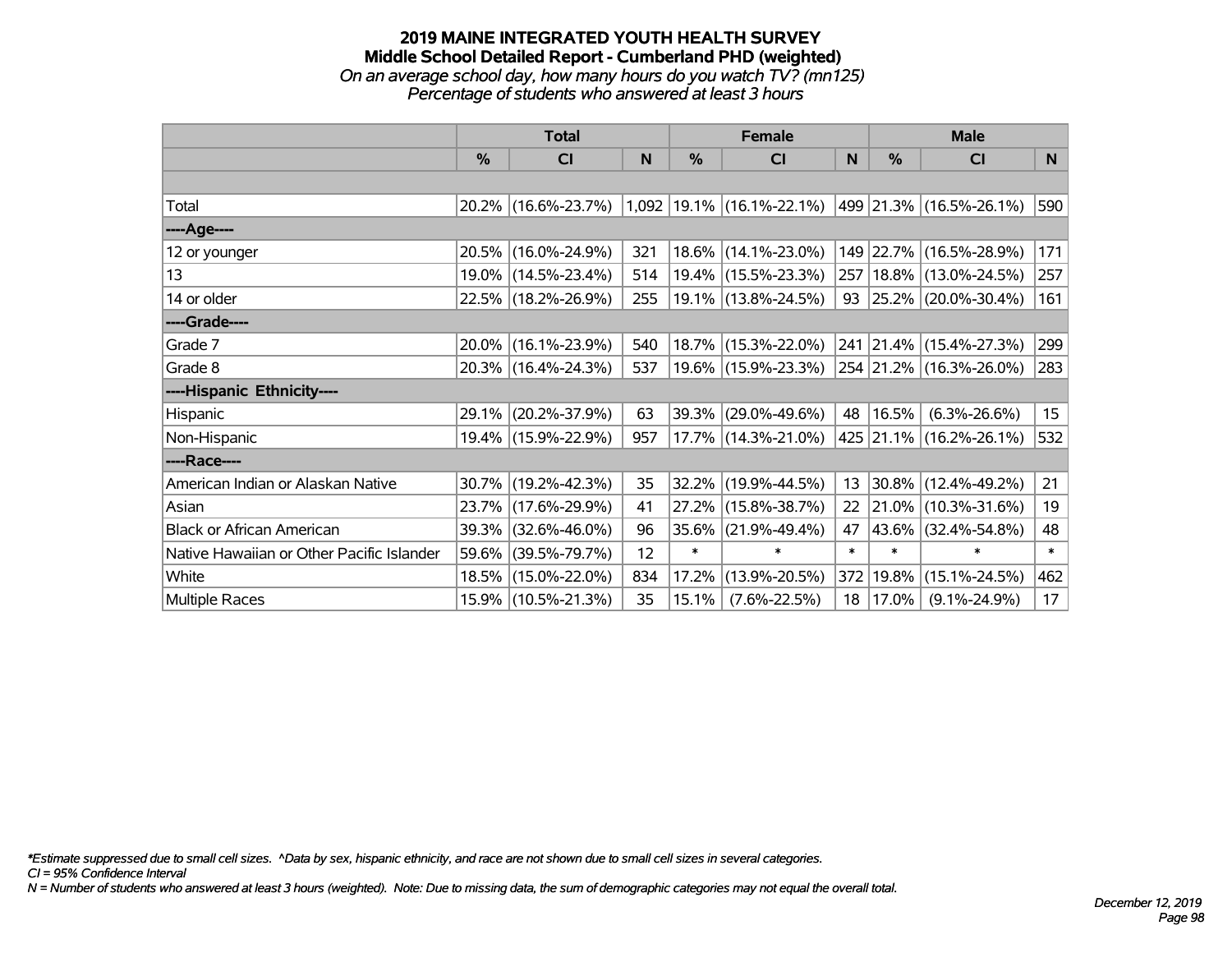### **2019 MAINE INTEGRATED YOUTH HEALTH SURVEY Middle School Detailed Report - Cumberland PHD (weighted)** *On an average school day, how many hours do you watch TV? (mn125\_2) Percentage of students who answered 2 or fewer hours*

|                                           | <b>Total</b> |                                               |       | <b>Female</b> |                                                          | <b>Male</b> |            |                           |        |
|-------------------------------------------|--------------|-----------------------------------------------|-------|---------------|----------------------------------------------------------|-------------|------------|---------------------------|--------|
|                                           | $\%$         | <b>CI</b>                                     | N     | %             | <b>CI</b>                                                | N           | %          | <b>CI</b>                 | N      |
|                                           |              |                                               |       |               |                                                          |             |            |                           |        |
| Total                                     |              | 79.8% (76.3%-83.4%)                           |       |               | $ 4,318 80.9\% $ (77.9%-83.9%) 2,117 78.7% (73.9%-83.5%) |             |            |                           | 2,178  |
| ----Age----                               |              |                                               |       |               |                                                          |             |            |                           |        |
| 12 or younger                             | 79.5%        | $(75.1\% - 84.0\%)$                           |       |               | 1,246 81.4% (77.0%-85.9%)                                | 654         | 77.3%      | $(71.1\% - 83.5\%)$       | 584    |
| 13                                        |              | $81.0\%$ (76.6%-85.5%)                        |       |               | 2,195 80.6% (76.7%-84.5%)                                | 1,069       |            | $ 81.2\% $ (75.5%-87.0%)  | 1,113  |
| 14 or older                               |              | 77.5% (73.1%-81.8%)                           | 876   |               | $ 80.9\% $ (75.5%-86.2%)                                 | 394         |            | 74.8% (69.6%-80.0%)       | 479    |
| ----Grade----                             |              |                                               |       |               |                                                          |             |            |                           |        |
| Grade 7                                   | 80.0%        | $(76.1\% - 83.9\%)$                           |       |               | $ 2,164 81.3\% $ (78.0%-84.7%)                           | 1,052       |            | 78.6% (72.7%-84.6%)       | 1,100  |
| Grade 8                                   |              | 79.7% (75.7%-83.6%) 2.102 80.4% (76.7%-84.1%) |       |               |                                                          |             |            | 1,041 78.8% (74.0%-83.7%) | 1,054  |
| ----Hispanic Ethnicity----                |              |                                               |       |               |                                                          |             |            |                           |        |
| Hispanic                                  | 70.9%        | $(62.1\% - 79.8\%)$                           | 154   | $60.7\%$      | $(50.4\% - 71.0\%)$                                      | 74          | 83.5%      | $(73.4\% - 93.7\%)$       | 79     |
| Non-Hispanic                              |              | 80.6% (77.1%-84.1%)                           |       |               | 3,981 82.3% (79.0%-85.7%)                                |             |            | 1,979 78.9% (73.9%-83.8%) | 1,983  |
| ----Race----                              |              |                                               |       |               |                                                          |             |            |                           |        |
| American Indian or Alaskan Native         |              | $69.3\%$ (57.7%-80.8%)                        | 78    |               | $67.8\%$ (55.5%-80.1%)                                   | 28          | 69.2%      | $(50.8\% - 87.6\%)$       | 48     |
| Asian                                     |              | 76.3% (70.1%-82.4%)                           | 132   |               | 72.8% (61.3%-84.2%)                                      | 59          | 79.0%      | $(68.4\% - 89.7\%)$       | 70     |
| <b>Black or African American</b>          | 60.7%        | $(54.0\% - 67.4\%)$                           | 148   |               | $ 64.4\% $ (50.6%-78.1%)                                 | 85          |            | 56.4% (45.2%-67.6%)       | 63     |
| Native Hawaiian or Other Pacific Islander | 40.4%        | $(20.3\% - 60.5\%)$                           | 8     | $\ast$        | $\ast$                                                   | $\ast$      | $\ast$     | $\ast$                    | $\ast$ |
| White                                     | 81.5%        | $(78.0\% - 85.0\%)$                           | 3,673 | 82.8%         | $(79.5\% - 86.1\%)$                                      | 1,786       | $ 80.2\% $ | $(75.5\% - 84.9\%)$       | 1,870  |
| Multiple Races                            |              | 84.1% (78.7%-89.5%)                           | 184   |               | $ 84.9\% $ (77.5%-92.4%)                                 | 103         |            | 83.0% (75.1%-90.9%)       | 81     |

*\*Estimate suppressed due to small cell sizes. ^Data by sex, hispanic ethnicity, and race are not shown due to small cell sizes in several categories.*

*CI = 95% Confidence Interval*

*N = Number of students who answered 2 or fewer hours (weighted). Note: Due to missing data, the sum of demographic categories may not equal the overall total.*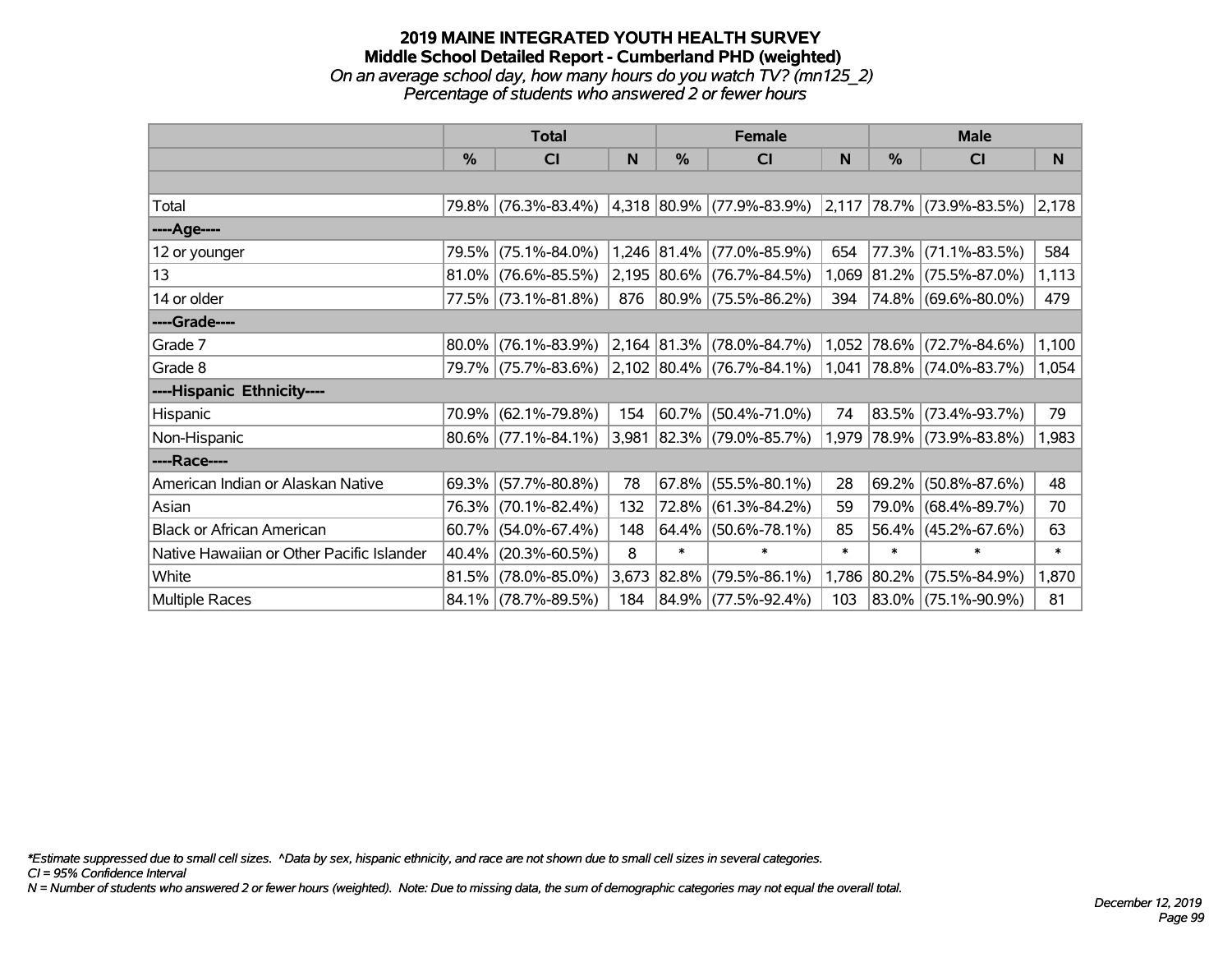*On an average school day, how many hours do you play video or computer games or use a computer for something that is not school work? (Count time spent playing games, watching videos, texting, or using social media on your smartphone, computer, Xbox, PlayStation, iPad, or other tablet.) (mn126c) Percentage of students who answered at least 3 hours*

|                                           | <b>Total</b> |                     |        | <b>Female</b> |                             |        | <b>Male</b> |                         |        |  |
|-------------------------------------------|--------------|---------------------|--------|---------------|-----------------------------|--------|-------------|-------------------------|--------|--|
|                                           | %            | <b>CI</b>           | N      | %             | <b>CI</b>                   | N      | %           | <b>CI</b>               | N      |  |
|                                           |              |                     |        |               |                             |        |             |                         |        |  |
| Total                                     |              | 38.5% (33.9%-43.0%) |        |               | $2,084$ 36.1% (31.6%-40.7%) |        |             | 943 40.6% (34.8%-46.5%) | 1,130  |  |
| ----Age----                               |              |                     |        |               |                             |        |             |                         |        |  |
| 12 or younger                             | 34.5%        | $(30.1\% - 39.0\%)$ | 539    |               | $30.6\%$ (25.2%-36.0%)      |        |             | 244 38.7% (32.2%-45.1%) | 293    |  |
| 13                                        | 38.1%        | $(33.0\% - 43.3\%)$ |        |               | 1,038 36.4% (30.9%-41.9%)   |        |             | 482 39.7% (33.1%-46.3%) | 550    |  |
| 14 or older                               | 44.6%        | $(36.9\% - 52.2\%)$ | 504    |               | 44.3% (35.9%-52.7%)         |        |             | 217 45.0% (35.7%-54.3%) | 287    |  |
| ----Grade----                             |              |                     |        |               |                             |        |             |                         |        |  |
| Grade 7                                   | 35.6%        | $(30.2\% - 41.0\%)$ | 960    |               | 32.6% (26.6%-38.7%)         |        |             | 420 38.2% (31.1%-45.2%) | 534    |  |
| Grade 8                                   |              | 41.8% (37.0%-46.7%) |        |               | 1,109 40.1% (35.7%-44.5%)   |        |             | 519 43.6% (37.2%-50.0%) | 588    |  |
| ----Hispanic Ethnicity----                |              |                     |        |               |                             |        |             |                         |        |  |
| Hispanic                                  | 47.3%        | $(38.2\% - 56.4\%)$ | 103    | 44.6%         | $(31.8\% - 57.4\%)$         |        | 54 49.9%    | $(41.0\% - 58.8\%)$     | 47     |  |
| Non-Hispanic                              |              | 38.2% (33.4%-43.1%) |        |               | 1,894 35.7% (30.9%-40.5%)   |        |             | 858 40.7% (34.5%-47.0%) | 1,031  |  |
| ----Race----                              |              |                     |        |               |                             |        |             |                         |        |  |
| American Indian or Alaskan Native         | 31.3%        | $(20.8\% - 41.7\%)$ | 35     | 24.5%         | $(7.7\% - 41.3\%)$          | 11     |             | 33.5% (18.0%-49.0%)     | 23     |  |
| Asian                                     | 46.2%        | $(35.9\% - 56.5\%)$ | 79     |               | 54.5% (35.8%-73.1%)         | 44     | 39.7%       | $(20.4\% - 59.0\%)$     | 35     |  |
| <b>Black or African American</b>          | 36.6%        | $(30.6\% - 42.5\%)$ | 91     | 30.8%         | $(22.3\% - 39.3\%)$         | 41     |             | 43.5% (35.0%-52.1%)     | 49     |  |
| Native Hawaiian or Other Pacific Islander | $\ast$       | $\ast$              | $\ast$ | $\ast$        | $\ast$                      | $\ast$ | $\ast$      | $\ast$                  | $\ast$ |  |
| White                                     | 38.2%        | $(33.4\% - 43.0\%)$ | 1,726  | 35.9%         | $(30.9\% - 40.9\%)$         |        | 774 40.3%   | $(34.2\% - 46.4\%)$     | 946    |  |
| <b>Multiple Races</b>                     |              | 40.5% (30.6%-50.4%) | 88     |               | 35.2% (21.2%-49.2%)         |        |             | 42 46.9% (29.5%-64.2%)  | 46     |  |

*\*Estimate suppressed due to small cell sizes. ^Data by sex, hispanic ethnicity, and race are not shown due to small cell sizes in several categories.*

*CI = 95% Confidence Interval*

*N = Number of students who answered at least 3 hours (weighted). Note: Due to missing data, the sum of demographic categories may not equal the overall total.*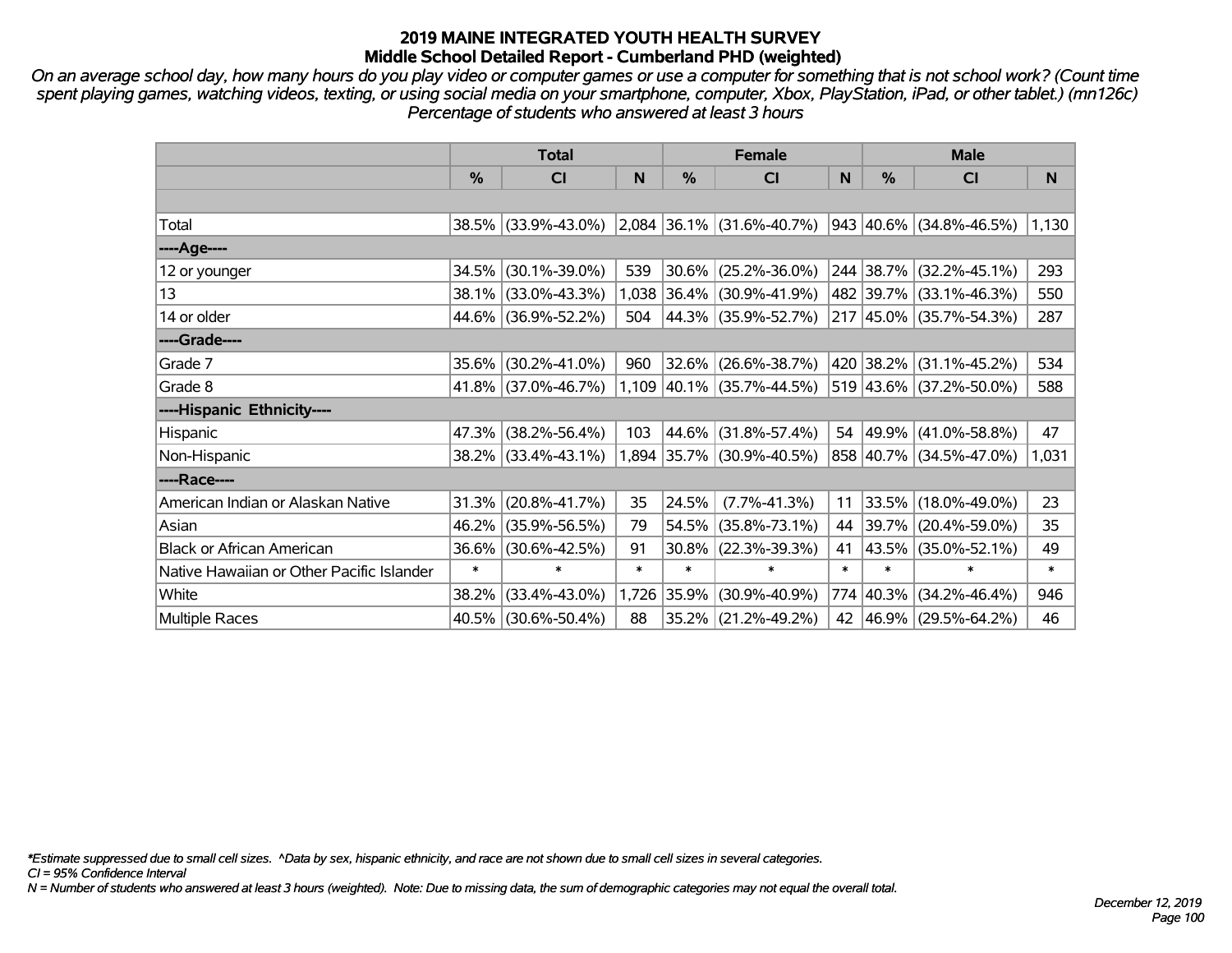*On an average school day, how many hours do you play video or computer games or use a computer for something that is not school work? (Count time spent playing games, watching videos, texting, or using social media on your smartphone, computer, Xbox, PlayStation, iPad, or other tablet.) (mn126c\_2) Percentage of students who answered 2 or fewer hours*

|                                           | <b>Total</b>  |                        |              |               | <b>Female</b>                                                              |        | <b>Male</b> |                           |          |  |
|-------------------------------------------|---------------|------------------------|--------------|---------------|----------------------------------------------------------------------------|--------|-------------|---------------------------|----------|--|
|                                           | $\frac{9}{6}$ | C <sub>l</sub>         | <sub>N</sub> | $\frac{0}{0}$ | C <sub>l</sub>                                                             | N      | $\%$        | <b>CI</b>                 | <b>N</b> |  |
|                                           |               |                        |              |               |                                                                            |        |             |                           |          |  |
| Total                                     |               |                        |              |               | $61.5\%$ (57.0%-66.1%) 3,334 63.9% (59.3%-68.4%) 1,668 59.4% (53.5%-65.2%) |        |             |                           | 1,652    |  |
| ----Age----                               |               |                        |              |               |                                                                            |        |             |                           |          |  |
| 12 or younger                             |               | 65.5% (61.0%-69.9%)    |              |               | $1,022$ 69.4% (64.0%-74.8%)                                                | 553    |             | $61.3\%$ (54.9%-67.8%)    | 465      |  |
| 13                                        |               | $61.9\%$ (56.7%-67.0%) |              |               | $1,683$ 63.6% (58.1%-69.1%)                                                | 842    |             | $60.3\%$ (53.7%-66.9%)    | 834      |  |
| 14 or older                               |               | $55.4\%$ (47.8%-63.1%) | 627          |               | 55.7% (47.3%-64.1%)                                                        | 273    |             | 55.0% (45.7%-64.3%)       | 351      |  |
| ----Grade----                             |               |                        |              |               |                                                                            |        |             |                           |          |  |
| Grade 7                                   |               | $64.4\%$ (59.0%-69.8%) |              |               | $1,740$ 67.4% (61.3%-73.4%)                                                | 867    |             | $61.8\%$ (54.8%-68.9%)    | 866      |  |
| Grade 8                                   |               | $58.2\%$ (53.3%-63.0%) |              |               | $ 1,542 59.9\% $ (55.5%-64.3%)                                             | 776    |             | 56.4% (50.0%-62.8%)       | 761      |  |
| ----Hispanic Ethnicity----                |               |                        |              |               |                                                                            |        |             |                           |          |  |
| Hispanic                                  |               | $52.7\%$ (43.6%-61.8%) | 114          |               | 55.4% (42.6%-68.2%)                                                        | 67     |             | $50.1\%$ (41.2%-59.0%)    | 47       |  |
| Non-Hispanic                              |               | $61.8\%$ (56.9%-66.6%) |              |               | $3,063$ 64.3% (59.5%-69.1%)                                                |        |             | 1,549 59.3% (53.0%-65.5%) | 1,500    |  |
| ----Race----                              |               |                        |              |               |                                                                            |        |             |                           |          |  |
| American Indian or Alaskan Native         | 68.7%         | $(58.3\% - 79.2\%)$    | 77           |               | 75.5% (58.7%-92.3%)                                                        | 33     |             | 66.5% (51.0%-82.0%)       | 45       |  |
| Asian                                     |               | $53.8\%$ (43.5%-64.1%) | 92           |               | 45.5% (26.9%-64.2%)                                                        | 36     |             | $60.3\%$ (41.0%-79.6%)    | 54       |  |
| <b>Black or African American</b>          |               | 63.4% (57.5%-69.4%)    | 157          |               | 69.2% (60.7%-77.7%)                                                        | 93     |             | 56.5% (47.9%-65.0%)       | 64       |  |
| Native Hawaiian or Other Pacific Islander | $\ast$        | $\ast$                 | $\ast$       | $\ast$        | $\ast$                                                                     | $\ast$ | $\ast$      | $\ast$                    | $\ast$   |  |
| White                                     | 61.8%         | $(57.0\% - 66.6\%)$    | 2,793        |               | $ 64.1\% $ (59.1%-69.1%)                                                   | 1,381  |             | 59.7% (53.6%-65.8%)       | 1,402    |  |
| Multiple Races                            |               | 59.5% (49.6%-69.4%)    | 130          |               | 64.8% (50.8%-78.8%)                                                        | 77     |             | 53.1% (35.8%-70.5%)       | 53       |  |

*\*Estimate suppressed due to small cell sizes. ^Data by sex, hispanic ethnicity, and race are not shown due to small cell sizes in several categories.*

*CI = 95% Confidence Interval*

*N = Number of students who answered 2 or fewer hours (weighted). Note: Due to missing data, the sum of demographic categories may not equal the overall total.*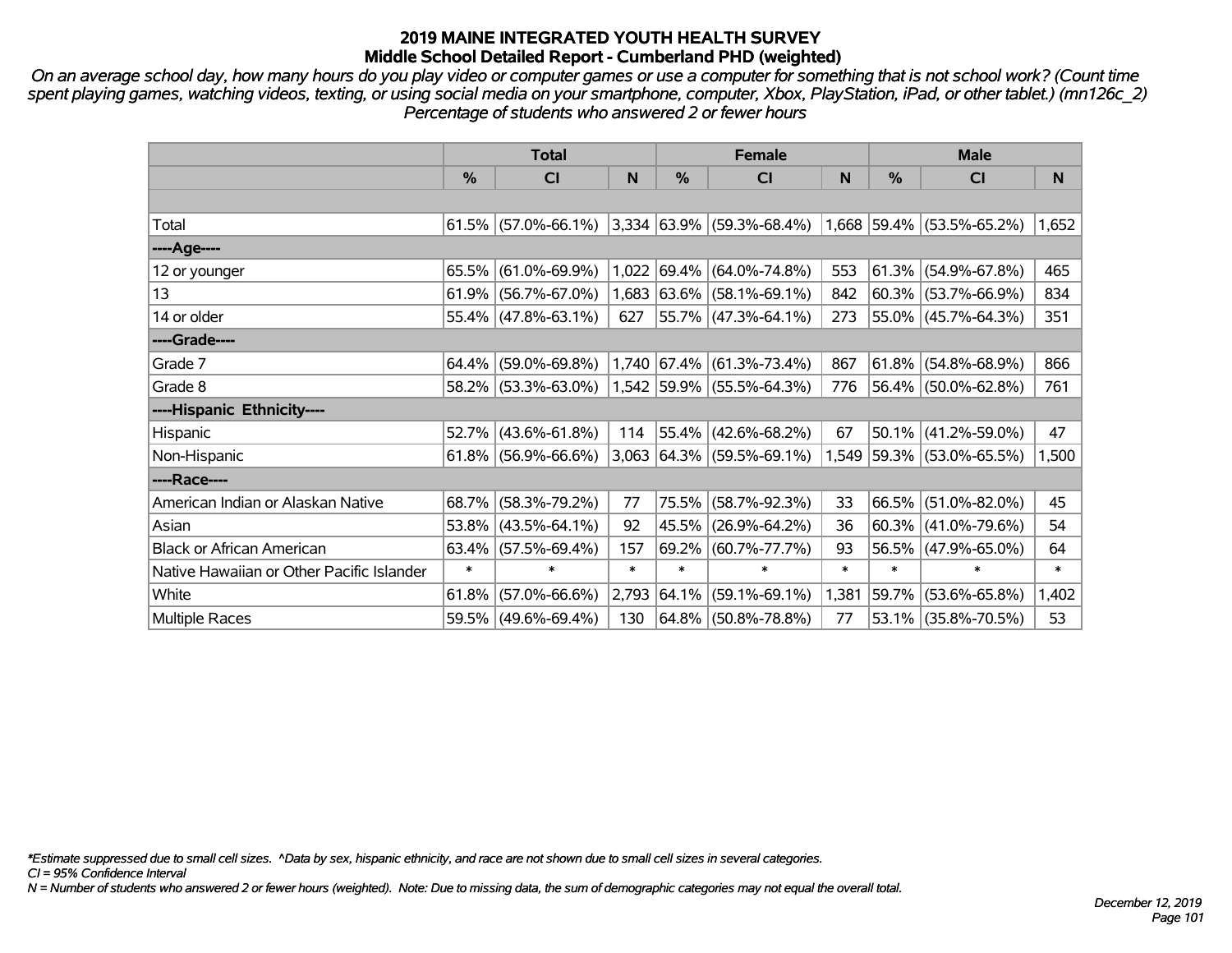*Percentage of students watching 2 or fewer hours of combined screen time (tv, video games, computer) per day on an average school day (mnscreen)*

|                                           | <b>Total</b> |                        |                |             | <b>Female</b>             | <b>Male</b> |               |                         |        |
|-------------------------------------------|--------------|------------------------|----------------|-------------|---------------------------|-------------|---------------|-------------------------|--------|
|                                           | %            | CI                     | N              | %           | <b>CI</b>                 | N           | $\frac{0}{0}$ | <b>CI</b>               | N.     |
|                                           |              |                        |                |             |                           |             |               |                         |        |
| Total                                     |              | 33.6% (29.0%-38.3%)    |                | 1,801 34.8% | $(30.3\% - 39.3\%)$       |             |               | 902 32.4% (26.0%-38.7%) | 888    |
| ----Age----                               |              |                        |                |             |                           |             |               |                         |        |
| 12 or younger                             | 36.7%        | $(30.9\% - 42.4\%)$    | 567            | 40.2%       | $(34.3\% - 46.2\%)$       |             |               | 319 32.6% (24.1%-41.0%) | 243    |
| 13                                        | 34.1%        | $(28.4\% - 39.9\%)$    | 918            | 34.4%       | $(28.0\% - 40.8\%)$       |             |               | 452 33.9% (27.5%-40.3%) | 462    |
| 14 or older                               |              | 28.3% (22.9%-33.7%)    | 316            |             | 27.1% (21.8%-32.5%)       |             |               | 131 28.9% (20.4%-37.3%) | 183    |
| ----Grade----                             |              |                        |                |             |                           |             |               |                         |        |
| Grade 7                                   | 36.6%        | $(30.4\% - 42.8\%)$    | 980            | 39.2%       | $(33.1\% - 45.3\%)$       |             |               | 502 34.1% (25.8%-42.4%) | 471    |
| Grade 8                                   |              | $30.4\%$ (25.8%-34.9%) | 795            |             | $30.2\%$ (25.3%-35.1%)    |             |               | 387 30.6% (24.2%-36.9%) | 406    |
| ----Hispanic Ethnicity----                |              |                        |                |             |                           |             |               |                         |        |
| Hispanic                                  | 30.5%        | $(21.5\% - 39.4\%)$    | 65             | 29.3%       | $(16.9\% - 41.6\%)$       | 34          |               | 32.6% (21.2%-43.9%)     | 30     |
| Non-Hispanic                              |              | 33.6% (28.8%-38.5%)    |                |             | 1,649 35.1% (30.3%-39.9%) |             |               | 839 32.0% (25.4%-38.6%) | 799    |
| ----Race----                              |              |                        |                |             |                           |             |               |                         |        |
| American Indian or Alaskan Native         | 35.4%        | $(22.5\% - 48.3\%)$    | 39             | 46.4%       | $(28.0\% - 64.8\%)$       | 19          |               | 29.7% (10.5%-48.9%)     | 20     |
| Asian                                     | 33.8%        | $(23.8\% - 43.8\%)$    | 58             | 29.8%       | $(11.2\% - 48.4\%)$       | 24          |               | $36.1\%$ (23.1%-49.0%)  | 32     |
| <b>Black or African American</b>          | 31.6%        | $(24.6\% - 38.6\%)$    | 76             | 38.9%       | $(25.5\% - 52.3\%)$       | 51          |               | 22.9% (15.3%-30.5%)     | 25     |
| Native Hawaiian or Other Pacific Islander | 33.0%        | $(15.8\% - 50.2\%)$    | $\overline{7}$ | $\ast$      | $\ast$                    | $\ast$      | $\ast$        | $\ast$                  | $\ast$ |
| White                                     | 33.6%        | $(28.4\% - 38.8\%)$    | 1,502          | 34.2%       | $(29.0\% - 39.3\%)$       | 731         | 33.0%         | $(26.1\% - 39.9\%)$     | 764    |
| <b>Multiple Races</b>                     |              | 30.4% (22.1%-38.7%)    | 66             |             | 35.7% (23.9%-47.5%)       | 43          |               | 23.9% (14.1%-33.7%)     | 23     |

*\*Estimate suppressed due to small cell sizes. ^Data by sex, hispanic ethnicity, and race are not shown due to small cell sizes in several categories.*

*CI = 95% Confidence Interval*

*N = Number of students watching 2 or fewer hours of combined screen time (tv, video games, computer) per day on an average school day (weighted). Note: Due to missing data, the sum of demographic categories may not equal the overall total.*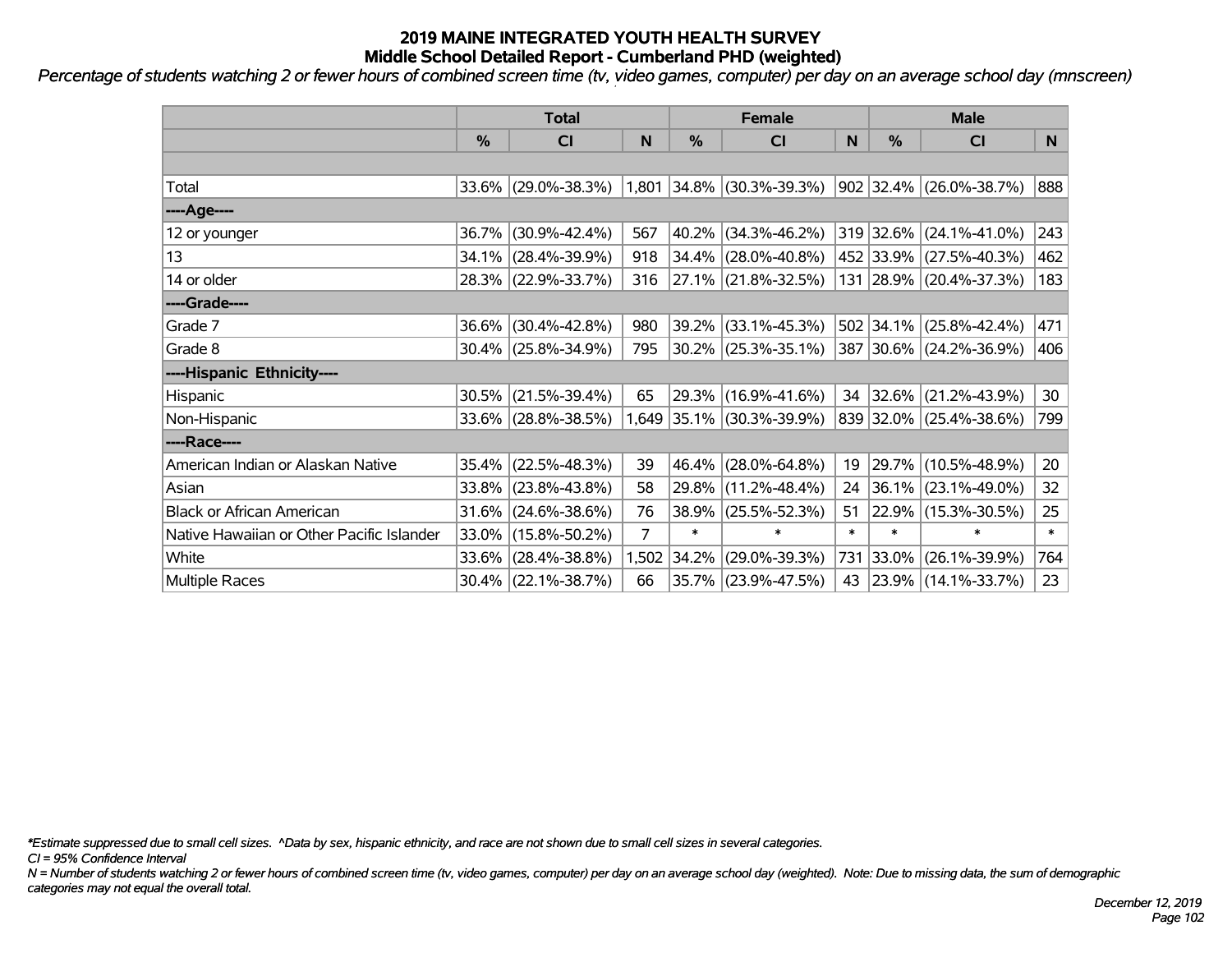*In an average week when you are in school, on how many days do you go to physical education (PE) classes? (mn127) Percentage of students who answered at least 1 day*

|                                           | <b>Total</b> |                        |       |             | <b>Female</b>               |        | <b>Male</b> |                           |        |  |
|-------------------------------------------|--------------|------------------------|-------|-------------|-----------------------------|--------|-------------|---------------------------|--------|--|
|                                           | $\%$         | <b>CI</b>              | N     | %           | <b>CI</b>                   | N      | %           | <b>CI</b>                 | N.     |  |
|                                           |              |                        |       |             |                             |        |             |                           |        |  |
| Total                                     |              | 69.0% (58.2%-79.8%)    |       |             | $3,581$ 68.9% (57.4%-80.4%) | 1,721  |             | $ 69.3\% $ (58.9%-79.7%)  | 1,832  |  |
| ----Age----                               |              |                        |       |             |                             |        |             |                           |        |  |
| 12 or younger                             | 70.4%        | $(57.8\% - 83.0\%)$    |       | 1,058 72.0% | $(59.9\% - 84.1\%)$         | 551    | 68.9%       | $(55.1\% - 82.6\%)$       | 497    |  |
| 13                                        |              | 69.0% (58.5%-79.5%)    |       |             | 1,800 67.7% (55.8%-79.5%)   | 856    |             | 70.4% (60.7%-80.2%)       | 935    |  |
| 14 or older                               |              | $67.1\%$ (55.3%-78.8%) | 718   |             | $ 67.2\% $ (54.1%-80.3%)    | 314    |             | 67.2% (56.0%-78.4%)       | 400    |  |
| ----Grade----                             |              |                        |       |             |                             |        |             |                           |        |  |
| Grade 7                                   | 70.2%        | $(58.1\% - 82.3\%)$    |       | 1,814 70.9% | $(58.3\% - 83.5\%)$         | 875    | 69.4%       | $(57.1\% - 81.8\%)$       | 924    |  |
| Grade 8                                   |              | 68.0% (56.7%-79.3%)    |       |             | 1,722 66.9% (54.4%-79.4%)   | 828    |             | 69.2% (58.5%-80.0%)       | 887    |  |
| ----Hispanic Ethnicity----                |              |                        |       |             |                             |        |             |                           |        |  |
| Hispanic                                  | 66.7%        | $(55.7\% - 77.8\%)$    | 146   | 64.6%       | $(51.2\% - 78.0\%)$         | 74     | 69.7%       | $(58.9\% - 80.4\%)$       | 69     |  |
| Non-Hispanic                              |              | 69.6% (58.8%-80.4%)    | 3,297 |             | $ 69.4\% $ (57.8%-81.0%)    |        |             | 1,590 69.9% (59.6%-80.2%) | 1,688  |  |
| ----Race----                              |              |                        |       |             |                             |        |             |                           |        |  |
| American Indian or Alaskan Native         |              | 65.6% (55.2%-76.0%)    | 59    |             | $ 60.6\% $ (46.8%-74.4%)    | 22     | 70.4%       | $(58.2\% - 82.5\%)$       | 37     |  |
| Asian                                     | 72.0%        | $(62.8\% - 81.3\%)$    | 106   | 67.1%       | $(56.2\% - 77.9\%)$         | 45     | 79.5%       | $(68.9\% - 90.1\%)$       | 60     |  |
| <b>Black or African American</b>          | 71.0%        | $(64.7\% - 77.3\%)$    | 156   |             | 69.0% (60.8%-77.1%)         | 85     | 74.2%       | $(67.6\% - 80.8\%)$       | 71     |  |
| Native Hawaiian or Other Pacific Islander | 60.4%        | $(40.0\% - 80.7\%)$    | 12    | $\ast$      | $\ast$                      | $\ast$ | $\ast$      | $\ast$                    | $\ast$ |  |
| White                                     | 69.3%        | $(57.9\% - 80.7\%)$    | 3,018 | 69.3%       | $(56.9\% - 81.7\%)$         | 1,436  | $ 69.3\% $  | $(58.6\% - 79.9\%)$       | 1,562  |  |
| Multiple Races                            |              | 65.1% (53.4%-76.8%)    | 144   |             | 68.9% (56.5%-81.4%)         | 82     |             | $ 61.6\% $ (47.5%-75.8%)  | 62     |  |

*\*Estimate suppressed due to small cell sizes. ^Data by sex, hispanic ethnicity, and race are not shown due to small cell sizes in several categories.*

*CI = 95% Confidence Interval*

*N = Number of students who answered at least 1 day (weighted). Note: Due to missing data, the sum of demographic categories may not equal the overall total.*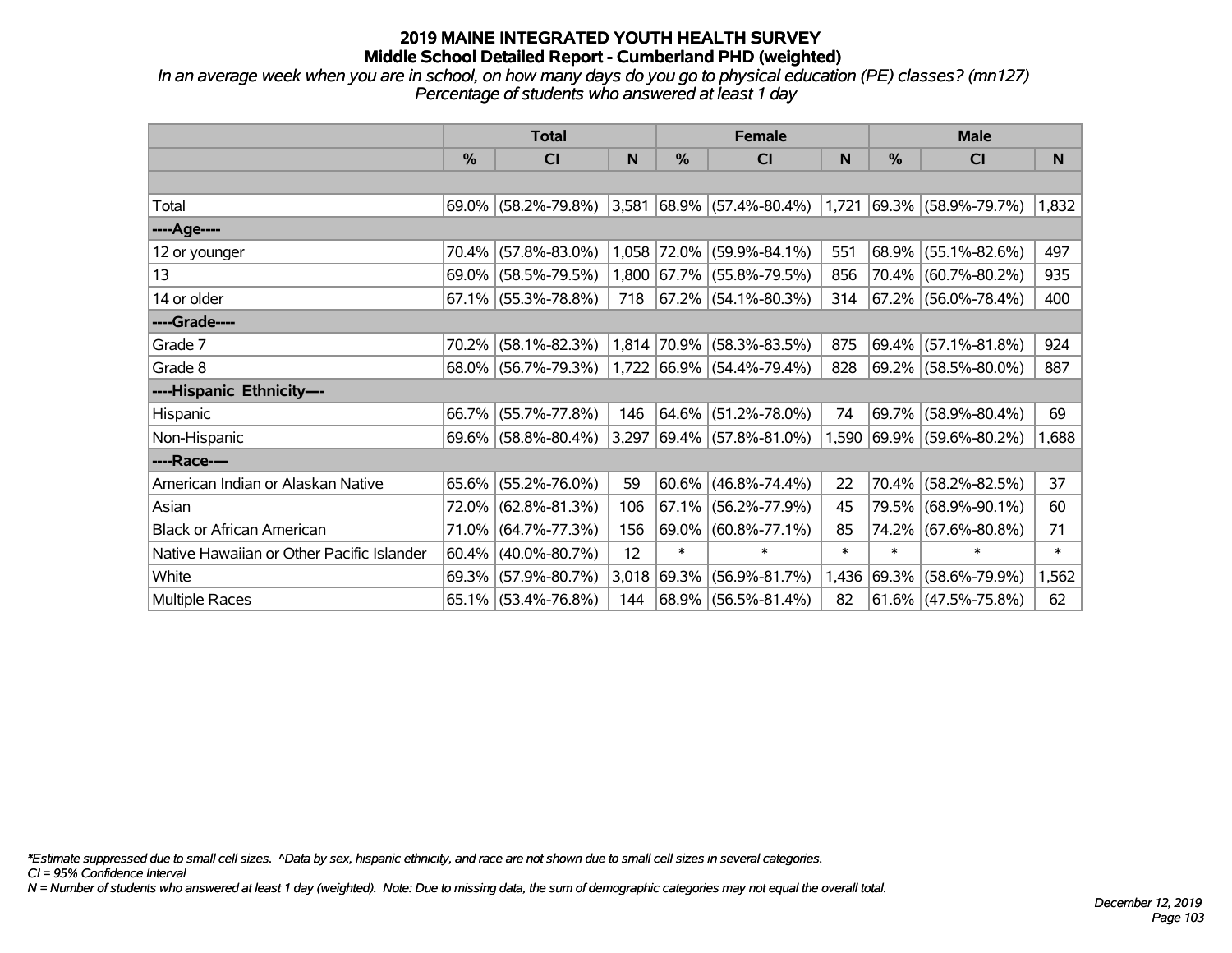*Percentage of students who attended physical education (PE) classes daily in an average week when they were in school (mndlype)*

|                                           | <b>Total</b> |                      |                 | <b>Female</b> |                          |        | <b>Male</b>   |                                       |        |
|-------------------------------------------|--------------|----------------------|-----------------|---------------|--------------------------|--------|---------------|---------------------------------------|--------|
|                                           | %            | <b>CI</b>            | N               | %             | <b>CI</b>                | N      | $\frac{0}{0}$ | <b>CI</b>                             | N.     |
|                                           |              |                      |                 |               |                          |        |               |                                       |        |
| Total                                     |              | $5.5\%$ (0.5%-10.5%) |                 | 284 4.9%      | $(0.1\% - 9.8\%)$        |        |               | 124 5.9% (0.6%-11.2%)                 | 156    |
| ---- Age----                              |              |                      |                 |               |                          |        |               |                                       |        |
| 12 or younger                             | 6.2%         | $(0.6\% - 11.8\%)$   | 93              | $6.7\%$       | $(0.6\% - 12.9\%)$       | 52     | 5.5%          | $(0.3\% - 10.8\%)$                    | 40     |
| 13                                        | 5.5%         | $(0.1\% - 10.9\%)$   |                 | 143   4.2%    | $(0.0\% - 9.3\%)$        |        |               | 54 $ 6.6\% $ (0.7%-12.5%)             | 88     |
| 14 or older                               | 4.3%         | $(0.0\% - 9.2\%)$    |                 | 46 3.9%       | $(0.0\% - 8.3\%)$        |        |               | $18 \mid 4.7\% \mid (0.0\% - 10.1\%)$ | 28     |
| ----Grade----                             |              |                      |                 |               |                          |        |               |                                       |        |
| Grade 7                                   | 6.9%         | $(0.8\% - 12.9\%)$   | 177             | $6.6\%$       | $(0.4\% - 12.7\%)$       | 81     | $7.1\%$       | $(0.9\% - 13.3\%)$                    | 95     |
| Grade 8                                   | 4.1%         | $(0.0\% - 9.1\%)$    |                 |               | $104 3.4\% $ (0.0%-8.0%) |        |               | 42 $ 4.7\% $ (0.0%-10.2%)             | 60     |
| ----Hispanic Ethnicity----                |              |                      |                 |               |                          |        |               |                                       |        |
| Hispanic                                  | 4.7%         | $(0.0\% - 9.5\%)$    | 10 <sup>°</sup> | $\ast$        | $\ast$                   | $\ast$ | $\ast$        | $\ast$                                | $\ast$ |
| Non-Hispanic                              | 5.4%         | $(0.3\% - 10.5\%)$   |                 | 258 4.9%      | $(0.0\% - 9.8\%)$        |        | $113$ 5.9%    | $(0.6\% - 11.3\%)$                    | 144    |
| ----Race----                              |              |                      |                 |               |                          |        |               |                                       |        |
| American Indian or Alaskan Native         | 8.7%         | $(2.9\% - 14.5\%)$   | 8               | $\ast$        | $\ast$                   | $\ast$ | $\ast$        | $\ast$                                | $\ast$ |
| Asian                                     | 5.0%         | $(0.6\% - 9.3\%)$    | $\overline{7}$  | $\ast$        | $\ast$                   | $\ast$ | $\ast$        | $\ast$                                | $\ast$ |
| <b>Black or African American</b>          | 5.5%         | $(1.1\% - 10.0\%)$   | 12              | $\ast$        | $\ast$                   | $\ast$ | $\ast$        | $\ast$                                | $\ast$ |
| Native Hawaiian or Other Pacific Islander | $\ast$       | $\ast$               | $\ast$          | $\ast$        | $\ast$                   | $\ast$ | $\ast$        | $\ast$                                | $\ast$ |
| White                                     | 5.5%         | $(0.2\% - 10.8\%)$   |                 | 240 5.1%      | $(0.0\% - 10.3\%)$       | 105    | 5.9%          | $(0.3\% - 11.4\%)$                    | 132    |
| Multiple Races                            | 3.7%         | $(0.5\% - 6.9\%)$    | 8               | $\ast$        | $\ast$                   | $\ast$ | $\ast$        | $\ast$                                | $\ast$ |

*\*Estimate suppressed due to small cell sizes. ^Data by sex, hispanic ethnicity, and race are not shown due to small cell sizes in several categories.*

*CI = 95% Confidence Interval*

*N = Number of students who attended physical education (PE) classes daily in an average week when they were in school (weighted). Note: Due to missing data, the sum of demographic categories may not equal the overall total.*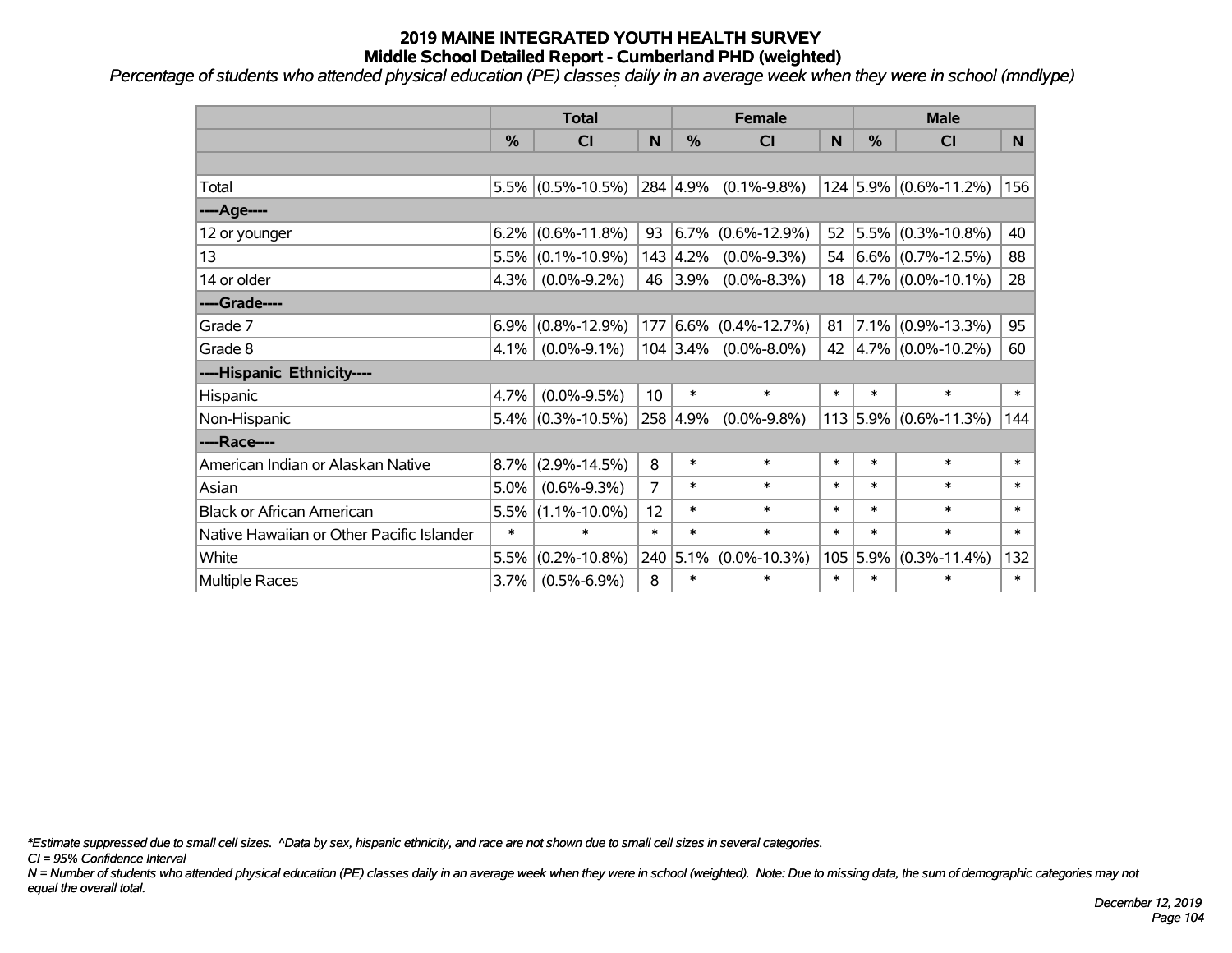*Do any of your classroom teachers provide short physical activity breaks during regular class time? (Do not count your physical education teacher.) (mn180)*

*Percentage of students who answered 'Yes'*

|                                           | <b>Total</b>  |                                               |        | <b>Female</b> |                           |        | <b>Male</b> |                          |        |
|-------------------------------------------|---------------|-----------------------------------------------|--------|---------------|---------------------------|--------|-------------|--------------------------|--------|
|                                           | $\frac{9}{6}$ | CI                                            | N      | %             | CI                        | N      | %           | <b>CI</b>                | N      |
|                                           |               |                                               |        |               |                           |        |             |                          |        |
| Total                                     |               | 28.6% (24.0%-33.2%) 1,526 28.0% (22.9%-33.2%) |        |               |                           |        |             | 723 29.2% (24.6%-33.8%)  | 799    |
| ----Age----                               |               |                                               |        |               |                           |        |             |                          |        |
| 12 or younger                             | 34.8%         | $(28.4\% - 41.3\%)$                           | 544    |               | 35.4% (27.0%-43.8%)       |        |             | 282 34.5% (27.6%-41.4%)  | 262    |
| 13                                        |               | 27.0% (21.6%-32.4%)                           | 720    |               | 25.6% (19.7%-31.5%)       |        |             | 333 28.3% (22.3%-34.3%)  | 382    |
| 14 or older                               |               | 23.7% (17.7%-29.7%)                           | 262    |               | $ 22.3\% $ (14.5%-30.1%)  |        |             | 108 24.8% (18.2%-31.3%)  | 155    |
| ----Grade----                             |               |                                               |        |               |                           |        |             |                          |        |
| Grade 7                                   | 33.9%         | $(27.7\% - 40.2\%)$                           | 908    |               | $34.0\%$ (26.4%-41.5%)    |        |             | 438 34.0% (28.0%-40.1%)  | 469    |
| Grade 8                                   |               | 23.0% (16.3%-29.6%)                           | 596    |               | $ 21.7\% $ (14.7%-28.7%)  |        |             | 275 24.1% (17.5%-30.7%)  | 320    |
| ----Hispanic Ethnicity----                |               |                                               |        |               |                           |        |             |                          |        |
| Hispanic                                  | 29.7%         | $(22.0\% - 37.3\%)$                           | 64     | 32.1%         | $(21.2\% - 42.9\%)$       | 38     |             | $ 27.2\% $ (16.4%-38.0%) | 26     |
| Non-Hispanic                              |               | 28.0% (23.4%-32.5%)                           |        |               | 1,364 27.6% (22.5%-32.7%) |        |             | 655 28.4% (23.8%-32.9%)  | 705    |
| ----Race----                              |               |                                               |        |               |                           |        |             |                          |        |
| American Indian or Alaskan Native         | 27.3%         | $(14.3\% - 40.3\%)$                           | 30     | 18.9%         | $(2.4\% - 35.4\%)$        | 8      |             | 33.3% (17.3%-49.3%)      | 22     |
| Asian                                     | 35.1%         | $(20.9\% - 49.2\%)$                           | 59     | 29.2%         | $(15.6\% - 42.9\%)$       | 23     |             | 39.5% (20.4%-58.7%)      | 35     |
| <b>Black or African American</b>          | 35.6%         | $(26.6\% - 44.6\%)$                           | 85     | 33.8%         | $(19.6\% - 48.1\%)$       | 45     |             | 37.8% (25.6%-50.0%)      | 40     |
| Native Hawaiian or Other Pacific Islander | $\ast$        | $\ast$                                        | $\ast$ | $\ast$        | $\ast$                    | $\ast$ | $\ast$      | $\ast$                   | $\ast$ |
| White                                     | 27.6%         | $(23.1\% - 32.2\%)$                           | 1,232  | 27.0%         | $(21.5\% - 32.5\%)$       |        | 575 28.3%   | $(23.9\% - 32.7\%)$      | 654    |
| <b>Multiple Races</b>                     | 35.2%         | $(24.0\% - 46.4\%)$                           | 76     |               | 41.6% (25.1%-58.1%)       | 50     |             | $ 27.4\% $ (13.7%-41.0%) | 27     |

*\*Estimate suppressed due to small cell sizes. ^Data by sex, hispanic ethnicity, and race are not shown due to small cell sizes in several categories.*

*CI = 95% Confidence Interval*

*N = Number of students who answered 'Yes' (weighted). Note: Due to missing data, the sum of demographic categories may not equal the overall total.*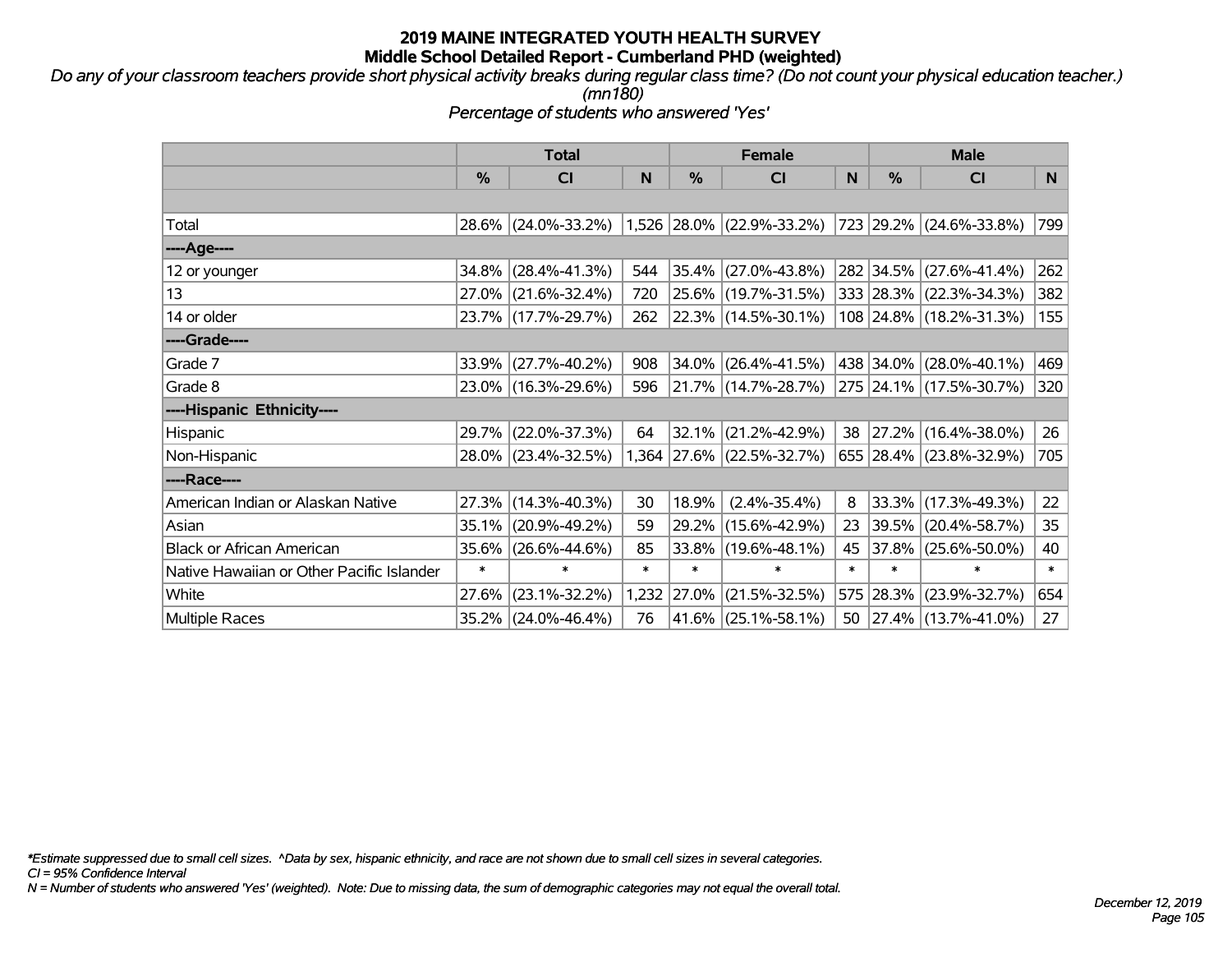*During the past 12 months, on how many sports teams did you play? (Count any teams run by your school or community groups.) (mn179) Percentage of students who answered at least one team*

|                                           | <b>Total</b> |                                               |        | <b>Female</b> |                                    | <b>Male</b> |               |                             |        |
|-------------------------------------------|--------------|-----------------------------------------------|--------|---------------|------------------------------------|-------------|---------------|-----------------------------|--------|
|                                           | $\%$         | <b>CI</b>                                     | N      | $\%$          | <b>CI</b>                          | N           | $\frac{0}{0}$ | <b>CI</b>                   | N      |
|                                           |              |                                               |        |               |                                    |             |               |                             |        |
| Total                                     |              | 74.2% (70.5%-77.9%)                           |        |               | $ 3,989 73.6\%  (69.1\% - 78.1\%)$ |             |               | $1,903$ 75.1% (71.1%-79.1%) | 2,078  |
| ----Age----                               |              |                                               |        |               |                                    |             |               |                             |        |
| 12 or younger                             | 75.3%        | $(71.8\% - 78.7\%)$                           |        | 1,170 74.2%   | $(69.5\% - 78.9\%)$                | 581         | 77.1%         | $(71.9\% - 82.3\%)$         | 588    |
| 13                                        |              | 74.0% (70.1%-77.8%)                           |        |               | 1,996 73.3% (68.1%-78.6%)          | 961         |               | 74.7% (70.1%-79.3%)         | 1,026  |
| 14 or older                               |              | 73.5% (67.9%-79.0%)                           | 822    |               | $ 73.5\% $ (66.8%-80.2%)           | 360         |               | $73.4\%$ (67.1%-79.8%)      | 462    |
| ----Grade----                             |              |                                               |        |               |                                    |             |               |                             |        |
| Grade 7                                   | 75.5%        | $(71.7\% - 79.2\%)$                           | 2,031  |               | $ 74.3\% $ (69.8%-78.8%)           | 945         | 76.8%         | $(72.2\% - 81.4\%)$         | 1,080  |
| Grade 8                                   |              | 73.2% (69.0%-77.5%) 1,919 73.5% (68.3%-78.7%) |        |               |                                    | 944         |               | 73.2% (68.3%-78.0%)         | 973    |
| ----Hispanic Ethnicity----                |              |                                               |        |               |                                    |             |               |                             |        |
| Hispanic                                  |              | 72.4% (64.7%-80.1%)                           | 157    | 72.6%         | $(63.0\% - 82.2\%)$                | 88          | 71.7%         | $(57.5\% - 86.0\%)$         | 68     |
| Non-Hispanic                              |              | 74.6% (70.6%-78.5%)                           |        |               | 3,660 73.9% (69.1%-78.7%)          |             |               | 1,755 75.4% (71.2%-79.7%)   | 1,898  |
| ----Race----                              |              |                                               |        |               |                                    |             |               |                             |        |
| American Indian or Alaskan Native         | 67.9%        | $(57.1\% - 78.7\%)$                           | 76     |               | 69.1% (52.8%-85.5%)                | 30          | 66.1%         | $(51.6\% - 80.7\%)$         | 45     |
| Asian                                     |              | $63.4\%$ (49.8%-77.1%)                        | 108    | 58.9%         | $(37.7\% - 80.0\%)$                | 46          | 69.8%         | $(56.5\% - 83.0\%)$         | 62     |
| <b>Black or African American</b>          | 70.2%        | $(58.9\% - 81.5\%)$                           | 171    |               | 65.6% (48.7%-82.5%)                | 86          | 75.6%         | $(66.9\% - 84.2\%)$         | 85     |
| Native Hawaiian or Other Pacific Islander | $\ast$       | $\ast$                                        | $\ast$ | $\ast$        | $\ast$                             | $\ast$      | $\ast$        | $\ast$                      | $\ast$ |
| White                                     | 75.6%        | $(71.8\% - 79.4\%)$                           |        | 3,390 75.9%   | $(71.7\% - 80.1\%)$                | 1,624       | 75.6%         | $(71.2\% - 79.9\%)$         | 1,762  |
| <b>Multiple Races</b>                     |              | $67.3\%$ (58.1%-76.5%)                        | 147    |               | $60.4\%$ (48.8%-72.0%)             | 72          |               | 75.7% (64.0%-87.3%)         | 75     |

*\*Estimate suppressed due to small cell sizes. ^Data by sex, hispanic ethnicity, and race are not shown due to small cell sizes in several categories.*

*CI = 95% Confidence Interval*

*N = Number of students who answered at least one team (weighted). Note: Due to missing data, the sum of demographic categories may not equal the overall total.*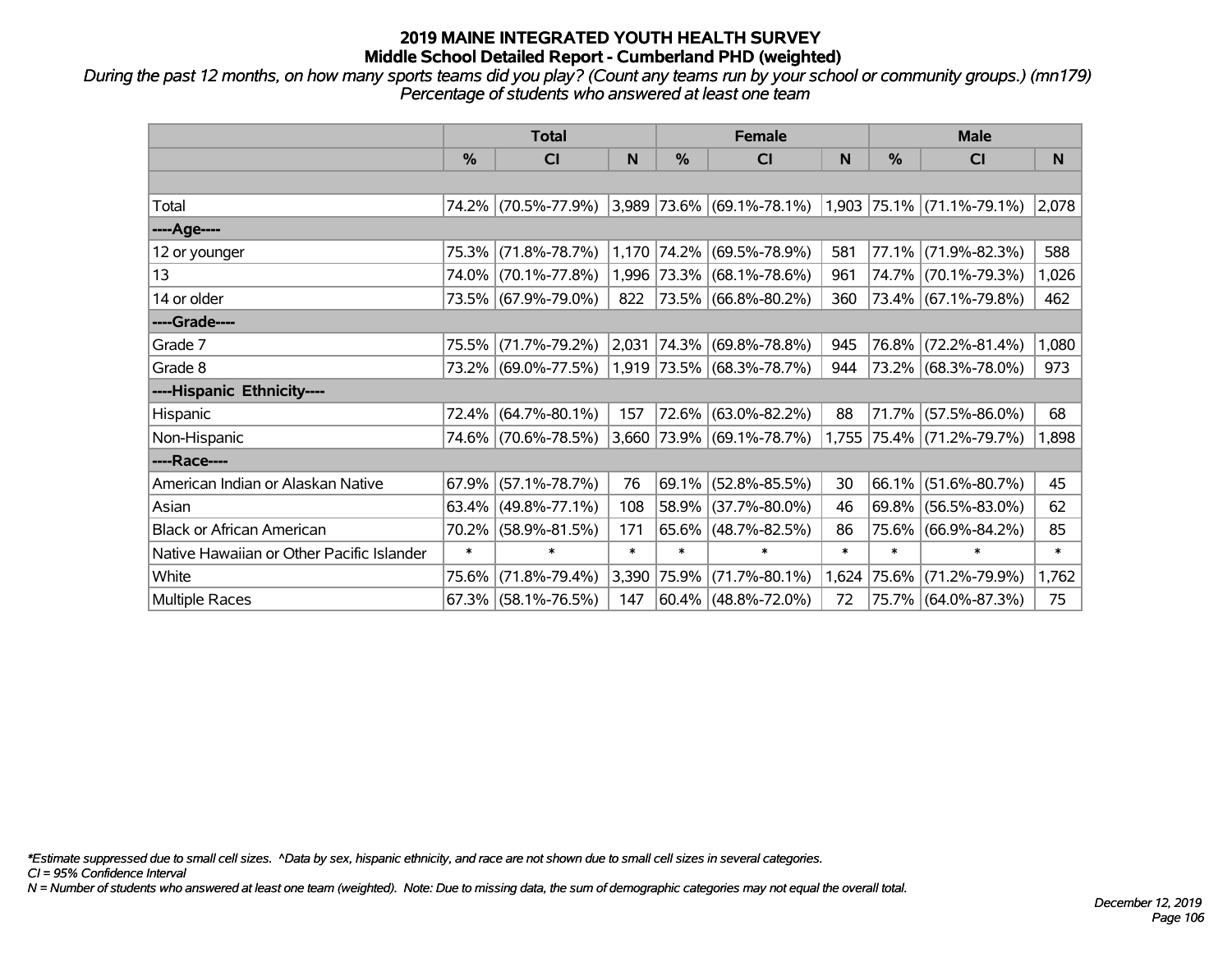### **2019 MAINE INTEGRATED YOUTH HEALTH SURVEY Middle School Detailed Report - Cumberland PHD (weighted)** *On an average school night, how many hours of sleep do you get? (mn178) Percentage of students who answered at least 8 hours*

|                                           | <b>Total</b> |                                               |       | <b>Female</b> |                             | <b>Male</b> |        |                           |        |
|-------------------------------------------|--------------|-----------------------------------------------|-------|---------------|-----------------------------|-------------|--------|---------------------------|--------|
|                                           | $\%$         | C <sub>l</sub>                                | N     | $\%$          | <b>CI</b>                   | N           | %      | <b>CI</b>                 | N      |
|                                           |              |                                               |       |               |                             |             |        |                           |        |
| Total                                     |              | 56.2% (52.3%-60.1%) 2,985 54.2% (49.3%-59.1%) |       |               |                             |             |        | 1,386 58.3% (54.3%-62.2%) | 1,591  |
| ----Age----                               |              |                                               |       |               |                             |             |        |                           |        |
| 12 or younger                             | 64.6%        | $(58.8\% - 70.5\%)$                           |       |               | 1,000 63.8% (57.1%-70.5%)   | 499         | 65.7%  | $(59.2\% - 72.3\%)$       | 498    |
| 13                                        |              | 54.5% (50.9%-58.2%)                           |       |               | 1,442 51.9% (47.0%-56.8%)   | 668         |        | $57.2\%$ (52.7%-61.7%)    | 769    |
| 14 or older                               |              | 48.5% (42.8%-54.2%)                           | 543   |               | $ 44.8\% $ (35.8%-53.9%)    | 219         |        | 51.7% (45.8%-57.6%)       | 324    |
| ----Grade----                             |              |                                               |       |               |                             |             |        |                           |        |
| Grade 7                                   | 63.3%        | $(58.5\% - 68.0\%)$                           | 1,681 | $ 61.5\% $    | $(56.5\% - 66.5\%)$         | 770         |        | 65.1% (59.5%-70.7%)       | 906    |
| Grade 8                                   |              | 49.3% (44.7%-53.9%)                           |       |               | $1,278$ 46.9% (40.4%-53.4%) | 600         |        | 51.7% (46.8%-56.6%)       | 676    |
| ----Hispanic Ethnicity----                |              |                                               |       |               |                             |             |        |                           |        |
| Hispanic                                  | 45.0%        | $(37.8\% - 52.2\%)$                           | 97    | 45.4%         | $(34.0\% - 56.9\%)$         | 55          | 45.3%  | $(32.0\% - 58.6\%)$       | 41     |
| Non-Hispanic                              |              | 56.5% (52.4%-60.6%)                           |       |               | 2,744 54.4% (49.3%-59.5%)   |             |        | 1,282 58.7% (54.6%-62.7%) | 1,457  |
| ----Race----                              |              |                                               |       |               |                             |             |        |                           |        |
| American Indian or Alaskan Native         | 52.2%        | $(41.9\% - 62.6\%)$                           | 57    |               | $52.9\%$ (27.5%-78.3%)      | 20          | 53.4%  | $(41.6\% - 65.2\%)$       | 37     |
| Asian                                     | 45.8%        | $(35.3\% - 56.3\%)$                           | 79    | 37.7%         | $(21.4\% - 54.0\%)$         | 29          | 55.0%  | $(41.7\% - 68.3\%)$       | 50     |
| <b>Black or African American</b>          |              | $52.7\%$ (41.4%-64.1%)                        | 124   |               | 47.9% (32.7%-63.2%)         | 61          |        | 58.5% (45.3%-71.6%)       | 63     |
| Native Hawaiian or Other Pacific Islander |              | 36.4% (18.3%-54.4%)                           | 7     | $\ast$        | $\ast$                      | $\ast$      | $\ast$ | $\ast$                    | $\ast$ |
| White                                     | 57.6%        | $(53.6\% - 61.5\%)$                           | 2,552 | 55.8%         | $(51.1\% - 60.6\%)$         | 1,183       | 59.3%  | $(55.2\% - 63.5\%)$       | 1,364  |
| Multiple Races                            |              | 47.4% (35.3%-59.4%)                           | 100   |               | 48.6% (34.0%-63.2%)         | 56          |        | 45.9% (31.9%-60.0%)       | 45     |

*\*Estimate suppressed due to small cell sizes. ^Data by sex, hispanic ethnicity, and race are not shown due to small cell sizes in several categories.*

*CI = 95% Confidence Interval*

*N = Number of students who answered at least 8 hours (weighted). Note: Due to missing data, the sum of demographic categories may not equal the overall total.*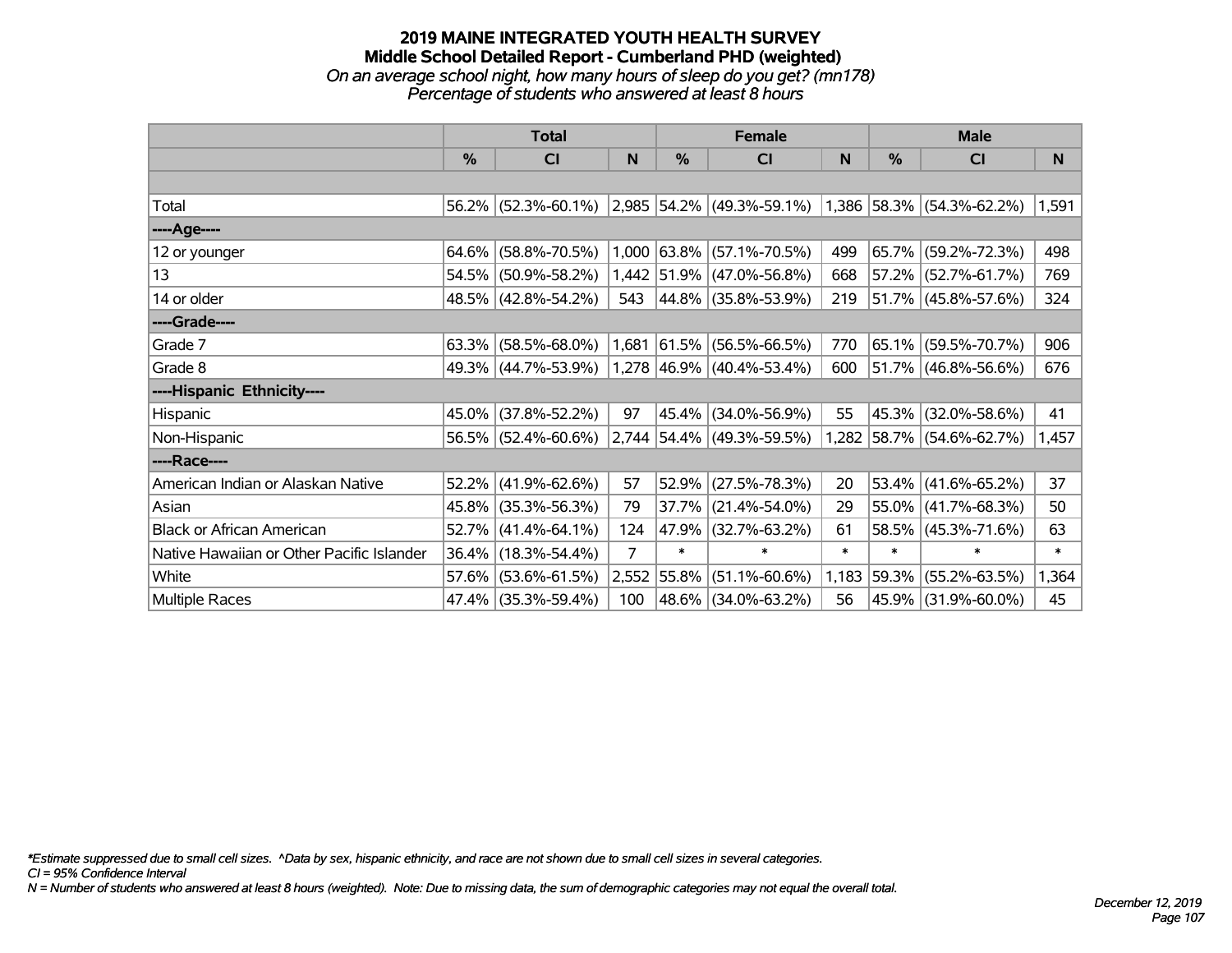### **2019 MAINE INTEGRATED YOUTH HEALTH SURVEY Middle School Detailed Report - Cumberland PHD (weighted)** *During the past 12 months, how would you describe your grades in school? (mn171) Percentage of students who answered 'Mostly A's' or 'Mostly B's'*

|                                           | <b>Total</b>  |                     |        |             | <b>Female</b>             |        | <b>Male</b>   |                           |        |  |
|-------------------------------------------|---------------|---------------------|--------|-------------|---------------------------|--------|---------------|---------------------------|--------|--|
|                                           | $\frac{0}{0}$ | C <sub>l</sub>      | N      | %           | <b>CI</b>                 | N      | $\frac{0}{0}$ | <b>CI</b>                 | N      |  |
|                                           |               |                     |        |             |                           |        |               |                           |        |  |
| Total                                     |               | 75.5% (69.6%-81.4%) |        |             | 3,929 79.1% (73.4%-84.8%) | 1,985  |               | 72.2% (65.2%-79.2%)       | 1,929  |  |
| ----Age----                               |               |                     |        |             |                           |        |               |                           |        |  |
| 12 or younger                             | 72.7%         | $(65.6\% - 79.8\%)$ |        | 1,088 77.2% | $(70.7\% - 83.7\%)$       | 587    | 68.2%         | $(59.2\% - 77.2\%)$       | 499    |  |
| 13                                        |               | 77.1% (71.0%-83.2%) |        |             | 2,004 80.5% (73.7%-87.2%) | 1,026  |               | 74.0% (67.3%-80.7%)       | 970    |  |
| 14 or older                               |               | 75.7% (69.7%-81.7%) | 837    |             | 78.3% (72.4%-84.3%)       | 372    |               | 73.5% (64.4%-82.6%)       | 460    |  |
| ----Grade----                             |               |                     |        |             |                           |        |               |                           |        |  |
| Grade 7                                   | 74.0%         | $(66.7\% - 81.3\%)$ |        | 1,900 79.0% | $(72.5\% - 85.6\%)$       | 965    |               | 69.3% (60.3%-78.4%)       | 927    |  |
| Grade 8                                   |               | 77.3% (71.7%-82.8%) |        |             | 1,986 79.2% (73.7%-84.8%) |        |               | 1,000 75.4% (68.4%-82.4%) | 981    |  |
| ----Hispanic Ethnicity----                |               |                     |        |             |                           |        |               |                           |        |  |
| Hispanic                                  | 66.1%         | $(52.5\% - 79.7\%)$ | 139    | 63.9%       | $(49.4\% - 78.4\%)$       | 77     | 68.4%         | $(50.9\% - 86.0\%)$       | 61     |  |
| Non-Hispanic                              |               | 76.2% (70.2%-82.2%) |        |             | 3,633 79.9% (74.2%-85.5%) | 1,849  |               | $ 72.8\% $ (65.6%-80.0%)  | 1,773  |  |
| ----Race----                              |               |                     |        |             |                           |        |               |                           |        |  |
| American Indian or Alaskan Native         | 72.4%         | $(61.1\% - 83.6\%)$ | 78     | $ 81.1\% $  | $(65.4\% - 96.8\%)$       | 33     | 65.9%         | $(51.1\% - 80.7\%)$       | 42     |  |
| Asian                                     | 78.8%         | $(67.2\% - 90.4\%)$ | 132    | 83.1%       | $(68.0\% - 98.2\%)$       | 65     | 73.7%         | $(60.3\% - 87.1\%)$       | 63     |  |
| <b>Black or African American</b>          | 67.8%         | $(59.2\% - 76.4\%)$ | 158    |             | 72.5% (64.8%-80.2%)       | 93     |               | $62.0\%$ (49.7%-74.3%)    | 65     |  |
| Native Hawaiian or Other Pacific Islander | $\ast$        | $\ast$              | $\ast$ | $\ast$      | $\ast$                    | $\ast$ | $\ast$        | $\ast$                    | $\ast$ |  |
| White                                     | 77.2%         | $(71.7\% - 82.7\%)$ |        | 3,364 81.2% | $(76.4\% - 86.0\%)$       | 1,692  | 73.6%         | $(66.8\% - 80.3\%)$       | 1,663  |  |
| Multiple Races                            |               | 57.6% (44.9%-70.3%) | 117    |             | $ 60.1\% $ (45.5%-74.6%)  | 65     |               | 54.7% (35.3%-74.1%)       | 51     |  |

*\*Estimate suppressed due to small cell sizes. ^Data by sex, hispanic ethnicity, and race are not shown due to small cell sizes in several categories.*

*CI = 95% Confidence Interval*

*N = Number of students who answered 'Mostly A's' or 'Mostly B's' (weighted). Note: Due to missing data, the sum of demographic categories may not equal the overall total.*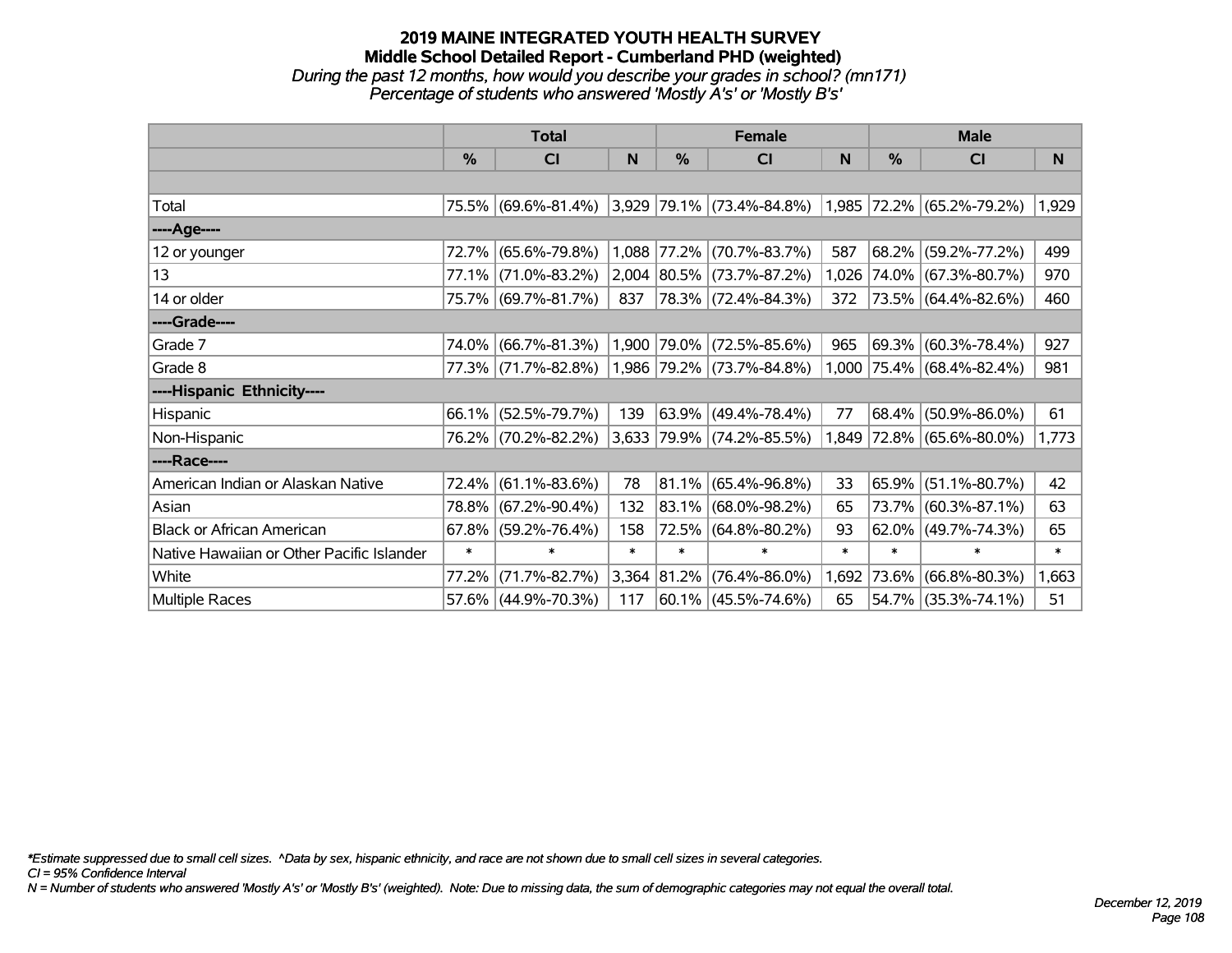*During an average week, how many hours do you spend in clubs or organizations (other than sports) outside of regular school hours? (mn146) Percentage of students who answered at least 1 hour*

|                                           | <b>Total</b> |                     |       |        | <b>Female</b>               |        | <b>Male</b> |                             |        |
|-------------------------------------------|--------------|---------------------|-------|--------|-----------------------------|--------|-------------|-----------------------------|--------|
|                                           | $\%$         | <b>CI</b>           | N     | $\%$   | <b>CI</b>                   | N      | %           | <b>CI</b>                   | N      |
|                                           |              |                     |       |        |                             |        |             |                             |        |
| Total                                     |              | 48.6% (45.2%-52.0%) | 2,587 |        | $ 52.2\% $ (48.2%-56.2%)    |        |             | $1,342$ 45.1% (41.5%-48.8%) | 1,228  |
| ----Age----                               |              |                     |       |        |                             |        |             |                             |        |
| 12 or younger                             | 50.1%        | $(45.3\% - 54.8\%)$ | 777   |        | 53.8% (47.7%-59.9%)         | 421    | 46.1%       | $(39.7\% - 52.4\%)$         | 351    |
| 13                                        |              | 47.9% (44.2%-51.6%) |       |        | 1,268 52.8% (48.2%-57.3%)   | 687    |             | 43.1% (38.6%-47.7%)         | 574    |
| 14 or older                               |              | 48.4% (42.7%-54.1%) | 542   |        | $ 48.0\% $ (40.0%-56.0%)    | 234    |             | $ 48.3\% $ (41.1%-55.5%)    | 303    |
| ----Grade----                             |              |                     |       |        |                             |        |             |                             |        |
| Grade 7                                   | 49.5%        | $(45.3\% - 53.7\%)$ |       |        | $1,312$ 53.1% (47.8%-58.5%) | 669    | 45.9%       | $(41.5\% - 50.3\%)$         | 634    |
| Grade 8                                   |              | 47.8% (43.5%-52.1%) |       |        | $1,244$ 51.6% (46.8%-56.5%) | 665    |             | 43.9% (37.9%-49.9%)         | 575    |
| ----Hispanic Ethnicity----                |              |                     |       |        |                             |        |             |                             |        |
| Hispanic                                  | 44.8%        | $(36.7\% - 52.9\%)$ | 97    | 49.9%  | $(37.4\% - 62.4\%)$         | 60     | 39.1%       | $(30.4\% - 47.7\%)$         | 37     |
| Non-Hispanic                              |              | 49.4% (46.1%-52.7%) | 2,401 |        | $ 52.7\% $ (48.7%-56.7%)    |        |             | 1,249 46.1% (42.2%-50.1%)   | 1,140  |
| ----Race----                              |              |                     |       |        |                             |        |             |                             |        |
| American Indian or Alaskan Native         | 43.7%        | $(30.0\% - 57.3\%)$ | 49    | 40.7%  | $(22.1\% - 59.3\%)$         | 17     | 46.7%       | $(30.9\% - 62.6\%)$         | 32     |
| Asian                                     | 44.5%        | $(32.8\% - 56.3\%)$ | 76    |        | 46.4% (33.4%-59.5%)         | 36     | 40.8%       | $(26.5\% - 55.1\%)$         | 36     |
| <b>Black or African American</b>          | 41.6%        | $(35.0\% - 48.3\%)$ | 97    | 42.7%  | $(30.1\% - 55.2\%)$         | 55     | 40.4%       | $(32.9\% - 47.9\%)$         | 43     |
| Native Hawaiian or Other Pacific Islander | 54.6%        | $(39.8\% - 69.5\%)$ | 10    | $\ast$ | $\ast$                      | $\ast$ | $\ast$      | $\ast$                      | $\ast$ |
| White                                     | 49.7%        | $(46.1\% - 53.3\%)$ | 2,208 | 53.8%  | $(49.7\% - 57.8\%)$         | 1,147  | 45.8%       | $(41.7\% - 49.9\%)$         | 1,051  |
| Multiple Races                            |              | 43.3% (31.6%-55.0%) | 91    |        | $50.2\%$ (35.4%-64.9%)      | 57     |             | 35.1% (21.4%-48.8%)         | 34     |

*\*Estimate suppressed due to small cell sizes. ^Data by sex, hispanic ethnicity, and race are not shown due to small cell sizes in several categories.*

*CI = 95% Confidence Interval*

*N = Number of students who answered at least 1 hour (weighted). Note: Due to missing data, the sum of demographic categories may not equal the overall total.*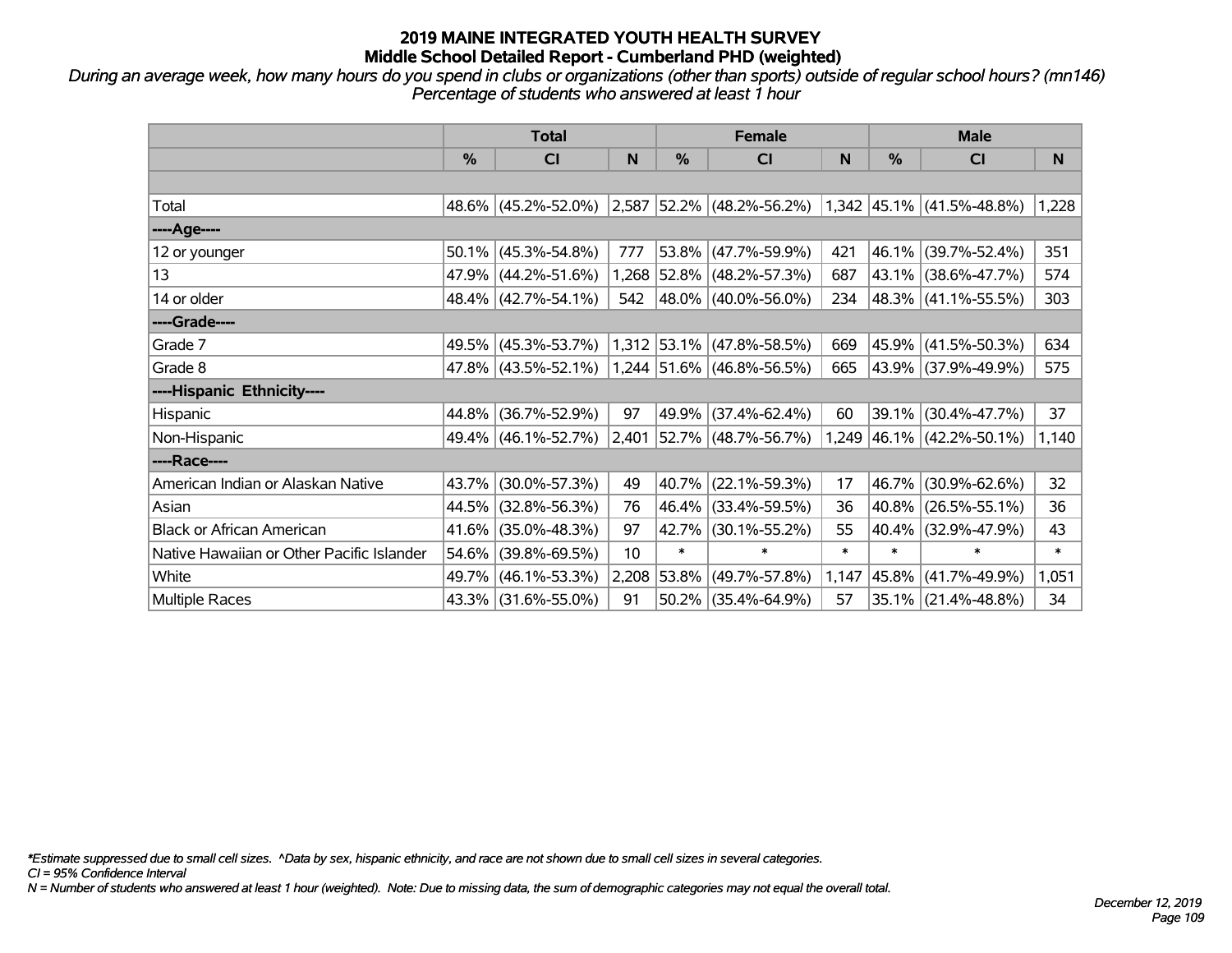*Do you agree or disagree that at least one of your teachers really cares and gives you help and support when you need it? (mn143) Percentage of students who answered 'Strongly agree' or 'Agree'*

|                                           | <b>Total</b> |                     |       |             | <b>Female</b>               |        | <b>Male</b> |                           |        |
|-------------------------------------------|--------------|---------------------|-------|-------------|-----------------------------|--------|-------------|---------------------------|--------|
|                                           | $\%$         | <b>CI</b>           | N     | $\%$        | <b>CI</b>                   | N      | %           | <b>CI</b>                 | N      |
|                                           |              |                     |       |             |                             |        |             |                           |        |
| Total                                     |              | 73.8% (71.4%-76.2%) |       |             | $3,888$ 74.3% (72.2%-76.4%) |        |             | 1,875 73.6% (70.6%-76.7%) | 1,981  |
| ----Age----                               |              |                     |       |             |                             |        |             |                           |        |
| 12 or younger                             | 75.3%        | $(71.7\% - 79.0\%)$ |       | 1,155 77.3% | $(72.3\% - 82.2\%)$         | 593    | 73.9%       | $(69.5\% - 78.2\%)$       | 554    |
| 13                                        |              | 73.4% (70.6%-76.3%) |       |             | 1,939 72.9% (70.5%-75.3%)   | 931    |             | 74.2% (70.3%-78.2%)       | 996    |
| 14 or older                               |              | 72.6% (69.4%-75.9%) | 788   |             | 73.4% (68.1%-78.7%)         | 351    |             | 71.9% (67.8%-76.1%)       | 430    |
| ----Grade----                             |              |                     |       |             |                             |        |             |                           |        |
| Grade 7                                   | 76.1%        | $(72.8\% - 79.4\%)$ |       |             | 1,992 76.3% (72.7%-79.9%)   | 944    | 76.1%       | $(72.2\% - 80.1\%)$       | 1,035  |
| Grade 8                                   |              | 71.6% (68.7%-74.5%) |       |             | 1,844 72.3% (69.3%-75.3%)   | 911    |             | 71.0% (67.2%-74.8%)       | 922    |
| ----Hispanic Ethnicity----                |              |                     |       |             |                             |        |             |                           |        |
| Hispanic                                  |              | 68.5% (63.4%-73.7%) | 147   | 65.9%       | $(58.5\% - 73.2\%)$         | 75     | 73.7%       | $(68.4\% - 79.1\%)$       | 71     |
| Non-Hispanic                              |              | 73.7% (71.3%-76.1%) |       |             | 3,543 74.5% (72.5%-76.4%)   | 1,725  |             | $ 73.1\% $ (70.1%-76.2%)  | 1,795  |
| ----Race----                              |              |                     |       |             |                             |        |             |                           |        |
| American Indian or Alaskan Native         | 78.8%        | $(72.2\% - 85.4\%)$ | 71    | 84.3%       | $(72.3\% - 96.3\%)$         | 31     | 74.6%       | $(66.2\% - 83.0\%)$       | 39     |
| Asian                                     | 69.9%        | $(59.3\% - 80.5\%)$ | 108   | 64.8%       | $(54.1\% - 75.5\%)$         | 45     | 75.6%       | $(62.5\% - 88.8\%)$       | 58     |
| <b>Black or African American</b>          | 69.5%        | $(65.3\% - 73.7\%)$ | 153   |             | $64.7\%$ (57.6%-71.8%)      | 80     | 75.6%       | $(70.7\% - 80.4\%)$       | 72     |
| Native Hawaiian or Other Pacific Islander | 64.7%        | $(49.0\% - 80.4\%)$ | 12    | $\ast$      | $\ast$                      | $\ast$ | $\ast$      | $\ast$                    | $\ast$ |
| White                                     | 74.5%        | $(72.0\% - 77.1\%)$ | 3,299 | 75.8%       | $(73.6\% - 77.9\%)$         | 1,590  | 73.7%       | $(70.5\% - 76.8\%)$       | 1,691  |
| Multiple Races                            |              | 69.0% (61.9%-76.0%) | 155   |             | 68.1% (59.8%-76.5%)         | 81     |             | 70.2% (61.1%-79.3%)       | 73     |

*\*Estimate suppressed due to small cell sizes. ^Data by sex, hispanic ethnicity, and race are not shown due to small cell sizes in several categories.*

*CI = 95% Confidence Interval*

*N = Number of students who answered 'Strongly agree' or 'Agree' (weighted). Note: Due to missing data, the sum of demographic categories may not equal the overall total.*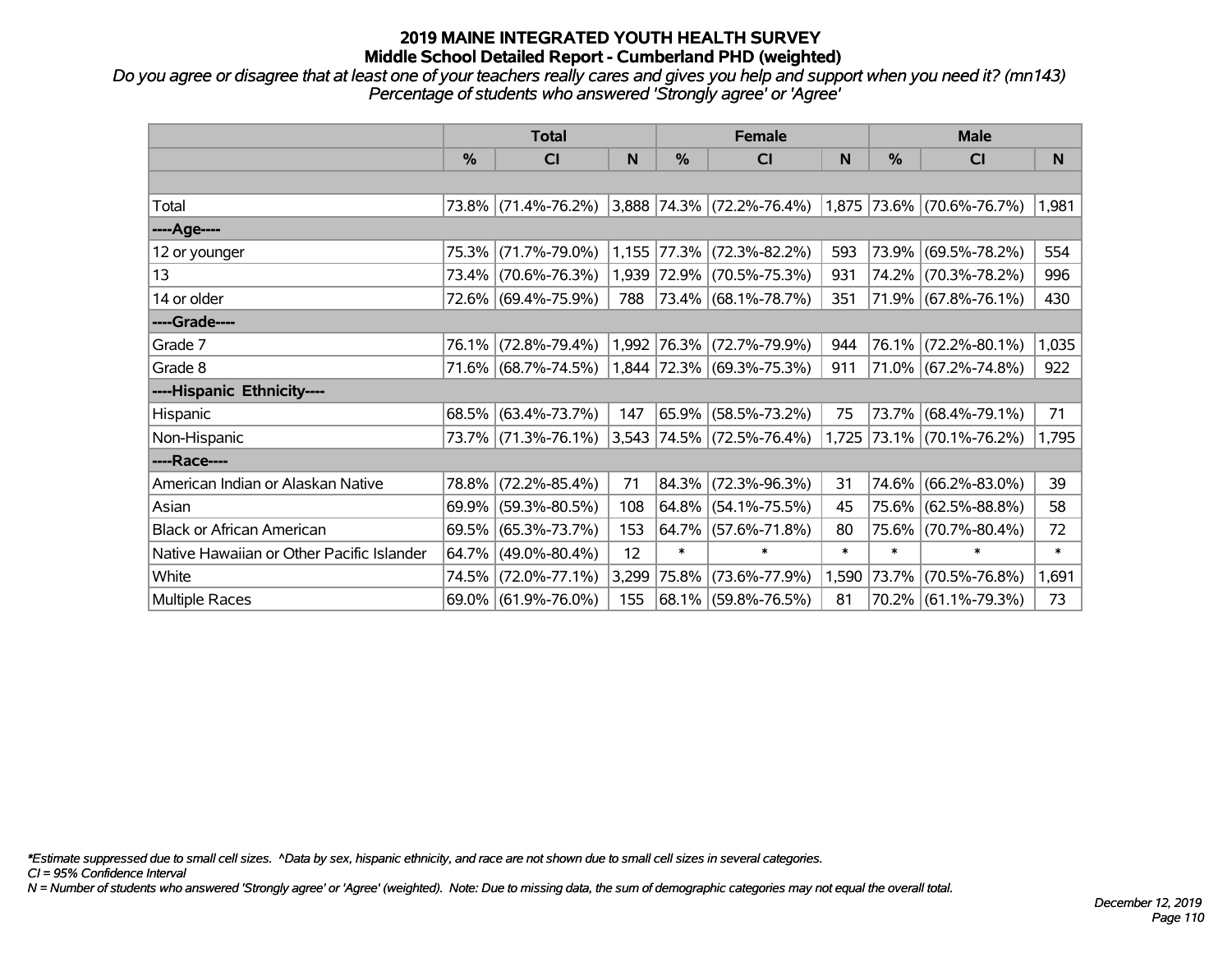## *How often does one of your parents talk with you about what you are doing in school? (mn144) Percentage of students who answered 'About every day' or 'About once or twice a week'*

|                                           | <b>Total</b> |                        |       |            | <b>Female</b>                  |        | <b>Male</b>   |                                    |        |
|-------------------------------------------|--------------|------------------------|-------|------------|--------------------------------|--------|---------------|------------------------------------|--------|
|                                           | %            | CI                     | N     | %          | <b>CI</b>                      | N      | $\frac{0}{0}$ | <b>CI</b>                          | N      |
|                                           |              |                        |       |            |                                |        |               |                                    |        |
| Total                                     |              | $87.4\%$ (85.9%-89.0%) |       |            | $ 4,615 86.3\% 83.9\%$ -88.6%) |        |               | $ 2,187 88.6\%  (87.2\% - 89.9\%)$ | 2,383  |
| ----Age----                               |              |                        |       |            |                                |        |               |                                    |        |
| 12 or younger                             | 86.6%        | $(84.8\% - 88.4\%)$    |       |            | 1,328 85.0% (82.7%-87.3%)      | 652    |               | 88.3% (86.1%-90.4%)                | 661    |
| 13                                        |              | 88.2% (86.3%-90.1%)    |       |            | 2,338 86.4% (82.9%-89.8%)      |        |               | 1,112 90.1% (88.2%-91.9%)          | 1,210  |
| 14 or older                               |              | 86.7% (84.4%-89.1%)    | 942   |            | 88.1% (84.7%-91.4%)            | 423    |               | 85.5% (82.8%-88.2%)                | 510    |
| ----Grade----                             |              |                        |       |            |                                |        |               |                                    |        |
| Grade 7                                   | 87.9%        | $(86.3\% - 89.4\%)$    |       |            | 2,306 85.9% (83.9%-87.9%)      | 1,067  |               | 89.7% (88.0%-91.5%)                | 1,220  |
| Grade 8                                   |              | $87.0\%$ (85.2%-88.9%) |       |            | $ 2,248 86.7\% 83.5\% 89.9\% $ |        |               | $1,098$ 87.3% (85.4%-89.3%)        | 1,134  |
| ----Hispanic Ethnicity----                |              |                        |       |            |                                |        |               |                                    |        |
| Hispanic                                  | 75.9%        | $(72.1\% - 79.7\%)$    | 167   |            | $72.4\%$ (66.8%-78.1%)         | 85     |               | $80.3\%$ (74.1%-86.6%)             | 78     |
| Non-Hispanic                              |              | 88.0% (86.5%-89.4%)    |       |            | 4,236 87.1% (84.9%-89.4%)      | 2,026  |               | 88.7% (87.3%-90.2%)                | 2,178  |
| ----Race----                              |              |                        |       |            |                                |        |               |                                    |        |
| American Indian or Alaskan Native         | 85.2%        | $(80.5\% - 89.9\%)$    | 76    | $\ast$     | $\ast$                         | $\ast$ | $\ast$        | $\ast$                             | $\ast$ |
| Asian                                     | 80.0%        | $(70.8\% - 89.2\%)$    | 121   | 77.1%      | $(61.3\% - 92.8\%)$            | 53     | 81.9%         | $(73.6\% - 90.2\%)$                | 62     |
| <b>Black or African American</b>          | 78.8%        | $(75.0\% - 82.6\%)$    | 172   |            | 76.6% (69.7%-83.4%)            | 94     |               | $81.6\%$ (76.4%-86.8%)             | 77     |
| Native Hawaiian or Other Pacific Islander | 69.6%        | $(53.0\% - 86.2\%)$    | 14    | $\ast$     | $\ast$                         | $\ast$ | $\ast$        | $\ast$                             | $\ast$ |
| White                                     |              | 88.9% (87.6%-90.3%)    | 3,950 | $ 88.2\% $ | $(86.1\% - 90.3\%)$            | 1,862  | 89.6%         | $(88.1\% - 91.1\%)$                | 2,060  |
| <b>Multiple Races</b>                     |              | 80.3% (74.6%-85.9%)    | 179   |            | 80.0% (72.7%-87.3%)            | 94     |               | 80.2% (73.5%-86.9%)                | 83     |

*\*Estimate suppressed due to small cell sizes. ^Data by sex, hispanic ethnicity, and race are not shown due to small cell sizes in several categories.*

*CI = 95% Confidence Interval*

*N = Number of students who answered 'About every day' or 'About once or twice a week' (weighted). Note: Due to missing data, the sum of demographic categories may not equal the overall total.*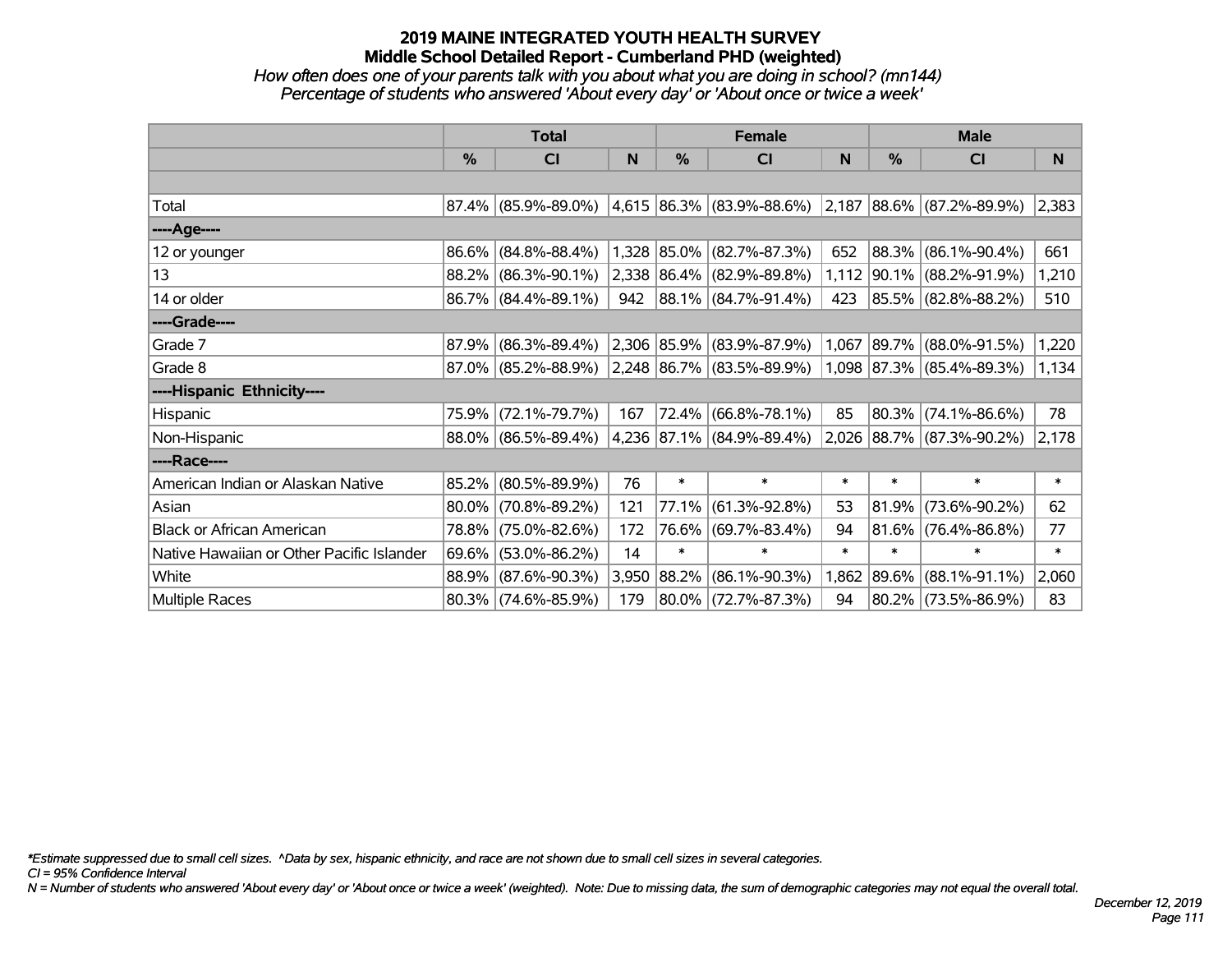#### **2019 MAINE INTEGRATED YOUTH HEALTH SURVEY Middle School Detailed Report - Cumberland PHD (weighted)** *How often does your family give you love and support? (mn188) Percentage of students who answered 'Most of the time' or 'Always'*

|                                           | <b>Total</b> |                                               |       |        | <b>Female</b>                                                           |        | <b>Male</b> |                           |        |
|-------------------------------------------|--------------|-----------------------------------------------|-------|--------|-------------------------------------------------------------------------|--------|-------------|---------------------------|--------|
|                                           | $\%$         | <b>CI</b>                                     | N     | $\%$   | <b>CI</b>                                                               | N      | %           | <b>CI</b>                 | N      |
|                                           |              |                                               |       |        |                                                                         |        |             |                           |        |
| Total                                     |              |                                               |       |        | 86.9% (85.2%-88.6%) 4,576 85.0% (82.7%-87.3%) 2,145 89.1% (87.5%-90.6%) |        |             |                           | 2,394  |
| ----Age----                               |              |                                               |       |        |                                                                         |        |             |                           |        |
| 12 or younger                             | 88.5%        | $(86.7\% - 90.4\%)$                           |       |        | 1,352 85.7% (82.6%-88.9%)                                               | 654    | $ 91.9\% $  | $(89.3\% - 94.4\%)$       | 687    |
| 13                                        |              | 86.6% (84.6%-88.7%)                           |       |        | 2,290 84.9% (81.8%-88.1%)                                               | 1,090  |             | 88.5% (86.2%-90.7%)       | 1,185  |
| 14 or older                               |              | 85.4% (82.6%-88.2%)                           | 927   |        | 84.1% (80.7%-87.6%)                                                     | 401    |             | 86.9% (83.1%-90.7%)       | 521    |
| ----Grade----                             |              |                                               |       |        |                                                                         |        |             |                           |        |
| Grade 7                                   | 88.0%        | $(86.0\% - 90.0\%)$                           |       |        | $ 2,306 85.6\% 82.6\% 88.6\% $                                          |        |             | 1,062 90.4% (88.0%-92.8%) | 1,229  |
| Grade 8                                   |              | 86.3% (84.2%-88.4%) 2,218 84.8% (82.0%-87.7%) |       |        |                                                                         |        |             | 1,067 88.0% (85.9%-90.1%) | 1,141  |
| ----Hispanic Ethnicity----                |              |                                               |       |        |                                                                         |        |             |                           |        |
| Hispanic                                  | 80.8%        | $(76.4\% - 85.1\%)$                           | 176   | 77.9%  | $(72.1\% - 83.7\%)$                                                     | 89     | 86.3%       | $(79.8\% - 92.9\%)$       | 85     |
| Non-Hispanic                              |              | 87.5% (85.7%-89.2%)                           |       |        | 4,202 85.7% (83.4%-88.1%)                                               |        |             | 1,984 89.2% (87.6%-90.9%) | 2,191  |
| ----Race----                              |              |                                               |       |        |                                                                         |        |             |                           |        |
| American Indian or Alaskan Native         | 82.3%        | $(77.3\% - 87.3\%)$                           | 74    |        | 74.8% (67.6%-82.1%)                                                     | 27     | 87.1%       | $(79.7\% - 94.5\%)$       | 46     |
| Asian                                     | 82.6%        | $(77.5\% - 87.7\%)$                           | 126   |        | 83.1% (74.5%-91.6%)                                                     | 57     | $ 84.4\% $  | $(76.0\% - 92.7\%)$       | 64     |
| <b>Black or African American</b>          | 80.2%        | $(74.3\% - 86.1\%)$                           | 173   |        | 76.4% (65.9%-86.8%)                                                     | 92     | 84.9%       | $(77.7\% - 92.0\%)$       | 80     |
| Native Hawaiian or Other Pacific Islander | 65.5%        | $(46.6\% - 84.5\%)$                           | 13    | $\ast$ | $\ast$                                                                  | $\ast$ | $\ast$      | $\ast$                    | $\ast$ |
| White                                     | 88.2%        | $(86.5\% - 89.8\%)$                           | 3,904 | 86.9%  | $(84.5\% - 89.3\%)$                                                     | 1,825  | 89.5%       | $(87.8\% - 91.2\%)$       | 2,057  |
| Multiple Races                            |              | $82.1\%$ (77.6%-86.6%)                        | 184   |        | 75.6% (66.6%-84.6%)                                                     | 91     |             | 90.3% (85.9%-94.7%)       | 93     |

*\*Estimate suppressed due to small cell sizes. ^Data by sex, hispanic ethnicity, and race are not shown due to small cell sizes in several categories.*

*CI = 95% Confidence Interval*

*N = Number of students who answered 'Most of the time' or 'Always' (weighted). Note: Due to missing data, the sum of demographic categories may not equal the overall total.*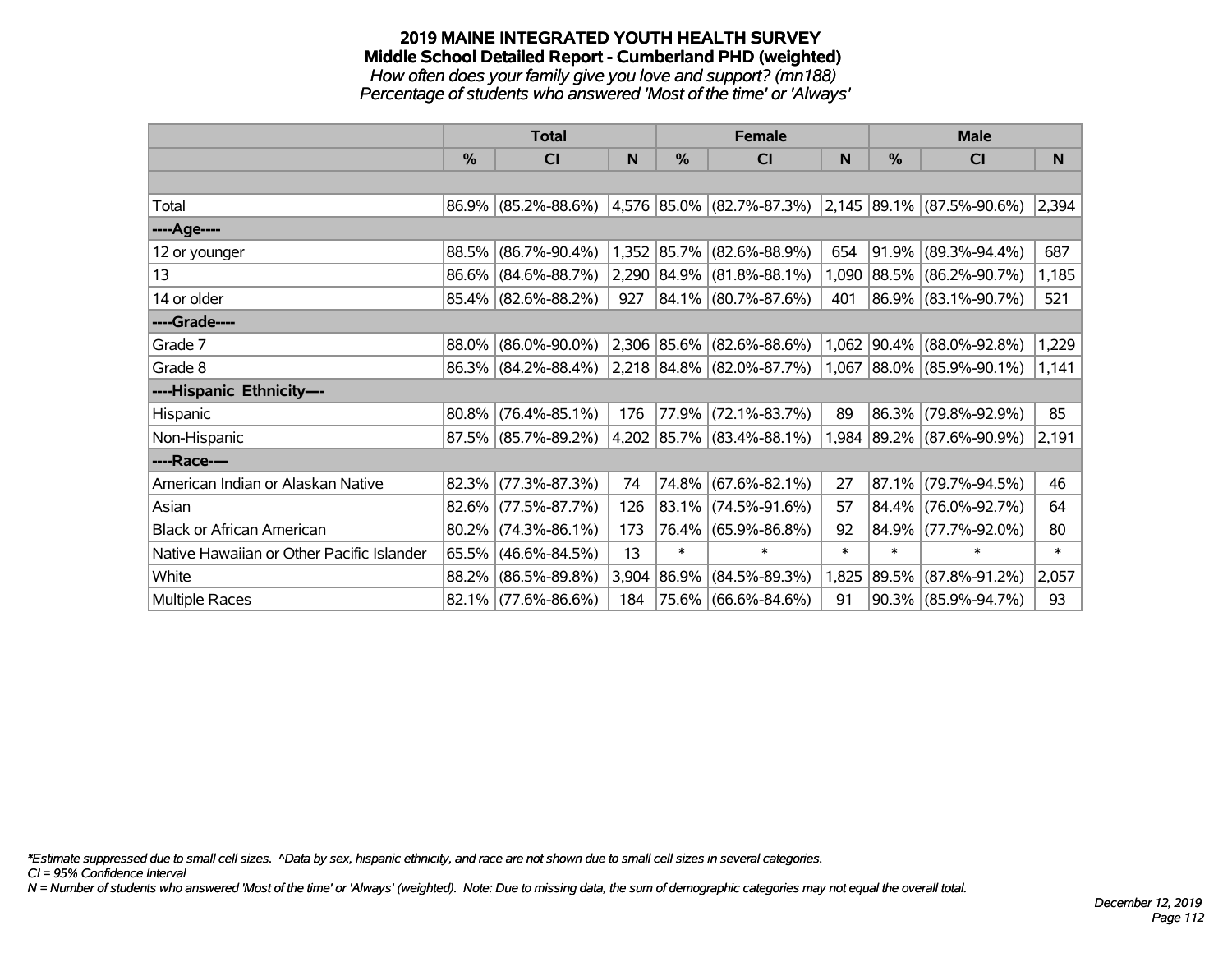### **2019 MAINE INTEGRATED YOUTH HEALTH SURVEY Middle School Detailed Report - Cumberland PHD (weighted)** *Do you agree or disagree that in your community you feel like you matter to people? (mn148) Percentage of students who answered 'Strongly agree' or 'Agree'*

|                                           | <b>Total</b>  |                        |        |             | <b>Female</b>               |        | <b>Male</b> |                              |        |
|-------------------------------------------|---------------|------------------------|--------|-------------|-----------------------------|--------|-------------|------------------------------|--------|
|                                           | $\frac{0}{0}$ | <b>CI</b>              | N      | %           | <b>CI</b>                   | N      | %           | <b>CI</b>                    | N      |
|                                           |               |                        |        |             |                             |        |             |                              |        |
| Total                                     |               | $63.9\%$ (61.0%-66.8%) |        |             | $3,352$ 60.7% (57.4%-64.0%) |        |             | $1,530$ 67.3% (64.3%-70.3%)  | 1,798  |
| ----Age----                               |               |                        |        |             |                             |        |             |                              |        |
| 12 or younger                             | 65.4%         | $(61.0\% - 69.8\%)$    | 995    | 63.5%       | $(58.0\% - 69.0\%)$         | 485    | $ 67.8\% $  | $(63.1\% - 72.4\%)$          | 502    |
| 13                                        | $62.6\%$      | $(59.4\% - 65.7\%)$    |        |             | 1,648 60.0% (55.9%-64.0%)   | 768    |             | 65.5% (62.5%-68.6%)          | 873    |
| 14 or older                               |               | 64.9% (61.5%-68.2%)    | 702    |             | 57.9% (53.8%-62.1%)         | 276    |             | 70.6% (66.5%-74.8%)          | 422    |
| ----Grade----                             |               |                        |        |             |                             |        |             |                              |        |
| Grade 7                                   | 65.1%         | $(61.6\% - 68.7\%)$    |        | 1,696 63.3% | $(58.4\% - 68.1\%)$         | 783    | $ 67.4\% $  | $(64.3\% - 70.5\%)$          | 907    |
| Grade 8                                   |               | $62.8\%$ (60.1%-65.4%) |        |             | $1,615$ 58.1% (55.6%-60.6%) | 731    |             | $ 67.6\%  (64.0\% - 71.1\%)$ | 876    |
| ----Hispanic Ethnicity----                |               |                        |        |             |                             |        |             |                              |        |
| Hispanic                                  | 60.6%         | $(53.4\% - 67.7\%)$    | 131    | 56.6%       | $(47.2\% - 65.9\%)$         | 65     | $ 66.7\% $  | $(57.1\% - 76.3\%)$          | 64     |
| Non-Hispanic                              |               | 64.1% (61.2%-66.9%)    |        |             | $3,070$ 60.9% (57.5%-64.2%) | 1,409  |             | $ 67.4\%  (64.5\% - 70.2\%)$ | 1,644  |
| ----Race----                              |               |                        |        |             |                             |        |             |                              |        |
| American Indian or Alaskan Native         | 61.5%         | $(51.2\% - 71.7\%)$    | 55     | 51.7%       | $(34.7\% - 68.8\%)$         | 18     | $ 67.4\% $  | $(55.8\% - 79.0\%)$          | 36     |
| Asian                                     | 58.1%         | $(45.2\% - 71.0\%)$    | 88     | 55.6%       | $(39.7\% - 71.4\%)$         | 38     | 61.5%       | $(46.8\% - 76.1\%)$          | 47     |
| <b>Black or African American</b>          | 63.6%         | $(55.0\% - 72.1\%)$    | 137    | 65.5%       | $(54.1\% - 76.8\%)$         | 79     | $60.8\%$    | $(52.7\% - 68.9\%)$          | 57     |
| Native Hawaiian or Other Pacific Islander | $\ast$        | $\ast$                 | $\ast$ | $\ast$      | $\ast$                      | $\ast$ | $\ast$      | $\ast$                       | $\ast$ |
| White                                     | 64.7%         | $(61.7\% - 67.7\%)$    | 2,856  | $ 61.5\% $  | $(58.2\% - 64.8\%)$         | 1,290  | $ 68.0\% $  | $(64.7\% - 71.3\%)$          | 1,552  |
| Multiple Races                            | 53.9%         | $(47.3\% - 60.4\%)$    | 119    |             | 49.8% (41.5%-58.1%)         | 60     |             | 58.9% (49.3%-68.4%)          | 58     |

*\*Estimate suppressed due to small cell sizes. ^Data by sex, hispanic ethnicity, and race are not shown due to small cell sizes in several categories.*

*CI = 95% Confidence Interval*

*N = Number of students who answered 'Strongly agree' or 'Agree' (weighted). Note: Due to missing data, the sum of demographic categories may not equal the overall total.*